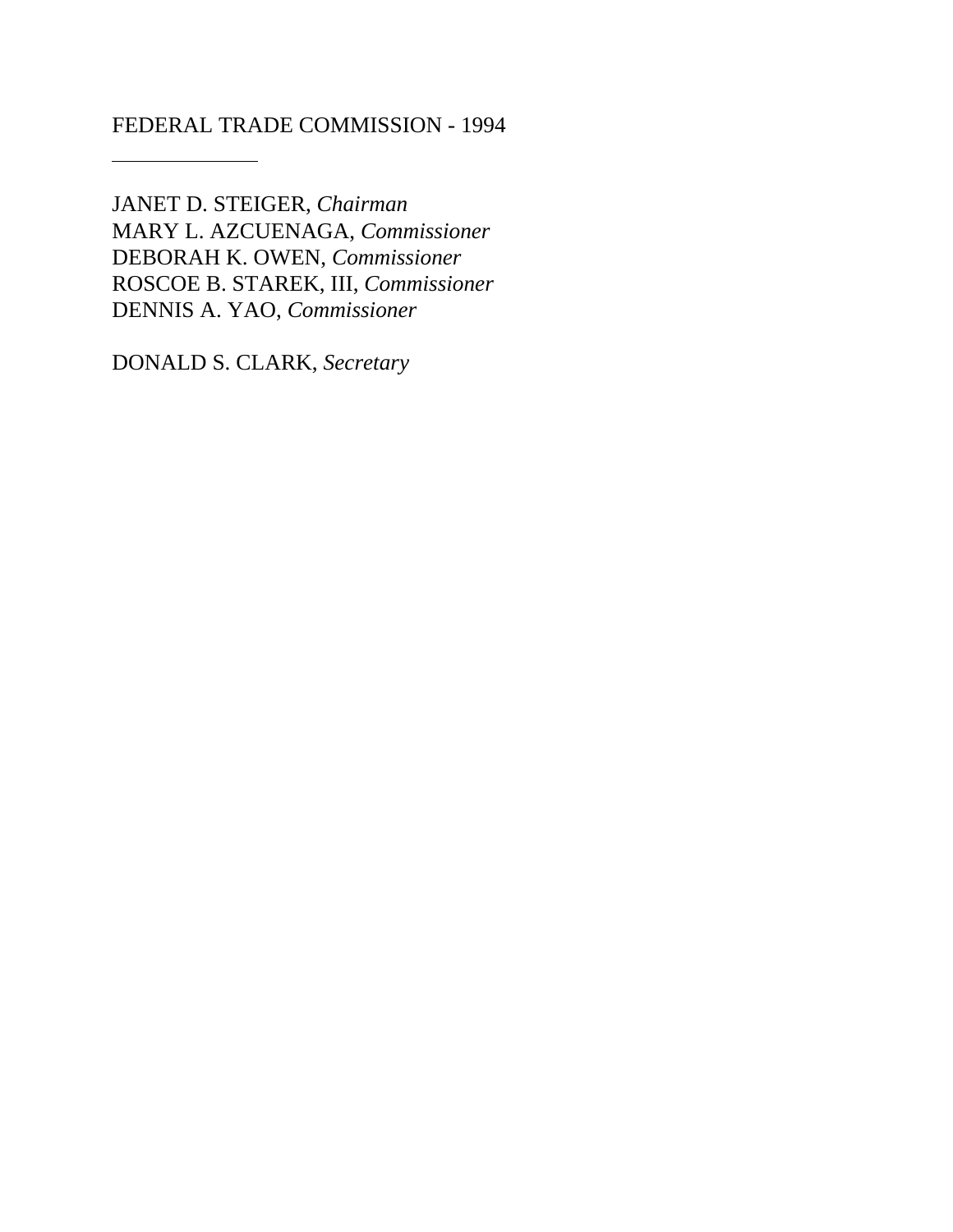#### EXECUTIVE OFFICES OF THE FEDERAL TRADE COMMISSION

#### **Pennsylvania Avenue at Sixth Street, N.W. Washington, D.C. 20580**

#### **Regional Offices**

### **Atlanta, Georgia**

Room 1000 1718 Peachtree Street, N.W. Zip Code: 30367 Phone: (404) 347-4837

#### **Boston, Massachusetts**

Suite 810 101 Merrimac Street Zip Code: 02114-4719 Phone: (617) 424-5960

# **Chicago, Illinois**

Suite 1860 55 East Monroe Street Zip Code: 60603 Phone: (312) 353-8156

### **Cleveland, Ohio**

Suite 520-A 668 Euclid Avenue Zip Code: 44114 Phone: (216) 522-4210

#### **Dallas, Texas**

Suite 500 100 N. Central Expressway Zip Code: 75201 Phone: (214) 767-5503

### **Denver, Colorado** Suite 1523

1961 Stout Street Zip Code: 80294 Phone: (303) 844-2272

## **Los Angeles, California** Room 13209

11000 Wilshire Boulevard Zip Code: 90024 Phone: (310) 235-7890

### **New York, New York**

Suite 1300 150 William Street Zip Code: 10038 Phone: (212) 264-1207

### **San Francisco, California**

Suite 570 901 Market Street Zip Code: 94103 Phone: (415) 356-5270

### **Seattle, Washington**

2806 Federal Building 915 Second Avenue Zip Code: 98174 Phone: (206) 220-6350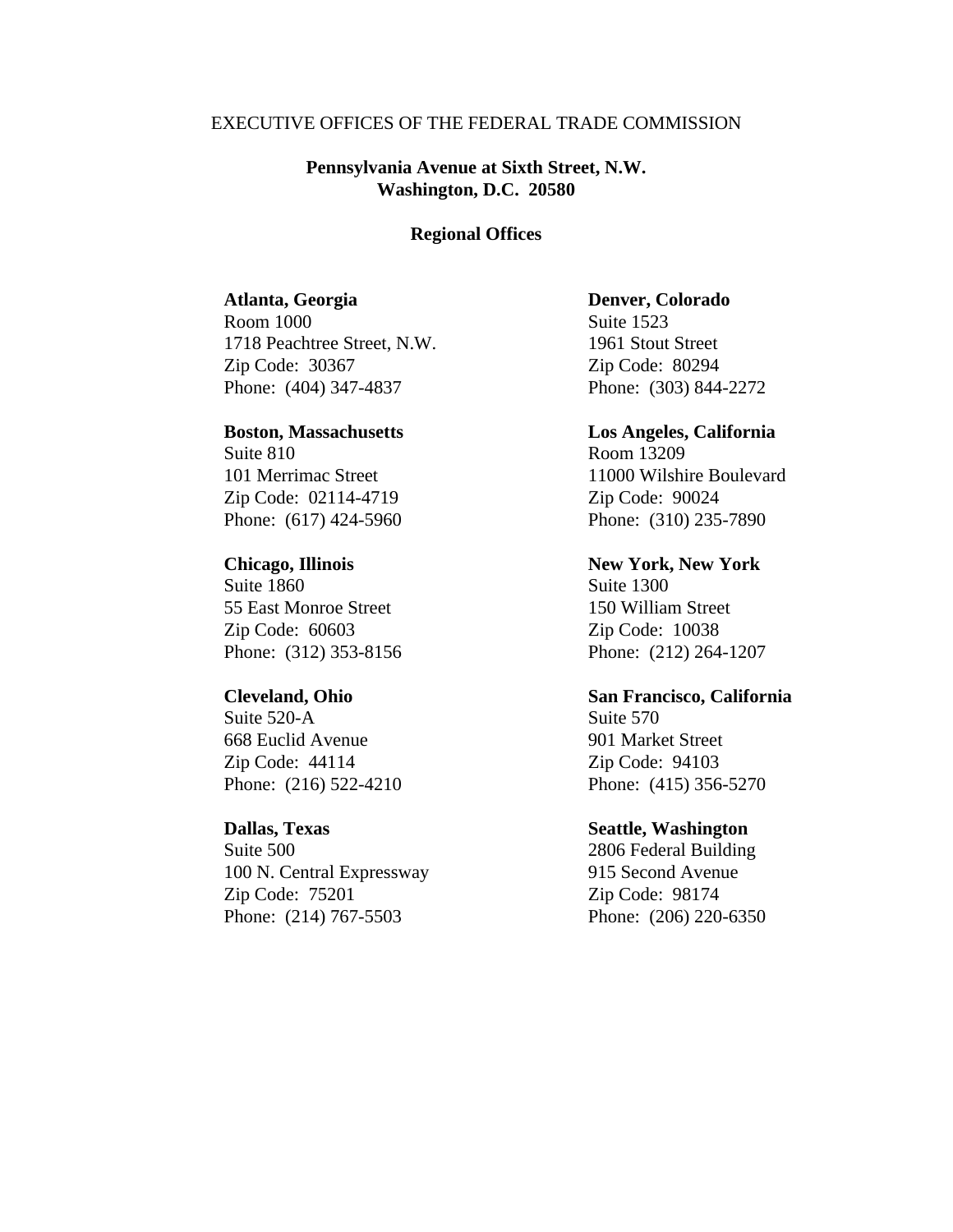## FEDERAL TRADE COMMISSION 1994 ANNUAL REPORT

### **Contents**

| DENNIS A. YAO $\ldots$ , $\ldots$ , $\ldots$ , $\ldots$ , $\ldots$ , $\ldots$ , $\ldots$ , $\ldots$ , $\ldots$ , $\ldots$ , $\ldots$ , $\ldots$ , $\ldots$ , $\ldots$ |  |
|-----------------------------------------------------------------------------------------------------------------------------------------------------------------------|--|
|                                                                                                                                                                       |  |
|                                                                                                                                                                       |  |
|                                                                                                                                                                       |  |
|                                                                                                                                                                       |  |
|                                                                                                                                                                       |  |
|                                                                                                                                                                       |  |
|                                                                                                                                                                       |  |
| PART II CONSENTS PUBLISHED FOR COMMENT 32                                                                                                                             |  |
|                                                                                                                                                                       |  |
|                                                                                                                                                                       |  |
| CONSUMER PROTECTION MISSION (SUMMARY) 39                                                                                                                              |  |
| CONSUMER PROTECTION MISSION (DETAIL)  40                                                                                                                              |  |
|                                                                                                                                                                       |  |
|                                                                                                                                                                       |  |
|                                                                                                                                                                       |  |
|                                                                                                                                                                       |  |
|                                                                                                                                                                       |  |
|                                                                                                                                                                       |  |
|                                                                                                                                                                       |  |
|                                                                                                                                                                       |  |
|                                                                                                                                                                       |  |
|                                                                                                                                                                       |  |
|                                                                                                                                                                       |  |
|                                                                                                                                                                       |  |
|                                                                                                                                                                       |  |
|                                                                                                                                                                       |  |
|                                                                                                                                                                       |  |
|                                                                                                                                                                       |  |
| CONSUMER PROTECTION MISSION (SUMMARY) 98                                                                                                                              |  |
|                                                                                                                                                                       |  |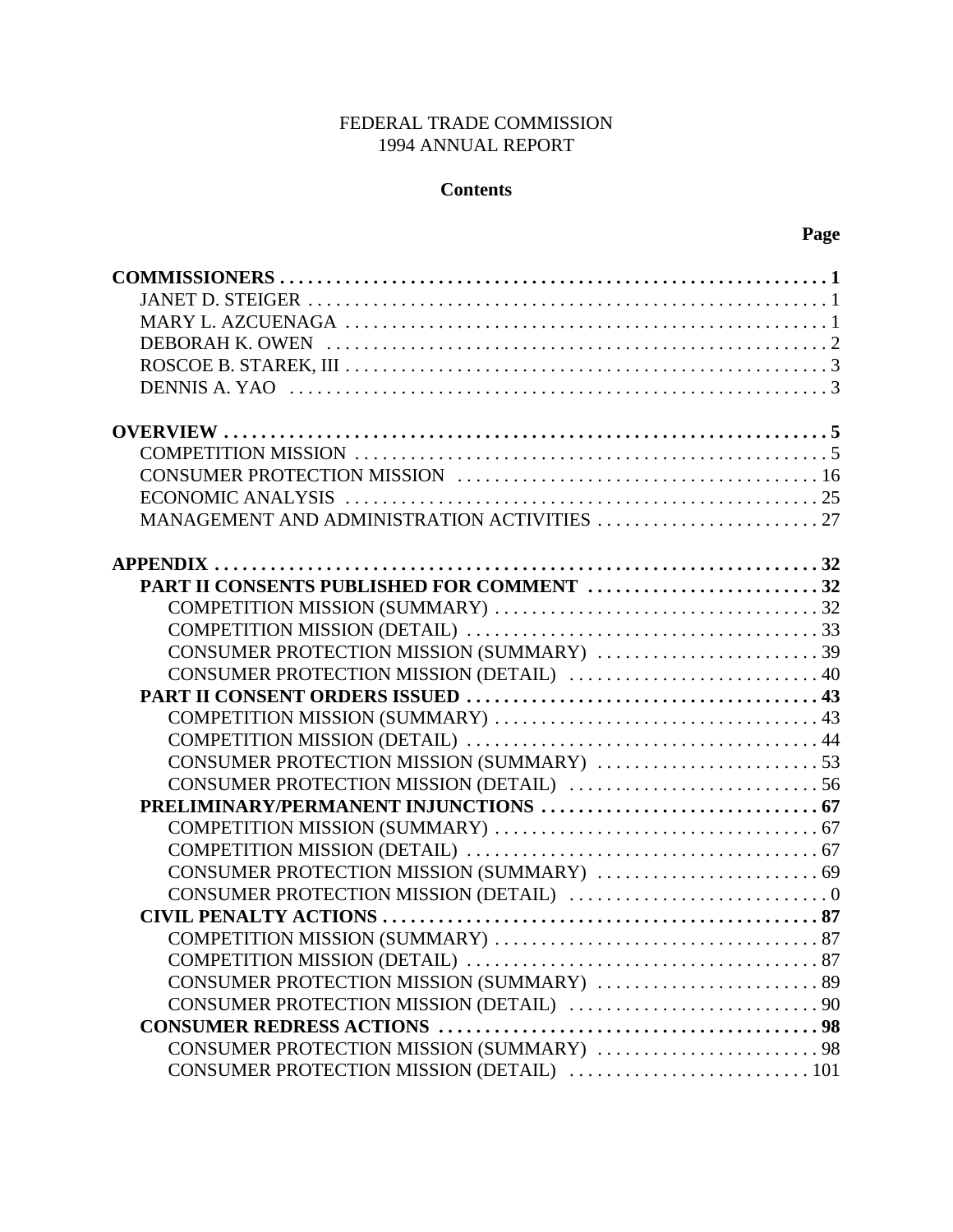| PART III ADMINISTRATIVE COMPLAINTS  111             |  |
|-----------------------------------------------------|--|
|                                                     |  |
|                                                     |  |
| CONSUMER PROTECTION MISSION (SUMMARY) 113           |  |
| CONSUMER PROTECTION MISSION (DETAIL)  113           |  |
| PART III CONSENTS PUBLISHED FOR COMMENT  116        |  |
| CONSUMER PROTECTION MISSION (SUMMARY) 116           |  |
|                                                     |  |
|                                                     |  |
|                                                     |  |
|                                                     |  |
| CONSUMER PROTECTION MISSION (SUMMARY)  120          |  |
| CONSUMER PROTECTION MISSION (DETAIL)  121           |  |
|                                                     |  |
|                                                     |  |
|                                                     |  |
|                                                     |  |
|                                                     |  |
|                                                     |  |
|                                                     |  |
| CONSUMER PROTECTION MISSION (SUMMARY)  127          |  |
|                                                     |  |
|                                                     |  |
|                                                     |  |
|                                                     |  |
|                                                     |  |
|                                                     |  |
| CONSUMER PROTECTION MISSION (SUMMARY)  135          |  |
|                                                     |  |
| <b>CONSUMER AND BUSINESS EDUCATION EFFORTS  136</b> |  |
|                                                     |  |
| APPELLATE COURT REVIEW OF COMMISSION ACTIONS 137    |  |
|                                                     |  |
|                                                     |  |
| ECONOMIC REPORTS AND WORKING PAPERS  141            |  |
|                                                     |  |
|                                                     |  |
|                                                     |  |
|                                                     |  |
|                                                     |  |
|                                                     |  |
|                                                     |  |
|                                                     |  |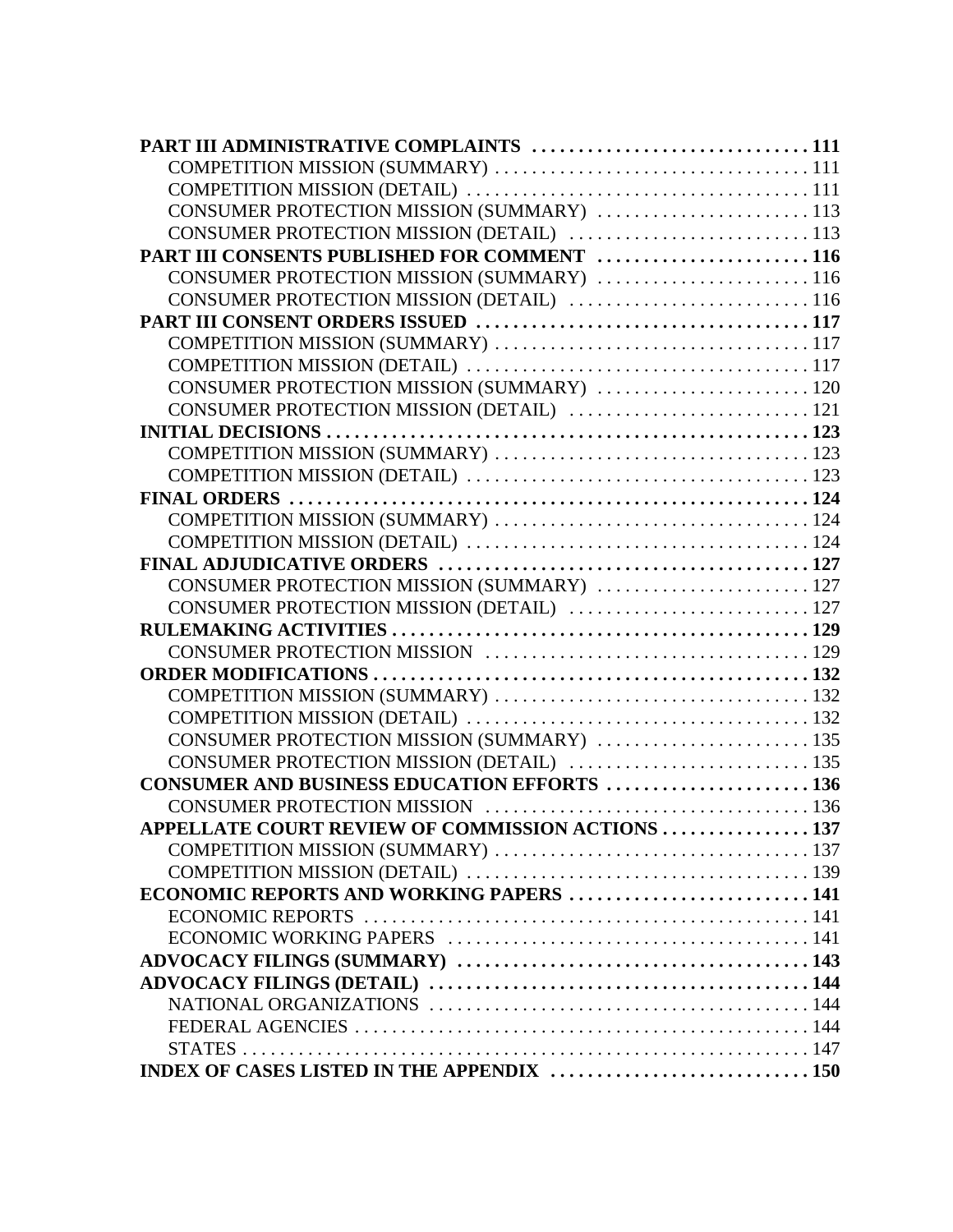### **COMMISSIONERS**

#### *JANET D. STEIGER (8/89 - )*

Janet D. Steiger has been Chairman of the Federal Trade Commission since August 11, 1989, having been nominated by President Bush.

Chairman Steiger had been Chairman of the Postal Rate Commission, by appointment of President Reagan, from March 1982 to August 1989; she also chaired the Congressionally-mandated threeyear Commission to Assess Veterans' Education Policy (1987-89), which reported to the 100th Congress. A Republican, she was nominated by President Carter, and confirmed by the Senate, as a Postal Rate Commissioner in 1980. In 1985, the Federally Employed Women of Washington awarded her the Outstanding Woman in Government Award for 1984.

A member of Phi Beta Kappa, Chairman Steiger received her B.A. from Lawrence University in 1961 and did postgraduate study at the University of Reading in England and at the University of Wisconsin-Madison. She was a Fulbright Scholar, a Woodrow Wilson Scholar, and a member of the Lawrence Board of Trustees (1986-89). Lawrence awarded her an honorary doctor of laws degree in 1992.

Before government service, Chairman Steiger was cofounder of the WorkPlace,Inc., aWashington office-and-research facility. Born in Oshkosh, Wisconsin, Chairman Steiger is the widow of Congressman William A. Steiger and the mother of their son, Bill.

#### *MARY L. AZCUENAGA (11/84 - )*

Mary L. Azcuenaga was sworn in as a member of the Federal Trade Commission on November 27, 1984. She was appointed by President Reagan to a term expiring September 26, 1991, and was reappointed by President Bush for a second seven-year term.

Before her appointment, Commissioner Azcuenaga spent more than 11 years on the legal staff of the Commission, during which she held several positions and gained experience in every aspect of the Commission's work. She has a varied litigation background, including both federal court and administrative litigation. She has substantial expertise in the field of antitrust, including extensive experience in merger litigation. In addition, she has a background in the field of consumer protection and administrative law and has participated in administration and management of the Commission and several of its offices.

Immediatelybefore assuming her present position, Commissioner Azcuenaga served as Assistant General Counsel for Legal Counsel of the Federal Trade Commission. Earlier, she also served as Assistant to the General Counsel, Assistant Director of the San Francisco Regional Office, Assistant to the Executive Director and as a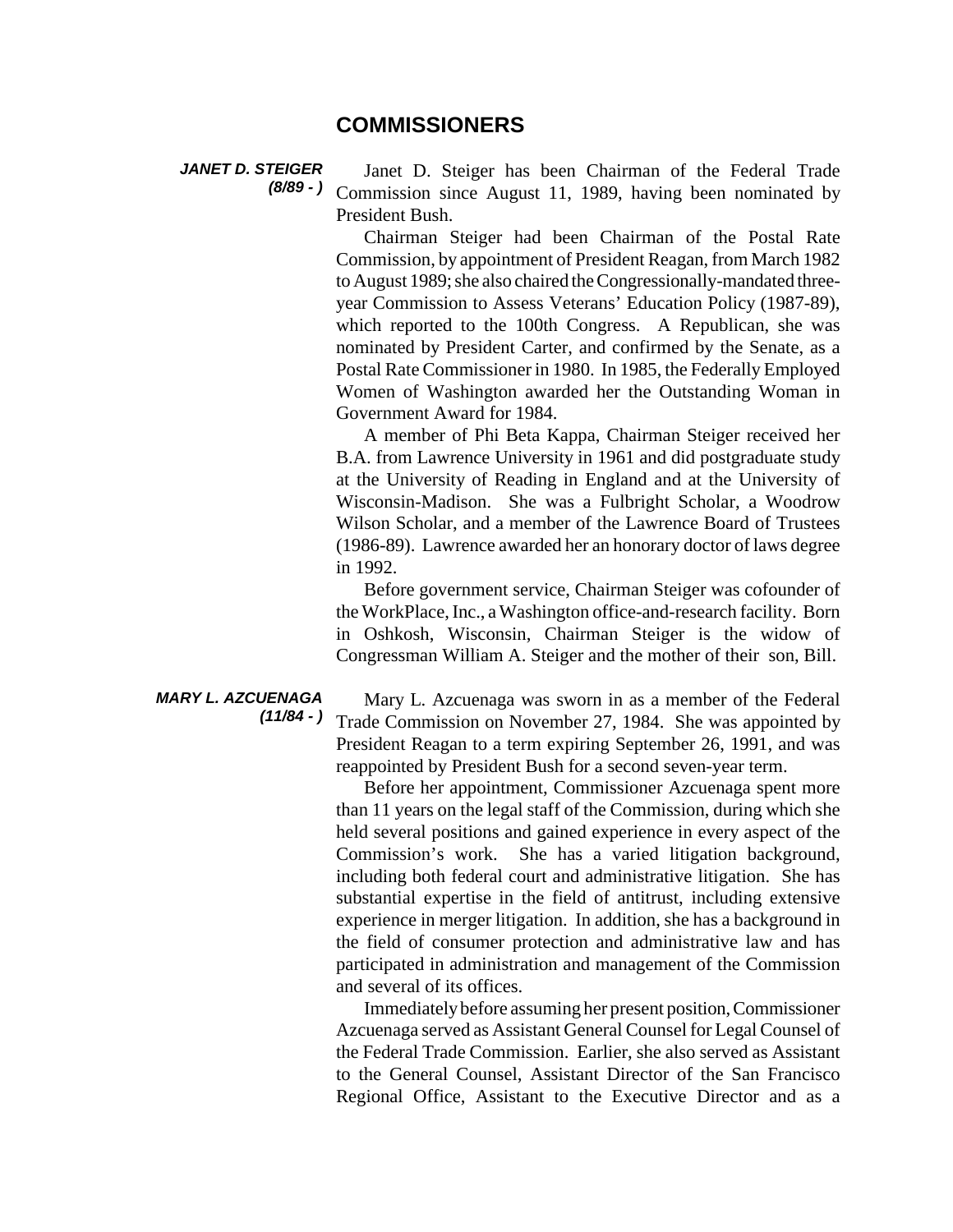litigation attorney in the Office of the General Counsel. In 1982, she received the Federal Trade Commission Chairman's Award, the highest recognition accorded a Commission employee.

Commissioner Azcuenaga is a graduate of Stanford University and the University of Chicago School of Law. She is a member of the Administrative Conference of the United States and a member of the Board of Trustees of the Food and Drug Law Institute. She is a member of the Board of Directors of the Girl Scout Council of the Nation's Capital and a member of the Board of Trustees of St.John's Community Services.

Commissioner Azcuenaga is a member of the bars of the District of Columbia and the State of California. She lives in Washington, D.C.

*DEBORAH K. OWEN (10/89 - 8/94)*

Deborah K. Owen was sworn in as a Commissioner of the Federal Trade Commission on October 25, 1989. The oath of office was administered by Senator Strom Thurmond.

From 1980 to 1982, Commissioner Owen served as Associate Counsel to thirteen Republican members of the House Judiciary Committee, specializing in criminal law matters, intelligence issues, and Department of Justice oversight. From 1983 to 1985, she was General Counsel to the Senate Judiciary Committee and its Chairman, Senator Strom Thurmond. In that position, she was responsible for all Committee legislation, including criminal law, antitrust, patent, copyright and trademark matters, immigration, administrative law, and Department of Justice budget and oversight. From 1985 to 1986, Commissioner Owen served as Associate Counsel to the President of the United States. In that capacity, she was responsible for reviewing federal judicial nominations, legislation, executive orders, Presidential speeches, and political matters.

Prior to joining the Commission, Commissioner Owen was Managing Partner of the Washington, D.C., office of the McNair Law Firm, P.A. and was a member of the Board of Governors of the Firm, which has its main office in Columbia, South Carolina. The practice consisted primarily of antitrust and legislative representation.

Commissioner Owen received her Juris Doctor degree from the Harvard Law School in 1977 and was a Marshall Scholar in political philosophy at the University of Edinburgh (Scotland), from 1972 to 1974. In 1972, she received a Bachelor of Arts in government and speech from the University of Maryland, graduating first in her class.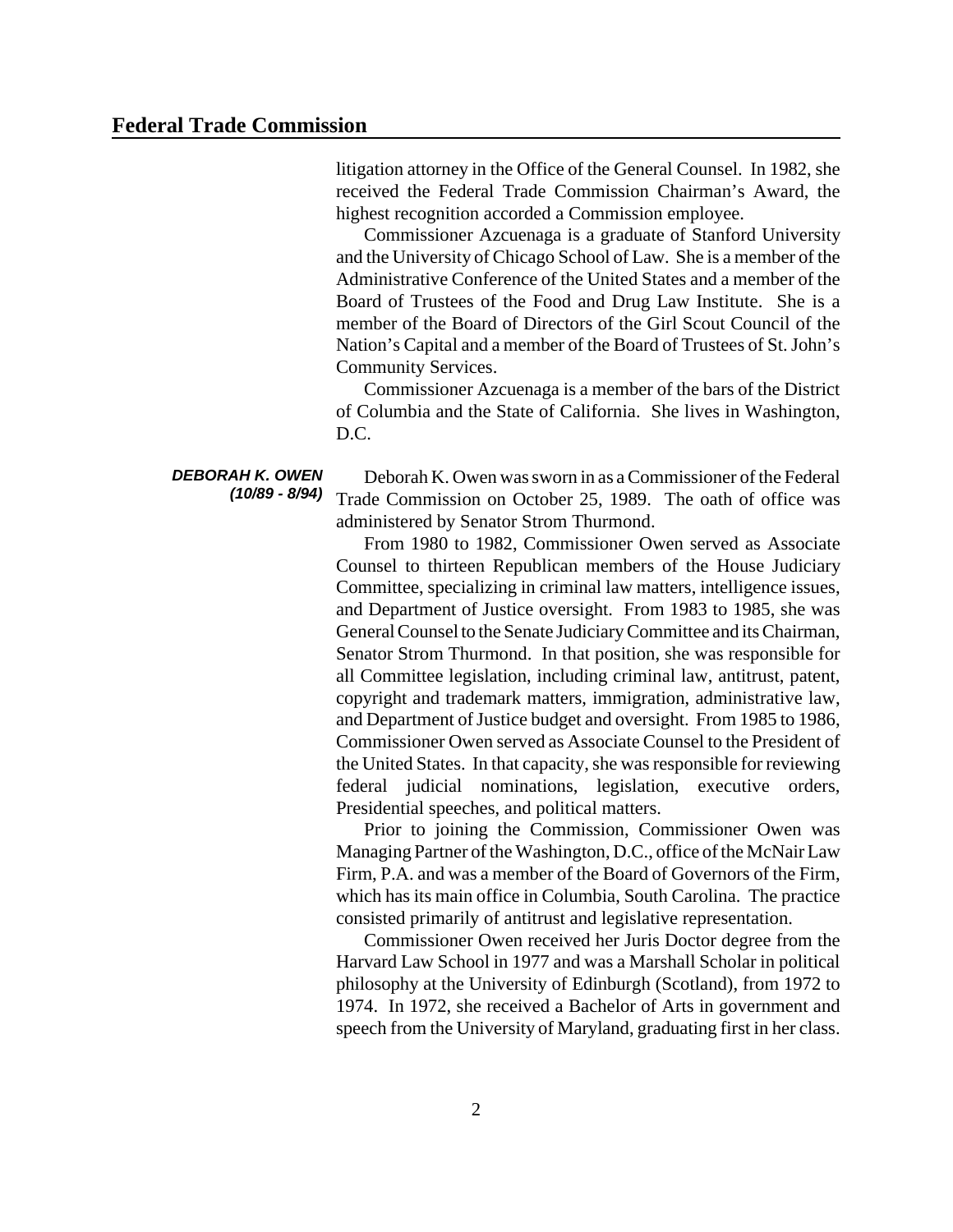Prior to her government service, Commissioner Owen practiced with the Baltimore, Maryland law firm of Piper & Marbury, concentrating on pension matters and general business law.

*ROSCOE B. STAREK, III (11/90 - )*  Roscoe B. Starek, III was sworn in as a member of the Federal Trade Commission on November 19, 1990. Prior to that time, Commissioner Starek held a number of positions in both the Legislative and Executive branches of the Federal Government. From January, 1989, until he was sworn in by President Bush, Commissioner Starek was Deputy Assistant to the President and Deputy Director of Presidential Personnel at the White House. Immediately prior to joining the White House staff, Commissioner Starek worked on the Bush transition team as Deputy Director of Presidential Personnel. He served for seven years in several positions at the Department of State, most recently as Deputy Assistant Secretary for Policy and Counterterrorism.

> From 1972 to 1982, Commissioner Starek worked on Capitol Hill and on the Ford White House staff. From 1976 to 1982, he worked for three Committees of the U.S. House of Representatives as Chief Minority Counsel to the House Select Committee on Narcotics Abuse and Control, Associate Counsel to the House Judiciary Committee, and a Counsel to the Minority of the House Select Committee on Intelligence. In 1975, Commissioner Starek was appointed to the White House staff as Assistant General Counsel to the Presidential Clemency Board. In 1974, Commissioner Starek was chosen by the Minority Members of the House JudiciaryCommittee to be a counsel to the Impeachment Inquiry. During 1972 and 1973, he served on the staff of U.S. Senator Charles Percy of Illinois, first as a legislative assistant and thereafter as a Professional Staff Member to the Permanent Subcommittee on Investigations of the Senate Government Operations Committee.

> Commissioner Starek graduated with an A.B. in political science from Syracuse University. He received a Juris Doctor degree from the Washington College of Law at American University. He is admitted to the bar in Illinois and in the District of Columbia. Commissioner Starek is married to the former Mildred Jeannette Harllee. They have one daughter and reside in Alexandria, Virginia.

*DENNIS A. YAO (7/91 - 8/94)* Dennis A. Yao was sworn in as a member of the Federal Trade Commission in July 1991. Commission Chairman Janet D. Steiger administered the oath of office.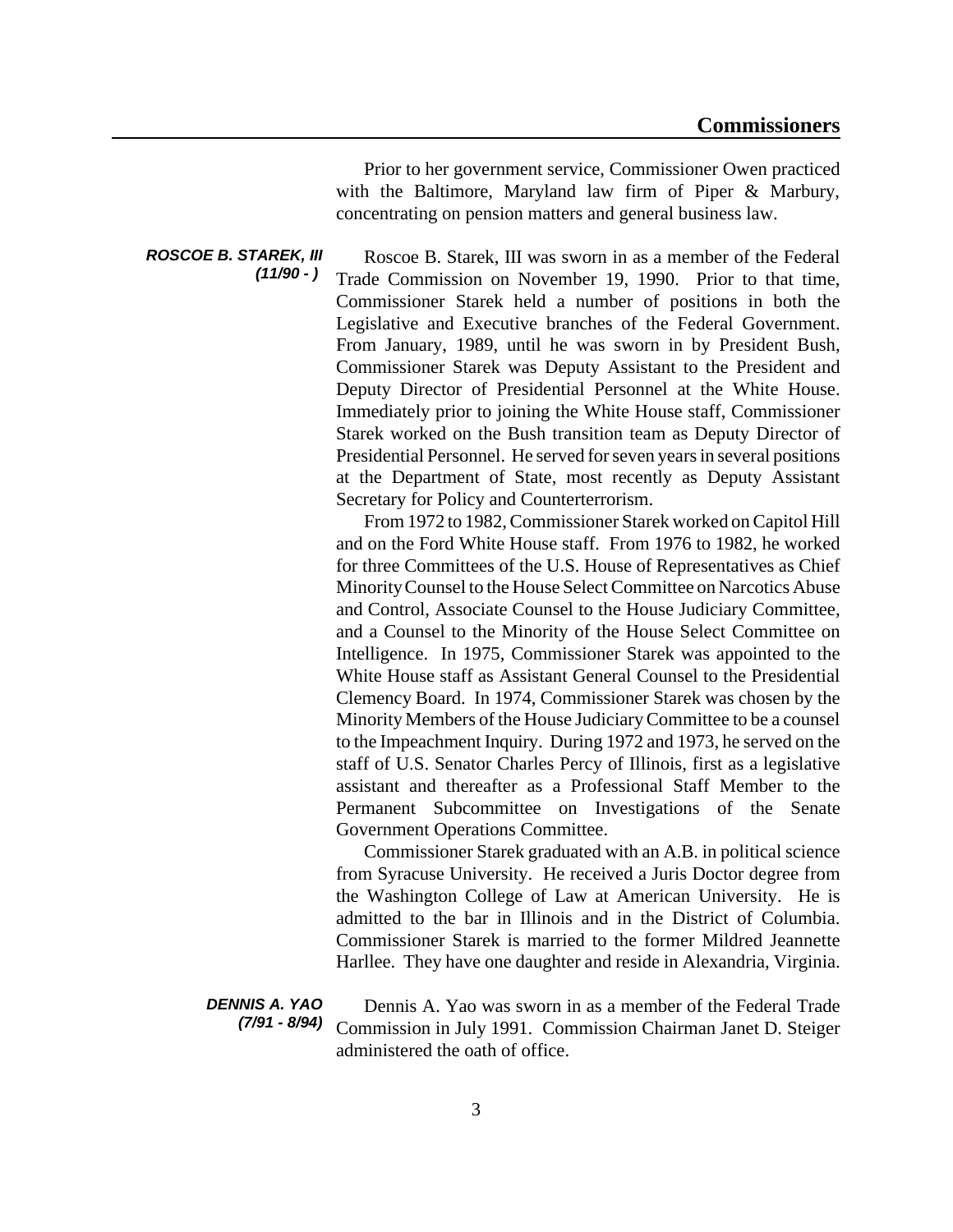### **Federal Trade Commission**

Beginning in 1983, Commissioner Yao was a lecturer and later an associate professor of public policy and management at the Wharton School of the University of Pennsylvania. At Wharton, he developed and taught a course about strategies relevant to oligopolistic competition called "Competitive Strategy and Industrial Structure." He also taught courses on business-government relations which covered the political process, regulation, trade policy, and antitrust and consumer protection issues.

Commissioner Yao earned an engineering degree at Princeton University and an MBA at the University of California at Berkeley. He received a Ph.D. in Economics and Policy from the Stanford University Graduate School of Business.

Prior to earning his Ph.D., Commissioner Yao was a product planner for the Ford Motor Company, where he obtained experience in business planning and marketing strategies.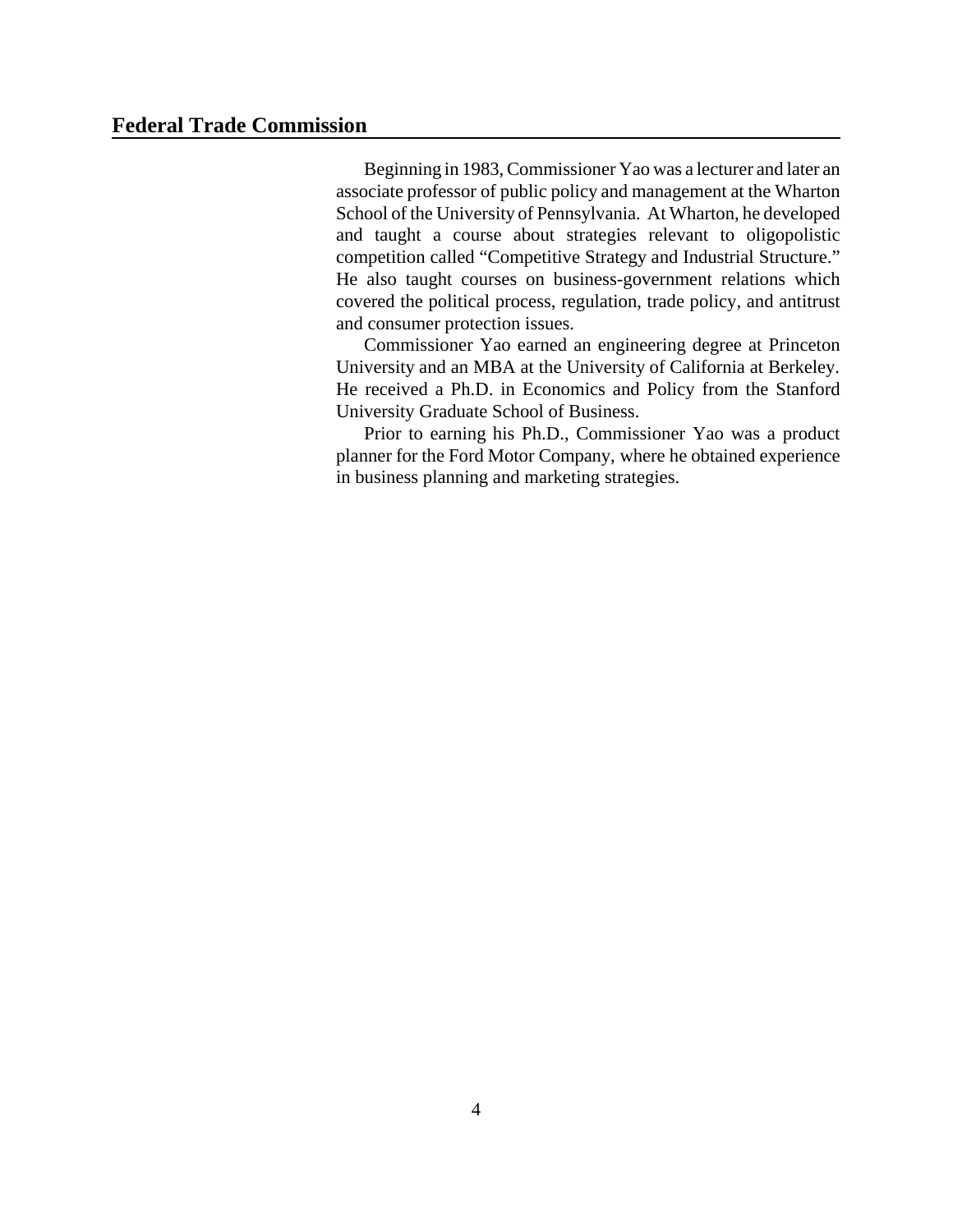### **OVERVIEW**

The Federal Trade Commission enforces a variety of federal antitrust and consumer protection laws. By eliminating acts or practices that are unfair or deceptive, it seeks to ensure that the nation's markets function competitively and are vigorous, efficient, and free of undue restrictions. The Commission's efforts are generallydirected toward stopping actionsthatrestrict competition or threaten consumers' ability to exercise informed choice. Finally, it undertakes economic analysis to support its law enforcement efforts and to contribute to the policy deliberations of various federal, state, and local government bodies.

In addition to its statutory enforcement activities, the Commission supports Congressional mandates through cost-effective nonenforcement activities, such as consumer education. This report itemizes the Commission's accomplishments in fiscal year 1994.

*COMPETITION MISSION* The Competition Mission aims to preserve an open and competitive marketplace, so that consumers can realize such benefits as competitive prices, lower costs, the fruits of innovation, and a selection of goods and services that meet their needs. In the longer term, the Competition Mission also helps the U.S. economy remain healthy and innovative so that it can continue to meet consumer needs in a dynamic, and often global, competitive environment.

The work of the Competition Mission is carried out primarily through enforcement of the antitrust laws. The Commission's antitrust enforcement actions result in major savings for American consumers and taxpayers. The Commission also engages in several related activities that enhance the business community's understanding of the antitrust laws and improve its efforts to comply. Fundamentally, antitrust operatesin a nonregulatory manner. It does not prescribe how businesses shall operate. Instead, it only imposes certain requirements that competitors not engage in practices that are likely to lessen competition and harmconsumers. The Commission's principal remedy for an antitrust violation is an order requiring the company or person to discontinue the challenged anticompetitive act or practice.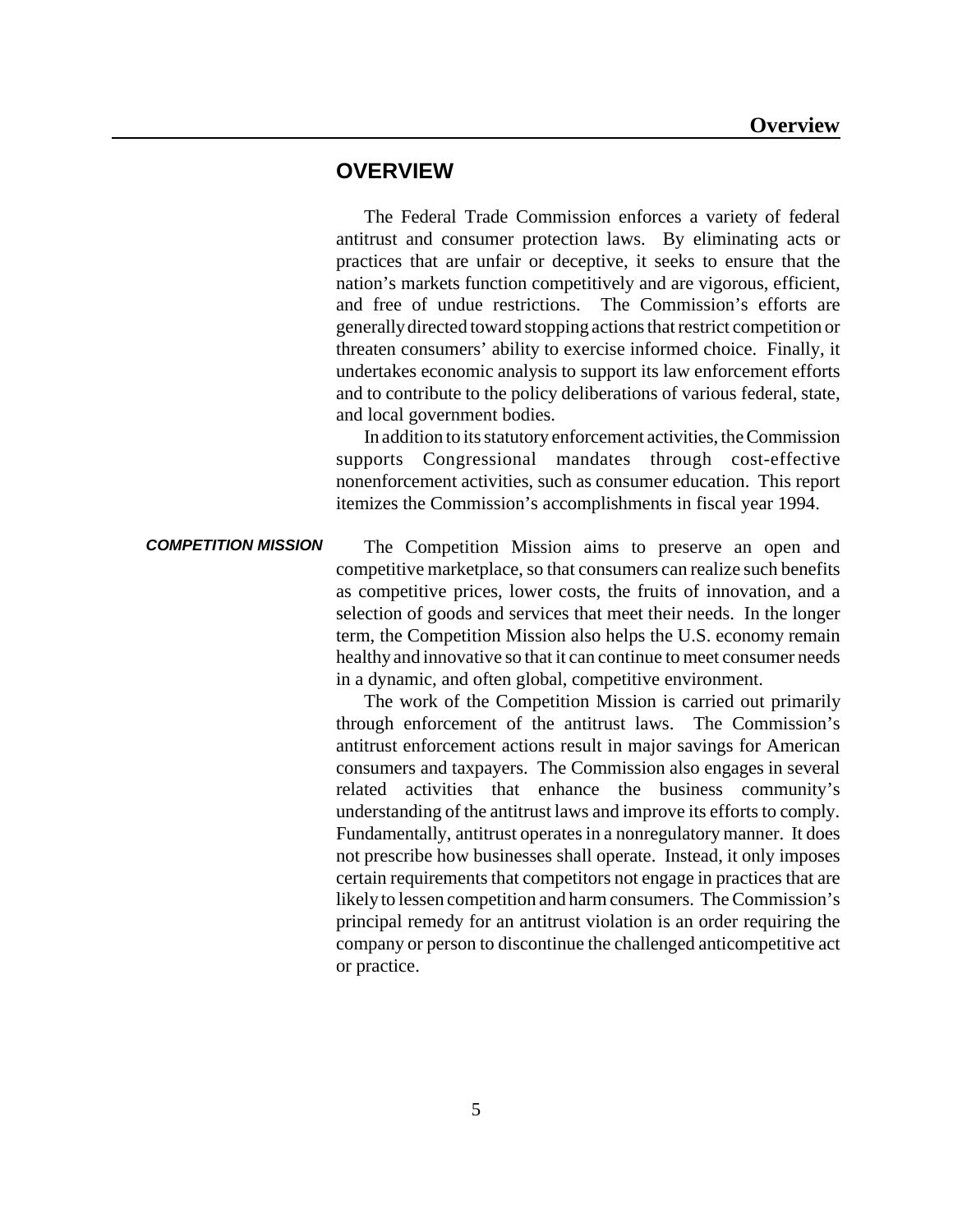#### *Challenges for the Competition Mission*

Dynamic changes in the U.S. economy have increased the need for constant vigilance to ensure that the marketplace remains competitive. These changes include a significant increase in mergers and acquisitions that result in higher market concentration; new forms of business affiliations, particularly in health care and related fields, that may restrict competition; and marketplace pressures that sometimes lead adversaries to collaborate or restrict entry rather than compete. At the same time, factors such as the fast paced nature of technological change and the international nature of competition, require ongoing review of enforcement policy to ensure that the Competition Mission continues to achieve net benefits for the American consumer.

#### *Mission Priorities*

The priorities of the Competition Mission are determined in light of two overarching goals: the achievement of maximum benefit for American consumers and, to the extent possible, the minimization of enforcement burdens on businesses. Mission resources are channeled to the challenging of transactions and practicesthat are most likely to result in significant consumer injury and to Mission activities that are likely to address competitive concerns most efficiently and effectively. To that end, the Competition Mission focuses on:

- initiating enforcement actions against anticompetitive mergers and acquisitions;
- initiating enforcement actions against unfair methods of competition that present a risk of significant economic harm to consumers;
- undertaking cooperative enforcement activities with state governments and other federal agencies and undertaking competition advocacy to discourage legislative enactments that may harm consumers by restricting competition and consumer choice;
- providing guidance to the business community through enforcement guidelines or statements of enforcement policy, advisory opinions, and other communications;
- monitoring compliance with Commission orders and modifying or enforcing orders, where appropriate; and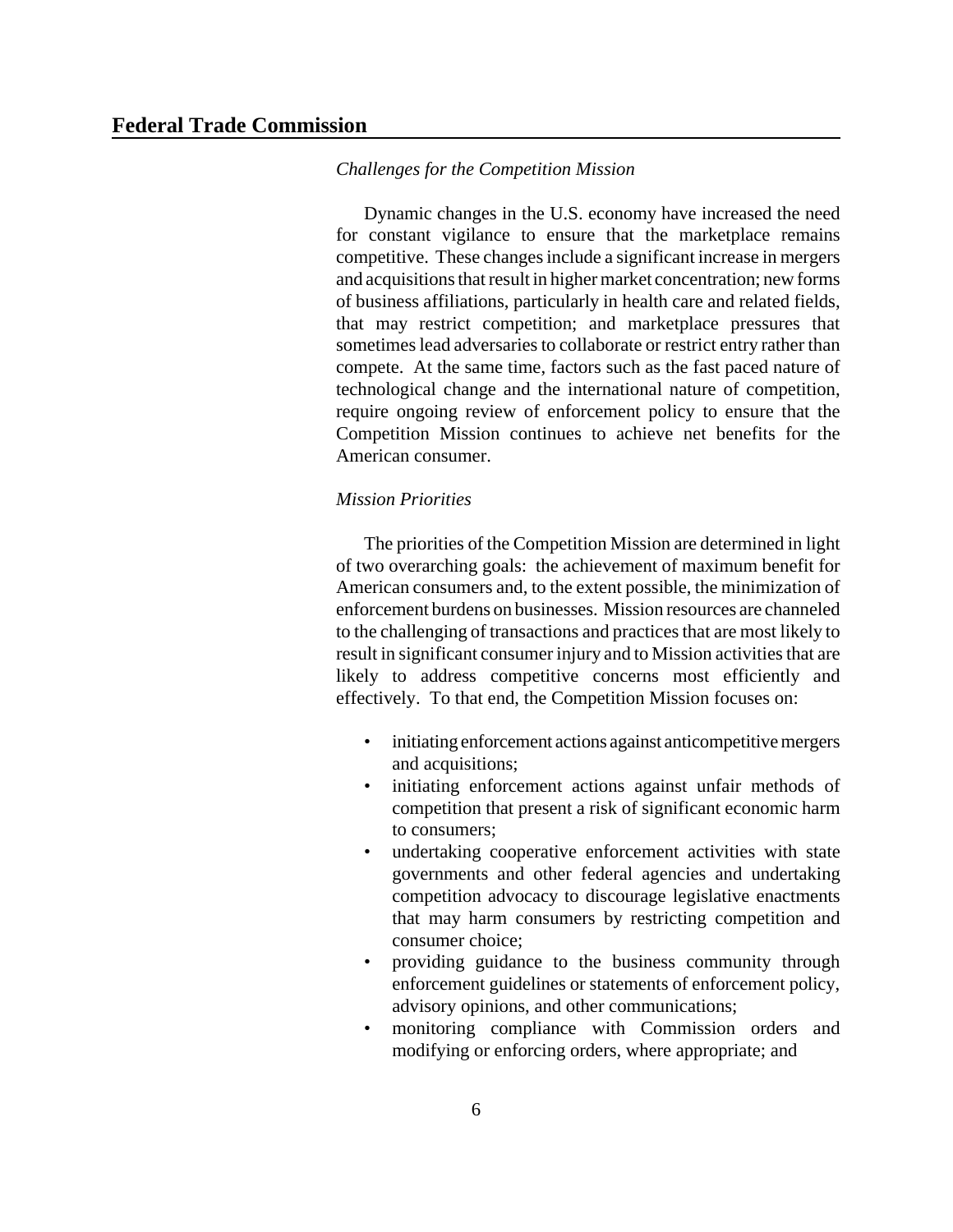taking steps to ensure that enforcement policy and practices are cost-effective and do not impose unnecessary burdens on the public or the business community.

#### *Overview of Activities*

Enforcement initiatives comprised the bulk of mission activities. The Commission maintained a highly visible enforcement presence by bringing significant cases, including both traditional antitrust enforcement actions of regional or national significance and cases of first impression. In particular, the Commission pursued mergers and acquisitions that may have substantially lessened competition or tended to create a monopoly across the spectrum of American industry. The Commission also pursued unfair methods of competition that presented a risk of significant economic harm to consumers. The major part of this work is directed to horizontal collusion (efforts by two or more competitors to conspire to restrain trade). The Commission also challenged efforts by a single entity to attempt to, or actually, monopolize a particular market and challenged vertical agreements between suppliers and resellers of goods that threatened to raise prices or decrease quality and output.

The Commission also engaged in cooperative enforcement efforts with state governments and with the Department of Justice and other federal agencies. This collaboration enabled all agencies involved to put their comparative advantages to best use, resulting in more effective and efficient enforcement. The Commission thus leveraged its resources and expertise to achieve greater benefits for consumers. To this end, the Commission continually sought to further strengthen the already strong working relationships it had developed in recent years with state governments. In addition, the Commission sought to cooperate in antitrust enforcement efforts with other countries and to provide advice and counsel, upon request, to countries in the process of implementing or revising competition policies.

Another important part of the Commission's enforcement efforts was providing guidance to the business community to facilitate compliance with antitrust laws. This guidance resulted in more effective and efficient enforcement by minimizing the need for resource-intensive investigation and litigation after a competitive problem arose. In addition, it reduced antitrust uncertainty for the business community and assisted in more efficient business planning. In fiscal year 1994, the Commission, together with the Antitrust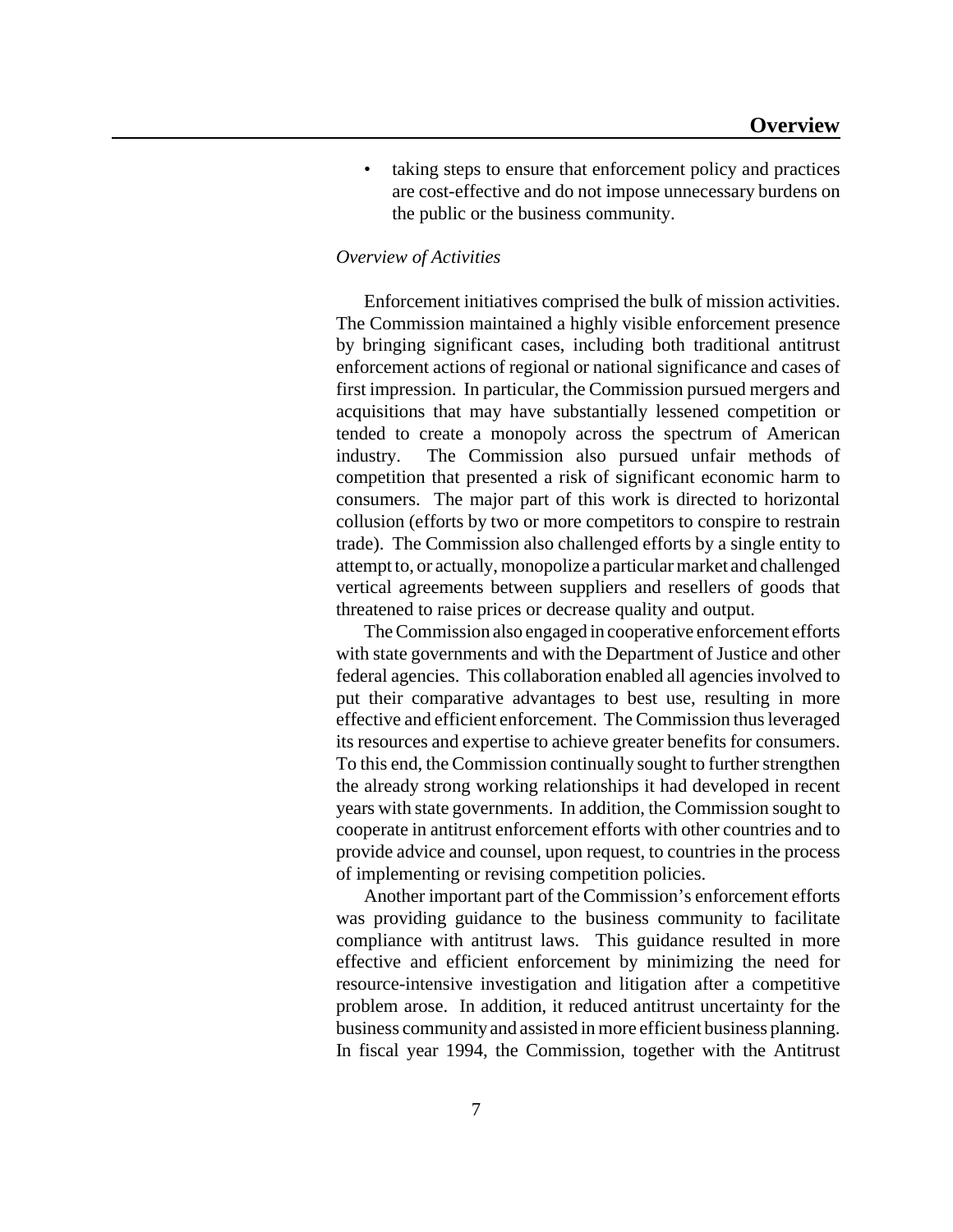Division of the Department of Justice, issued updated and expanded statements of enforcement policy in the health care industry. These statements provided substantial guidance by outlining areas where the Commission and the Antitrust Division were unlikely to take enforcement action, as well as areas that could raise antitrust concerns. Commission staff also provided guidance in the form of staff advisory opinions, which analyzed proposed conduct on a caseby-case basis.

Finally, the Commission continuously monitored compliance with its orders, modified or enforced orders where appropriate, and took steps to ensure that enforcement policy and practices were as costeffective as possible and did not impose unnecessary burdens on the public or the business community. On July 22, 1994, the Commission announced new policies for sunsetting the cease-anddesist provisions of orders in competition cases. The central provisions in all new competition orders will presumptively expire automatically in 20 years, and other order provisions will presumptively expire automatically in no more than 10 years. In most cases, these order provisions will have served their remedial purposes within the prescribed periods.

These and other activities of theCompetition Mission are divided into five major program areas administered by the Bureau of Competition: Mergers and Joint Ventures, Premerger Notification, Horizontal Restraints, Distributional Restraints, and Single Firm Violations. These programs are supported by the Commission's 10 regional offices and the Bureau of Economics, which also administers the Antitrust Policy Analysis Program for conducting studies and research about the workings of the economy.

#### *Mergers and Joint Ventures Program*

The Mergers and Joint Ventures Program seeks to protect American consumers from the adverse consequences of anticompetitive mergers, acquisitions, and joint ventures (collectively referred to as mergers). Although mergers frequently benefit consumers by allowing firms to increase efficiency, lower costs, and improve product offerings, some mergers may have the opposite effect. If the merger substantially reduces or eliminates competition in a market, consumers may pay higher prices, the quality and selection of product offerings may be lessened, and firms may lose the incentive to continually improve their products and develop more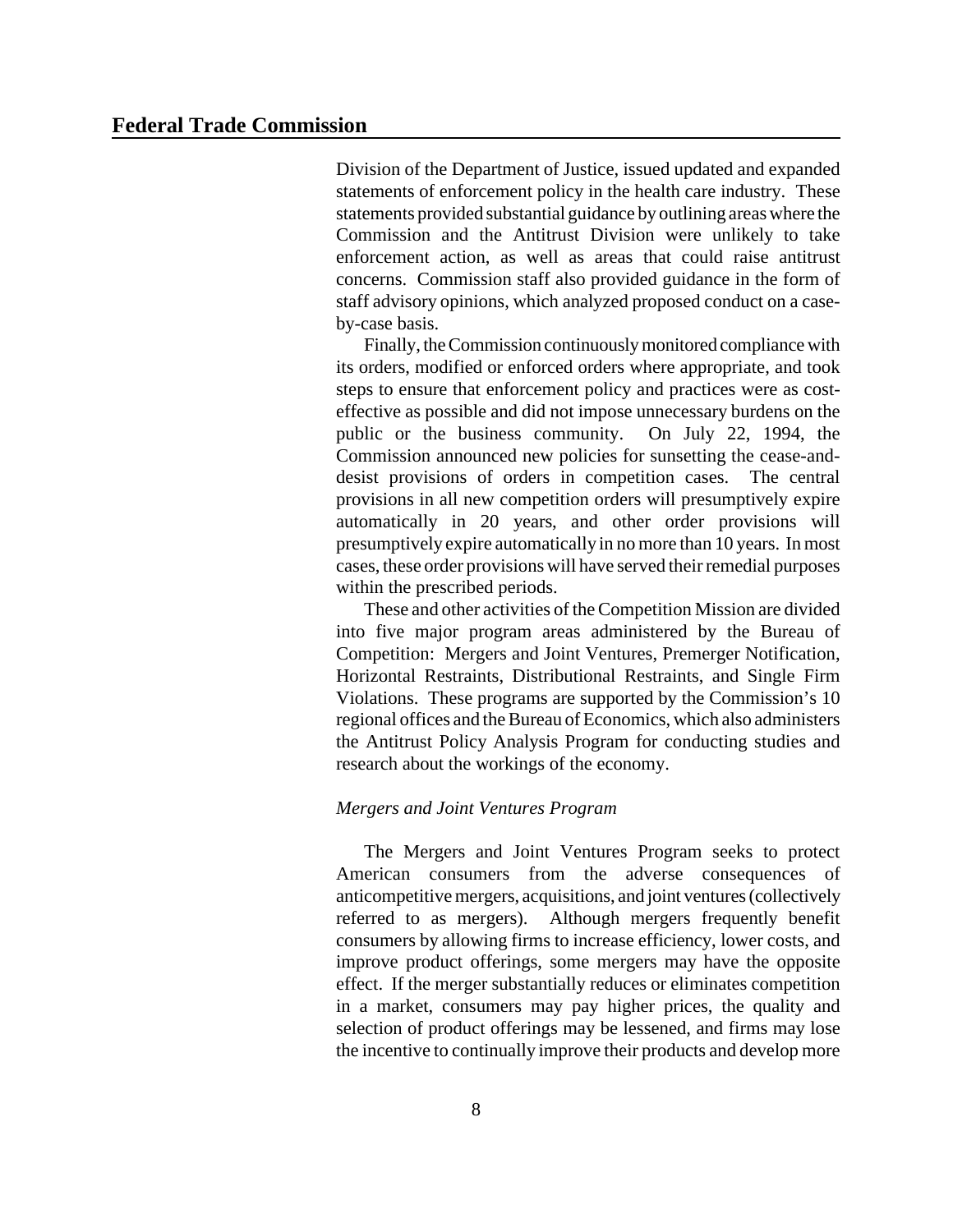efficient ways of conducting business. Consequently, the Mergers and Joint Ventures Program seeks to identify and block those mergers that are likely to harm consumers by giving firms a dominant position in the market, by significantly increasing the likelihood of collusion, or by raising barriers to entry or expansion by other firms. Such mergers may violate Section 7 of the Clayton Act and Section 5 of the FTC Act.

Consistent with the importance of mergers as a prominent and dynamic aspect of United States economic activity, the Mergers and Joint Ventures Program is the largest of the Commission's five antitrust enforcement programs.

#### *Enforcement Policies and Strategies*

The Mergers and Joint Ventures Program, working in conjunction with the Premerger Notification Program, has the underlying goal of stopping potentially anticompetitive mergers before they occur. The Commission has adopted this preemptive enforcement strategy, because it is more effective and cost-efficient than detecting and challenging anticompetitive problems after a merger has been consummated.

In implementing this strategy, the Mergers and Joint Ventures Program has two principal objectives. First, the Program seeks to minimize any interference with nonproblematic transactions by quickly reviewing and clearing those transactions that do not pose competitive problems. The vast majority of transactions are quickly cleared in this manner. Second, the Program seeks to conduct an expeditious but comprehensive analysis of transactions that may threaten competition and harm consumers and takes enforcement action where appropriate.

The Program is assisted in this process by the premerger notification and waiting period requirements of the Hart-Scott-Rodino Antitrust Improvements Act of 1976 (HSR Act), which appliesto the vast majority of mergers reviewed by the Commission. Proposed mergers that are subject to the HSR Act must be reported to the Commission and to the Department of Justice, along with certain other information, and must undergo a short waiting period while a preliminary review is conducted. Mergers that do not raise competitive concerns are usually cleared within the initial waiting period established by the HSR Act.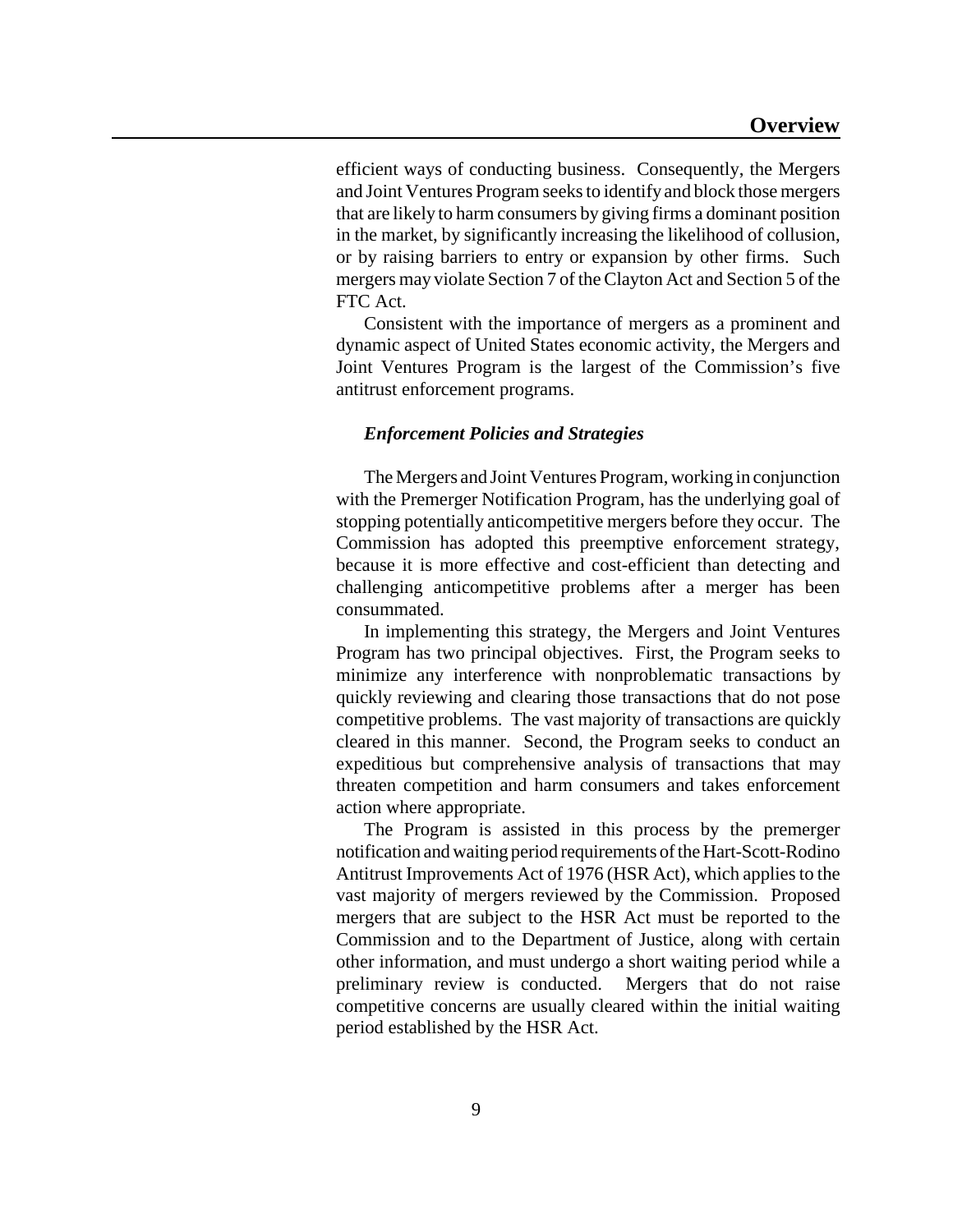For the relatively few transactions that raise competitive concerns, the Commission conducts further investigation. Such investigations generally include the issuance of requests for additional information to the merging parties, as authorized by the HSR Act. If the Commission has reason to believe that a merger may substantially lessen competition, the Commission seeks to protect consumers by stopping the merger before it takes place. To do so, it generally seeks injunctive relief under Section 13(b) of the Federal Trade Commission Act. In many cases, instead of litigating such a lawsuit, the merging parties agree to a consent order that provides for divestiture or other relief with respect to the anticompetitive parts of the transaction, and the remainder of the transaction is allowed to proceed. For mergers that have already been consummated or where injunctive relief is not appropriate or available, the Commission seeks to obtain relief through its administrative proceedings. Consent orders are often used in this situation, as well.

#### *Statistical Overview*

In terms of the sheer number of transactions reviewed for possible consumer injury, the importance of the Mergers and Joint Ventures Program has increased substantially in recent years. In fiscal year 1994, 2,305 transactions, covering almost every industry of the American economy, were reported under the HSR Act. This figure represents a 45% increase over fiscal year 1992 and is the largest number since 1989, the peak year of the 1980's. During fiscal year 1994, 55 merger investigations were opened, and 46 requests for additional information or documentary materials were issued under the HSR Act.

Twenty of those investigations resulted in enforcement actions to protect consumer interests in markets such as hospitals, pharmaceuticals and pharmaceutical distribution, computer software, cable television, satellites and other defense-related products, and a variety of food and other consumer goods.

Significantly, theCommission's enforcement actions were carried out in a manner that did not prevent the completion of procompetitive aspects of mergers or consolidations. In almost every case brought by the Commission, the merger was ultimately consummated with a narrow divestiture or other remedy that carefully focused on the competitive problem raised by the merger and no more.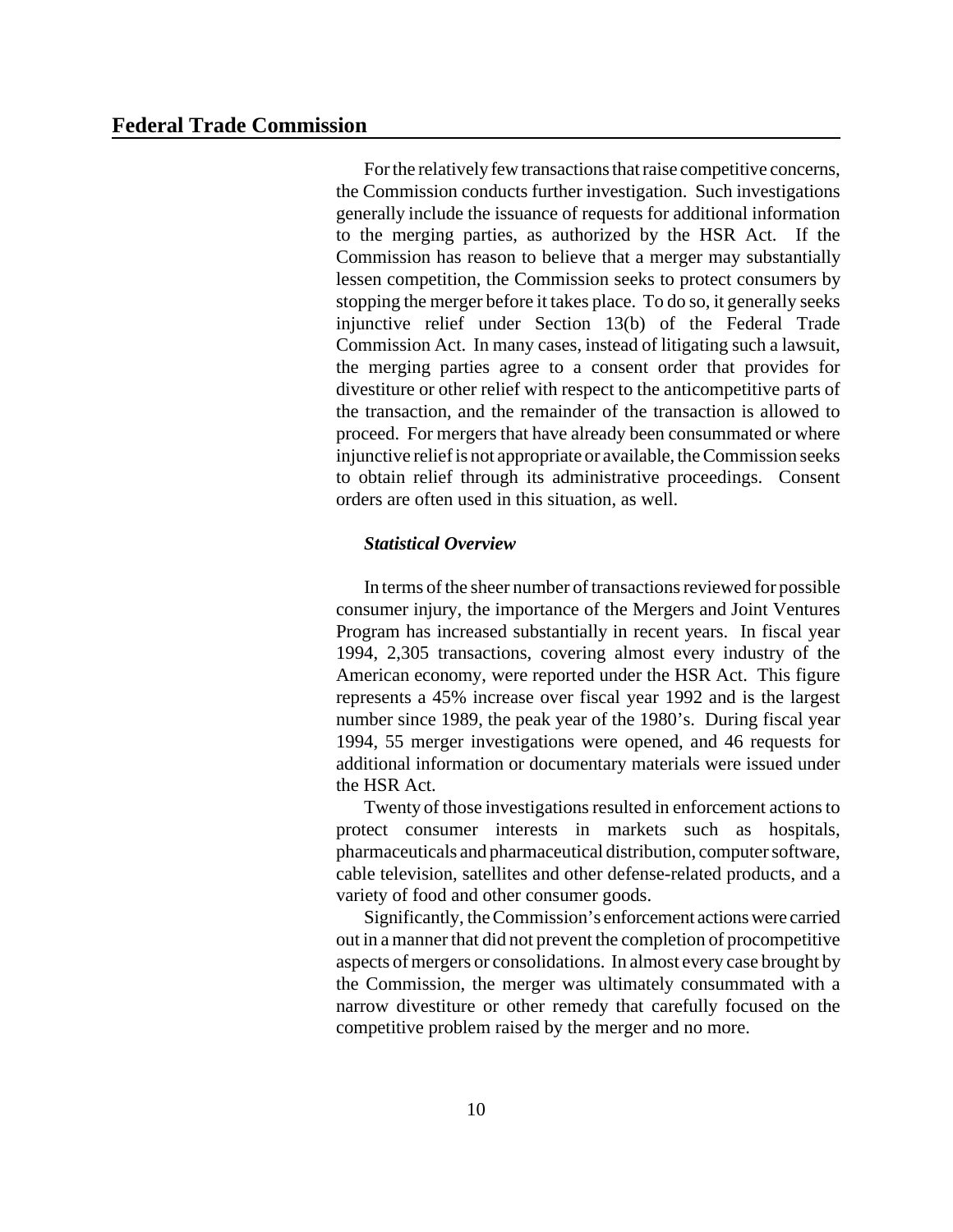#### *Premerger Notification Program*

### *Critical Role in Merger Enforcement*

The Premerger Notification Program works in conjunction with the Mergers and Joint Ventures Program to review proposed acquisitions and mergers so that potential anticompetitive acquisitions can be challenged before they are consummated. The HSR Act requires entities, who meet certain size requirements and are planning significant acquisitions, to file notification with the Commission and the Antitrust Division of the Department of Justice and to delay consummation for a prescribed period of time. The Commission and the Department of Justice administer the HSR Act and take steps to ensure compliance with the requirements of the Act and its implementing rules.

The Premerger Notification Program gives the Commission a highly effective means of identifying and reviewing potentially anticompetitive mergers and acquisitions. Indeed, the vast majority of the Commission's merger enforcement actions are initiated through this process.

### *Violators Pay for Not Complying With HSR Reporting Requirements*

Because of the importance of HSR filings to effective merger enforcement, apparent violations of the filing requirements are treated seriously. When it appears that the reporting requirements have been violated, the Commission's Compliance Division conducts an investigation and recommends an enforcement action for civil penalties or other relief, when appropriate.

### *Services of the Premerger Notification Office*

Another important function of the Premerger Notification Program is the preparation of analytical summaries of each proposed transaction. These summaries, prepared by the Premerger Notification Office, are used by both the Bureau of Competition and the Antitrust Division of the Department of Justice. They include recommendations for further action, such as monitoring the activities of the parties and investigating proposed mergers for possible anticompetitive implications. They also provide the basis for granting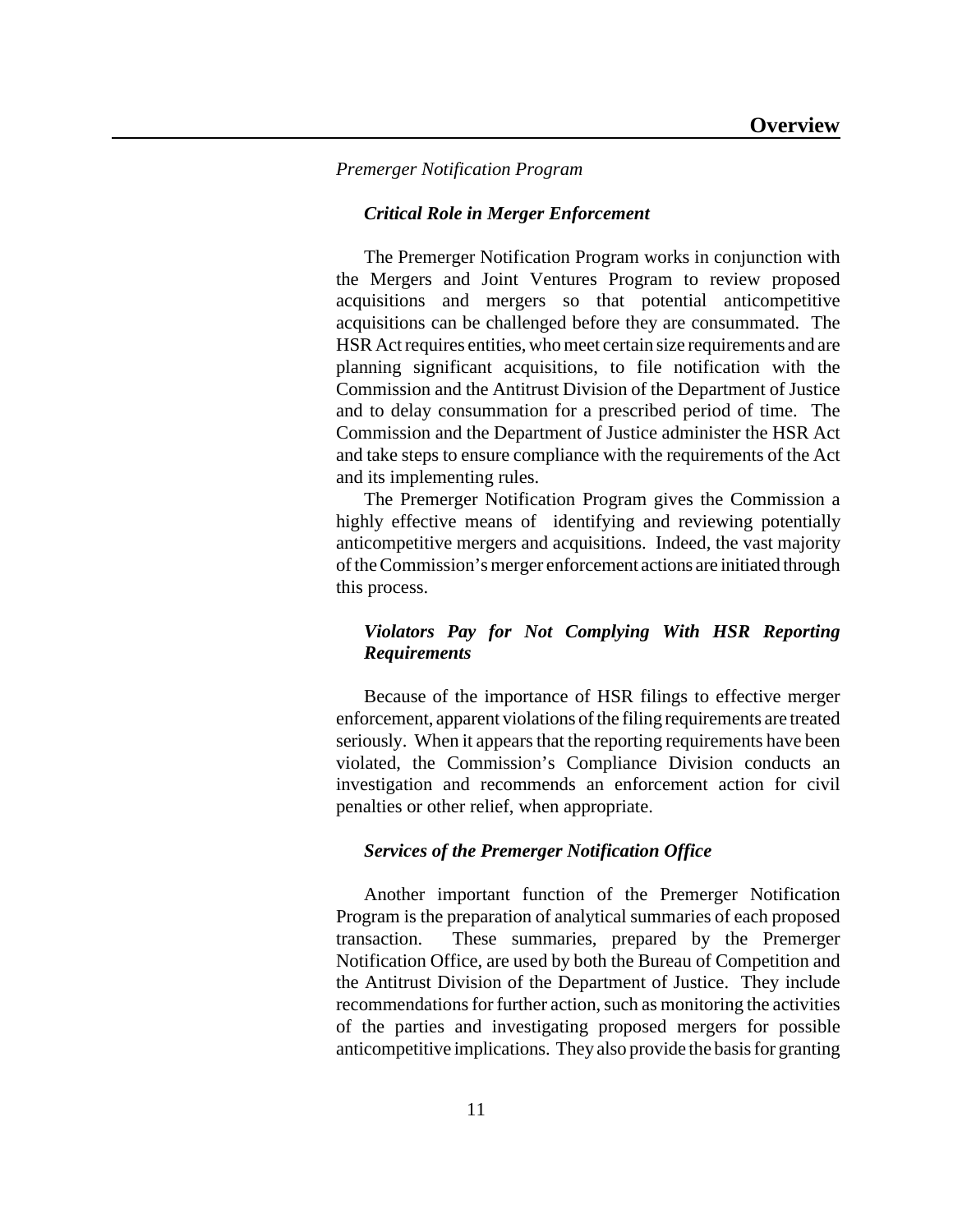a filing entity's request for early termination of the waiting period when no legitimate antitrust issue can be found. As a result of these recommendations, the Bureau granted 1,492 requests for early termination in fiscal year 1994.

The Premerger Notification Office is also responsible for developing ways to reduce the burden and cost to the public of filing the Notification and Report Form. In fiscal year 1994, the Premerger Notification Office issued another guide designed to aid the public in the submission of documents and materials usually requested when the Commission issues a request for additional information. *Guide V, A Model Request for Additional Information and Documentary Materials*, is the third of five guides that the Commission plans to publish regarding filing requirements and reporting procedures under the HSR Act. Staff also invited the public to comment on the notice of proposed rulemaking concerning changes to the Premerger Notification and Report Form. If adopted, these rules would eliminate the submission of information that is not essential to the antitrust review of a reportable transaction.

The Commission's Premerger Notification staff provided informal advice, opinions and general information regarding the application and interpretation of the HSR Act and the Premerger Rules, formal interpretations, the *Premerger Notification Source Book*, and the three Premerger Introductory Guides in approximately 14,000 instances. The Commission also worked with the Antitrust Division of the Department of Justice to ensure that the Premerger Notification Program was applied consistently and uniformly by the two agencies.

Finally, the Premerger Notification Office is responsible for collecting a filing fee from each acquiring entity required to report a transaction on the Notification and Report Form in compliance with the HSR Act. The waiting period required under the HSR Act does not begin until payment of the filing fee. Legislation, signed into law in August 1994, set the filing fee at \$45,000. During fiscal year 1994, the Commission collected \$58.2 million in filing fees. This amount is divided equally between the Commission and the Antitrust Division of the Department of Justice to help to support their antitrust missions.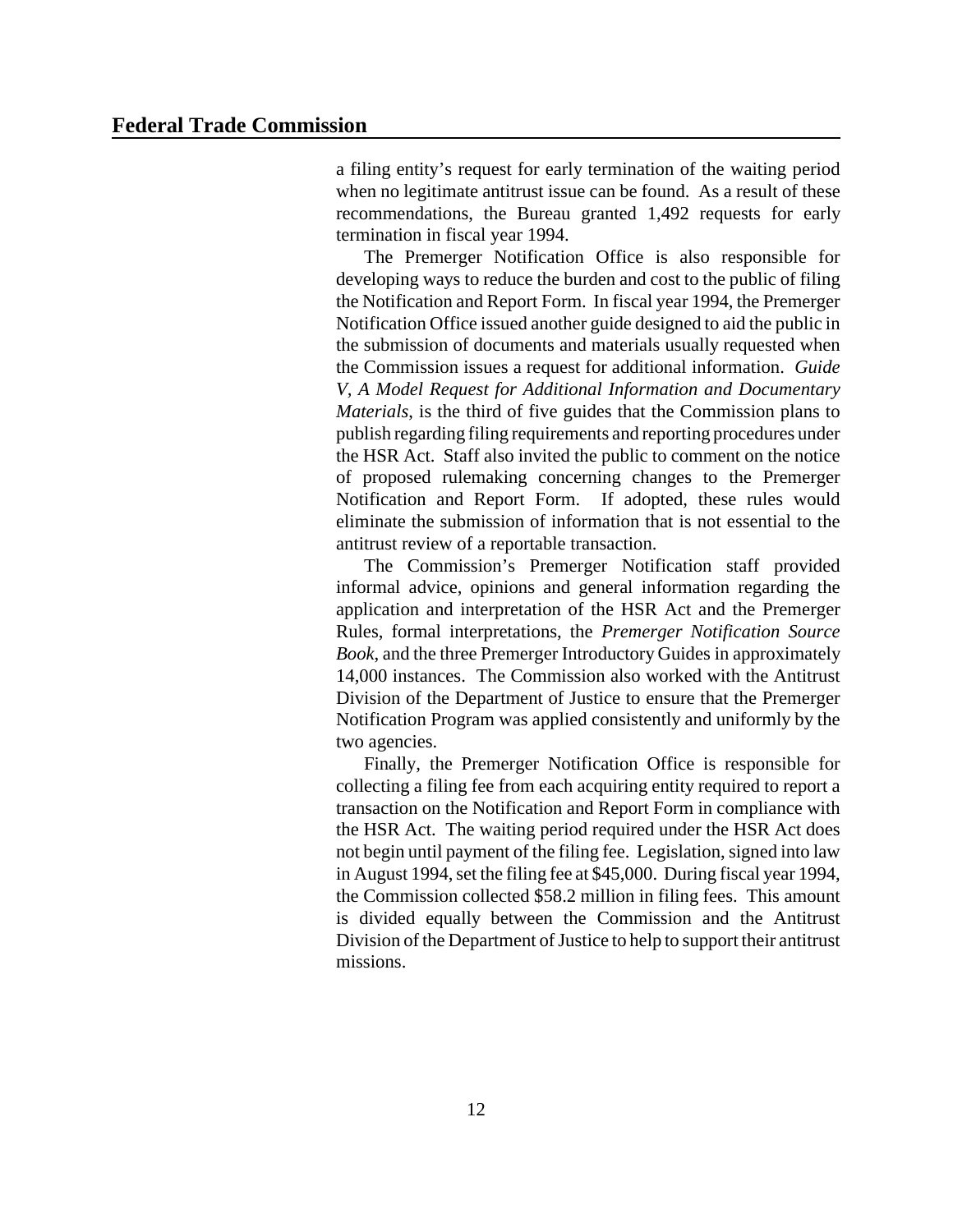#### *Horizontal Restraints Program*

The Horizontal Restraints Program is directed toward investigations of collusive or other collaborative activities involving direct competitors that may harm consumers by increasing prices, restricting output, reducing the quality of products, reducing consumer choice, or foreclosing new competition. The Program accounted for the second largest portion of the Commission's Competition Missions resources, consistent with the belief that horizontal restraints generally are the most likely to cause competitive and consumer injury. Horizontal restraints are challenged under Section 5 of the FTC Act, which prohibits unfair methods of competition that substantially lessen competition.

Horizontal restraints can appear in many different forms. Some, such as price fixing, output restriction, and market division agreements among horizontal competitors, have long been recognized as having a pernicious effect on competition and as lacking any redeeming virtues. Such restraints have long been considered *per se* illegal. Other horizontal restraints may or may not be anticompetitive, depending upon the circumstances. Some restraints may have possible procompetitive justifications that outweigh the harmful effects. Such non-*per se* restraints are often complex and difficult to analyze but are well suited for the Commission's jurisdiction under Section 5 of the FTC Act and its special expertise in analyzing complex business arrangements.

During fiscal year 1994, the Commission opened 56 investigations of alleged horizontal agreements, covering all aspects of the American industrial landscape: health care, food, electrical equipment, home furnishings, real estate, pulp and paper mills, and toys and games.

#### *Protecting Consumers*

Among the highest priorities for the Commission's Horizontal Restraints Program wasthe investigation and prosecution of restraints affecting health care. The Commission challenged not only direct price fixing agreements, but also horizontal agreements among competitors designed to limit competition and frustrate cost containment efforts. The Horizontal Restraints Program also focused on agreements affecting the quality of products and the amount of product information available to consumers.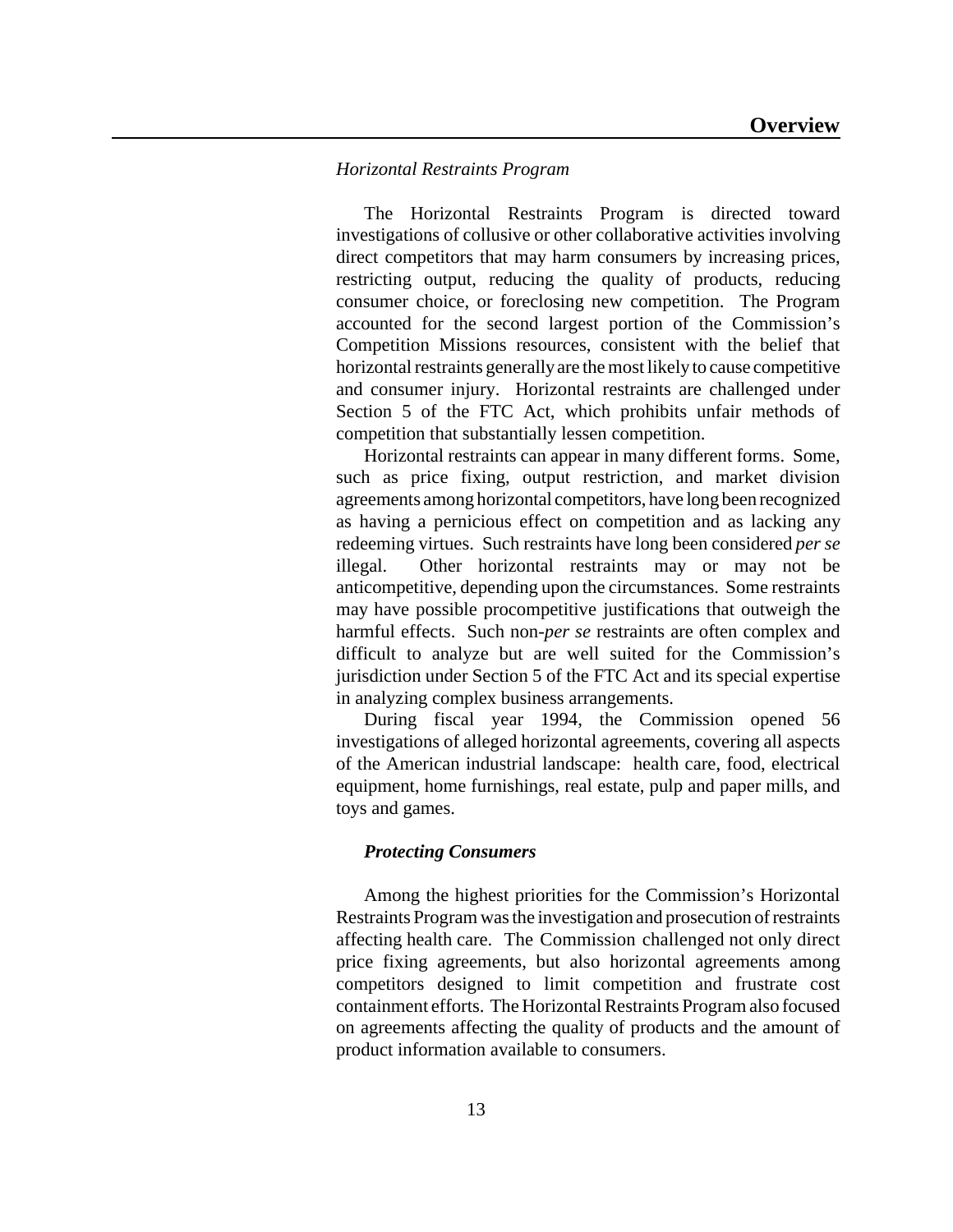The Commission devoted more attention to the identification and prosecution of horizontal restraints in non-health care related service industries. This increasing concern has followed a general rise in the proportion of the nation's industries devoted to services rather than products.

The Commission paid close attention to newly deregulated industries. In many of these industries, governmental authorities are permitting and encouraging competition, but firms enter into horizontal agreements to restrict competition because they are reluctant to leave the shelter of a noncompetitive environment.

The Commission also examined firms claiming to be exempt from federal antitrust laws because the agreement was sanctioned and supervised by a state.

#### *Helping Businesses Understand the Antitrust Laws*

In another aspect of its Horizontal Restraints Program, the Commission sought to further its law enforcement mission by issuing guidelines that will help deter and prevent law violations, as well as enable businesses to plan their operations with greater certainty in their antitrust standing. In fiscal year 1994, the Commission and the Antitrust Division of the Department of Justice jointly issued revised and expanded *Statements of Enforcement Policy and Analytical Principles Relating to Health Care and Antitrust*. The Commission and the Department of Justice responded to comments and questions received after the issuance of the first health care enforcement policy statements in 1993 by updating and expanding the enforcement policy statements to offer guidance in additional areas.

As part of the policy statements, the Commission promised to expedite its issuance of advisory opinions to health care businesses who seek to determine whether the Commission believes that specific proposed conduct raises antitrust concerns. In 1994, Commission staff responded to eight inquiries into whether specific health care arrangements might violate the antitrust laws.

#### *Distributional Restraints Program*

The Distributional Restraints Program seeks to protect consumers from anticompetitive consequences that may arise from certain kinds of vertical agreements among firms in the chain of distribution of goods and services, from producers to distributors and retailers to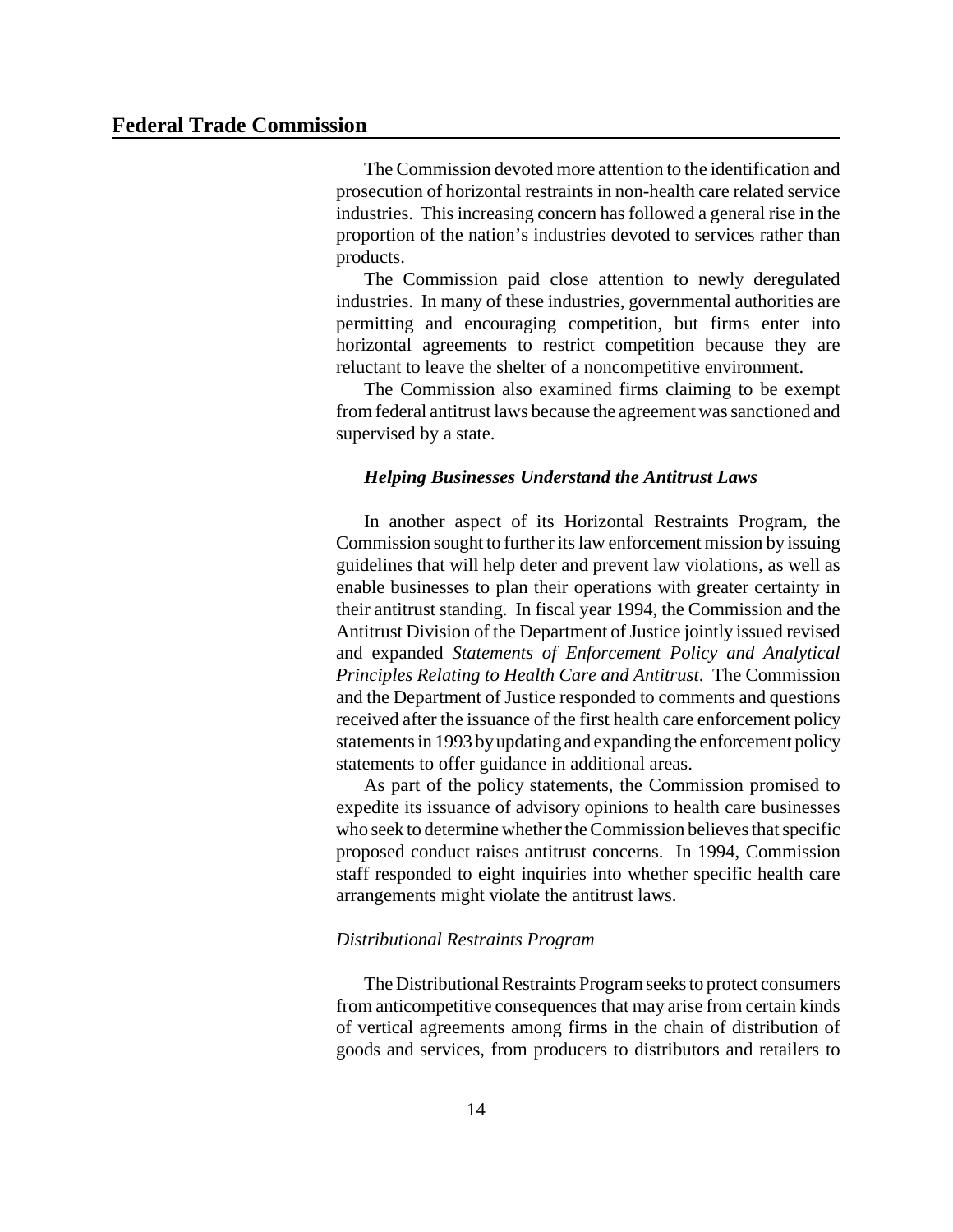consumers. Agreements on resale prices between firms in a vertical relationship can have immediate effects on prices to consumers and are considered *perse* illegal. Other, nonprice vertical agreements are evaluated under a rule of reason and may or may not be illegal. The Commission investigates distributional restraints carefully to avoid challenging vertical agreements that may benefit consumers.

During fiscal year 1994, the Distributional Restraints Program focused on investigationsinvolving allegedly unlawful distributional practices in such industries as ophthalmic goods, pharmaceuticals, motor vehicle parts and accessories, records and prerecorded tape stores, athletic shoes, casual wear, machinery, and electronics.

#### *Single Firm Violations Program*

The Single Firm Violations Program seeks to protect consumers against certain kinds of conduct by single firms with market power. When a firm engages in conduct that is intended to monopolize a market or to leverage market power in one market to gain market power in another market, it can reduce output and increase prices above the competitive level, thereby injuring consumers and misallocating society's resources. When a market is sheltered by barriers to new entry, the harm to competition can persist for long periods of time.

The Single Firm Violations Program focused on cases of monopolization, tying, and nonprice predation involving alleged monopolization activities in such industries as gas transmission; surgical, medical, and dental appliances and supplies; pharmaceutical preparations; hospitals; physician joint ventures; and plastics and electrical products.

#### *Compliance*

The Compliance Division performed several functions in support of all of the programs in the Competition Mission. The Compliance Division handled enforcement actions for alleged violations of the HSR Act and the Premerger Rules. In addition, the Compliance Division supported other programs in the Competition Mission by assisting in the drafting of Commission competition orders, ensuring compliance with those orders, reviewing applications for divestiture approval in merger cases, and enforcing orders where violations occurred. The Compliance Division also evaluated and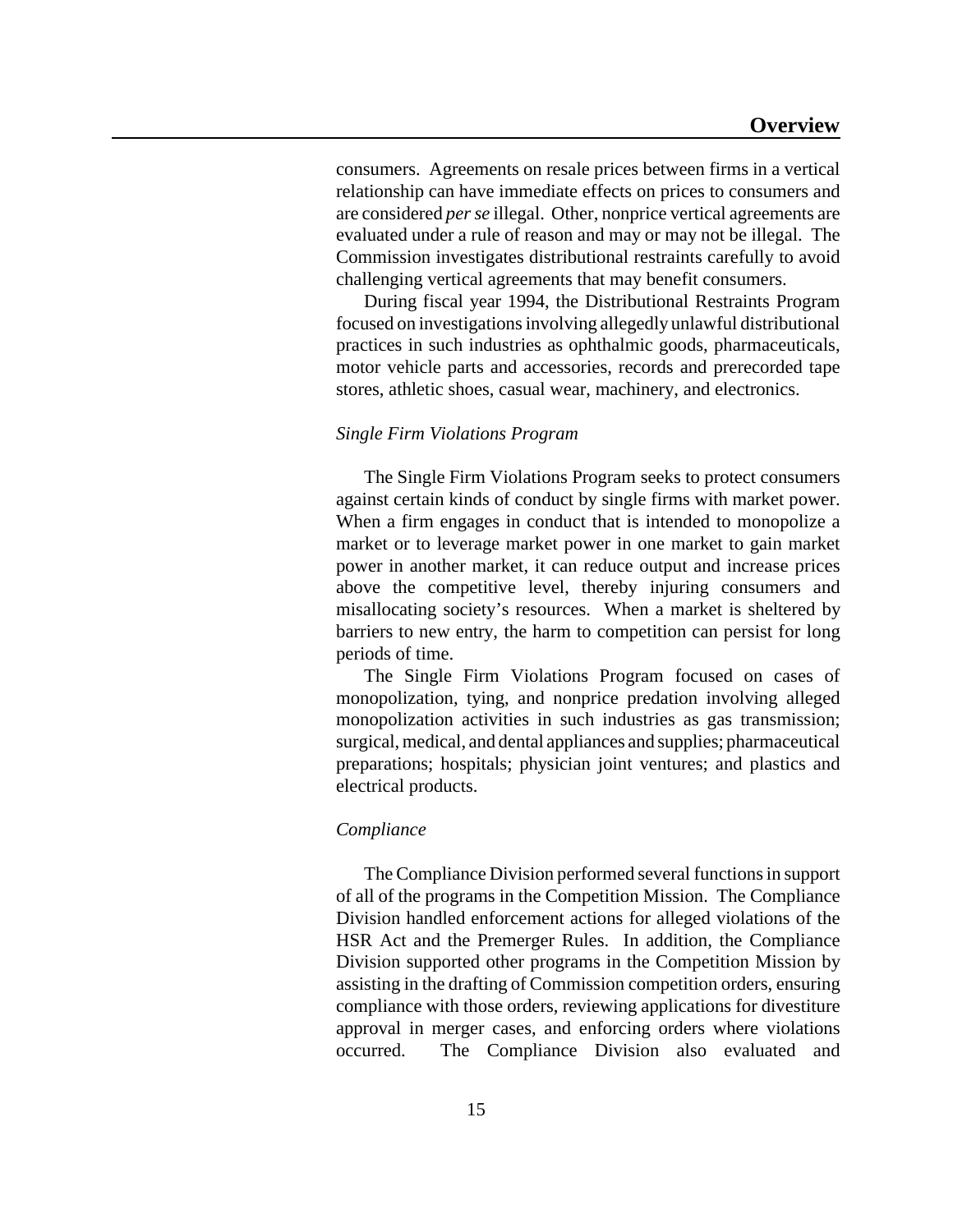recommended action on petitions to modify Commission orders and participated in reviews of Commission policies regarding competition orders.

#### *New Policy Regarding Commission Orders*

In July 1994, the Commission announced a major change in the duration of Commission orders in antitrust cases. The Commission issued a policy statement announcing that, in the future, the ceaseand-desist provisions of Commission orders in competition cases would presumptively expire automatically after 20 years. Previously, such order provisions generally did not have an expiration date. *Fencing-in* provisions (broader prophylactic remedial provisions of Commission orders prohibiting conduct not affirmativelyillegal) will normally expire automatically in 10 years. This action was taken to reduce the burden on respondents by removing order provisions when they likely will have outlived their need and their benefit to the public.

#### *Other Compliance Actions*

Companies that are subject to divestiture requirements in merger cases are required to obtain the Commission's approval before making any divestitures under the order. Such approval is required in order to ensure that the divestiture meets the remedial purpose of the order, to preserve or restore a competitive market structure. In fiscal year 1994, the Commission reviewed and approved divestiture applications in six cases.

*CONSUMER PROTECTION MISSION* The Consumer Protection Mission aimsto protect consumers against unfair, deceptive, or fraudulent practices. The work of the Consumer Protection Mission is carried out primarily through enforcement of Section 5 of the Federal Trade Commission Act and other consumer protection laws enacted byCongress, as well astrade regulation rules issued by the Commission. The Commission's actions include individual company and industry-wide investigations, administrative and federal court litigation, rulemaking proceedings, and consumer and business education. In addition, the Mission contributes to the Commission's ongoing efforts to inform Congress and other government entities of the impact that proposed actions could have on consumers.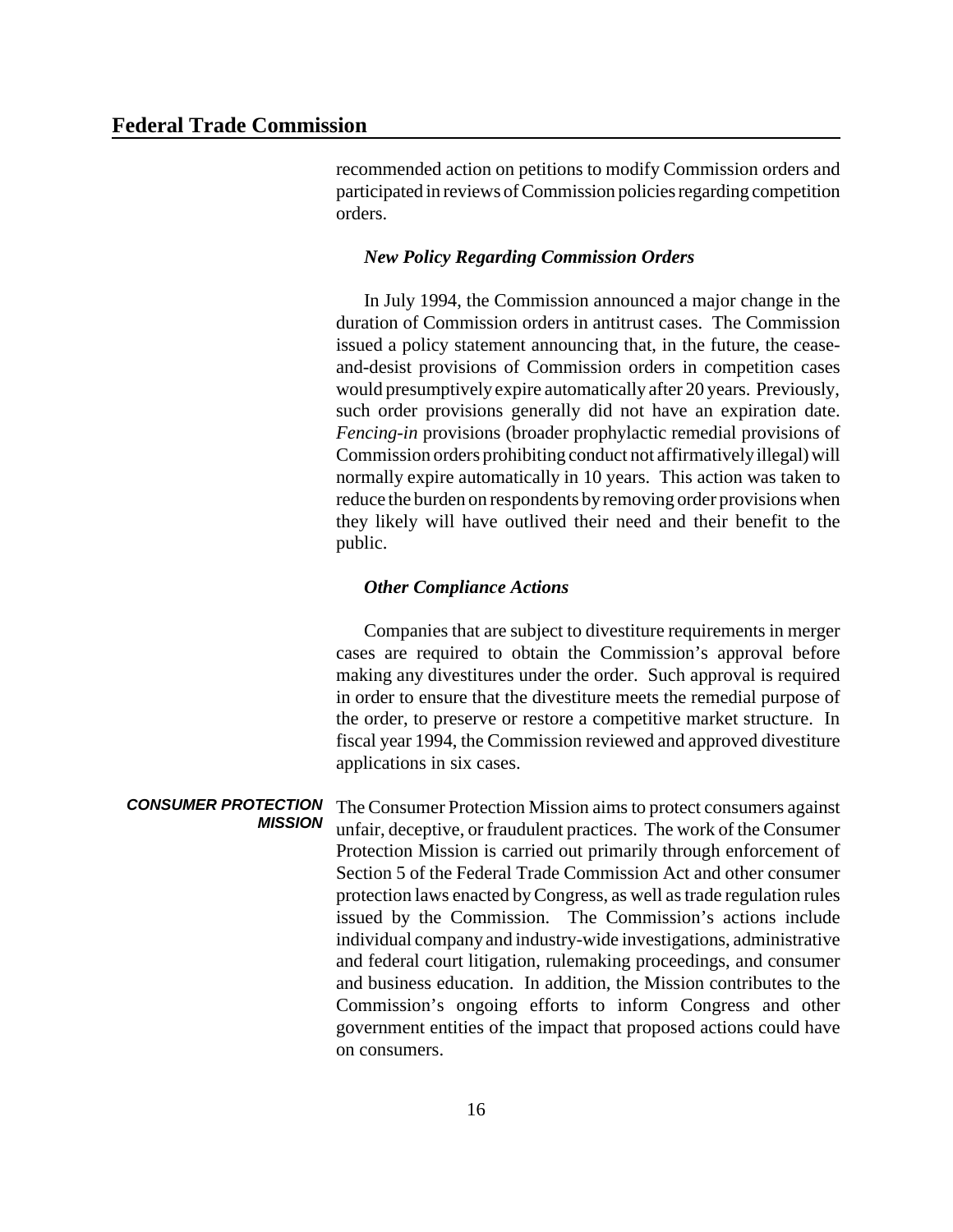#### *Challenges for the Consumer Protection Mission*

The goal of the Consumer Protection Mission is to maintain a well-functioning marketplace that allows consumers to make informed purchase choices; however, the marketplace itself has become increasingly complex, and consequently, the Mission has developed new, creative strategies to ensure the free flow of information to consumers.

Consumers in the 1990's are confronted with evolving technologies that are radically changing the way they learn about, buy, and pay for goods and services. Television and print advertising, once the standard media for reaching consumers, have been supplemented with an array of new technologies. Advertising on the information superhighway, pay-per-call telephone services, and infomercials are just some of the new methods sellers are using to reach consumers. In addition to these technological changes, consumers have become more sophisticated. Not too long ago, the primary issues of interest to the buying public were price and quality. Today's consumers are increasingly concerned with the health implications of the food they buy, with the environmental implications of packaging and other product attributes, with the loss of personal privacy, and with the astounding growth in telemarketing and other types of consumer fraud.

### *Mission Priorities*

The priorities of the Consumer Protection Mission mirror the issues of greatest concern to consumers. Resources are targeted to areas causing the most significant consumer injury. Consequently, advertising, fraud, and issues relating to new technologies are top priorities. Within these broad areas, the Mission focuses on:

- health claims in food advertising;
- environmental advertising and labeling;
- health care fraud;
- telemarketing, business opportunity, franchise, and investment fraud;
- mortgage lending and discrimination;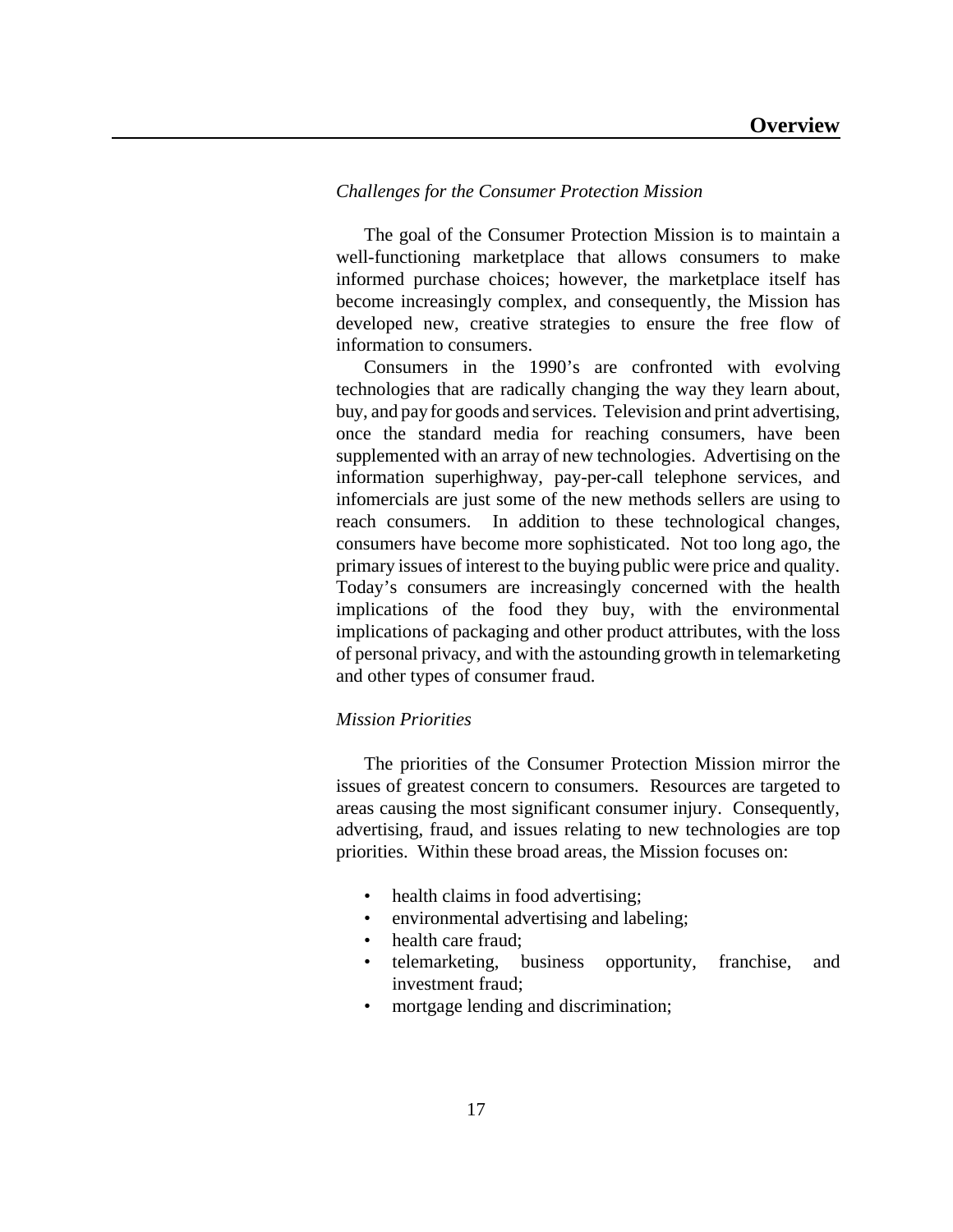- enforcement of Commission orders; and
- enforcement of credit statutes and a wide variety of trade regulation rules.

#### *Overview of Activities*

The primary law enforcement strategy of the Mission is an aggressive case-by-case approach. The Commission has emphasized federal district court litigation under section 13(b) of the FTC Act, particularly in cases involving consumer fraud. District court litigation allows the Commission to obtain immediate preliminary relief which virtually always includes a freeze of the defendants' assets. This enables the Commission to achieve two critical objectives: an immediate cessation of the illegal practices and a freeze on the defendants' assets, preserving them for consumer redress, if appropriate.

The Commission also relies on administrative litigation to pursue nonfraud cases involving novel or complex legal issues, often challenging advertising claims. Litigated and negotiated administrative orders establish important precedent in areas such as unfairness and advertising substantiation.

All new rulemaking initiatives in 1994 were congressionally mandated. In the past year, the Commission has promulgated an important new rule governing the advertising, billing, and collection procedures for pay-per-call telephone service, and the Commission's top rulemaking priority, as required by statute, is now to develop and issue a rule by August 1995 defining and prohibiting deceptive telemarketing, as required by the Telemarketing and Consumer Fraud and Abuse Prevention Act. In addition, during the past year, the Commission extended the Mail Order Rule to cover sales via the telephone and related devices(e.g., fax machines and computers with modems).

Litigation and rulemaking activities are supplemented by an award-winning consumer and business education program. The program uses brochures, public service announcements, and video news releases to reach the widest possible audience. Select consumer publications are available on Capaccess, a computer bulletin board available to all federal agencies, and all brochures are available on CompuServe and the Internet. *Consumer Alerts* often are issued to coincide with major law enforcement actions so that consumers can learn how best to protect themselves from fraudulent and deceptive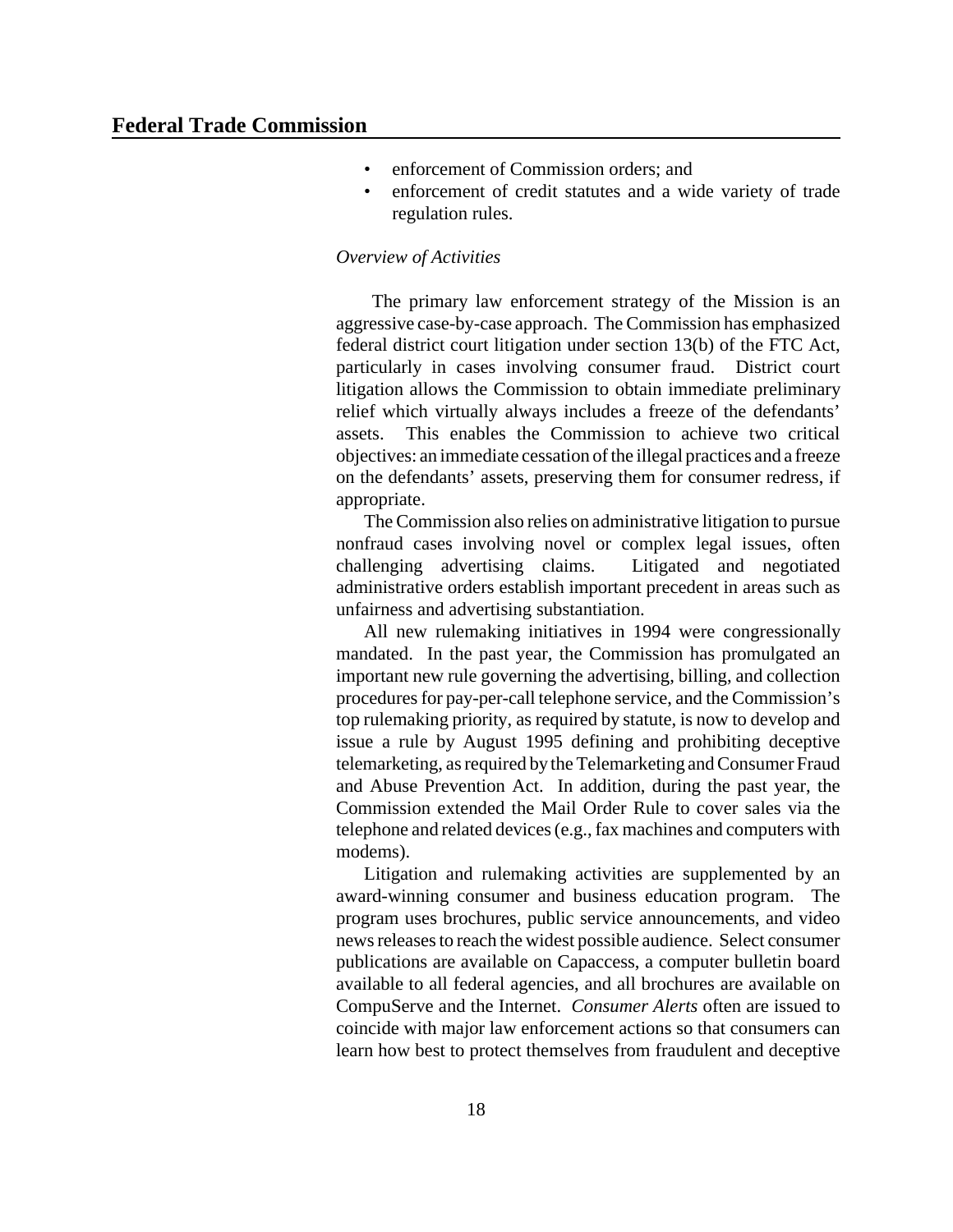operations. In addition, consumer education materials are being produced in other languages to reach non-English speaking audiences.

The Mission activities are also supplemented by close federalstate coordination. Formal joint actions most typically are undertaken together with the National Association of Attorneys General (NAAG) or the National Association of Consumer Agency Administrators (NACAA). Working with these organizations, joint resources are targeted to issues having a direct impact on consumers.

In addition to formal projects, staff attorneys working on individual cases typically consult with their colleagues in state and local consumer protection offices to coordinate law enforcement efforts. The momentum for joint action among federal, state, and local law enforcers has never been greater.

The Consumer Protection Mission is carried out through five law enforcement programs: Advertising Practices, Credit Practices, Enforcement, Marketing Practices, and Service Industry Practices. The Commission's 10 regional offices are an integral component of the Mission. The regional staff are responsible for a wide variety of significant consumer protection cases and serve as important contact points for state Attorneys General and other state and local consumer protection officials.

#### *Advertising Practices Program*

The Advertising Practices Program is designed to protect consumers from deceptive, unsubstantiated, or unfair advertising claims. It also administers federal laws requiring health warnings on tobacco products. In two rapidly evolving areas, environmental marketing claims and food advertising, the Program produced enforcement policystatements that provided guidance to industries on how to comply with Commission advertising standards.

One of the most important areas of emphasis was nutritional or health claims in food advertising. Consumers' interest in and concern about nutrition and health messages in food advertising is at a high level. In one poll, 76% of shoppers considered nutrition a very important factor in their grocery purchases, second only to taste. That interest has sparked the rapid development of new food products, such as low and reduced fat foods. This area has been a particularly active one, due to the degree of scientific research on this issue and the new FDA food labeling regulations pursuant to the Nutrition Labeling and Education Act of 1991 (NLEA), which became effective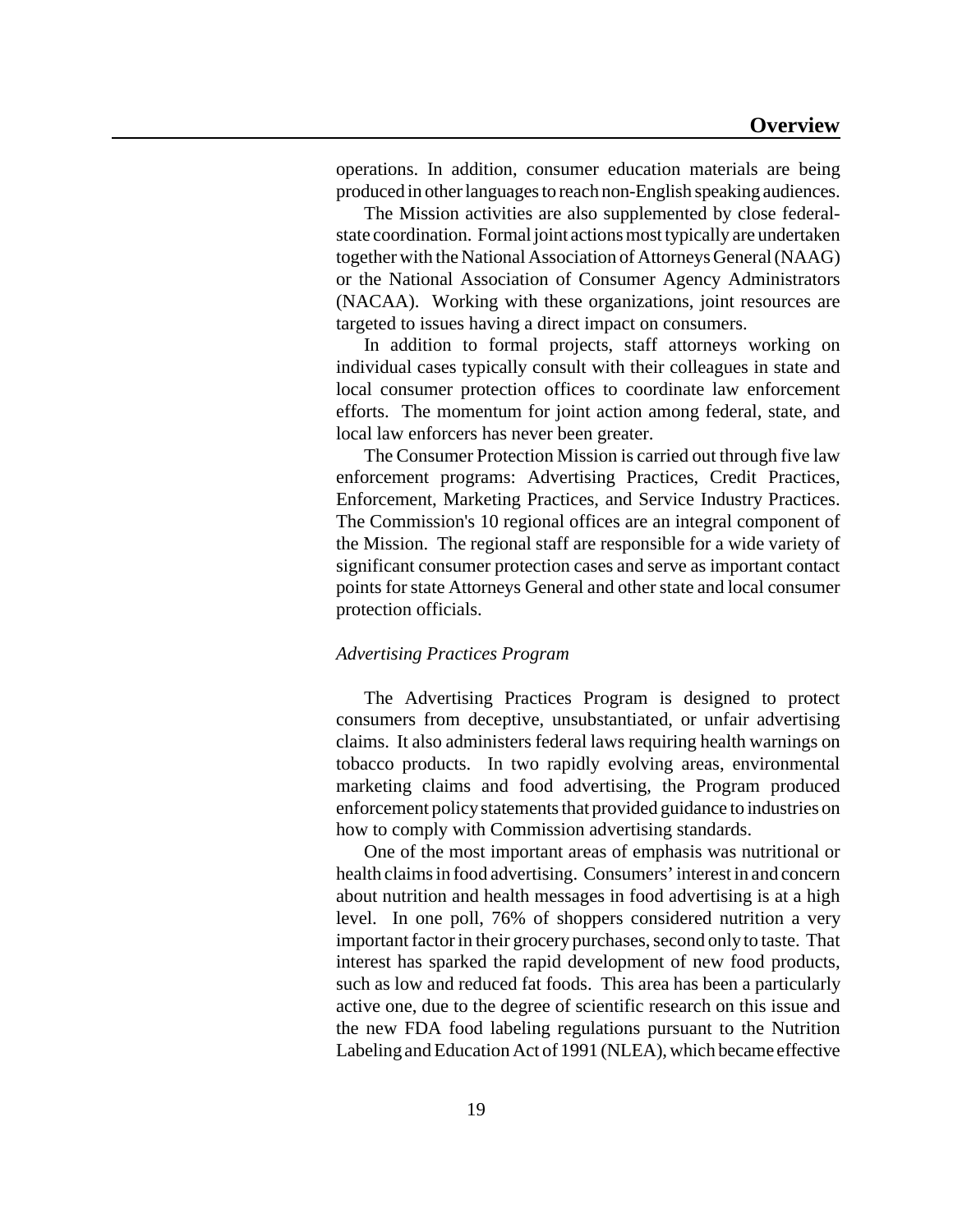in 1994. In 1994, the Commission issued its *Enforcement Policy Statement on Food Advertising.* The policy statement is designed to promote consistent results between the Commission's advertising enforcement program and NLEA labeling regulations, while accommodating the practical and legal differences between ads and labels.

Like food advertising, advertising and promotion of dietary supplements continue to increase as new scientific evidence becomes available regarding the potential health benefits of various nutrients. Because of increasing consumer interest in dietary supplements and concerns about deceptive claims, this product category is being closelymonitored. The focus has been on unsubstantiated health and efficacy claims for supplements purporting, for example, to aid in weight loss and muscle building, to lower serum cholesterol, and to provide other nutritional benefits.

A growing number of drugs that have traditionally been available only by prescription are now allowed by FDA to be sold directly to consumers over-the-counter. Advertising issues involving these drugs continue to be an area of particular interest. An active Commission program of monitoring advertising claims for these "switched" products is an important consideration to FDA in its review of proposals to sell a drug over-the-counter. Because most claims regarding a drug's efficacy, safety, and freedom from side effects cannot be judged by consumers for themselves, they are closely monitored.

Another area of emphasis during the past year was "green" claims. During the late 1980's and early 1990's, the environment was one of the fastest-growing consumer concerns. New product introductions have kept pace with this concern. The Commission's cases involving deceptive environmental advertising are consistent with the principles enunciated by its guidelines.

New information technologies have had a significant impact on advertising. Advances in telecommunications and marketing are shifting a growing portion of consumer spending from the marketplace to the living room. Infomercials, home shopping channels, catalogs, on-line shopping services, and other forms of nonretail, direct sales continue to be a growing and dynamic segment of the advertising market. Similarly, the growth in home shopping and interactive television points to the need to continue to adapt traditional consumer protection principles to this rapidly developing area.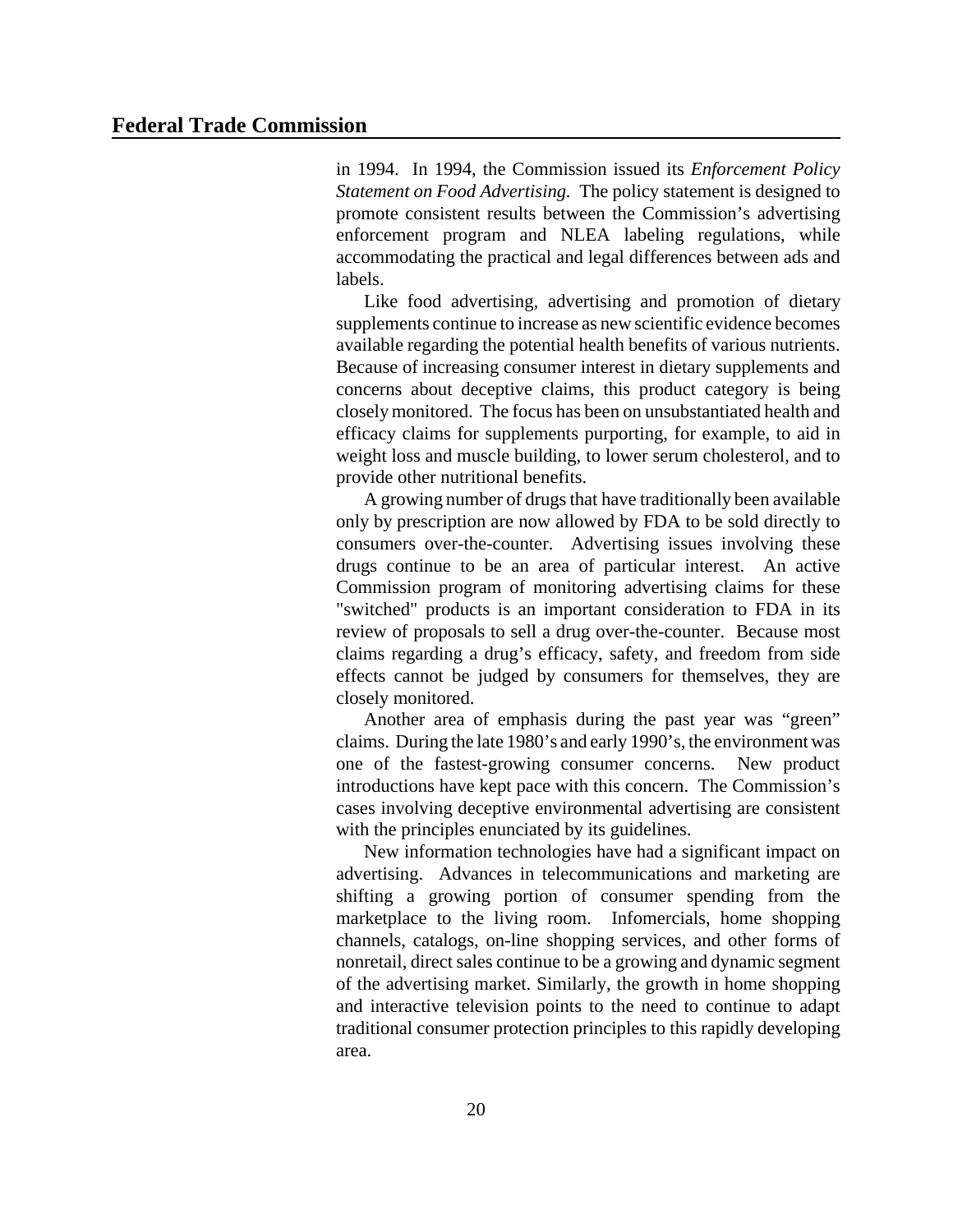The Commission has important responsibilities for administering the Federal Cigarette Labeling and Advertising Act and for administering and enforcing the Comprehensive Smokeless Tobacco Health Education Act. In fiscal year 1994, the Commission requested that the National Cancer Institute convene a conference to address certain issues concerning the test methodology currently used to measure the tar, nicotine, and carbon monoxide content of cigarettes, as well as the manner in which information about those yields is communicated to consumers. Also in fiscal year 1994, the Commission commenced a rulemaking proceeding, pursuant to its responsibilities under the Smokeless Tobacco Act, to determine whether it should require health warnings on sponsored race cars and other event-related objects bearing brand names, logos, or promotional messages for smokeless tobacco products.

#### *Credit Practices Program*

The Credit Practices Program is charged with enforcing a number of federal credit statutes, in addition to the FTC Act. Discriminatory credit granting practices are specifically prohibited by federal statute and are among the program's top priorities. The Equal Credit Opportunity Act, enforced by the Commission, directs that individuals' creditworthiness is to be judged by their financial condition and history, not by certain prohibited factors. Working together with the Civil Rights Division of the Department of Justice, the Commission entered into a settlement in the second federal race discrimination mortgage underwriting case. As important as the specific relief obtained, the case helped trigger a coordinated attack on this problem through a federal agency task force on which the Commission has been an active member.

Credit bureaus play a critical role in the ease and speed with which individuals are able to obtain credit. With files on over 180 million Americans, each of the major credit bureaus has a tremendous responsibility to ensure the accuracy and privacy of this personal and sensitive information. The Commission has specific statutory responsibilities in this area which are set out in the Fair Credit Reporting Act. In response to a flood of consumer complaints about credit bureaus, the top subject of complaint and inquiry at the Commission for several years, a number of enforcement actions were taken.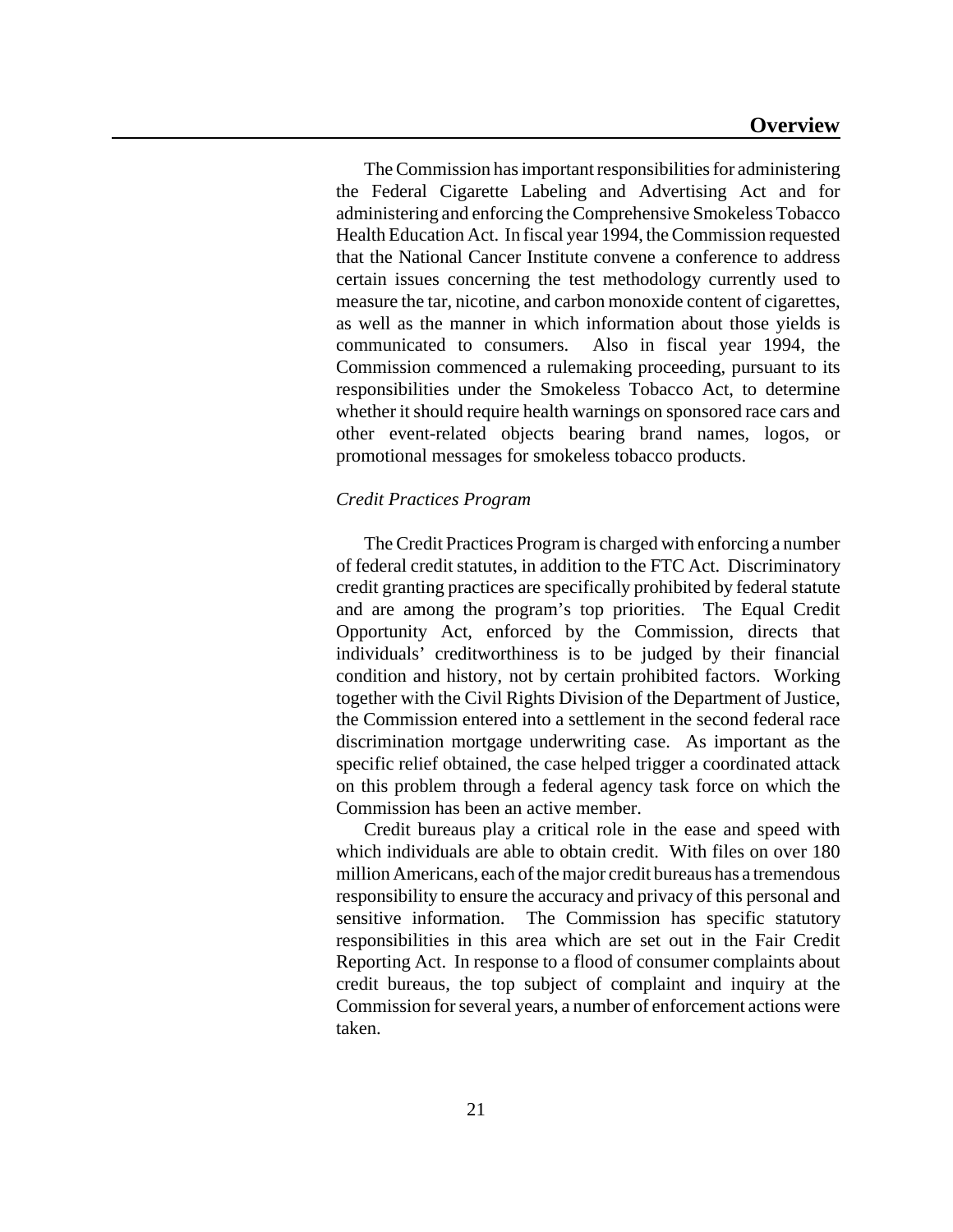Before entering into credit and lease transactions, consumers must know the applicable terms and conditions. In the Truth in Lending and Consumer Leasing Acts, Congress mandated that certain information must be placed in advertisements and must be given to consumers before transactions are consummated. A uniform term, annual percentage rate (APR), was created to allow for credit comparison shopping and fair competition among creditors. The credit market breaks down when creditorsfail to provide information, or worse, provide incorrect information. In its jurisdiction over millions of creditors, the Commission's role is not to control the terms of transactions but to ensure that the marketplace operates properly.

An inevitable consequence of granting credit is default by a certain percentage of consumers. In addition to creditor collection activities, many of these debts are assigned to debt collectors for collection activity. While there is no reason legitimate debts should not be collected, certain activities by debt collectors violate the Fair Debt Collection Practices Act. The Commission played a critical role in clarifying the line of proper collection tactics and prosecuting those who cross that line under the Fair Debt Collection Practices Act. The Program also made it clear that creditors bear some responsibility for collectors' actions of which they are aware. With a significant increase in consumer complaints about collection agency tactics, the Commission reinvigorated its debt collection enforcement program.

Finally, credit and other markets breakdown when merchants engage in unfair or deceptive trade practices. Given the importance of credit in individuals' lives, many of these illegal practicesfocus on credit issues. They include advance fee loan fraud, phony gold cards, misuse of bank drafts, false advertising about secured credit cards, vacation scams, and credit repair. The Commission also made clear that those who support fraud artists may themselves become liable and addressed deceptive advertising on the information superhighway.

#### *Enforcement Program*

The Enforcement Program has two main responsibilities: enforcing orders across a variety of consumer protection issues and enforcing and administering more than a dozen statutes and rules on a regular basis and numerous other rules and guides on a lessfrequent basis. The Program rigorously enforced Commission orders to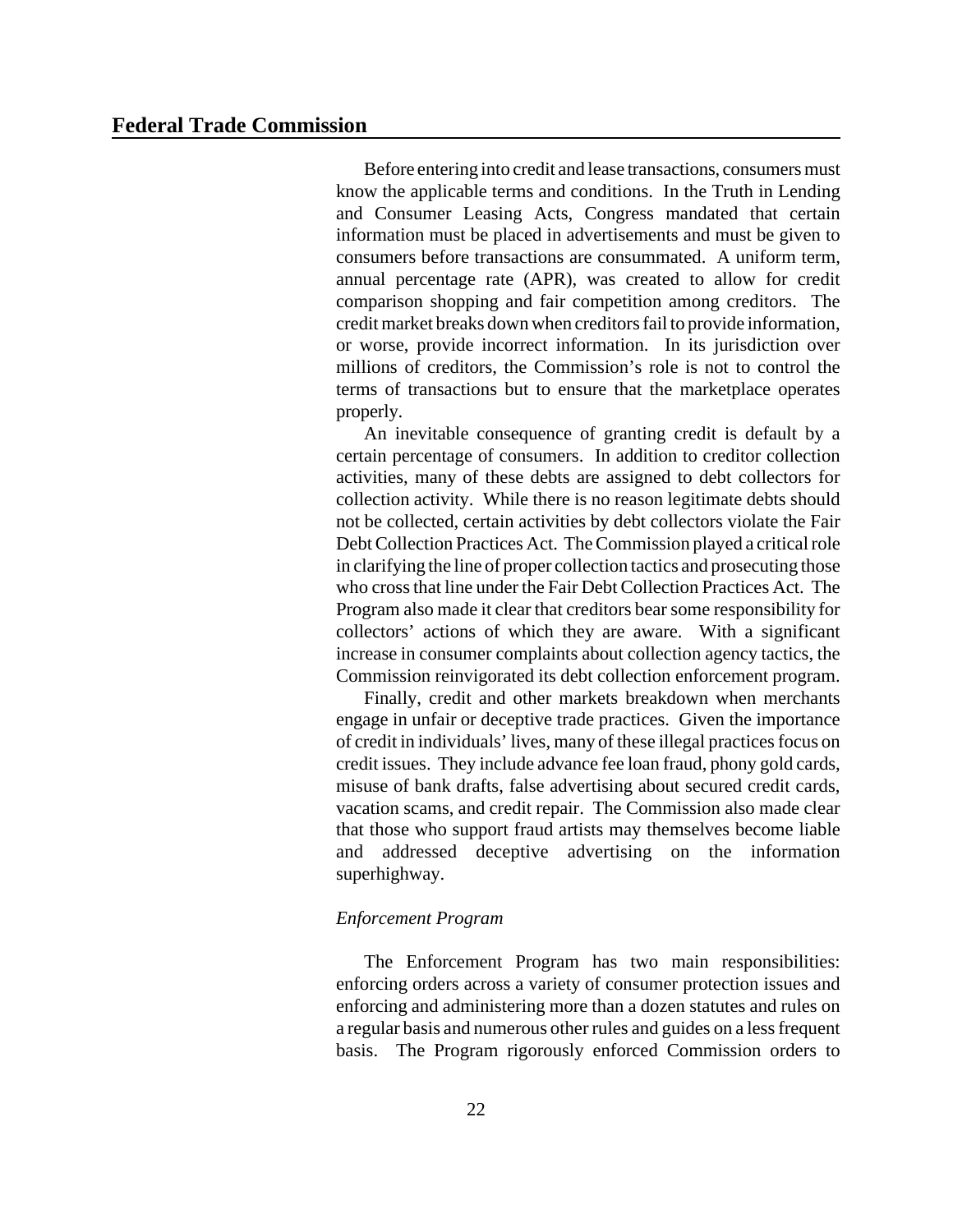demonstrate that compliance is required and that violations will be costly. The Program also focused on implementing the directives of the 1992 Energy Policy Act (EPA 92), on executing a Commission initiative to review all of its regulations periodically, and on enforcing rules where violations seem most egregious.

As part of its enforcement efforts, the Program conducted sweeps of particular industries' compliance with Commission orders. In addition, numerous other order violations involving nutrition issues and performance claims were investigated.

The rule and statute enforcement program engaged in numerous rulemaking proceedings to respond to changing market conditions and Congressional directives. Pursuant to EPA 92 directives, the program engaged in rulemakings that promote the use of cleaner fuels and of vehicles using such fuels. The Commission amended the Octane Posting Rule, effective October 1993, to cover liquid alternative fuels such as methanol. Pursuant to EPA 92, the Commission also began a rulemaking to require, for alternativefueled vehicles (AFVs), labels that help consumers choose among competing AFVs.

To promote the use of more efficient, less wasteful products, pursuant to EPA 92, the Commission amended the Appliance Labeling Rule, which requires energy efficiency information for major home appliances to be displayed on "Energy Guides." The Commission amended the Rule to include plumbing products and to require sellers, effective October 1994, to disclose the water usage rates of these products. In 1994, the Commission added lighting products to the Rule, and starting April 1995, these products will be labeled to encourage the use of lighting products that can deliver desired lighting using less energy than regular incandescent bulbs. The Commission concluded a proceeding it had initiated to make the Rule more user-friendly, and new versions of the Energy Guides will appear in 1995.

The Program also coordinates the Commission's periodic review of the economic and other impact of all rules and guides to determine whether they should be retained, repealed, or revised. As a result, three guides were repealed as obsolete in fiscal year 1994. The Commission also initiated a review of the Care Labeling Rule, which involves questions about whether the Rule should be revised to remove potential barriers to trade under NAFTA (*i.e.*, to permit the use of symbols, in lieu of words, to convey care information), and environmental issues concerning dry cleaning solvents.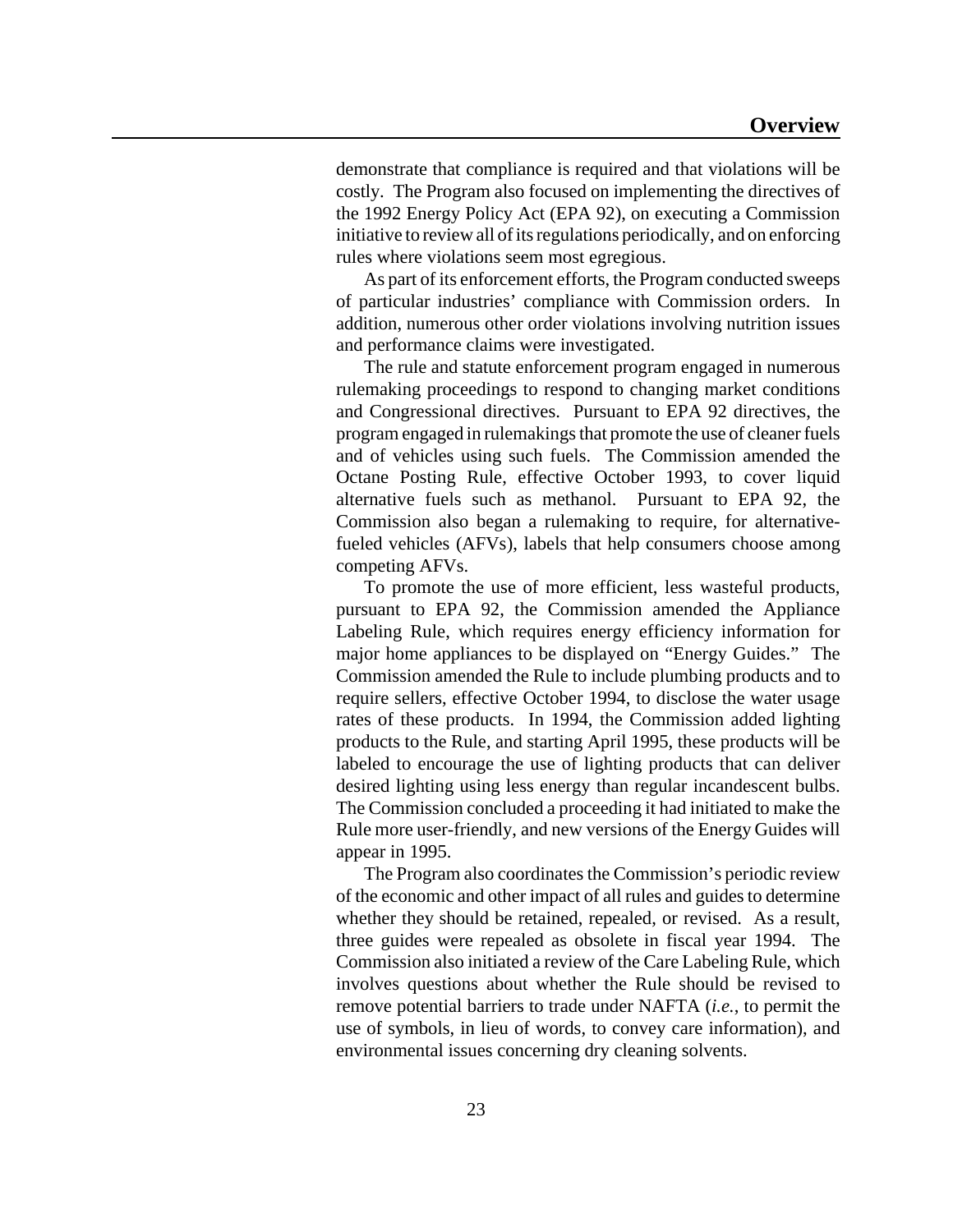#### *Marketing Practices Program*

The Marketing Practices Program investigates and attempts to halt fraud that consumers cannot readily detect and economic harm caused by merchants who fail to provide consumers with needed information. The Program reflects the variety, prevalence, and severity of consumer problems in the areas of telemarketing, business opportunity, franchise, and investment fraud.

One of the most prevalent consumer protection problems was economic fraud directed at consumers and small businesses. Through federal court cases and rule enforcement, the Commission targeted fraud that could not be readily detected by reasonably diligent consumers orthat was aimed at vulnerable populations of consumers, such as elderly people. Often, perpetrators of this type of fraud used new technologies not yet understood by consumers or made novel applications of familiar technologies to confuse consumers.

Fraudulent telemarketing of household goods and services, such as vitamins, health care products, estate planning services, travel services, vacation packages, and home security systems was an area of Commission focus. The cases often involved elderly victims who did not realize that a salesperson was, in fact, a telephone con artist. These schemes typically used sweepstakes or other promotional mailings to lure their victims. Consumers called to claim their prizes and were talked into buying expensive goods and services through a series of misrepresentations.

Other areas of concern were fraudulent use of payment systems, such as "900" or pay-per-call information services, bank drafts, and credit cards; fraudulent sale of franchises, business and employment opportunities, often with the aid of telecommunications technology and electronic fund transfers; fraudulent sale of goods and services to small businesses; fraudulent solicitation of charitable contributions; and fraud on the Internet.

Fraudulent sale of franchises and of business and employment opportunities, often with the aid of telecommunications technology and electronic fund transfers, has become an area of concern. These cases involve extremely sympathetic victims -- people who have invested severance pay, retirement savings, and often all of their assets in business opportunities that seem likely to reap financial success and provide economic security. Recent estimates suggest that tens of thousands of investors lose as much as \$500 million annually in franchise and business opportunity fraud.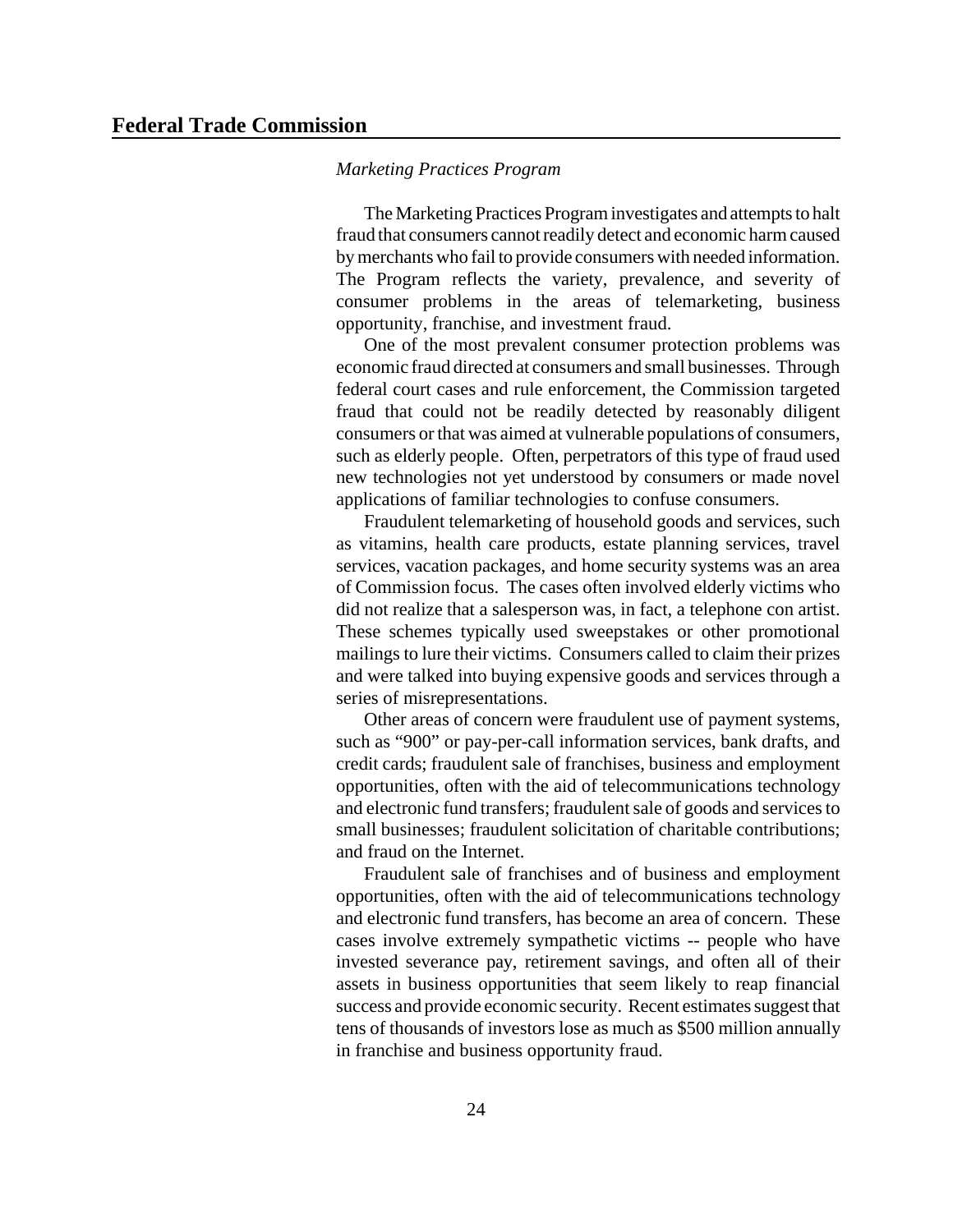During fiscal year 1994, the Commission organized and hosted nine regional law enforcement conferencesto addressthe problem of telemarketing fraud at the regional and local level. The approximately 1,000 federal, state, and local law enforcers who attended these conferences will use the information from the conferences to work with the Commission on joint investigations, enforcement actions, and consumer education projects.

The Program also combated consumer injury that occurred when sellers failed to provide important information to consumers. By enforcing the Funeral Rule, the Commission imposed sanctions on funeral providers who failed to give consumers information about choices and prices for all goods and services sold. The Commission enforced the Franchise Rule, imposing sanctions on franchisees who failed to provide presale disclosure documents to prospective investors, and the Pay-Per-Call Rule, imposing sanctions on information providers who sold information by telephone without providing cost and other material information to consumers.

#### *Service Industry Practices Program*

The Service Industry Practices Program focused on fraud in the sale of goods or services as investments, principally by telemarketers. Investment fraud cases challenge the deceptive sale of phony art, services related to government lotteries for FCC licenses or oil and gas rights to federal lands, jewelry-grade gemstones sold as investment-grade stones, overgraded numismatic coins, precious or strategic metals, and stamps. Consumer losses from this type of fraud are estimated to be in the billions.

As part of its effort to combat investment fraud, as well as other types of telemarketing fraud, the Commission maintains the NAAG-FTCTelemarketing Database. This electronic database supplies over 70 law enforcement agencies (including the FBI, DOJ, Postal Service, and 40 state AGs) with access to recent complaints from telemarketing fraud victims, including those who have called the 800 number hotline operated by the National Consumers League.

The Program also focused on health care fraud, seeking to prevent health care providers from misinforming prospective purchasers about the efficacy and risks associated with various health care services.

Recognizing that product standards and certifications are procompetitive only if the information they convey is accurate, the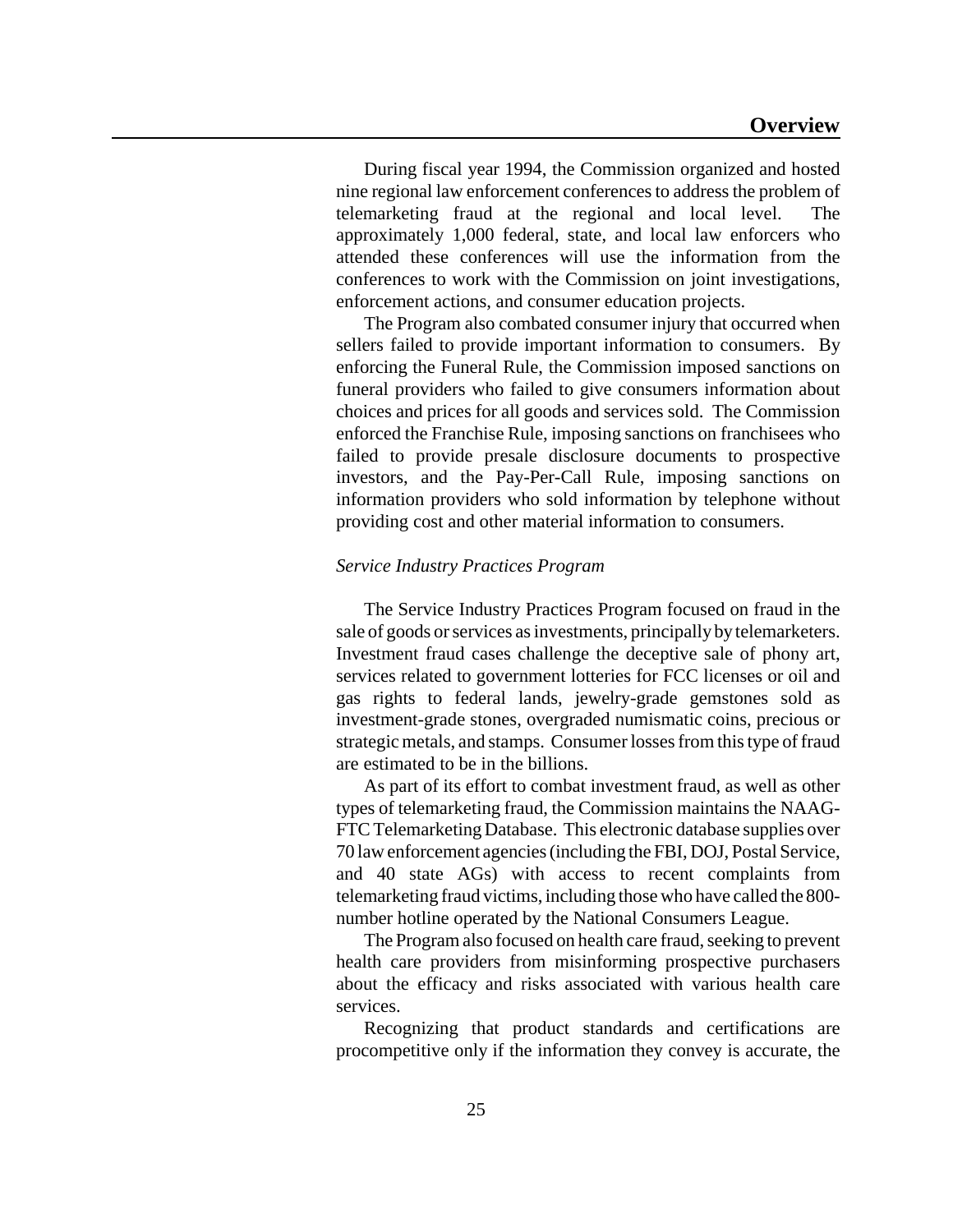Commission also focused law enforcement initiatives on targets using standards and certifications to deceive prospective purchasers.

*ECONOMIC ANALYSIS* The Bureau of Economics provided economic support to the Commission's antitrust and consumer protection activities, advised the Commission and other government entities about the impact of regulation on competition and consumer welfare, and analyzed economic phenomena in the American industrial economy, as they related to antitrust and consumer protection.

> In fiscal year 1994, the Bureau of Economics provided guidance and support to the Competition and Consumer Protection Missions. Economists offered advice on the economic merits of potential antitrust actions, distinguishing between situations where the marketplace performed reasonably well and situations where the market might be improved by Commission action. When enforcement actions were initiated, economists integrated economic analysis into the proceeding, provided expert testimony, and helped devise remedies that would improve market competition.

> Economists supported the Consumer Protection Mission by assessing the benefits and costs of alternative policy approaches. Potential consumer protection actions were evaluated not only for their immediate impact, but also for their longer-term effects on price, product variety, and overall consumer welfare.

> Although the Commission is primarily an enforcement agency, it also analyzes data and publishes information about the nation's industries, markets, and business firms. Much of this work is undertaken by the Bureau of Economics. In fiscal year 1994, economists conducted studies on several topics in antitrust and consumer protection.

> The Bureau of Economics also coordinated the Commission's Consumer and Competition Advocacy Program, which the Commission used to provide advice to federal, state, and other regulatory entities concerning the actual or potential economic impact of existing and proposed trade regulations.

#### *Antitrust*

Economists participated in investigations of alleged antitrust violations, advised theCommission on proposed antitrust actions, and provided economic expertise for matters in litigation. These activities consumed the bulk of the Bureau's resources.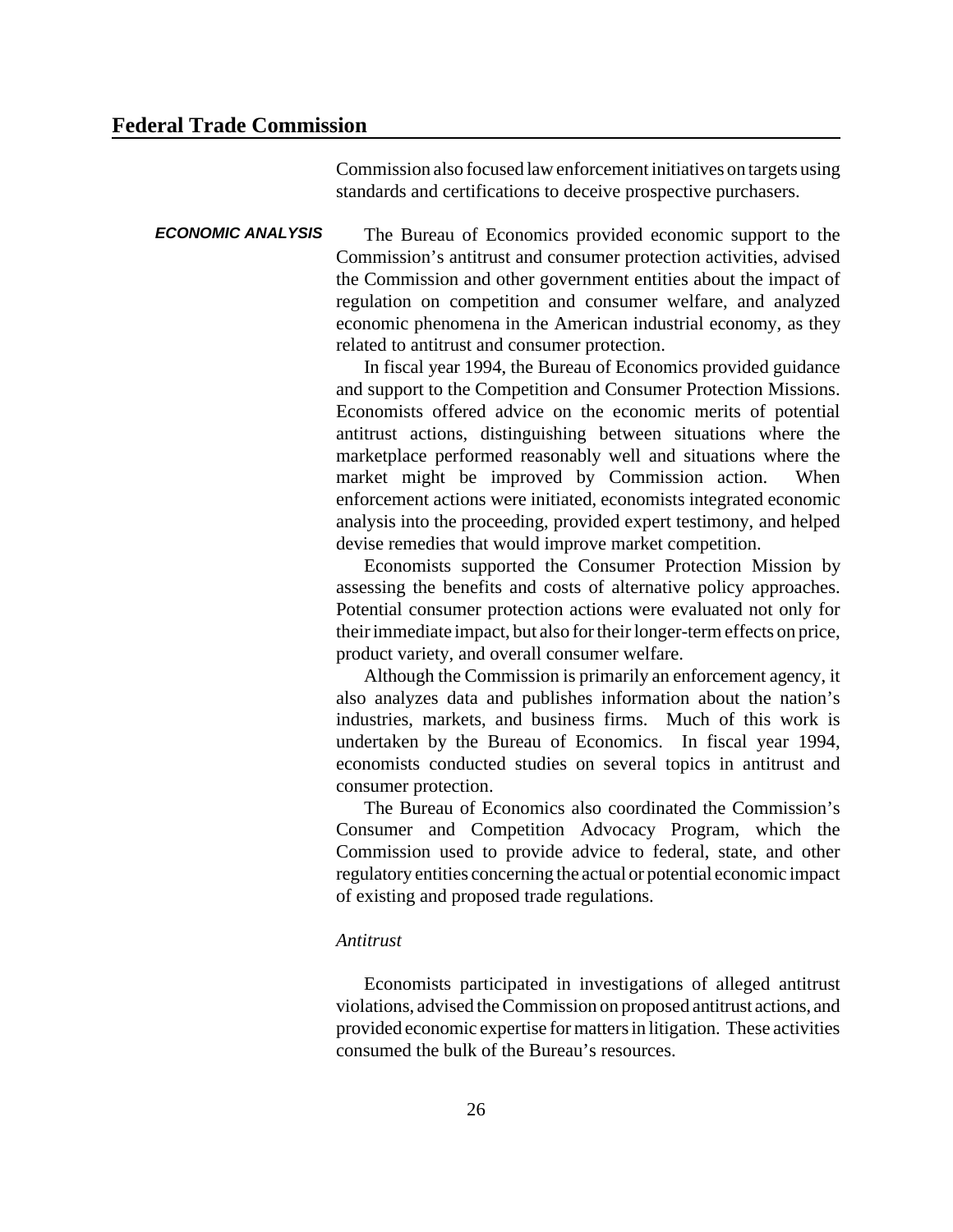The Bureau also maintained a small research program in support of the Commission's antitrust activities. During the year, two studies were released. One was a case study of resale price maintenance, and the other was an examination of the effects of unfair imports on U.S. industries. Ongoing studies included the measurement of market power in long distance telecommunications and the output and price effects of vertical integration in the brokerage/specialist business.

#### *Consumer Protection*

In support of the Consumer Protection Mission, economists evaluated proposals for full-phase investigations, consent negotiations, consent settlements, and complaints. In addition, economists routinely provided day-to-day guidance on individual matters, provided litigation support services, and made policy recommendations directly to the Commission.

In addition to the Bureau's direct support for individual consumer protection cases, economists conducted a limited amount of research on consumer protection topics of interest to the Commission. Such ongoing work included a study of the factors that affected the content of health claims in food advertising over the past 40 years, and an examination of the effects of food advertising policy on the consumption of fats and cholesterol in the American diet.

#### *Consumer and Competition Advocacy*

The interests of consumers may not always be presented during consideration of legislative or regulatory initiatives. Consequently, laws may be enacted or regulations issued that unintentially may harm consumers by restricting entry, limiting competition, chilling innovation, raising prices, or reducing the quality of goods and services. The goal of the Commission's advocacy activities is to reduce such harm to consumers by informing appropriate governmental and self-regulatorybodies about the potential effects on consumers, both positive and negative, of proposed legislation, rules, or industry guides or codes. The Bureau of Economics is the central source of planning, coordination, review, and information for work in this area. During fiscal year 1994, the Commission staff submitted 16 comments to federal and state agencies. Comment submissions covered such subject areas as advertising, antitrust, auto brokering,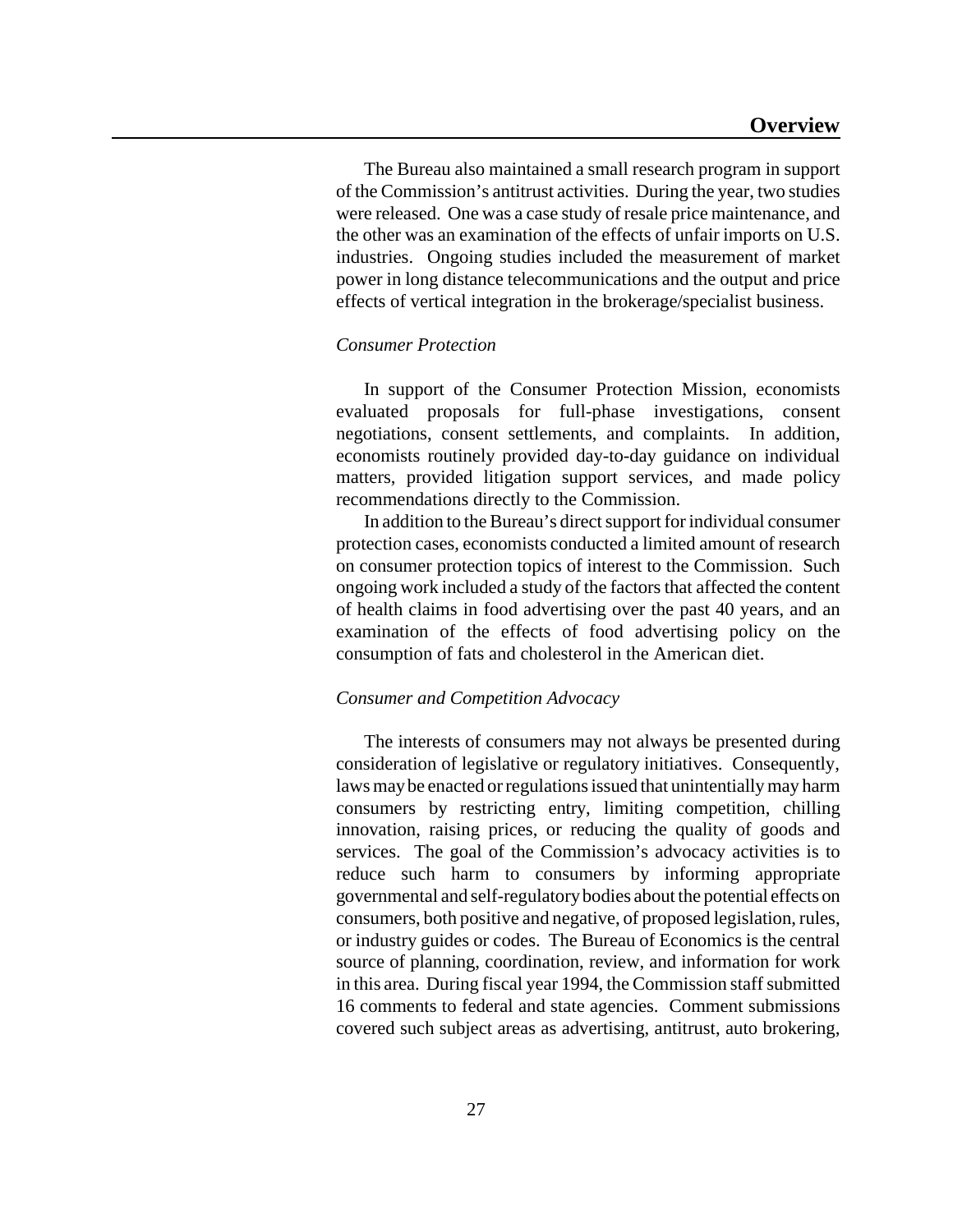communications, occupational licensing, labeling, leasing, transportation, and utilities.

#### *MANAGEMENT AND ADMINISTRATION ACTIVITIES*

#### *Budget and Finance*

In fiscal year 1994, the Commission had a total budget authority of \$92.6 million and used 933 workyears.

To meet the goals of the National Performance Review, the Budget and Finance Division began to restructure its activities. It entered into a cross-servicing agreement with the Department of the Interior through which voucher payments processing was transferred to the Bureau of Reclamation's Administrative Support Center (ASC) in Denver. It also worked with the Division of Personnel to transfer its payroll and personnel systems to the ASC by December, 1995. The Division worked with the Office of Management and Budget to establish a buyout program, which helped reduce the Commission's workforce to accommodate lower staffing levels.

The Division managed the Commission's financial services, such as maintenance of a general ledger accounting system and review and payment of all invoices. It was responsible for issuing accurate and timely financial reports to program offices, the Department of the Treasury, and the Office of Management and Budget. It also carried outCommission-widemanagement programsfor audit follow-up and reviewed and reported on internal controls. The Division planned and carried out the fiscal year 1994 budget, supported the fiscal year 1995 budget request through Congress, and developed the fiscal year 1996 budget request.

#### *Personnel*

In fiscal year 1994, the Division of Personnel continued to assist the Commission in meeting the objectives outlined in the National Performance Review (NPR). A major accomplishment in this area wasthe administration of the Commission's buyout program. A total of 55 employees elected to take advantage of this program and retire with the buyout incentive. This buyout, in turn, created savings for theCommission because certain positions were refilled at lower grade levels and skill mixes were adjusted to allow organizational components to operate more efficiently.

Also related to the NPR, the Division of Personnel continued to work with the Commission managers to reduce the number of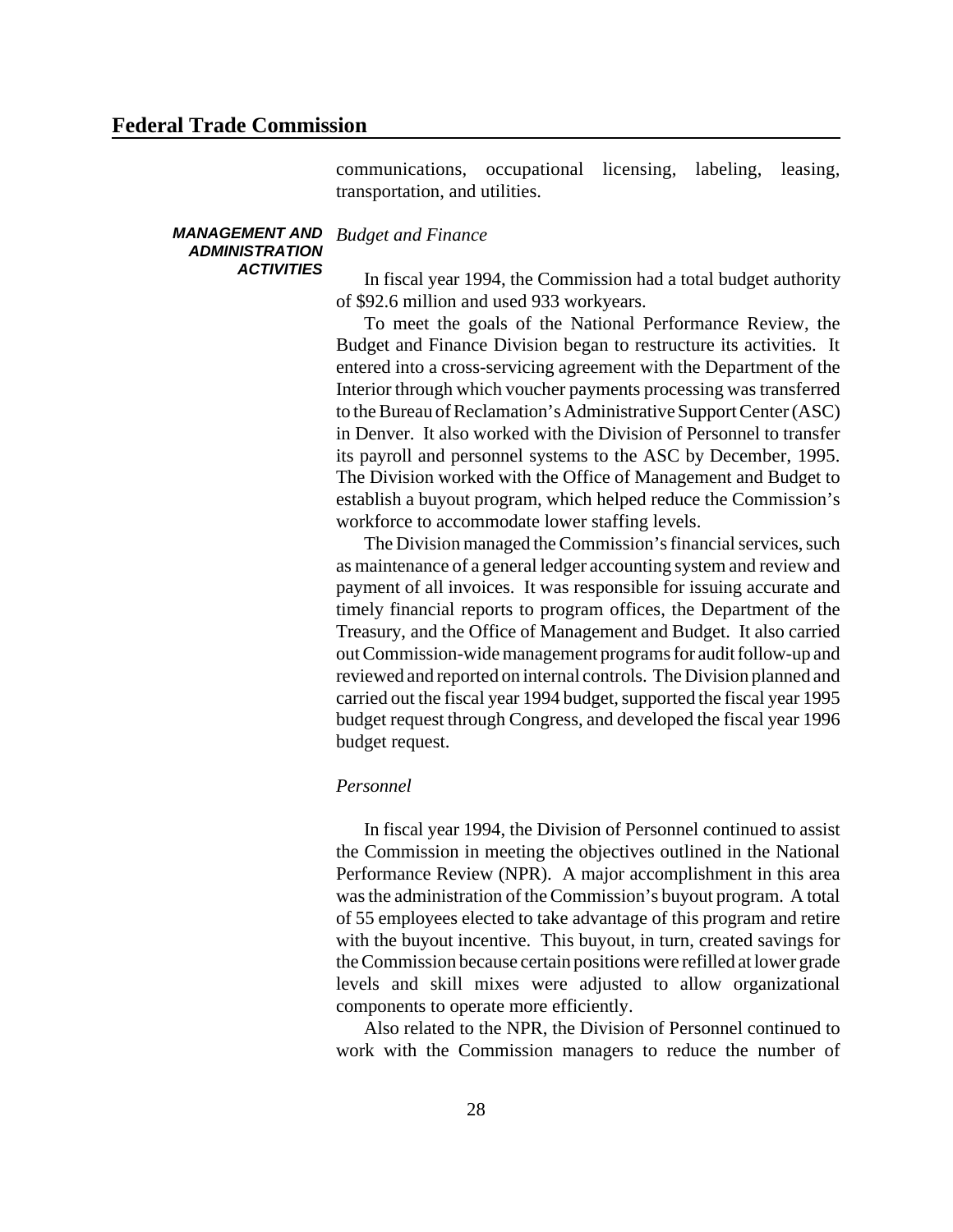supervisors and eliminate unnecessarylevels of review. The Division was also active in providing traditional recruitment, training, and employee and labor relations services to Commission employees and managers.

#### *Planning and Information*

The Commission's information management program continued to be coordinated by the three divisions of the Office of the Deputy Executive Director for Planning and Information. The efforts of that office were split between maintaining the essential services provided in previous years and expanding or improving service in key areas. The program focused on seven key initiatives designed to make improvements in the Commission's information systems environment and its component parts. Those initiatives were:

### *Upgrade workstations and printers*

Continued emphasis was placed upon upgrades of computer workstations and printers. By the end of the fiscal year, all individual workstations had 386-level microprocessing systems or better, and a two-year project was begun to further upgrade workstations to a configuration capable of better meeting the Commission's evolving network requirements. Upgrades of central processing units, memory, disk capacity, and core workstation software (including WordPerfect, WordPerfect Office, DOS, and Windows) were started. All obsolete printers were removed from service as primary printers. A limited number of additional laptop computers were purchased for Commission staff to use when working away from their regular offices.

#### *Expand local area network and communications systems*

All Commission offices were linked to the local area network. Additional functionality that was added to the local and wide area networks included outbound faxing; a central server for accessing CD-ROM-based libraries of information; improved external remote access to our systems; and outbound, network-based modem access for regional offices.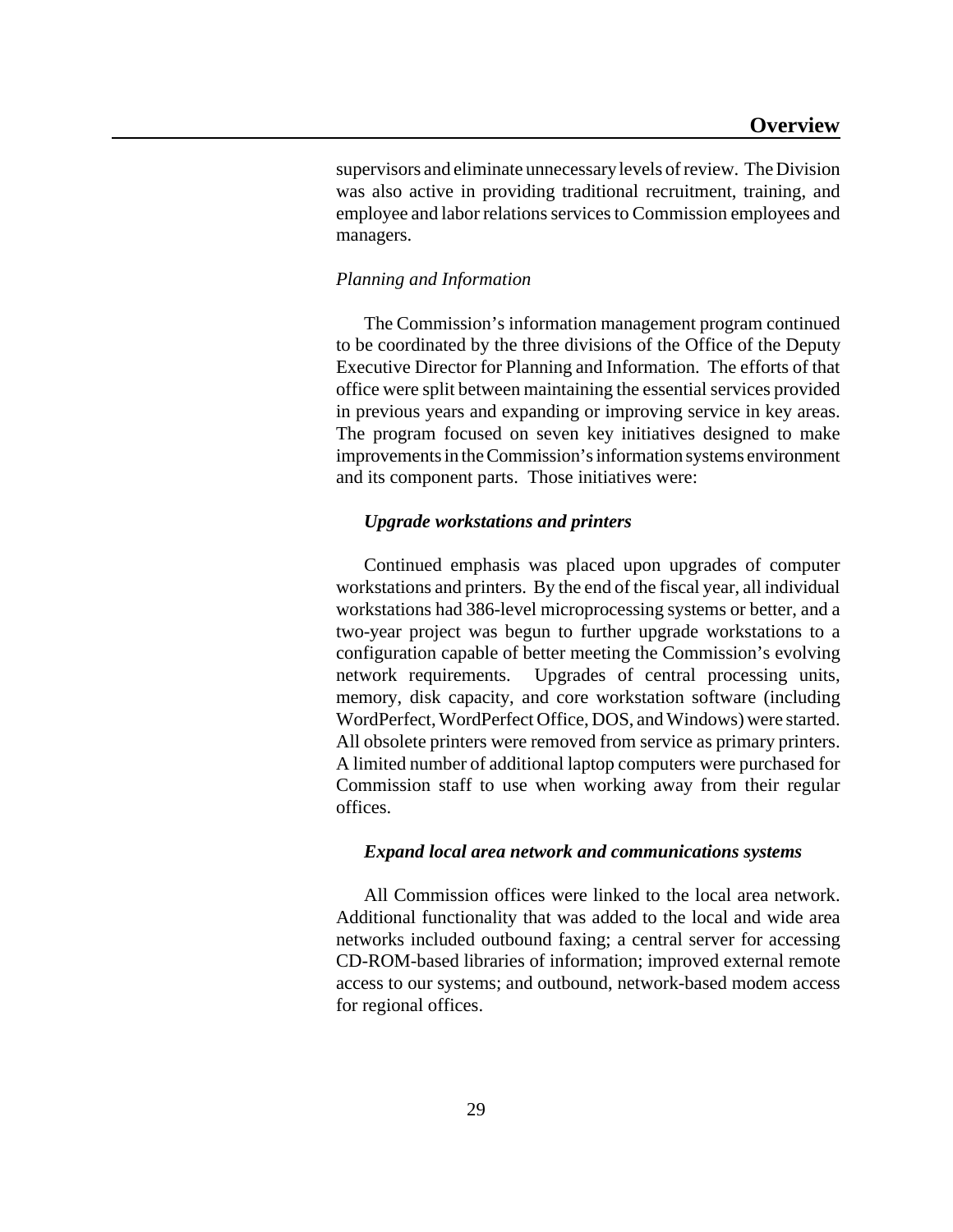#### *Implement direct access to full text of Commission documents*

Planning and Information completed the initial phase of an application to maintain a comprehensive database of Commission documents and other related information. This phase focused on creating a document repository that can be easily accessed and searched by all Commission staff and from which documents of interest can be quickly retrieved. The application was loaded onto 16 special workstations distributed throughout the headquarters buildings and was structured to become available at each desktop, with workstation upgrades planned for fiscal year 1995.

#### *Improve access to existing corporate information*

The first phase of hardware installation to support a new Unixbased computer system was completed. The Unix system will replace the Commission's long-obsolete Prime central computer system. This multiyear effort will transfer all applications running on the Commission'stwo Prime computers. The first computer (System B) wasshut down by the end of the fiscal year. STAFFID, a replacement forthe Locator and several other databases used bymostCommission applications, was redesigned and reprogrammed to run on the new system.

#### *Develop and implement a new Commission-wide correspondence management program*

In coordination with Commission operating bureaus and offices, Planning and Information began to review the Commission's overall approach to consumer correspondence management. This review included analysis of information requirements, researching alternative correspondence management methods, and the selection and implementation of an appropriate Commission-wide solution. Several procedural changes were implemented that eliminated a substantial backlog of unanswered correspondence and established a procedure to acknowledge correspondence within one week of receipt.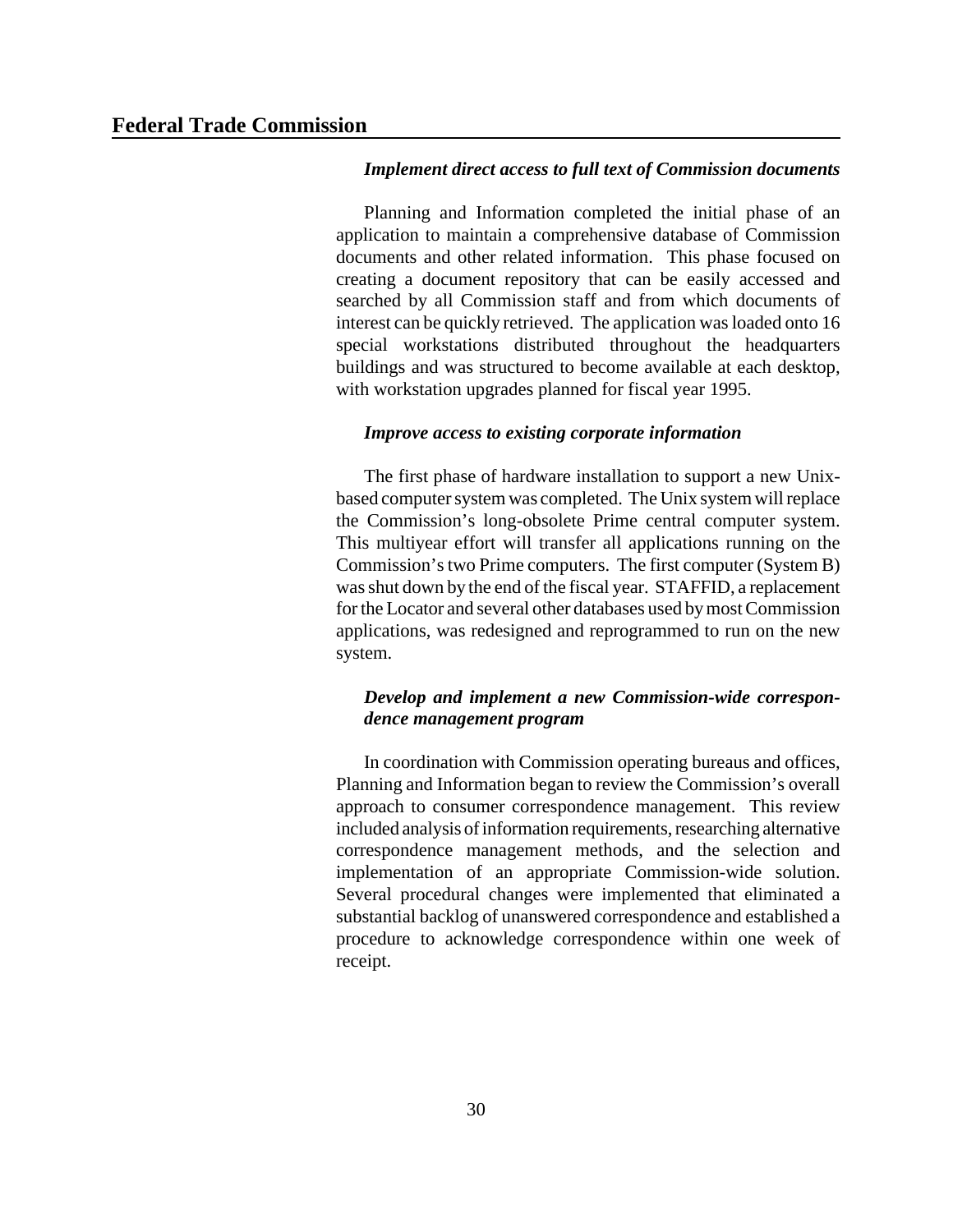#### *Automate Commission forms and related workflow processes*

The Commission began converting forms from a paper to an electronic/e-mail environment. An electronic forms software package was selected, and plans were developed for converting existing paper forms to an electronic format.

#### *Expand and improve user training and direct support services*

The Commission will not realize the value of its information systems resources unless Commission staff use those resources effectively. During this year, Planning and Information continued to enhance the information systems training and support services provided to Commission staff. Staff was added to the Information Center to provide better customer support. New training opportunities were developed. Improvements were also made to user documentation and the tracking, analysis, and followup of user problems.

#### *Regional Offices*

The regional offices continued to play a key role in fulfilling the Commission's missions during fiscal year 1994. To augment their ongoing consumer protection enforcement activities, the regional offices sponsored a number of telemarketing fraud conferences throughout the country. These conferences brought together federal, state, and local law enforcement officials to coordinate efforts to combat telemarketing fraud. As part of their overall competition enforcement activities, the regional offices played an increasingly important role in merger enforcement. They served as strong intermediaries with state and local officials to facilitate the Commission's law enforcement partnership with other agencies.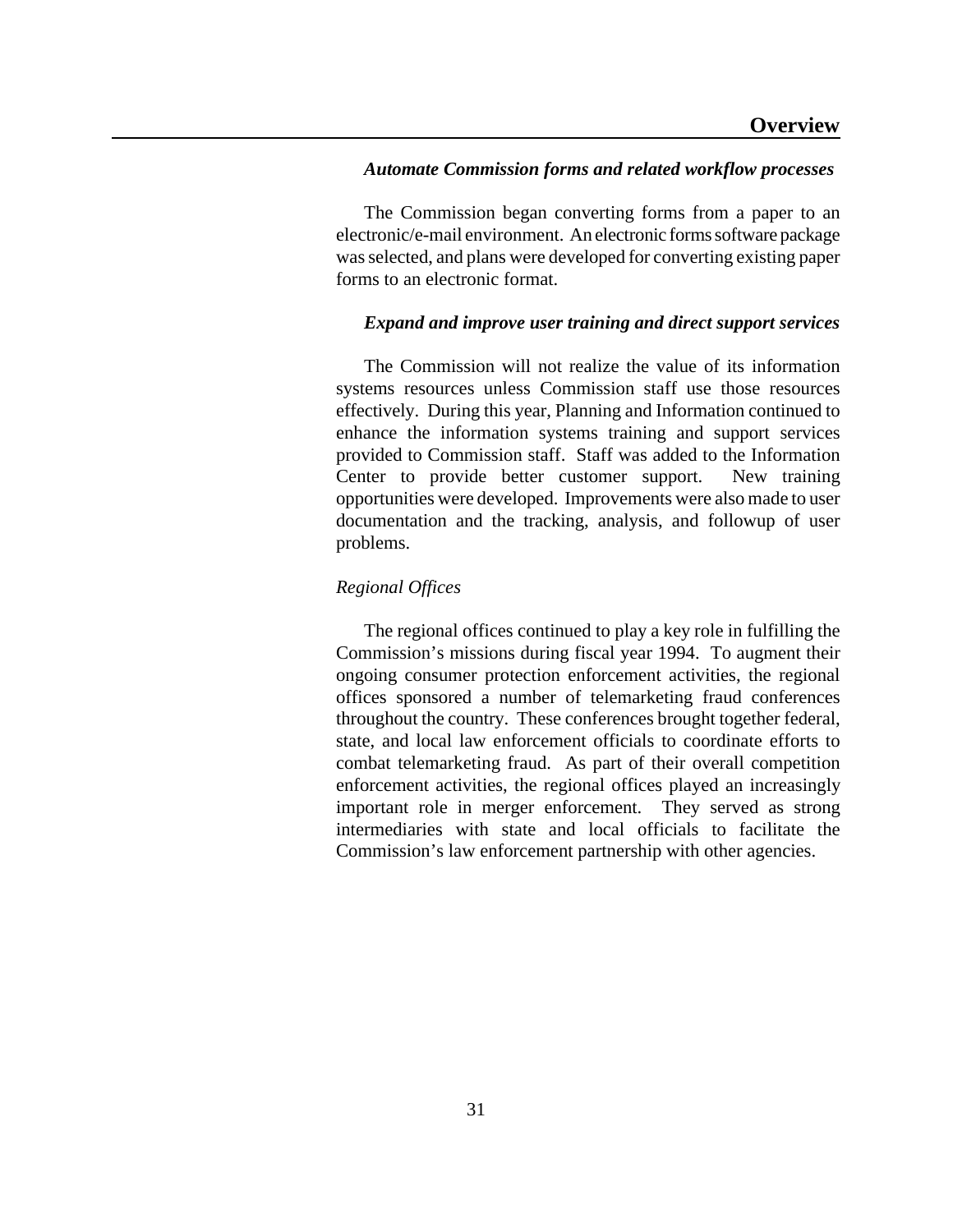# **Federal Trade Commission**

# **APPENDIX**

#### **PART II CONSENTS PUBLISHED FOR COMMENT** *COMPETITION MISSION*



### *COMPETITION MISSION (SUMMARY)*

| <b>Title</b>                                                  | <b>Number</b> | <b>Action</b><br>Date | <b>Type of Matter</b>        | <b>Product or Service</b>                               |
|---------------------------------------------------------------|---------------|-----------------------|------------------------------|---------------------------------------------------------|
| Adobe Systems, Inc.                                           | 9410059       | 07/26/94              | Merger                       | Professional Illustration<br>Computer Software          |
| <b>Boulder Ridge Cable TV</b>                                 | 8910104       | 06/24/94              | <b>Horizontal Restraints</b> | Cable Television                                        |
| Columbia/HCA Healthcare<br>Corporation                        | 9410108       | 09/14/94              | Merger                       | <b>Outpatient Surgical</b><br>Services                  |
| <b>First Data Corporation</b>                                 | 9310090       | 08/17/94              | Merger                       | <b>Consumer Money Wire</b><br><b>Transfer Services</b>  |
| HealthTrust, Inc., The Hospital<br>Company                    | 9410020       | 07/08/94              | Merger                       | <b>Inpatient Acute-care</b><br><b>Hospital Services</b> |
| Medical Staff of Good<br>Samaritan Regional Medical<br>Center | 9010032       | 08/31/94              | <b>Horizontal Restraints</b> | <b>Health Care</b>                                      |
| Revco D.S., Inc.                                              | 9410075       | 07/14/94              | Merger                       | Drug Stores                                             |
| Rite Aid Corporation                                          | 9410081       | 08/31/94              | Merger                       | Drug Stores                                             |
| Roche Holdings, Inc.                                          | 9410085       | 08/29/94              | Merger                       | <b>Drugs for Testing Presence</b><br>of Illegal Drugs   |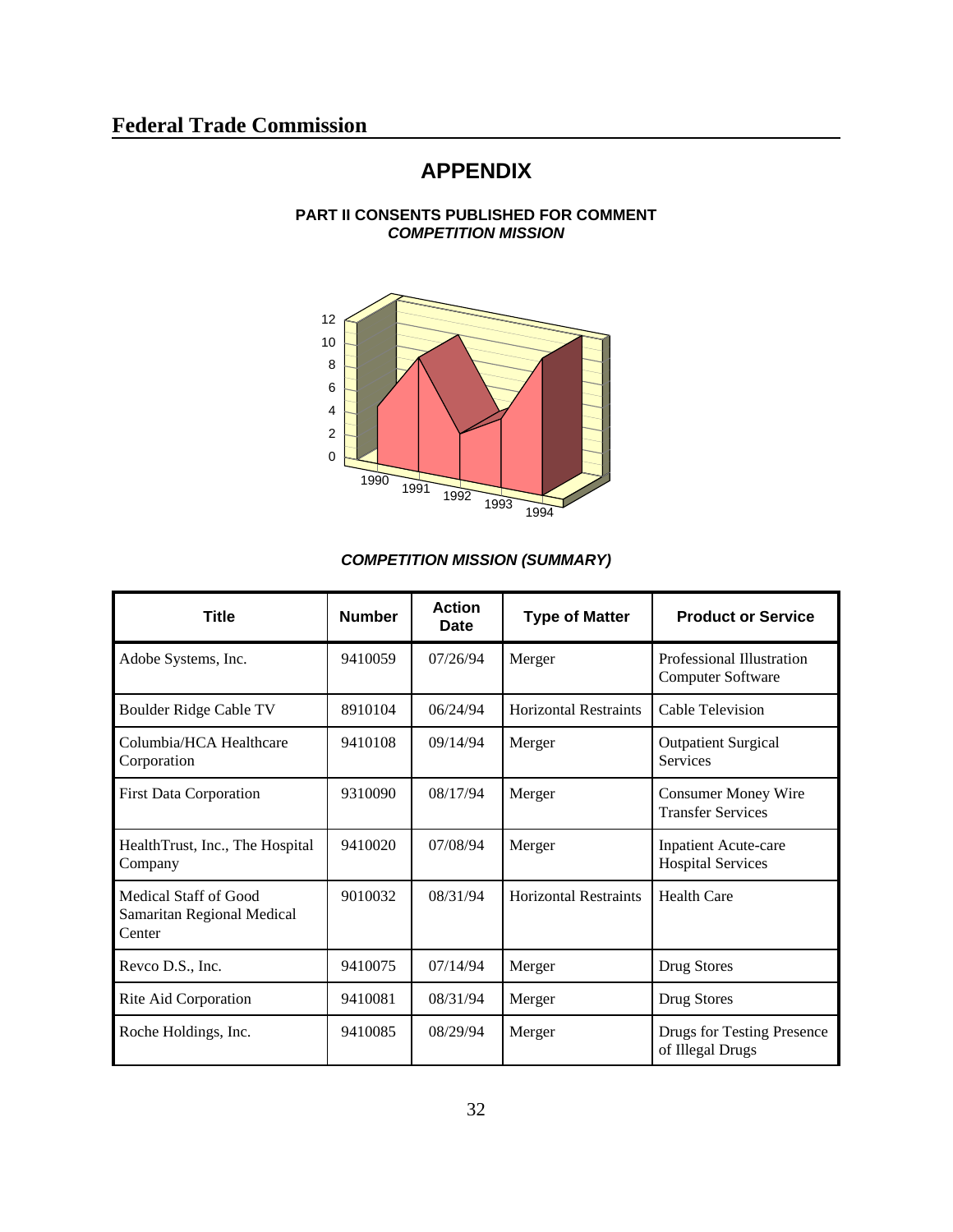**Part II Consents Published for Comment Appendix** 

| Title                                       | <b>Number</b> | <b>Action</b><br>Date | <b>Type of Matter</b> | <b>Product or Service</b>    |
|---------------------------------------------|---------------|-----------------------|-----------------------|------------------------------|
| Sulzer, Ltd.                                | 9410073       | 09/27/94              | Merger                | Aluminum Polyester<br>Powder |
| Tele-Communications, Inc.                   | 9410008       | 11/15/93              | Merger                | Cable TV Programming         |
| Trauma Associates of North<br>Broward, Inc. | 9210101       | 07/25/94              | Merger                | <b>Health Care</b>           |

*COMPETITION MISSION Adobe Systems, Inc.; Aldus Corporation (DETAIL)*

> Adobe and Aldus agreed to modify their merger plan to settle Commission allegations that the proposed merger would have anticompetitive affects in the \$60 billion worldwide market of professional-illustration software products that enable graphic artists to create visual images using a desktop computer. The Commission alleged that the merger, valued at approximately \$0.5 billion, would result in a monopoly since Adobe and Aldus produce and sell the only two illustration software programs (Illustrator and Freehand). The complaint alleges that the professional-illustration software market is characterized by high developmental and reputational barriers that make production of a technically comparable illustration program difficult and time- consuming for other firms. Under terms of the proposed consent agreement, Aldus must divest its Freehand business and name to Altsys Corporation within six months.

#### *Boulder Ridge Cable TV; Weststar Communications, Inc.*

Boulder and Weststar, two California cable television operators, agreed to settle allegations that they entered into a mutual covenant "not to compete" in a number of areas in California and Hawaii as a result of Boulder's acquisition of Three Palms, Ltd., a competing cable television operator in the Indian Wells Valley area of California. According to the complaint accompanying the proposed consent agreement, the "not to compete" clause in the acquisition agreement represents a market division agreement that would restrain competition in surrounding areas outside of the Boulder/Three Palms geographic market by prohibiting the parties from operating a cable television system within 15 miles of each other. The proposed consent agreement prohibits Boulder and Weststar from enforcing the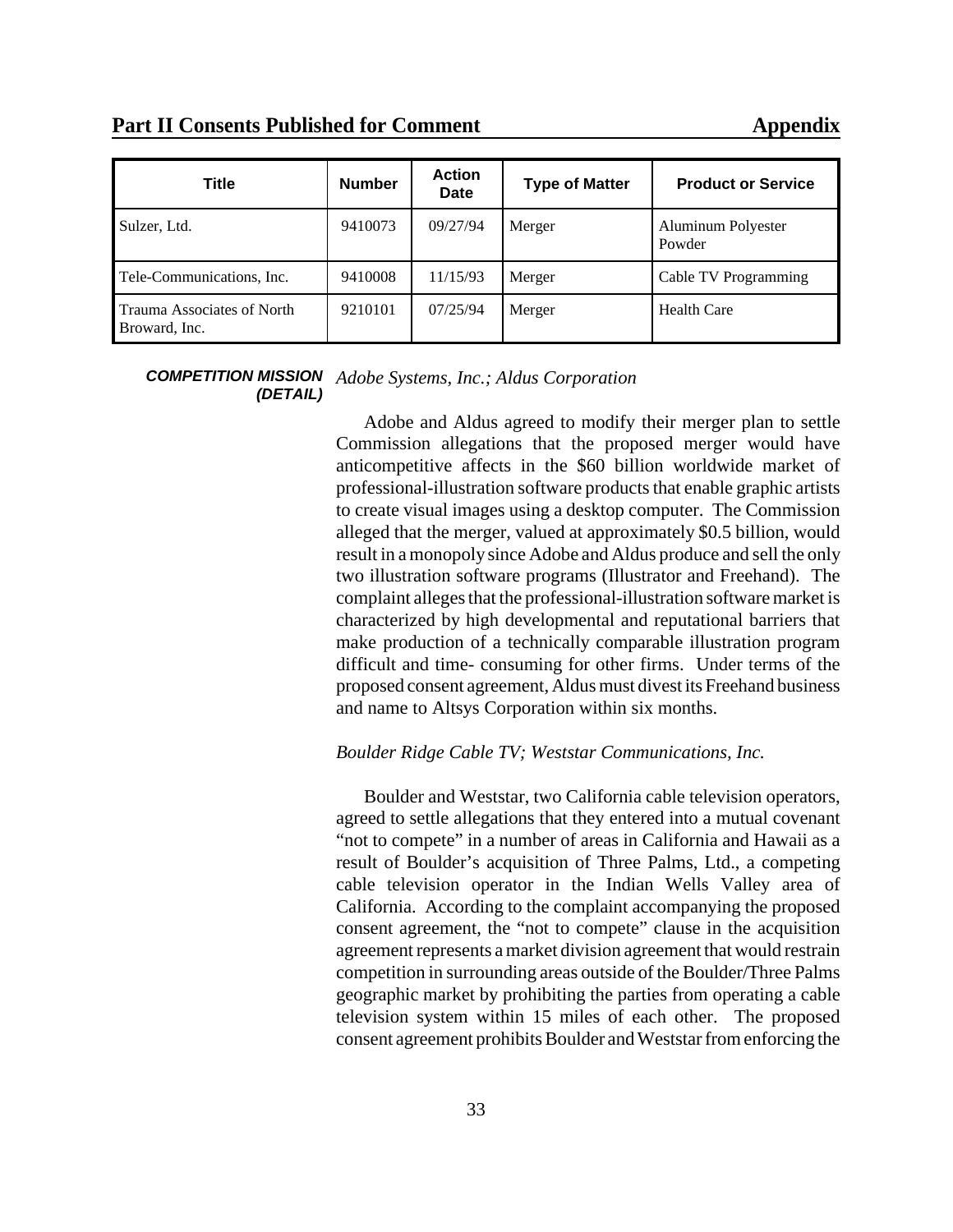existing contract and from entering into similar agreements in the future.

#### *Columbia/HCA Healthcare Corporation*

The Commission will permit Columbia/HCA to acquire Medical Care America, Inc. under terms of a proposed consent agreement. The complaint issued with the proposed consent agreement alleged that the acquisition, combining two competing health care facilities in Anchorage, Alaska, could result in higher costs or reduced quality for outpatient surgery services in the area. The complaint further alleged that the market for these services is highly concentrated and that the acquisition could, therefore, deny patients the benefits of competition for outpatient medical care facilities based on price, quality, and service. The proposed consent agreement requires Columbia/HCA to divest Medical Care's Alaska Surgery Center, within one year, to a Commission approved acquirer that will operate the hospital in competition with Columbia/HCA. In an attempt to ensure that future acquisitions in the market do not raise the same antitrust concerns, the Commission included several prior approval provisions, including one prohibitingColumbia/HCAfromacquiring a \$1 million or more interest in any outpatient surgical service facility in Anchorage for 10 years. This settlement results from the first challenge of an outpatient surgical center merger by any federal antitrust agency.

#### *First Data Corporation*

In the first challenge by any federal antitrust agency in the money transfer services industry, the Commission accepted a proposed consent agreement with First Data related to its proposed acquisition of Western Union Financial Services, Inc. According to the complaint accompanying the proposed consent agreement, the acquisition would create a monopoly in the market by combining the only two firms in the United States that provide consumer money wire transfer services. The complaint further alleges that it is difficult for new firms to gain the brand name recognition and to establish a nationwide network of retail outlets which is necessary to ensure consumers a healthy competitive market that provides fair money transfer fees and a high quality of services. Under terms of the proposed consent agreement, First Data can complete the acquisition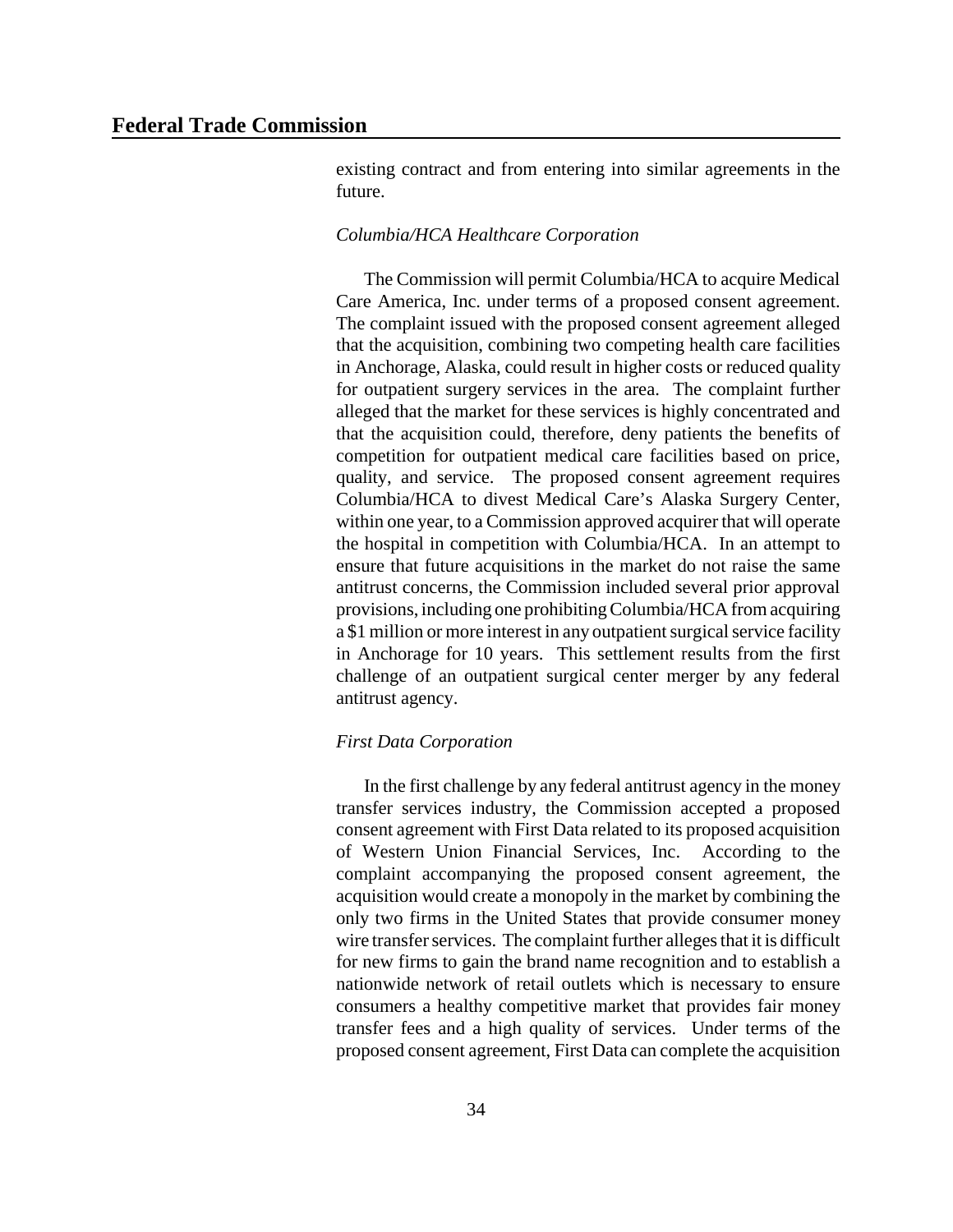but must divest either its own MoneyGram consumer money wire transfer business or that of Western Union's, within 15 months, to a Commission-approved acquirer. In addition, the proposed order prohibits First Data from acquiring any interest in an entity that provides money wire transfer services in the United States for a period of 10 years. The Commission withdrew its acceptance of the proposed consent agreement in November, 1994, after First Data abandoned its acquisition plans.

#### *HealthTrust, Inc., The Hospital Company*

Under terms of a proposed consent agreement, the Commission will permit HealthTrust, now part of Columbia/HCA Healthcare Corp., to complete its proposed acquisition of Holy Cross Health Services of Utah. The agreement requires HealthTrust, which operates three hospitals in the Salt Lake City-Ogden metropolitan area, to divest Holy Cross Hospital of Salt Lake City and the assets of five clinics located in downtown Salt Lake City within six months to an acquirer preapproved by the Commission. According to the complaint issued with the proposed consent order, the acquisition of three hospitals from Holy Cross would significantly lessen competition and could raise prices for or reduce the quality of inpatient acute-care hospital services in the three-county area of Weber, Davis, and Salt Lake counties. In addition to other acquisition restrictions, the proposed consent agreement requires HealthTrust to obtain prior Commission approval for 10 years before acquiring any inpatient acute-care hospital or any hospital, medical, or surgical diagnostic or treatment facility in the counties specified in the complaint.

#### *Medical Staff of Good Samaritan Regional Medical Center*

Under terms of a proposed consent agreement, the Medical Staff of Good Samaritan Regional Medical Center in Phoenix, Arizona agreed not to enter into any conspiracy to boycott a competing hospital. According to the complaint issued with the proposed consent agreement, Samaritan Health Systems opened a multispecialty physician clinic that would have had the potential to hold down medical costs by offering one-stop shopping for medical services, extended hours, house calls, and other benefits to patients. The complaint alleged that a majority of the 500 physicians on the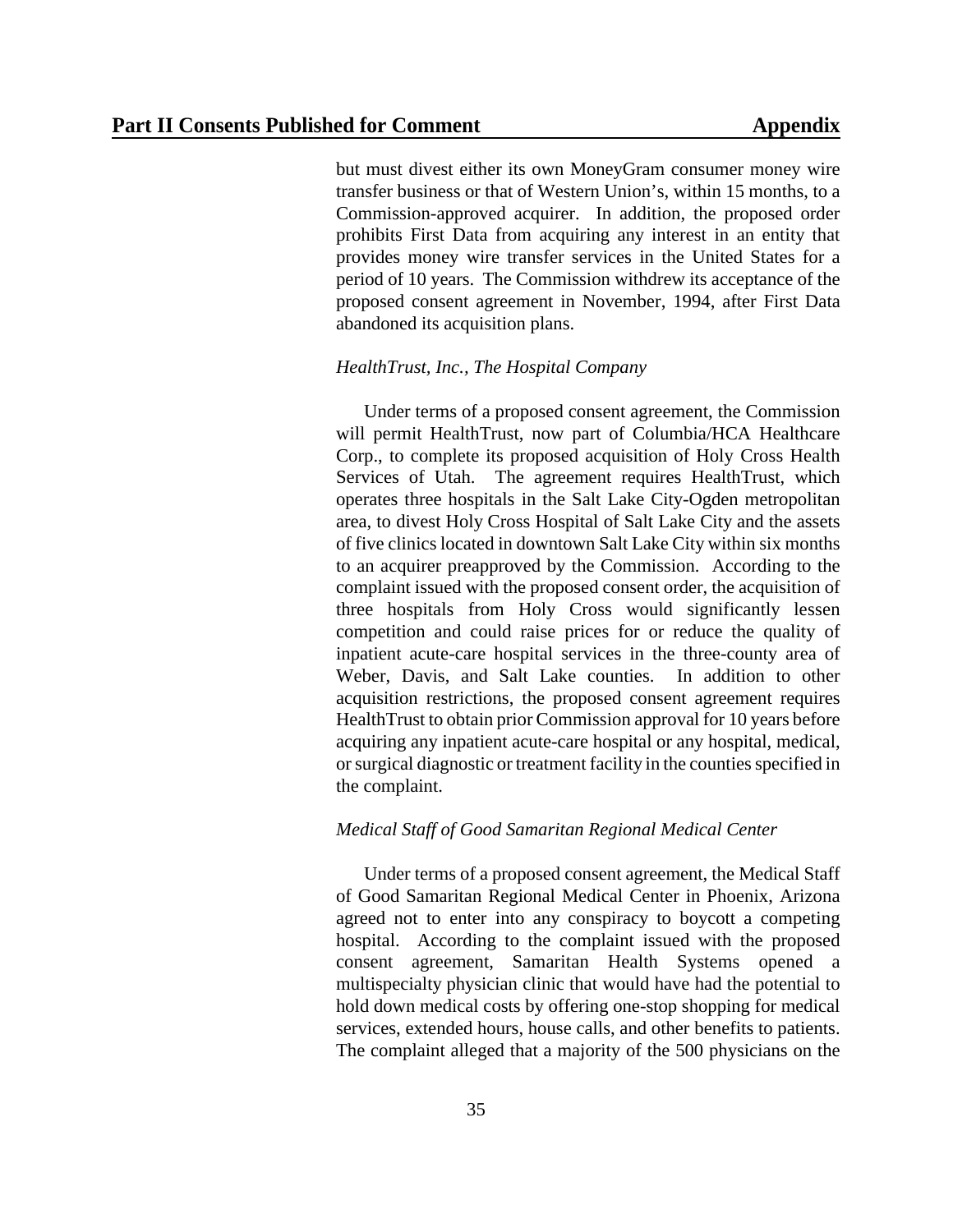medical staff at Good Samaritan threatened to boycott the new facility by withholding patient admissions from the hospital in an attempt to induce the hospital to terminate its affiliation with the clinic. The proposed consent agreement prohibits the medical staff from attempting to enter into any agreement to refuse to deal with health care services offered by Good Samaritan, the clinic, or any other health care provider. The proposed consent agreement does not prohibit the medical staff from entering into partnerships or forming joint ventures to offer health care services.

#### *Revco D.S., Inc.*

Under terms of a proposed consent agreement, Revco agreed to divest a pharmacy business in order to acquire Hook-SupeRx, Inc. The complaint accompanying the proposed consent agreement alleges that the merger of two of the largest drug store chains in the United States could raise prices and reduce service for prescription drugs sold in retail stores in Covington, Marion, and Radford, Virginia. The complaint further alleges that the merger would eliminate actual competition between the two firms and would increase the chances that Revco would unilaterally exercise market power. To restore the alleged lost competition and maintain an active competitive market in the three-city area of Virginia, the proposed consent agreement requires Revco to divest either the pharmacy businessit already owns or the pharmacy business that it will acquire from Hook-SupeRx within one year to a Commission approved acquirer or acquirers who will continue to operate the stores as retail pharmacies. Finally, the proposed consent agreement requires Revco to obtain Commission approval for 10 years before acquiring any similar business interests in the relevant geographic market.

#### *Rite Aid Corporation*

Under terms of a proposed consent agreement, Rite Aid agreed to divest certain retail pharmacy outlets in Bucksport and Lincoln, Maine and in Berlin, New Hampshire to an acquirer approved by the Commission. The complaint accompanying the proposed consent agreement alleges that Rite Aid's proposed acquisition of LaVerdiere's Enterprises, Inc. could lead to higher prices for prescription drugs sold in retail stores in the three areas by increasing the likelihood that Rite Aid could exercise market power on its own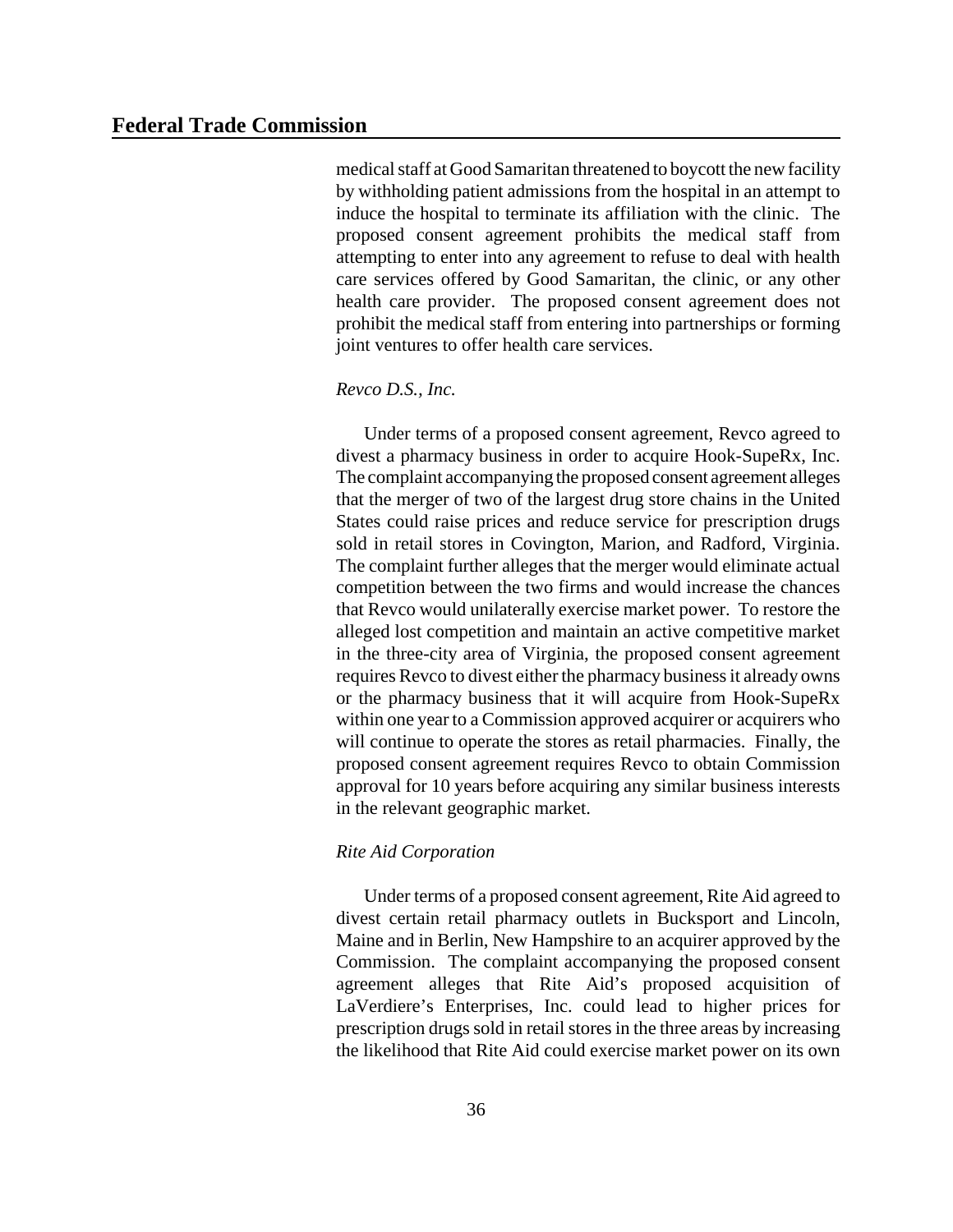or collude with the few remaining retail pharmacy firms in the area. To restore competition that allegedly would be reduced by the acquisition, the proposed consent agreement requires Rite Aid to divest within 12 months either its own pharmacy stores or those of LaVerdiere's to an entity that will operate them in competition with Rite Aid. In addition, the proposed consent agreement requires Rite Aid to obtain Commission approval for 10 years before acquiring any stock in a firm engaged in the business of selling prescription drugs at retail outlets in the areas specified in the complaint.

#### *Roche Holdings, Inc.*

Under terms of a proposed consent agreement, Roche can acquire Syntex Corporation and its Syva Company subsidiary for \$5.3 billion. The complaint accompanying the proposed consent agreement alleged that the acquisition would substantially reduce competition and potentially create a monopoly in the market for pharmaceutical products used primarily by laboratories for testing for the presence of illegal drugs. To preserve competition allegedly threatened by the elimination of an active competitor in the market, the proposed consent agreement requires Roche to divest Syva's illegal-drug testing businessto aCommission approved buyerthat will operate the business in competition with Roche. The proposed consent agreement also requires Roche to obtain Commission approval for 10 years before acquiring assets of any company engaged in the manufacture of illegal drug reagent products.

## *Sulzer, Ltd.*

Under terms of a proposed consent agreement, Sulzer is required to assist in the deterrence of anticompetitive behavior that may occur in connection with its proposed acquisition of a key competitor in the market for aluminum polyester powder, the Metco Division of The Perkin-Elmer Corporation. According to the proposed agreement, Sulzer must help launch a new manufacturer in the market by divesting a copy of the information needed to produce aluminum polyester powder, a thermal spray used in the housing of turbine aircraft engines to increase efficiency, and to provide specific technical assistance needed for a new manufacturer to develop and market a product comparable to Sulzer's Amdry 2010. According to the complaint accompanying the proposed consent agreement, the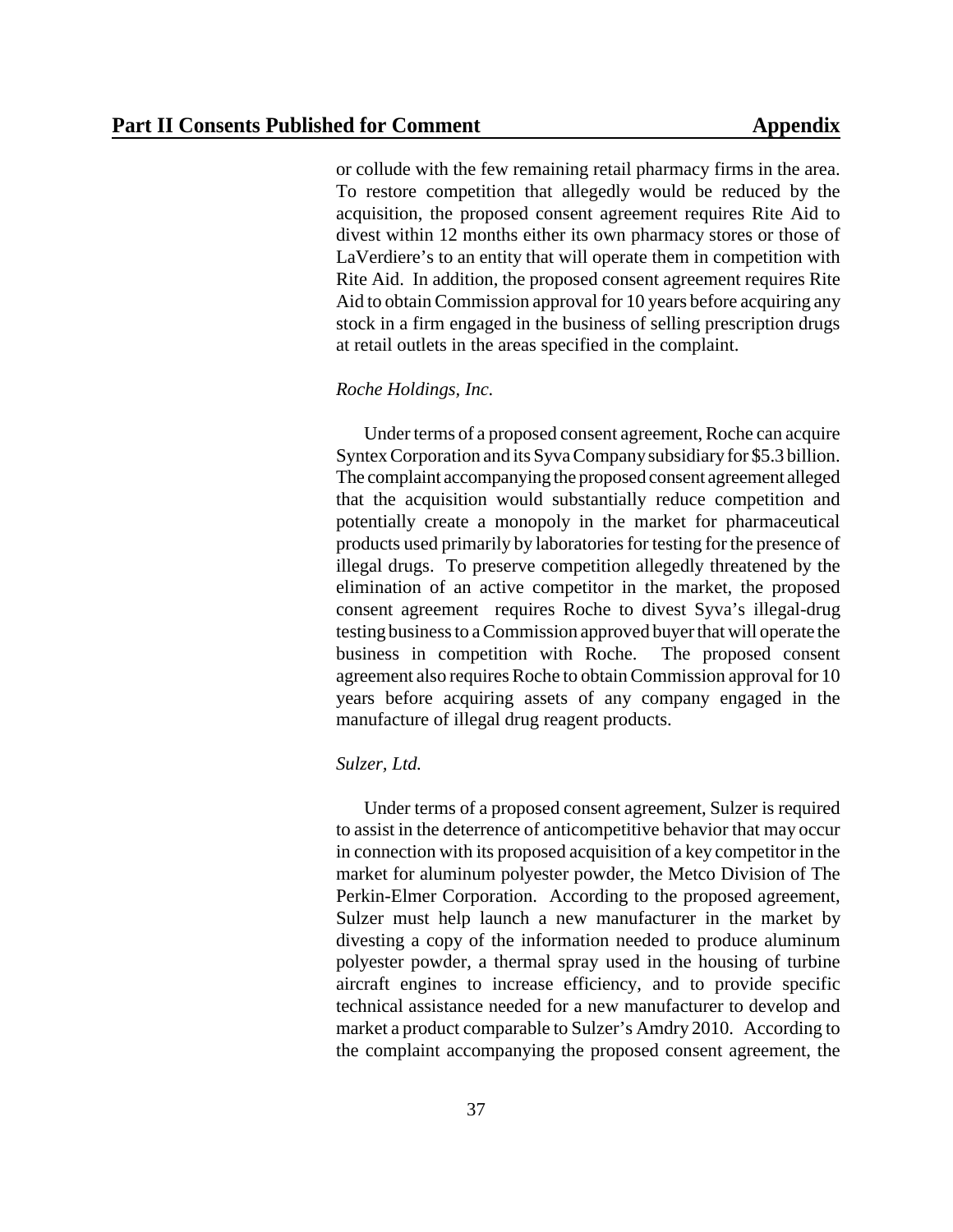elimination of a leading worldwide supplier could increase the likelihood that the remaining competitors in the market could raise prices and restrict output to purchasers of aluminum polyester powder. The proposed consent agreement also requires Sulzer to obtain prior Commission approval for 10 years before making any acquisition in the market defined by the complaint.

#### *Tele-Communications, Inc.*

QVC Network, Inc. proposed to acquire Paramount Communications, Inc. for \$10 billion. The Commission alleged that QVC's acquisition of Paramount would violate antitrust laws by substantially lessening competition for the distribution of cable television programming to consumers in certain areas of the country and for cable premium-movie channels in the national market. According to the complaint accompanying the proposed consent agreement, Tele-Communications, Inc. is the nation's largest cabletelevision system owner and, with its Liberty Media Corporation affiliate, has ownership rights in many popular cable television programming networks. When QVC terminated its attempted acquisition of Paramount, the Commission withdrew its proposed consent agreement requiring TCI and Liberty to divest their stockholdings in QVC within 18 months.

#### *Trauma Associates of North Broward, Inc.*

Trauma Associates of North Broward, Inc. and 10 surgeons in Broward County, Florida agreed to settle charges that they illegally conspired to fix the fees paid for their professional services at the trauma centers located in the Broward General Medical Center and in the North Broward Medical Center. According to the complaint accompanying the proposed consent agreement, the respondents, acting as a group to collectively negotiate fees and contract terms, refused to accept individual contracts with the state-approved trauma centers established bythe North Broward Hospital District at two area hospitals. The proposed consent agreement requires dissolution of Trauma Associates and prohibits the surgeons from entering into similar agreements to conspire to fix or increase prices for the provision of trauma surgical services in the future and from refusing to provide surgical services except on collectively-determined terms.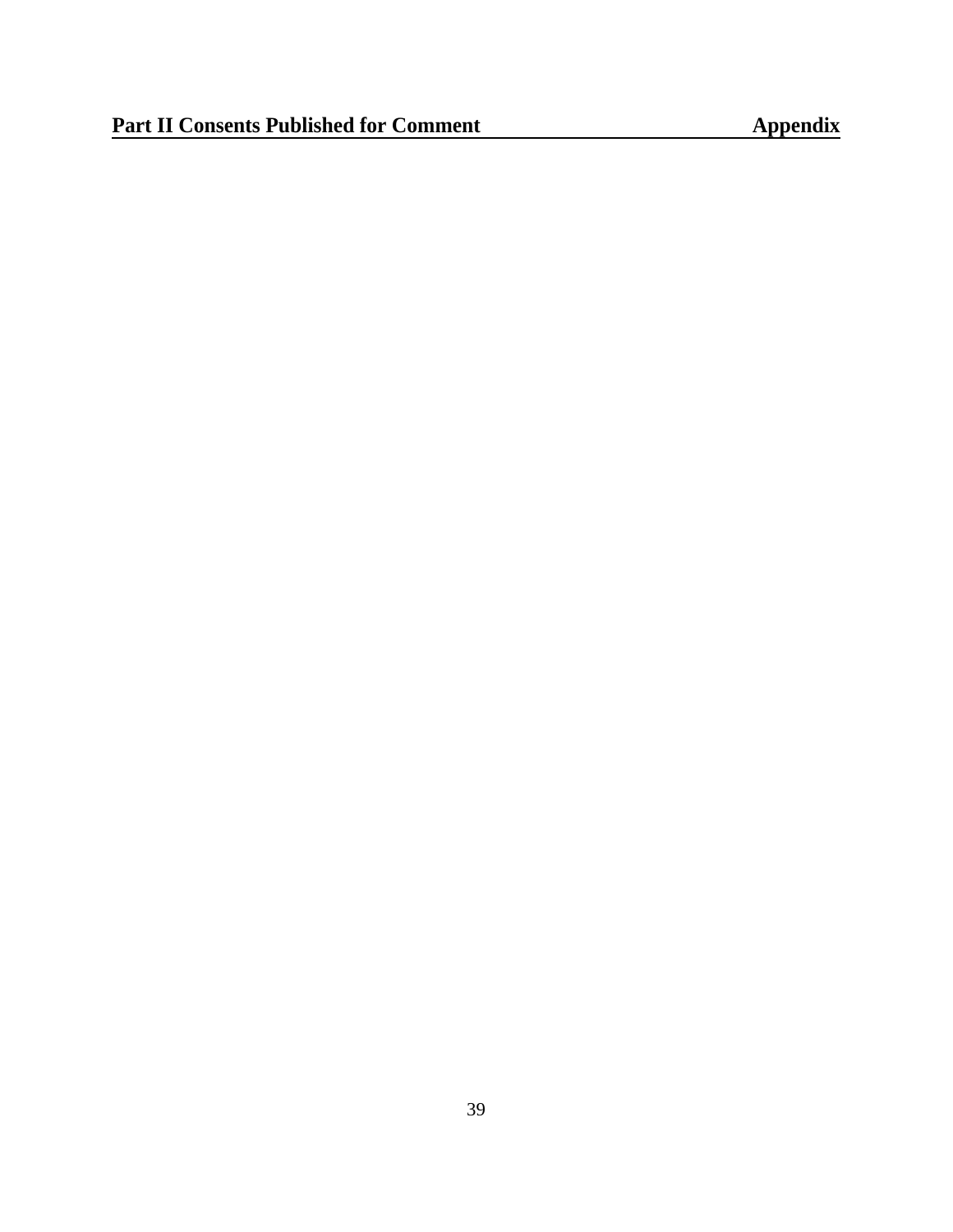## **Federal Trade Commission**



#### **PART II CONSENTS PUBLISHED FOR COMMENT** *CONSUMER PROTECTION MISSION*

## *CONSUMER PROTECTION MISSION (SUMMARY)*

| <b>Title</b>                                     | <b>Number</b> | <b>Action</b><br>Date | <b>Type of Matter</b>                                                    | <b>Product or Service</b>                                               |
|--------------------------------------------------|---------------|-----------------------|--------------------------------------------------------------------------|-------------------------------------------------------------------------|
| American Institute of Smoking<br>Cessation, Inc. | 9323253       | 07/22/94              | Diet and Smoking<br>Programs and<br><b>Advertising Claims</b>            | Weight Loss and Smoking<br><b>Cessation Hypnosis</b><br><b>Seminars</b> |
| American Tobacco Company                         | 9323368       | 09/29/94              | Tar and Nicotine<br><b>Advertising Claims</b>                            | Cigarettes                                                              |
| Chemopharm Laboratory, Inc.                      | 9323135       | 09/13/94              | Environmental<br><b>Benefit Claims</b><br>Advertising                    | Superior Sno-N-Ice Melter<br>(Ice Melting Product)                      |
| Gorayeb Seminars, Inc.                           | 9323254       | 07/22/94              | Diet and Smoking<br>Programs and<br><b>Advertising Claims</b>            | Weight Loss and Smoking<br><b>Cessation Hypnosis</b><br>Seminars        |
| Hayes Microcomputer Products,<br>Inc.            | 9223332       | 04/26/94              | Computer<br>Communications<br>Equipment and<br><b>Advertising Claims</b> | <b>Modems for Computers</b>                                             |
| Hyde Athletic Industries, Inc.                   | 9223236       | 09/20/94              | <b>Advertising Claims</b>                                                | Athletic and Other<br>Footwear                                          |
| L&S Research Corporation                         | 9123004       | 07/14/94              | Bodybuilding and<br>Weight Loss<br><b>Products Advertising</b>           | Bodybuildng and Weight<br><b>Loss Products</b>                          |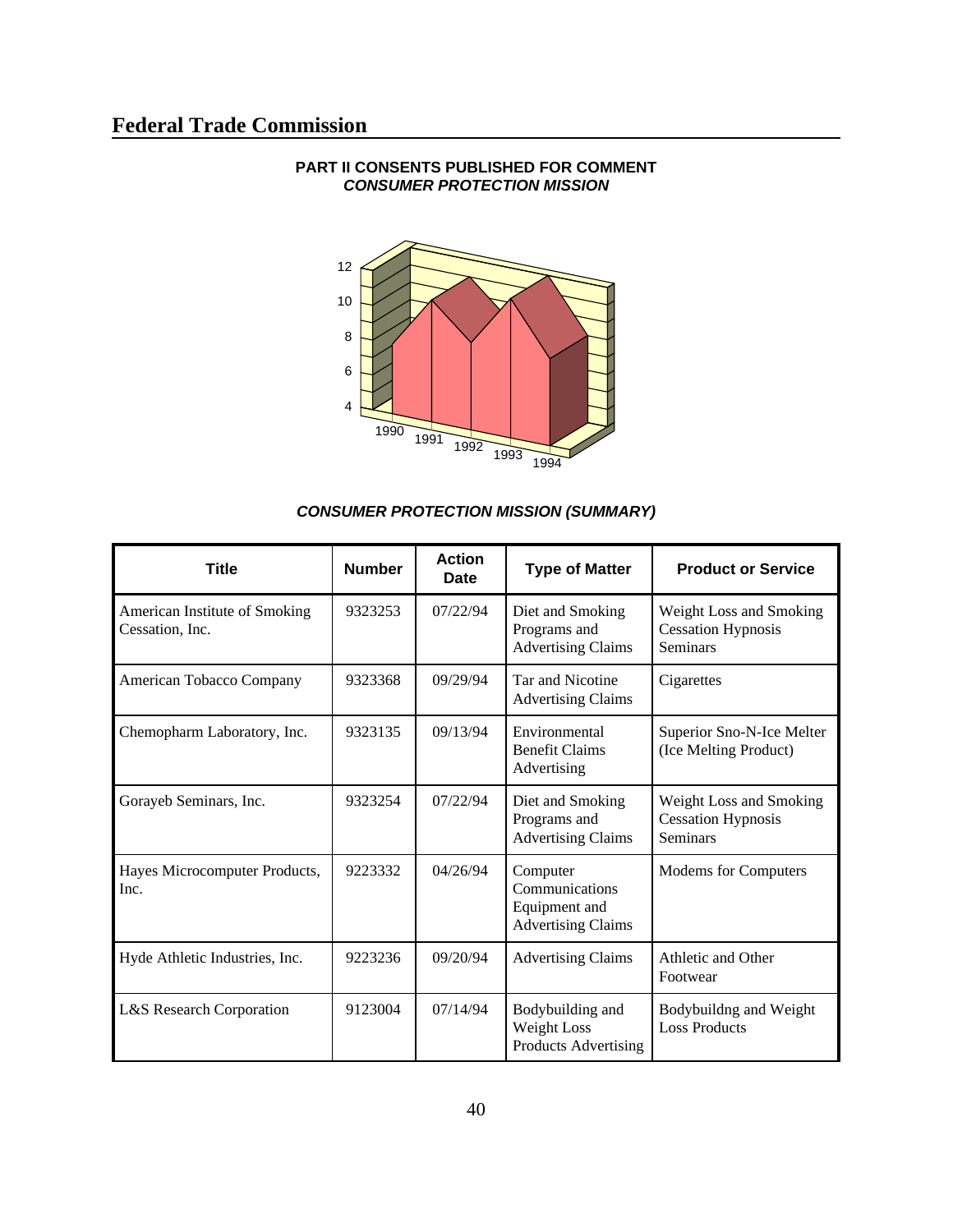| Title               | <b>Number</b> | <b>Action</b><br><b>Date</b> | <b>Type of Matter</b>                              | <b>Product or Service</b>      |
|---------------------|---------------|------------------------------|----------------------------------------------------|--------------------------------|
| Notations, Inc.     | 9323163       | 09/13/94                     | <b>Textile Fibers</b><br><b>Identification Act</b> | Women's Blouses                |
| <b>RN</b> Nutrition | 9123145       | 09/02/94                     | Nutritional<br>Supplement<br>Advertising           | Calcium Supplement<br>Products |

*CONSUMER PROTECTION American Institute of Smoking Cessation, Inc.; MISSION (DETAIL) Kenneth C. Grossman; Jane A. Grossman*

> The American Institute of Smoking Cessation and two of its officers, Kenneth and Jane Grossman, agreed to settle allegations that they made unsubstantiated claims in their advertisements about the success of their smoking cessation and weight loss seminars. The proposed consent agreement prohibits the respondents from making any representation about the performance or efficacy of any smoking cessation or weight loss program, unless they possess and rely upon competent and reliable scientific evidence to substantiate the representation.

#### *American Tobacco Company*

American Tobacco Company agreed to settle allegations concerning tar and nicotine advertising for the company's Carlton brand cigarettes. The proposed consent agreement prohibits the company from disseminating ads for Carlton or any other cigarettes that make certain misrepresentations about the relative amount of tar and nicotine consumers will get by smoking the cigarettes.

#### *Chemopharm Laboratory, Inc. d/b/a CP Industries*

Chemopharm Laboratory agreed to settle allegations that it made false and unsubstantiated environmental benefit claims to market its ice melting product, Superior Sno-N-Ice Melter. The proposed consent agreement prohibits the company from making unsubstantiated environmental claims for any products it markets in the future.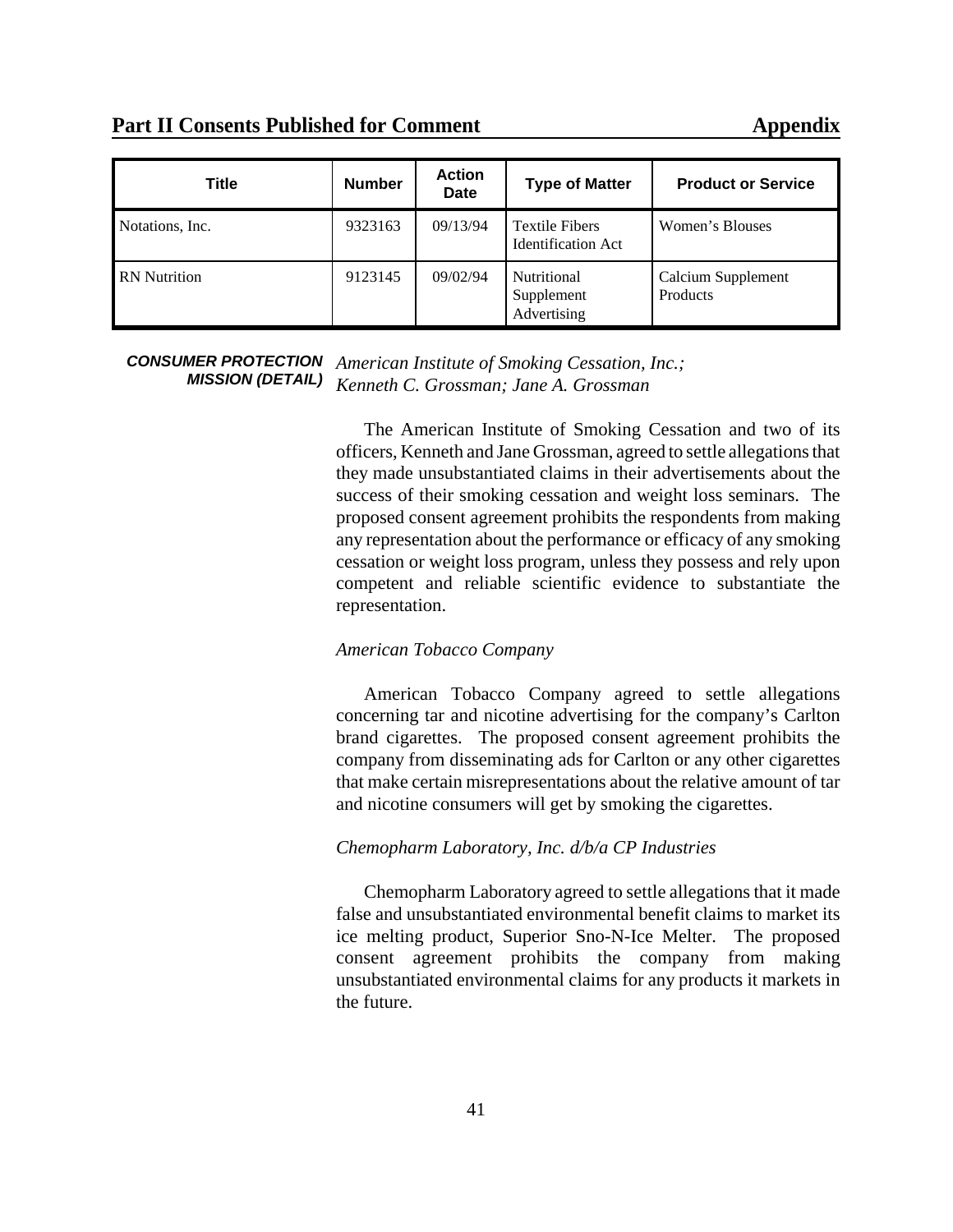#### *Gorayeb Seminars, Inc.; Ronald B. Gorayeb*

Gorayeb Seminars and its owner, Ronald Gorayeb, agreed to settle allegations that they made unsubstantiated claims in their advertisements about the success of their smoking cessation and weight loss seminars. The proposed consent agreement prohibits the respondents from making any representation about the performance or efficacy of any smoking cessation or weight loss program, unless they possess and rely upon competent and reliable scientific evidence to substantiate the representation.

#### *Hayes Microcomputer Products, Inc.*

Hayes Microcomputer Products, a major manufacturer and distributor of computer communications equipment, agreed to settle allegations that it made false and misleading claims in an advertising campaign about the escape sequence feature of its modems. The advertisements allegedly represented that the company's escape method was the only one available that did not create a substantial risk of data transmission failure. The proposed consent agreement prohibits the company from making similar false and unsubstantiated claims for any of its modem-related products in the future.

#### *Hyde Athletic Industries, Inc.*

Hyde Athletic Industries, a manufacturer of athletic and other footwear, agreed to settle allegations that it made misleading "Made in the USA" claims for its Saucony brand footwear. The complaint alleged that a substantial amount of Saucony footwear is assembled in foreign countries with foreign component parts and that, of the Saucony footwear assembled in the United States, a substantial amount consistslargely of foreign component parts. In July 1995, the Commission rejected the proposed consent agreement with Hyde and directed staff to negotiate a new agreement, based on a narrower complaint. At the same time, the Commission announced that it would conduct a public workshop/conference to determine whether it should change its enforcement standard for "Made in the USA" claims.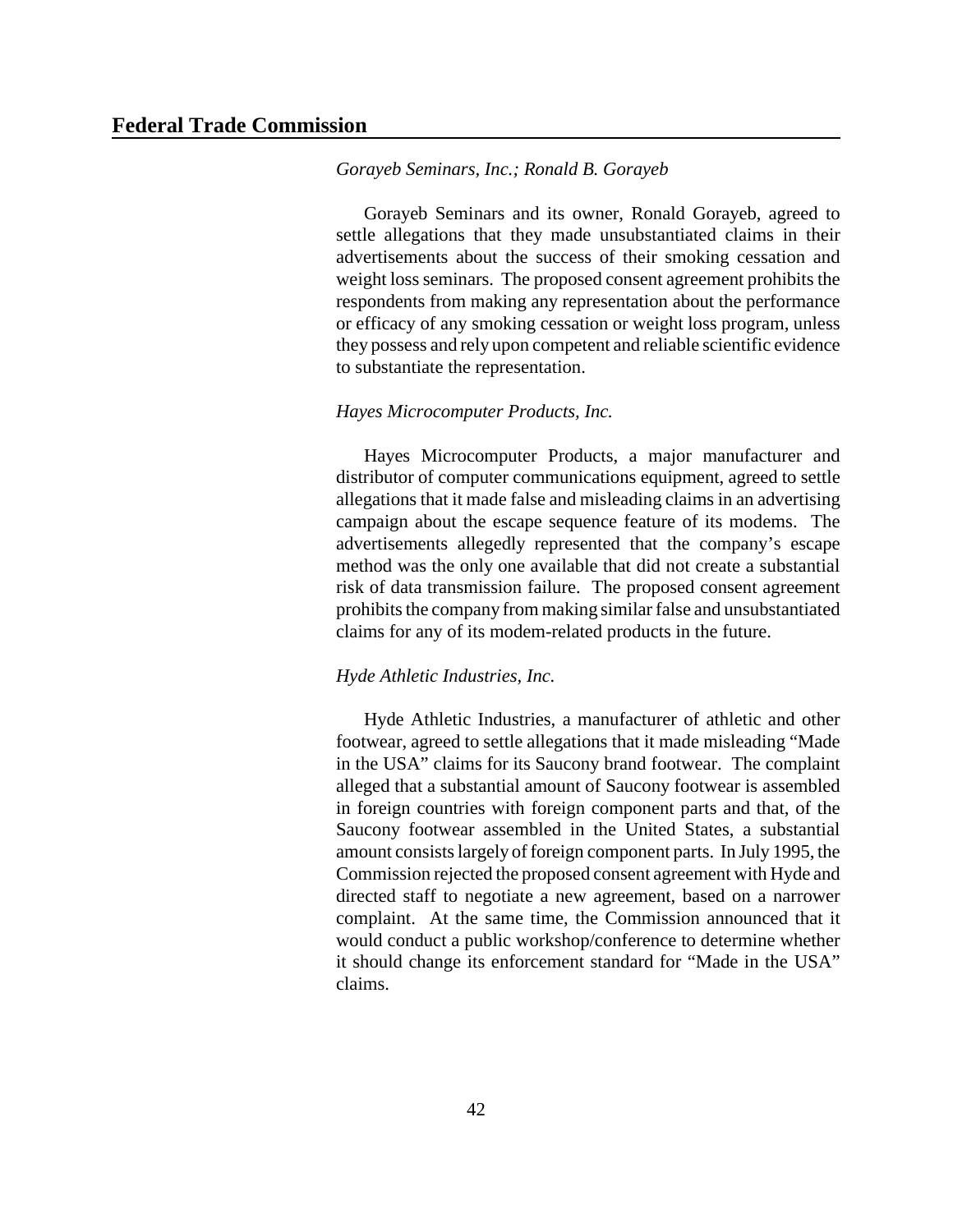#### *L&S Research Corporation; Scott Chinery*

L&S Research and its founder, Scott Chinery, agreed to settle allegations that they made numerous false and unsubstantiated claims in the advertising and sale of their bodybuilding and weight loss products. The proposed consent agreement prohibits the respondents from making misrepresentations regarding the efficacy of their products, unless they possess and rely upon competent and reliable scientific evidence to substantiate the representation. The proposed agreement also requires the respondents to pay \$1.45 million to the U.S. Treasury.

#### *Notations, Inc.; Kurt Erman*

Notations and its president, Kurt Erman, agreed to settle allegations that they mislabeled the fiber content of various women's blousesthey imported and sold. The complaint alleges that Notations included fiber trademarks in the blouses' hang tags which falsely implied that the blouses were made of silk. The proposed consent agreement prohibits the company and its president from including a fiber trademark which falsely states or implies that a fiber is present in any textile product or from similarly violating the Textile Fiber Products Identification Act and the Commission rules implementing the Act.

#### *RN Nutrition; George Page Rank; James W. Nugent*

RN Nutrition and its principals, George Rank and James Nugent, agreed to settle allegations that they made unsubstantiated and misleading claims to market their calcium supplement product, BoneRestore. The proposed consent agreement requires the respondents to have substantiation for claims that their food, drug, or supplement products will treat or cure any disease or condition; prohibits use of the name BoneRestore in a misleading way; and restricts the use of testimonial endorsements that do not represent typical results.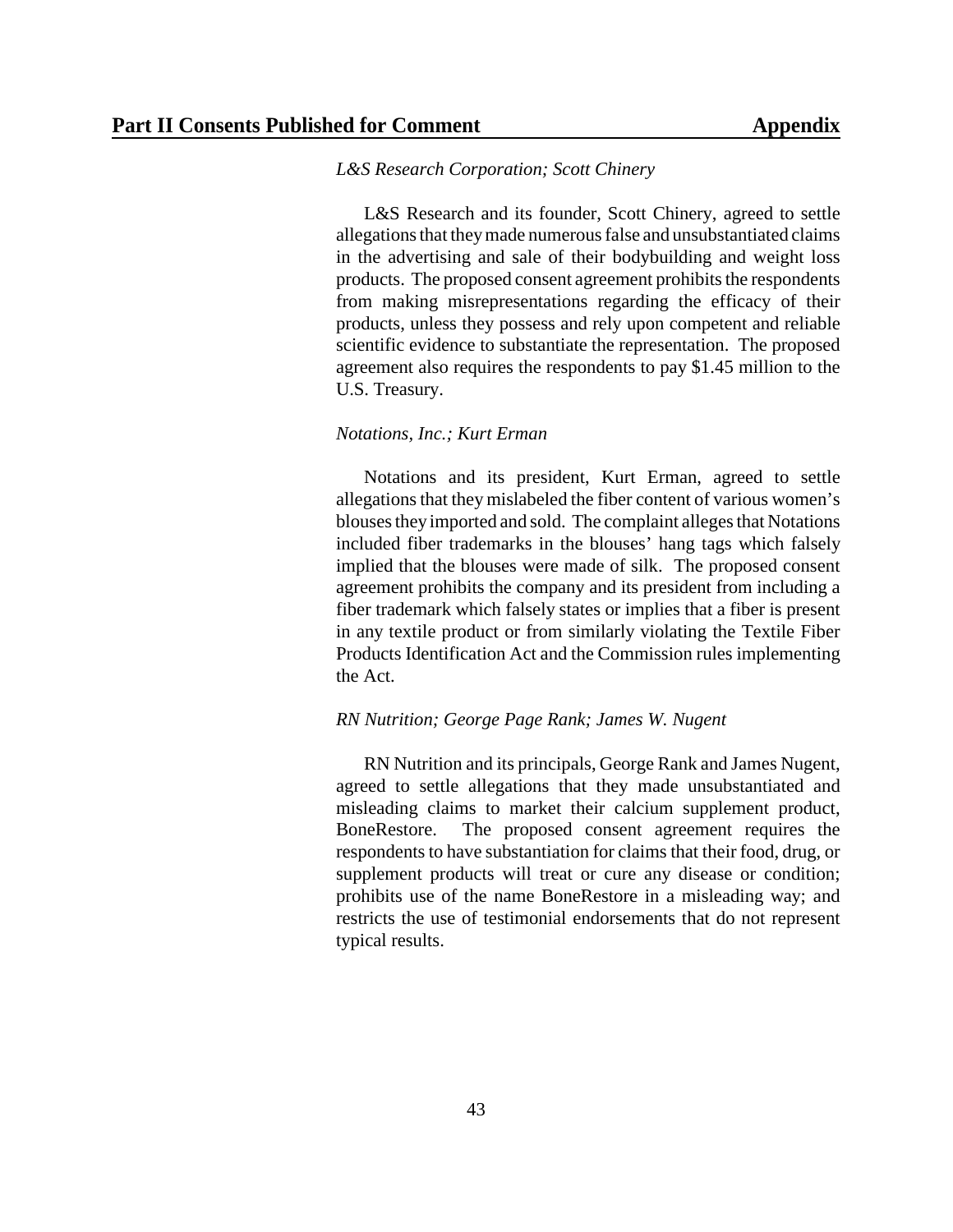## **Federal Trade Commission**



#### **PART II CONSENT ORDERS ISSUED COMPETITION MISSION**

## *COMPETITION MISSION (SUMMARY)*

| <b>Title</b>                                           | <b>Number</b>     | <b>Date</b><br><b>Accepted</b><br>by Comm. | <b>Action</b><br>Date | <b>Type of Matter</b>           | <b>Product or Service</b>                                 |
|--------------------------------------------------------|-------------------|--------------------------------------------|-----------------------|---------------------------------|-----------------------------------------------------------|
| Alvey Holdings, Inc.                                   | C3488             | 12/06/93                                   | 03/30/94              | Merger                          | <b>Horizontal Carousels</b>                               |
| The American<br>Association of<br>Language Specialists | C <sub>3524</sub> | 01/28/94                                   | 08/31/94              | Horizontal<br><b>Restraints</b> | Conference<br>Interpreting                                |
| The American Society<br>of Interpreters                | C <sub>3525</sub> |                                            |                       |                                 |                                                           |
| Arizona Automobile<br>Dealers Association              | C3497             | 02/22/94                                   | 05/31/94              | Horizontal<br><b>Restraints</b> | Automobile and Truck<br>Dealers                           |
| Columbia Healthcare<br>Corporation                     | C3505             | 02/07/94                                   | 07/05/94              | Merger                          | <b>Inpatient Acute-care</b><br><b>Hospital Services</b>   |
| Columbia Hospital<br>Corporation                       | C3472             | 08/26/93                                   | 11/19/93              | Merger                          | <b>Inpatient Acute-care</b><br><b>Hospital Services</b>   |
| Community<br><b>Associations Institute</b>             | C3498             | 02/23/94                                   | 06/06/94              | Horizontal<br><b>Restraints</b> | Professional<br>Residential<br><b>Management Services</b> |
| Cooper Industries, Inc.                                | C3469             | 06/24/93                                   | 10/25/93              | Merger                          | Low Voltage Industrial<br>Fuses                           |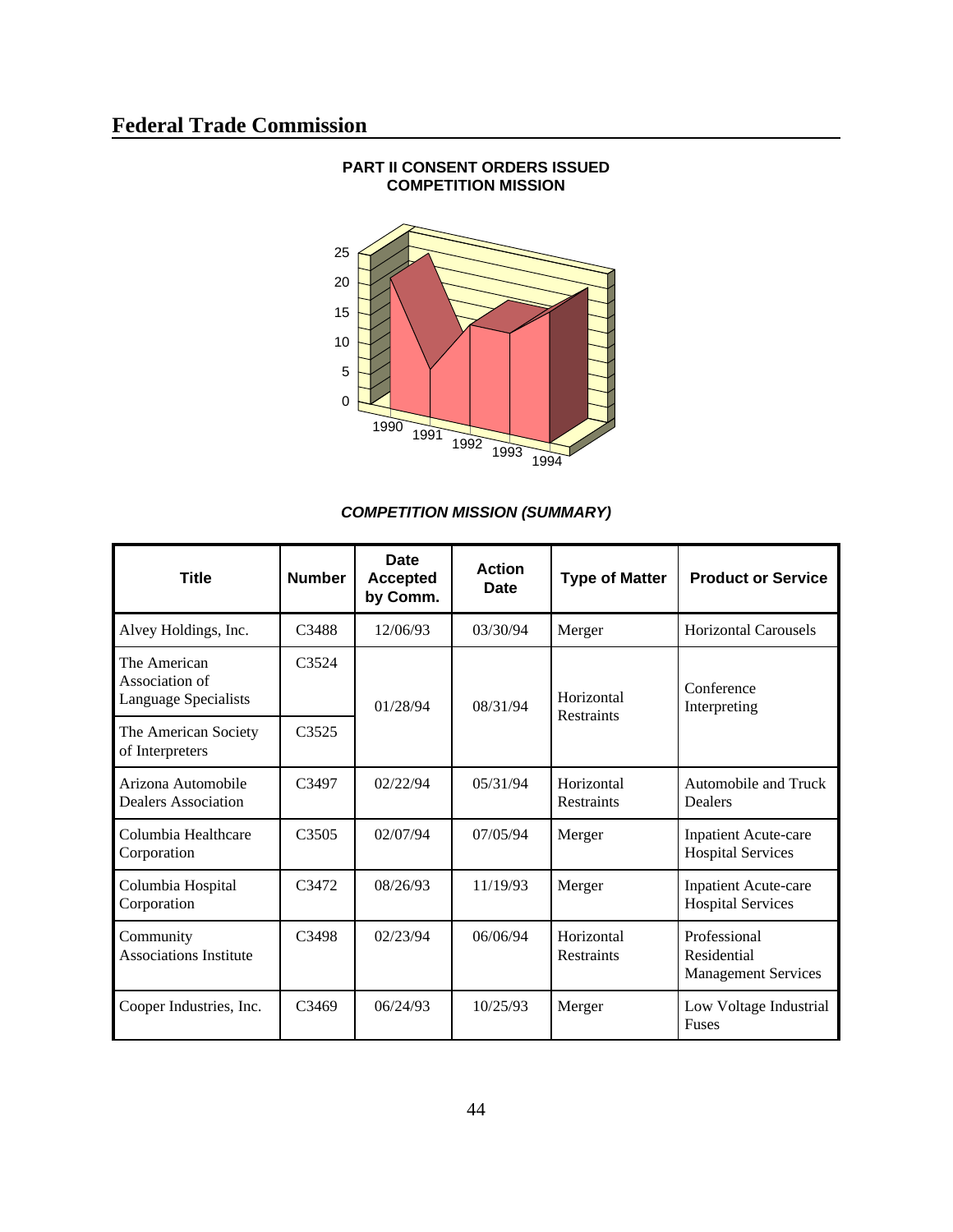# **Part II Consent Orders Issued Appendix**

| <b>Title</b>                                           | <b>Number</b> | <b>Date</b><br><b>Accepted</b><br>by Comm. | <b>Action</b><br><b>Date</b> | <b>Type of Matter</b>          | <b>Product or Service</b>                               |
|--------------------------------------------------------|---------------|--------------------------------------------|------------------------------|--------------------------------|---------------------------------------------------------|
| Dominican Santa Cruz<br>Hospital                       | C3521         | 02/24/93                                   | 08/18/94                     | Merger                         | <b>Inpatient Acute-care</b><br><b>Hospital Services</b> |
| Homecare Oxygen and<br>Medical Equipment<br>Company    | C3532         |                                            |                              |                                |                                                         |
| Home Oxygen and<br><b>Medical Equipment</b><br>Company | C3530         | 10/28/93                                   | 09/14/94                     | Monopolization                 | Pulmonology<br>Equipment                                |
| Certain Home Oxygen<br>Pulmonologists                  | C3531         |                                            |                              |                                |                                                         |
| <b>Imperial Chemical</b><br>Industries, PLC            | C3473         | 06/03/93                                   | 11/29/93                     | Merger                         | <b>Acrylic Plastics</b>                                 |
| The Keds Corporation                                   | C3490         | 09/24/93                                   | 04/01/94                     | Distributional<br>Arrangements | Athletic and Casual<br><b>Shoes</b>                     |
| Marion Merrell Dow,<br>Inc.                            | C3533         | 06/20/94                                   | 09/23/94                     | Merger                         | Dicyclomine                                             |
| Martin Marietta<br>Corporation                         | C3500         | 03/23/94                                   | 06/22/94                     | Merger                         | <b>Satellites</b>                                       |
| McCormick &<br>Company, Inc.                           | C3468         | 08/02/93                                   | 10/25/93                     | Merger                         | Dehydrated Onion                                        |
| McLean County<br>Chiropractic<br>Association           | C3491         | 01/03/94                                   | 04/07/94                     | Horizontal<br>Restraints       | Chiropractors                                           |
| <b>Personal Protective</b><br><b>Armor Association</b> | C3481         | 12/16/93                                   | 03/17/94                     | Horizontal<br>Restraints       | Soft Body Armor                                         |
| Sara Lee Corporation                                   | C3523         | 06/29/94                                   | 08/24/94                     | Merger                         | <b>Chemical Shoe Care</b><br>Products                   |
| <b>TCH Corporation</b>                                 | C3519         | 02/23/94                                   | 08/16/94                     | Merger                         | Drug Stores                                             |
| The Valspar<br>Corporation                             | C3478         | 10/21/93                                   | 01/25/94                     | Merger                         | <b>Coating Resins</b>                                   |

#### *COMPETITION MISSION (DETAIL) Alvey Holdings, Inc.*

Alvey settled concerns that its acquisition of White Storage &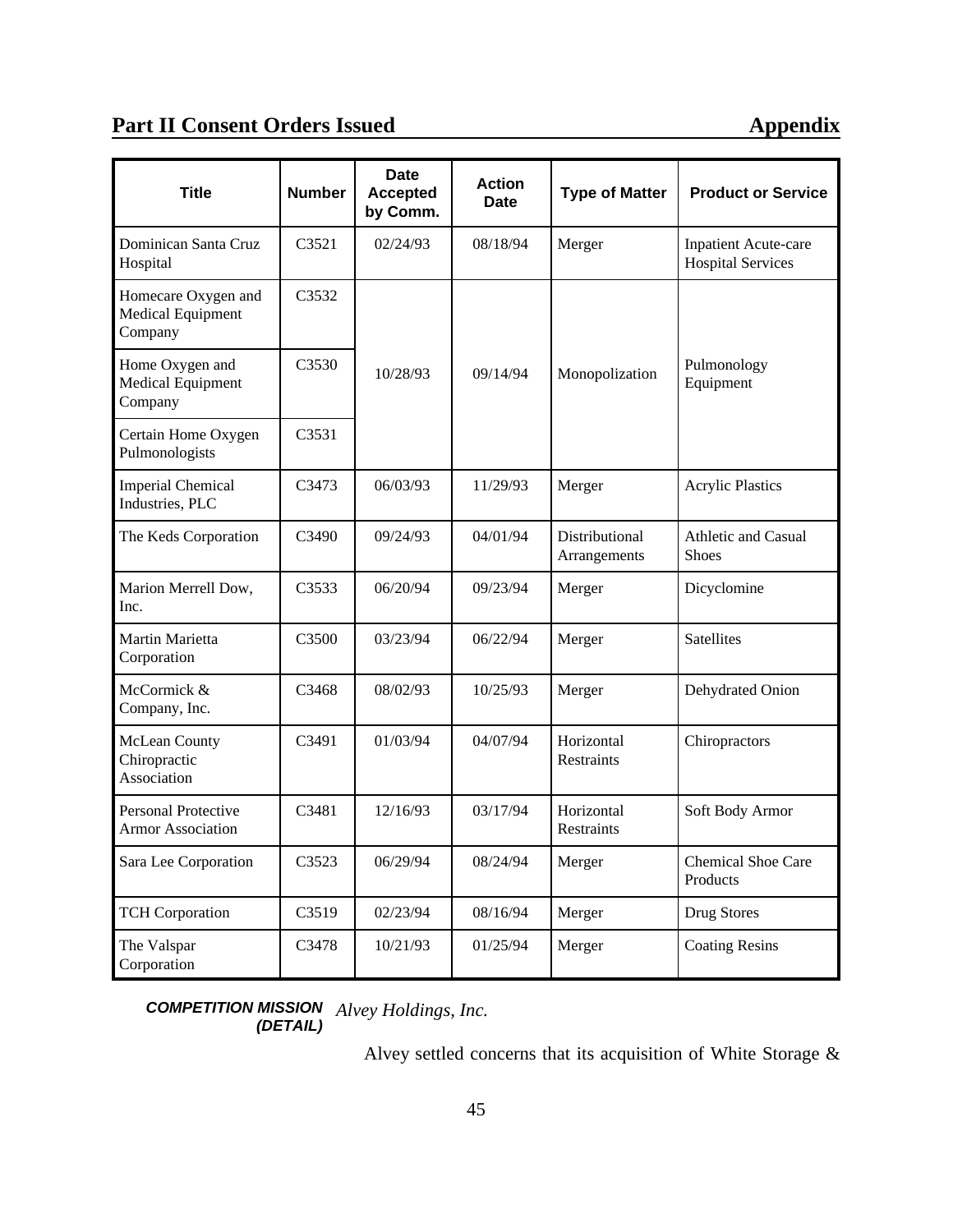Retrieval Systems, Inc. could create a monopoly in the market for horizontal carousels, computer driven storage and retrieval devices often used in warehouses. The consent order permits Alvey to acquire White but requires the preapproved divestiture within six months ofThe Bushman Company, Alvey's subsidiary engaged in the manufacture and sale of horizontal carousels. The consent order requires Alvey for 10 years to obtain Commission approval before acquiring any firm that manufactured or sold horizontal carousels in the United States within the prior two years.

### *American Association of Language Specialists, The; American Society of Interpreters, The*

Two separate consent orders with The American Association of Language Specialists (TAALS) and the American Society of Interpreters (ASI) prohibit the associations headquartered in Washington, D.C. from conspiring with their members to fix the fees charged for providing translation services at conferences or high-level meetings of private business concerns, government officials and agencies, and other entities. The complaint accompanying the consent orders alleged that TAALS and ASI restrained competition by publishing lists of fees their members were required to charge for language interpretation and by establishing rules that, among other things, set guidelines for the provision of amenities to members, limited hours for services, and prohibited its language specialist members from engaging in any form of truthful and nondeceptive personal publicity and advertising. The consent orders prohibit the associations from interfering in the pricing practices of its members for three years and, for a period of 10 years, require the associations to declare out-of-order any person who makes a statement at an association meeting concerning fee standards.

#### *Arizona Automobile Dealers Association*

A consent order prohibits Arizona Automobile Dealers Association (AADA) from interfering with its member truck and automobile dealers' use of truthful and nondeceptive advertising concerning prices, discounts, and the availability of consumer financing. The complaint accompanying the consent order alleged that AADA deprived Arizona consumers of the benefits of competition in the sale of new cars and trucks by adopting policy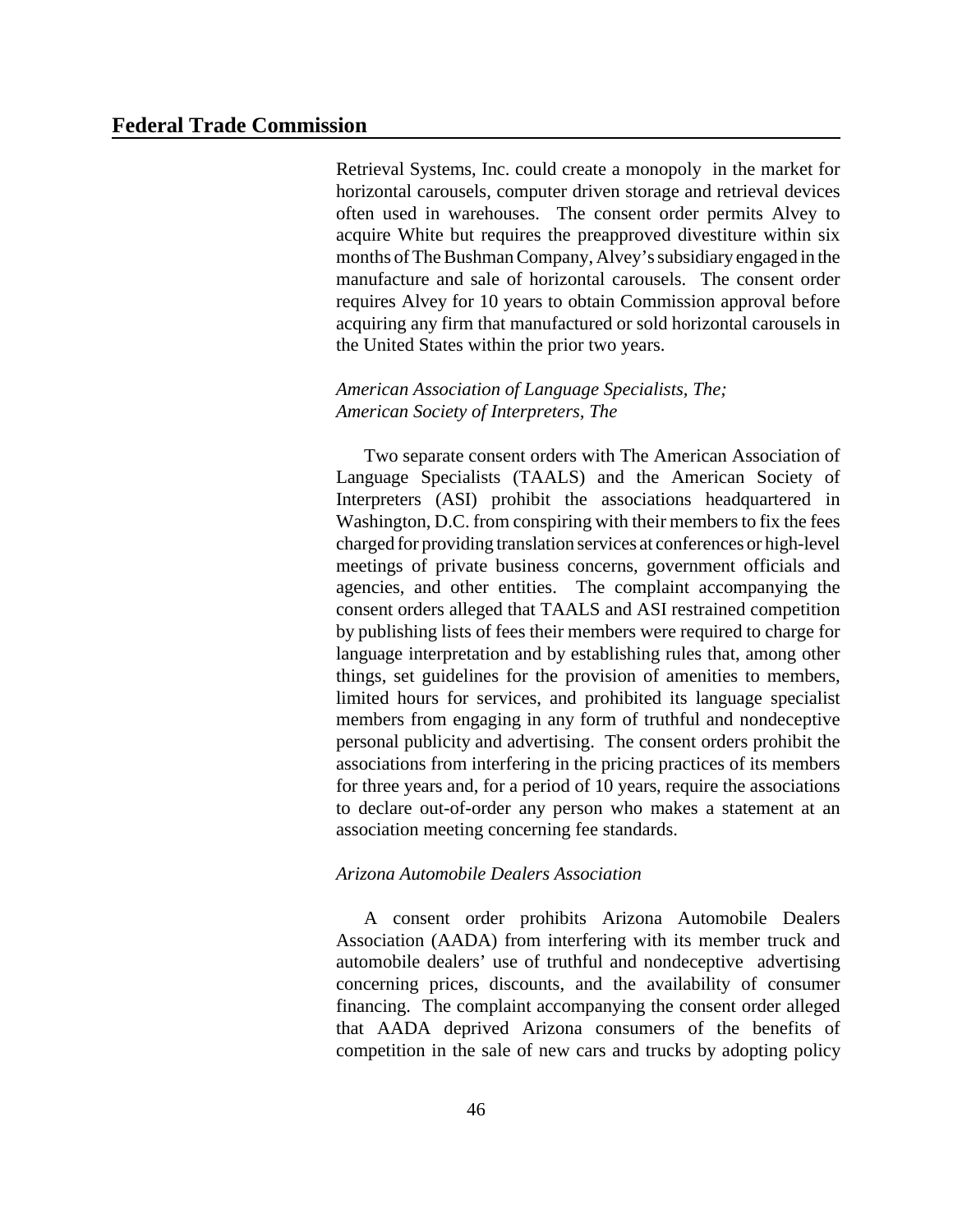statements in its *Standards for Advertising Motor Vehicles* which prohibited AADA members from advertising prices equal or lower than a competitor's and from making comparisons about another dealer's services, quality, prices, or business methods. In addition to the other provisions of the consent order, AADA is required to remove any provision in its standards that is inconsistent with the terms of the consent order and to notify and distribute a copy of the revisions to all members.

#### *Columbia Healthcare Corporation*

A consent order settled antitrust concerns stemming from the largest merger in the United States hospital industry. Columbia and HCA-Hospital Corporation of America will merge to form Columbia/HCA Healthcare Corp. According to the complaint accompanying the consent order, the \$4 billion merger would substantially lessen competition for inpatient acute-care services in Richmond and Columbia Counties of Georgia and Aiken County in South Carolina. The consent order requires the divestiture of HCA Aiken Regional Medical Center in Aiken, South Carolina and prohibits Columbia/HCA from merging its remaining hospital in Aiken County with any other general acute-care hospital in that area without prior Commission approval for a period of 10 years.

#### *Columbia Hospital Corporation*

Columbia (now Columbia/HCA Healthcare Corp.) divested Kissimmee Memorial Hospital to Adventist Health System/Sunbelt Health Care Corporation to settle allegations that Columbia's acquisition of Galen Health Care, Inc. would substantially lessen competition for acute-care inpatient hospital services in Osceola County, Florida. The complaint accompanying the consent order alleged that the acquisition would significantly increase already high levels of concentration by creating a firm with the ability to exercise unilateral market power, thereby increasing the possibility of higher medical costs to consumers. The consent order requires Columbia and Galen to obtain prior Commission approval for 10 years for any future acute-care hospital merger in Osceola County.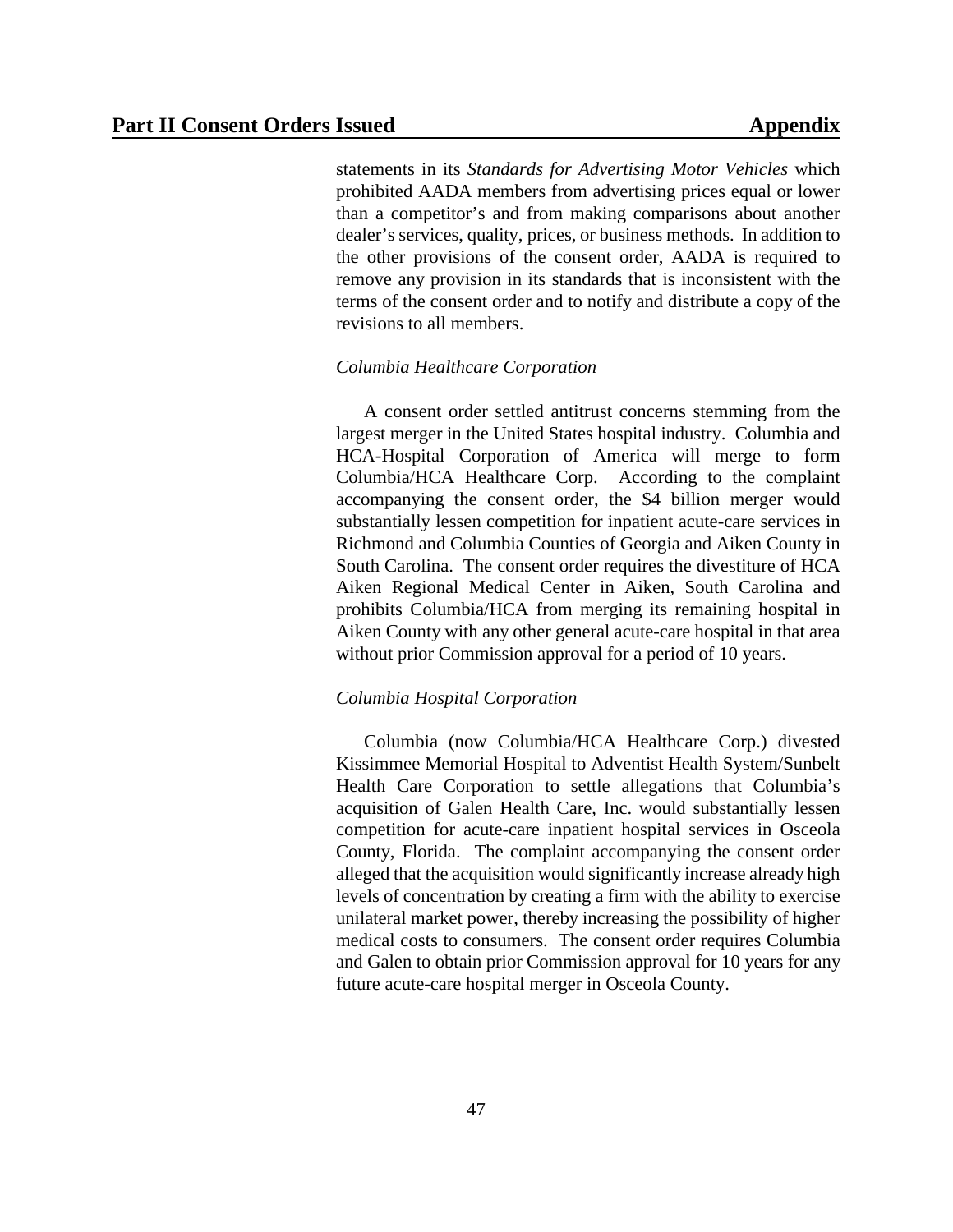## **Federal Trade Commission**

#### *Community Associations Institute*

The Community Associations Institute (CAI) of Alexandria, Virginia agreed not to interfere with members' use of truthful advertising and with their solicitation of business from potential clients. CAI is a national association that includes condominium managers and others connected with the property management industry who offer their services as managers of residential community associations. According to the complaint accompanying the consent order, CAI enforced an ethical code that prohibited members from engaging in certain competitive practices designed to attract prospective clients. The complaint further alleged that the challenged conduct restrained competition and deprived customers of truthful information necessary for comparing the services offered by professional residential community association managers. The consent order prohibits CAI from limiting its members' participation in truthful business practices in the future and requires it to remove any provisions from its code of ethics that are inconsistent with the order's prohibitions. In addition, the order requires CAI to notify its members of the Commission's actions and to publish the code revisions in their two CAI publications.

#### *Cooper Industries, Inc.*

A consent order permits Cooper to acquire the Fusegear Group for \$32 million. The complaint accompanying the consent order alleged that the acquisition could have anticompetitive effects in the United States market for low voltage industrial fuses used to protect circuits in motors, controls, and switchgears that regulate the amount of current that flows into an electrical device. The order requires Cooper to license, within one year, all technology owned by Brush Fuses, Inc., the United States part of the Fusegear Group, used to manufacture the entire line of low-voltage industrial fuses to a licensee preapproved by the Commission.

#### *Dominican Santa Cruz Hospital*

Dominican agreed to settle allegations that the 1990 acquisition of AMI-Community Hospital by Dominican and Catholic Healthcare West created two dominant providers of acute-care hospital services in Santa Cruz County, California. According to the complaint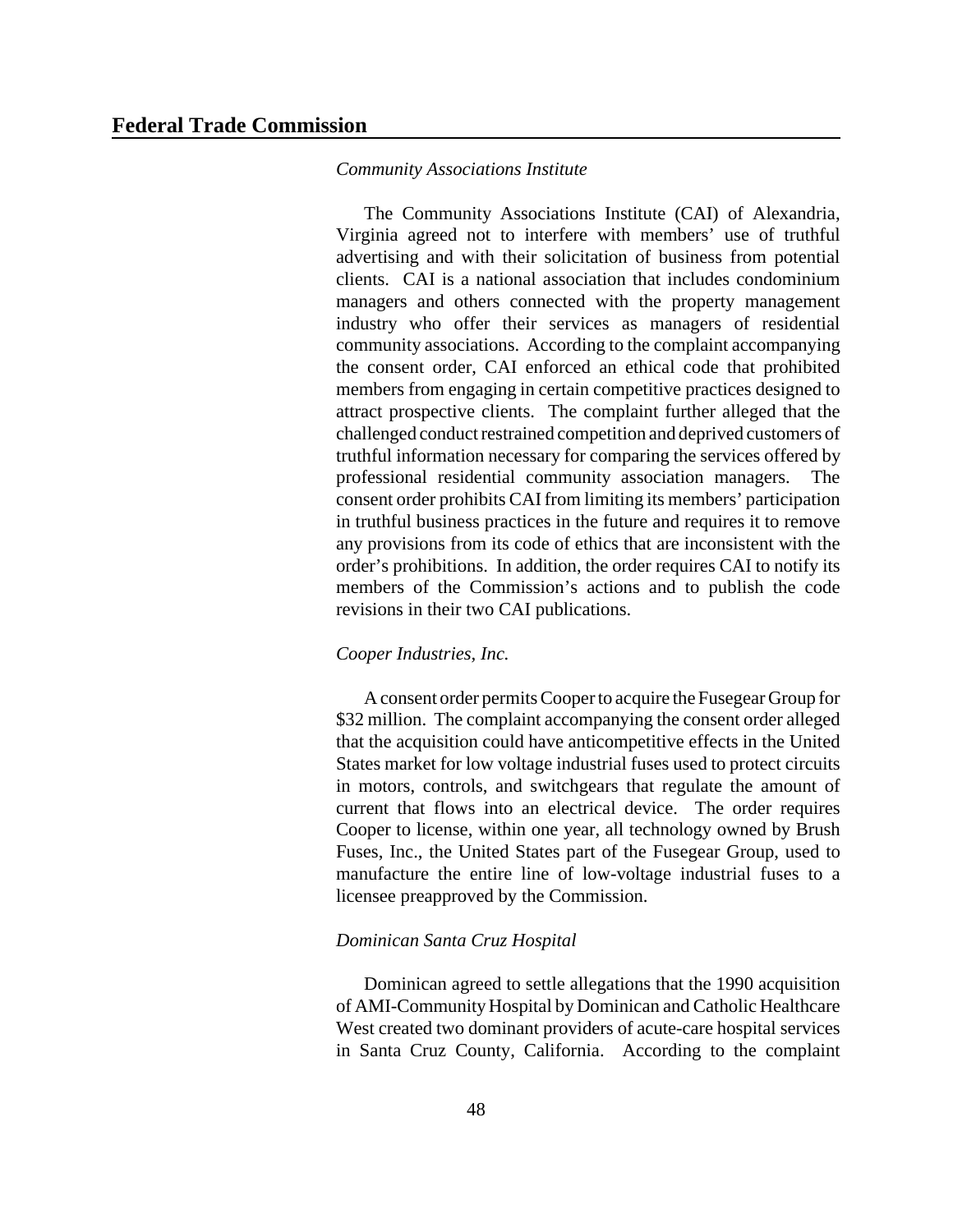accompanying the consent order, the acquisition could promote the likelihood of collusion in the area and could deny patients and physicians the benefits of open competition based on quality, price, and service. The order requires Dominican and Catholic to obtain prior Commission approval for 10 years before acquiring any general acute-care hospital in Santa Cruz County.

*Homecare Oxygen and Medical Equipment Company; Home Oxygen and Medical Equipment Company; Certain Home Oxygen Pulmonologists*

Three separate consent orders with two San Francisco Bay area home medical equipment firms and their 28 investor physicians settled allegations that their physician joint ventures gained excessive market power in violation of federal antitrust laws. According to the complaints accompanying the consent orders, approximately 60% of the pulmonologists in the East Bay area were investors in the joint venture partnerships or practiced in groups which included one or more of the investors. The complaints further allege that the venture inhibited competition by allowing a group of specialists to gain control of the market for an ancillary service by controlling patient access to the service. The consent orders with Home Oxygen and Medical Equipment Company (a joint venture involving 13 physicians), Certain Home Oxygen Pulmonologists (a joint venture involving four other physicians), and Homecare Oxygen and Medical Equipment Company (a joint venture involving 11 physicians) prohibit all parties from acquiring or granting an ownership interest in any firm that sells or leases oxygen systems in the East Bay area if more than 25% of the pulmonologists in that market would be affiliated with the to-be-acquired firm. The consent orders are effective for 10 years.

#### *Imperial Chemical Industries, PLC*

Imperial Chemical Industries PLC (ICI) settled allegations that its acquisition of certain acrylic-plastic assets from E.I. du Pont de Nemours and Company would substantially lessen competition in the manufacture and sale of acrylic plastics in the United States and would increase the likelihood of collusion among the remaining firms in the market. The consent order requires ICI to divest one of three United States acrylic plastic manufacturing plants within 15 months to a Commission approved acquirer who intends to operate the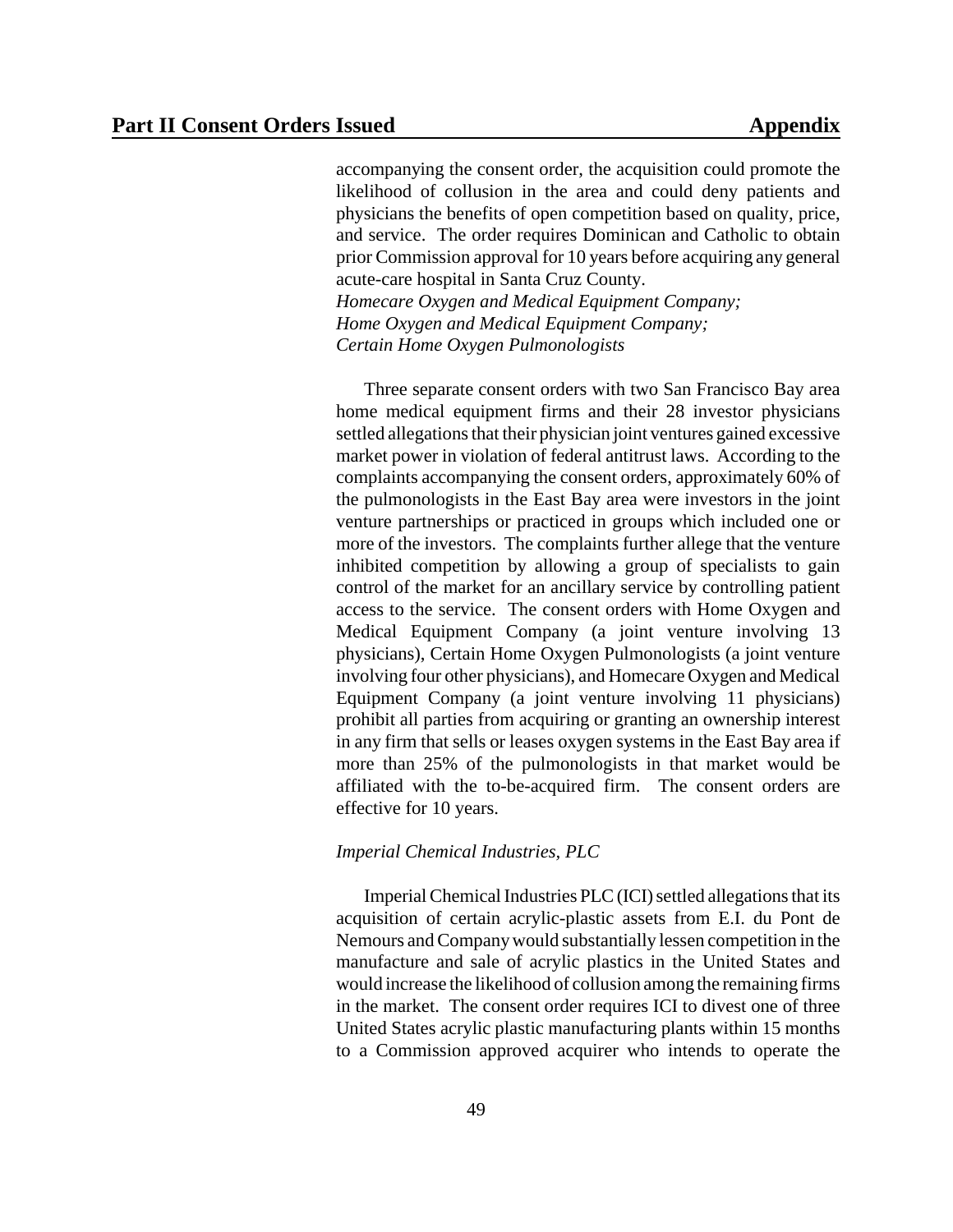facility at or near capacity. The consent order also requires ICI to provide the purchaser technical assistance necessary to manufacture polymethyl methacrylate, acrylic plastics, for 18 months. ICI can divest facilities in Memphis, Tennessee, Olive Branch, Mississippi, orCompton,California. Finally, the order requires ICI to obtain prior Commission approval for 10 years before acquiring a substantial interest in any firm that owns or operates an acrylic plastic or acrylic sheet manufacturing facility in the United States.

#### *Keds Corporation, The*

Keds, a subsidiary of The Stride Rite Corporation, agreed not to fix the prices at which retailers advertised and sold its athletic and casual shoes to consumers. According to the complaint accompanying the consent order, Keds entered into an agreement with its retailers to sell certain shoes at or above minimum prices that Keds dictated through a written resale pricing policy and threatened to terminate business dealings with any retailer who refused to abide by the agreement. The complaint further alleged that these practices increased the prices of Keds' products and restricted price competition among retail dealers in the United States. The consent order requires Keds to place a statement on any footwear product on which they suggest a resale price indicating that retailers are free to determine the prices at which they will advertise and sell Keds footwear. This statement is required for a period of five years. The Commission worked in cooperation with the National Association of Attorneys General (NAAG). NAAG also entered into an agreement with Keds, in which Keds agreed to terminate the practices also challenged by the Commission.

#### *Marion Merrell Dow, Inc.*

Marion Merrell Dow (Marion) settled antitrust concerns stemming from its 1993 acquisition of Rugby-Darby Holding, Inc. According to the complaint accompanying the consent order, prior to the acquisition, Marion and Rugby-Darby were the only two U.S. firms approved by the Food and Drug Administration (FDA) to manufacture and sell dicyclomine hydrochloride, a prescription medication used in the treatment of irritable bowel syndrome. The complaint alleges that the acquisition lessened competition and created a monopoly in the market for dicyclomine tablets and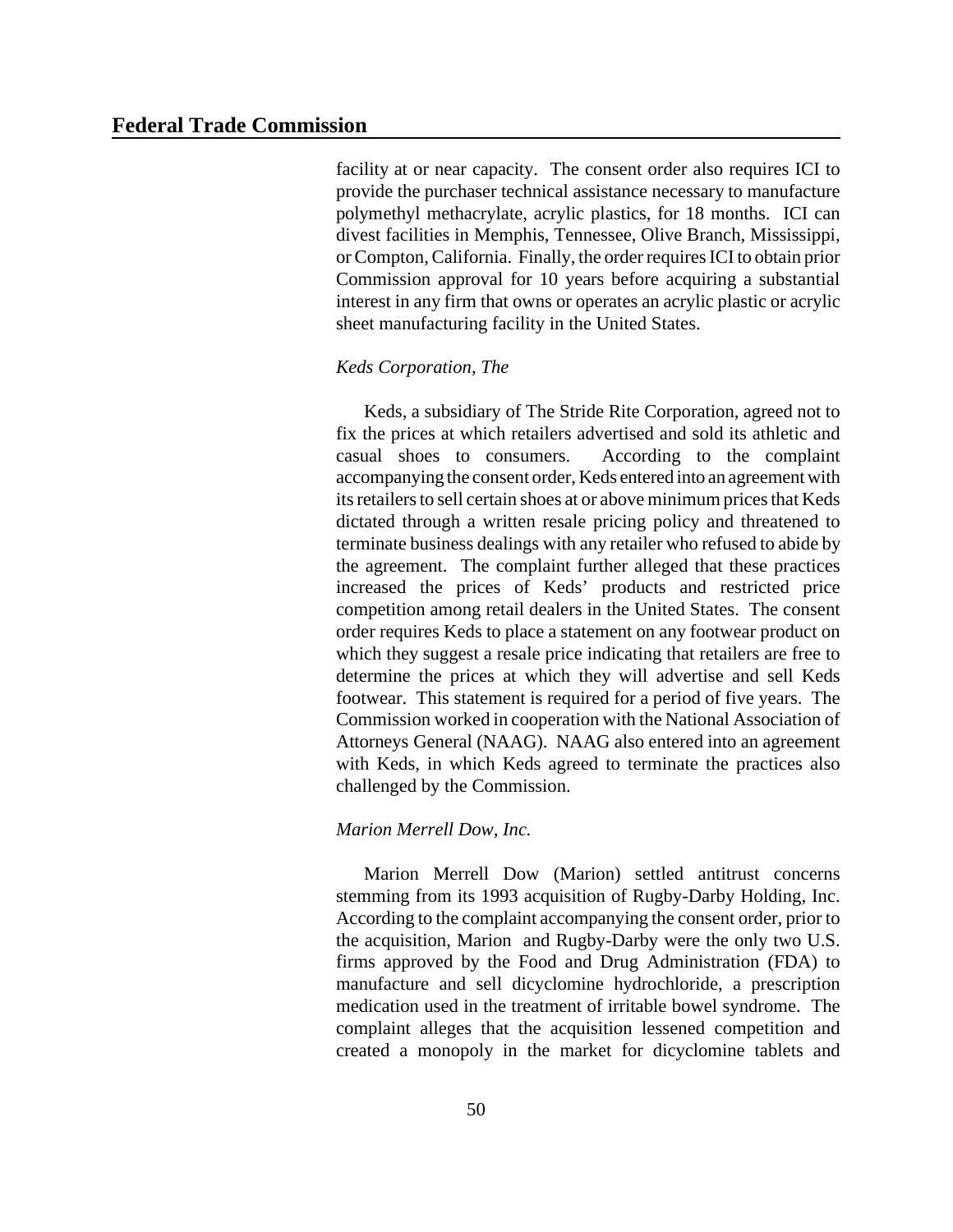capsules. The consent order requires Marion to license its dicyclomine formulations and production technology to a Commission approved third party and to contract to manufacture dicyclomine to the licensee at a maximum price until the licensee receives FDA approval to independently produce and market its own. Marion also must obtain prior Commission approval for 10 years before acquiring any producer or distributor of dicyclomine. *Martin Marietta Corporation*

Martin Marietta settled allegations regarding its \$208.5 million acquisition of General Dynamics Corporation's Space Systems Division. According to the complaint accompanying the consent order, Martin Marietta would gain a new expandable launch-vehicle (ELV) division that could share a close working relationship with its existing satellite development and manufacturing division. The complaint further alleges that because the ELV division receives detailed classified information from other satellite manufacturers, Martin Marietta could gain access to competing satellite manufacturers' proprietaryinformation, increasing the likelihood that competition between satellite suppliers could decrease and that advancements in satellite research, innovation, and quality could be reduced. The consent order prohibits Martin Marietta's satellite manufacturing division from gaining access to competing satellite manufacturers' sensitive, nonpublic information obtained by Martin Marietta's ELV division. The order does not prevent Martin Marietta's satellite manufacturing division from exchanging information with its ELV division if it relates to Martin Marietta's own satellites.

#### *McCormick & Company, Inc.*

McCormick settled allegations regarding its 1993 acquisition of Haas Foods, Inc., a subsidiary of John I. Haas, Inc. According to the complaint issued with the consent order, the acquisition could enhance the likelihood that the remaining competitors in the market could engage in anticompetitive coordinated interaction to increase prices and restrict production. The consent order requires McCormick to divest several varieties of onion seeds necessary to produce crops of onions suitable for dehydration to an acquirer approved by the Commission.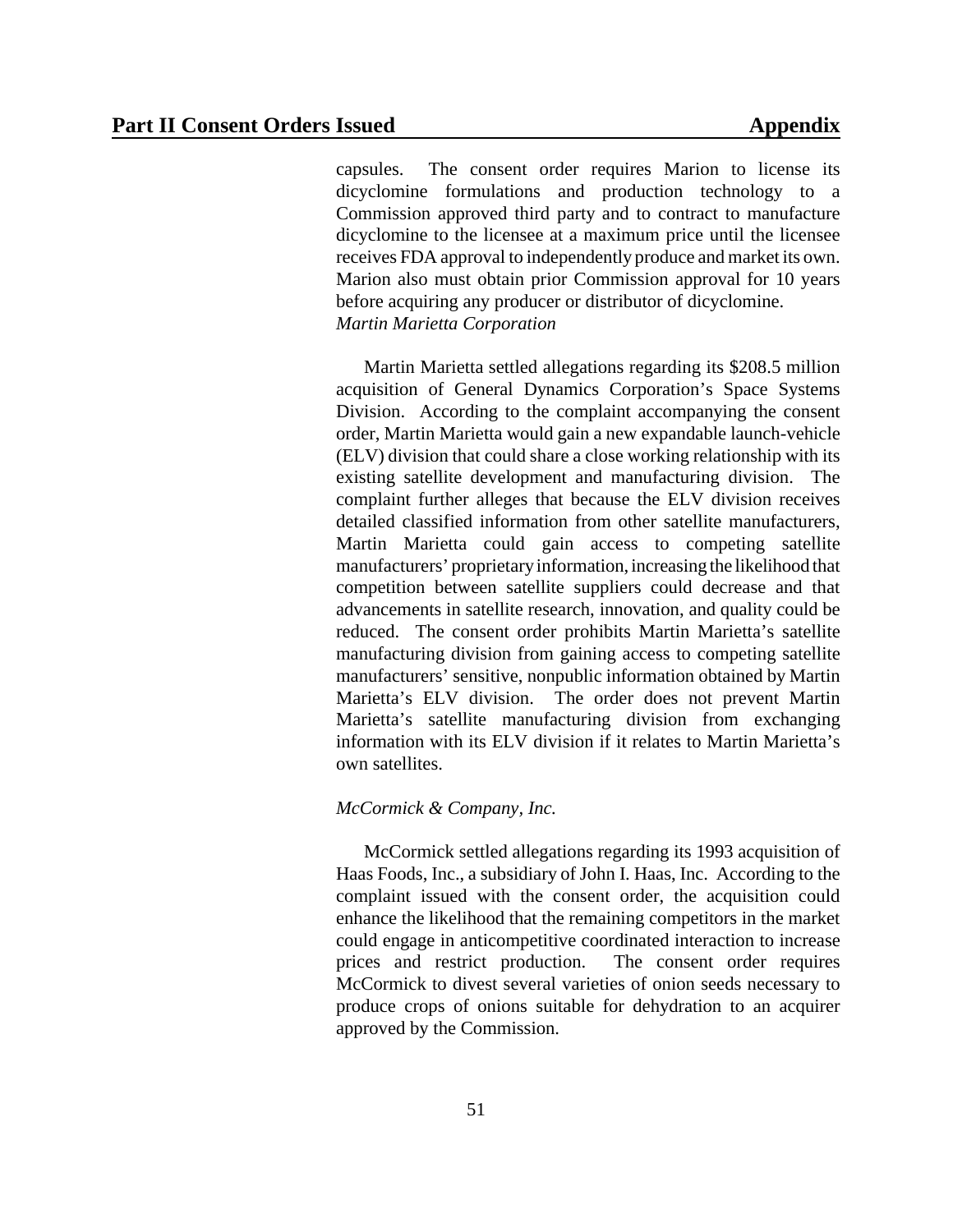#### *McLean County Chiropractic Association*

McLean County Chiropractic Association (McLean) agreed not to enter into any agreement to fix the maximum fees its member chiropractors could charge for services or to collectively attempt to negotiate fees with third party payers in an effort to fix the fees they would charge those payers. According to the complaint accompanying the consent order, the association engaged in a price fixing conspiracy, in an attempt to control chiropractic fees in the Bloomington/Normal area of Illinois. The consent order prohibits McLean from participating in any price fixing activities in the future and requires McLean to give its members copies of the settlement.

#### *Personal Protective Armor Association*

The Personal Protective Armor Association (PPAA) agreed to settle allegations that it conspired to restrain competition by declaring it unethical for its members to engage in truthful advertising, depriving purchasers of the benefits of truthful information about product performance, price disclosure, and availability. PPAA is a trade association of North American manufacturers of body armor and vests that protect wearers from certain bullet injuries. A consent order prohibits PPAA from adopting any policy that restricts its members from engaging in comparable advertising related to the price, quality, and service characteristics of soft body armor purchased by federal, state, and local law enforcement agencies. The order does not restrict PPAA from prohibiting representations that it reasonably believes to be false or deceptive.

#### *Sara Lee Corporation*

A consent order settled antitrust concerns stemming from Sara Lee's 1987 acquisition of the Esquire brand of shoe care products from Knomark, Inc. and its 1991 acquisition of the Griffin brand of self-service chemical shoe care products from Reckitt  $&$  Colman plc. The complaint accompanying the order alleges that the acquisitions substantially reduced competition in the United States market for selfservice chemical shoe care products sold through grocery stores, drug stores and mass merchandisers. The complaint further alleges that Sara Lee, which sells such products through its Kiwi Brands Inc. subsidiary, made the acquisitions with the intent of maintaining a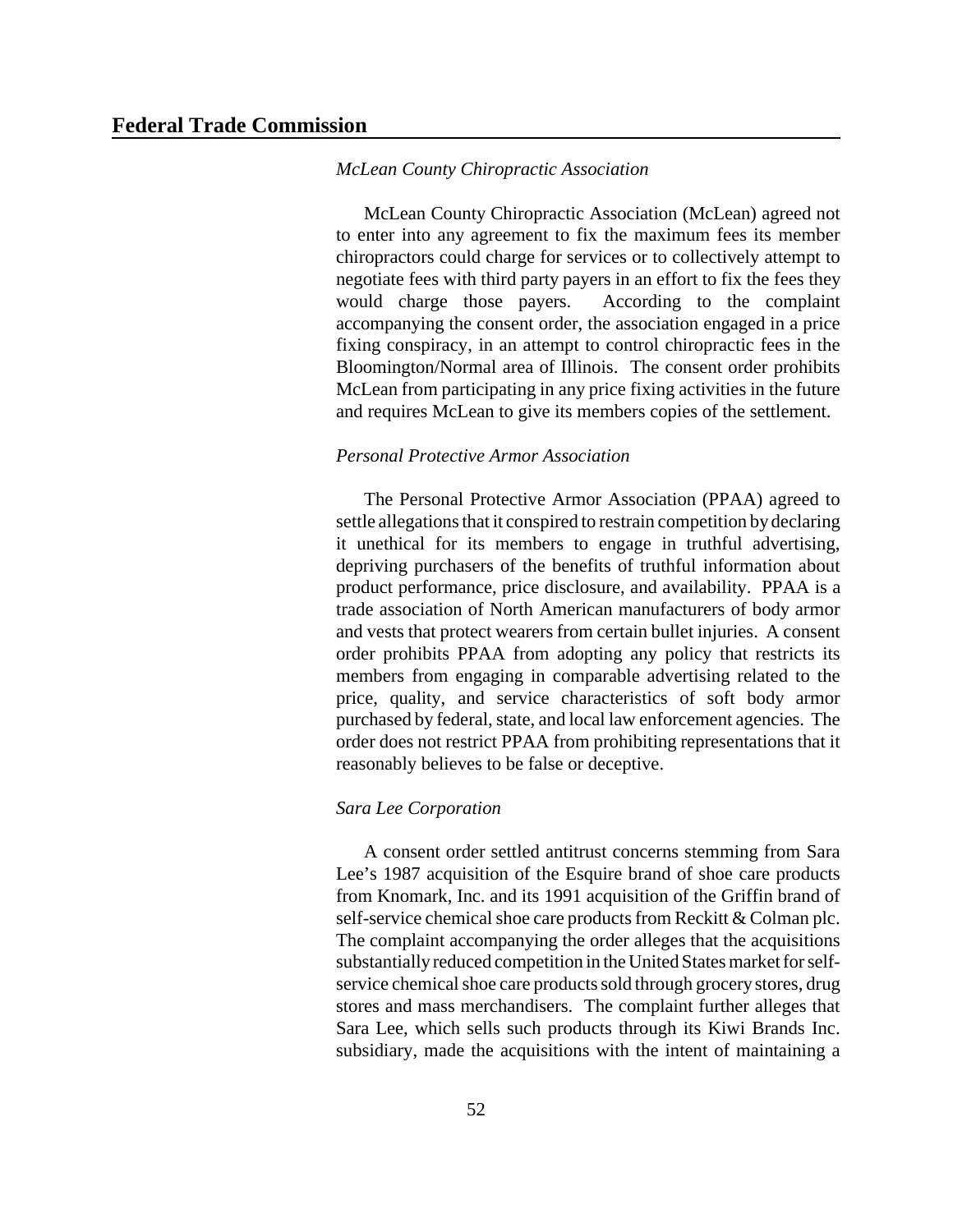dominant position in the market and did not report either transaction to the Commission or the Department of Justice as required under the Hart-Scott-Rodino Antitrust Improvements Act of 1976. The order requires Sara Lee to divest its Esquire and Griffin brands, along with related assets, to Hickory Industries, Inc. Sara Lee completed the divestiture in September, 1994. *TCH Corporation*

TCH Corporation and Green Equity Investors, L.P. agreed to settle allegations regarding their acquisition of the PayLess Drug Stores Northwest drug store chain from Kmart Corporation for \$1.16 billion. The complaint accompanying the consent order alleged that the acquisition could reduce competition and could increase the likelihood of higher prices or reduced customer service by retail stores selling prescription drugs in five areas of northern California, Oregon, and Washington. The order permits the acquisition but requires the companies to divest the pharmacy business in either their PayLess or the Thrifty Drug Stores/Bi-Mart stores in Bishop, Mount Shasta, and Taft, California; Florence, Oregon; and Ellensburg, Washington to a Commission approved acquirer within one year. The order contains several prior approval clauses, including a provision requiring approval of GEI's and TCH's future acquisitions of any firm engaged in the retail pharmacy business in the areas specified in the complaint.

#### *Valspar Corporation, The*

Valspar agreed to settle allegations that its acquisition of Cargill Inc.'s Resin Products Division eliminated competition between two leading firms and enhanced the likelihood of collusion or interdependent coordination among the remaining firms in the market. A consent order requires Valspar and its wholly-owned subsidiary, McWhorter, Inc., to divest assets used to manufacture certain coating resins. The divestiture must be accomplished within 12 months to a Commission approved independent company formed by Valspar through a "spin off" of Cargill's resins business, three Valspar resin producing plants, and certain nonexclusive licensing requirements. In addition, the order requires Valspar and the independent corporation to obtain prior Commission approval before acquiring any firm engaged in the manufacture of coating resins in the United States for a period of 10 years.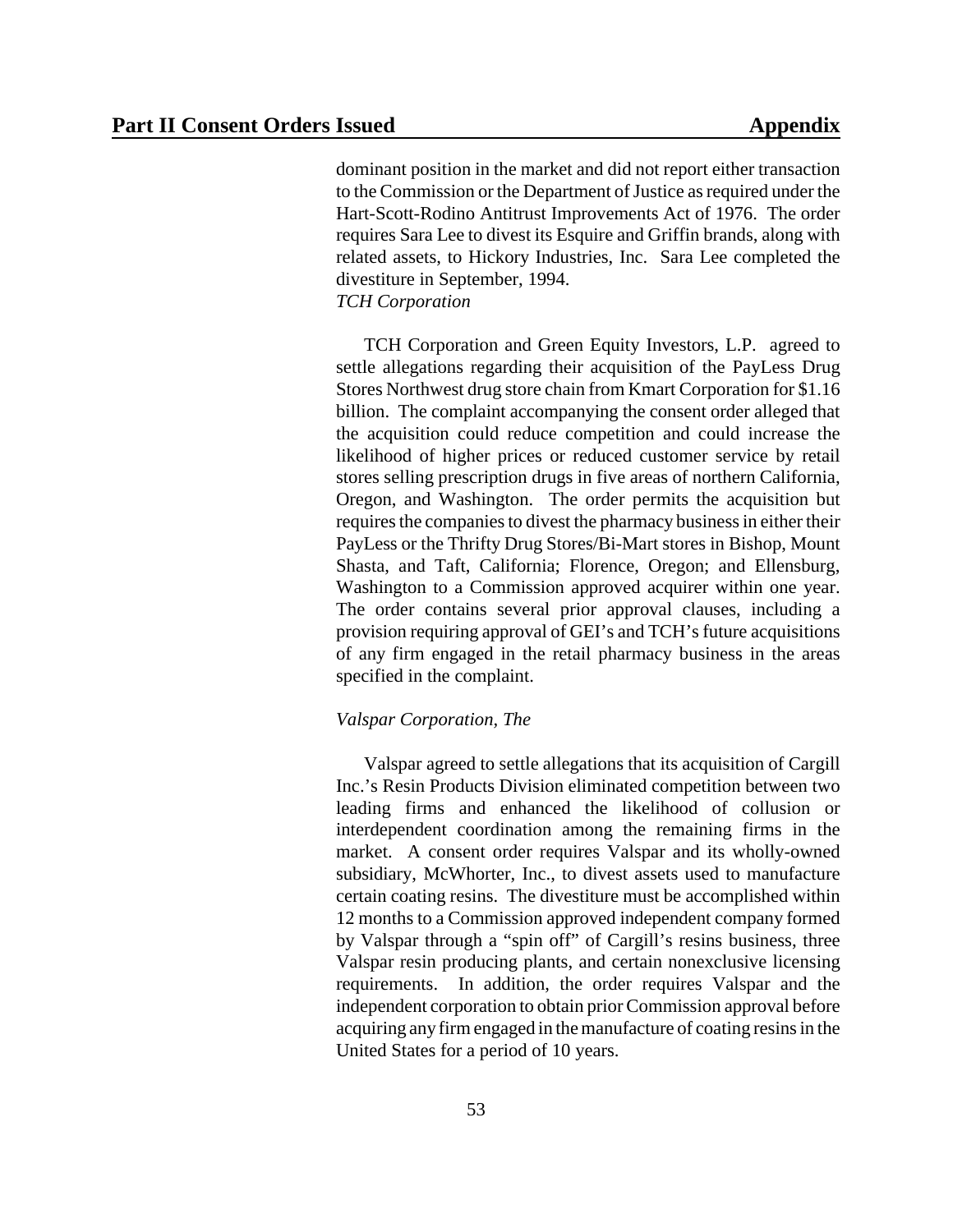**Federal Trade Commission**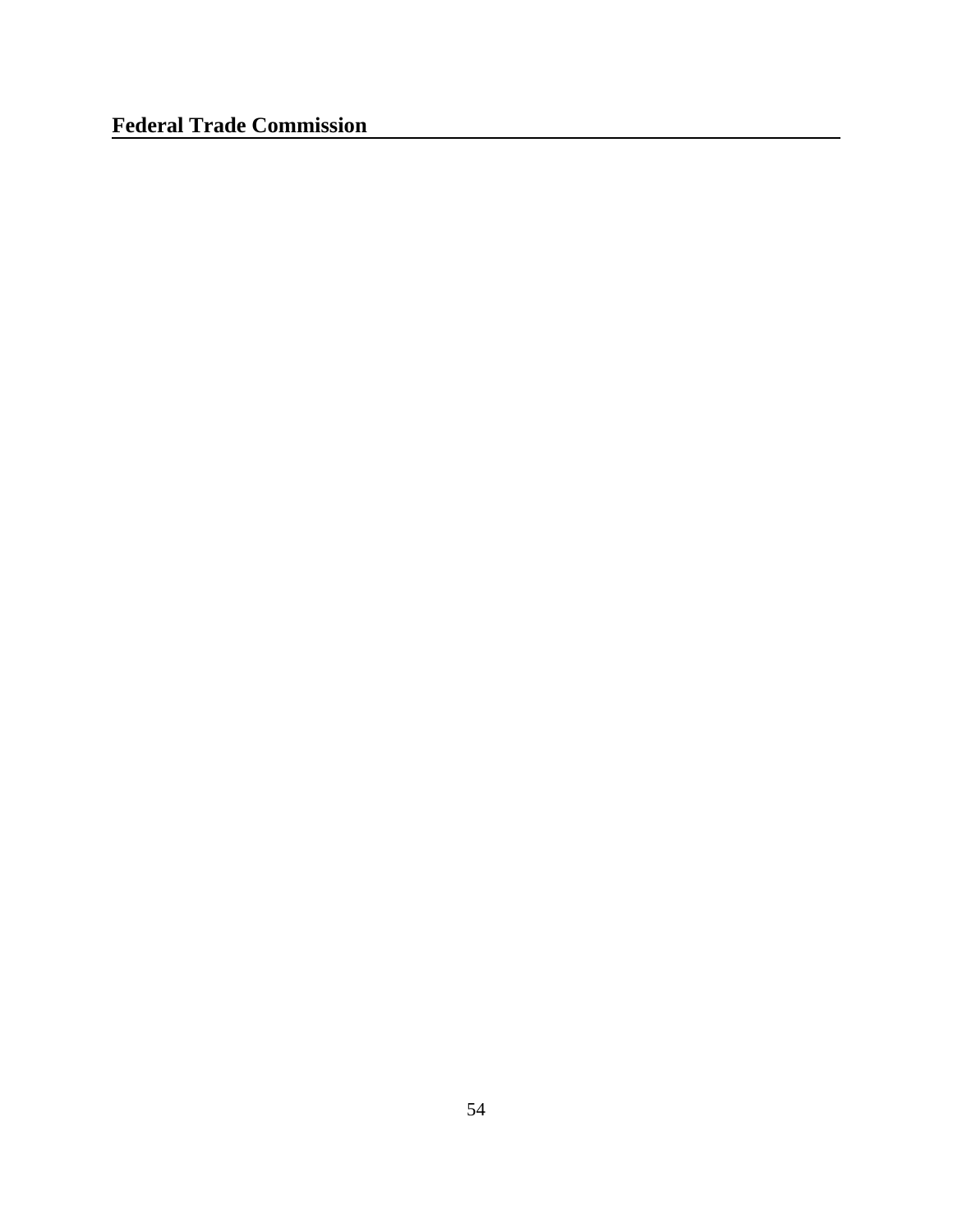

#### **PART II CONSENT ORDERS ISSUED** *CONSUMER PROTECTION MISSION*

## *CONSUMER PROTECTION MISSION (SUMMARY)*

| <b>Title</b>                                 | <b>Number</b>     | Date<br><b>Accepted</b><br>by Comm. | <b>Action</b><br><b>Date</b> | <b>Type of Matter</b>                                         | <b>Product or Service</b>                               |
|----------------------------------------------|-------------------|-------------------------------------|------------------------------|---------------------------------------------------------------|---------------------------------------------------------|
| <b>AJM</b> Packaging<br>Corporation          | C <sub>3508</sub> | 04/19/94                            | 07/19/94                     | <b>Environmental Claims</b><br>Advertising                    | Paper Plates                                            |
| American Institute of<br>Habit Control, Inc. | C <sub>3522</sub> | 02/04/94                            | 08/23/94                     | Health & Safety<br><b>Products or Services</b><br>Advertising | <b>Smoking Cessation</b><br>and Weight Loss<br>Programs |
| America's Favorite<br>Chicken Company        | C <sub>3504</sub> | 03/29/94                            | 07/05/94                     | <b>Environmental Claims</b><br>Advertising                    | <b>Fast Food Containers</b>                             |
| Amoco Foam Products<br>Company               | C <sub>3514</sub> | 05/09/94                            | 08/09/94                     | <b>Environmental Claims</b><br>Advertising                    | Polystyrene Food<br><b>Service Products</b>             |
| <b>Archer Daniels Midland</b><br>Company     | C <sub>3492</sub> | 01/05/93                            | 04/12/94                     | Environmental Claims<br>Advertising                           | <b>Plastic Products</b>                                 |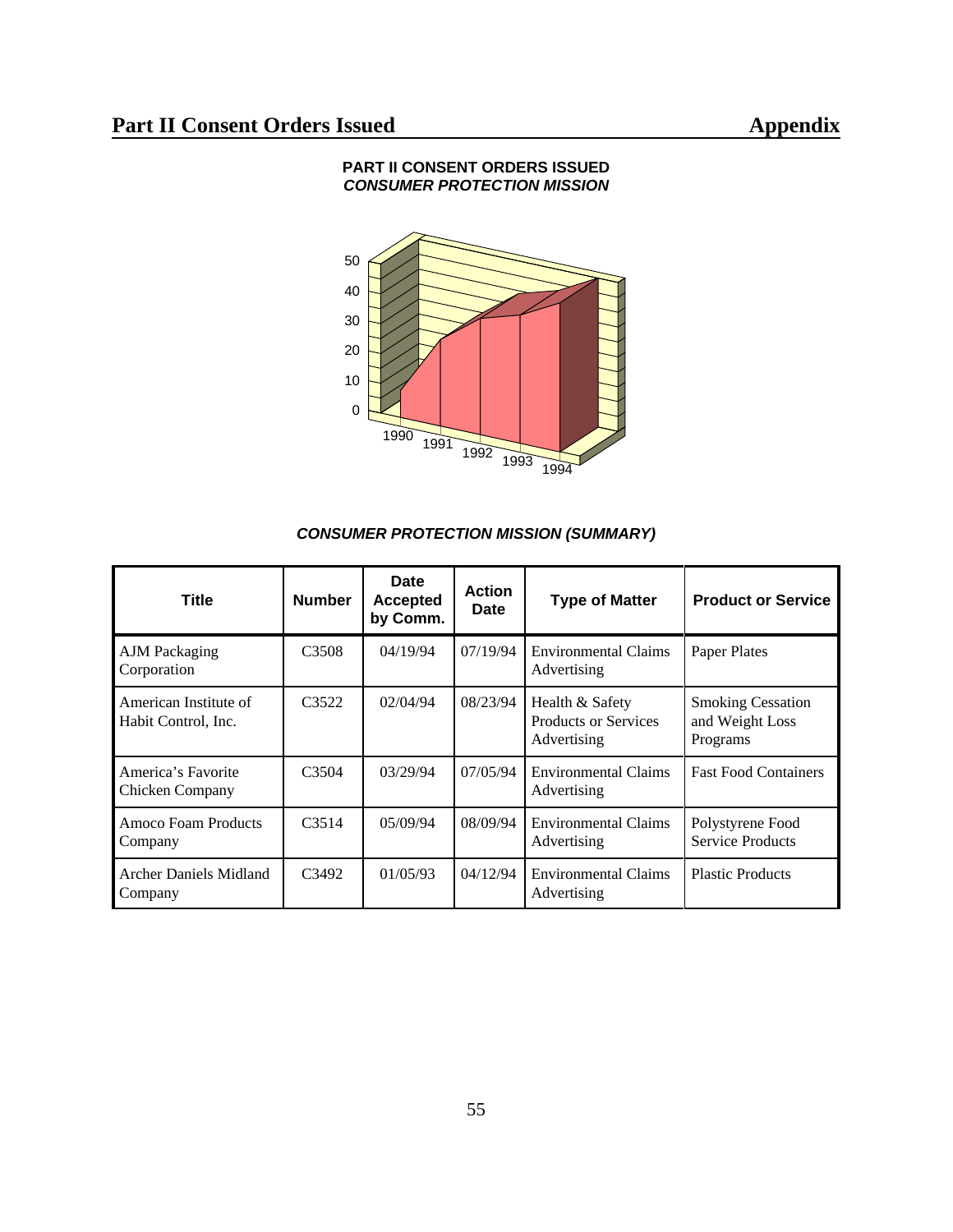## **Federal Trade Commission**

| <b>Title</b>                                                                       | <b>Number</b> | <b>Date</b><br><b>Accepted</b><br>by Comm. | <b>Action</b><br><b>Date</b> | <b>Type of Matter</b>                          | <b>Product or Service</b>                   |
|------------------------------------------------------------------------------------|---------------|--------------------------------------------|------------------------------|------------------------------------------------|---------------------------------------------|
| <b>Beverly Hills Weight</b><br><b>Loss Clinics</b><br>International, Inc.          | C3515         |                                            |                              |                                                | Weight Loss<br>Programs                     |
| Doctors Medical Weight<br>Loss Centers, Inc.                                       | C3516         | 05/10/94                                   | 08/11/94                     | Diet Programs &<br><b>Products Advertising</b> |                                             |
| Quick Weight Loss<br>Centers, Inc. (Georgia)                                       | C3518         |                                            |                              |                                                |                                             |
| Quick Weight Loss<br>Centers, Inc. (Texas)                                         | C3517         |                                            |                              |                                                |                                             |
| Diet Center, Inc.                                                                  | C3475         |                                            |                              |                                                |                                             |
| Nutri/System, Inc.                                                                 | C3474         | 09/24/93                                   | 12/22/93                     | Diet Programs &                                | Weight Loss<br>Programs                     |
| Physicians Weight Loss<br>Centers of America, Inc.                                 | C3476         |                                            |                              | Products Advertising                           |                                             |
| Eggland's Best, Inc.                                                               | C3520         | 02/01/94                                   | 08/15/94                     | <b>Food Nutrition</b><br>Advertising           | Eggs                                        |
| El Portal Luggage, Inc.                                                            | C3499         | 03/08/94                                   | 06/20/94                     | <b>Advertising Claims</b>                      | Luggage and Other<br><b>Leather Goods</b>   |
| G.C. Thorsen, Inc. d/b/a<br>G.C. Electronics, Inc.                                 | C3467         | 07/14/93                                   | 10/08/93                     | <b>Environmental Claims</b><br>Advertising     | <b>Aerosol Products</b>                     |
| Texwipe Company                                                                    | C3466         |                                            |                              |                                                |                                             |
| Gracewood Fruit<br>Company                                                         | C3470         | 03/16/93                                   | 10/26/93                     | <b>Food Nutrition</b><br>Advertising           | Grapefruit                                  |
| Homespun Products,<br>Inc.                                                         | C3483         |                                            |                              |                                                | Work-at-home<br><b>Business Opportunity</b> |
| Russell J. Osborn d/b/a<br>The Hairbow Company<br>and Rainbow<br>Productions, Inc. | C3482         | 12/17/93                                   | 03/17/94                     | <b>Business Opportunities</b>                  |                                             |
| William E. Taylor and<br>Susan L. Taylor d/b/a<br><b>Sandcastle Creations</b>      | C3484         |                                            |                              | <b>Investment Fraud</b>                        |                                             |
| New Mexico Custom<br>Designs, Inc.                                                 | C3485         | 03/17/93                                   |                              |                                                |                                             |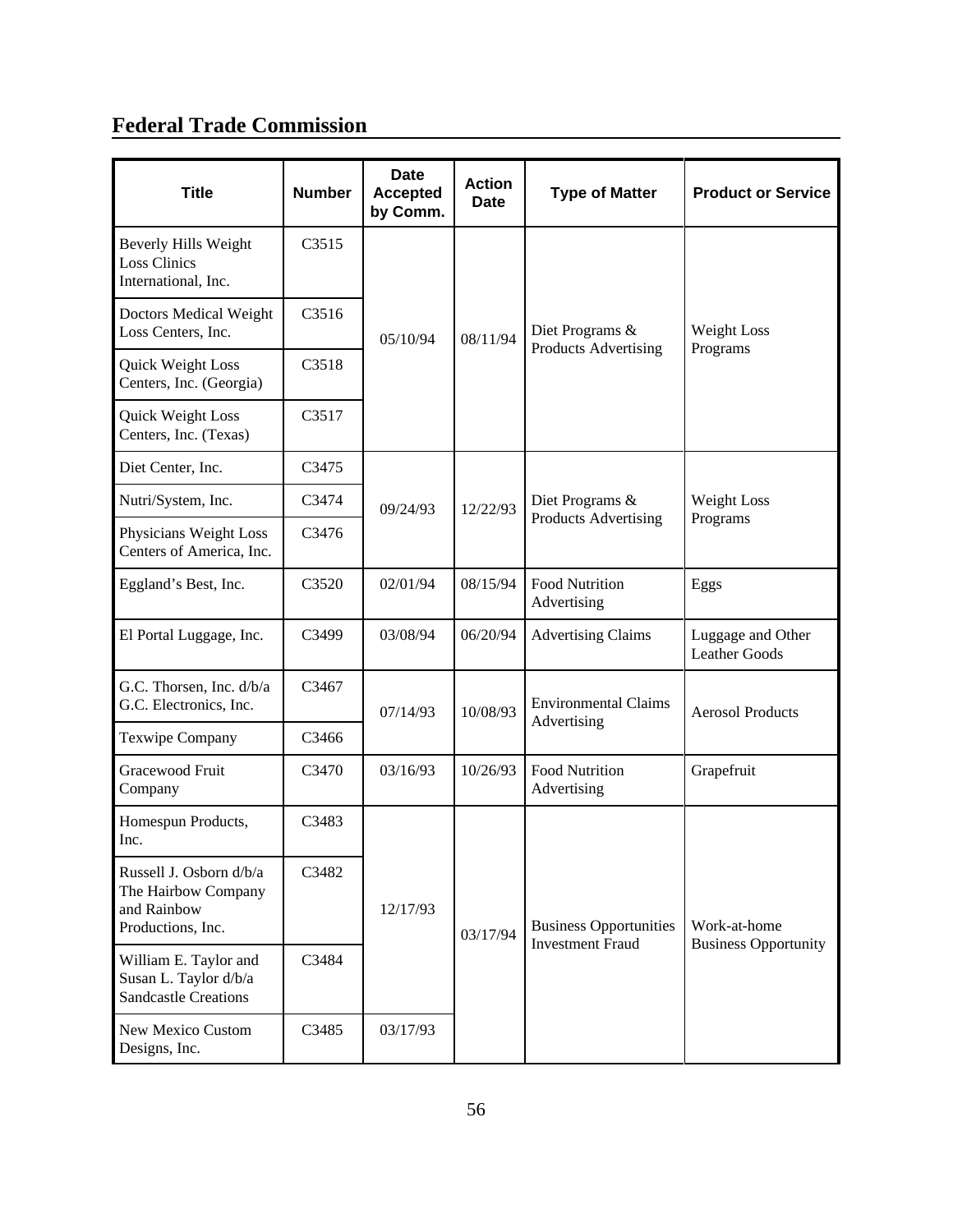**Part II Consent Orders Issued Appendix** 

| <b>Title</b>                                  | <b>Number</b> | <b>Date</b><br><b>Accepted</b><br>by Comm. | <b>Action</b><br><b>Date</b> | <b>Type of Matter</b>                                         | <b>Product or Service</b>                                                     |
|-----------------------------------------------|---------------|--------------------------------------------|------------------------------|---------------------------------------------------------------|-------------------------------------------------------------------------------|
| Jockey International,<br>Inc.                 | C3494         | 02/03/94                                   | 05/10/94                     | Advertising Claims,<br>Mail/Telephone Order<br>Rule           | Underwear, Hosiery,<br>and Sportswear                                         |
| <b>Keyes Fibre Company</b>                    | C3512         | 05/03/94                                   | 08/02/94                     | <b>Environmental Claims</b><br>Advertising                    | Paper Plates                                                                  |
| LePage's, Inc.                                | C3506         | 04/05/94                                   | 07/19/94                     | <b>Environmental Claims</b>                                   | Transparent Tape,<br>Plastic Tape<br>Dispenser, Paperboard<br><b>Backcard</b> |
| Oak Hill Industries<br>Corp.                  | C3507         | 04/04/94                                   |                              | Advertising                                                   | Plastic Plates, Bowls,<br>Utensils, and Film<br>Packaging                     |
| Lifestyle Fascination,<br>Inc.                | C3513         | 04/29/94                                   | 08/04/94                     | Health & Safety<br>Products or Services<br>Advertising        | <b>Electronic Products</b><br>Sold in Catalogs                                |
| Lomas Mortgage<br>U.S.A., Inc.                | C3462         | 06/30/93                                   | 10/07/93                     | Cost of Loans                                                 | <b>Consumer Loans</b>                                                         |
| <b>MACE</b> Security<br>International, Inc.   | C3487         | 01/03/94                                   | 03/25/94                     | Health & Safety<br><b>Products or Services</b><br>Advertising | <b>MACE</b> Formula to<br><b>Stop Assailants</b>                              |
| Manzella Productions,<br>Inc.                 | C3503         | 03/28/94                                   | 06/30/94                     | <b>Wool Labeling Statute</b>                                  | Gloves                                                                        |
| Mia Rose Products, Inc.                       | C3509         | 04/05/94                                   | 07/19/94                     | <b>Environmental Claims</b><br>Advertising                    | Hair Sprays                                                                   |
| Montgomery Ward &<br>Company, Inc.            | C3528         |                                            |                              | Pre-Sale Availability                                         | <b>Consumer Product</b>                                                       |
| Macy's Northeast, Inc.                        | C3527         | 06/21/94                                   | 09/13/94                     | Rule                                                          | Warranties                                                                    |
| Sears, Roebuck & Co.                          | C3529         |                                            |                              |                                                               |                                                                               |
| Mr. Coffee, Inc.                              | C3486         | 03/18/93                                   | 03/25/94                     | <b>Environmental Claims</b><br>Advertising                    | <b>Coffee Filters</b>                                                         |
| Nissan Motor<br>Corporation                   | C3502         | 02/28/94                                   | 06/29/94                     | Miscellaneous<br><b>Advertising Practices</b>                 | Automobile<br>Manufacturing                                                   |
| <b>North American Plastics</b><br>Corporation | C3526         | 03/22/93                                   | 09/07/94                     | <b>Environmental Claims</b><br>Advertising                    | Plastic Trash Bags                                                            |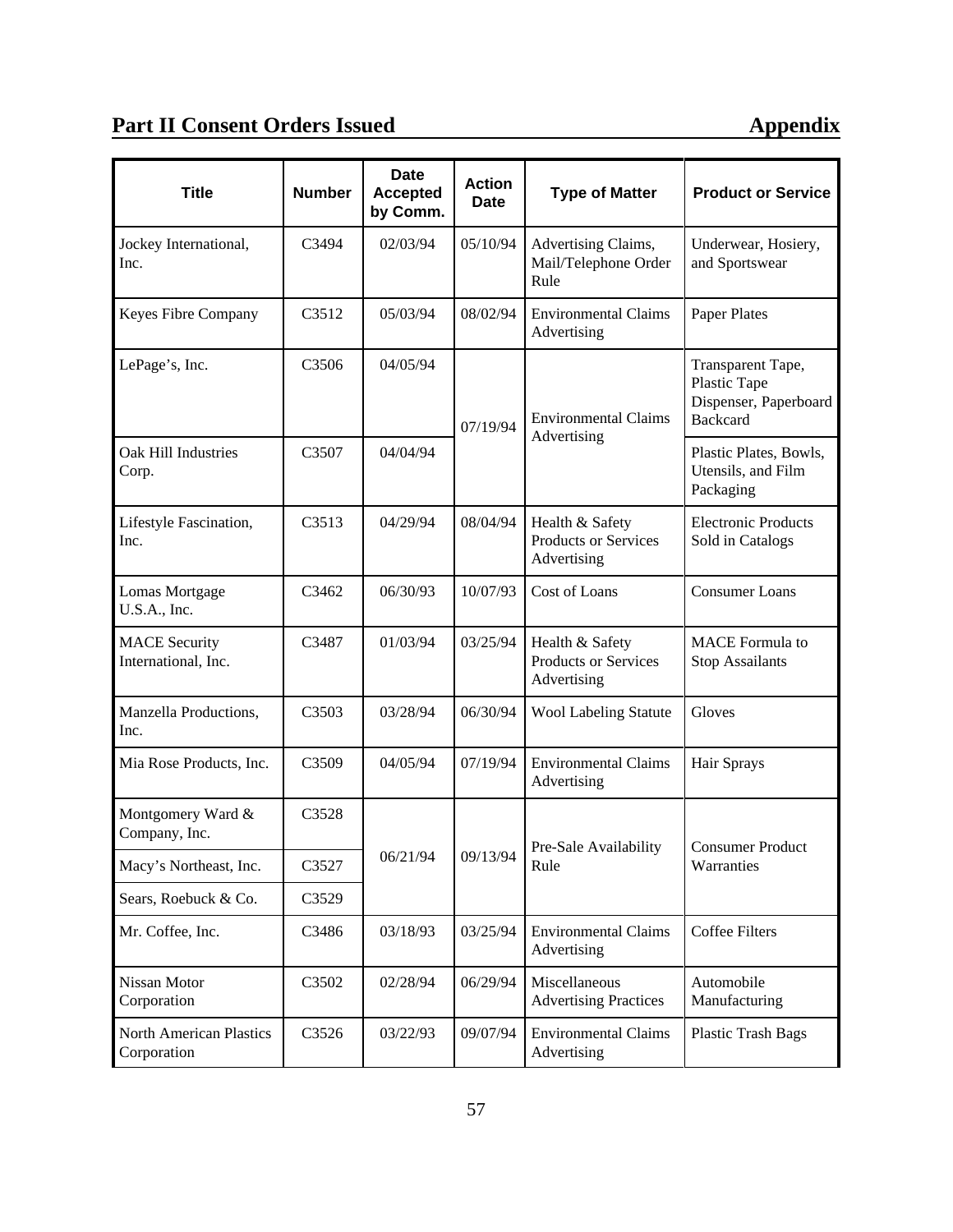## **Federal Trade Commission**

| <b>Title</b>                                | <b>Number</b>     | <b>Date</b><br><b>Accepted</b><br>by Comm. | <b>Action</b><br><b>Date</b> | <b>Type of Matter</b>                                    | <b>Product or Service</b>                                             |
|---------------------------------------------|-------------------|--------------------------------------------|------------------------------|----------------------------------------------------------|-----------------------------------------------------------------------|
| Nu Skin International,<br>Inc.              | C3489             | 01/03/94                                   | 04/01/94                     | <b>Business Opportunities</b><br><b>Investment Fraud</b> | <b>Baldness Treatment,</b><br>Wrinkle Cream, and<br><b>Burn Cream</b> |
| Numex Corporation                           | C3463             |                                            |                              |                                                          |                                                                       |
| Gisela E. Flick                             | C3464             | 05/18/93                                   | 10/07/93                     | Infomercials                                             | Handheld Mechanical<br>Roller Device to                               |
| James L. McElhaney,<br>M.D.                 | C3465             |                                            |                              |                                                          | <b>Relieve Pain</b>                                                   |
| <b>Orkin Exterminating</b><br>Company, Inc. | C3495             | 03/10/93                                   | 05/25/94                     | <b>Environmental Claims</b><br>Advertising               | Pesticides Used in<br>Residential Lawn Care<br><b>Services</b>        |
| Osram Sylvania, Inc.                        | C3471             | 08/19/93                                   | 11/17/93                     | <b>Energy Advertising</b>                                | <b>Light Bulbs</b>                                                    |
| Presto Food Products,<br>Inc.               | C <sub>3480</sub> | 11/23/93                                   | 02/23/94                     | <b>Food Nutrition</b><br>Advertising                     | Liquid Nondairy<br><b>Creamer Products</b>                            |
| Redmond Products, Inc.                      | C3479             | 10/21/93                                   | 02/10/94                     | <b>Environmental Claims</b><br>Advertising               | <b>Aerosol Hair Sprays</b>                                            |
| Samick Music<br>Corporation                 | C3496             | 02/25/94                                   | 05/27/94                     | Miscellaneous<br><b>Advertising Practices</b>            | Piano Soundboards                                                     |
| <b>Unocal Corporation</b>                   | C3493             | 12/23/93                                   | 04/28/94                     | <b>Energy Advertising</b>                                | Gasoline                                                              |
| Vein Clinics of America,<br>Inc.            | C <sub>3501</sub> | 01/21/94                                   | 06/24/94                     | Health & Safety<br>Products or Services<br>Advertising   | Nonsurgical<br>Treatment for<br>Varicose and Spider<br>Veins          |
| White Castle System,<br>Inc.                | C3477             | 10/12/93                                   | 01/06/94                     | <b>Environmental Claims</b><br>Advertising               | <b>Fast Food Containers</b>                                           |
| <b>Wyatt Marketing</b><br>Corporation, Inc. | C3510             | 04/26/94                                   | 07/27/94                     | Infomercials                                             | <b>Book on Availability</b><br>of Government Grants                   |
| James R. Wyatt                              | C3511             |                                            |                              |                                                          | and Loans                                                             |

#### *CONSUMER PROTECTION AJM Packaging Corporation; Abram Epstein MISSION (DETAIL)*

AJM Packaging and its president, Abram Epstein, agreed to settle allegations that they made false and unsubstantiated claims that their Nature's Own Green Label disposable paper plates are biodegradable and recyclable. The consent order prohibits the respondents from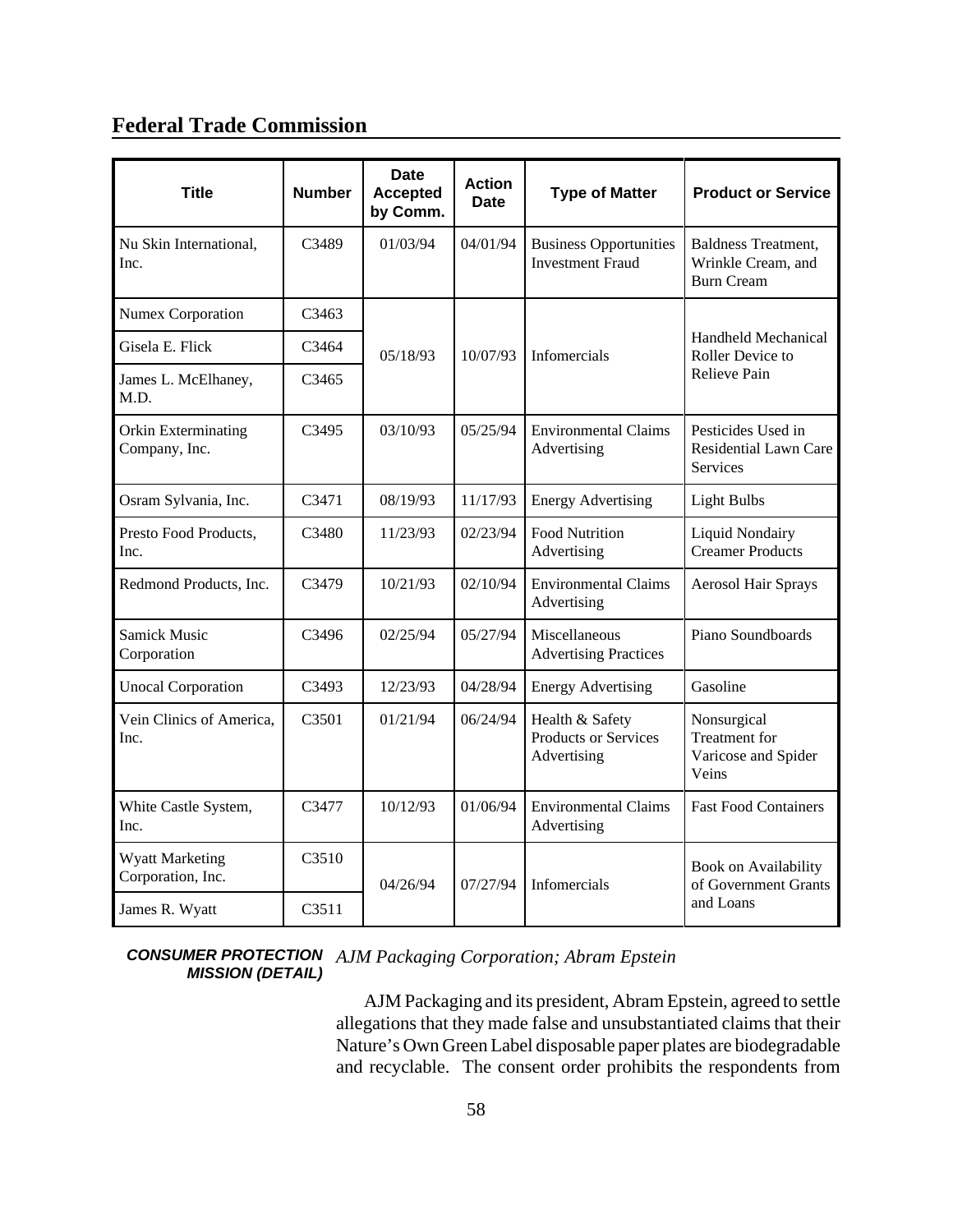representing that any product or package they sell offers any environmental benefit unless they can substantiate the claim. Further, the respondents are prohibited from misrepresenting that any paper product or package is capable of being recycled or misrepresenting the extent to which recycling collection programs for such products are available.

#### *American Institute of Habit Control, Inc.; Steven Present*

The American Institute of Habit Control and its president, Steven Present, agreed to settle allegations that they made false and unsubstantiated claims in their advertisements about the success of their smoking cessation and weight loss seminars. The consent order prohibits the company and its president from making any representation about the performance or efficacy of any smoking cessation or weight loss program, unless they possess and rely upon competent and reliable scientific evidence to substantiate the representation.

#### *America's Favorite Chicken Company*

America's Favorite Chicken, the parent company of the Church's and Popeye's fast-food chains, agreed to settle allegations that it made false and misleading claims about the recyclability of its food containers. The consent order prohibits the company from misrepresenting the extent to which anyproduct or package is capable of being recycled or misrepresenting the extent to which recycling collection programs are available for such products.

#### *Amoco Foam Products Company; Amoco Chemical Company*

Amoco FoamProducts and its parent company, Amoco Chemical, agreed to settle allegations that they made false and unsubstantiated environmental claims for their foam polystyrene plates, cups, and other food service products. The consent order prohibits Amoco from misrepresenting the recyclability of their polystyrene food service products or packaging material and from misrepresenting that recycling collection programs for such products or packaging materials are available.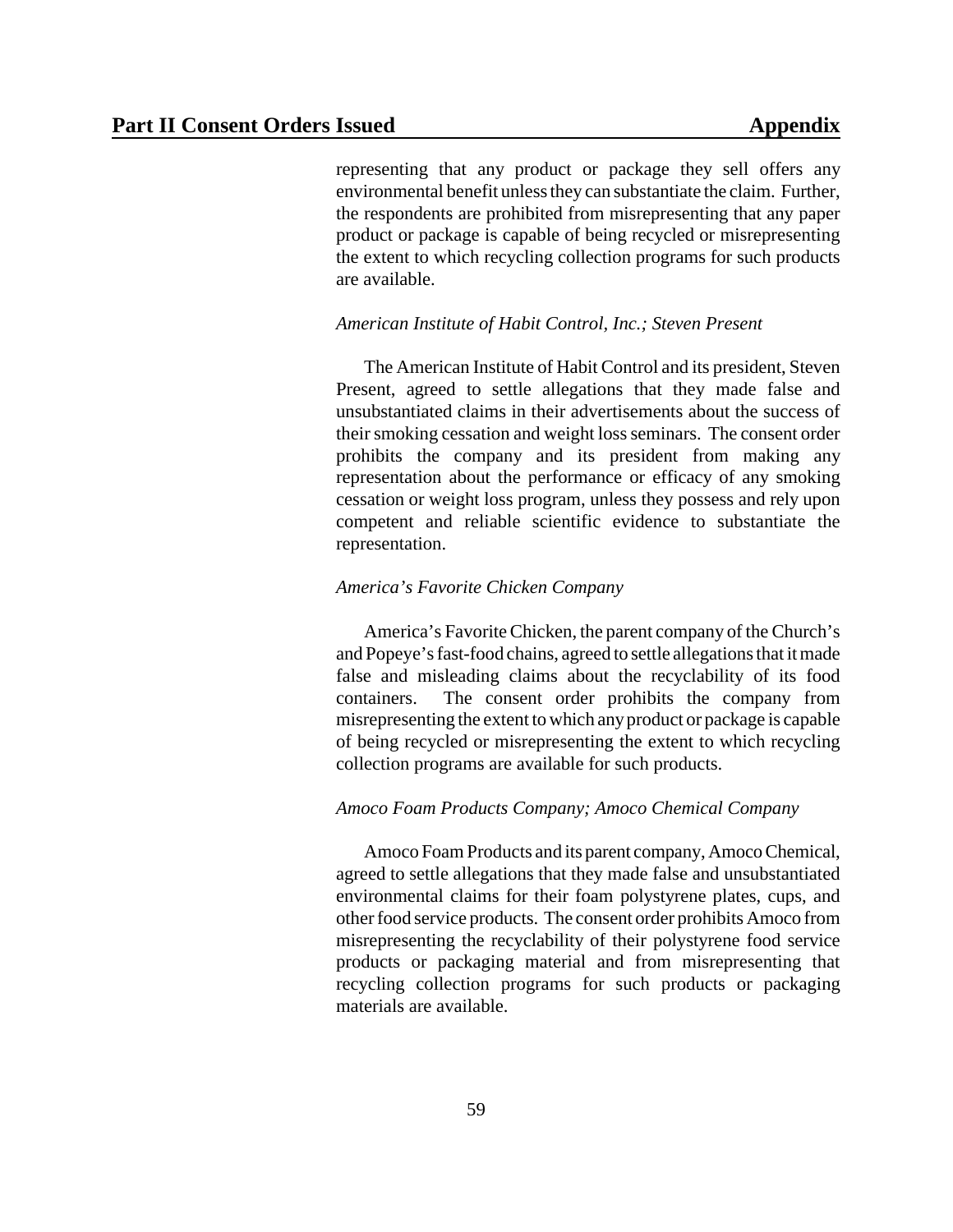#### *Archer Daniels Midland Company*

Archer Daniels Midland Company (ADM) agreed to settle allegations that it made unsubstantiated representations in network television commercials and promotional materials about the biodegradability of plastic products containing its corn starch additive. The consent order prohibits the company from making any representations about the degradability of any ADM products or plastic product additives when disposed of in landfills, or about any environmental benefit offered by such products or additives, unless they possess and rely upon competent and reliable evidence to substantiate the representation.

*Beverly Hills Weight Loss Clinics International, Inc.; Doctors Medical Weight Loss Centers, Inc.; Quick Weight Loss Centers, Inc. (Georgia); Quick Weight Loss Centers, Inc. (Texas)*

Four marketers of commercial diet programs agreed to settle allegations that they made deceptive weight loss, weight maintenance, and pricing claims. The consent orders prohibit the companies from misrepresenting the performance or safety of any diet program they offer in the future. In addition, the consent orders prohibit the companies from making any claims about the effect of their programs on weight loss, weight loss maintenance, orrate of weight loss, unless they possess and rely upon competent and reliable scientific evidence to substantiate the claims.

### *Diet Center, Inc.; Nutri/System, Inc.; Physicians Weight Loss Centers of America, Inc.*

Three of the nation's largest commercial diet program companies agreed to settle allegations that they engaged in deceptive advertising by making unsubstantiated weight loss maintenance claims and by using consumer testimonials without substantiation that the testimonials represented the typical experience of dieters on the programs. The consent orders prohibit the companies from making any representations about the performance or safety of any weight loss program they offer in the future, unless they possess and rely upon competent and reliable scientific evidence to substantiate the representations.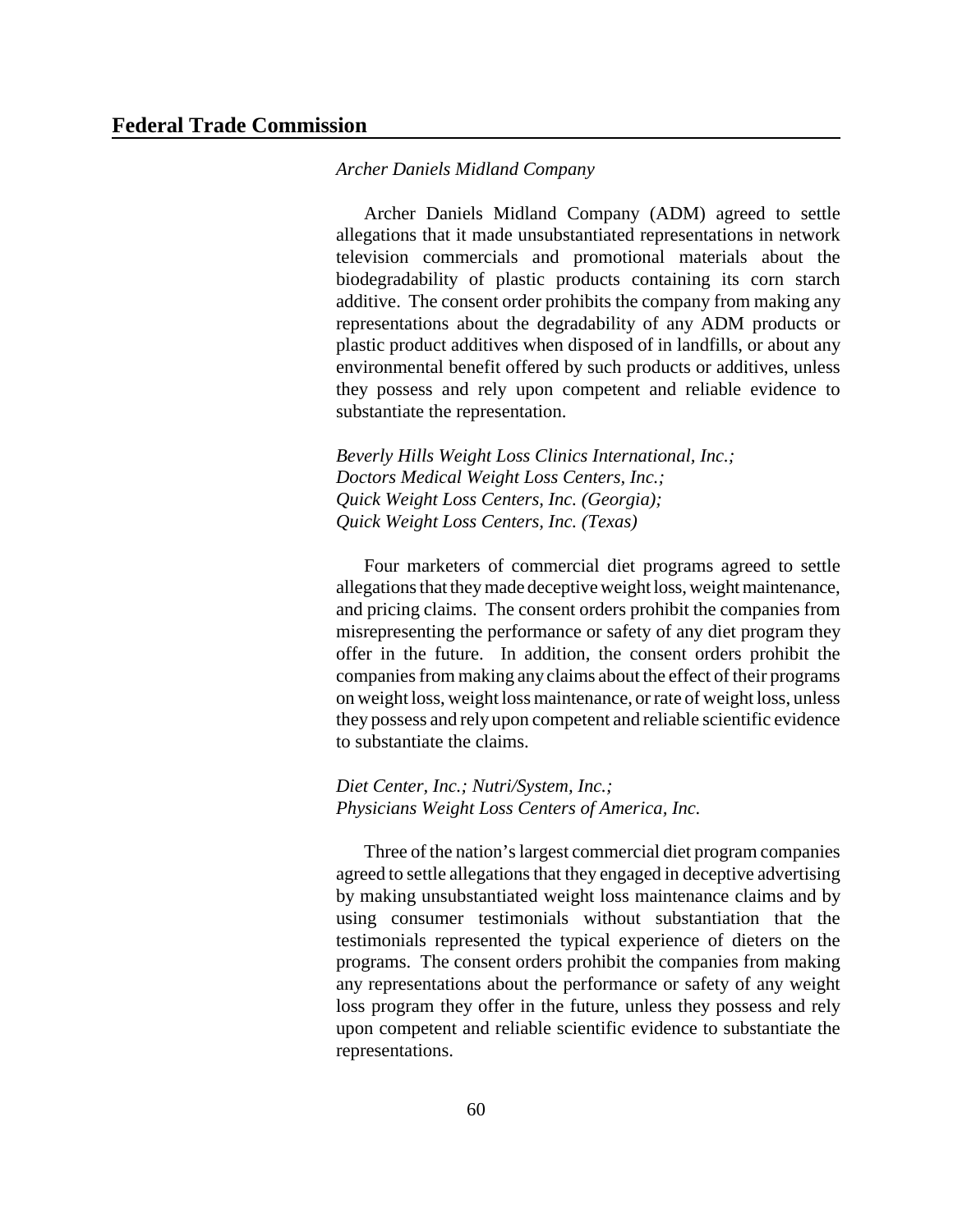#### *Eggland's Best, Inc.*

Eggland's Best agreed to settle allegations that its advertising and promotional materials deceptively represented that Eggland's eggs will not increase consumers' serum blood cholesterol and that they are superior to regular eggs in this respect. The consent order prohibits the company from misrepresenting the amount of nutrients or other ingredients in its eggs or foods containing egg yolks. The order requires Eggland's to have scientific substantiation to support future health benefit claims for such foods and, for one year, to label certain egg packages with a corrective notice stating that no studies show its eggs are different from other eggs in their effect on serum cholesterol.

#### *El Portal Luggage, Inc.*

El Portal agreed to settle allegations that it misrepresented that foreign made articles were made in the United States. The consent order prohibits El Portal from misrepresenting the identity of the country of origin of any product it sells. The order also prohibits the company from removing, altering, obliterating, or concealing any country-of-origin designation attached to a product it receives or offers for sale.

#### *G.C. Thorsen, Inc. d/b/a G.C. Electronics, Inc.; Texwipe Company*

Two manufacturers of computer and office equipment care and maintenance products agreed to settle allegations that they made false and misleading environmental claims in the marketing of their aerosol cleaning products. The complaint alleged that the companies marketed their products as ozone-safe or ozone-friendly, when the products contained a known ozone-depleting chemical. The consent orders prohibit the companiesfrommaking representations about any environmental benefit in using their products, unless the companies possess and relyupon competent and reliable evidence to substantiate the claims.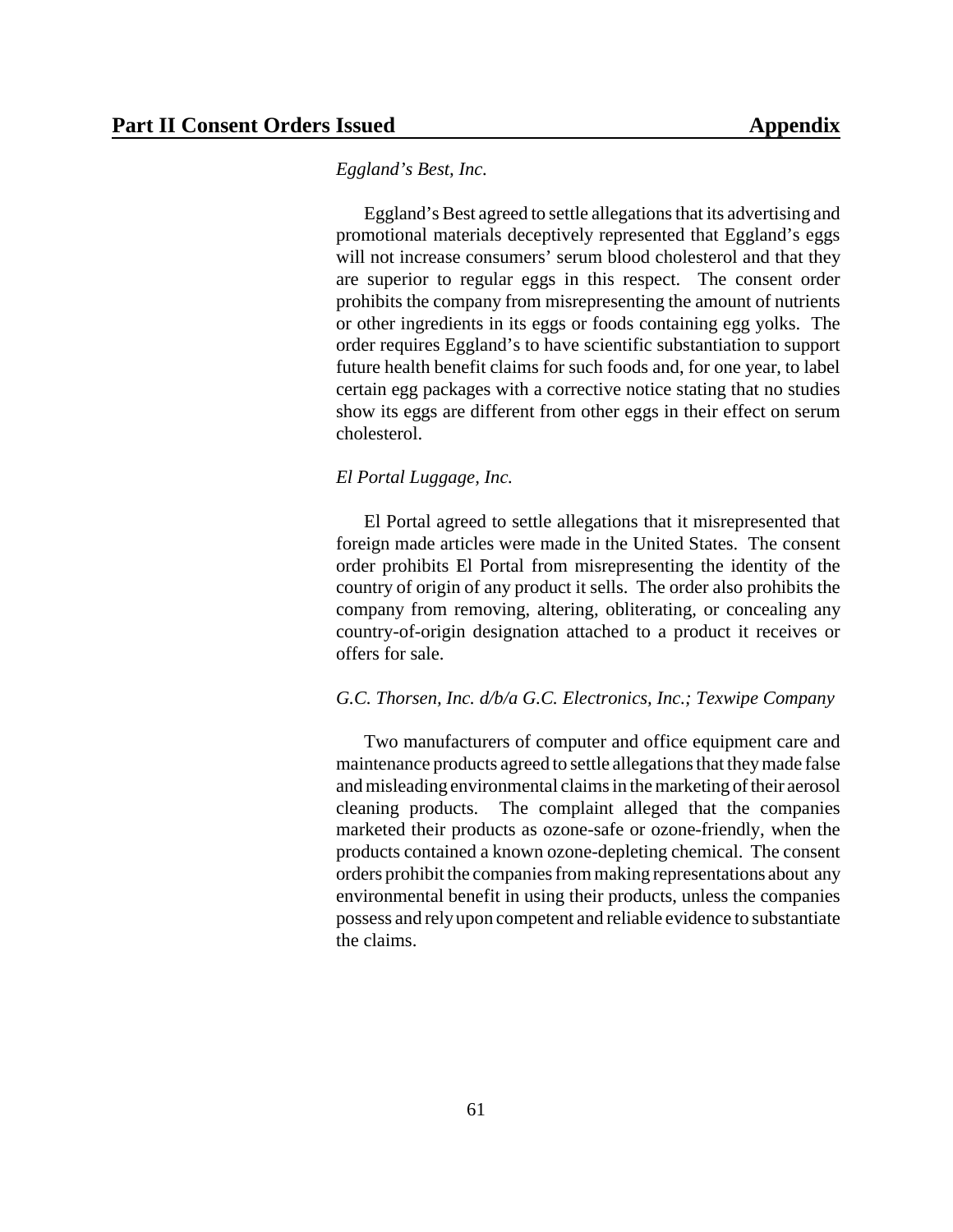#### *Gracewood Fruit Company*

Gracewood agreed to settle allegations that it made unsubstantiated claims about the health benefits of grapefruit and about the results of various studies of the benefits of grapefruit consumption. The consent order requires the company to have reliable scientific evidence to back up future claims that eating normal quantities of grapefruit provides a variety of health benefits, including significantly reducing serum cholesterol and the risk of stroke, heart attack, and several types of cancer.

*Homespun Products, Inc.; New Mexico Custom Designs, Inc.; Russell J. Osborn d/b/a The Hairbow Company and Rainbow Productions, Inc.; William E. Taylor and Susan L. Taylor d/b/a Sandcastle Creations*

Four promoters of work-at-home business opportunities agreed to settle allegations that they misrepresented the weekly earnings that consumers could expect to realize by assembling craft items for the promoters. The consent orders prohibit the companies from making any material misrepresentations regarding the earnings or profits of participants in any work opportunity. In addition, the individual respondents doing business as Sandcastle Creations agreed to pay \$25,000 for consumer redress.

#### *Jockey International, Inc.*

Jockey International agreed to settle allegations that it failed to properly identify the country-of-origin and generic fiber names for clothing in advertisements contained in magazines and mail order catalogs. The consent order requires the company to disclose where its clothing is made and to use the correct generic fiber name.

#### *Keyes Fibre Company*

Keyes Fibre Company, maker of Chinet disposable tableware, agreed to settle allegations that it made false and unsubstantiated environmental claims for its paper plates. The consent order prohibits the company from making unsubstantiated claims that its products or packages are degradable, biodegradable, or photo degradable, or that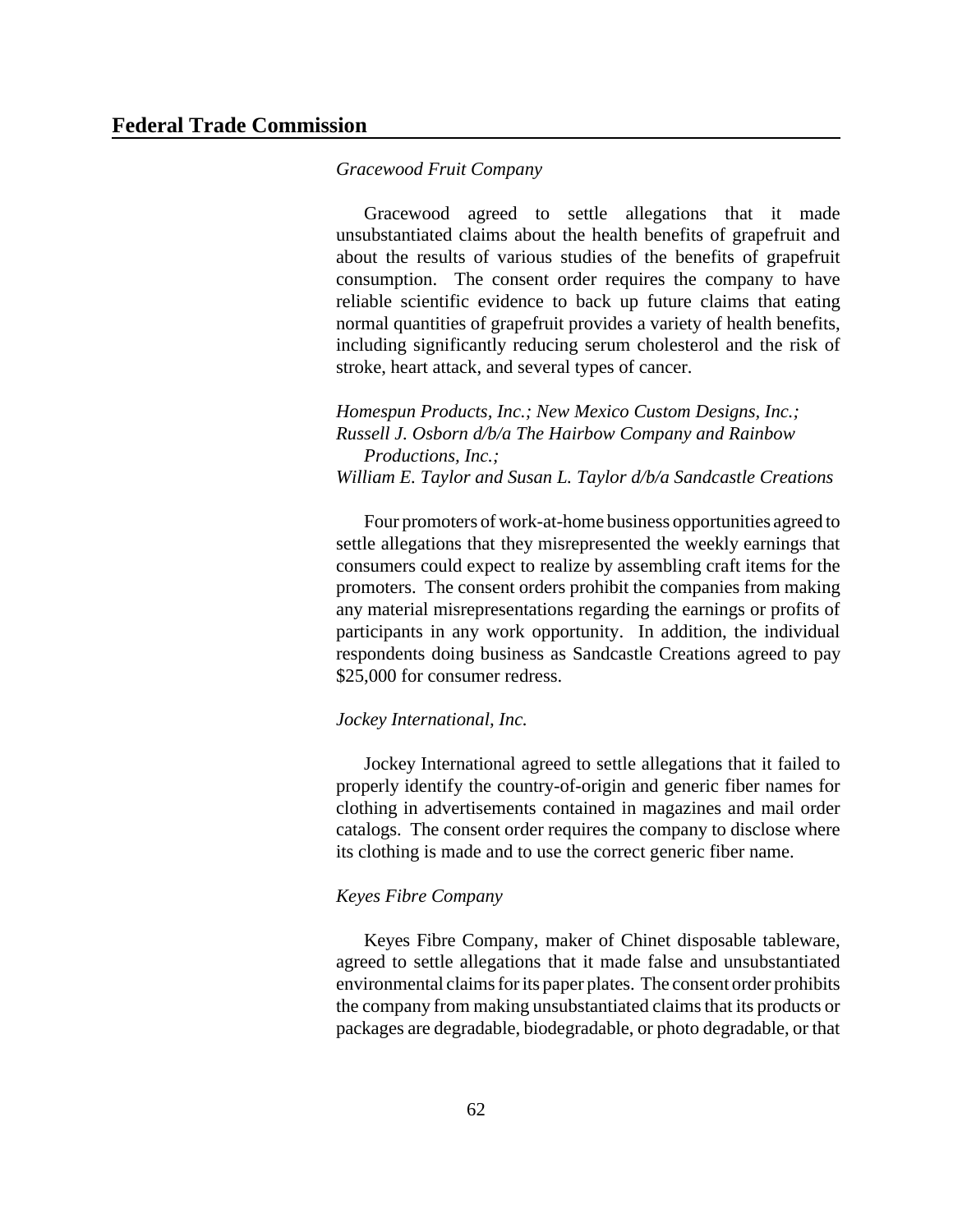their degradabilityoffers anyenvironmental benefit when disposed of as trash and buried in a sanitary landfill.

### *LePage's, Inc.; Oak Hill Industries Corp.*

Two companies agreed to settle allegations that they made false and misleading claims about the environmental benefits of their products. The consent orders prohibit the companies from representing that their products offer any environmental benefit unless they can substantiate the claims with competent and reliable scientific evidence.

#### *Lifestyle Fascination, Inc.; Simon Pantierer; Eli Zabare*

Lifestyle Fascination and two of its officials, Simon Pantierer and Eli Zabare, agreed to settle allegations that they made false and unsubstantiated claims for five products marketed through their catalog. The consent order prohibits the respondents from making the alleged false claims. It also prohibits them from making any representations about the performance, safety, or efficacy of consumer electric or electronic products they sell in the future, unless they possess and rely upon competent and reliable scientific evidence to substantiate the representation.

#### *Lomas Mortgage U.S.A., Inc.*

Lomas agreed to settle allegations that it deceptively represented the lock-ins it offered consumers on certain types of loans and that, in some instances, it failed to lock in the interest rate or the number of discount points at the level agreed to by consumers. The consent order prohibits Lomas from misrepresenting the terms or nature of lock-in agreements it offers consumers in the future and requires the company to pay \$300,000 in consumer redress.

#### *MACE Security International, Inc.*

MACE Security International and several other respondents agreed to settle allegations that they exaggerated the ability of their MACE formula to instantly stop assailants and that they failed to disclose important limitations on the product's effectiveness. The consent order requires the respondents to have competent and reliable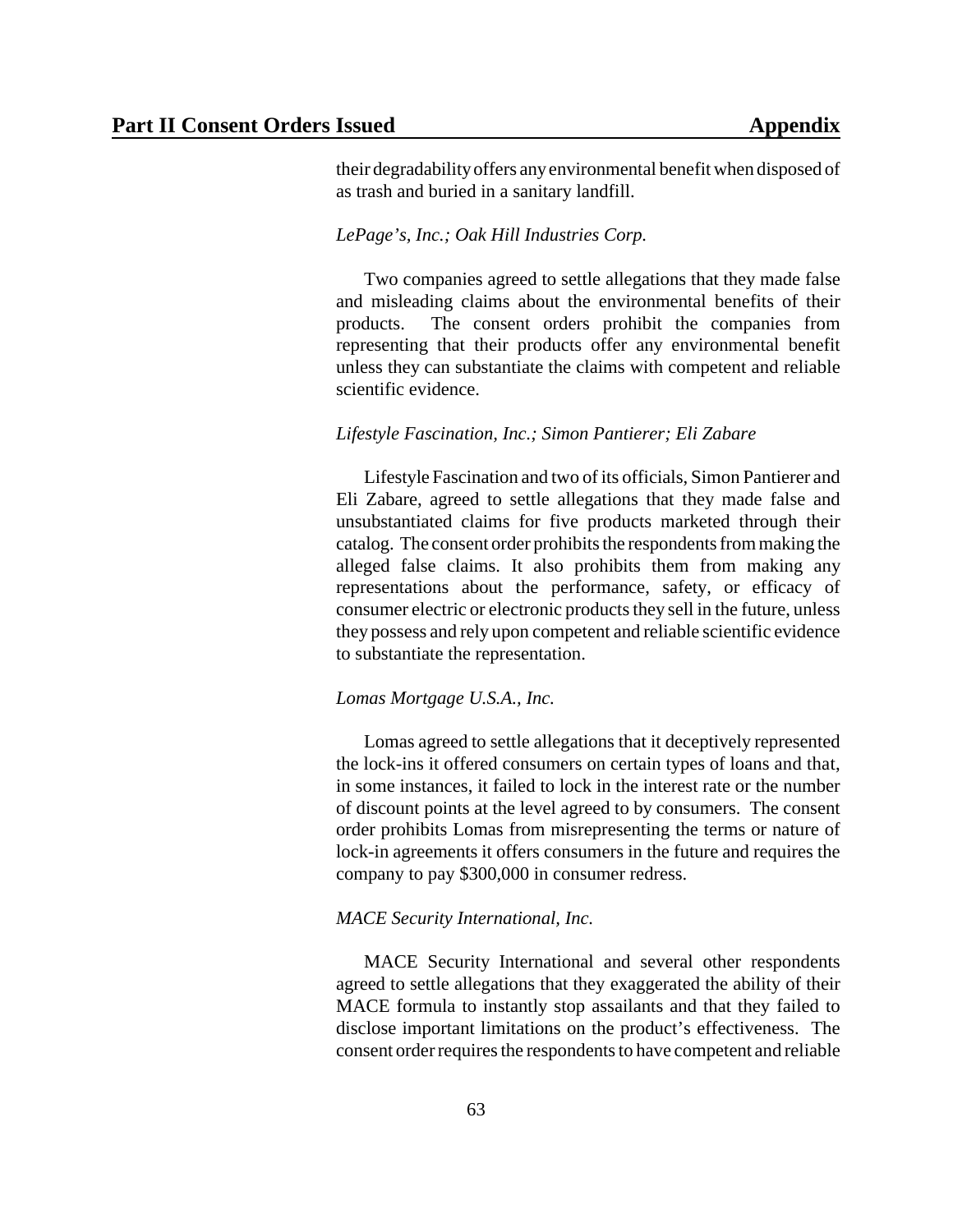evidence to support any claims about the efficacy or performance of any chemical self-protection product they sell in the future.

#### *Manzella Productions, Inc.; Anthony L. Manzella, Jr.*

Manzella Productions and its owner, Anthony Manzella, Jr., agreed to settle allegations that they misrepresented that gloves made in China were made in the United States. The consent order prohibits the respondents from misrepresenting the extent to which any gloves or other apparel it sells in the future are made in the United States or any other country. The order also requires the respondents to pay \$7,500 to the U.S. Treasury.

#### *Mia Rose Products, Inc.; Mia Rose Palencar*

Mia Rose Products and a company officer, Mia Rose Palencar, agreed to settle allegations that they made false and unsubstantiated claims about Air Therapy and Pet Air air cleaning and freshening sprays. The consent order prohibits the respondents from making these claims in the future. In addition, the order prohibits the respondents from making any unsubstantiated efficacy or performance claims for any of their air cleaning, air freshening, or insecticidal products.

### *Montgomery Ward & Company, Inc.; Macy's Northeast, Inc.; Sears, Roebuck & Company*

Three companies agreed to settle allegations that they failed to make the text of manufacturers' consumer products warranties available to consumers prior to purchase, in violation of the Pre-Sale Availability of Written Warranty Terms Rule. The consent orders prohibit the companies from violating the Rule in the future.

#### *Mr. Coffee, Inc.*

Mr. Coffee agreed to settle allegations that it made false and unsubstantiated environmental claims for its coffee filters and packaging. The consent order prohibits false or unsubstantiated environmental claims about any paper product or package it markets in the future, including claims concerning a new, chlorine-free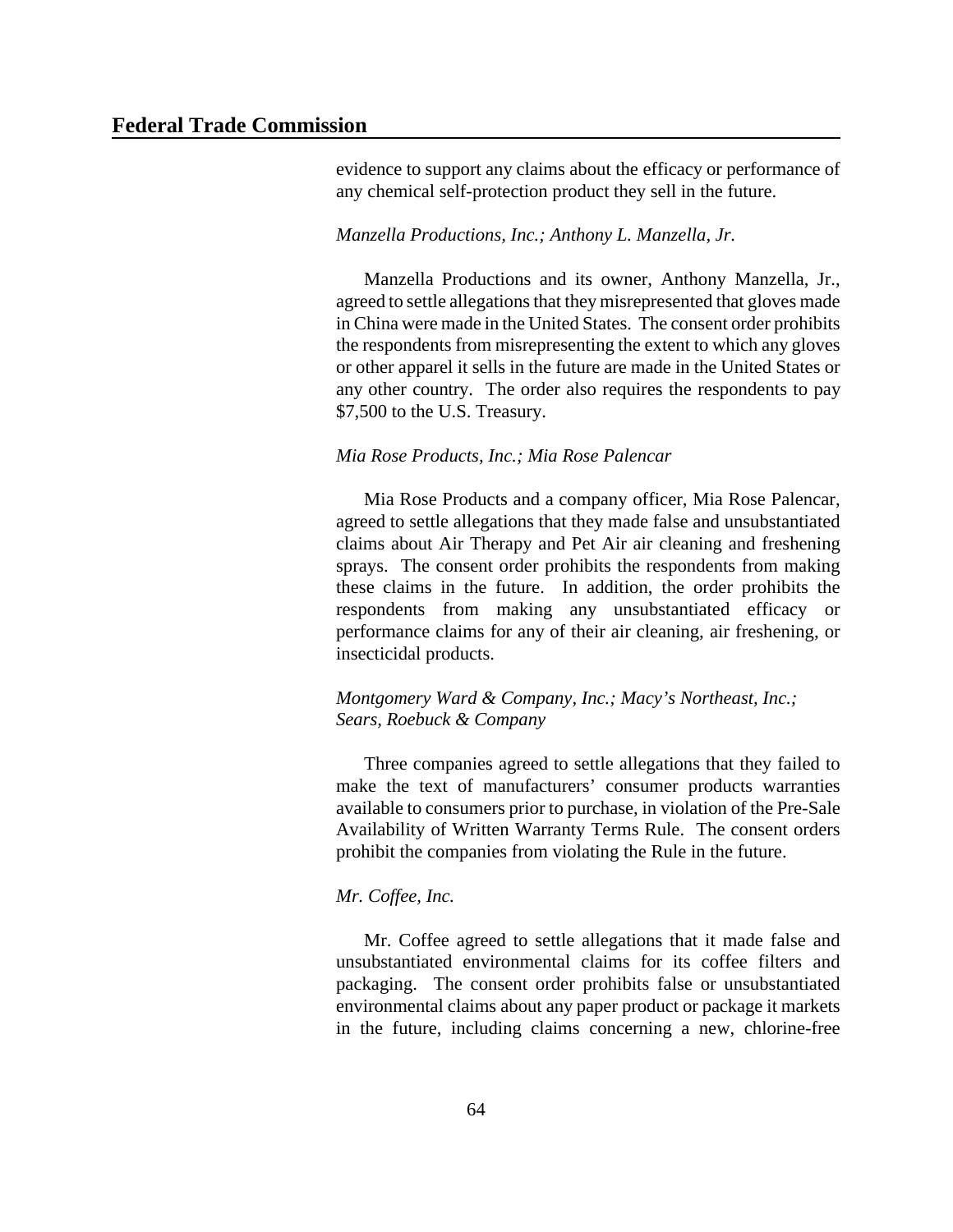manufacturing process and the recycled and recyclable claims contained on the Mr. Coffee filters package.

#### *Nissan Motor Corporation*

Nissan agreed to settle allegations that it falsely represented to consumers that they could readily obtain \$100 if they bought a Honda Accord or ToyotaCamary after test driving a Stanza. The allegations concerned advertisements made in connection with the Nissan Challenge promotion campaign. The consent order requires the company to make certain disclosures in advertisements representing that a person who test drives a Nissan vehicle can obtain a promotional benefit, if significant restrictions prevent the person from readily obtaining the benefit.

#### *North American Plastics Corporation; Harold V. Engh, Jr.*

North American Plastics and a company officer, Harold Engh, Jr., agreed to settle allegations that they made unsubstantiated environmental claims for EnviroGard plastic trash bags, including representations that, when disposed of in landfills, the bags break down relatively quickly and offer a significant environmental benefit compared to other plastics bags. The consent order prohibits the respondents from making any unsubstantiated representation concerning the environmental benefit or degradabilityof anyproduct.

*Nu Skin International, Inc.; CJM, Inc.; CST Management, Inc.; CK & C, Inc.; Clara McDermott; Craig Tillotson; Craig Bryson*

Nu Skin International, three other companies, and three leading distributors agreed to settle allegations that they falsely represented the earnings potential of Nu Skin distributors and that theymade false and unsubstantiated claims for a baldness treatment, a wrinkle lotion, and a burn cream. The consent order requires the respondents to pay a total of \$1.225 million to the U.S. Treasury. In addition, the order prohibits the respondents from making the specifically challenged claims for the three products or substantially similar products and requires them to have evidence to back up similar claims for any product they market in the future. The consent order also contains required disclosures in connection with future earnings claims.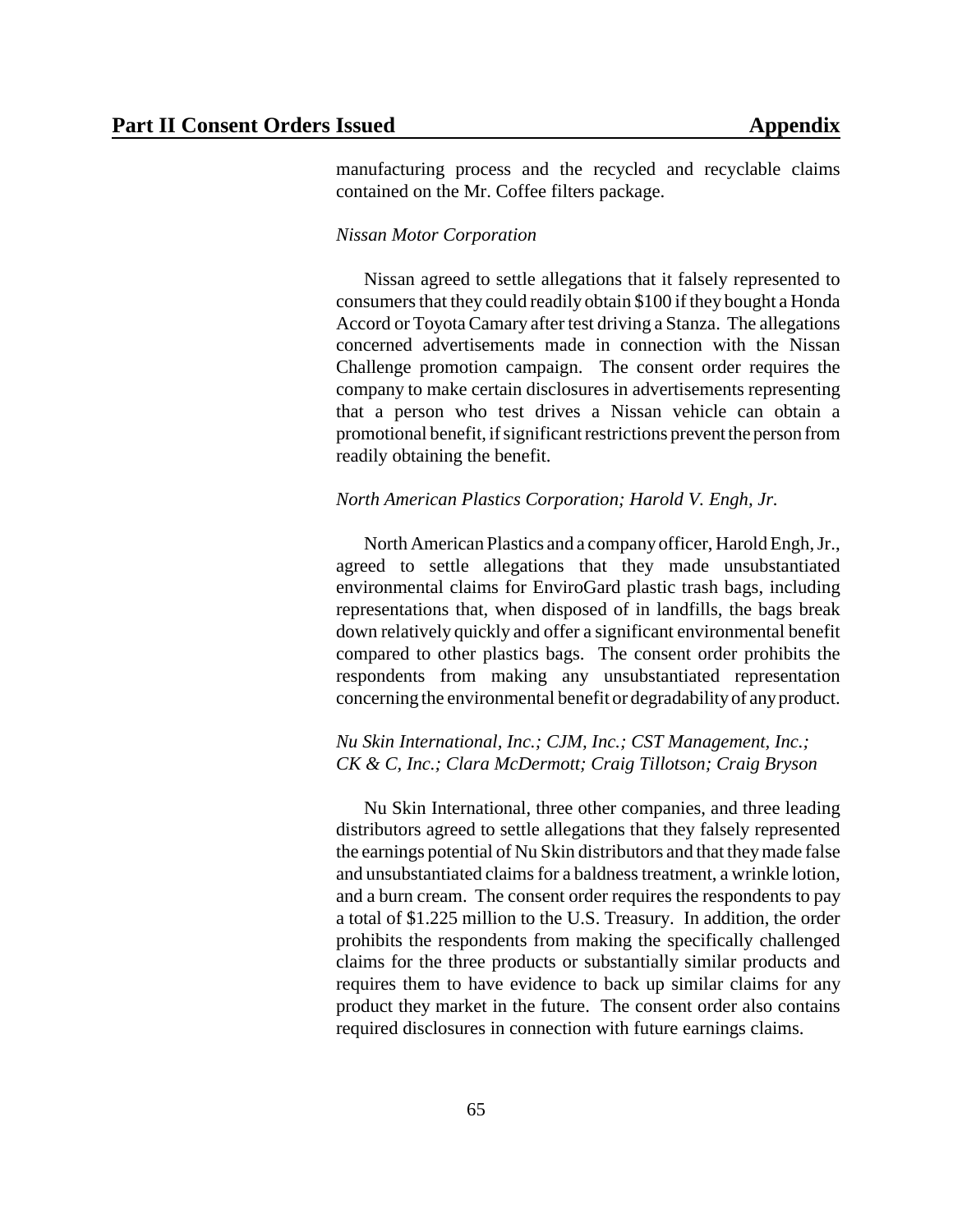#### *Numex Corporation; Gisela E. Flick; James L. McElhaney, M.D.*

Numex Corporation and two of its officers, Gisela Flick and James McElhaney, agreed to settle allegations that they made numerousfalse or unsubstantiated claims in an infomercial promoting Therapy Plus, a handheld mechanical roller device that they claimed would relieve various kinds of musculoskeletal pain, including the pain of arthritis. The infomercial allegedly included a deceptive expert endorsement and deceptive consumer testimonials. The consent orders prohibit similar deceptive practices in the future and require future health and pain-relief claims to be substantiated with competent and reliable scientific evidence.

#### *Orkin Exterminating Company, Inc.*

Orkin agreed to settle allegations that it made unsubstantiated advertising claims about the safety of the pesticides used in the company's residential lawn care service programs. The consent order prohibits the company from advertising that its pesticides are as safe as some common household products or that they pose no significant risk to human health or the environment, unless it possesses competent scientific evidence to substantiate the claims.

#### *Osram Sylvania, Inc.*

Osram agreed to settle allegations that packages for Sylvania's Energy Saver bulbs, while claiming cost-savings and environmental benefits, falsely represent that the bulbs provide the same amount of light as the ordinary, higher-wattage bulbs they are designed to replace. The consent order prohibits Osram from misrepresenting the relative light output or wattage of any light bulb it sells in the future, except for certain specialty light bulbs. In addition, Osram must clearly and prominently disclose thisfact to consumers when claimed electricity cost-savings or environmental benefits are attributable to the fact that the bulbs produce less light.

#### *Presto Food Products, Inc.*

Presto agreed to settle allegations that it made false and misleading representations about the amount of total fat or saturated fat in liquid nondairy creamer products. The consent order prohibits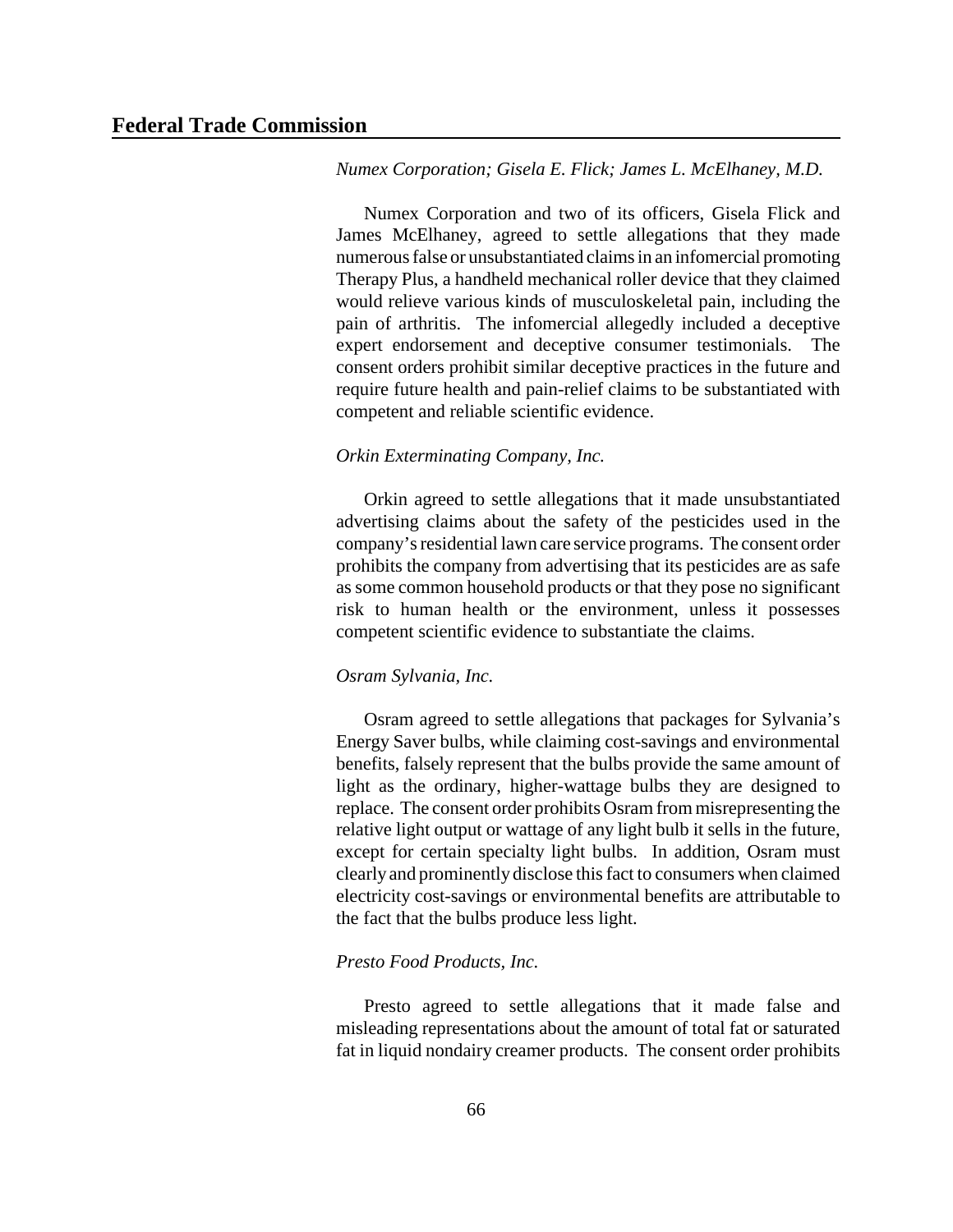Presto from misrepresenting the amount of total fat, saturated fat, or cholesterol in any milk product or nondairy milk substitute.

#### *Redmond Products, Inc.*

Redmond Products agreed to settle allegations that it made deceptive and unsubstantiated environmental claims in the labeling and advertising of its Aussie and New Zealand Paradise aerosol hair sprays. The consent order prohibits the company from making unsubstantiated representations, through the use of such terms as "environmentally formulated," that any product it sells containing volatile organic compounds will not harm the atmosphere or the environment. The order also prohibits Redmond from making unsubstantiated representations about the environmental benefit of cosmetic products it sells in the future.

#### *Samick Music Corporation*

Samick Music agreed to settle allegations that it misrepresented the wood content of the soundboards in pianos it sold through retailers acrossthe country. The consent order prohibits the company from misrepresenting the composition of its piano soundboards or any other piano parts in the future. The consent order also requires the company to pay \$266,000 to the U.S. Treasury.

### *Unocal Corporation; Union Oil Company of California; Leo Burnett Company, Inc.*

Unocal Corporation, Union Oil Company of California, and their advertising agency, Leo Burnett Company, Inc., agreed to settle allegations that they made unsubstantiated performance longevity claims in advertising for Unocal's 89 and 92 octane gasoline grades. The consent order prohibits the respondents from making any claims about the attributes or performance of any gasoline without having competent and reliable scientific evidence to substantiate them and requires a corrective statement to be inserted into every consumer bill.

#### *Vein Clinics of America, Inc.; D. Brian McDonagh, M.D.*

Vein Clinics and a company officer, D. Brian McDonagh, agreed to settle allegations that they misrepresented the risks, recurrence rate,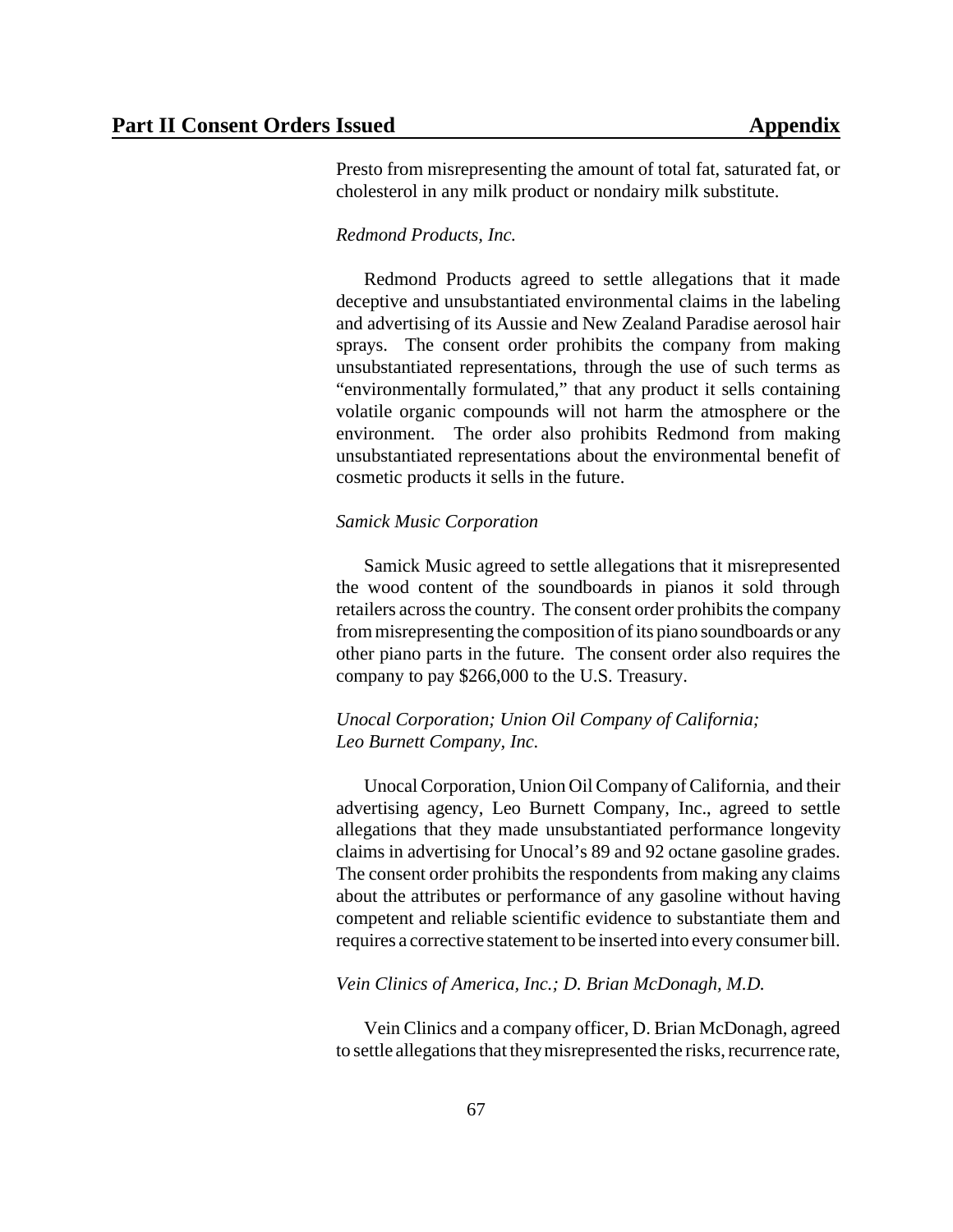and exclusivity of Vein Clinics' compression sclerotherapy, a nonsurgical treatment for varicose and spider veins. The consent order prohibits the company and its officer from misrepresenting the likely recurrence rate for any venous disease following treatment and from misrepresenting the newness, availability, safety, risks, or potential side effects of any cosmetic or plastic surgery procedures.

#### *White Castle System, Inc.*

White Castle System agreed to settle allegations that it made false and misleading recyclability claims on its fast food containers. The consent order prohibits the company from misrepresenting the extent to which paper products or packages are capable of being recycled or the extent to which recycling collection programs are available for such products.

#### *Wyatt Marketing Corporation, Inc.; James R. Wyatt*

Wyatt Marketing and James Wyatt agreed to settle allegations that they made false claims about Wyatt's book on the availability of government grants and loans, including that consumers who used the book could get an average of \$87,500 in such loans or grants. The challenged claims were made in an infomercial for the book, *101 Waysto GetCash From the Government*. The consent orders prohibit Wyatt and his company from making future unsubstantiated claims regarding, among other things, the availability of grants, loans, or other benefits from any source for any purpose; the terms or conditions of getting government loans or grants; methods for starting or operating a business; or whether a book contains information on a particular subject.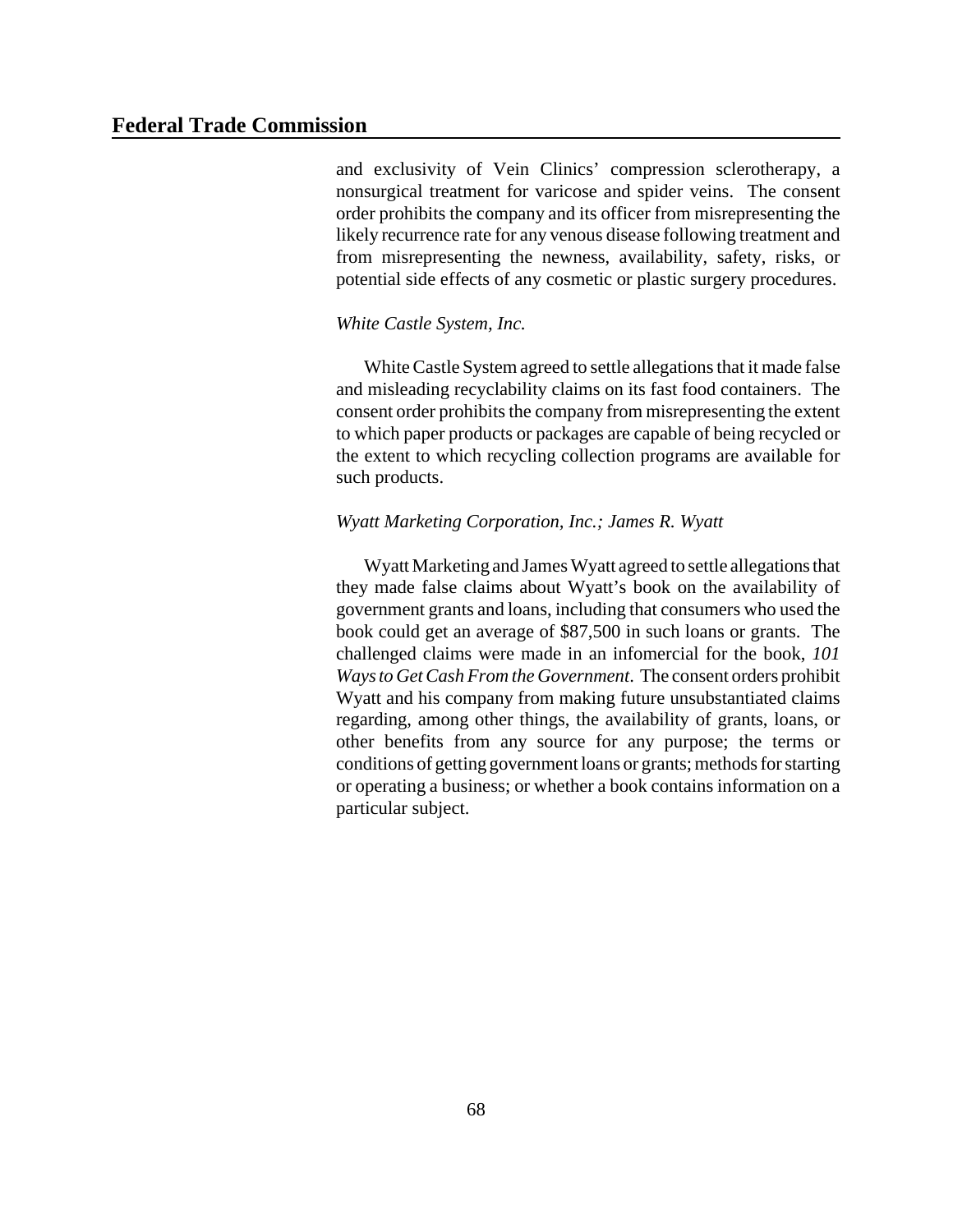

#### **PRELIMINARY/PERMANENT INJUNCTIONS** *COMPETITION MISSION*

#### *COMPETITION MISSION (SUMMARY)*

| Title                                                 | <b>Number</b> | <b>Action</b><br>Date | <b>Type of Matter</b> | <b>Product or Service</b>                               |
|-------------------------------------------------------|---------------|-----------------------|-----------------------|---------------------------------------------------------|
| <b>Abbott Laboratories</b>                            | X920038       | 05/27/94              | <b>Bid Rigging</b>    | Infant Formula                                          |
| Red Apple Companies, Inc.                             | D09266        | 09/23/94              | Merger                | Supermarkets                                            |
| <b>Sisters of Charity Healthcare</b><br>Systems, Inc. | 9310125       | 01/31/94              | Merger                | <b>Inpatient Acute-care</b><br><b>Hospital Services</b> |

#### *COMPETITION MISSION Abbott Laboratories (DETAIL)*

 A 1992 administrative complaint alleged that Abbott Laboratories, the largest U.S. manufacturer of infant formula, communicated with its competitors in an effort to submit similar types of bids to supply formula to Puerto Rico under the U.S. Government's funded Special Supplemental Food Program for Women, Infants and Children (WIC). The U.S. District Court for the District of Columbia found that, although Abbott Laboratories submitted a plausible explanation for its second round bid strategy, the submission of three noncompetitive second round bids is questionable and raises the possibility of a collusive bidding pattern. The judge dismissed the complaint and ruled that the Commission failed to prove that Abbott was acting in collusion with its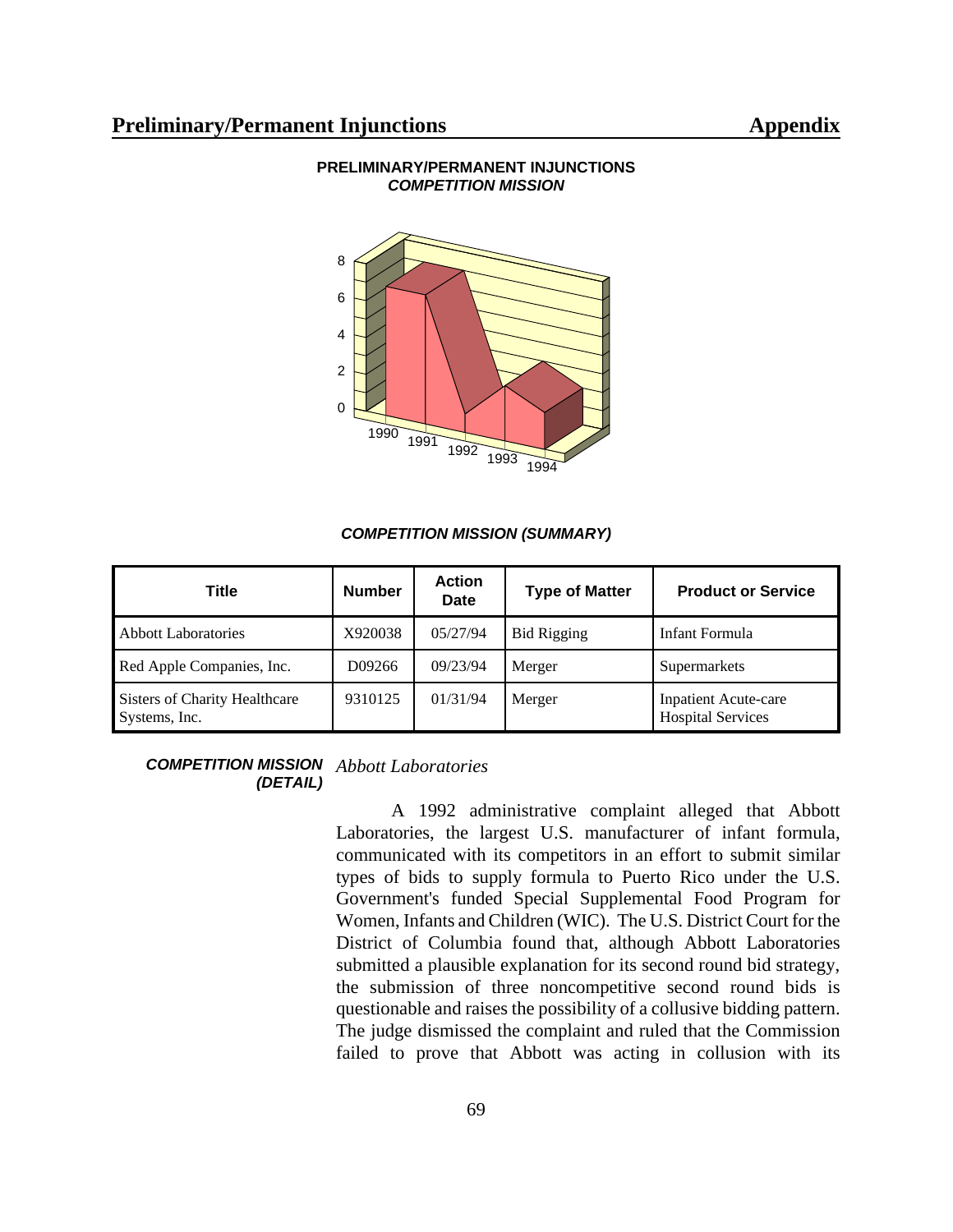competitors. The judge commented that, while the Commission was not able to sustain its case against Abbott, "there is little doubt in this court's view that violative conduct occurred." The court also praised theCommission for bringing the case and for obtaining the restitution that was received from Mead Johnson & Company and American Home Products. The Commission determined not to appeal the decision.

#### *Red Apple Companies, Inc.*

The Commission authorized staff to file a preliminary injunction in federal district court to block Rite Aid Corporation's proposed acquisition of certain Sloan's Supermarkets, Inc. and Red Apple Companies, Inc. supermarkets located in Manhattan, New York. These same stores were already involved in an ongoing Commission administrative proceeding. The Commission had earlier issued an administrative complaint challenging the acquisition of certain Sloan's supermarkets by Red Apple Companies, Inc. (D-9266). The requested relief described in the Notice of Contemplated Relief attached to the complaint identified certain Sloan's stores to be divested. After issuance of the complaint, staff learned that the respondents were planning to sell some of the supermarkets listed in the Notice of Contemplated Relief to Rite Aid Corporation, who planned to convert these supermarkets into retail drug stores. The Commission authorized staff to file a preliminary injunction in federal district court to block the sale of these stores. This is the first time the Commission authorized staff to seek injunctive relief to prevent the shut down and sale of assets that were potential candidates for divestiture under the Notice of Contemplated Relief portion of an administrative complaint.

# *Sisters of Charity Healthcare Systems, Inc.*

The Commission authorized staff to seek a preliminary injunction in federal district court to block Sisters of Charity's proposed acquisition of Parkview Episcopal Medical Center. The Commission alleged that the acquisition would substantially reduce competition and tend to create a monopoly by combining the only two general acute-care hospitals in Pueblo County, Colorado. The parties abandoned the transaction before the case was filed in court.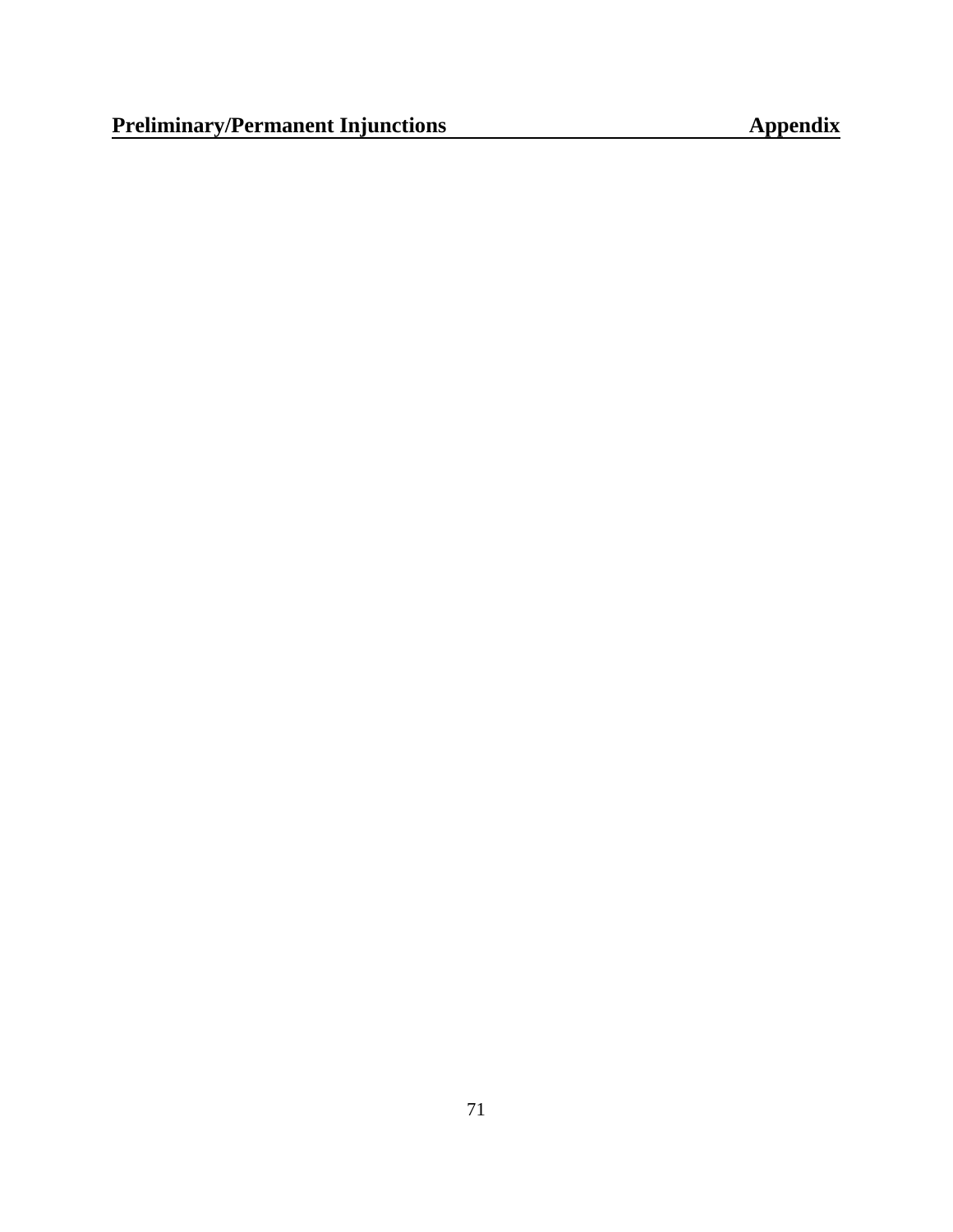

# **PRELIMINARY AND PERMANENT INJUNCTIONS** *CONSUMER PROTECTION MISSION*

# *CONSUMER PROTECTION MISSION (SUMMARY)*

| <b>Title</b>                                         | <b>Number</b> | <b>Action</b><br>Date | <b>Type of Matter</b>                                       | <b>Product or Service</b>                                 |
|------------------------------------------------------|---------------|-----------------------|-------------------------------------------------------------|-----------------------------------------------------------|
| AAA Quality Electric, Inc.                           | X940040       | 03/17/94              | Miscellaneous<br><b>Advertising Practices</b>               | <b>Electrical Repair Company</b>                          |
| Anthony J. Prall                                     | X910073       | 02/22/94              | Alcohol & Tobacco<br>Advertising                            | <b>Breathalyser Device</b>                                |
| Barry L. Freedman (Wolf<br>Group)                    |               |                       |                                                             |                                                           |
| Donald Ira Pinansky (Wolf<br>Group)                  |               |                       |                                                             |                                                           |
| Gerald A. Newmann (Wolf<br>Group)                    | X940029       | 09/12/94              | <b>Business</b><br>Opportunities<br><b>Investment Fraud</b> | Vending Machines Sold as<br><b>Business Opportunities</b> |
| James M. Hayes (Wolf Group)                          |               |                       |                                                             |                                                           |
| John C. Daley (Wolf Group)                           |               |                       |                                                             |                                                           |
| Joseph Leonardo (Wolf Group)                         |               |                       |                                                             |                                                           |
| Sandy P. Klein (Wolf Group)                          |               |                       |                                                             |                                                           |
| <b>Barry and Sarah Gross</b><br>(Southwest Sunsites) | X870011       | 08/04/94              | <b>Advertising Claims</b>                                   | Land                                                      |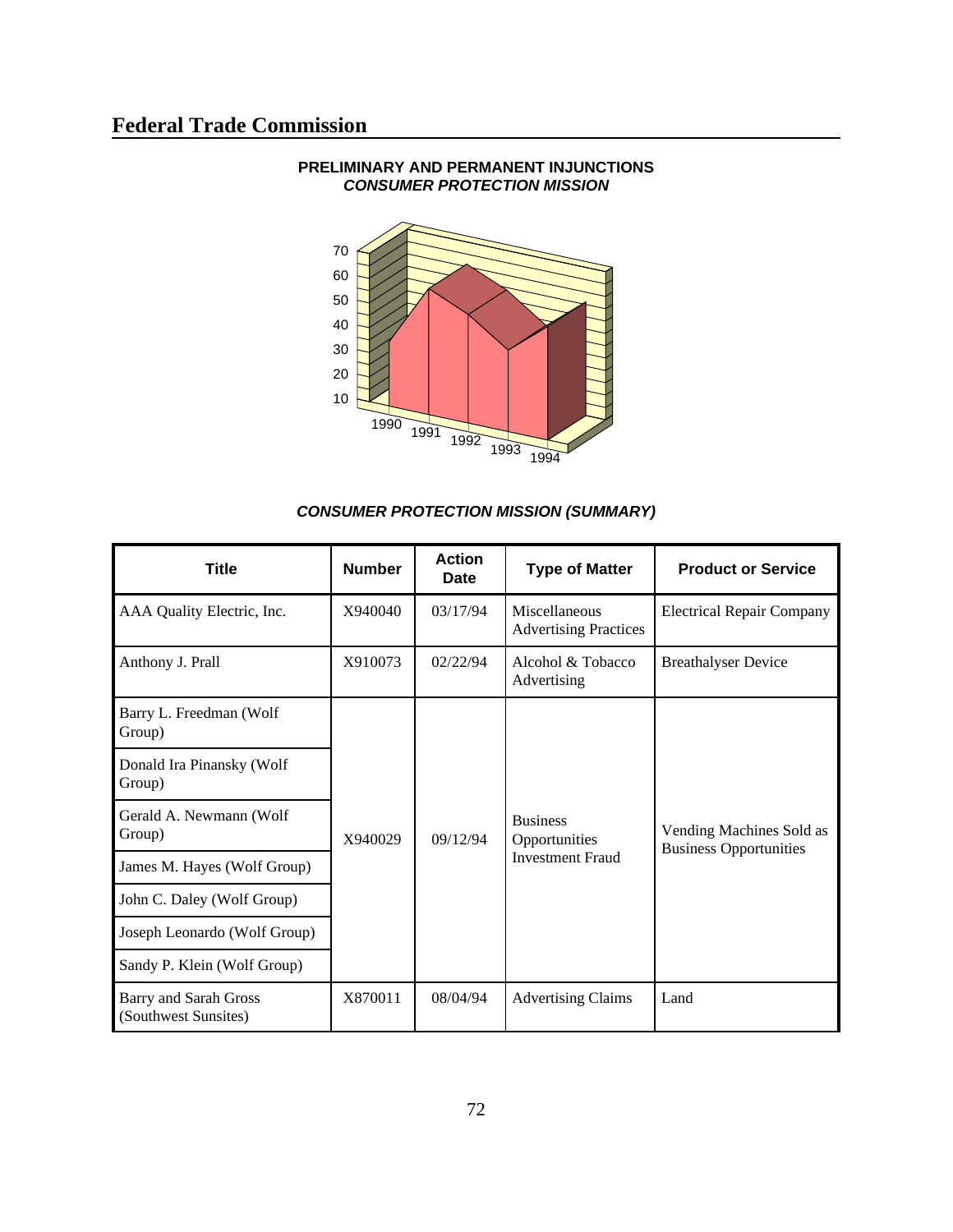# **Preliminary/Permanent Injunctions Appendix**

| <b>Title</b>                                           | <b>Number</b> | <b>Action</b><br>Date | <b>Type of Matter</b>                                            | <b>Product or Service</b>                                  |
|--------------------------------------------------------|---------------|-----------------------|------------------------------------------------------------------|------------------------------------------------------------|
| The Baylis Company, Inc.                               | X940022       | 01/10/94              | Publishing,<br>Telemarketing Fraud,<br>and Advertising<br>Claims | <b>Alcohol Abuse Prevention</b><br>Program                 |
| <b>Bill Whitely (American</b><br>Microtel)             | X920030       | 12/23/93              | Lottery Application<br>Filing Svcs.<br><b>Investment Fraud</b>   | <b>Wireless Cable Television</b><br>Lottery                |
| <b>Brian Corzine</b><br>(Chase Consulting)             | X940076       | 09/12/94              | Credit Service Fraud                                             | Credit Repair Program on<br>an On-line Computer<br>Service |
| Car Checkers of America, Inc.                          | X930019       | 11/16/93              | Franchise Rule                                                   | Mobile Auto Inspection<br>Services                         |
| Chase-Blade, Inc. and Blade<br>Thomas<br>(LaserVision) | X940026       | 03/23/94              | Health & Safety<br>Products or Services<br>Advertising           | Pinhole Eyeglasses                                         |
| Christopher Puma d/b/a<br><b>Southland Consultants</b> | X940075       | 08/23/94              | <b>Credit Services</b><br>Fraud                                  | <b>Advance Fee Loans</b>                                   |
| Communidyne, Inc.                                      | X940002       | 07/12/94              | <b>Franchise Rule</b>                                            | Coin Operated<br><b>Breathalyzer Devices</b>               |
| Comtel Data Systems, Inc.                              | X940046       | 04/12/94              | Franchise Rule                                                   | Public Fax Machines and<br>Display Rack<br>Opportunities   |
| Dahlonega Mint d/b/a<br>Chattanooga Coin Co.           | X940037       | 04/11/94              | <b>Advertising Claims</b>                                        | Collectable Coins                                          |
| Delta Financial Services, Inc.                         | X920049       | 09/30/94              | Credit Services and<br>"900" Number Rule                         | <b>Unsecured Loans</b>                                     |
| Digital Communications, Inc.                           | X940017       | 11/03/93              | Telemarketing                                                    | Mobile Radio Systems                                       |
| Durand Keith Demlow<br>(Earthbound)                    |               | 09/09/94              | Health & Safety<br>Products or Services                          | AIDS, ARC, and HIV                                         |
| Lifeline, Inc. & Robert Danek<br>(Earthbound)          | X940001       |                       | Advertising                                                      | <b>Treatment or Cure</b>                                   |
| Electronic Clearing House, Inc.                        | X940035       | 01/04/94              | Awards & "Free"<br>Prizes Telemarketing                          | Prize-promotion<br>Telemarketing                           |
| Gem Merchandising<br>Corporation                       | X940058       | 05/17/94              | Awards & "Free"<br>Prizes Telemarketing                          | <b>Medical Alert Systems</b><br>Marketing                  |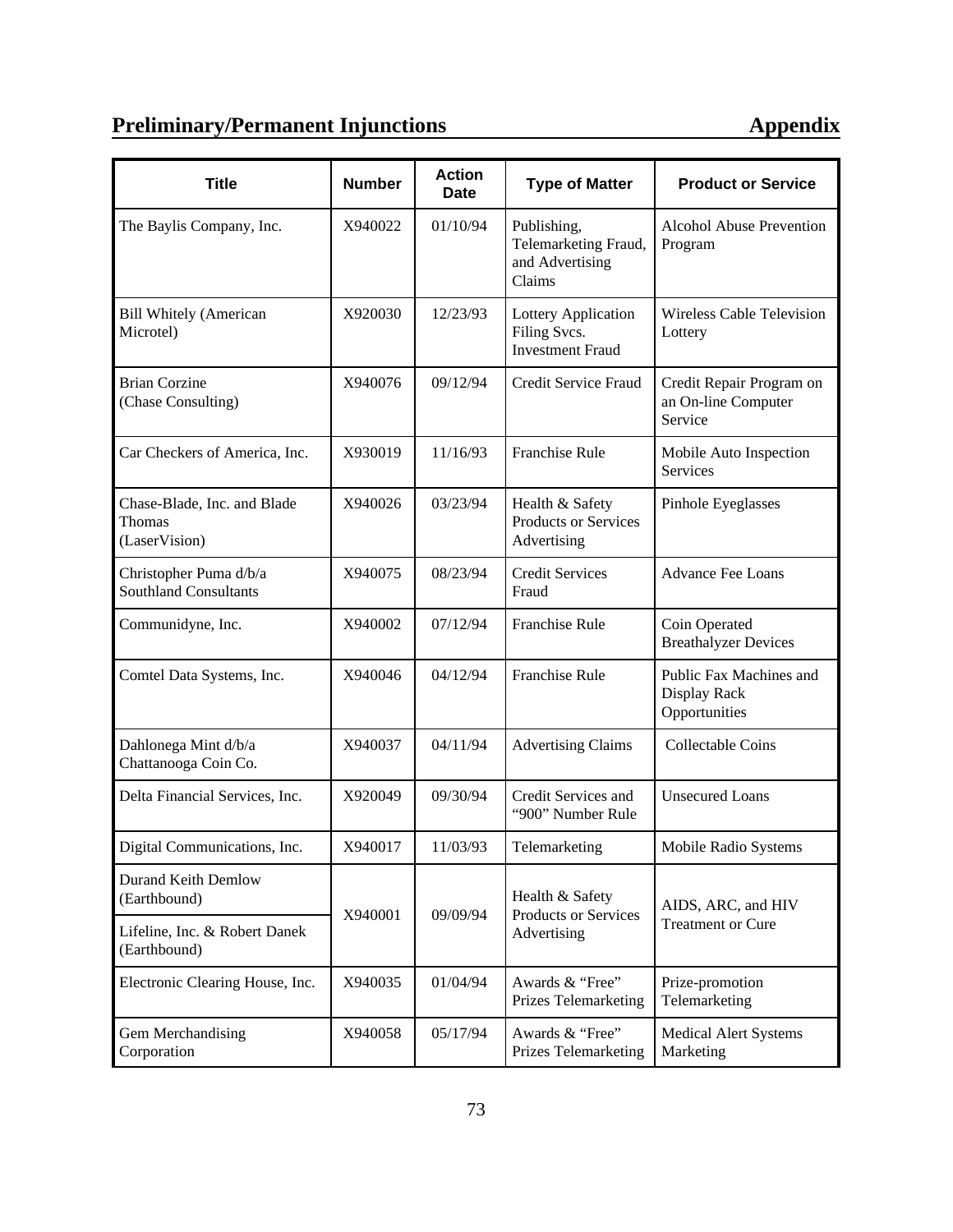| <b>Title</b>                                            | <b>Number</b> | <b>Action</b><br>Date | <b>Type of Matter</b>                                       | <b>Product or Service</b>                                            |
|---------------------------------------------------------|---------------|-----------------------|-------------------------------------------------------------|----------------------------------------------------------------------|
| Henry Ginsberg (Academic<br><b>Guidance Services</b> )  | X920073       | 11/10/93              | <b>Business</b><br>Opportunities<br><b>Investment Fraud</b> | Licenses to Sell College<br>Financial-aid Information<br>to Students |
| Heritage Publishing Company                             | X940057       | 06/27/94              | Charitable<br>Solicitation<br>Telemarketing                 | Donations to Nonprofit<br>Entities                                   |
| Hillary's Gourmet Ice Cream,<br>Inc.                    | X940047       | 04/26/94              | <b>Franchise Rule</b>                                       | Gourmet Ice Cream Parlor                                             |
| <b>International Assets Trading</b><br>Company, Inc.    | X920075       | 11/22/93              | Gemstones<br><b>Investment Fraud</b>                        | Gemstone Appraisal<br><b>Services</b>                                |
| <b>International Computer</b><br>Concepts, Inc.         | X940071       | 08/17/94              | <b>Franchise Rule</b>                                       | Computer Software<br><b>Display Rack Business</b>                    |
| <b>James Norman Wells</b>                               | X900059       | 02/11/94              | Diet Programs &                                             | Diet Program                                                         |
| Dorothy S. Wells                                        | X900059       | 08/24/94              | <b>Products Advertising</b>                                 |                                                                      |
| Main Distribution Center, Inc.                          | X940060       | 07/05/94              | Telemarketing and<br><b>Advertising Claims</b>              | Photocopier Toner and<br>Other Office Supplies                       |
| Marketing Twenty-One, Inc.<br>d/b/a Genesis Enterprises | X940064       | 07/13/94              | Charitable<br>Solicitation<br>Telemarketing                 | Donations to Nonprofit<br>Entities                                   |
| Megatrend<br>Telecommunications, Inc.                   | X940016       | 11/05/93              | Franchise Rule                                              | Cordless, Coinless<br>Telephone                                      |
| National Dietary Research, Inc.                         | X940020       | 11/09/93              | Diet Products and<br>Advertising                            | Weight Loss Product                                                  |
| Natural Vision International,<br>Ltd.                   | X940031       | 10/20/93              | Health & Safety<br>Products or Services                     | Pinhole Eyeglasses                                                   |
| John App                                                | X940030       | 10/19/93              | Advertising                                                 |                                                                      |
| NCH, Inc. d/b/a National<br>Clearing House, Inc.        | X940023       | 02/14/94              | Charitable<br>Solicitation<br>Telemarketing                 | Solicit Funds by Telephone<br>for a Charitable<br>Organization       |
| Pase Corporation                                        | X940059       | 06/13/94              | <b>Business</b><br>Opportunities<br><b>Investment Fraud</b> | <b>Work-at-home Business</b><br>Opportunity                          |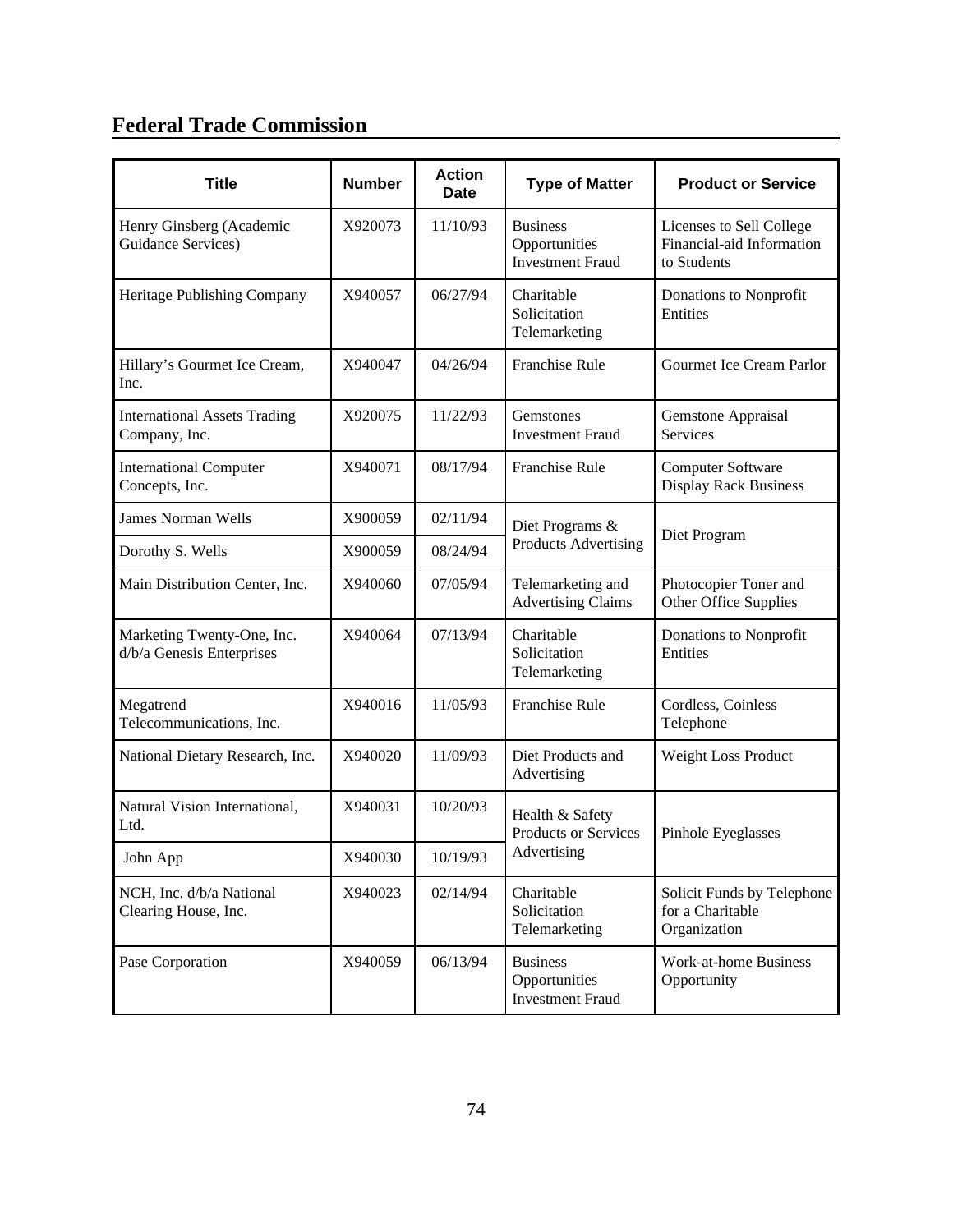# **Preliminary/Permanent Injunctions Appendix**

| <b>Title</b>                                                    | <b>Number</b> | <b>Action</b><br>Date | <b>Type of Matter</b>                                       | <b>Product or Service</b>                                                                         |
|-----------------------------------------------------------------|---------------|-----------------------|-------------------------------------------------------------|---------------------------------------------------------------------------------------------------|
| Publishing Clearing House, Inc.                                 | X940063       | 07/13/94              | Charitable<br>Solicitation<br>Telemarketing                 | Solicit Funds by Telephone<br>for a Charitable<br>Organization                                    |
| Renaissance Fine Arts, Ltd.                                     | X940048       | 01/27/94              | Art Investment Fraud                                        | <b>Art Auction Firm</b>                                                                           |
| Salsa's Franchise Development<br>Corporation                    | X940053       | 05/09/94              | <b>Franchise Rule</b>                                       | Various Restaurant<br>Franchises                                                                  |
| <b>Scott Wilcox</b>                                             | X940011       | 10/25/93              | Awards & "Free"<br>Prizes Telemarketing                     | Direct-mail Promotions                                                                            |
| Silueta Distributors, Inc.                                      | X940010       | 11/22/93              | Diet Products<br>Advertising (in<br>Spanish)                | <b>Cellulite Treatment</b>                                                                        |
| SMI/USA, Inc.                                                   | X940003       | 10/22/93              | Franchise Rule                                              | Self-improvement Courses,<br>Tapes, and Other Products                                            |
| Southeast Necessities Co., Inc.<br>d/b/a Dr.'s Choice           | X940075       | 09/07/94              | <b>Franchise Rule</b>                                       | <b>Display Racks Featuring</b><br>Diet Products as Business<br>Opportunity                        |
| Telefunders for the Gleaners                                    | X940028       | 03/01/94              | Charitable<br>Solicitation<br>Telemarketing                 | Solicit Funds for Teenage<br>Drug and Alcohol<br><b>Rehabilitation Programs</b><br>and Food Banks |
| Thomas A. Peltier (Interactive<br><b>Communications Assets)</b> | X910024       | 02/25/94              | Credit Card & Credit<br><b>Svcs Fraud</b>                   | <b>Credit Services Marketing</b>                                                                  |
| Turcal, Inc. d/b/a ProMatch<br><b>Advertising Network</b>       | X940027       | 03/03/94              | <b>Real Estate</b><br><b>Advertising Practices</b>          | <b>Timeshare Resale Services</b>                                                                  |
| United Holdings Group, Inc.                                     | X940043       | 04/06/94              | Charitable<br>Solicitation<br>Telemarketing                 | Prize-promotion<br>Techniques to Induce<br><b>Consumers</b> to Donate<br>Money                    |
| William F. Lawler (Hawthorne<br>Communications, Inc.)           | X940018       | 11/20/93              | Infomercials                                                | Computer-based<br><b>Consulting Business</b>                                                      |
| Winner's Circle of Chicago, Inc.                                | X910040       | 02/04/94              | Awards & "Free"<br><b>Prizes Telemarketing</b>              | Memberships in Camping,<br><b>Resort and Buying Clubs</b>                                         |
| Wolf Group                                                      | X940029       | 03/03/94              | <b>Business</b><br>Opportunities<br><b>Investment Fraud</b> | Vending Machines Sold as<br><b>Business Opportunities</b>                                         |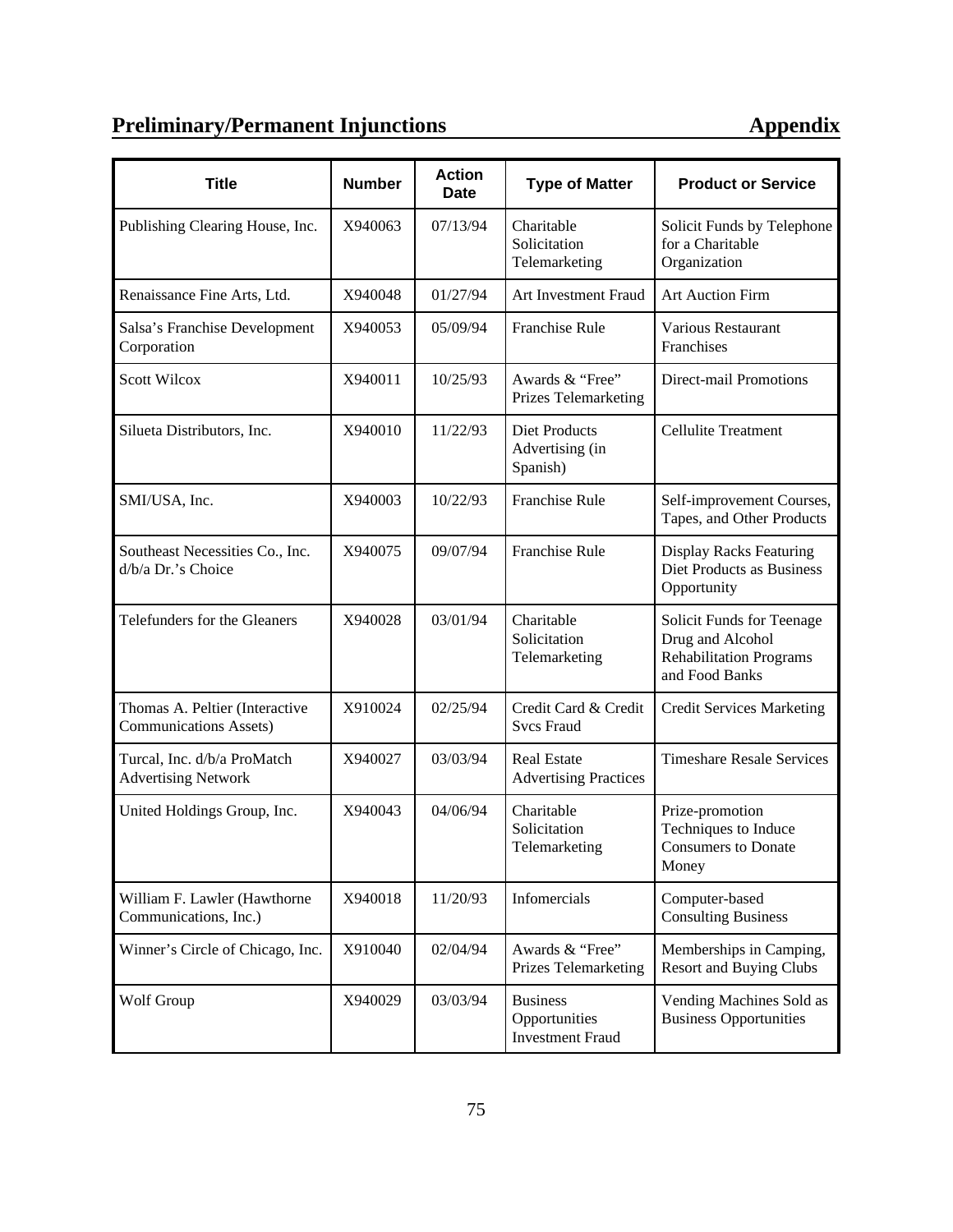| Title                  | <b>Number</b> | <b>Action</b><br>Date | <b>Type of Matter</b>                                         | <b>Product or Service</b> |
|------------------------|---------------|-----------------------|---------------------------------------------------------------|---------------------------|
| Worldwide Credit, Inc. | X930007       | 07/06/94              | Credit Card & Credit   Advance Fee Loans<br><b>Svcs Fraud</b> |                           |

*CONSUMER PROTECTION MISSION (DETAIL) AAA Quality Electric, Inc.; All County Management Services, Inc.*

> The Commission alleged that AAA Quality Electric and several other companies operating under the umbrella of All County Management Services sold unnecessary electrical repairs to consumers and charged their credit cards without authorization, including double billing for service calls. The Commission is seeking a permanent injunction and redress for consumers.

*Anthony J. Prall; Patriot Alcohol Testers, Inc.; Patriot Industries, Inc.*

Anthony Prall, owner of Patriot Alcohol Testers and Patriot Industries was charged with three counts of criminal contempt for allegedly violating a court order which prohibited making deceptive claims about the Patriot 5000, a coin-operated blood alcohol breathalyser. The allegations stem from a 1991 Commission case in which defendants were alleged to have misrepresented the profitability of the Patriot 5000 device and its accuracy in measuring intoxication.

*Barry L. Freedman; Donald Ira Pinansky; Gerald A. Newmann; James M. Hayes; John C. Daley; Joseph Leonordo; Sandy P. Klein*

The Commission obtained a settlement with seven individuals, collectivelycalled theWolfGroup and led by Marvin Wolf, regarding allegations that they were involved in a deceptive scheme to sell vending machines as business opportunities. The settlement prohibits the defendants from making any future misrepresentations in connection with marketing franchises or business opportunities or in connection with any telemarketing activities.

#### *Barry Gross; Sarah Gross*

The Commission is seeking payment of consumer redress, required by a 1990 court order, from Barry and Sarah Gross, trustees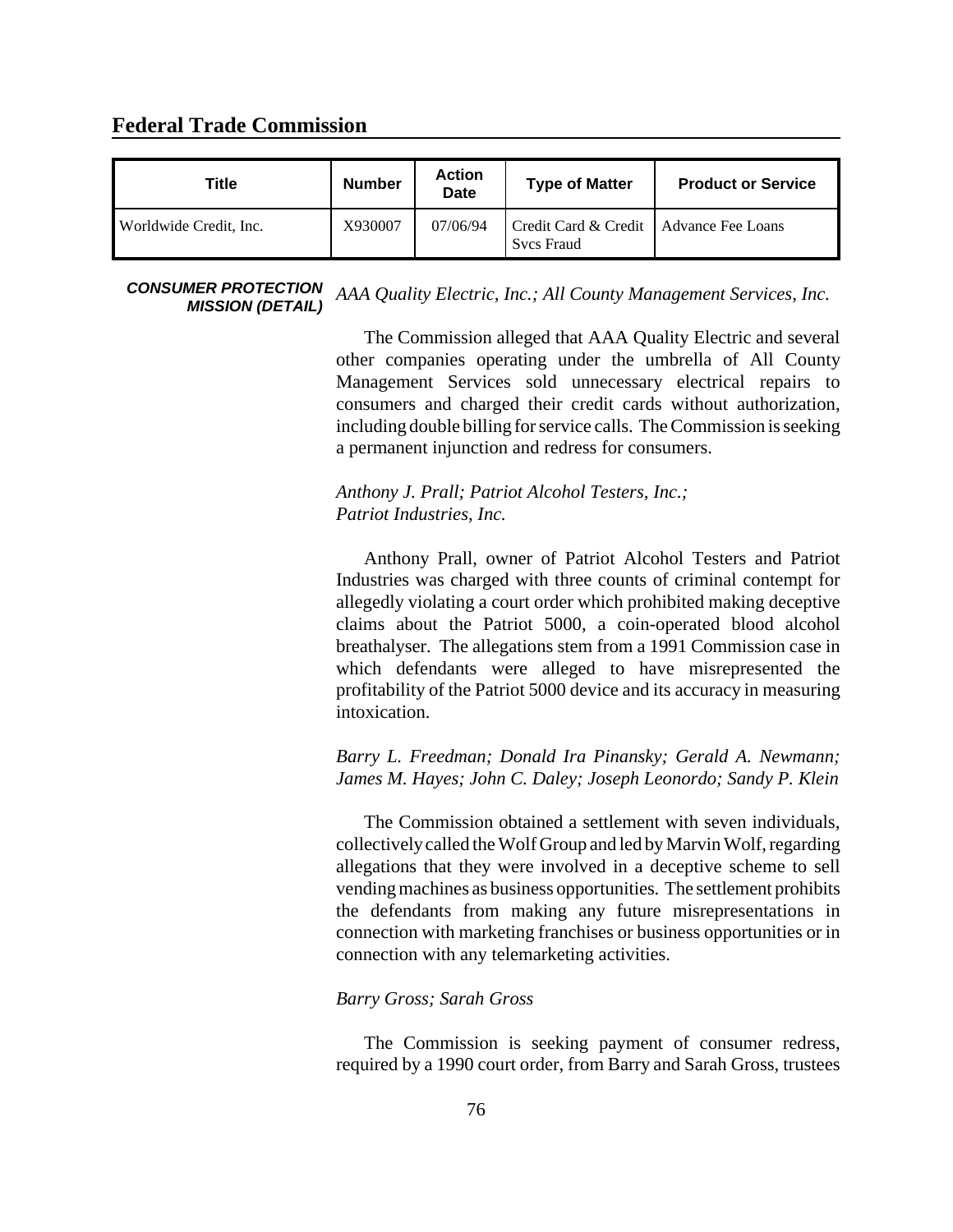of the Sydney and Sarah Gross Trust. Consumer redress in the amount of \$2.5 million is required in conjunction with the settlement with Southwest Sunsites, Inc. The payments were unconditionally guaranteed by the Sydney and Sarah Gross Trust. The defendants made payments totaling over \$1 million to the fund, however \$965,500 remains unpaid. The Commission asked the court to order the trustees to pay all sums owed under the redress agreement plan.

# *Baylis Company, Inc., The*

The Commission alleged that Baylis and three individual defendants deceptively solicited advertising for a purported drug and alcohol abuse prevention program called Health Watch and Health Watch Prevention Services. Baylis allegedly solicited magazine ads from small businesses in 22 states, enticing them to pay as much as \$1,595 each for ads by falsely representing that Baylis is a nonprofit organization and that it spends a substantial portion of its advertising proceeds to support substance abuse programs in schools in the advertisers' communities. The Commission is seeking a permanent injunction and redress for the small businesses allegedly victimized by the defendants.

#### *Bill Whitely*

The Commission obtained a settlement with Bill Whitely, a defendant in the case against American Microtel, regarding an allegedly deceptive scheme to sell application services for a federal lottery to award licenses to operate wireless cable systems. The settlement permanently bans Whitely from offering consumers any application preparation or filing services for any federal lottery or any investment involving an FCC license.

### *Brian Corzine d/b/a/ Chase Consulting*

A court froze the assets of Brian Corzine and issued an order temporarily halting him from making false claims in the course of promoting his \$99 credit repair program on America On-line. The program allegedly advises consumers to take illegal steps in order to repair their credit records, while representing that it is 100% legal. This is the Commission's first case targeting advertising on the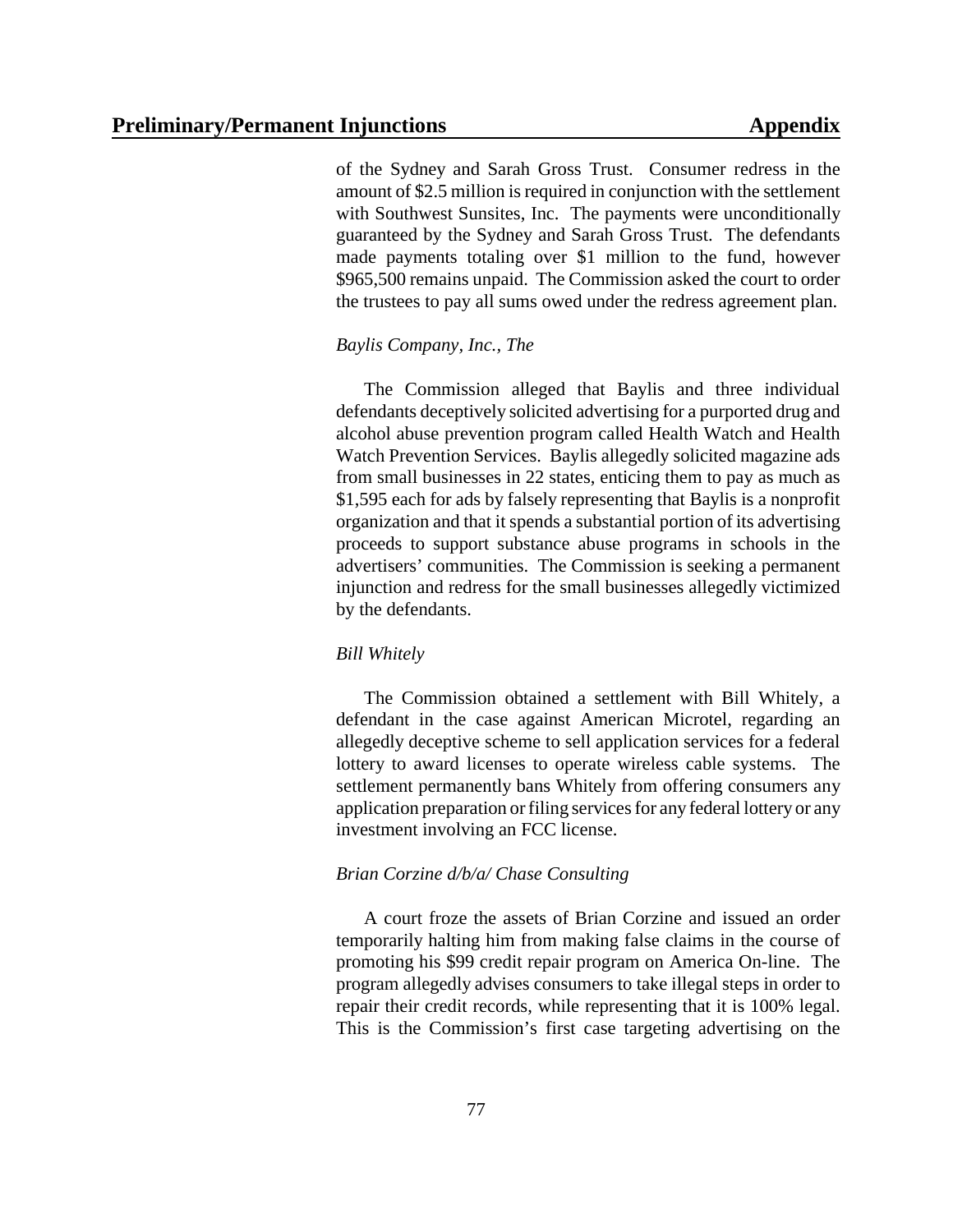information superhighway. The Commission is seeking a permanent injunction and redress for consumers.

#### *Car Checkers of America, Inc.*

The Commission obtained a settlement with Car Checkers, a franchisor of mobile auto inspection services, to settle allegations it deceived franchisees into purchasing the franchise by making false claims, using companyofficialsto pose assuccessfulfranchisees, and falsely representing other aspects of operating a Car Checkers franchise. The settlement prohibits Car Checkers and its officers from making any false or misleading representations as to the success, expected profit, or volume of business of any franchise or business venture they may offer in the future.

# *Chase-Blade, Inc.; Blade Thomas*

The Commission obtained a settlement with Chase-Blade, Inc. and an officer, Blade Thomas, to settle allegations that they falsely represented their pinhole glasses could correct vision disorders and permanently cure a wide range of vision deficiencies, including farsightedness, nearsightedness, and astigmatism. The settlement prohibits the defendants from making future false claims or engaging in the specific challenged practices.

# *Christopher Puma d/b/a Southland Consultants; Jeanette Puma*

A court issued a temporary restraining order and an asset freeze against Christopher Puma, doing business as Southland Consultants, and Jeanette Puma. The Commission alleged that the defendants falsely represented to consumers that they would receive loans upon payment of an advance fee and misrepresented the company's refund policy. The Commission is seeking a permanent injunction and consumer redress.

#### *Communidyne, Inc.; Roger Gerber*

The Commission obtained a settlement with Communidyne, a firm marketing franchises for coin operated alcohol breathalyzers to bars, and its principal, Roger Gerber, to settle allegations that they made false and misleading representations to sell their product as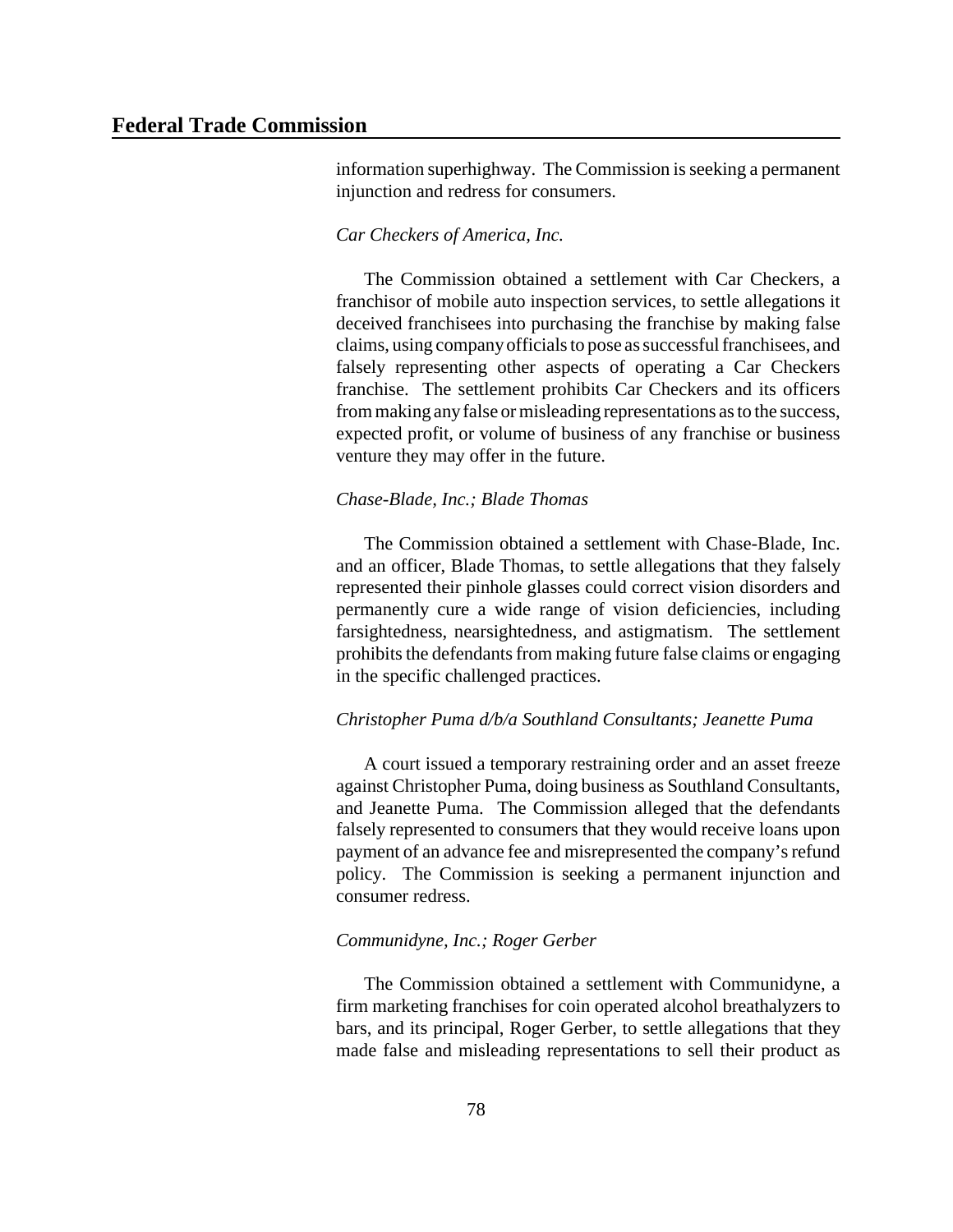business opportunities to distributors and that they violated provisions of the Franchise Rule by failing to make important, prepurchase disclosures. The settlement prohibits future misrepresentations and requires disclosures consistent with the Franchise Rule.

#### *Comtel Data Systems, Inc.*

A court froze the assets of Comtel and several other defendants and temporarily halted an allegedly deceptive nationwide scheme to sell public fax machine and display rack business opportunities. The Commission alleged that the defendants engaged in a variety of deceptive practices to entice consumers to invest from \$10,000 to nearly \$70,000 each. The Commission is seeking a permanent injunction and redress for purchasers of Comtel's business ventures.

### *Dahlonega Mint d/b/a Chattanooga Coin Co.; Lewis Revels*

TheCommission alleged thatChattanooga promoted coins issued by the Hutt River Province in Australia as official coins issued by the authority of a government, when the coins were actually privately minted commemorative tokens with no legally established monetary value. The Hutt River Province is a private farming property within Australia and not a government authorized to issue coins. The Commission asked the court to permanently prohibit Chattanooga and its president, Lewis Revels, from making these or any other deceptive claims in connection with the future marketing of collectible items and to order redress for consumers who purchased the Hutt River tokens.

# *Delta Financial Services, Inc.; Lee Larson Elmore; Delta American Financial Services Corporation*

The Commission obtained a settlement with Delta Financial Services, its principal Lee Larson Elmore, and a related company, Delta American Financial Services Corporation, settling allegations that they ran a deceptive "900" number loan brokering service. The defendants agreed not to falsely represent that they can routinely obtain unsecured loans for consumers with poor credit histories or to make any other deceptive credit-related claims in the future.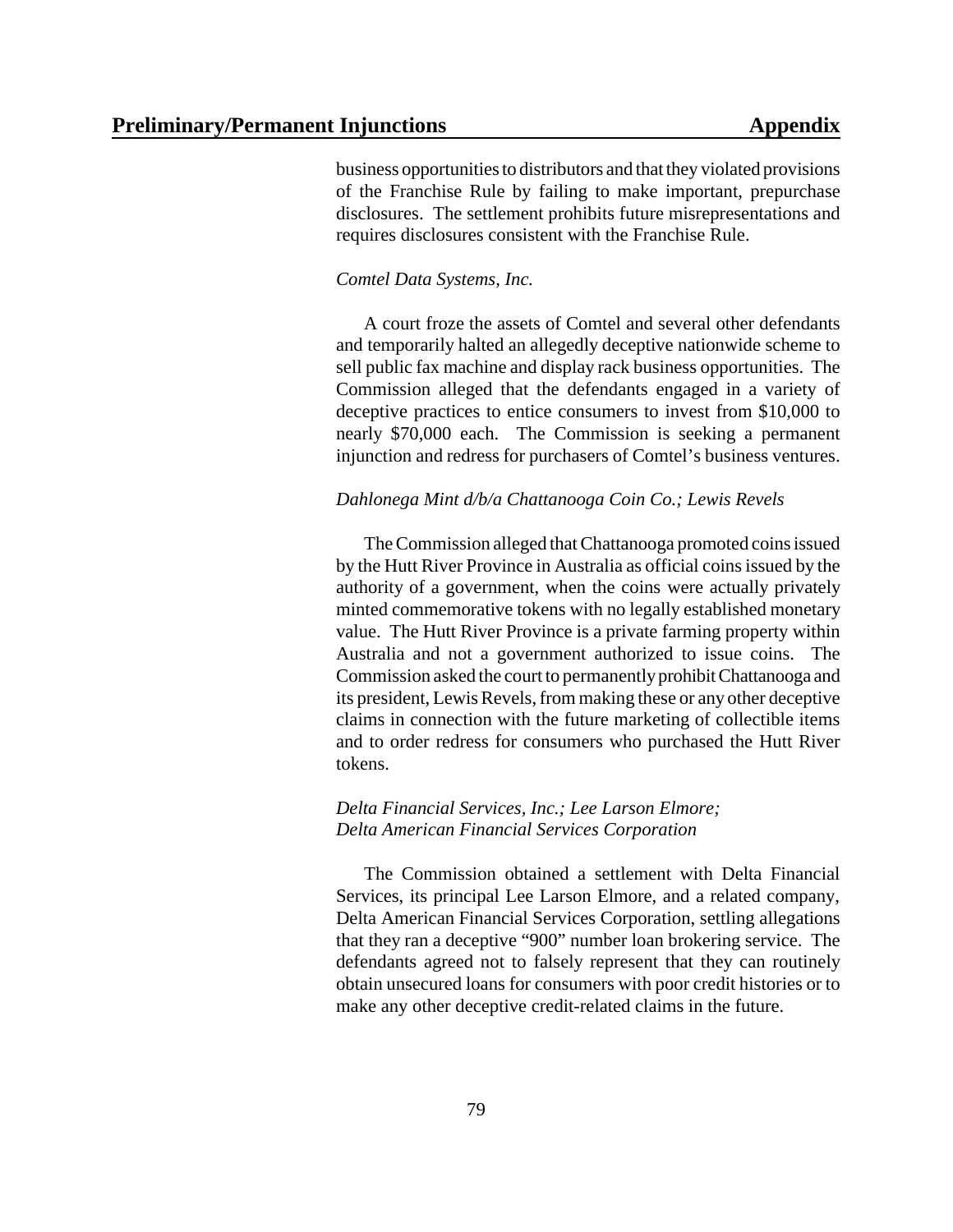#### *Digital Communications, Inc.*

A court froze the assets of Digital Communications and nine other defendants and temporarily halted their allegedly deceptive practices involving the telemarketing of general partnership investments in specialized mobile radio networks. The Commission alleged that prospective investors paid approximately \$8,000 per partnership unit based, in part, on the defendants' false representations that the investment was a low risk, highly profitable venture. The Commission isseeking a permanent injunction and consumer redress.

# *Durand Keith Demlow; Lifeline, Inc.; Robert Danek*

The Commission obtained two separate settlements with Durand Demlow and with Lifeline and its president, Robert Danek, to settle allegations that they made false claims in connection with the promotion of a phony AIDS cure sold under the names Imuno-Flex and Natur-Earth. The settlements permanently prohibit the respondents from, among other things, making any false or misleading representations about the safety or efficacy of the product or any other food or drug.

#### *Electronic Clearing House, Inc.*

The Commission obtained a settlement with Electronic Clearing House to settle allegations that it aided and abetted deceptive prize promotion telemarketers by continuing to process their credit card sales even when it knew, or should have known, about their deceptive sales practices. The settlement prohibits the company from assisting any prize promotion telemarketer, requires it to conduct monthly investigations of each telemarketer with whom it does business and whose credit card transactions total \$30,000 or more per month, and requires it to terminate any telemarketers who are engaging in fraudulent, deceptive, or unfair practices.

# *Gem Merchandising Corporation; Summit Medi-Alert, Inc.; Starcrest Services, Inc.; Willie E. Lennon; Alexander S. Estfan; Chantal Azanga*

The Commission alleged that Gem Merchandising, two other telemarketers, and their principal officers and managers made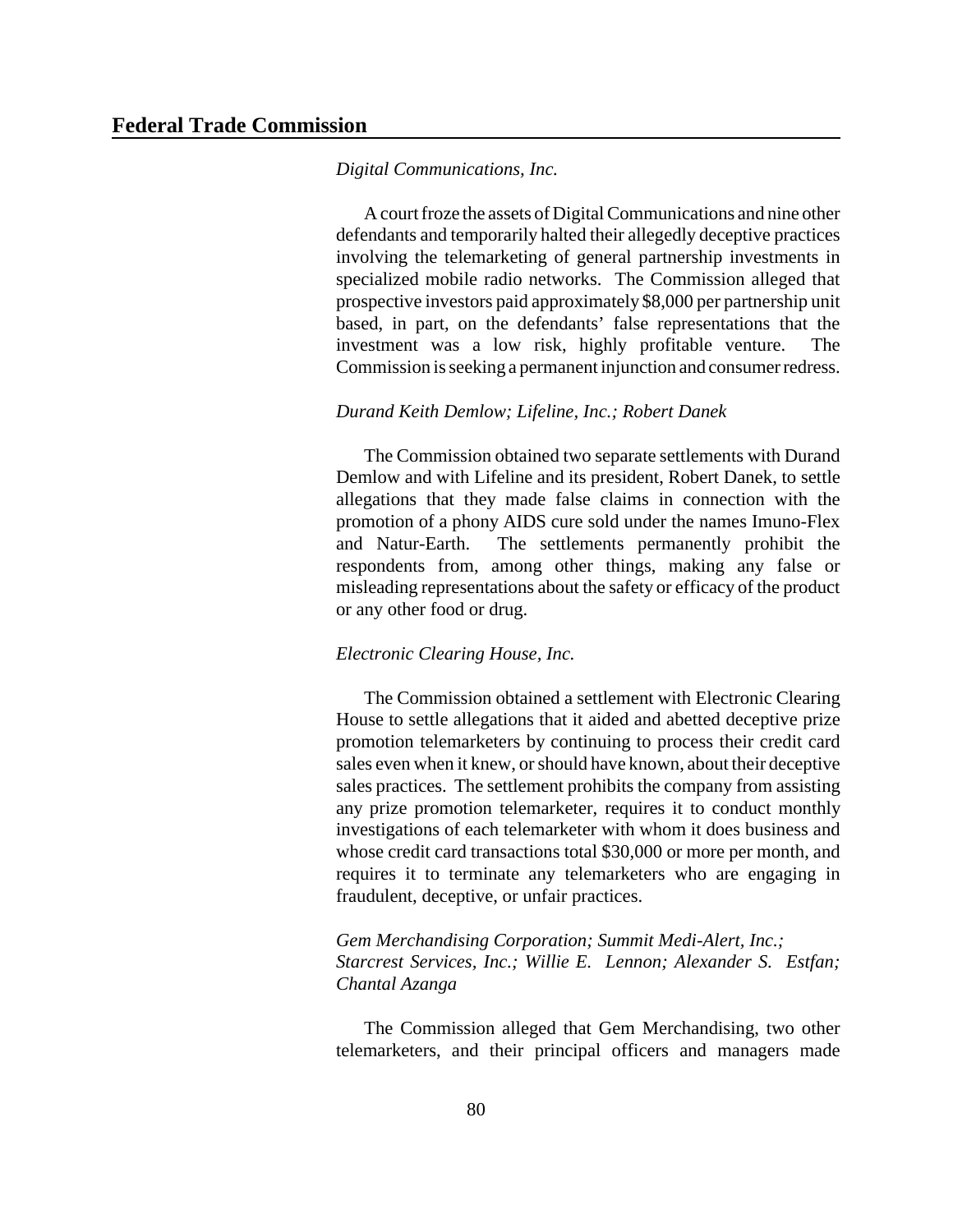numerous false representations in a prize promotion scheme. The Commission alleged that consumers were promised a \$10,000 cashier's check, vacations, or other prizes if they agreed to purchase a medical alert system or other merchandise at prices ranging from \$598 to \$1,000. In almost all cases, consumers received only a vacation voucher containing a number of conditions that rendered it virtually impossible to use. The Commission is seeking a permanent injunction and consumer redress.

# *Henry Ginsberg*

The Commission obtained a settlement with Henry Ginsberg in connection with its case against Academic Guidance Services. The Commission alleged that Ginsberg made numerous misrepresentations in the marketing of licenses to sell scholarship search information. The settlement bars Ginsberg from misrepresenting material facts about any business opportunity he sells in the future.

#### *Heritage Publishing Company*

Heritage Publishing, a for-profit corporation, agreed to settle allegations that it made numerous false representations in connection with its charitable solicitations and collections. The Commission alleged that Heritage misrepresented the percentage of consumers' donations that go to nonprofit entities and falsely represented that funds would be earmarked for activities in the donors' own areas. The settlement permanently prohibits Heritage from making these and other false representations in fundraising activity in the future; requires Heritage to disclose the percentage of collected funds that it turned over to charity in the past, when resoliciting certain former contributors; and requires the company to pay \$200,000 to the U.S. Treasury.

#### *Hillary's Gourmet Ice Cream, Inc.; Hillary's Services, Inc.*

The Commission obtained a settlement with Hillary's Services, its parent company, Hillary's Gourmet Ice Cream, and other defendants to settle allegations that they violated the Franchise Rule by making earnings claims to potential franchise buyers without providing the required documents to support the claims, failing to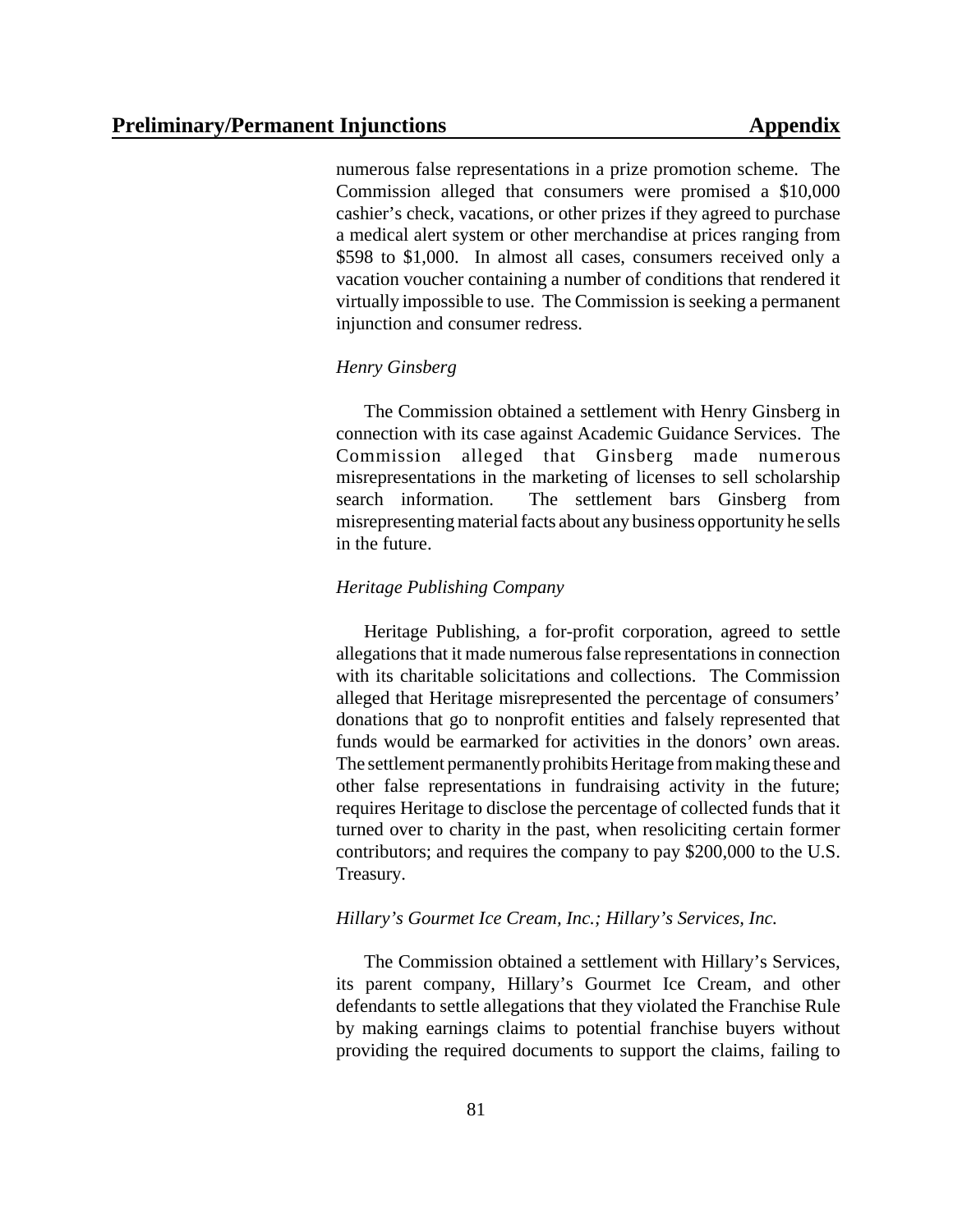refund franchise fees as promised, and failing to give a required disclosure statement to potential franchise buyers at least 10 days prior to their purchase. The settlement prohibits future violations of the Franchise Rule.

#### *International Assets Trading Company, Inc.*

The Commission obtained a settlement with International Assets, an investment telemarketer, to settle allegations that it falsely represented the market value and risks of its gemstone investments. The settlement prohibits similar deceptive conduct in the future and requires, in any future marketing of gemstone investments, that the company make certain disclosures to inform consumers of the risks involved.

# *International Computer Concepts, Inc.; Helen Schumaker; Lawrence Schumaker*

A court froze the assets of International Computer Concepts, a franchiser of computer software display rack businesses, and temporarilybarred itfromengaging in a varietyof allegedly deceptive activities. The Commission alleged that the company and its principals, Lawrence and Helen Schumaker, misrepresented the potential earnings of franchise buyers and violated the Franchise Rule. The Commission is seeking redress for franchisees and permanent prohibitions against similar misrepresentations and Franchise Rule violations.

# *James Norman Wells; Dorthy S. Wells*

James Wells was arrested by federal authorities and charged with criminal contempt in connection with the Commission's case against Pacific Medical Clinics. Wells allegedly transferred, or directed the transfer of, assets in violation of a court-ordered asset freeze issued at the request of the Commission in 1990. Dorthy Wells, his former wife and officer of various corporations he controlled, was also arrested for her alleged participation in one of these transactions. Both defendants face prison sentences if held in criminal contempt.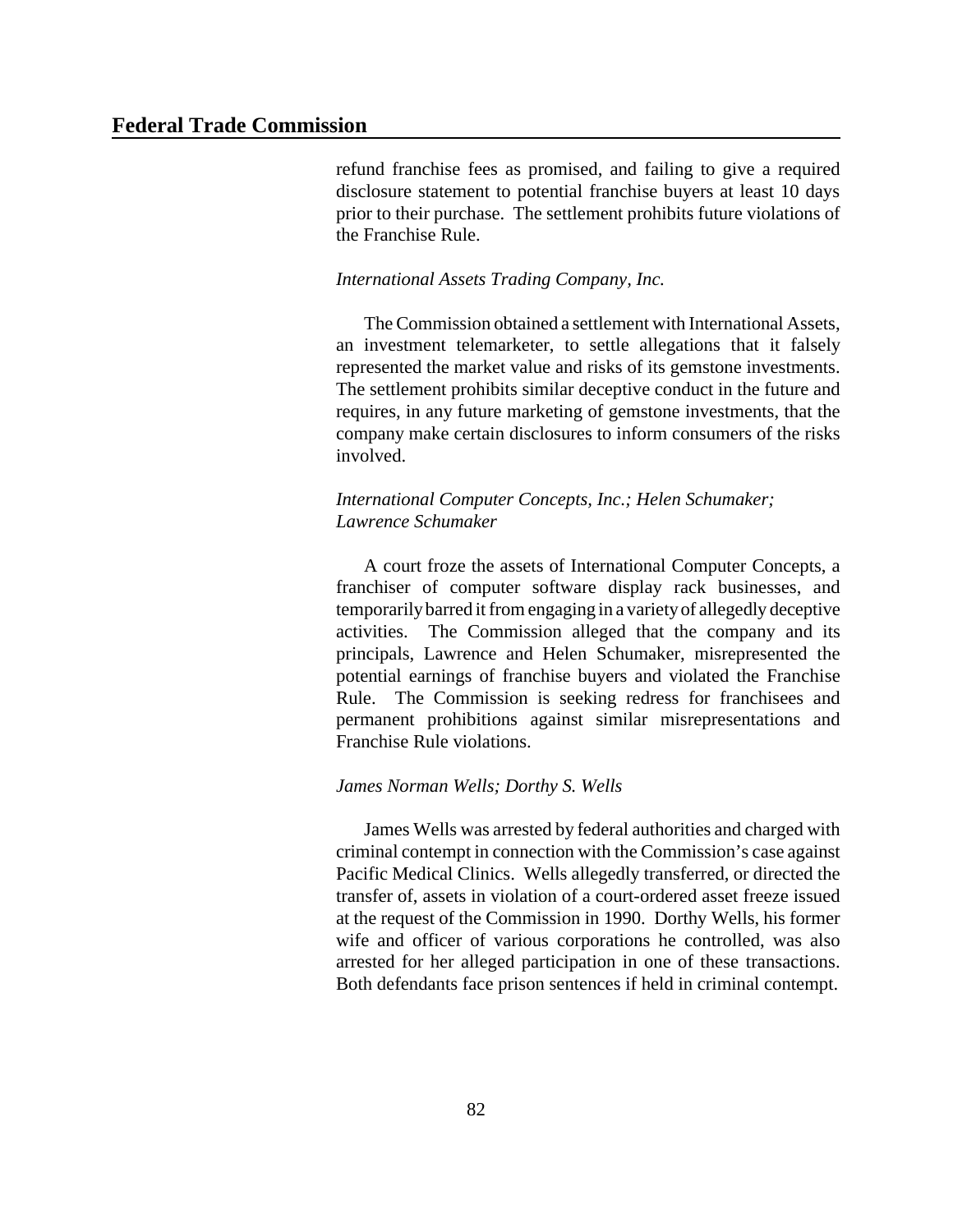*Main Distribution Center, Inc.; Corporate Business Products, Inc.; Authorized Distribution Center, Inc.*

A court froze the assets and temporarily halted the allegedly deceptive office supply sales practices of Main Distribution Center, Corporate Business Products, Authorized Distribution Center, and four officers of the companies. The Commission alleged that the defendants deceived consumers into purchasing office supplies by making false and misleading statements about the prices of the supplies they sold and the companies they represented. The Commission is seeking a permanent injunction and redress for consumers.

# *Marketing Twenty-One, Inc. d/b/a Genesis Enterprises; Markos Mensoza*

A court temporarily halted the activities of Marketing Twenty-One, a group of Las Vegas telefunders, that were soliciting donations on behalf of charities. The Commission alleged that the defendants deceptively offered highly valuable prizes to consumers in return for tax deductible donations to the designated charity. The Commission further alleged that the consumers did not receive the promised prizes and that the donations were not tax deductible. The Commission asked the court to permanently halt the allegedly fraudulent practices, to freeze the assets of the defendants to preserve funds for consumer redress, and to appoint a receiver to take control of the company.

# *Megatrend Telecommunications, Inc.; Alan D. Wittstein*

The Commission alleged that Megatrend Telecommunications and its president, Alan Wittstein, made false representations to potential buyers of their TableMate system franchise. TableMate is a cordless, coinless telephone designed to be used in restaurants, bowling alleys, and similar locations. The defendants allegedly misrepresented the ease with which franchise owners could find TableMate system buyers, failed to provide prospective franchise buyers with the required basic disclosure and earnings-claims documents, and violated the Franchise Rule. The Commission asked the court to prohibit Megatrend and Wittstein from making the misrepresentations described in the complaint and from violating the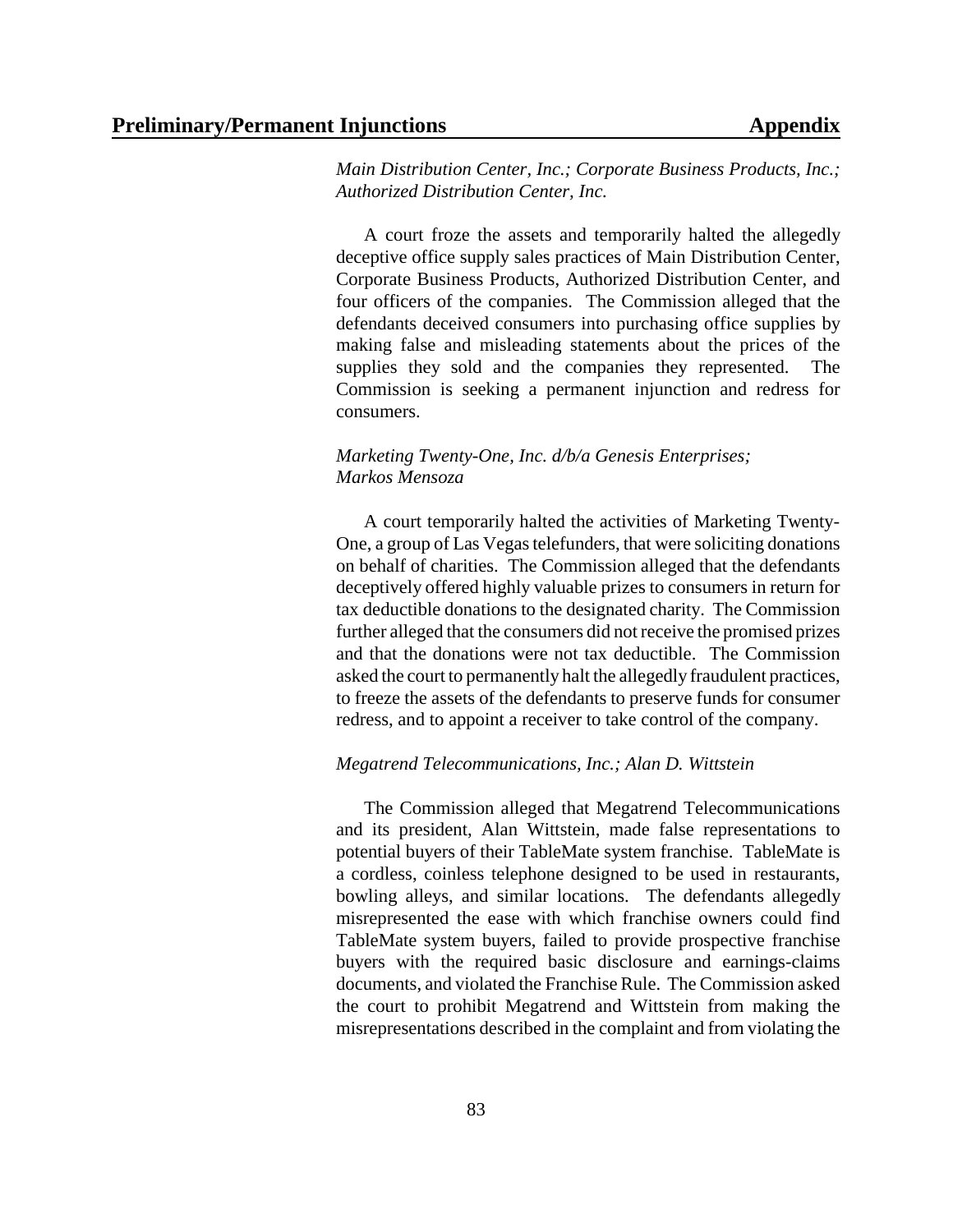Franchise Rule in the future. In addition, the Commission is seeking civil penalties from the defendants and redress for consumers.

#### *National Dietary Research, Inc.*

The Commission is seeking a preliminary injunction to halt National Dietary's alleged deceptive claims for a weight loss product while their case is being litigated. The Commission issued an administrative complaint alleging that National Dietary made deceptive and unsubstantiated claims for a purported weight loss product, Food Source One, and a purported cholesterol reducing product, Vancol 5000. The Commission further alleged that the company misrepresented that it is a bona fide, independent research organization and that certain of its newspaper advertisements were news stories.

# *Natural Vision International, Ltd.; John App; Larry Lindwall; Robert Bonk*

The Commission obtained a settlement with Natural Vision International and two of its officers, Larry Lindwall and Robert Bonk, and a separate settlement with John App, a shareholder in Natural Vision, to settle allegations that they made false and unsubstantiated representations that their pinhole eyeglasses are an adequate substitute for sunglasses. The settlements prohibit the respondents from making the challenged representations in the future and permanently prohibit them from making any representation about the benefits or performance of any medical device or vision-related program, unless they can substantiate the representation with competent and reliable scientific evidence.

# *NCH, Inc. d/b/a National Clearing House, Inc.; Robin McLaurin; James H. Hart*

The Commission alleged that NCH and two officers, Robin McLaurin and James Hart, misrepresented that consumers would receive specific valuable prizes in exchange for making a contribution to a charitable organization named Operation Life. In addition, the Commission further alleged that NCH had misrepresented the charitable activities in which Operation Life is engaged. This was the Commission's first enforcement action against a telefunder using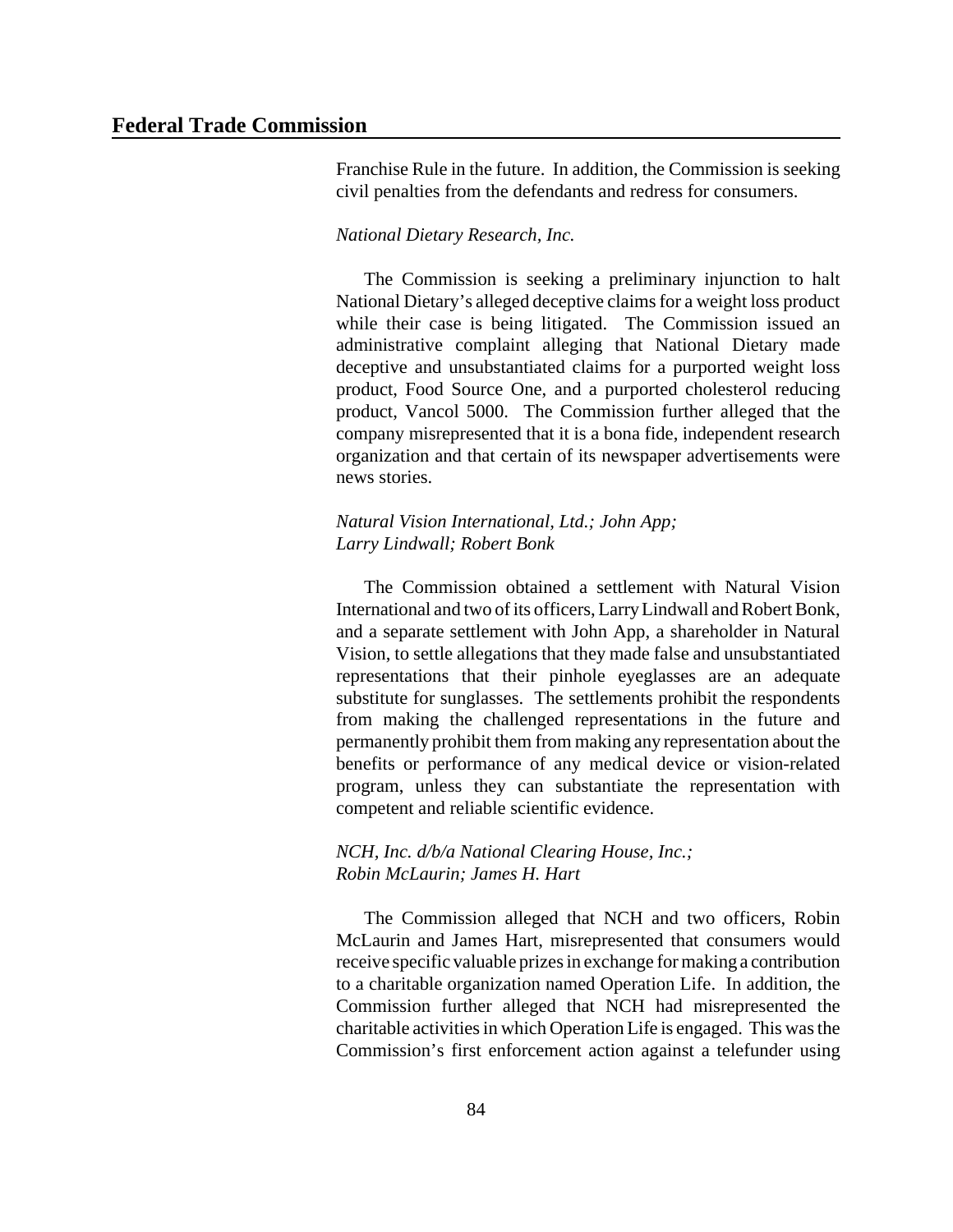deceptive prize promotions. The Commission is seeking a permanent injunction and an order to freeze the defendants' assets to preserve funds for consumer redress.

# *Pase Corporation; Robert J. Febre; Melody Culver; Efraim Arenas*

The Commission alleged that Pase and its principals, Robert Febre, Melody Culver, and Efraim Arenas, falsely represented that consumers investing in their work-at-home programs could reasonably expect to earn specified sums of money by performing certain minimal tasks. The Commission further alleged that the defendants used deceptive advertisements and mailings in connection with five of their work-at-home business opportunities and with three programs that purported to offer grants, loans, and credit cards to consumers. The Commission is seeking a permanent injunction, an asset freeze to preserve funds for consumer redress, and a preliminary injunction to halt the practices pending trial.

#### *Publishing Clearing House, Inc.*

A court temporarily halted the allegedly fraudulent activities of Publishing Clearing House, a group of Las Vegas telefunders that were soliciting donations on behalf of charities. The Commission alleged that the defendant deceptively offered highly valuable prizes to consumers in return for tax deductible donations to a designated charity. The Commission further alleged that consumers did not receive the promised prizes and that the donations were not tax deductible. The Commission asked the court to permanently halt the allegedly fraudulent practices, to freeze the assets of the defendant to preserve funds for consumer redress, and to appoint a receiver to take control of the company.

# *Renaissance Fine Arts, Ltd.; Cornell Gabos*

The Commission alleged that Renaissance Fine Arts, a company that conducts art auctions and sales in major cities throughout the United States, and its owner, Cornell Gabos, misrepresented the authenticity and value of the prints they sold to consumers. The Commission isseeking a permanent injunction and consumer redress.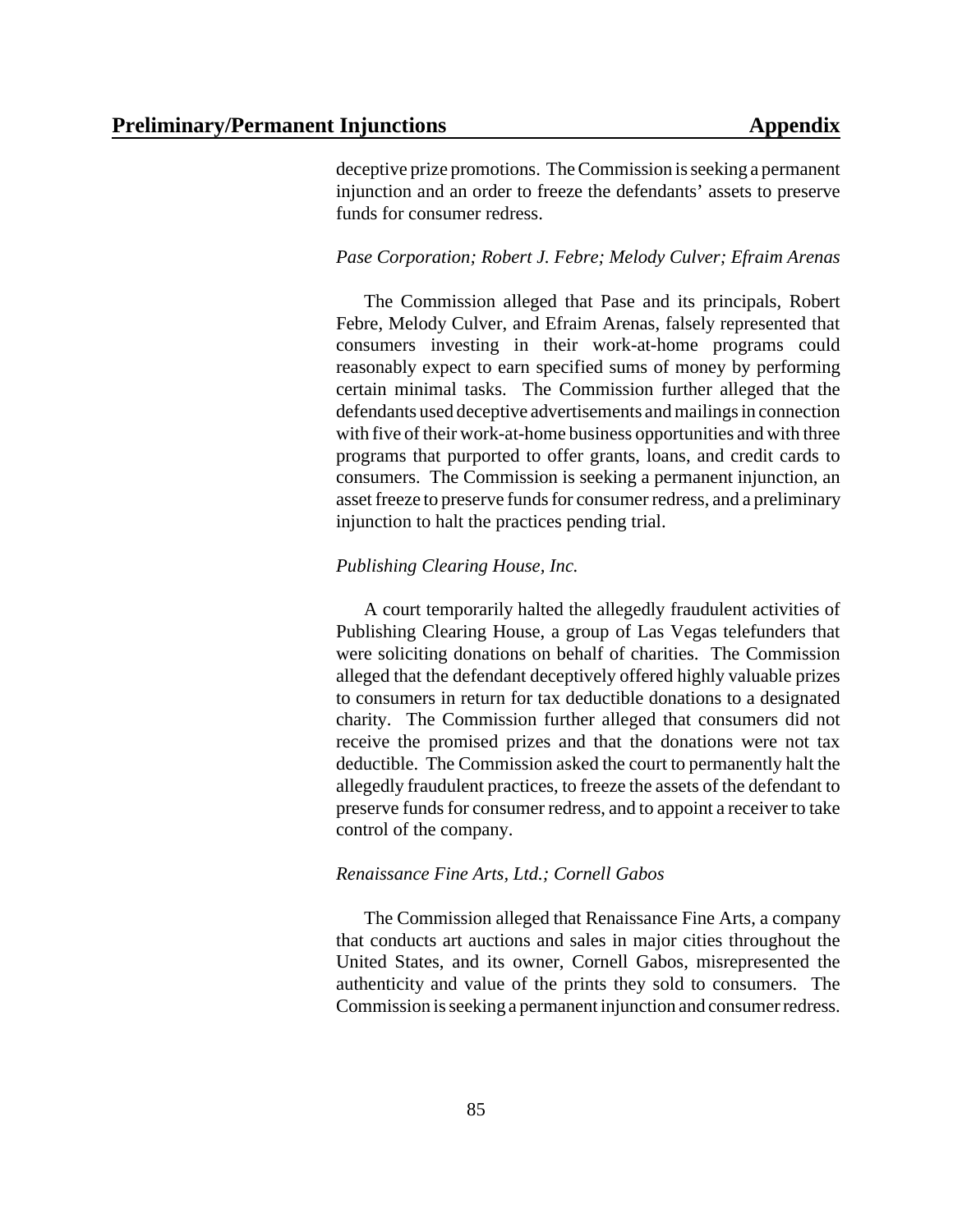*Salsa's Franchise Development Corporation; Pizza Chef Development Corporation; Risque Apparel Corporation; Brantany Development Corporation; Brantany Industries, Inc.; Preferred Restaurants,Inc.; Richard L. Levinger; Richard L. Kerns; Ward H. Kerr; Michael A. Ruby*

TheCommission alleged that Salsa's Franchise Development and several related companies and individuals deceptively marketed franchises for various restaurants and two apparel-related businesses. The Commission further alleged that certain defendants misrepresented the earnings potential of franchisees and the costs of establishing and operating the businesses and failed to fulfill promises to refund franchise fees. The Commission is seeking a permanent injunction and consumer redress.

# *Scott Wilcox; Linda Wilcox; Direct Response, Inc.*

A court froze the assets of Scott and Linda Wilcox and their company, Direct Response, and issued an order temporarily barring the defendants from engaging in a variety of deceptive cash and award direct mail promotions. The Commission alleged that the defendants' promotions were designed to get consumers nationwide to send money in order to receive the cash or awards. The Commission is seeking a permanent injunction and redress for consumers.

#### *Silueta Distributors, Inc.; Stanley Klavir*

A court issued a temporary restraining order against Silueta Distributors and its president, Stanley Klavir. The Commission alleged that the respondents falsely claimed that their Sistema Silueta, which was advertised through Spanish language commercials, would break down and reduce cellulite or fat. The Commission asked the court to prohibit the defendants from making similar false claims for any food, drug, or cosmetic in the future and to order redress for injured consumers.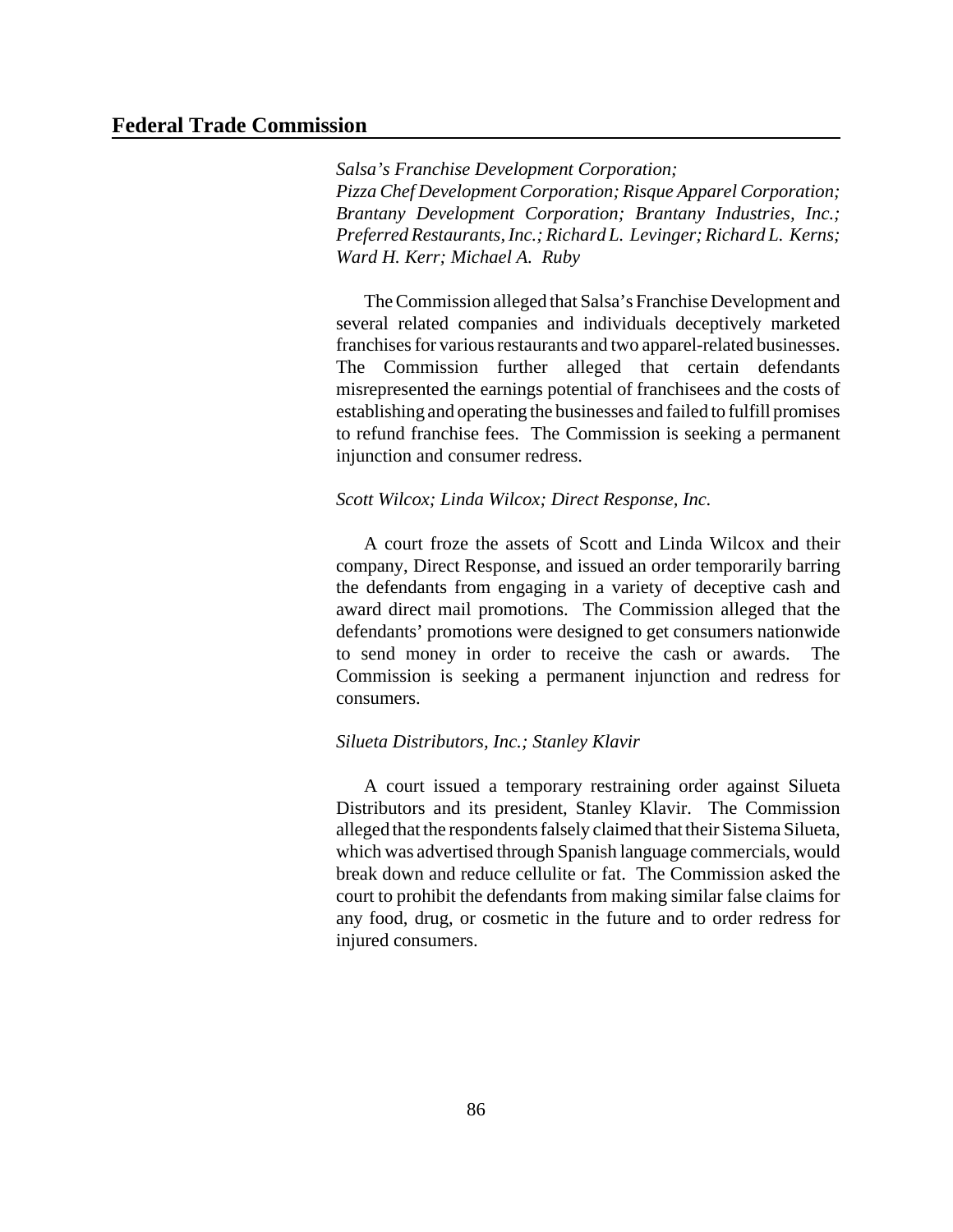*SMI/USA, Inc.; Paul J. Meyer; Charles G. Williams; James L. Sirbasku; William Garner*

The Commission alleged that SMI/USA, a company that sells franchises for self-improvement courses, tapes, and other products, violated a 1970 Commission order by misrepresenting to potential franchisees the ease of selling SMI products and the income they could expect to earn and by failing to provide certain statistical information to prospective franchisees at the times required by the order. The Commission further alleged that the defendants violated the Franchise Rule. The Commission asked the court to order SMI/USA, Paul Meyer, Charles Williams, James Sirbasku, and William Garner to pay redress to consumers and civil penalties for each violation and to prohibit them from violating the 1970 order and the Franchise Rule in the future.

# *Southeast Necessities Co., Inc. d/b/a Dr.'s Choice*

A court froze the assets of two individuals and two companies and temporarily barred the defendants from engaging in a variety of deceptive practices. The defendants engaged in the practices, which included using phony references, as part of a nationwide scheme to sell distributorships for display racks featuring diet and other products as business opportunities. The Commission is seeking a permanent injunction and redress for purchasers of their business ventures.

#### *Telefunders for the Gleaners*

A court issued an order temporarily barring deceptive practices and freezing the assets of 24 defendants collectively called Telefunders for the Gleaners. The Commission alleged that the defendants participated in a telefunding scheme in which they deceptively claimed that consumers would receive valuable prizes in return for donations to a designated charity and misrepresented the charitable activities consumers' donations would support. Funds were allegedly solicited for teenage drug and alcohol rehabilitation programs purportedly run by AWARE and for food banks purportedly run in consumers' communities by The Gleaners, a Las Vegas based food bank. The Commission is seeking a permanent injunction and consumer redress.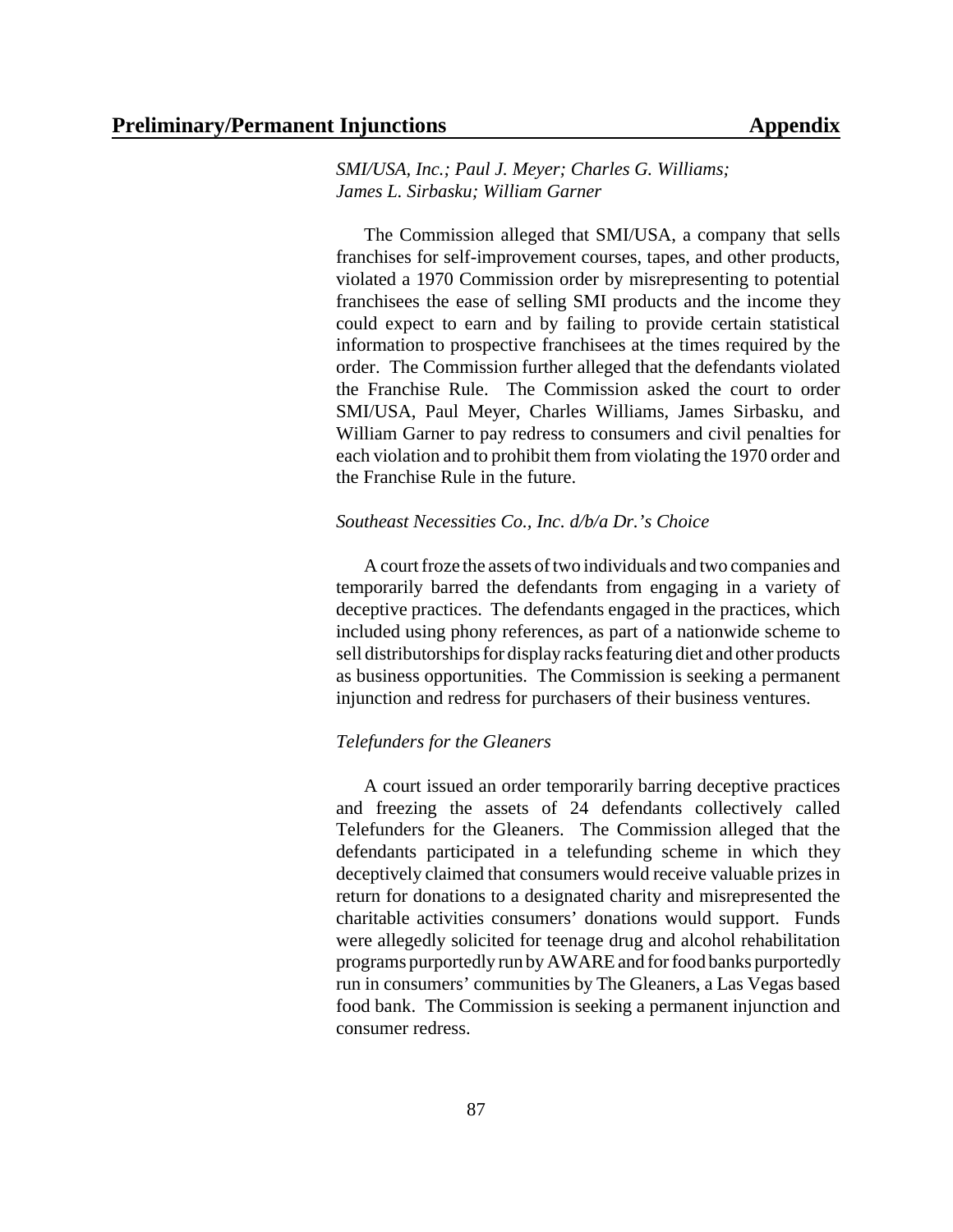*Thomas A. Peltier; Peltier Enterprises, Inc.*

Thomas Peltier and Peltier Enterprises agreed to settle allegations concerning their role in the allegedly deceptive use of "900" number telephone lines to market credit services. The settlement prohibits the defendants from misrepresenting the nature of any credit card or credit-related service and requires them to pay \$35,000 to the U.S. Treasury. In addition, the defendants are required to ensure that clients to whom they provide "900" services are not making misrepresentations to callers.

# *Turcal, Inc. d/b/a ProMatch Advertising Network; Michael Cevatli; Glenn Kennedy*

A court issued a temporary restraining order and asset freeze and appointed a receiver to manage the financial affairs of Turcal. The Commission alleged that the company and two of its officers, Michael Cevatli and Glenn Kennedy, made numerous misrepresentations in the telemarketing of their timeshare resale services. The Commission alleged that, for an advance fee of \$190 to \$375, the defendants falsely promised to match timeshare owners who wanted to sell their timeshares with prospective buyers. The Commission is seeking a permanent injunction to prohibit the defendants from engaging in similar deceptive practices in the future in the advertising and sale of their timeshare resale services.

#### *United Holdings Group, Inc.; John J. Roberts; Christopher L. Vener*

A court issued a temporary restraining order and an asset freeze against United Holdings Group and two company officers, John Roberts and Christopher Vener. The Commission alleged that the defendants used misleading telemarketing and prize promotion techniques to induce consumers nationwide to donate \$700 to \$1,500 to support a charity. The Commission is seeking a permanent injunction and consumer redress.

# *William F. Lawler*

The Commission obtained a settlement with William Lawler, an officer of Tronsoft, Inc., to settle allegations that he used deceptive testimonials and other means to represent that those who buy Tronsoft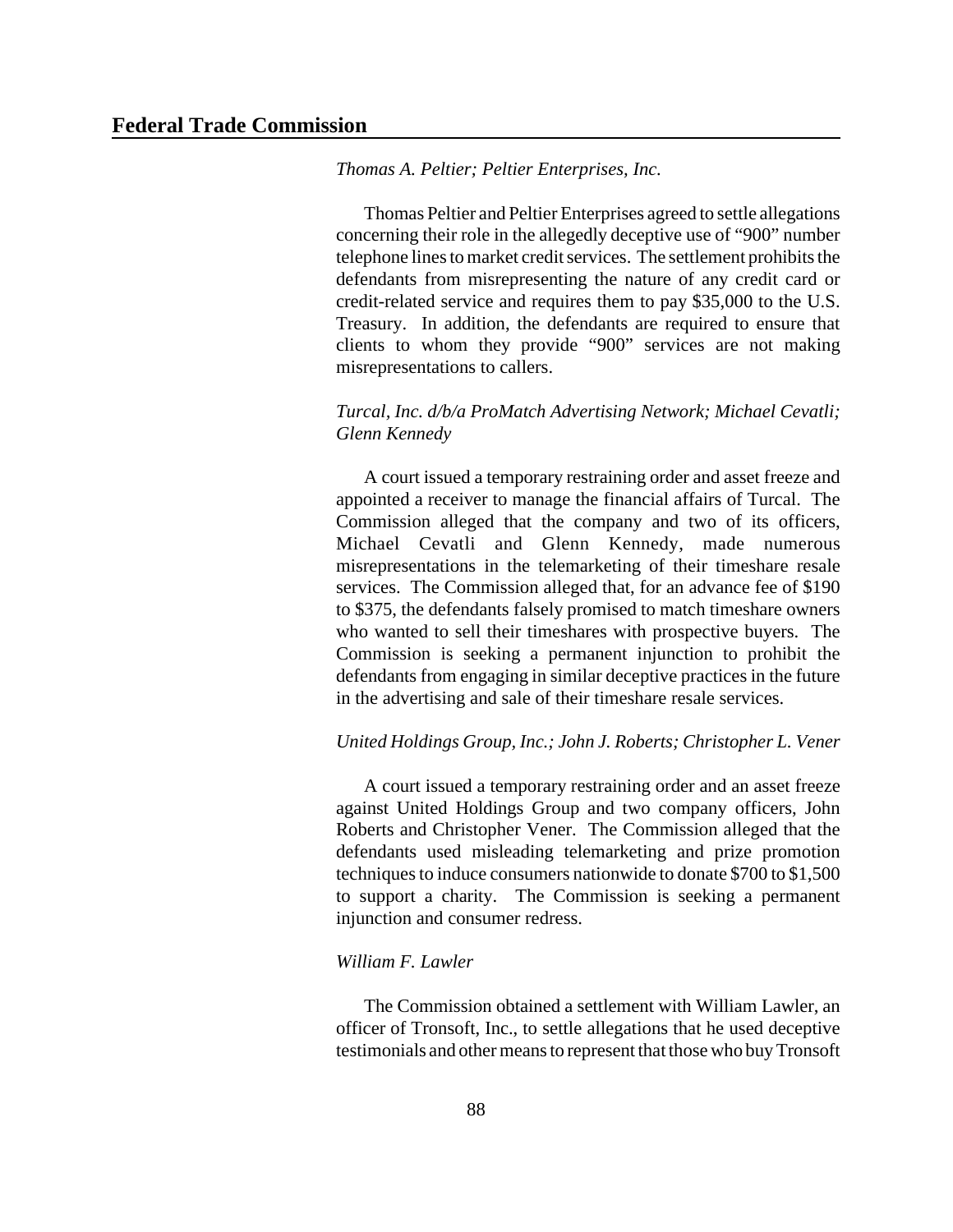products will typically earn substantial incomes by operating businesses out of their homes. The settlement prohibits future violations of the Franchise Rule and deceptive practices similar to those challenged.

#### *Winner's Circle of Chicago, Inc.; William H. Bailey*

The Commission alleged that Winner's Circle and its principal, William Bailey, agreed to send video cassette recorders worth at least \$189 each, to approximately 47 consumers who attended a 1992 company sales presentation for a resort membership. The Commission further alleged that Winner's Circle was in civil contempt of a 1991 settlement with the Commission resolving allegations in connection with similar campaigns run by the company in the past.

# *Wolf Group*

A court froze the assets and issued an order temporarily halting an allegedly deceptive vending machine business opportunity scheme, led by Marvin Wolf and involving at least 30 corporations and 16 individuals. Since the Commission filed the complaint in court, several defendants have settled; however, litigation continues against the remaining individual and corporate defendants. The Commission is seeking permanent injunctions and consumer redress.

#### *Worldwide Credit, Inc.; Carey E. Benzenberg*

The Commission obtained a settlement with Worldwide Credit and its president, Carey Benzenberg, prohibiting the defendants from misrepresenting the availability of consumer loans and any material terms or conditions under which loans will be granted in the future. The complaint alleged that the defendants falsely represented to consumers that they would receive loans upon payment of a \$250 advance fee and misrepresented the company's refund policy.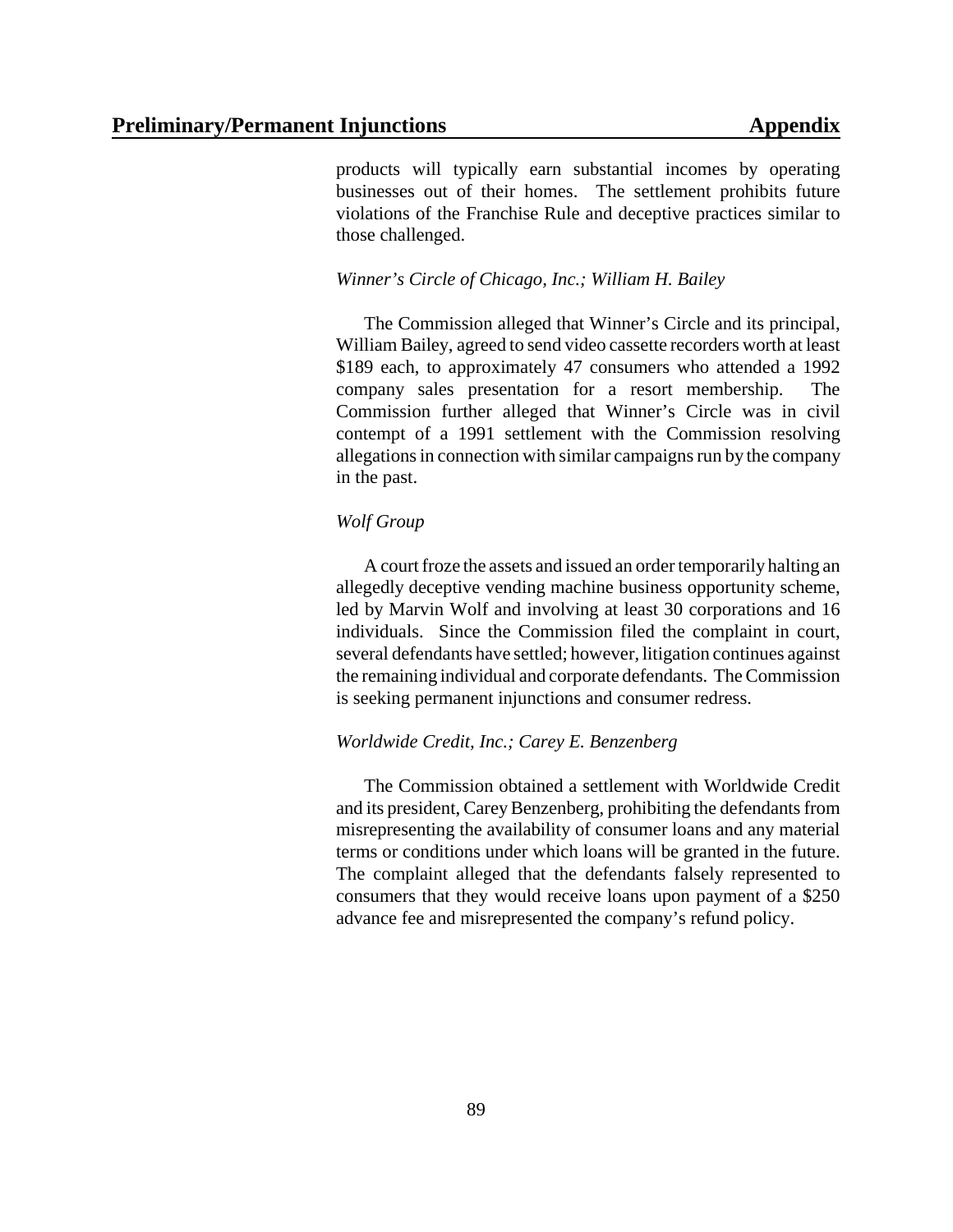

#### *COMPETITION MISSION (SUMMARY)*

| Title                                | <b>Number</b> | <b>Action</b><br><b>Date</b> | <b>Type of Matter</b> | <b>Product or Service</b>          |
|--------------------------------------|---------------|------------------------------|-----------------------|------------------------------------|
| Pennzoil Company                     | 9010154       | 08/12/94                     | <b>HSR</b>            | Crude Petroleum and<br>Natural Gas |
| <b>Rubus Development Corporation</b> | C3224         | 12/14/93                     | Merger                | Supermarkets                       |

# *COMPETITION MISSION Pennzoil Company (DETAIL)*

Pennzoil agreed to pay \$2.6 million in civil penalties to settle allegations that it acquired more than \$15 million in Chevron Corporation voting securities in violation of the notification and waiting period requirements under the Hart-Scott-Rodino Antitrust Improvements Act of 1976. According to the complaint, Pennzoil claimed that Chevron's stock was being acquired under the "solely for the purpose of investment" exemption, but Pennzoil's senior management, anticipating membership on Chevron's Board of Directors, participated in the formulation of Chevron's basic business decisions.

#### *Rubus Development Corporation*

Rubus agreed to pay \$400,000 in civil penalties to settle allegations that it violated several provisions of a 1988 consent order.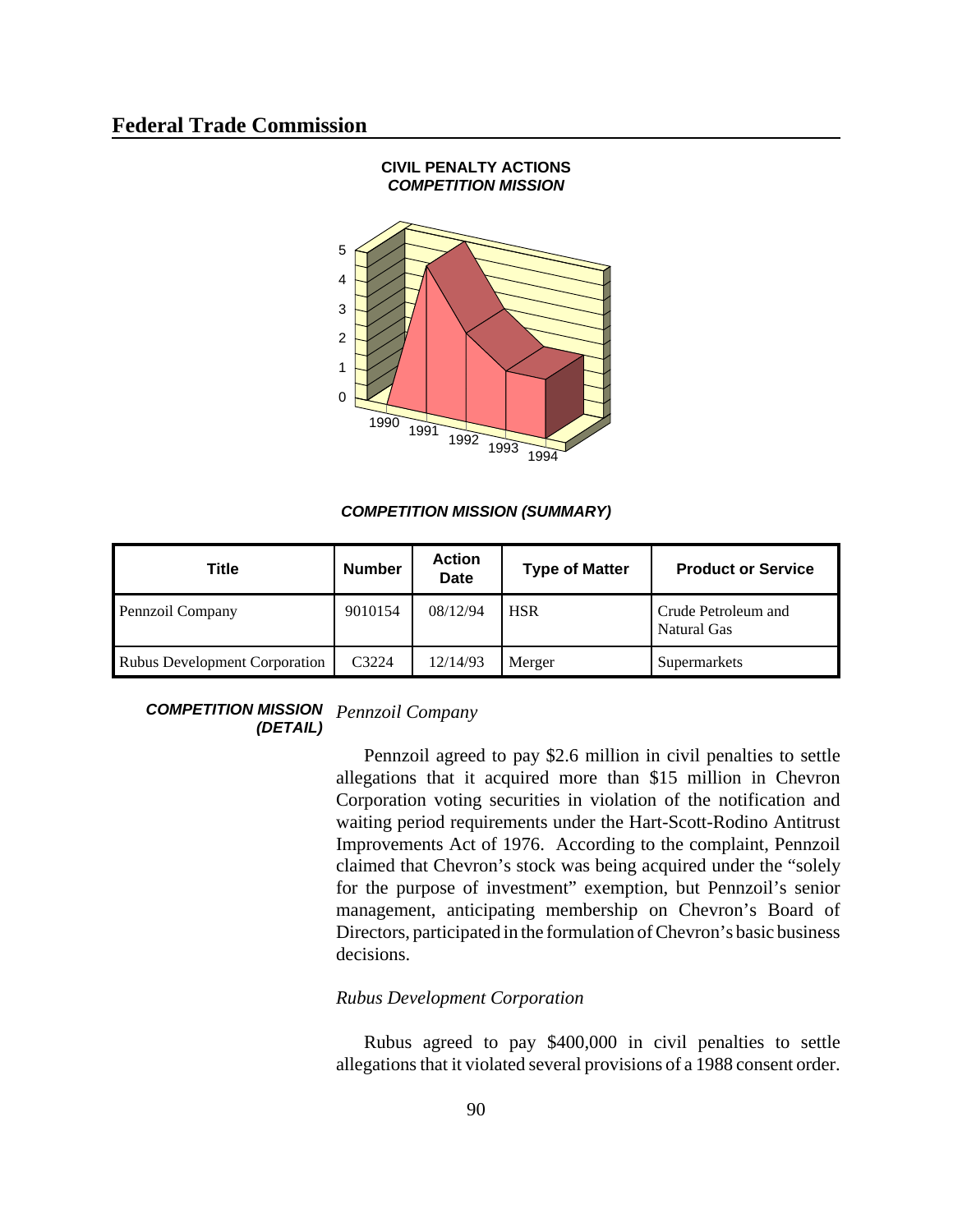The order required, among other things, the divestiture of 12 supermarkets in New Mexico and Texas within nine months. According to the complaint, filed in U.S. District Court for the District of Columbia, Rubus, formerly known as Supermarket Development Corporation, and its successor, Furr's Supermarkets, Inc., failed to maintain the marketability and the physical condition of six grocery stores prior to divestiture, exercised unauthorized control over grocery stores that they were required to manage independently pending divestiture, and acquired grocery stores without obtaining prior Commission approval. The judgment requires the \$400,000 civil penalty to be paid to the United States Treasury Department in three installments. \$150,000 was paid when the court approved the settlement, and the remainder is scheduled to be paid in two subsequent installments of \$125,000 each.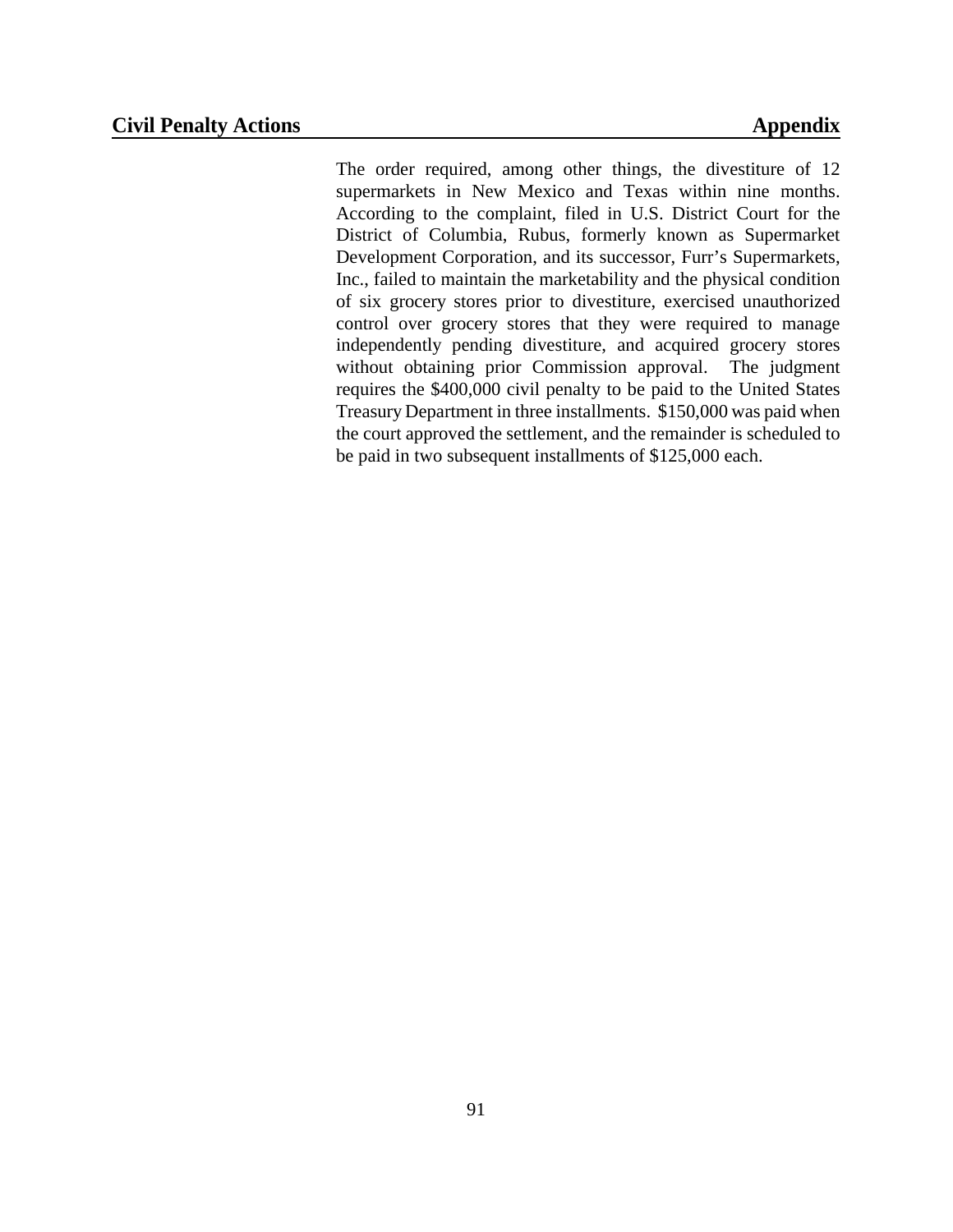

# **CIVIL PENALTY ACTIONS** *CONSUMER PROTECTION MISSION*

# *CONSUMER PROTECTION MISSION (SUMMARY)*

| <b>Title</b>                                       | <b>Number</b> | <b>Action</b><br>Date | <b>Type of Matter</b>                                  | <b>Product or Service</b>                              |
|----------------------------------------------------|---------------|-----------------------|--------------------------------------------------------|--------------------------------------------------------|
| Advance Watch Company, Ltd.<br>d/b/a Value-by-Mail | X940066       | 07/18/94              | Mail\Telephone<br>Order Rule                           | <b>Retailer of Consumer</b><br>Goods                   |
| <b>Agway Petroleum Corporation</b>                 | X940007       | 10/08/93              | Octane Rule                                            | <b>Gasoline Sales</b>                                  |
| <b>American Sports Collectibles</b>                | X940012       | 10/01/93              |                                                        |                                                        |
| Best of Baseball and All Sports,<br>Inc.           | X940013       | 10/26/93              | Mail\Telephone<br>Order Rule                           | Baseball Cards and Other<br>Sports-related Merchandise |
| Steve Myland d/b/a Steve Myland<br>Enterprises     | X940014       | 11/03/93              |                                                        |                                                        |
| <b>Asics Tiger Corporation</b>                     | X940074       | 04/2294               | Health & Safety<br>Products or Services<br>Advertising | <b>Athletic Shoes</b>                                  |
| Bally's Health & Tennis<br>Corporation             | X940050       | 04/18/94              | <b>Unfair Debt</b><br><b>Collection Practices</b>      | <b>Health Club</b>                                     |
| CIT Group/Sales Financing, Inc.                    | X940077       | 09/23/94              | Credit<br>Discrimination                               | <b>Consumer Loans</b>                                  |
| Coastal Refining and Marketing,<br>Inc.            | X940054       | 06/03/94              | Octane Rule                                            | <b>Gasoline Sales</b>                                  |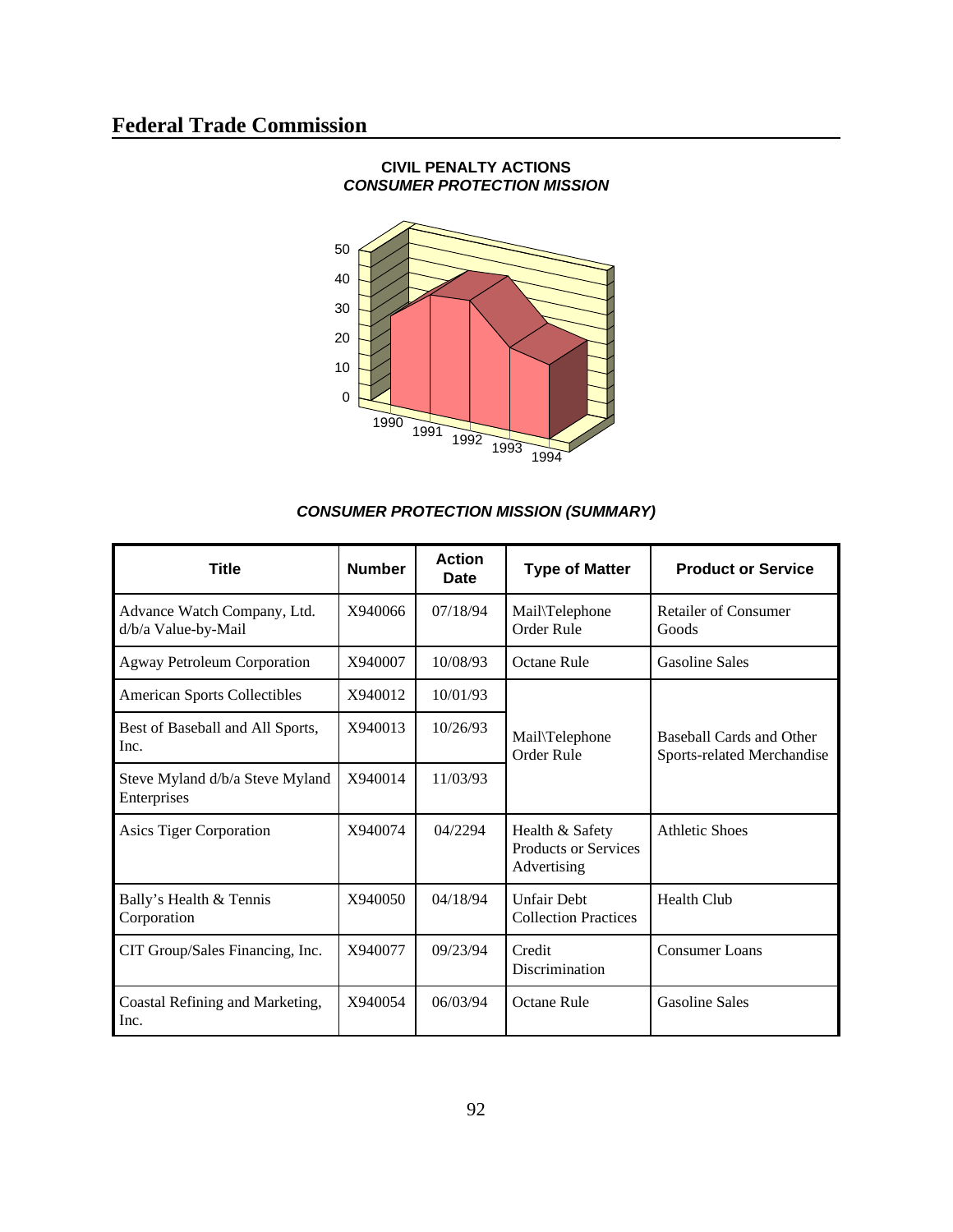# **Civil Penalty Actions Appendix**

| <b>Title</b>                                               | <b>Number</b> | Action<br>Date | <b>Type of Matter</b>                     | <b>Product or Service</b>                              |
|------------------------------------------------------------|---------------|----------------|-------------------------------------------|--------------------------------------------------------|
| Coverall North America, Inc.                               | X940025       | 03/18/94       | Franchise Rule                            | Commercial Janitorial<br>Franchises                    |
| Dahlberg, Inc.                                             | X940021       | 01/19/94       | <b>Advertising Claims</b>                 | Hearing Aid                                            |
| General Nutrition, Inc.                                    | X940044       | 05/23/94       | <b>Advertising Claims</b>                 | <b>Nutritional Supplements</b>                         |
| <b>Haband Company</b>                                      | X940079       | 09/30/94       | Mail\Telephone<br>Order Rule              | <b>Clothing Retailer</b>                               |
| Hachette Book Group USA, Inc.<br>and Grolier, Inc.         | X940039       | 01/27/94       | Unordered<br>Merchandise Statute          | Yearbooks and Supplement<br><b>Books</b>               |
| <b>International Bartending Institute</b>                  | X940072       | 09/06/94       | <b>Franchise Rule</b>                     | <b>Bartending Schools</b>                              |
| J.C. Pro Wear, Inc.                                        | X940045       | 03/21/94       | Franchise Rule                            | <b>Sports Apparel Outlets</b>                          |
| John Appel (SMI/USA)                                       |               | 10/26/93       | <b>Franchise Rule</b>                     | Self-improvement Courses,<br>Tapes, and Other Products |
| Joseph Haney (SMI/USA)                                     | X940003       |                |                                           |                                                        |
| Loizou, Inc. (A & G Auto Sales)                            | X940052       | 04/14/94       | <b>Used Car Rule</b>                      | Used Car Dealership                                    |
| Lonnie R. Divine                                           | X920067       | 12/15/93       | Cooling-Off Rule &<br>Door-to-Door Sales  | <b>Magazine Subscriptions</b>                          |
| Mission Plans, Inc.                                        | X940073       | 09/14/94       | <b>Funeral Rule</b>                       | <b>Funeral Services</b>                                |
| Moffitt Oil Company, Inc.                                  | X940005       | 11/01/93       | <b>Octane Rule</b>                        | <b>Gasoline Sales</b>                                  |
| Mohl Fur Company, Inc.                                     | X940065       | 12/14/93       | <b>Fur Products</b><br>Labeling Act       | <b>Fur Garments</b>                                    |
| Rocket Gas and Car Wash, Inc.                              | X940006       | 04/04/94       | <b>Octane Rule</b>                        | <b>Gasoline Sales</b>                                  |
| Sol Levinson and Brothers, Inc.                            | X940069       | 08/16/94       | <b>Funeral Rule</b>                       | <b>Funeral Services</b>                                |
| Tri-Star Marketing Corp.<br>(Megatrend Telecommunications) | X940016       | 11/08/93       | <b>Franchise Rule</b>                     | Cordless, Coinless<br>Telephone                        |
| <b>West Capital Financial Services</b><br>Corp.            | X940062       | 07/07/94       | Credit Card &<br><b>Credit Svcs Fraud</b> | <b>Household Goods Security</b><br>Interests           |

#### *CONSUMER PROTECTION MISSION (DETAIL) Advance Watch Company, Ltd. d/b/a Value-By-Mail; David Schechter*

Advance Watch Company and its chief operating officer, David Schechter, agreed to settle allegations that they violated the Mail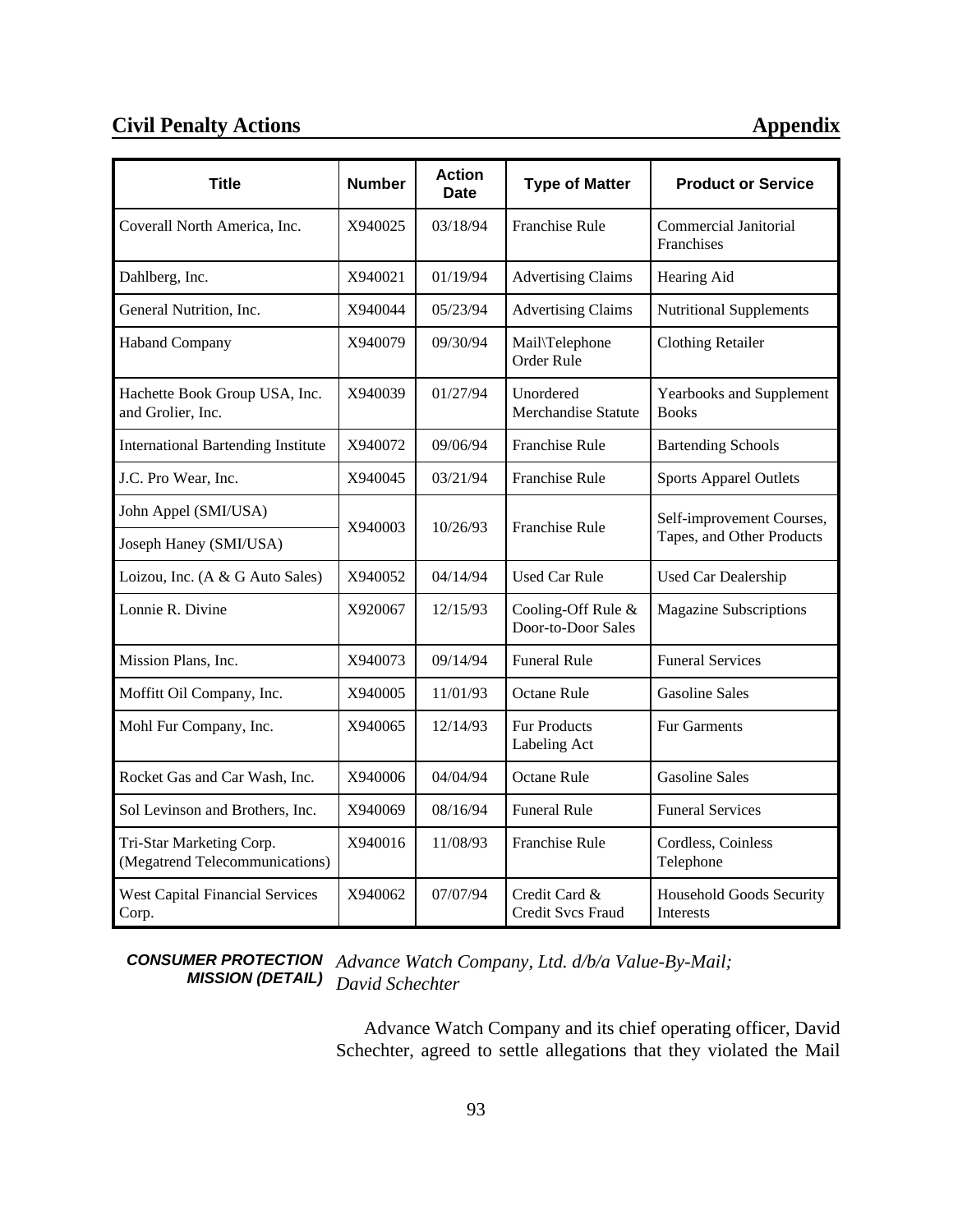Order Rule by failing to provide consumers with the option to delay or cancel their orders and receive prompt refunds, that they violated the Warranty Rule by failing to provide copies of written warranties or to provide instructionsfor obtaining free copies prior to the sale of consumer goods, and that they violated the FTC Act by falsely representing that consumers would readily obtain a prompt and full refund. The settlement prohibits future violations of the Rules and the FTC Act and requires payment of a \$32,500 civil penalty.

# *Agway Petroleum Corporation*

Agway Petroleum, a gasoline distributor, agreed to settle allegationsthat it violated the Fuel Rating Rule by failing to properly certify the octane ratings of gasoline it sold to retail gas stations. The settlement prohibits future violations of the Rule and requires payment of a \$25,000 civil penalty.

# *American Sports Collectibles; Best of Baseball and All Sports, Inc.; Steve Myland d/b/a Steve Myland Enterprises*

Three direct mail marketers of baseball cards and other sports related merchandise agreed to settle allegations that they violated the Mail Order Rule by failing to notify consumers of delays in shipping their orders and of their right to cancel and by failing to provide prompt refunds. The settlements prohibit future violations of the Mail Order Rule and require payment of civil penalties of \$13,500, \$12,500, and \$20,000 respectively.

# *Asics Tiger Corporation*

Asics agreed to settle allegations that it violated a 1991 Commission order under which it had agreed not to make unsubstantiated injury reduction or performance claims for its gel athletic shoes. The settlement prohibits the company from violating any terms of the original order and requires payment of a \$250,000 civil penalty.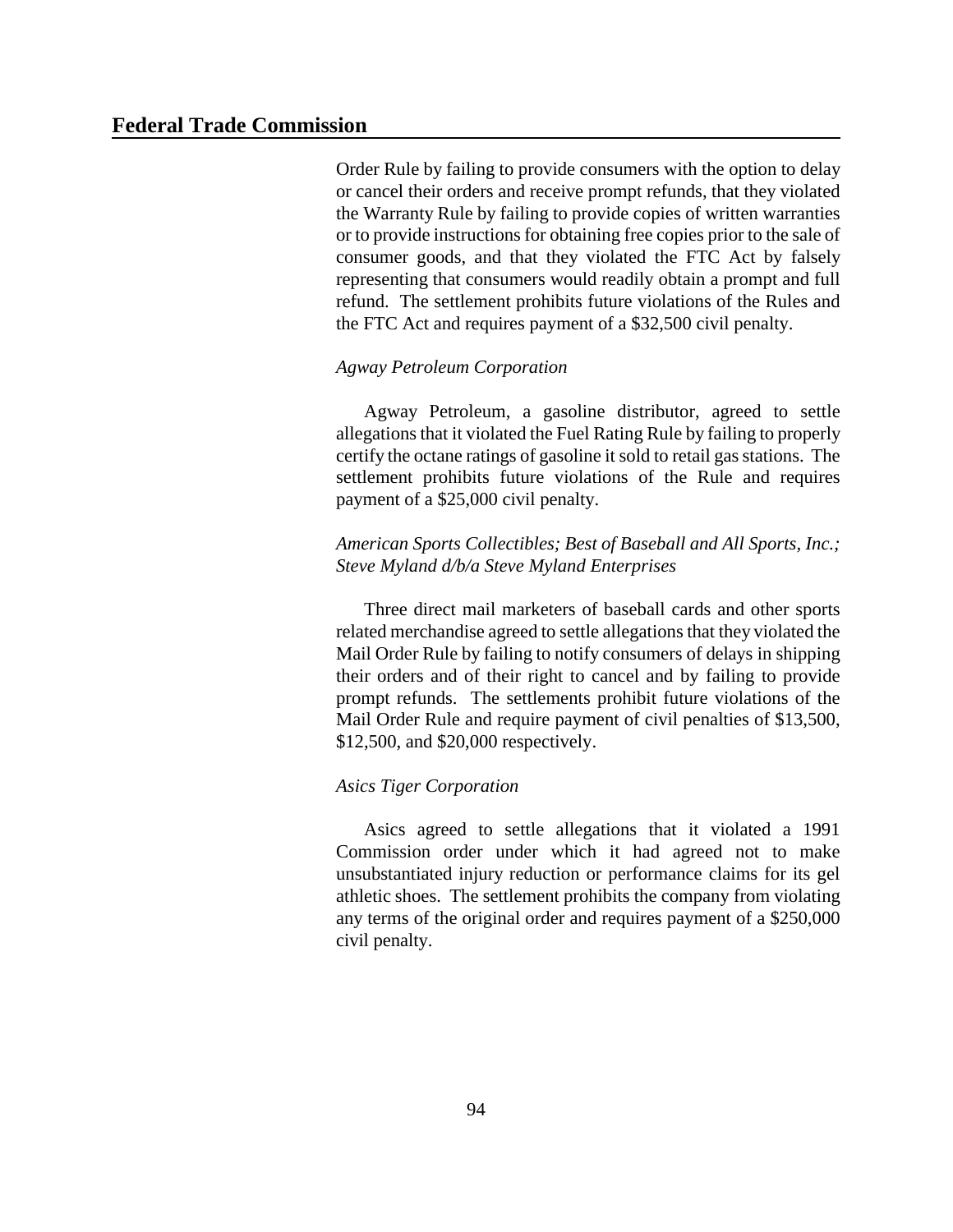#### *Bally's Health & Tennis Corporation*

Bally's and its two subsidiaries agreed to settle allegations regarding the health clubs' billing, cancellation, refund, and debt collection practices. The settlement requires the defendants to refund membership or other fees to customers and to pay \$120,000 in civil penalties.

#### *CIT Group/Sales Financing, Inc.*

CIT agreed to settle allegations that it treated unmarried coapplicants for mobile home loans and other loans less favorably than married coapplicants, in violation of the Equal Credit Opportunity Act. The settlement prohibits future discrimination on the basis of marital status and requires payment of a \$150,000 civil penalty.

### *Coastal Refining and Marketing, Inc.*

Coastal Refining and Marketing, a gasoline distributor, agreed to settle allegations that it violated the Fuel Ratings Rule by allegedly transferring gasoline to its customers without certifying the octane rating of the fuel. The settlement prohibits future violations the Rule and requires payment of a \$32,500 civil penalty.

# *Coverall North America, Inc.*

Coverall North America, a seller of commercial janitorial franchises, agreed to settle allegations that it violated the Franchise Rule by failing to provide potential buyers with required information, such as a document substantiating earnings claims; by failing to provide required information about the company's franchises in its basic disclosure document; and by not providing the disclosure document within 10 business days before consumers purchased a franchise. The settlement prohibits future violations of the Franchise Rule and requires a payment of a \$100,000 civil penalty.

### *Dahlberg, Inc.*

The Commission alleged that Dahlberg, maker of Miracle-Ear brand hearing aids, violated a 1976 Commission order by making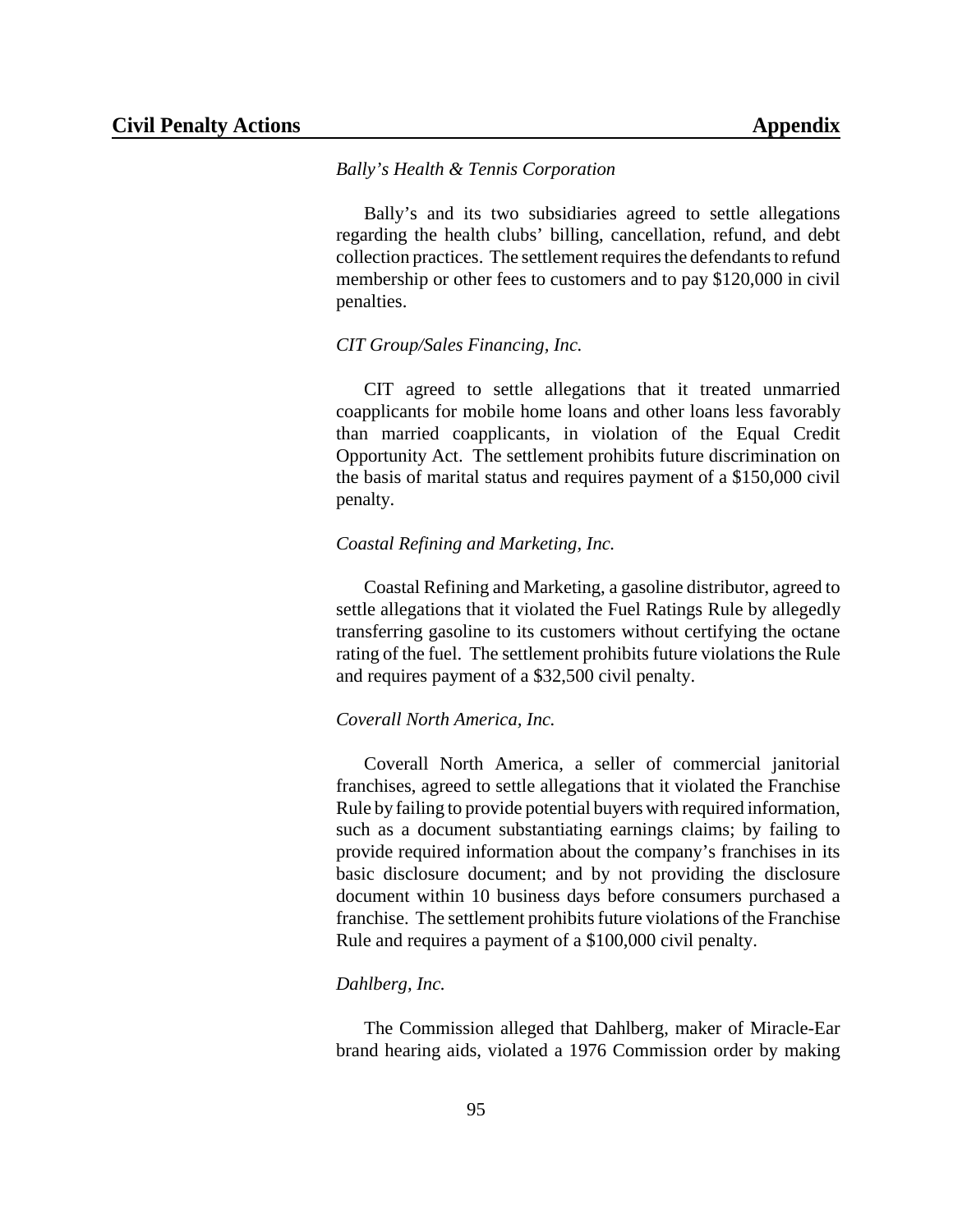numerous false and unsubstantiated claims about its Miracle-Ear Clarifier, a noise suppression hearing aid. The Commission alleged that Dahlberg marketed the Clarifier through a national advertising campaign in which the company falsely claimed that the Clarifier would focus its amplification on sounds the user wanted to hear, such asspeech, or would otherwise distinguish speech from noise and that it would reduce all unwanted background noise. The Commission asked the court to prohibit Dahlberg from making similar false and unsubstantiated claims in the future and to order it to pay civil penalties.

### *General Nutrition, Inc.*

General Nutrition, the largest retailer of nutritional supplements in the United States, agreed to settle allegations that it violated the terms of two previous Commission orders. The Commission alleged that General Nutrition failed to substantiate disease treatment, weight loss, muscle building, and endurance claims for over 40 products; failed to make certain disclaimers when advertising the efficacy of energy boosting vitamin products it sold; and made prohibited claims about certain amino acid products. The settlement prohibits future violations of any provision of the two previous orders and requires payment of a \$2.4 million civil penalty.

# *Haband Company, Inc.*

Haband, a mail order catalog clothing retailer, agreed to settle allegations that it violated the Mail Order Rule by substituting materially different merchandise for the merchandise ordered by consumers, without the consumers' prior approval. The settlement prohibits future violations of the Mail Order Rule and requires payment of a \$49,000 civil penalty.

#### *Hachette Book Group USA, Inc.; Grolier, Inc.*

Hachette and its wholly owned subsidiary, Grolier, Inc., agreed to settle allegations that Grolier mailed consumers information about various yearbooks or supplements, regarded consumers' failure to return cancellation cards as authorization to send the products, and then shipped the products and billed consumers for them in violation of a federal law under which consumers do not have to pay for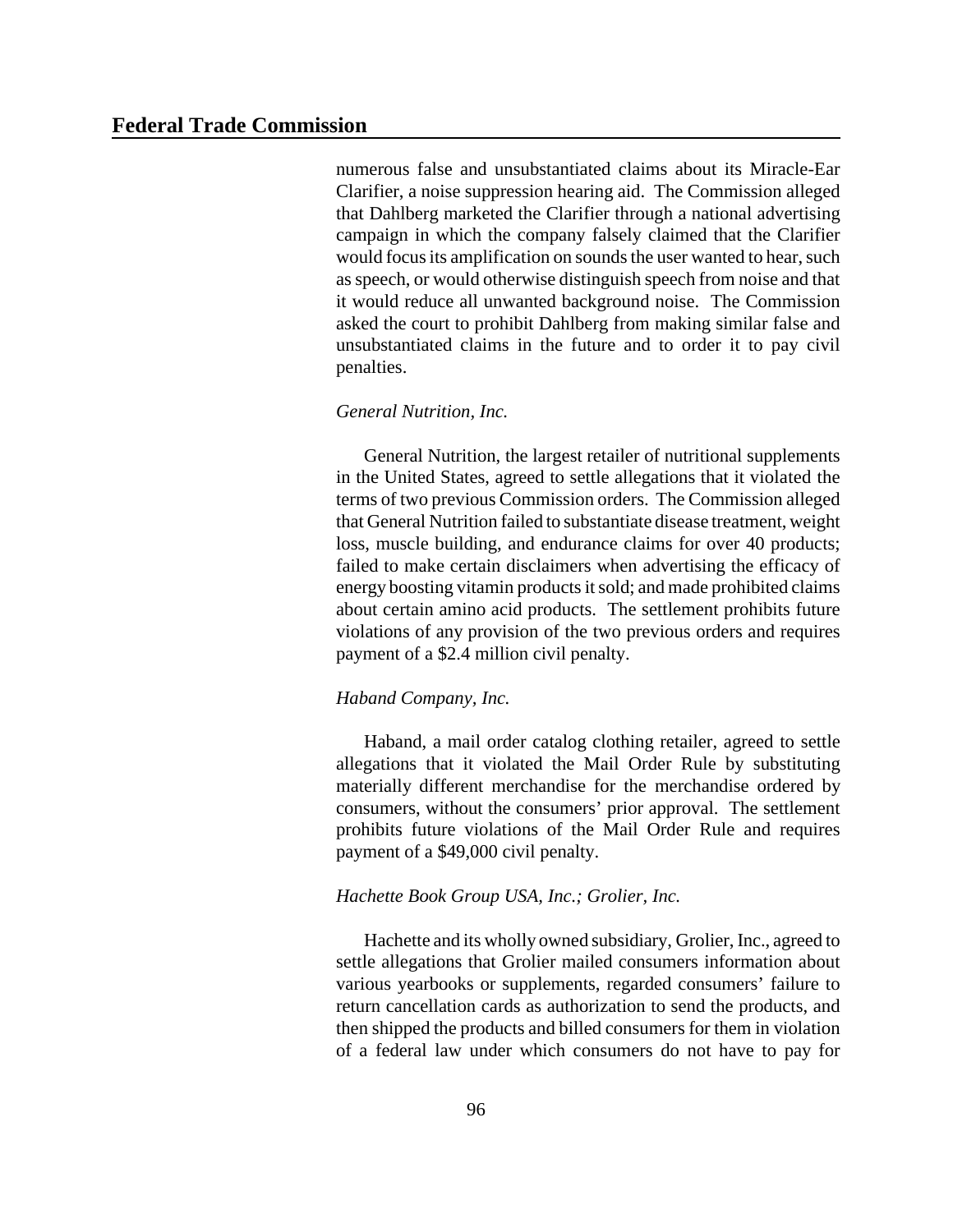unordered merchandise. The settlement requires the defendants to pay a \$200,000 civil penalty.

#### *International Bartending Institute; James H. Haren*

The International Bartending Institute and its chairman, James Haren, agreed to settle allegations that they violated the Franchise Rule by failing to provide potential buyers with important prepurchase information and by misrepresenting the start up costs and potential profits of their franchises. The settlement prohibits future violations of the Franchise Rule and requires payment of a \$50,000 civil penalty.

#### *J.C. Pro Wear, Inc.*

The Commission alleged that J.C. Pro Wear, a seller of sports apparel outlets, falsely claimed to be in compliance with the Franchise Rule and violated the Rule, in part, by failing to provide prospective franchisees with the disclosure documents required by the Rule. The Commission asked the court to prohibit the defendants from making similar misrepresentations, to prohibit them from violating the Rule in the future, and to order them to pay civil penalties.

# *John Appel; Joseph Haney*

Two former officers of SMI/USA, Inc., a company that sells franchises for self improvement courses, tapes, and other products, agreed to settle allegations that they violated a 1970 Commission order by misrepresenting to potential franchisees the ease of selling SMI products and the income that they could expect to earn and by failing to provide certain statistical information to prospective franchisees at the times required by the order. The settlement prohibits the two officers from selling similar business opportunities or products related to them in the future and requires payment of civil penalties of \$20,000 and \$10,000 respectively.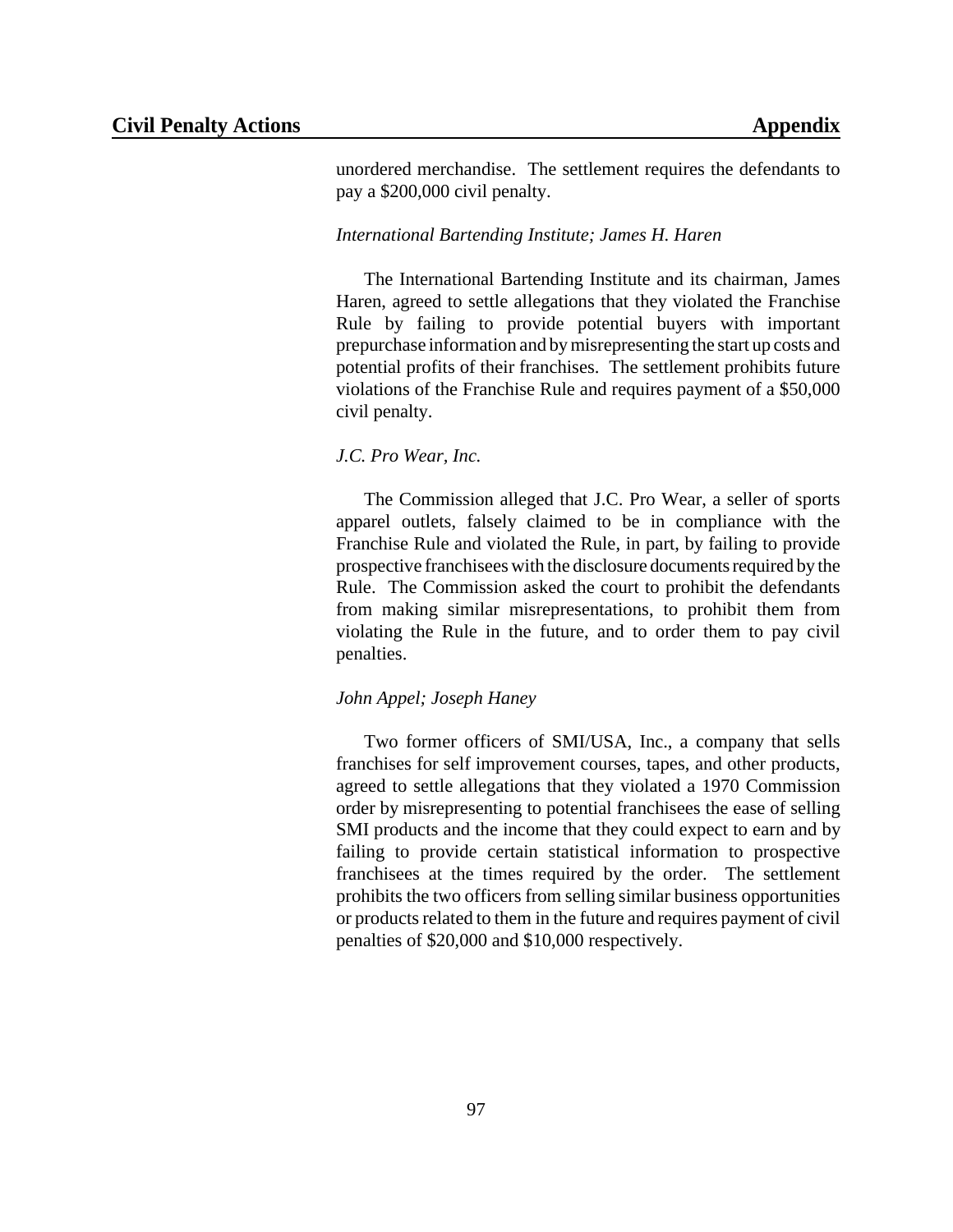*Loizou, Inc. d/b/a A&G Auto Sales; George E. Loizou; Andreas E. Loizou*

Loizou, Inc., a used car dealership, and two officers, George and Andreas Loizou, agreed to settle allegations that they violated the Used Car Rule by failing to display the required Buyers Guide on the side window of used cars offered for sale and that they did not provide other warranty information required by the Warranty Disclosure Rule. The settlement prohibits future violations of the Used Car Rule and requires payment of a \$20,000 civil penalty.

### *Lonnie R. Divine*

Lonnie Divine, a door-to-door magazine marketer, agreed to settle allegations that he misrepresented cancellation rights to his customers nationwide and failed to provide them with proper cancellation documents, in violation of the Cooling Off Rule. Divine also allegedly misrepresented when consumers would begin receiving their magazine subscriptions. The settlement bars similar practices in the future and requires payment of a \$10,000 civil penalty.

# *Mission Plans, Inc.; Donald Earthman; Michael Earthman*

Mission Plans, a company that markets and sells insurance funded, preneed funeral arrangement plans nationwide, and its owners, Donald and Michael Earthman, agreed to settle allegations that they violated the Funeral Rule by failing to provide consumers with general price lists and itemized statements of the funeral goods and services they had selected and that they violated the Cooling-Off Rule by failing to provide consumers with a written notice regarding their cancellation rights following sales presentations in consumers' homes. The settlement prohibits future violations of the Rules and requires payment of a \$20,000 civil penalty.

# *Moffitt Oil Company, Inc.*

Moffitt Oil Company, a fuel distributor, and three of its officials agreed to settle allegations that they violated the Fuel Ratings Rule by pumping gasoline into underground storage pumps belonging to a gasoline retail chain, Rocket Gas and Car Wash, Inc. The underground pumps were connected to gasoline pumps on which the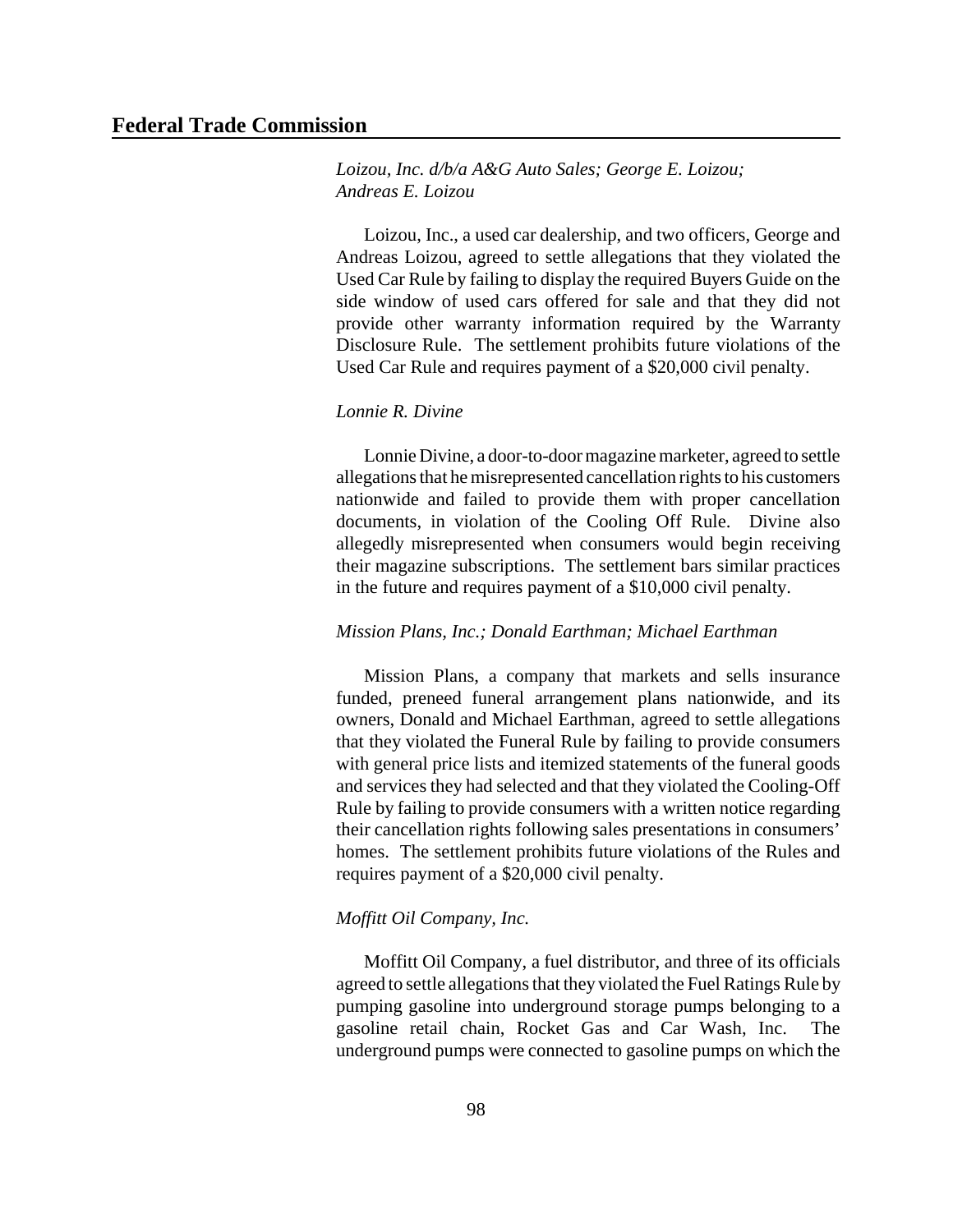octane rating of the gasoline was allegedly overstated. The settlement prohibits future violations of the Fuel Ratings Rule and requires payment of a \$90,000 civil penalty.

### *Mohl Fur Company, Inc.; Robert Mohl*

Mohl Fur Company, a fur garments importer, and its president, Robert Mohl, agreed to settle allegations that they failed to disclose whether their fur garments were natural, dyed, or artificially colored and that they failed to disclose the country of origin of the pelts in their imported fur products, among other violations of the Fur Products Labeling Act. The settlement requires the respondents to adhere to certain requirements for future sales to retailers and requires payment of a \$70,000 civil penalty.

# *Rocket Gas and Car Wash, Inc.; Mansoorali Virani*

Rocket Gas and Car Wash, a gasoline retail chain, and its principal officer, Mansoorali Virani, agreed to settle allegations that they violated the Fuel Ratings Rule by overstating the octane rating of gasoline they sold to consumers and by mislabeling their fuel pumps. The settlement prohibits future violations of the Fuel Ratings Rule and requires payment of a \$140,000 civil penalty.

*Sol Levinson and Brothers, Inc.; Burton H. Levinson; Irvin B. Levinson; Stanley T. Levinson; Ira J. Levinson*

Sol Levinson and Brothers and Burton, Irvin, Stanley, and Ira Levinson agreed to settle allegations that they violated the Funeral Rule by failing to give consumers an itemized printed or typewritten general price list and a casket price list, by failing to give price information over the telephone, and by conditioning the sale of certain funeral goods and services upon the purchase of other goods and services. The settlement prohibits future violations of the Funeral Rule and requires payment of a \$100,000 civil penalty.

# *Tri-Star MarketingCorp. ofNorth MyrtleBeach; M. DouglasCooke; Michael D. Gibbons*

Tri-Star Marketing and its officers, Douglas Cooke and Michael Gibbons, agreed to settle allegations that they violated the Franchise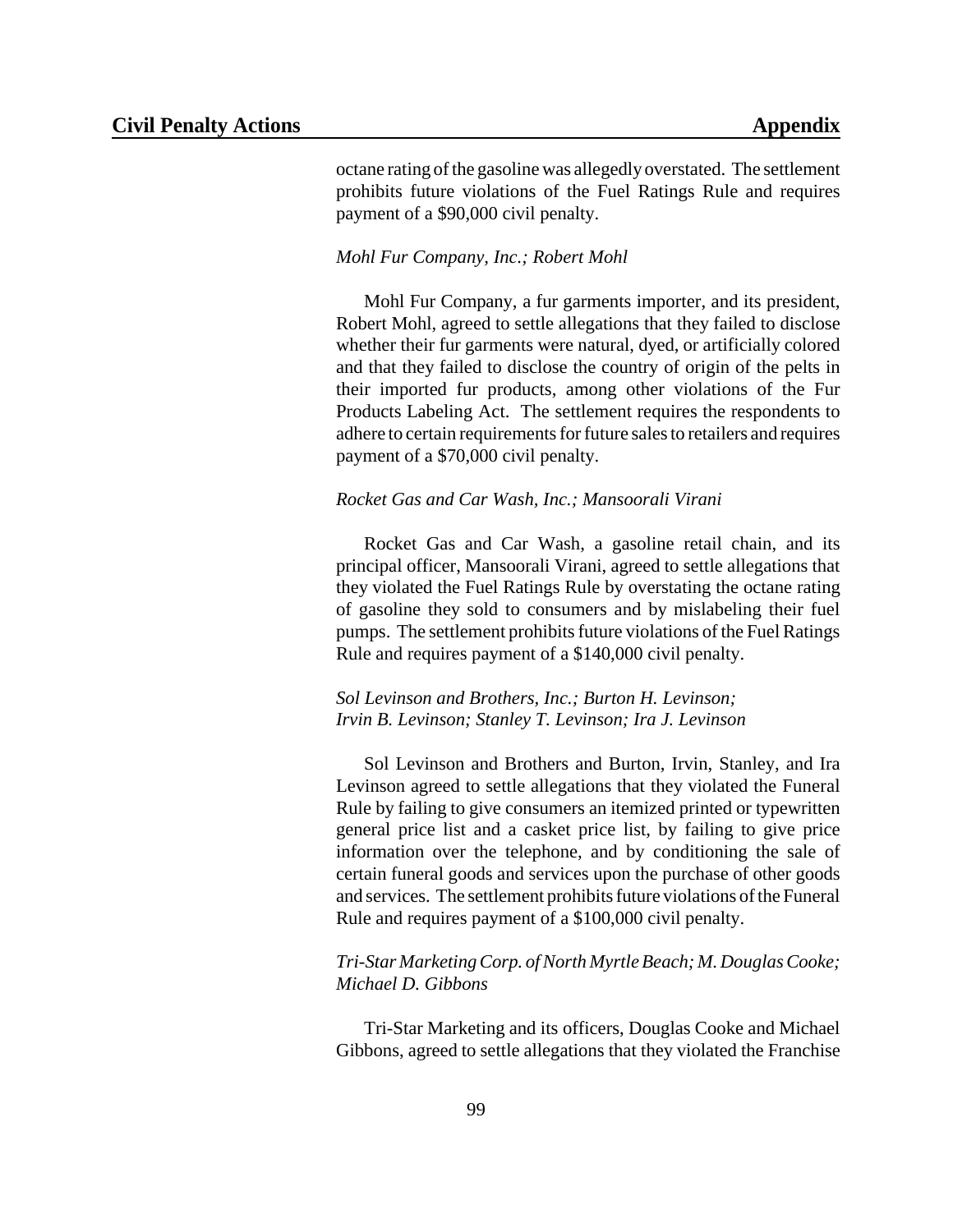Rule by failing to provide prospective buyers with the required basic disclosure and earnings claims documents and by making unsubstantiated earnings claims. The settlement prohibits future violations of the Franchise Rule and misrepresentations of any material term or condition of any franchise or business and requires payment of a \$5,000 civil penalty.

# *West Capital Financial Services Corp.; Michael Joplin*

West Capital and its president, Michael Joplin, agreed to settle allegations that they violated the Credit Practices Rule by taking a security interest in consumers' household goods as a condition of extending credit. The settlement prohibits future violations of the Credit Practices Rule, requires the respondents to relinquish any household goods security interests they hold, and requires payment of a \$25,000 civil penalty.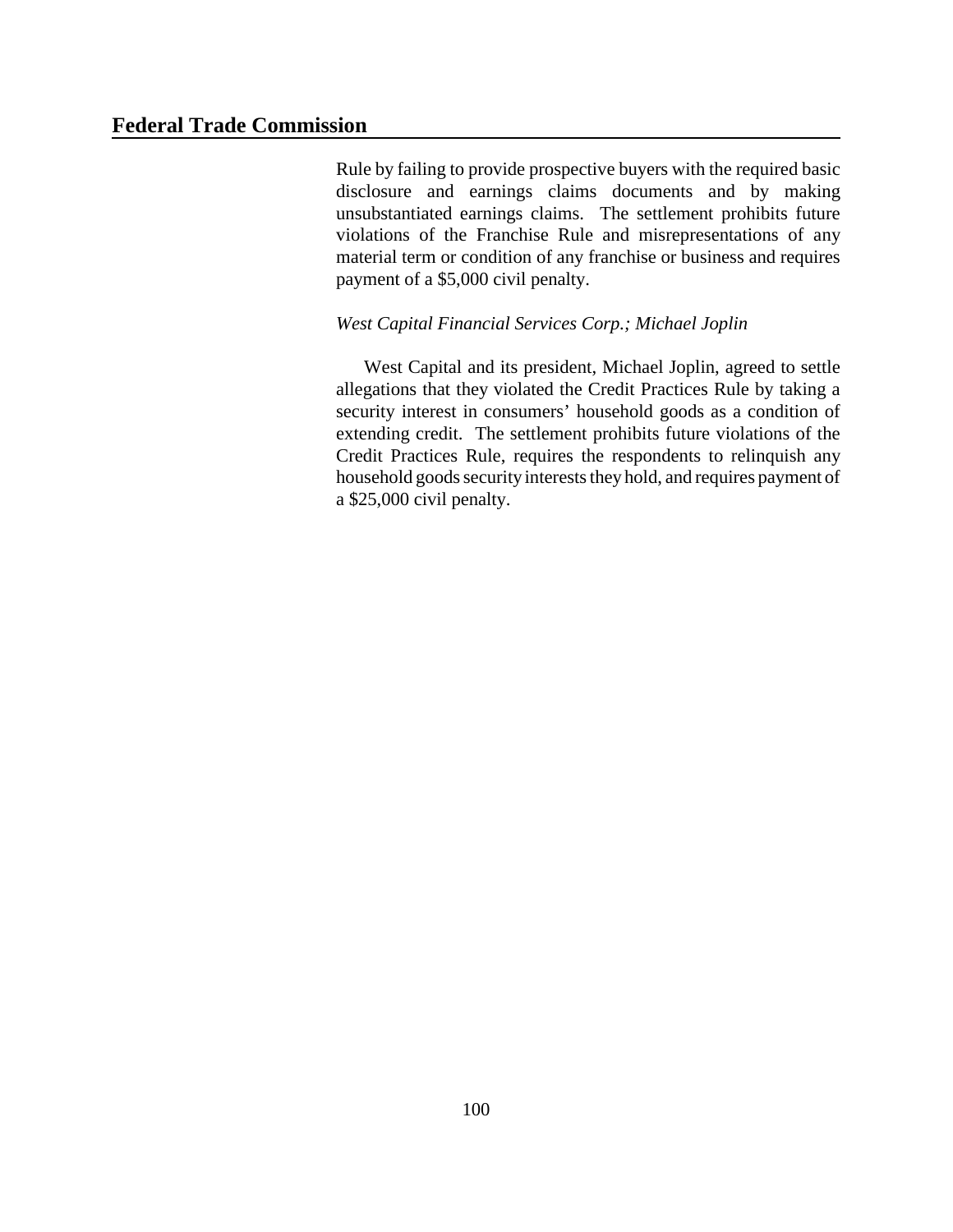

#### **CONSUMER REDRESS ACTIONS<sup>1</sup>** *CONSUMER PROTECTION MISSION*

# *CONSUMER PROTECTION MISSION (SUMMARY)*

| <b>Title</b>                                               | <b>Number</b> | <b>Action</b><br><b>Date</b> | <b>Type of Matter</b>                                                     | <b>Product or Service</b>                                               |
|------------------------------------------------------------|---------------|------------------------------|---------------------------------------------------------------------------|-------------------------------------------------------------------------|
| Academic Guidance Services,<br>Inc.                        | X920073       | 10/13/93                     | <b>Business</b><br>Opportunities<br><b>Investment Fraud</b>               | Licenses to Sell College<br>Financial Information to<br><b>Students</b> |
| American Microtel (Danny<br>Sterk/Codima, Inc.)            | X920030       | 10/06/94                     | Lottery Application<br>Filing Services.<br><b>Investment Fraud</b>        | Wireless Cable<br><b>Television Lottery</b>                             |
| American Microtel, Inc. and<br>James D. Greenbaum          | X920030       | 12/23/93                     | Lottery Application<br><b>Filing Services</b><br><b>Investment Fraud</b>  | Wireless Cable<br><b>Television Lottery</b>                             |
| Eric Kyle and First Atlantic<br>Equity (American Microtel) |               |                              |                                                                           |                                                                         |
| Charles C. Davis (American<br>Microtel)                    | X920030       | 01/05/94                     |                                                                           |                                                                         |
| Claude A. Blanc, Jr. (Factory<br>Direct)                   | X920062       | 01/24/94                     | Franchise Rule;<br><b>Business Opportunity</b><br><b>Investment Fraud</b> | Vending Machines Sold<br>as Business<br>Opportunities                   |

 $1$ The Commission makes every effort to collect the full amount of each judgement, whether ordered by a court or obtained through a settlement. Despite its best efforts, however, the Commission is not always able to collect the full amount.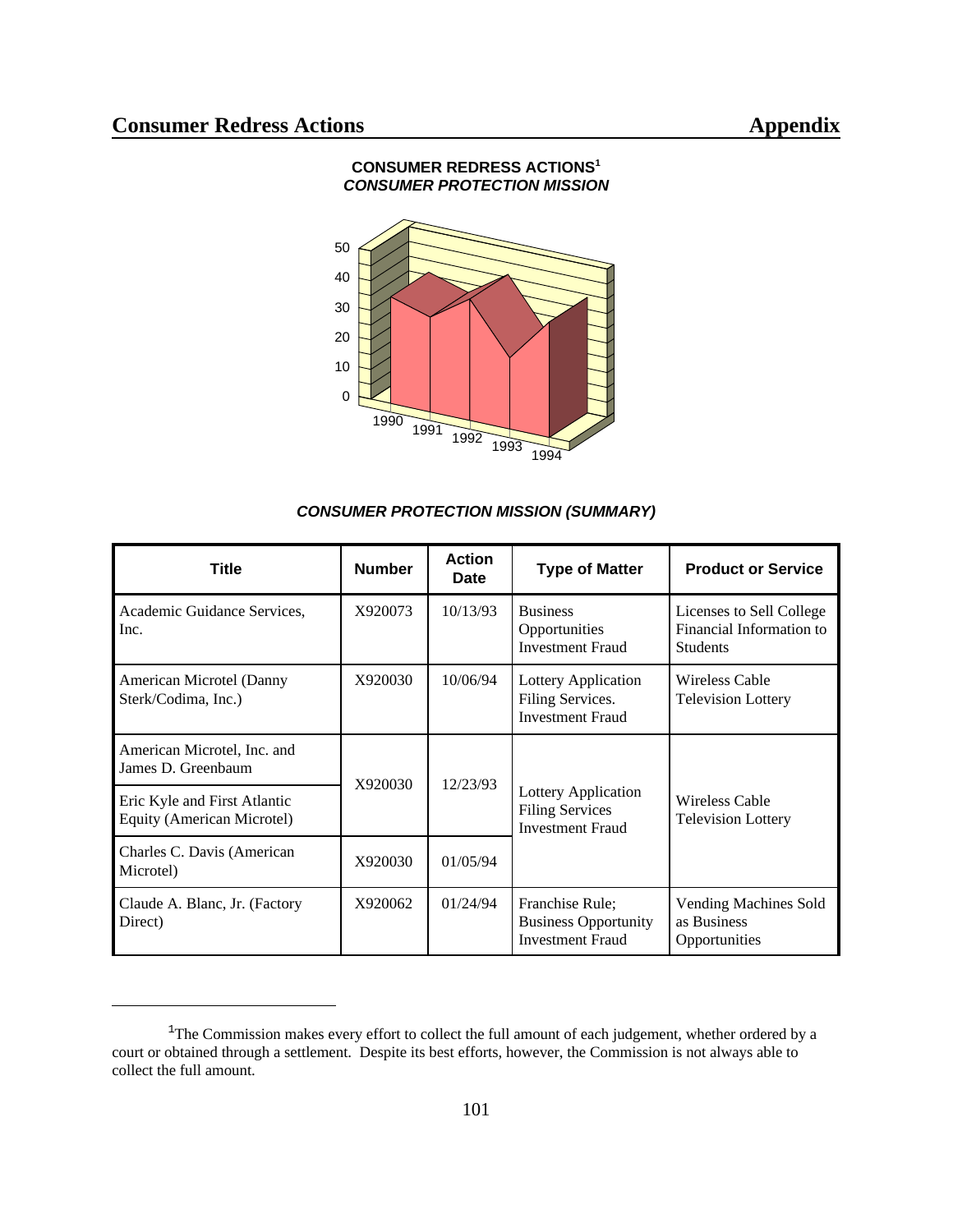| <b>Title</b>                                                                | <b>Number</b> | <b>Action</b><br><b>Date</b> | <b>Type of Matter</b>                                                            | <b>Product or Service</b>                           |
|-----------------------------------------------------------------------------|---------------|------------------------------|----------------------------------------------------------------------------------|-----------------------------------------------------|
| Denny Mason                                                                 | X930022       | 04/19/94                     | Prize Scheme Claims<br>by Mail and<br>Telemarketing<br><b>Advertising Claims</b> | <b>Prize Promotions</b>                             |
| Douglas Wayne Osborne<br>(Osborne Precious Metals, Inc.)                    | X920052       | 03/10/94                     | <b>Precious Metals</b><br><b>Investment Fraud</b>                                | Precious Metal<br>Investments                       |
| Fred Hyde (Solomon Trading<br>$Co.$ )                                       | X910090       | 06/29/94                     | Art Investment Fraud                                                             | <b>Art Investments</b>                              |
| Garry Schaeffer (International<br>Assets)                                   |               |                              |                                                                                  |                                                     |
| Sarabeth Koethe and Gem<br>Sciences International<br>(International Assets) | X920075       | 10/28/93                     | Gemstones Investment<br>Fraud                                                    | Gemstone Appraisal<br><b>Services</b>               |
| Thomas V. Lopes (International<br>Assets)                                   |               |                              |                                                                                  |                                                     |
| <b>Goddard Rarities and Dennis</b><br>Goddard                               | X930054       | 08/23/94                     | Rare Coins Investment<br>Fraud                                                   | <b>Rare Coin Investments</b>                        |
| <b>Invention Submission</b><br>Corporation                                  | X930032       | 02/07/94                     | <b>Advertising Claims</b>                                                        | <b>Invention Promotion</b><br>Services              |
| James Rodgers and Randy Allen<br>McCall (American Buyers<br>Network)        | X940067       | 01/31/94                     | Credit Card & Credit<br>Services Fraud                                           | "Gold Card" Marketing                               |
| Jordan Ashley, Inc.                                                         | X940015       | 04/13/94                     | <b>Franchise Rule</b>                                                            | <b>Greeting Card Display</b><br>Racks               |
| Larkin, Hoffman, Daly &<br>Lindgren, Ltd.                                   | X930006       | 05/26/94                     | <b>Rare Coins Investment</b><br>Fraud                                            | <b>Rare Coin Investments</b>                        |
| LaserVision, Inc.                                                           | X940026       | 03/23/94                     | Health & Safety<br>Products or Services<br>Advertising                           | Pinhole Eyeglasses                                  |
| Mary Redhead and Thelma<br>Magno (Earthbound)                               | X940001       | 06/20/94                     | Health & Safety<br><b>Products or Services</b><br>Advertising                    | AIDS, ARC, and HIV<br><b>Treatment or Cure</b>      |
| Meehan Marketing Group and<br>David Weston                                  | X940024       | 07/14/94                     | Specialized Mobile<br>Radio Licensing                                            | FCC program to license<br><b>Specialized Mobile</b> |
| Glenn Morganstern                                                           |               |                              | <b>Investment Fraud</b>                                                          | Radio program                                       |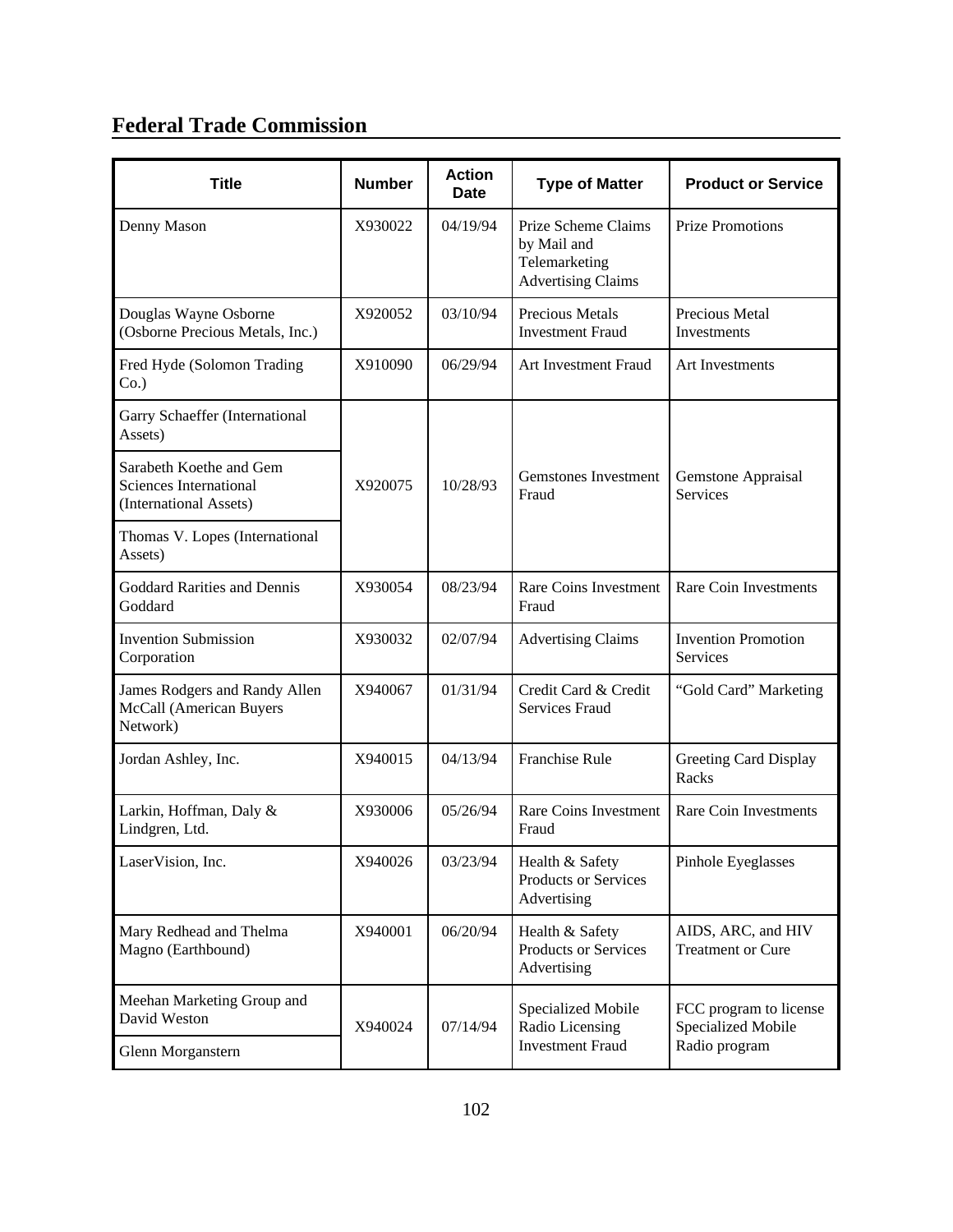# **Consumer Redress Actions Appendix**

| <b>Title</b>                                                        | <b>Number</b> | <b>Action</b><br><b>Date</b> | <b>Type of Matter</b>                                       | <b>Product or Service</b>                    |
|---------------------------------------------------------------------|---------------|------------------------------|-------------------------------------------------------------|----------------------------------------------|
| National Art Publishers and<br>Distributors, Inc.                   | X940042       | 08/30/94                     | Miscellaneous<br>Telemarketing                              | <b>Vintage Movie Posters</b>                 |
| Nutrition Research & Marketing,<br>Inc. d/b/a Nutrition Science     | X940008       | 11/01/93                     | Diet Programs &<br><b>Products Advertising</b>              | Diet Pills                                   |
| Pacific Inspection and Research<br>Laboratory, Inc.                 | X930026       | 10/05/93                     | <b>Advertising Claims</b>                                   | <b>Thermal Windows</b>                       |
| <b>Professional Product Research</b><br>Company, Inc.               | X940033       | 10/18/93                     | Health & Safety<br>Products or Services                     | Pinhole Eyeglasses                           |
| National Syndications, Inc.                                         | X940032       |                              | Advertising                                                 |                                              |
| <b>Rapaport Corporation</b>                                         | X940019       | 03/14/94                     | <b>Business</b><br>Opportunities<br><b>Investment Fraud</b> | <b>Work-at-home Business</b><br>Opportunity  |
| Robert M. Farmer/D. Dietel/<br>S.Lick (American Standard<br>Credit) | X930041       | 08/29/94                     | Credit Card & Credit<br><b>Services Fraud</b>               | <b>Secured Credit Cards</b>                  |
| Ronald F. Way (Hawthorne)                                           | X940018       | 11/20/93                     | Infomercials                                                | Computer-based<br><b>Consulting Business</b> |
| <b>Shawmut Mortgage Company</b>                                     | X940041       | 12/13/93                     | <b>Credit Discrimination</b>                                | Mortgage Loan                                |
| Sierra Pacific Marketing, Inc.                                      | X930020       | 02/22/94                     | Awards & "Free"<br>Prizes Telemarketing                     | Prize Promotion<br>Telemarketing             |
| <b>Sunbelt Construction Company</b>                                 | X940051       | 02/22/94                     | <b>Advertising Claims</b>                                   | <b>Land Sales</b>                            |
| Tiny Doubles International, Inc.                                    | X900055       | 03/29/94                     | Franchise Rule                                              | Photography                                  |
| <b>Vendall Marketing Corporation</b>                                |               |                              | <b>Business</b>                                             | <b>Vending Machines Sold</b>                 |
| James E. Mobley (Vendall<br>Marketing Corp.)                        | X940038       | 09/13/94                     | Opportunities<br><b>Investment Fraud</b>                    | as Business<br>Opportunities                 |
| Wolf Consulting/D. Wolf/B. Wolf                                     |               |                              | <b>Business</b>                                             | <b>Vending Machines Sold</b>                 |
| Solomon J. Samarel (Wolf<br>Consulting)                             | X940029       | 09/20/94                     | Opportunities<br><b>Investment Fraud</b>                    | as Business<br>Opportunities                 |
| World Wide Classics, Inc.                                           | X920033       | 12/15/93                     | Miscellaneous<br><b>Investment Fraud</b>                    | <b>Stamp Investments</b>                     |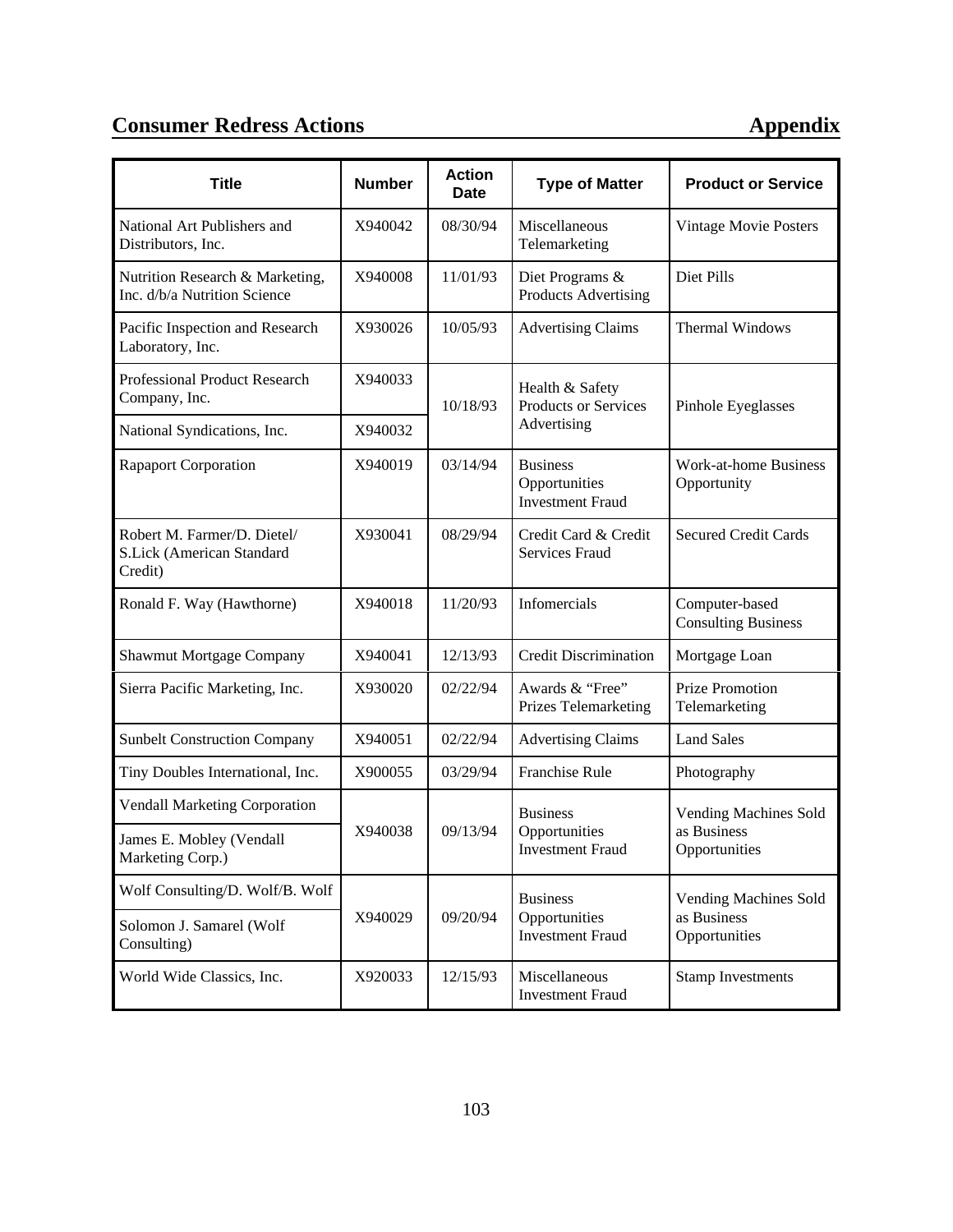#### *CONSUMER PROTECTION Academic Guidance Services, Inc. MISSION (DETAIL)*

The Commission obtained a settlement with Academic Guidance Services, settling allegations that it deceptively marketed to prospective business operators the right to sell college financial aid information to students. The settlement permanently bans the company from selling or leasing customer lists in the future and discharges all contractual obligations of the company's licensees. In addition, the company agreed to pay \$300,000, to be used for redress, to licensees who paid a fee to the firm after July 16, 1989.

# *American Microtel, Inc.; Eric Kyle; Danny Sterk; Codima, Inc.; First Atlantic Equity; James D. Greenbaum; Charles C. Davis*

The Commission obtained settlements with American Microtel and six other defendants in connection with an allegedly deceptive scheme to sell application services for a federal lottery to award licenses to operate wireless cable systems. The settlements ban the defendants for various lengths of time from selling application services for any federal lottery and ban some defendants from future sales of any investment offering that involves a license issued by the FCC. In addition, the settlements require the payment of consumer redress in the following amounts: American Microtel, \$500,000; Eric Kyle, \$5,000; Danny Sterk and his company Codima, \$15,000; Charles Davis, \$20,000; and James Greenbaum, \$95,000.

# *Claude A. Blanc, Jr.; Michelle Hartzheim; Factory Direct, Inc.; Vendorline, Inc.*

The Commission obtained settlements with two individuals and two corporate defendants in connection with allegations that they made numerous false representations and failed to provide key prepurchase information to induce consumers to invest thousands of dollars in vending machine business opportunities. The settlement permanently bans the defendants from any involvement in the vending machine business and from owning an interest in a company selling any business opportunity. The settlement also requires that approximately \$290,000 in frozen assets be transferred into a consumer redress fund for those who invested in this business opportunity scheme.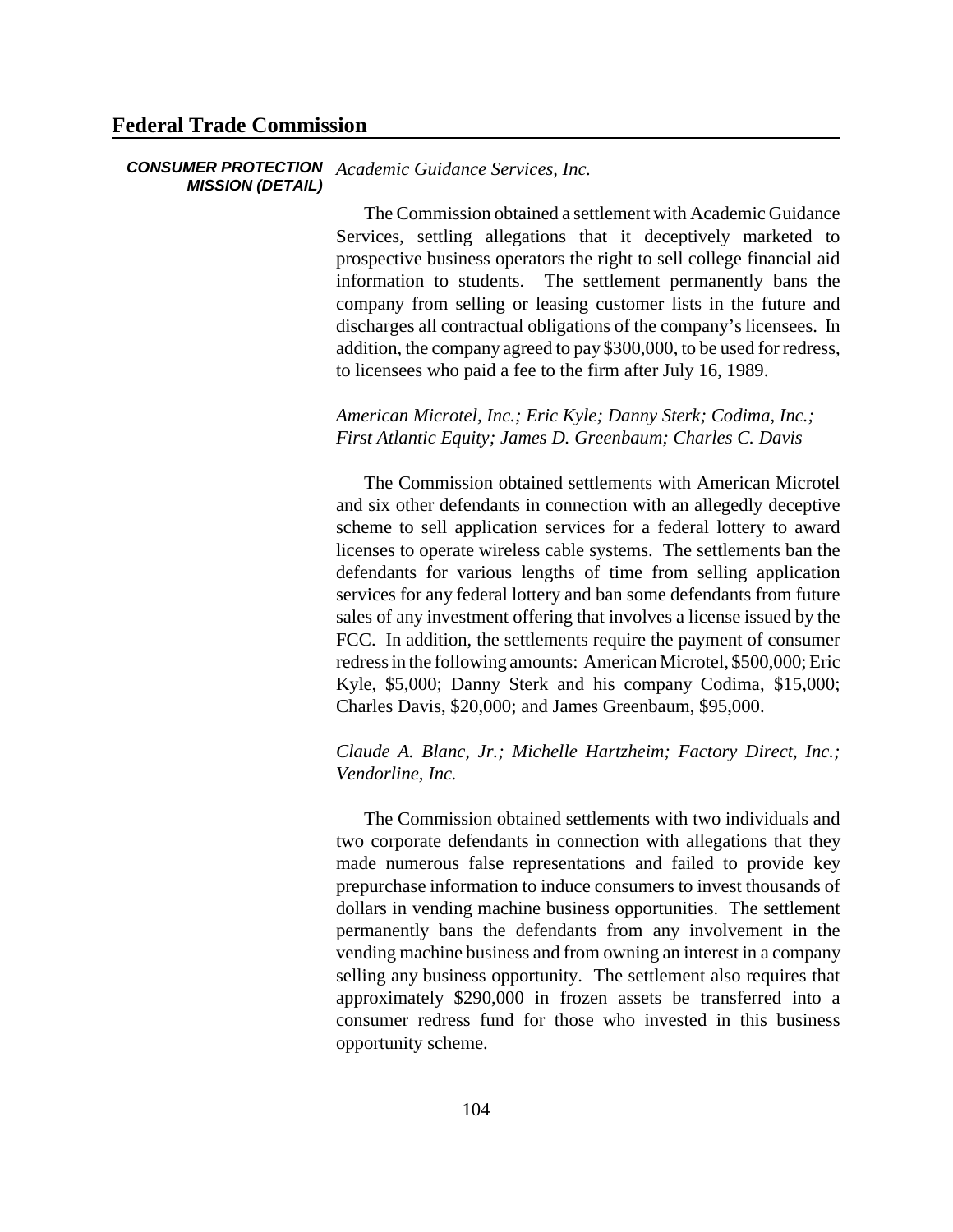#### *Denny Mason; Benedict Spano; Anthony Della Iacono*

The Commission obtained a settlement with Denny Mason, a cluster of major Las Vegas, Nevada-based telemarketing companies, and their principal officers in connection with allegations that they made false representations to consumers across the nation that they had won valuable prizes. The defendants used a variety of misrepresentations to get the consumers, many of them elderly, to purchase cosmetics, vitamins, environmentally safe cleaning products, water purifiers, and other products. The defendants also allegedly aided and abetted other telemarketers engaging in similar deceptive sales practices. The settlement requires payment of \$900,000, to be used for redress to consumers, and imposes numerous restrictions and disclosure requirements on future telemarketing efforts. In addition, three defendants are permanently barred from participating in any prize promotion marketing program in the future.

#### *Douglas Wayne Osborne; Osborne Precious Metals, Inc.*

The Commission alleged that Douglas Osborne and his firms misrepresented or failed to disclose the fees and commissions associated with their investments and that they misrepresented the risk and profit potential of the investments. A court ordered Douglas Osborne to post a \$5 million bond before engaging in any kind of telemarketing activity in the future. The court also entered a \$13.3 million judgment against the defendants.

#### *Fred Hyde*

A court permanently enjoined Fred Hyde, the principal of Solomon Trading Company, Inc., from deceptively marketing artwork and ordered him to pay \$872,184 to redress the losses of retail customers who purchased from Solomon. Hyde was alleged to have misrepresented the investment value of art prints telemarketed to consumers around the country.

# *Garry Schaeffer; Sarabeth Koethe; Gem Sciences International (GSI); Thomas V. Lopes*

The Commission obtained three settlements with defendants to settle allegations that they operated a deceptive telemarketing scheme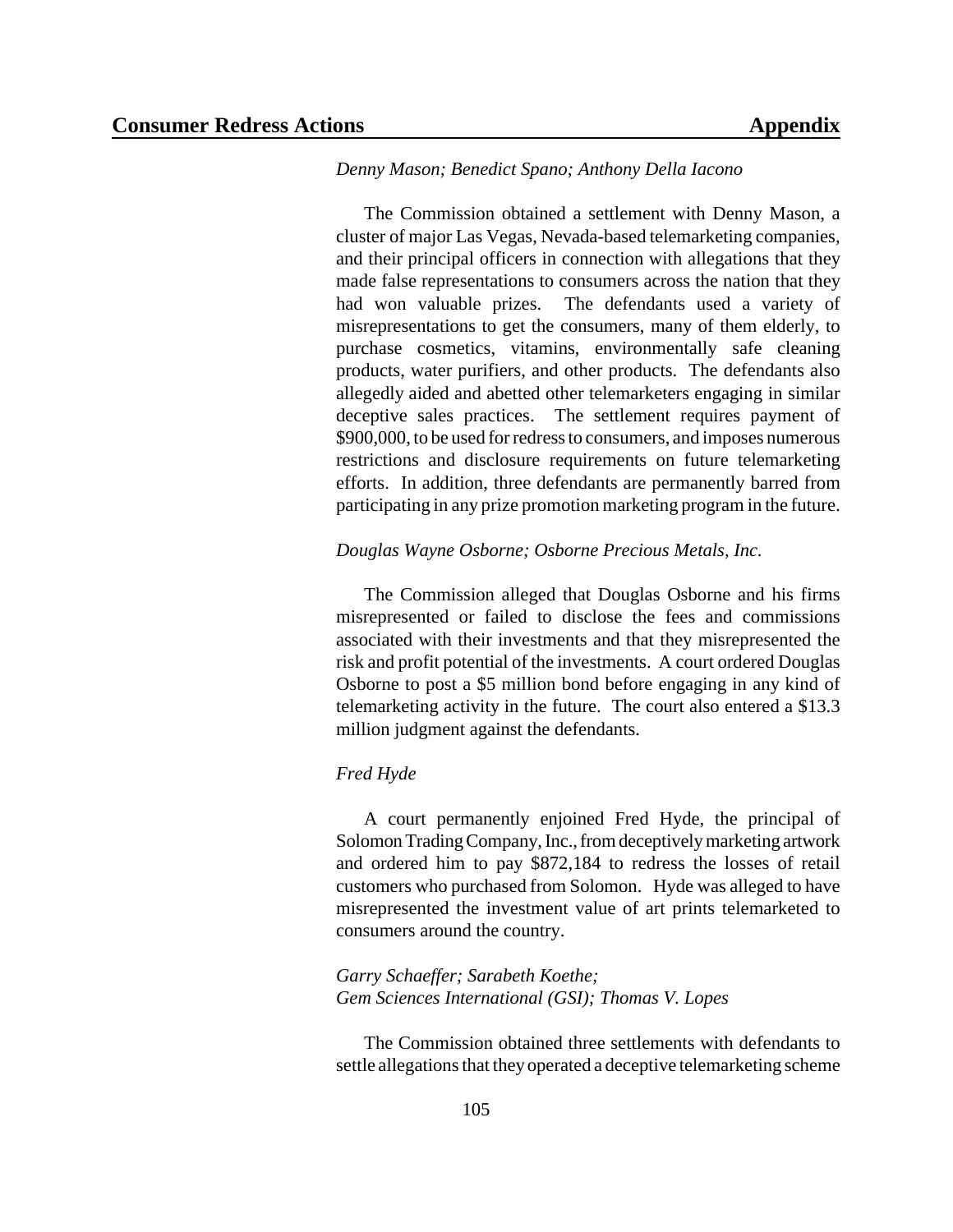to sell gemstones as investments. The settlements include various provisions permanently prohibiting the defendants from engaging in similarly deceptive conduct in the marketing of any investment in the future. The defendants are also required to make certain disclosures to inform consumers of the risks, if they again market gemstones as investments. In addition, one defendant agreed to a lifetime ban on telemarketing investment products, and another will post at least a \$50,000 bond before engaging in telemarketing investments in the future. The settlements require Schaeffer to pay \$50,000, Koethe and GSI to pay \$20,000, and Lopes to pay \$45,000 for consumer redress.

#### *Goddard Rarities, Inc.; Dennis S. Goddard*

Dennis Goddard and his firm, Goddard Rarities, agreed to settle allegations that they deceptively telemarketed rare coins as investments. The settlement prohibits the defendants from making claims similar to the allegedly deceptive representations challenged by the Commission. The settlement also requires the defendants to post a \$100,000 bond for the protection of their customers before they market any coin or other investment opportunity in the future and Dennis Goddard to release his claim on corporate assets so they can be used for consumer redress.

# *Invention Submission Corporation*

Invention Submission and other defendants agreed to settle allegations that they misrepresented the nature, quality, and success rate of the invention promotion services sold to consumers for prices ranging from hundreds of dollars to a total package price of approximately \$5,000. The settlement requires the defendants to provide, on initial contact with prospective clients, an affirmative disclosure of its success rate and to give consumers a right to cancel their contracts and obtain refunds. In addition, Invention Submission is required to pay \$1.2 million for consumer redress.

## *James Rodgers; Randy Allen McCall*

James Rodgers, Randy McCall, and the companies they operate agreed to settle allegations that they and their distributors made numerous deceptive claims to consumers who bought American Buyers Network gold credit cards. The settlement includes various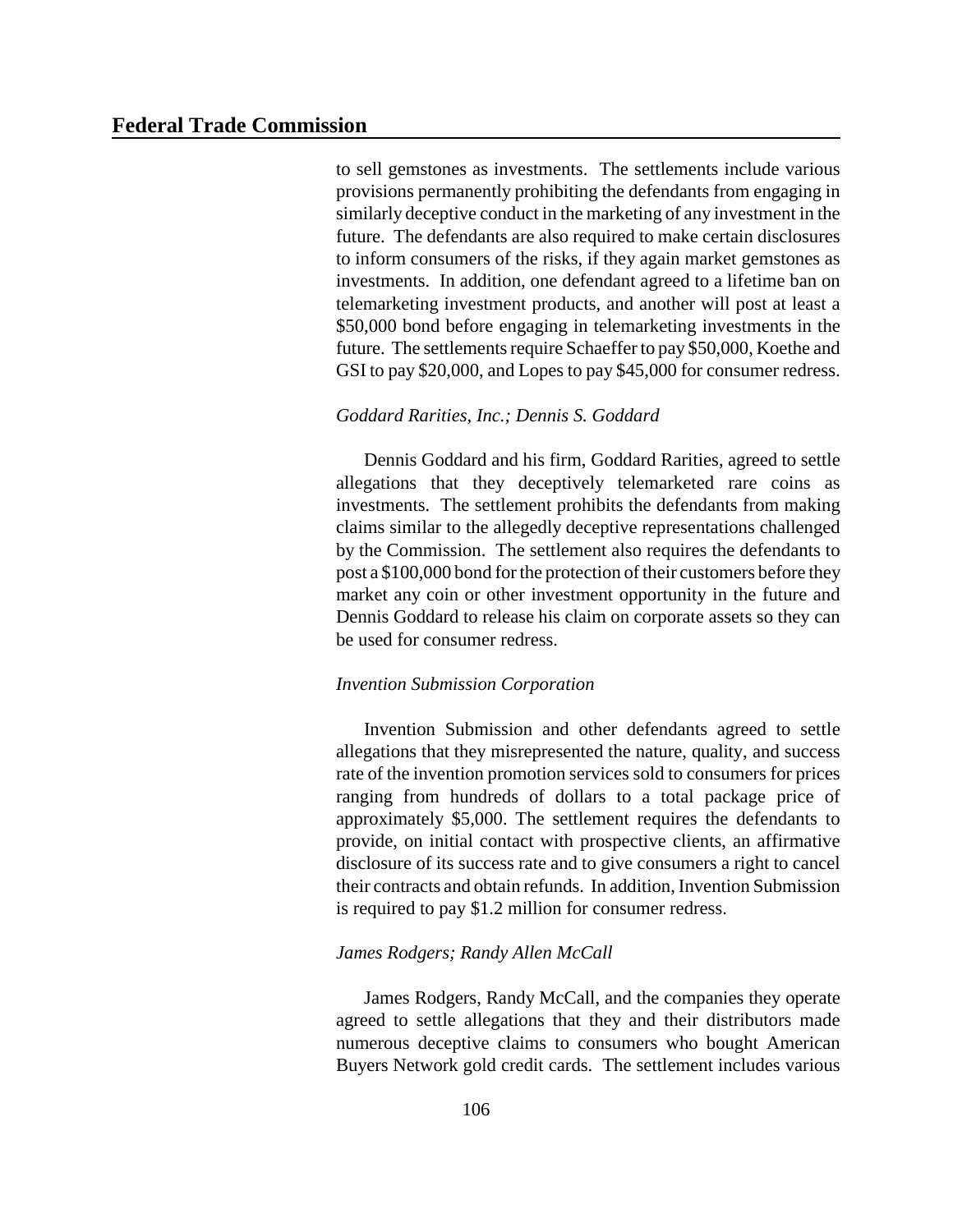prohibitions and requirements in connection with the defendants' future efforts to sell credit-related products or services and requires payment of \$50,000 for consumer redress.

# *Jordan Ashley, Inc.; Thomas P. Norton; Christine M. Heller; Kelli J. Blasi*

A court ordered Jordan Ashley and other corporate and individual defendants to pay more than \$9.1 million for consumer redress in connection with their involvement in a variety of deceptive practices to sell greeting card display rack business opportunities. In addition, Thomas Norton was permanently barred from participating in the marketing or selling of any franchise or business opportunity and is required to post a performance bond in the amount of \$5 million before engaging in any telemarketing activities. Christine Heller and Kelli Blasi were enjoined from making misrepresentations to any potential investor in a franchise or business venture and were prohibited from violating any provision of the Franchise Rule in the future.

# *Larkin, Hoffman, Daly & Lindgren, Ltd.*

The law firm of Larkin, Hoffman, Daly & Lindgren agreed to pay \$375,000 to settle allegations that the law firm fraudulently agreed to prevent the Commission from collecting on an \$11.2 million federal court judgement against William J. Ulric and his firm, Security Rare Coin & Bullion Corporation. According to the complaint, the defendant helped the coin marketer fraudulently transfer several million dollars in rare coins into trusts for his three daughters and then convert a substantial portion of the coins back to his own use. The firm also unlawfully and wrongfully acted to conceal assets belonging to the coin marketer to put these assets beyond the reach of the Commission.

#### *LaserVision, Inc.; Chase Revel; Neil Mikesell*

LaserVision, Chase Revel, and Neil Mikesell agreed to settle allegations that they made numerous false and unsubstantiated claims about the vision improvement benefits of their pinhole eyeglasses, which are opaque plastic lenses with multiple pinholes. The settlement prohibits the defendants from making future false claims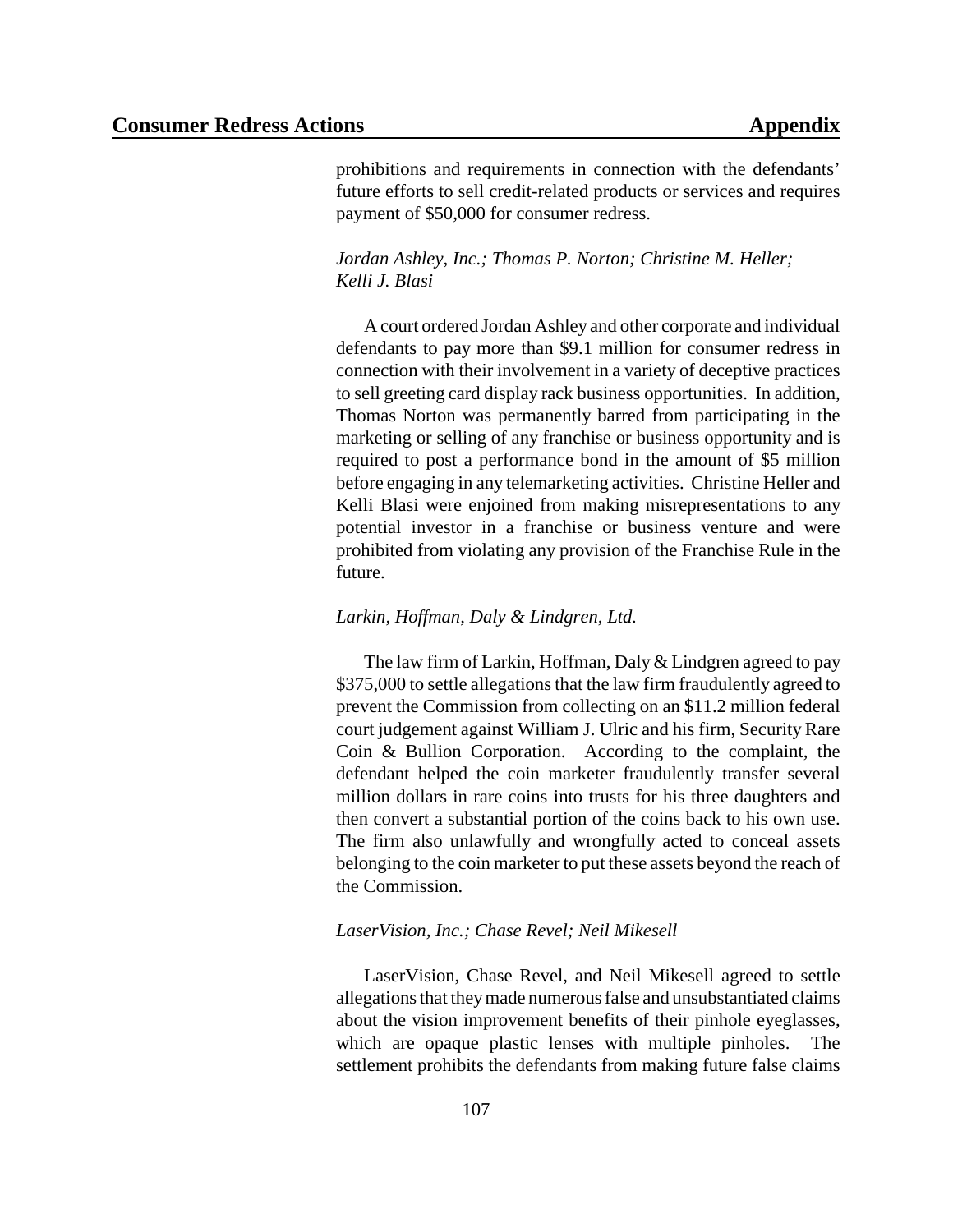or from engaging in the practices challenged by the Commission. In addition, the settlement requires payment of \$425,000 for consumer redress.

# *Mary L. Redhead and Thelma M. Magno d/b/a Earthbound; Post Office & More*

Mary Redhead and Thelma Magno agreed to settle charges that they falsely promoted Imuno-Plex, an algae-based food supplement, as a treatment or cure for HIV disease, AIDS and AIDS-related complex, and their symptoms. The settlement prohibits Redhead and Magno from making future false and misleading representations about the safety or efficacy of Imuno-Plex or any other food or drug and requires them to pay \$9,430 for consumer redress.

## *Meehan Marketing Group, Inc.; Glenn Morgenstern; David Weston*

Meehan Marketing Group, company officer David Weston, and Glenn Morgenstern agreed to settle allegations stemming from their role in an allegedly fraudulent scheme to sell investments using federal licenses for certain radio channels under the Federal Communications Commission's Specialized Mobile Radio (SMR) licensing program. The two settlements prohibit the defendants from misrepresenting the price, profit, or appreciation of any SMR license or investment, as well as the risks of any other investment offering they make in the future. The settlements also require Meehan and Weston to pay \$165,000 and Morgenstern to pay \$40,000 for consumer redress.

# *National Art Publishers and Distributors, Inc.; Benjamin Valenty; Charles McLaughlin*

National Art Publishers and two of its principal officers, Benjamin Valenty and Charles McLaughlin, agreed to settle allegations that they were involved in a fraudulent scheme to sell movie posters as investments. The settlement prohibits a variety of deceptive activities and bans Valenty from ever telemarketing investment products again. In addition, National Art Publishers is required to pay \$250,000 for consumer redress.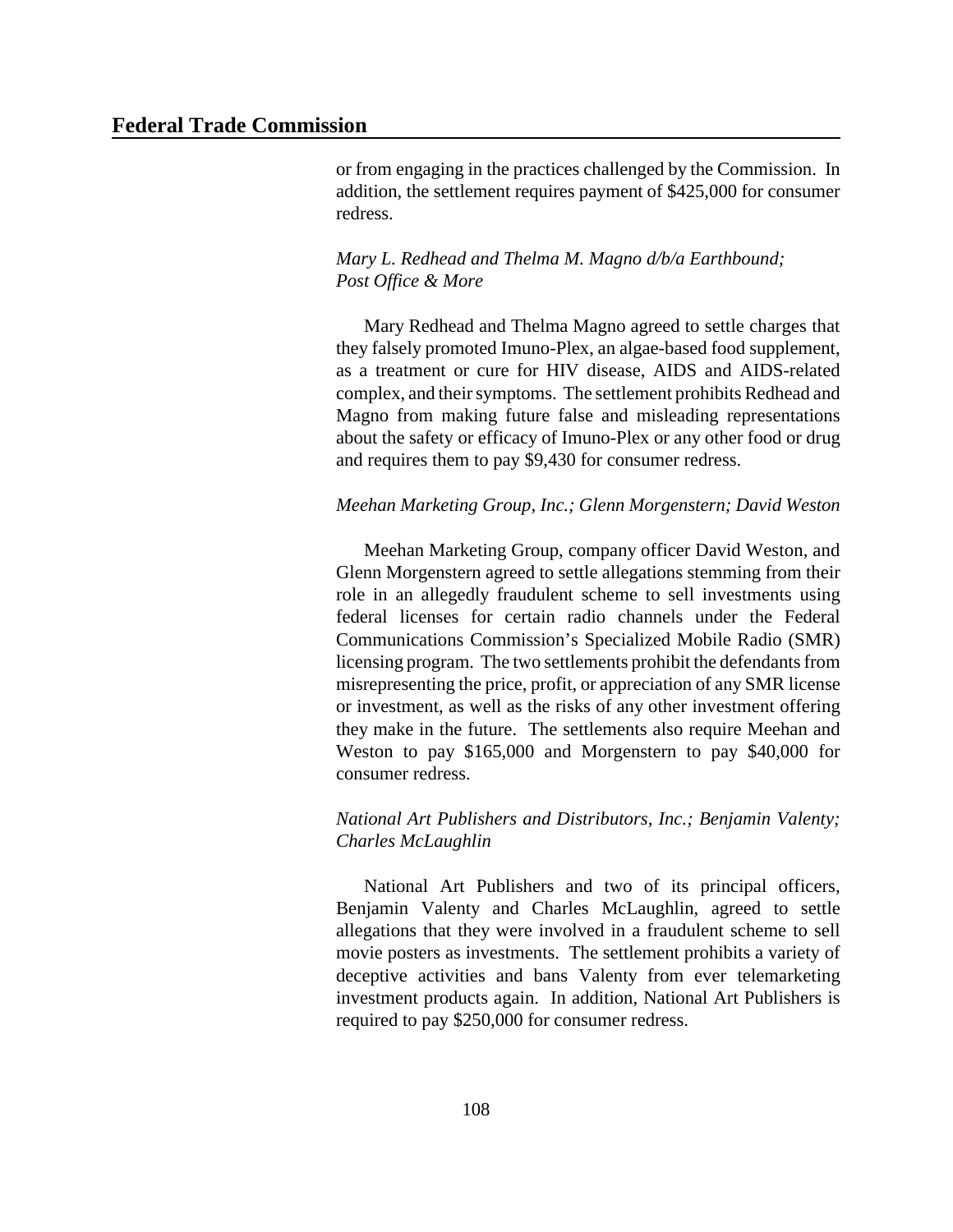*Nutrition Research & Marketing, Inc. d/b/a Nutrition Science Research & Marketing Institute; Hi-Health Supermart Corporation; Simon D. Chalpin*

Nutrition Research & Marketing, Hi-Health Supermart, and their president, Simon Chalpin, agreed to settle allegations that they deceptively marketed HGH-3X, a purported diet pill, throughout the United States. The Commission alleged that the pill was falsely promoted as boosting the user's metabolism, resulting in weight loss without dieting or exercising. The settlement prohibits the defendants from making claims about any weight control product they market in the future, without scientific evidence to back them up, and from making the false claims challenged by the Commission. The defendants also agreed to pay \$225,000 for consumer redress.

# *Pacific Inspection and Research Laboratory, Inc.; Ronald J. Weisel*

Pacific Inspection and Research Laboratory and Ronald Weisel, its coowner and Vice President, agreed to settle allegations that they misrepresented the results of thermal performance tests that they conducted on windows, and that the tests were performed according to applicable industry standards and accepted engineering practices. The settlement requires the defendants to retract the results obtained from tests conducted between January 1, 1984, and March 6, 1992, and to inform the recipients of those test values of the restrictions. In addition, the settlement prohibits future test misrepresentations and requires Weisel to pay \$60,000 for consumer redress.

# *ProfessionalProduct Research Co., Inc.; National Syndications, Inc.*

National Syndications and Professional Product Research agreed to settle allegations that they made numerous false and unsubstantiated claims about the vision improvement benefits of their pinhole eyeglasses, which are opaque plastic lenses with multiple pinholes. The Commission alleged that the defendants represented, among other things, that the pinhole glasses could correct vision disorders and permanently cure a wide range of vision deficiencies. The two settlements prohibit the defendants from making the alleged false claims and from engaging in the challenged practices in the future. In addition, the two companies agreed to provide refunds to all consumers who purchased the pinhole eyeglasses from them.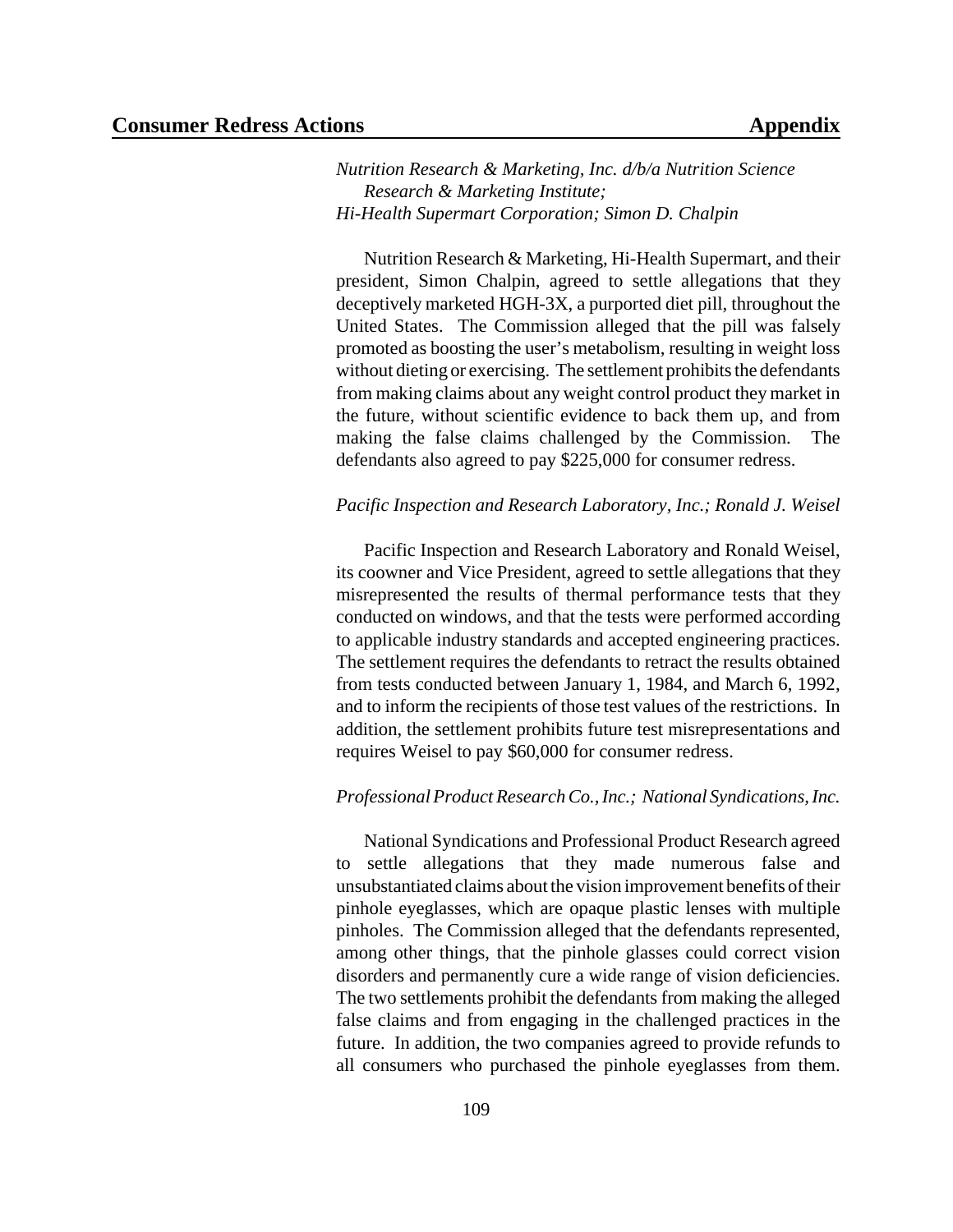National Syndications is also required to deposit \$313,000 into an escrow account to guarantee the availability of redress funds.

# *Rapaport Corporation; Mayfair Gift Company*

Rapaport and Mayfair Gift, two advertisers of home-based work opportunities, and their owners agreed to settle allegations that they misrepresented the earnings of prospective workers and misrepresented that their workers were fulfilling a significant marketplace demand for their products. The settlement permanently prohibits the defendants from engaging in similar deceptive practices and requires them to pay \$40,000 for consumer redress.

# *Robert M. Farmer; Douglas R. Dietel; Scott T. Lick*

A court found that Robert Farmer, Douglas Dietel, and Scott Lick participated in a deceptive "900" telephone number scheme run by American Standard Credit Systems, Inc. to market secured Visa and Mastercard credit cards. The court order permanently prohibits the defendants from engaging in these deceptive practices and requires payment of \$2 million in consumer redress. Based on the defendants' financial condition, however, it is unclear whether the redress can be collected.

#### *Ronald F. Way*

Ronald Way agreed to settle allegations in connection with his promotion of a 30-minute infomercial about a starter kit for various computer-based consulting businesses that buyers can operate from home. The settlement prohibits the defendant from engaging in the challenged practices in the future and from future violations of the Franchise Rule. Way also agreed not to object to a claim filed by the Commission in his Chapter 7 bankruptcy proceeding for \$2.465 million to be used for consumer redress.

## *Shawmut Mortgage Company*

Shawmut Mortgage agreed to settle allegations that it denied loans to consumers on the basis of their race or national origin. The settlement includes a comprehensive fair lending compliance program that Shawmut implemented in 1992 to improve its outreach to, and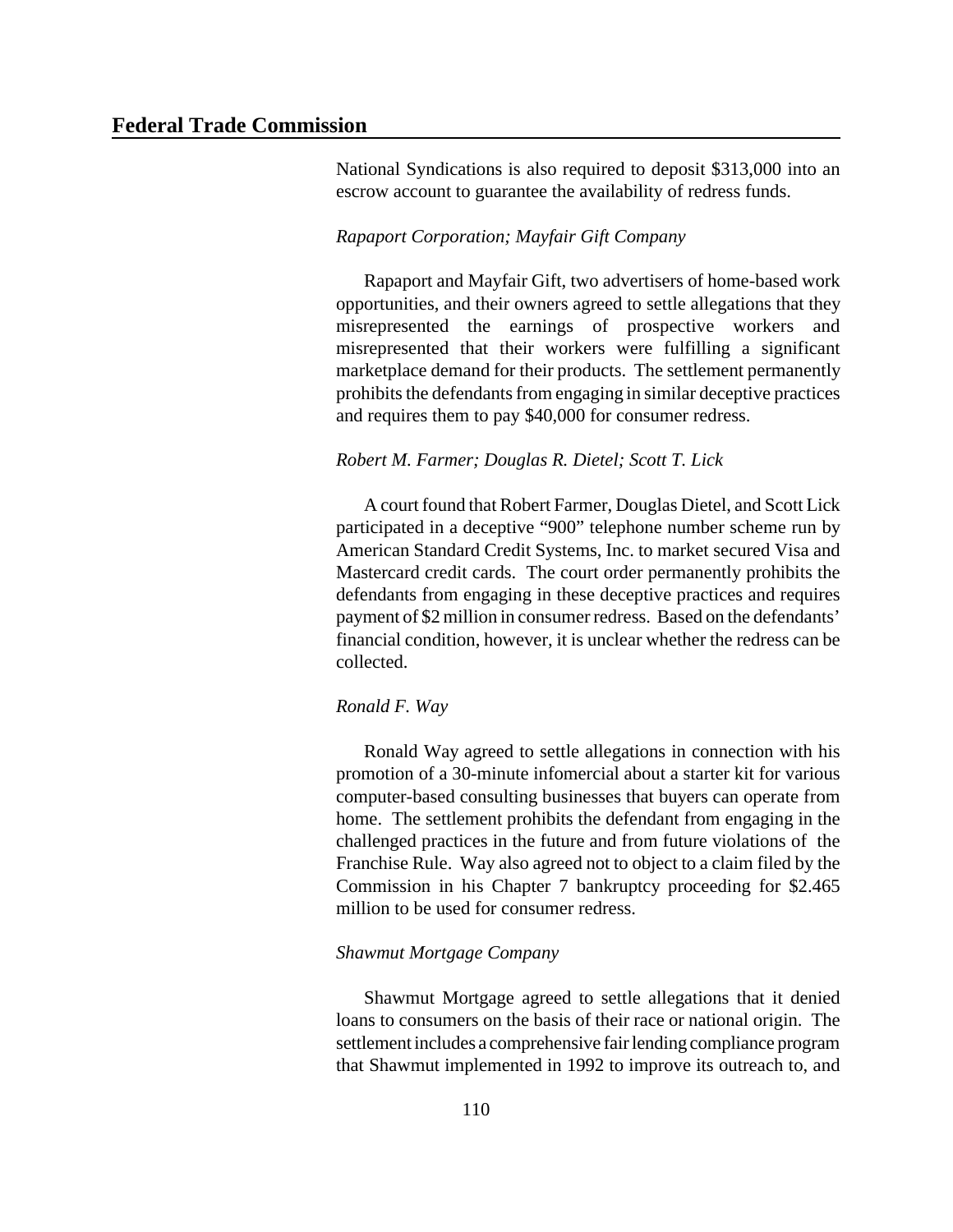ensure fair treatment of, African American and Hispanic mortgage applicants. The settlement also requires payment of at least \$960,000 into a consumer redress fund. The funds will be used to compensate victims of Shawmut's alleged illegal discrimination, as determined under a procedure set out in the settlement.

# *Sierra Pacific Marketing, Inc.; Steven Morris Rowe; Robert Morris Rowe; Gary D. Hosman*

Steven Rowe, Robert Rowe, and Gary Hosman, the principal officers of Sierra Pacific Marketing, agreed to settle allegations that they conducted a nationwide telemarketing scheme in which they falsely told consumers they had won valuable prizes and then used a variety of misrepresentations to induce the consumers to purchase cosmetics, vitamins, water purifiers, and other products for prices ranging from \$399 to thousands of dollars. The settlement permanently bars the defendants from any future role in any type of sweepstakes or prize promotion scheme. In addition, the defendants agreed to pay \$1 million for consumer redress.

# *Sunbelt Construction Company*

Sunbelt Construction agreed to settle allegations that it violated a 1977 Commission order requiring it to provide water, electricity, and telephone connections for lots in three west central Arizona subdivisions. The Commission alleged that Sunbelt mismanaged an account set up to provide the utilities connections, including that it made improper loans to company officers, in violation of the order. The settlement requires the defendant to transfer its liquid property and other assets to the Commission for distribution, as practicable, to debtors and to consumers who purchased lots in the subdivisions and whose lots have not yet received the required improvements.

# *Tiny Doubles International, Inc.; Morris Samuel Friedman: American Mobile Phone Systems, Inc.*

Tiny Doubles International and two other defendants agreed to settle allegations, arising from their efforts to market retail stores that sell miniature statues embodying customer photographs, that they violated the Franchise Rule by failing to provide required disclosure documents and that they violated the FTC Act by falsely claiming that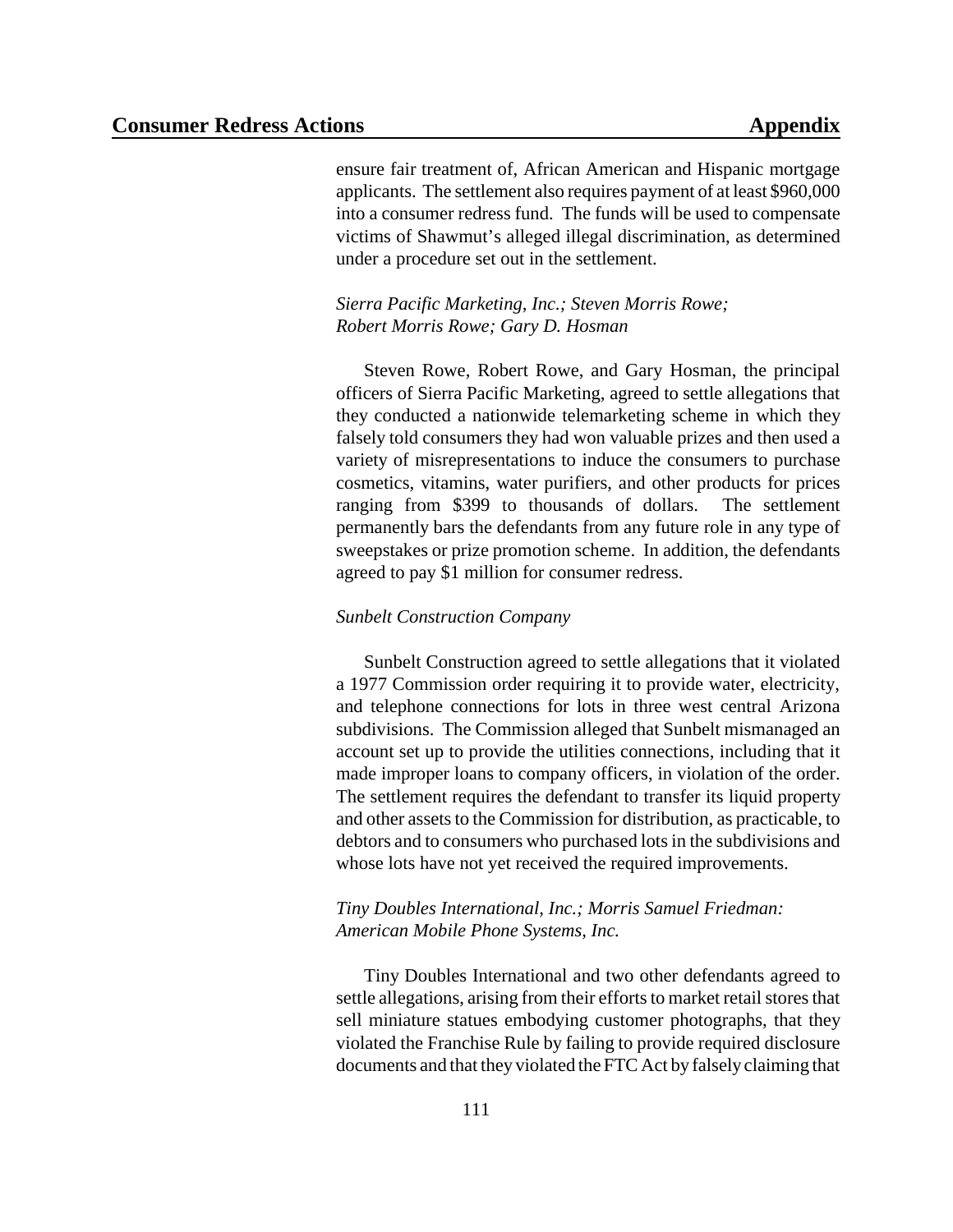their stores were not franchises and by misrepresenting the earnings history of existing stores. The settlement prohibits future violations of the Franchise Rule and requires payment of \$800,000 in consumer redress.

# *Vendall Marketing Corporation; James E. Mobley*

Vendall Marketing, three related corporations, and their principal officers agreed to settle allegations that they engaged in a variety of deceptive practices as part of a nationwide scheme to sell vending machines as business opportunities. The settlements prohibit misrepresentations in connection with the defendants' future marketing of any franchise or business venture and place restrictions on the defendants' future sales of vending machines. James Mobley, one ofthe individual defendants, isrequired to pay\$50,000, and other defendants are required to turn over proceeds amounting to as much as \$90,000, to be used for consumer redress, if practicable.

# *Wolf Consulting; Solomon J. Samarel; David L. Wolf; Bonnie Wolf*

Four defendants agreed to settle allegations in connection with their roles in an allegedly fraudulent scheme led by Marvin Wolf to market vending machine distributorships. The settlements prohibit misrepresentations of any franchise or business opportunity the defendants market, misrepresentations in connection with any telemarketing activity, and violations of the Franchise Rule. Wolf Consulting, David Wolf, and Bonnie Wolf agreed to pay \$85,000 for consumer redress. In addition, Solomon Samarel agreed to pay \$10,000 for consumer redress and to post a \$1 million bond before he gains any ownership interest in, or serves as an officer of, any entity that sells franchises or business opportunities. Any bond would be used to protect his future customers, should he engage in deceptive practices.

# *World Wide Classics, Inc.; World Wide Classics of Indiana, Inc.; Ronald T. Schaefer*

World Wide Classics and World Wide Classics of Indiana agreed to settle allegations that they misrepresented the investment potential of the stamps and related philatelic items they sold to consumers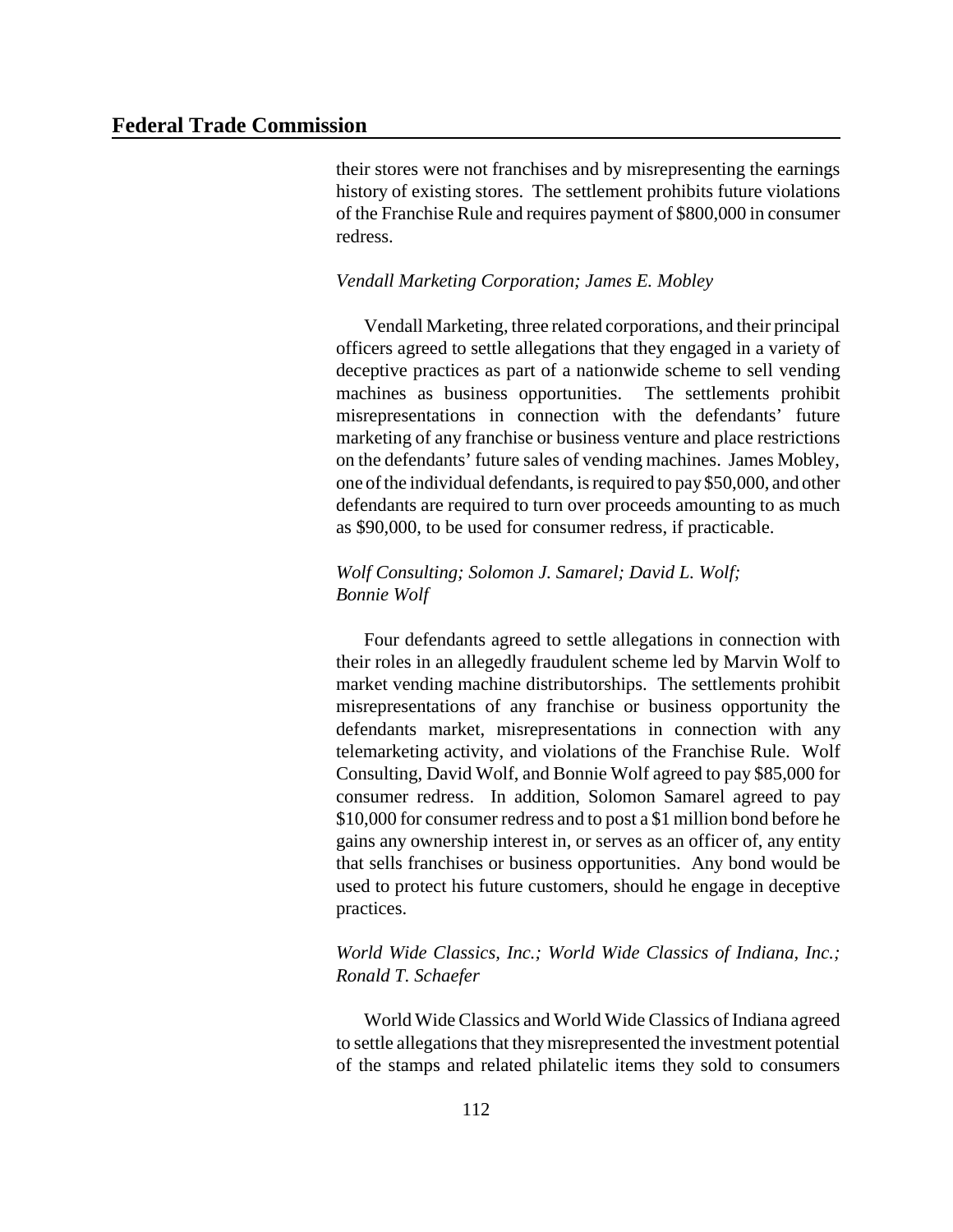through infomercials and telemarketing. The settlement prohibits the firms and other corporate and individual defendants from misrepresenting the investment potential of any stamps or related items, animated art, or any other investment offering. In addition, Ronald Schaefer, past president and current chairman of the board of both firms, is required to post a \$200,000 performance bond before resuming any telemarketing activities. The settlement includes a judgment of \$10 million for distribution to creditors and consumers.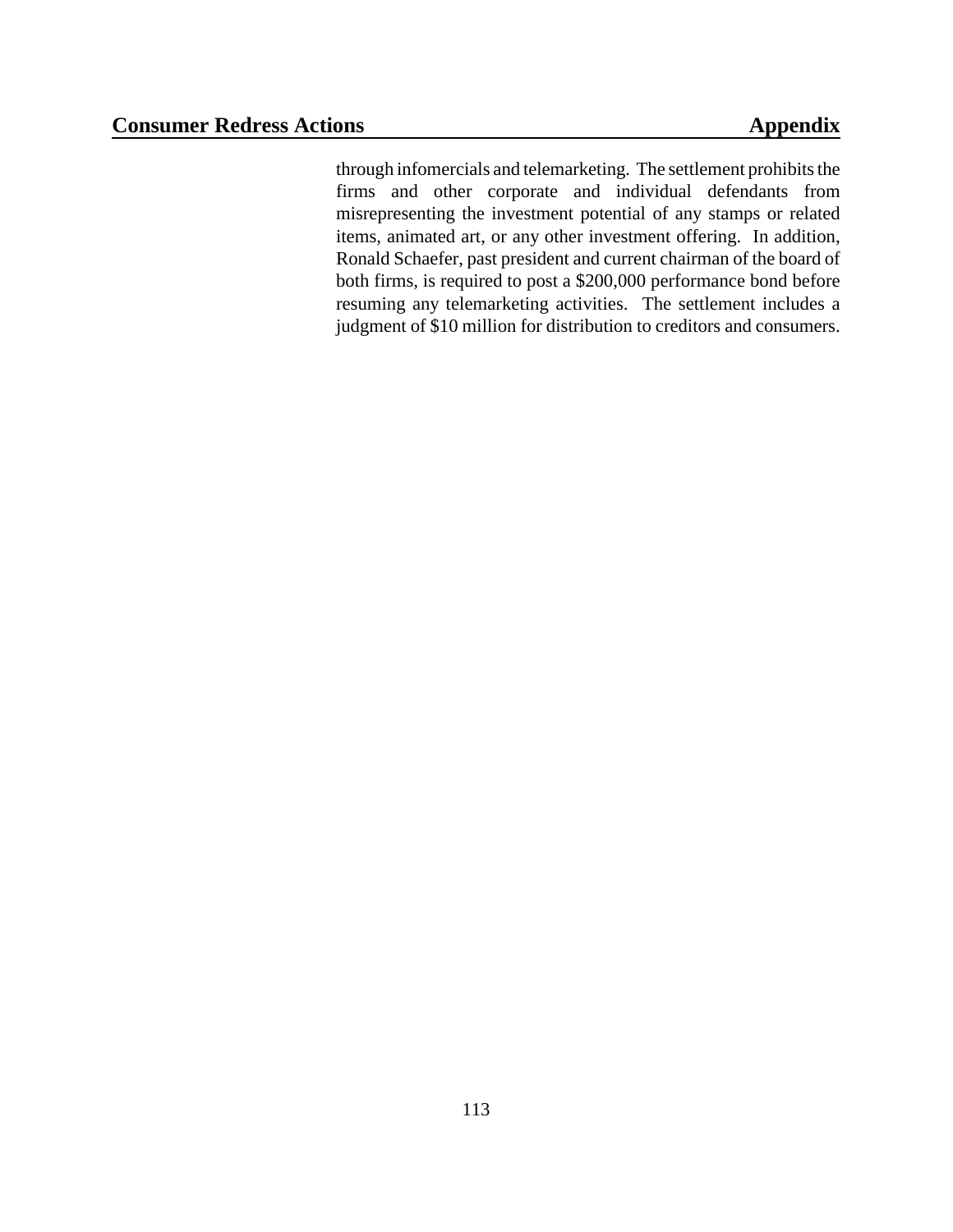# **Federal Trade Commission**



#### **PART III ADMINISTRATIVE COMPLAINTS** *COMPETITION MISSION*

# *COMPETITION MISSION (SUMMARY)*

| Title                                        | <b>Number</b> | <b>Action</b><br>Date | <b>Type of Matter</b> | <b>Product or Service</b>                               |
|----------------------------------------------|---------------|-----------------------|-----------------------|---------------------------------------------------------|
| Hospital Board of Directors of<br>Lee County | D09265        | 05/06/94              | Merger                | <b>Inpatient Acute-care</b><br><b>Hospital Services</b> |
| Red Apple Companies, Inc.                    | D09266        | 05/27/94              | Merger                | Supermarkets                                            |

## *COMPETITION MISSION Hospital Board of Directors of Lee County (DETAIL)*

An administrative complaint alleged that the proposed acquisition of Cape Coral Hospital in Lee County, Florida by the Hospital Board of Directors of Lee County would substantially reduce competition for inpatient acute-care hospital services in Lee County. A temporary restraining order entered by a federal district court in Florida was dissolved when the court held that the proposed acquisition constituted state action and was, therefore, immunized from the federal antitrust laws. The United States Court of Appeals for the Eleventh Circuit granted the Commission's motion for an injunction pending an appeal from the district court's decision.

# *Red Apple Companies, Inc.*

The Commission challenged the 1991 and 1993 acquisitions of 32 Sloan's Supermarkets, Inc. stores by Red Apple Companies, Inc.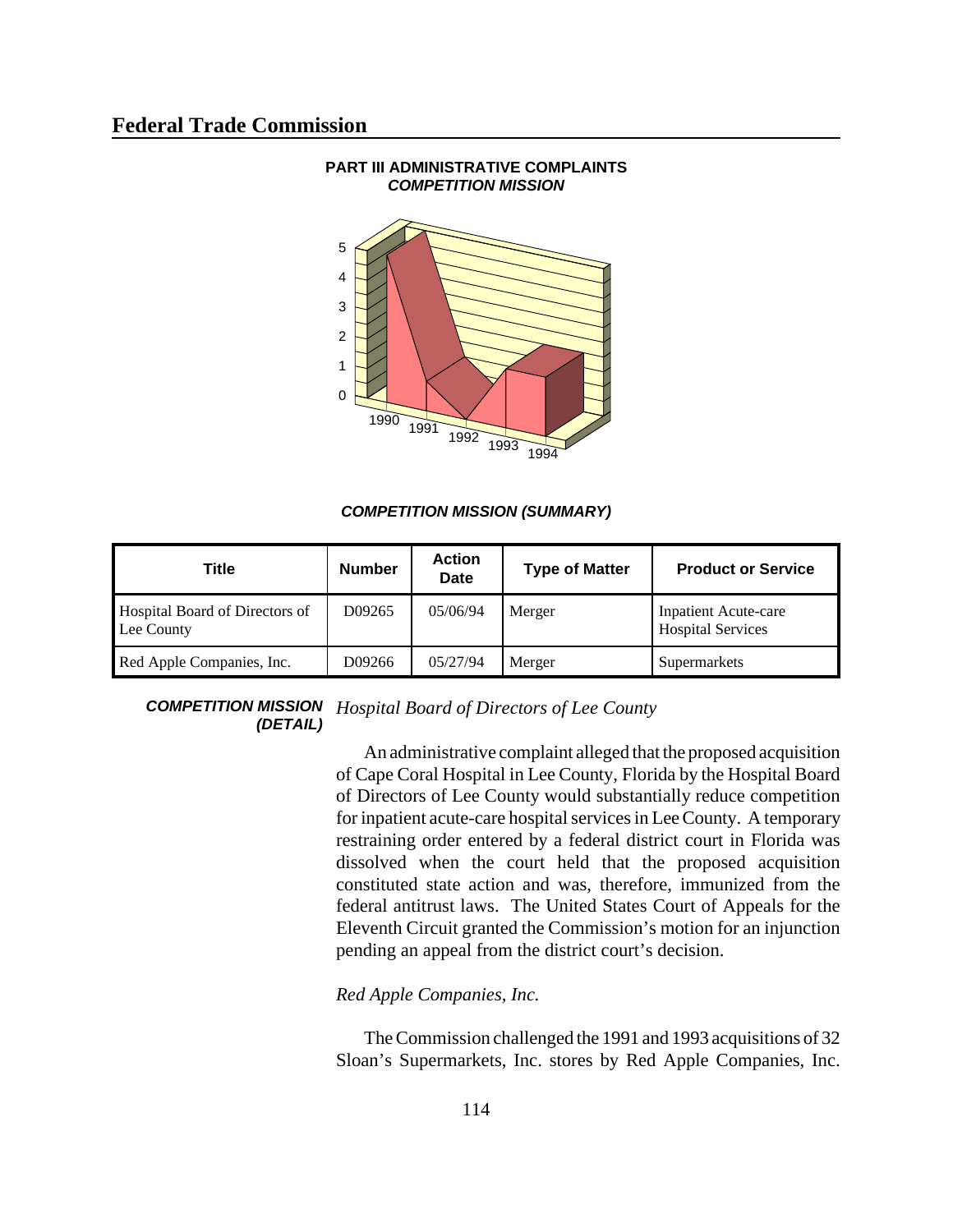According to the administrative complaint, the acquisitions could substantially reduce competition and result in higher prices and lower quality and selection for groceries in supermarkets in the residential neighborhoods of Manhattan's Upper East and Upper West Sides, Chelsea, and Greenwich Village. The requested relief, following an outcome against Red Apple in the administrative proceedings, could require Red Apple to divest certain supermarkets and could prohibit future acquisitions of supermarkets in New York County.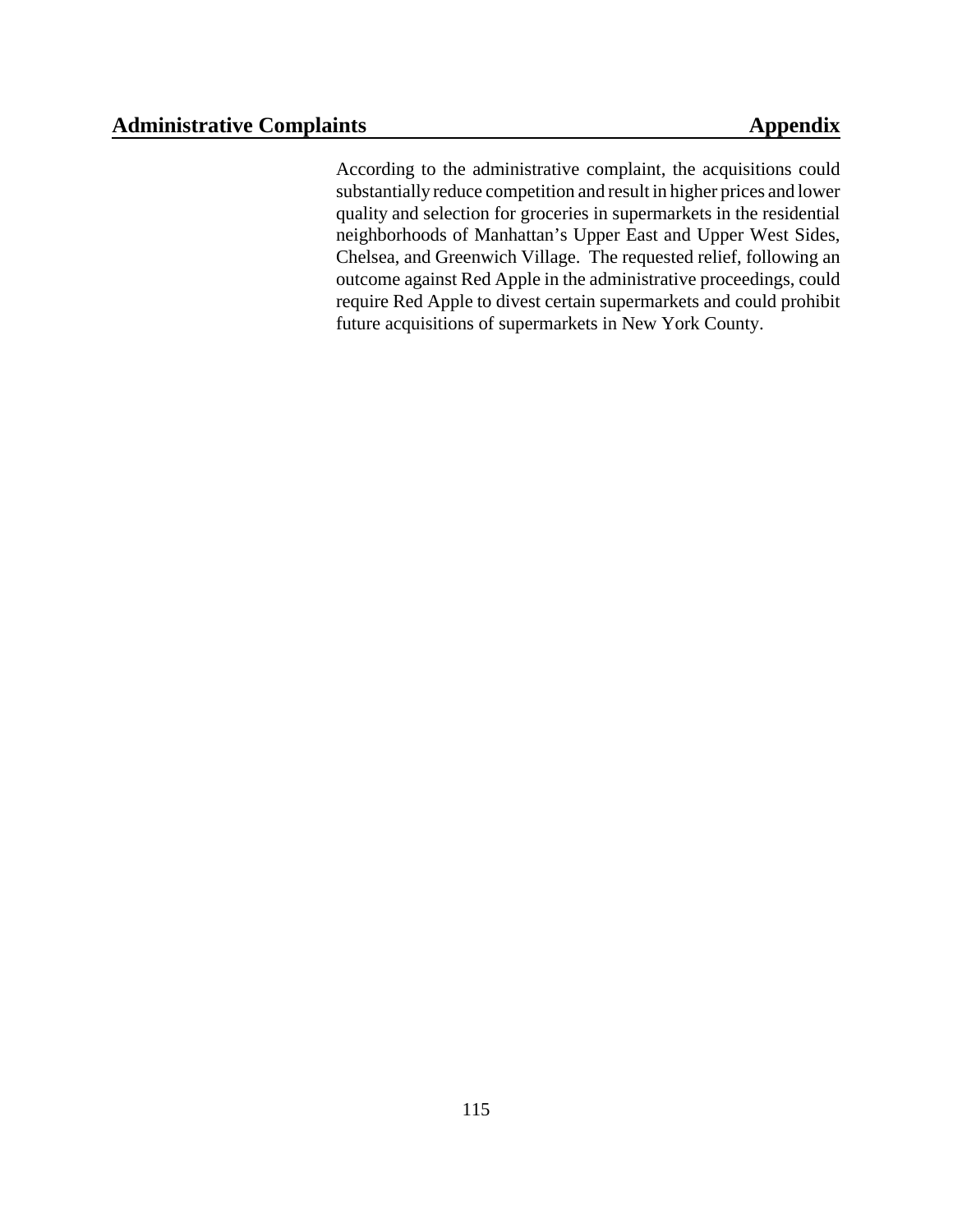# **Federal Trade Commission**



## **PART III ADMINISTRATIVE COMPLAINTS** *CONSUMER PROTECTION MISSION*

#### *CONSUMER PROTECTION MISSION (SUMMARY)*

| Title                                              | <b>Number</b> | <b>Action</b><br><b>Date</b> | <b>Type of Matter</b>                                         | <b>Product or Service</b>                                  |
|----------------------------------------------------|---------------|------------------------------|---------------------------------------------------------------|------------------------------------------------------------|
| Dillard Department Stores, Inc.                    | D09269        | 09/14/94                     | Credit Card &<br><b>Credit Services</b><br>Fraud              | Credit Card Bills                                          |
| Hawthorne Communications,<br>Inc.                  | D09264        | 11/16/93                     | <b>Infomercials</b>                                           | Computer-based Consulting<br><b>Business</b>               |
| Metagenics, Inc. d/b/a Ethical<br><b>Nutrients</b> | D09267        | 08/16/94                     | Health & Safety<br>Products or Services<br>Advertising        | Calcium Supplements                                        |
| National Dietary Research, Inc.                    | D09263        | 11/09/93                     | Health & Safety<br><b>Products or Services</b><br>Advertising | Cholesterol-lowering<br>Products & Weight Loss<br>Products |
| New Balance Athletic Shoe, Inc.                    | D09268        | 09/06/94                     | <b>Advertising Claims</b>                                     | Athletic and Other<br>Footwear                             |

# *MISSION (DETAIL)*

*CONSUMER PROTECTION Dillard Department Stores, Inc.*

TheCommission issued an administrative complaint alleging that Dillard Department Stores violated federal law by making it unreasonably difficult for consumers to remove unauthorized charges from their Dillard's credit card bills. The Commission also alleged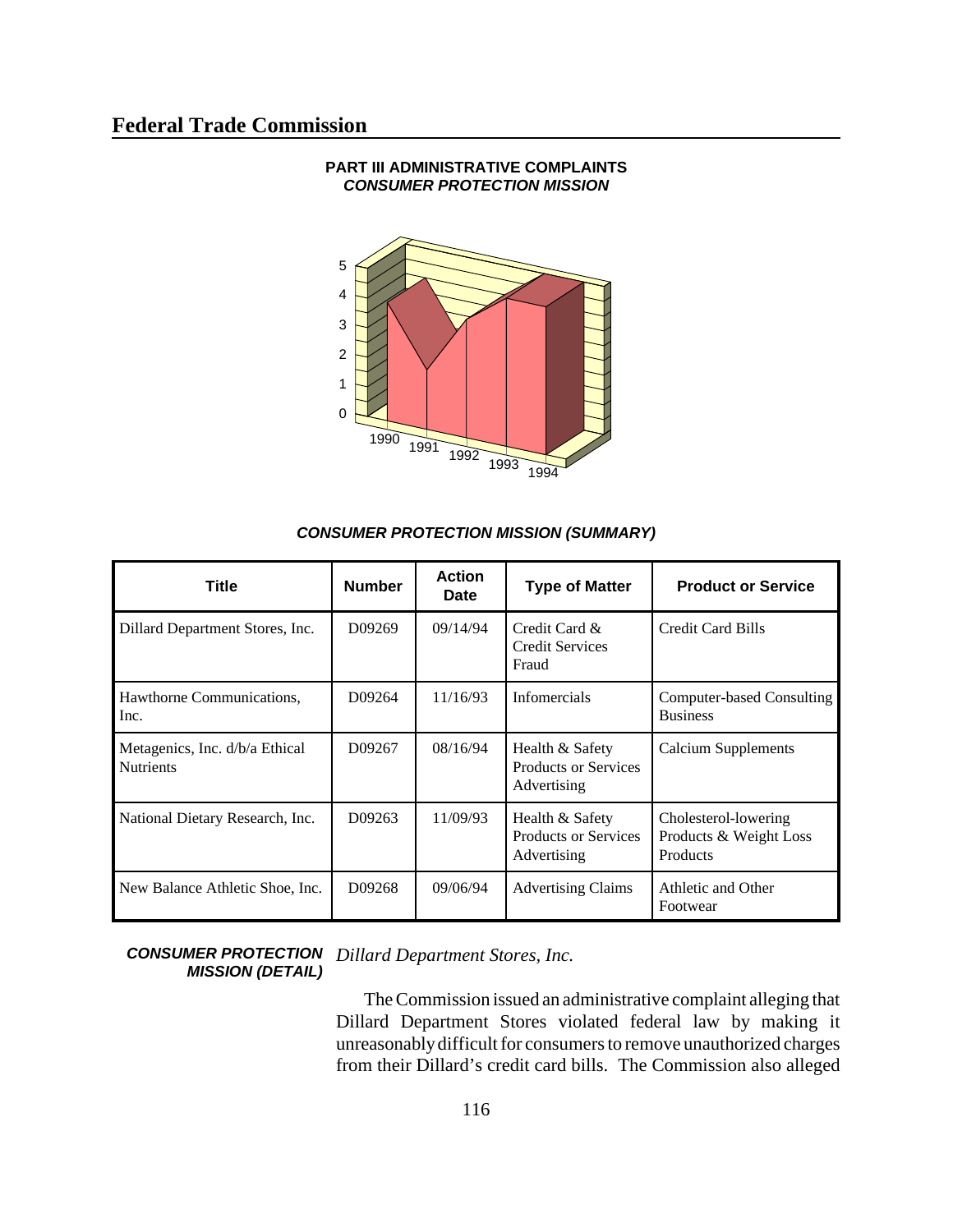that Dillard treated a payment for questioned charges as a waiver of the cardholder's claim that the charges were unauthorized and held cardholders liable for charges by their family members, even when the charges were unauthorized and applicable state law does not impose liability. In addition, the Commission alleged that Dillard illegally reported negative information about these cardholders to credit bureaus and instituted unwarranted collection procedures against them.

# *Hawthorne Communications, Inc.*

TheCommission issued an administrative complaint alleging that Hawthorne Communications, an Iowa advertising agency, and Ronald F. Way and William F. Lawler, two officers of Tronsoft, Inc., made misleading claims to market products sold by Tronsoft. The complaint alleged that the respondents used deceptive testimonials and other means to represent that consumers who buy Tronsoft's products or services, including the Tronsoft Home Business Starter Kit, typically readily succeed in operating businesses out of their homes and earn substantial incomes.

#### *Metagenics, Inc. d/b/a Ethical Nutrients; Jeffrey Katke*

TheCommission issued an administrative complaint alleging that Metagenics and its president, Jeffrey Katke, used a host of unsubstantiated and misleading claims to market calcium supplement products sold under the name Bone Builder. The Commission alleged that Metagenics made unsupported representations that their supplements were superior to other forms of calcium in preventing or treating bone ailments and that Metagenics used the name Bone Builder in a misleading manner.

#### *National Dietary Research, Inc.*

TheCommission issued an administrative complaint alleging that National Dietary Research made deceptive and unsubstantiated claims for a purported weight loss product, Food Source One, and a purported cholesterol reducing product, Vancol 5000. The complaint further alleged that the company misrepresented that it is a bona fide, independent research organization and that certain of its newspaper advertisements were news stories.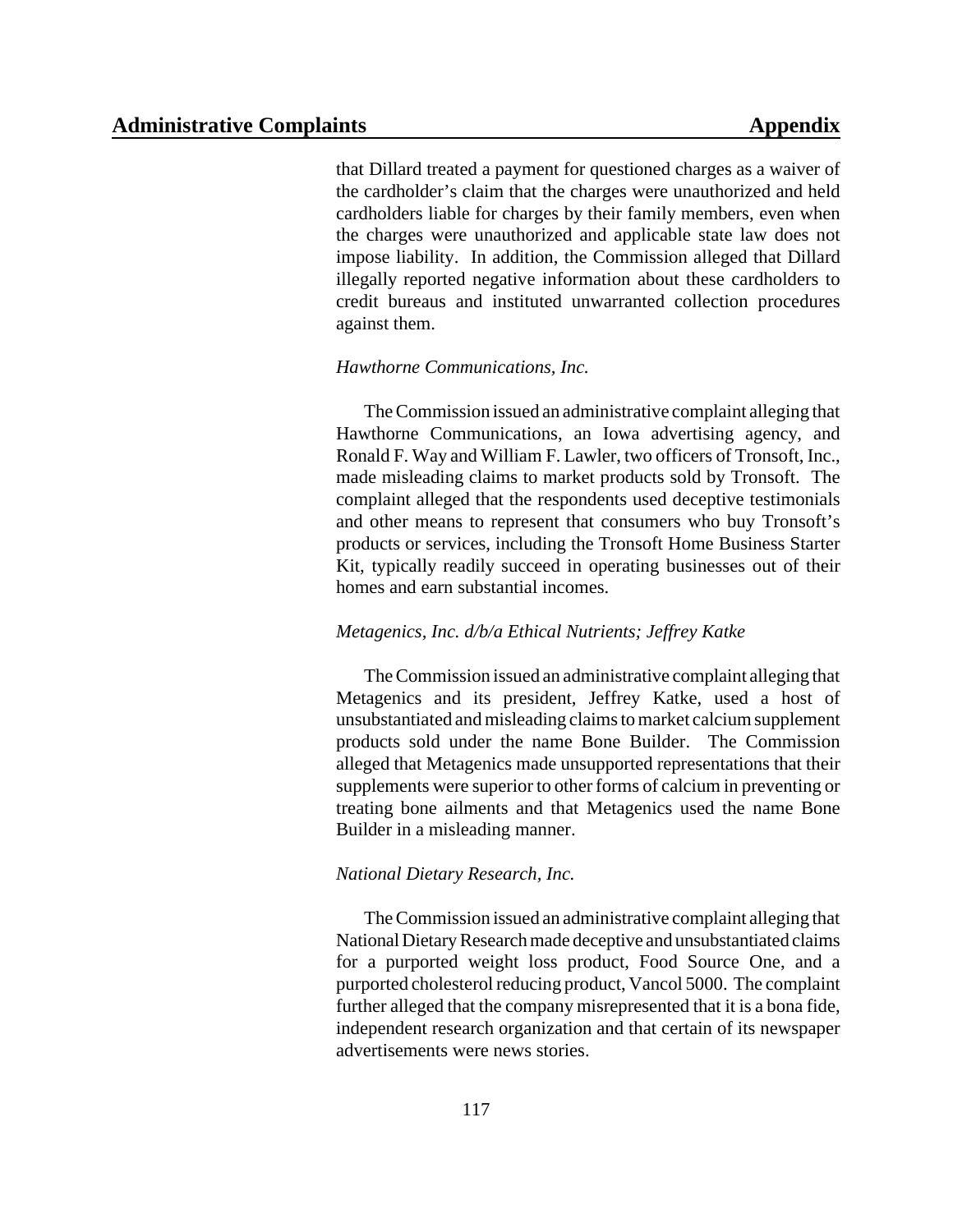*New Balance Athletic Shoe, Inc.*

TheCommission issued an administrative complaint alleging that New Balance Athletic Shoe made false and misleading advertising and labeling claims that its athletic shoes are made in the USA. In 1995, the Commission, after a show-cause proceeding, issued an order amending the administrative complaint to delete a charge related to New Balance Shoes assembled in the United States.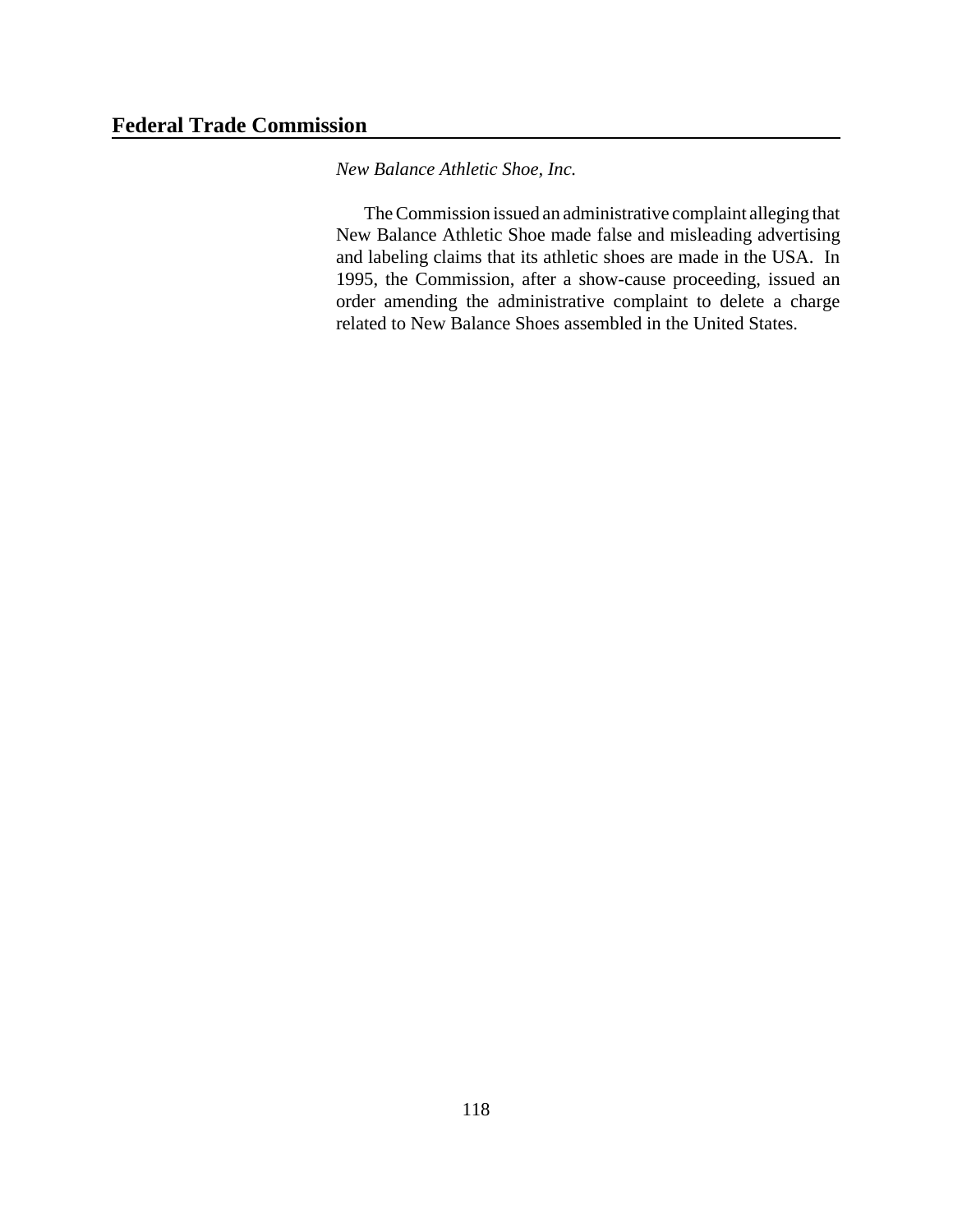# Part III Consents Published for Comment **Appendix**



#### **PART III CONSENTS PUBLISHED FOR COMMENT** *CONSUMER PROTECTION MISSION*

## *CONSUMER PROTECTION MISSION (SUMMARY)*

| Title                       | <b>Number</b> | <b>Action</b><br><b>Date</b> | <b>Type of Matter</b>                                                          | <b>Product or Service</b>                                             |
|-----------------------------|---------------|------------------------------|--------------------------------------------------------------------------------|-----------------------------------------------------------------------|
| <b>Schering Corporation</b> | D09232        | 08/05/94                     | Weight Loss Fiber<br>Content and Fiber<br><b>Benefit Advertising</b><br>Claims | Weight Loss/Control or<br>Maintenance Product and<br>Fiber Supplement |

#### *CONSUMER PROTECTION Schering Corporation MISSION (DETAIL)*

Schering Corporation, a major national pharmaceutical manufacturer, agreed to settle allegations that it made false and unsubstantiated claims that its product, Fibre Trim, is a high fiber product and that it is an effective weight loss product. The proposed consent agreement would prohibit Schering from making any representation about the weight loss benefits, nutrient content, or nutrient-related health benefits of any food, food supplement, or drug without competent and reliable scientific evidence to substantiate the claim.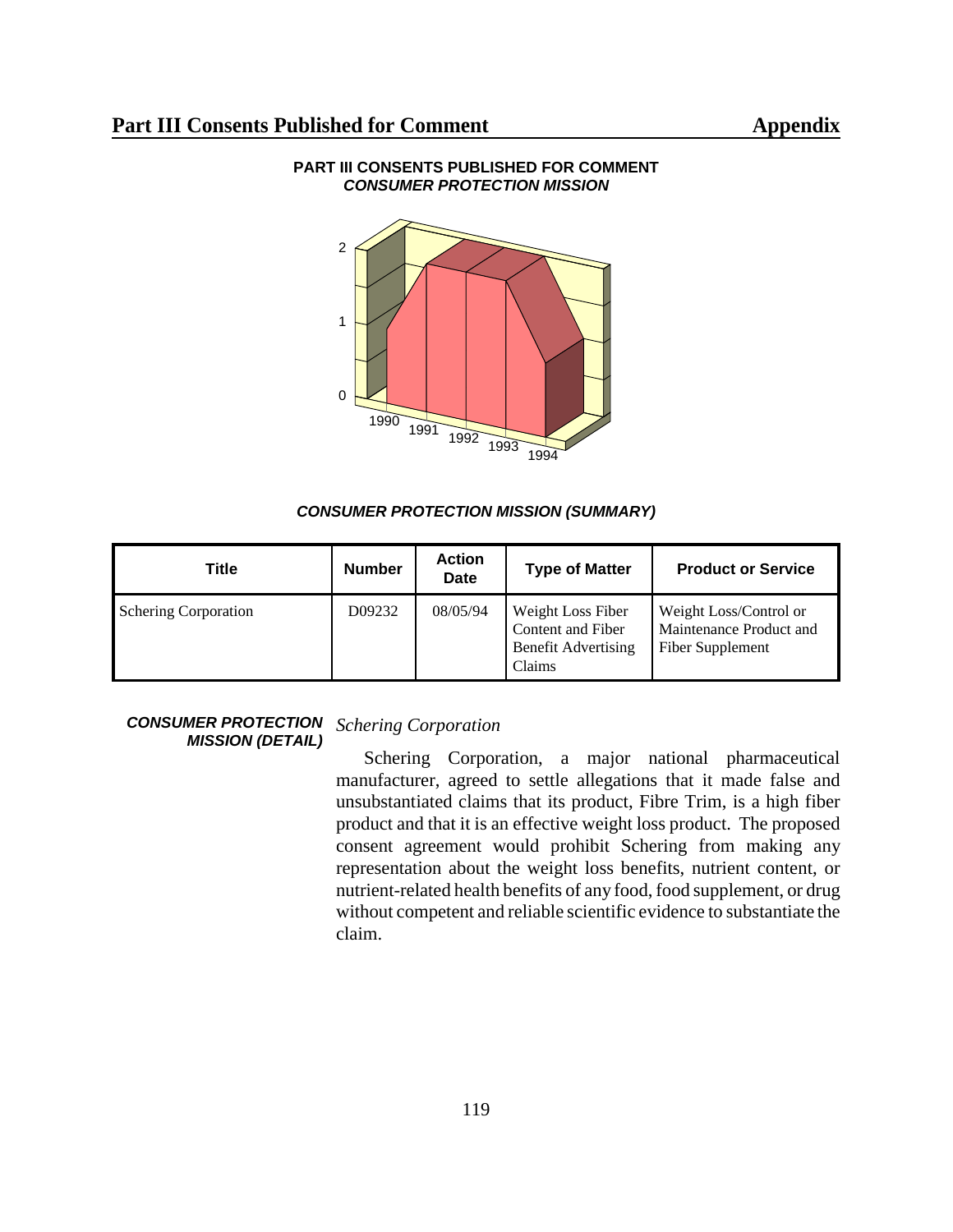# **Federal Trade Commission**



#### **PART III CONSENT ORDERS ISSUED** *COMPETITION MISSION*

## *COMPETITION MISSION (SUMMARY)*

| <b>Title</b>                                                          | <b>Number</b>      | <b>Action</b><br>Date | <b>Type of Matter</b>        | <b>Product or Service</b>                      |
|-----------------------------------------------------------------------|--------------------|-----------------------|------------------------------|------------------------------------------------|
| <b>Abbott Laboratories</b>                                            | D09253             | 02/04/94              | <b>Horizontal Restraints</b> | Infant Formula                                 |
| <b>Baltimore Metropolitan</b><br>Pharmaceuticals Association,<br>Inc. | D09262             | 02/25/94              | <b>Horizontal Restraints</b> | <b>Pharmacy Services</b>                       |
| Columbia Hospital Corporation                                         | D09256             | 05/05/94              | Merger                       | General Acute-care<br><b>Hospital Services</b> |
| Detroit Automobile Dealers<br>Association, Inc.                       | D <sub>09189</sub> | 04/20/94<br>07/20/94  | <b>Horizontal Restraints</b> | Automobile and Truck<br>Dealerships            |
| Textron Inc.                                                          | D09226             | 05/06/94              | Merger                       | <b>Structural Blind Rivets</b>                 |

#### *COMPETITION MISSION Abbott Laboratories (DETAIL)*

A consent order settled allegations that Abbott deprived consumers of the benefits of competition by drafting industry guidelines that restrained the advertising practices of its competitors and by entering into unlawful information exchanges with competitors regarding market practices. The order prohibits Abbott from entering into agreements with any competitor to restrict infant formulamarketing practices and fromconspiringwith its competitors not to use mass media advertising to promote infant formula products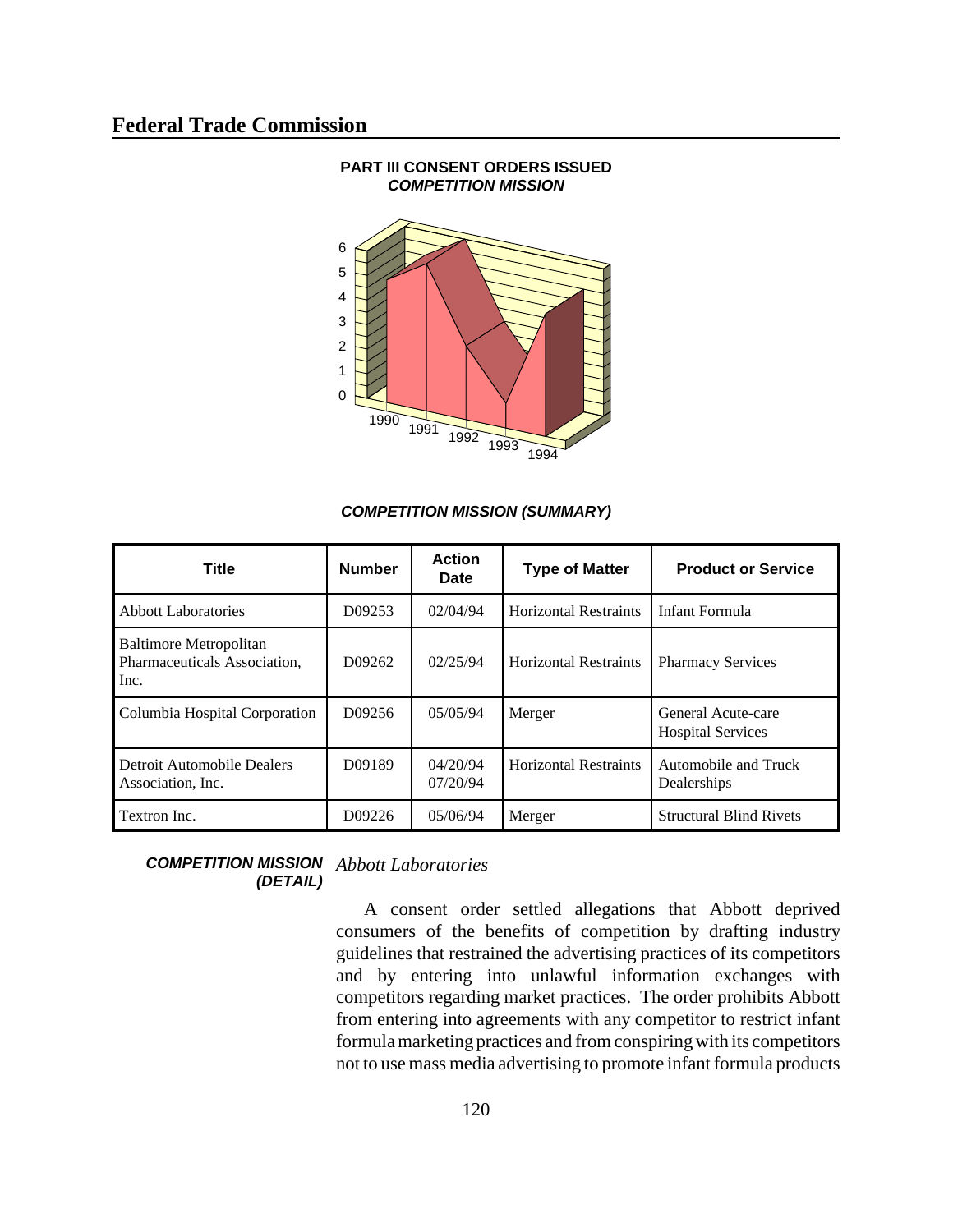to consumers in the United States. The order does not prohibit Abbott from lobbying government bodies, from exchanging technical orscientific information with other competing manufacturers, or from encouraging its competitors to adopt industry-wide ethical codes to prevent false or deceptive marketing practices.

#### *Baltimore Metropolitan Pharmaceuticals Association, Inc.*

A consent order settled allegations that Baltimore Metropolitan Pharmaceuticals and the Maryland Pharmacists Associations illegally conspired with their members to boycott Baltimore, Maryland's prescription-drug benefit plan in an attempt to control the reimbursement fees paid to participating pharmacies. The 1993 administrative complaint alleged that the two associations entered into agreements with member pharmacists to refuse to participate in the prescription-drug benefit plan insured by the Prudential Insurance Company of America that compensated participating pharmacists when they filled prescriptions for city employees and retirees. The order prohibits the two associations from engaging in similar refusalto-deal agreements in the future.

#### *Columbia Hospital Corporation*

Under terms of a consent order, Columbia is prohibited from merging with Medical Center Hospital, located in Punta Gorda, Florida. A 1993 administrative complaint challenged Columbia's proposed acquisition of Medical Center Hospital located in Charlotte County, Florida from Adventist Health System/Sunbelt Health Care Corporation. The complaint alleged that the merger would significantly increase the already high levels of concentration in the area byeliminating competition between MedicalCenter and Fawcett Memorial Hospital, a hospital in Port Charlotte, Florida already owned byColumbia Hospital. The consent order prohibits Columbia from merging its hospital with any other hospital in the Charlotte County area for 10 years without prior Commission approval.

#### *Detroit Automobile Dealers Association, Inc.*

In two separate consent orders, 144 Detroit-area automobile dealerships, owners and managers of dealerships, and dealer associations agreed not to conspire to limit their dealership hours of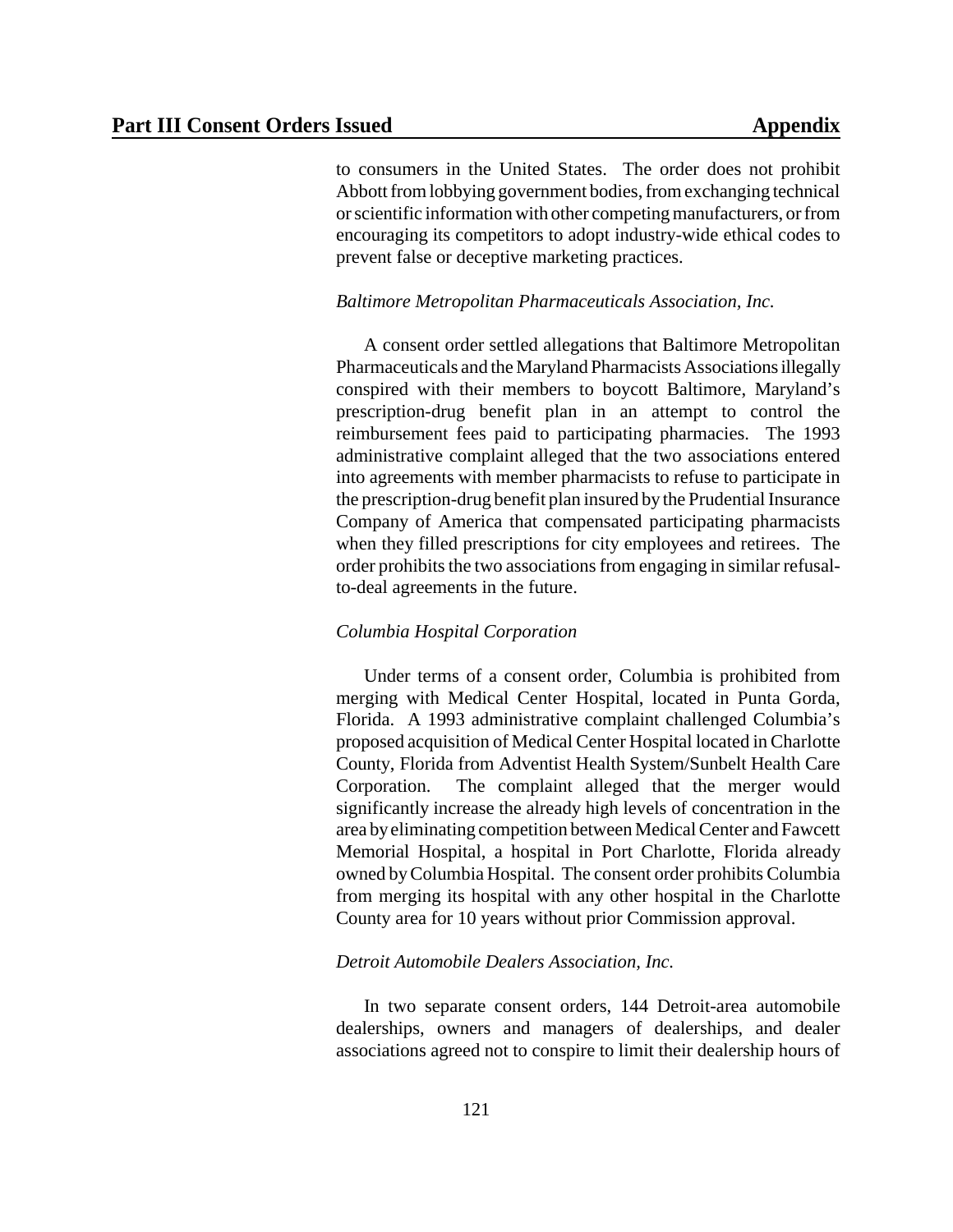operation in the future. The consent orders are the result of a 1984 administrative complaint alleging that individuals, dealerships, and dealer associations conspired illegally to restrain competition in the Detroit area by closing their showrooms on Saturdays and most week nights. Under terms of the orders, the parties are required to operate their showrooms under a mandatory hours provision and must disclose their hours of business in all advertising for one year. A separate consent order with The Detroit Auto Dealers Association (DADA) and James Daniel Hayes prohibits similar agreements that limit showroom hours and requires DADA to publish specific advertisements concerning the extended hours of dealers subject to the order. Twenty-four dealerships and individuals continue to pursue the case, pending before the Commission on remand from the United States Court of Appeals for the Sixth Circuit.

# *Textron Inc.*

A consent order settled allegations that Textron's 1989 acquisition of Advel PLC would reduce competition in the United States and world markets in the production of structural blind rivets. The order requires Textron to establish a new competitor in the United States market for monobolts, structural blind rivets that join sheets of materials to the frames of trucks, buses, and other ground transportation vehicles. The order also requires Textron to license to aCommission approved entity the technology to manufacture and sell the monobolt rivets in the United States and Canada, to provide the acquirer certain manufacturing assets and technical assistance for five years to ensure a competitive level of production, and to obtain Commission approval for 10 years before acquiring any firm engaged in the manufacture and sale of structural blind rivets.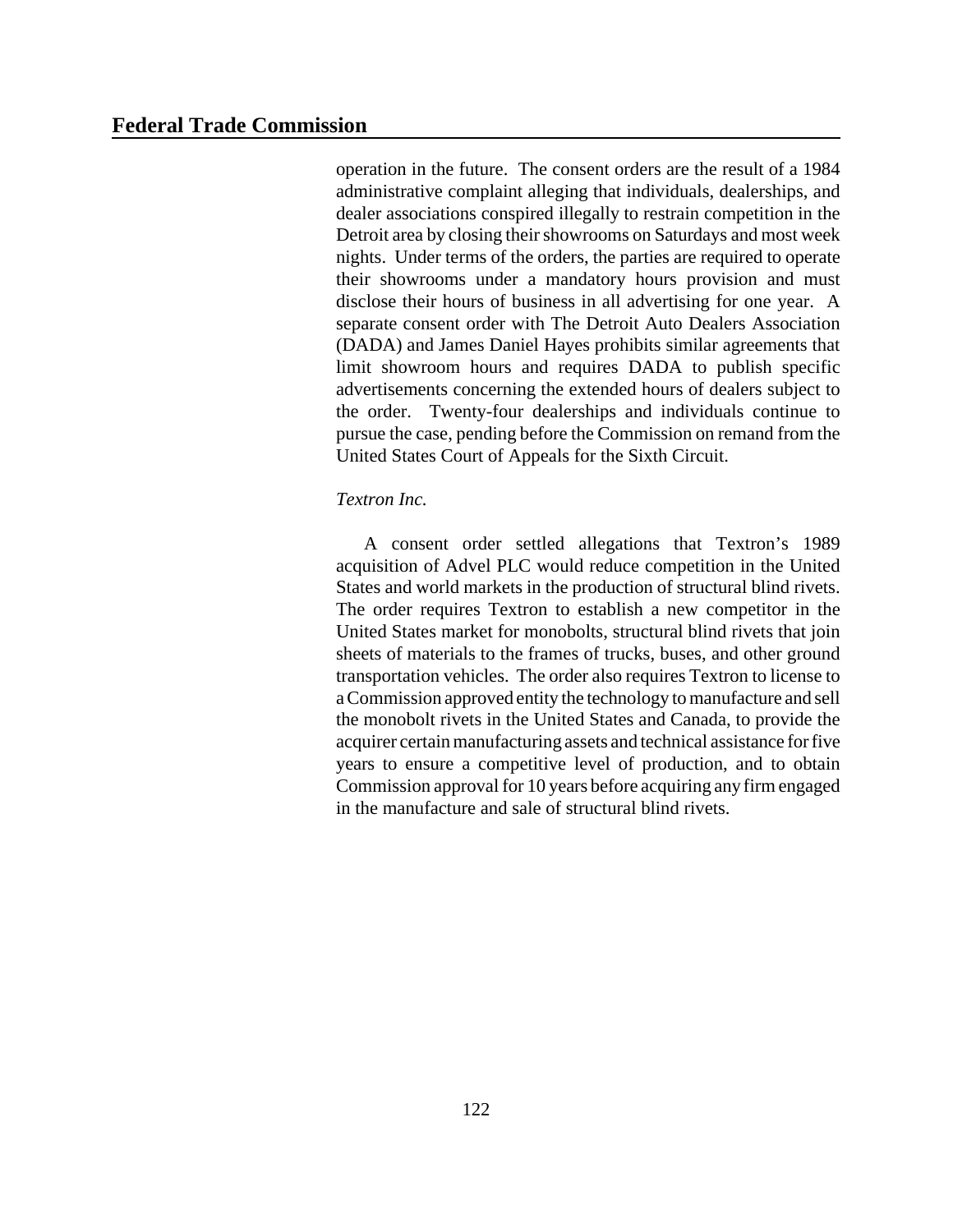

## **PART III CONSENT ORDERS ISSUED** *CONSUMER PROTECTION MISSION*

# *CONSUMER PROTECTION MISSION (SUMMARY)*

| <b>Title</b>                      | <b>Number</b> | <b>Action</b><br>Date | <b>Type of Matter</b>                         | <b>Product or Service</b>                                                     |
|-----------------------------------|---------------|-----------------------|-----------------------------------------------|-------------------------------------------------------------------------------|
| Del Dotto Enterprises, Inc.       | D09257        | 04/21/94              | Infomercials                                  | Cash Flow System for<br>Purchasing Real Estate and<br><b>Obtaining Credit</b> |
| Hawthorne Communications,<br>Inc. | D09264        | 08/09/94              | <b>Infomercials</b>                           | Computer-based<br><b>Consulting Business</b>                                  |
| Revlon, Inc.                      | D09231        | 11/17/93              | <b>Health Product</b><br>Advertising          | Cellulite Treatment and<br><b>Sunscreen Products</b>                          |
| Sonic Technology Products, Inc.   | D09252        | 06/21/94              | Miscellaneous<br><b>Advertising Practices</b> | <b>Ultrasonic Flea and</b><br>Rodent-control Device                           |
| Synchronol Corp.                  | D09251        | 10/01/93              | <b>Infomercials</b>                           | Cellulite Treatment and<br><b>Baldness Cure</b>                               |
| Thomas L. Fenton                  | D09251        | 05/13/93              |                                               |                                                                               |
| Trans Union Corporation, Inc.     | D09255        | 11/18/93              | Privacy of Credit<br>Reports                  | Credit Bureau                                                                 |
| W.D.I.A. Corporation              | D09258        | 05/27/94              | Privacy of Credit<br>Reports                  | <b>Information Broker</b>                                                     |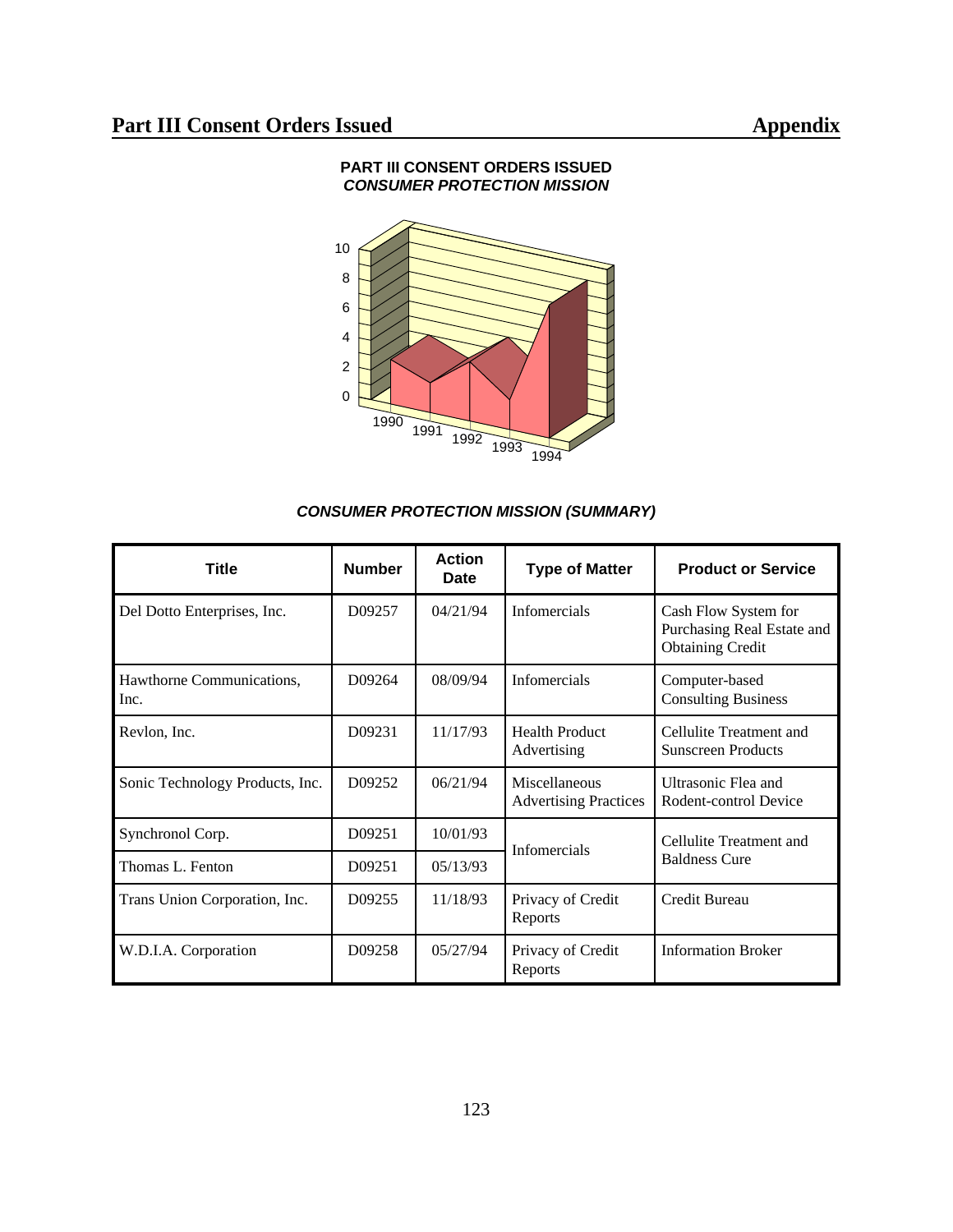#### *CONSUMER PROTECTION Del Dotto Enterprises, Inc.; David P. Del Dotto; Yolanda Del Dotto MISSION (DETAIL)*

David and Yolanda Del Dotto and their firm, Del Dotto Enterprises, agreed to settle allegations that they misrepresented numerous features of their Cash Flow System, including that it has helped hundreds of thousands of consumers make substantial sums of money buying and selling real estate. The consent order prohibits the Del Dottos and their firm from making false claims regarding real estate, credit, investments, or business opportunities. It also prohibits misrepresentations that any endorsement for a product or service represents the typical or ordinary experience of previous users and representations that any advertisement is not paid advertising.

#### *Hawthorne Communications, Inc.*

Hawthorne agreed to settle allegations that it used deceptive testimonials and other misrepresentations in a 30-minute infomercial promoting its Tronsoft Home Business Starter Kit. The consent order prohibits Hawthorne fromdistributing or assisting othersto distribute the infomercial and from misrepresenting the success or income of consumers who use the Tronsoft Kit or any similar product.

#### *Revlon, Inc.; Charles Revson, Inc.*

Revlon and its subsidiary, Charles Revson, agreed to settle allegations that they made unsubstantiated advertising claims for their Ultima II ProCollagen Anti-Cellulite Body Complex and PhotoAging Shield products. Revlon is required by the consent order to have scientific evidence to support any future claims about the effectiveness of cellulite treatments or sunscreen products. Revlon is also required to disclose the sun protection factor value in any sunscreen ad in which it makes claims regarding the ability of the product to protect against the sun's rays.

#### *Sonic Technology Products, Inc.*

Sonic Technology Products and two of its officers agreed to settle allegations that they made false and unsubstantiated claims about Sonic's ultrasonic pest control devices. The consent order prohibits the company from representing that any pest control device can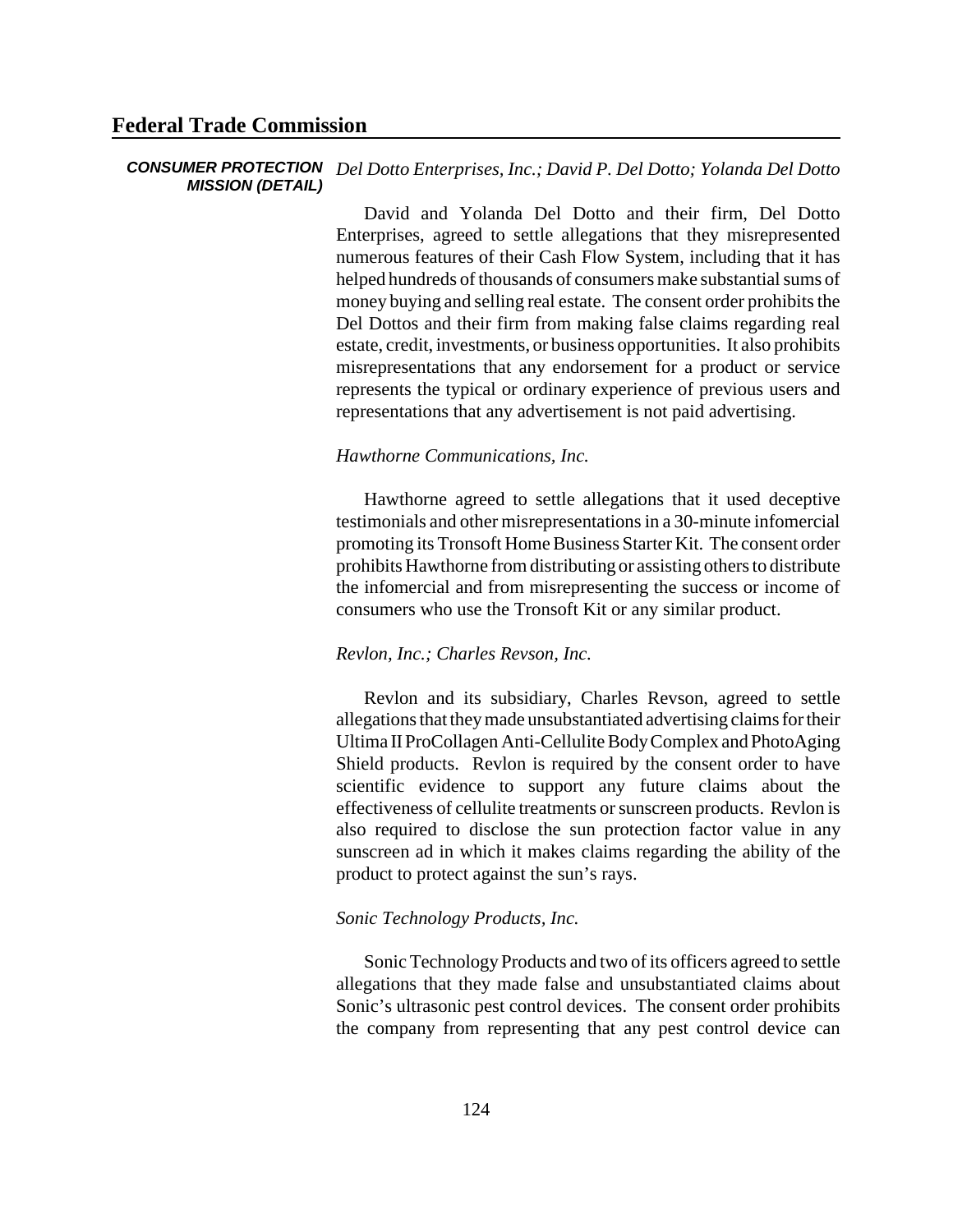eliminate rodent or flea infestations or that such a device can repel fleas.

# *Synchronal Corporation; Thomas L. Fenton; Richard E. Kaylor; Ana Blau*

The consent order with Synchronal settled several allegations that it and several other respondents made false and unsubstantiated claims in infomercials for a purported baldness cure, the Omexin System for Hair, or for a cellulite treatment, the Anushka Bio-Response Body Contouring Program, or both. The consent order requires Synchronal to pay \$3.5 million in consumer redress and prohibits Synchronal and two of its officers, Richard Kaylor and Ana Blau, from making any unsubstantiated product claims in the future. Further, the order prohibits the respondents from disseminating the two infomercials and from misrepresenting the results of any tests or studies in connection with the marketing of any product or service in the future. A separate consent order with Thomas Fenton settled charges in connection with his role in the Omexin infomercial.

#### *Trans Union Corporation, Inc.*

Trans Union, one of the three major credit bureaus in the United States, agreed to settle Commission charges in connection with its prescreening practice of providing lists of consumers meeting certain credit criteria to credit grantors. The company allegedly failed to require these credit grantors to make a firm offer of credit to each person on these lists, as required by a federal law that governs the privacyof consumer credit data. The settlement requires Trans Union to modify and enforce its future contracts to reflect this requirement.

#### *W.D.I.A. Corporation; Mark W. Hanna; Janice L. Campanello*

W.D.I.A. and two of its officers, Mark Hanna and Janice Campanello, agreed to settle allegationsin connection with their role as an information broker, a firm that buys large volumes of credit and otherinformation about consumers at discounted rates from the major credit bureaus and then resells the data to lower-volume buyers. The company agreed not to furnish any consumer report for any purpose not permitted under the Fair Credit Reporting Act. W.D.I.A. is also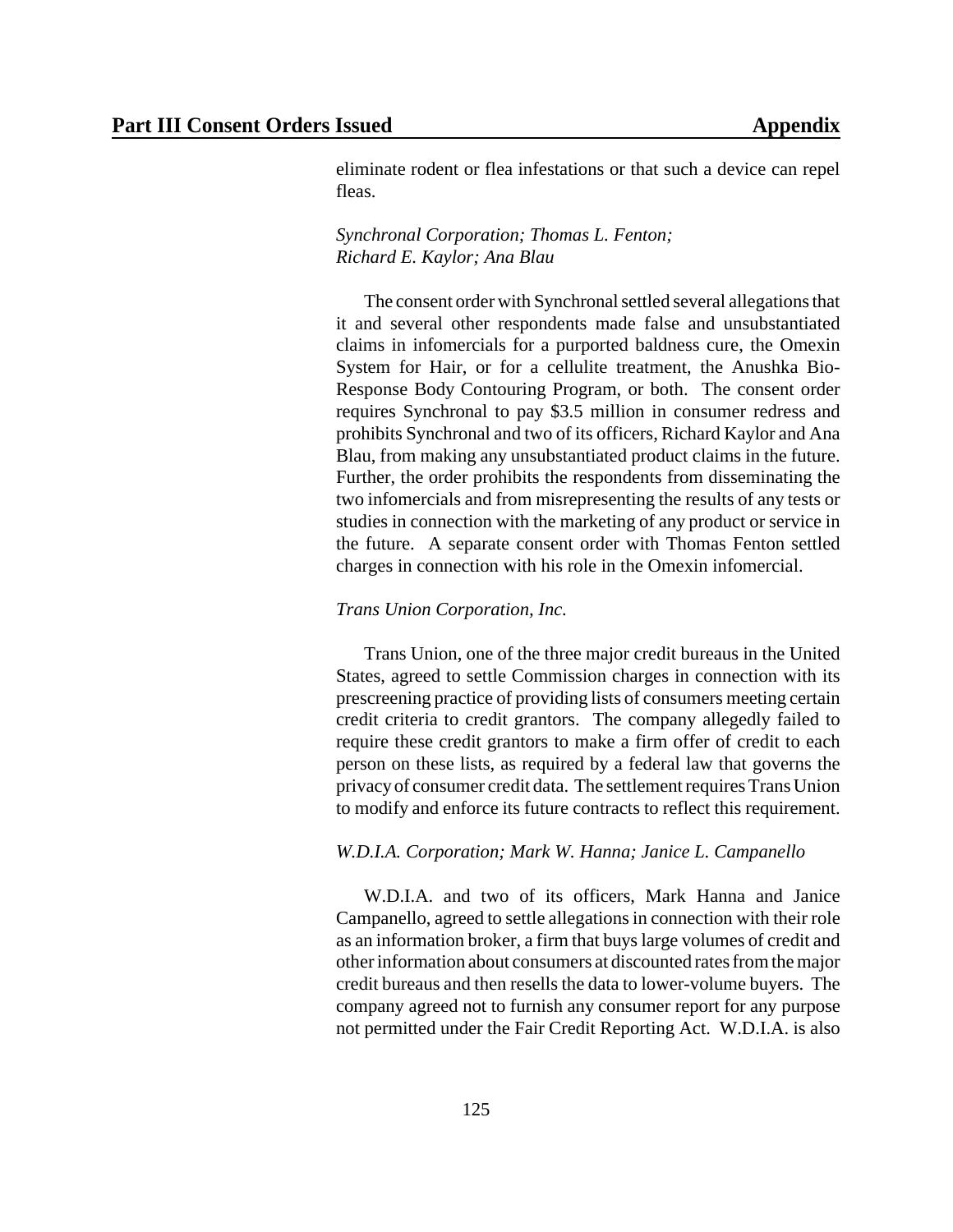required to take certain steps to ensure that subscribers have permissible purposes for accessing consumer reports.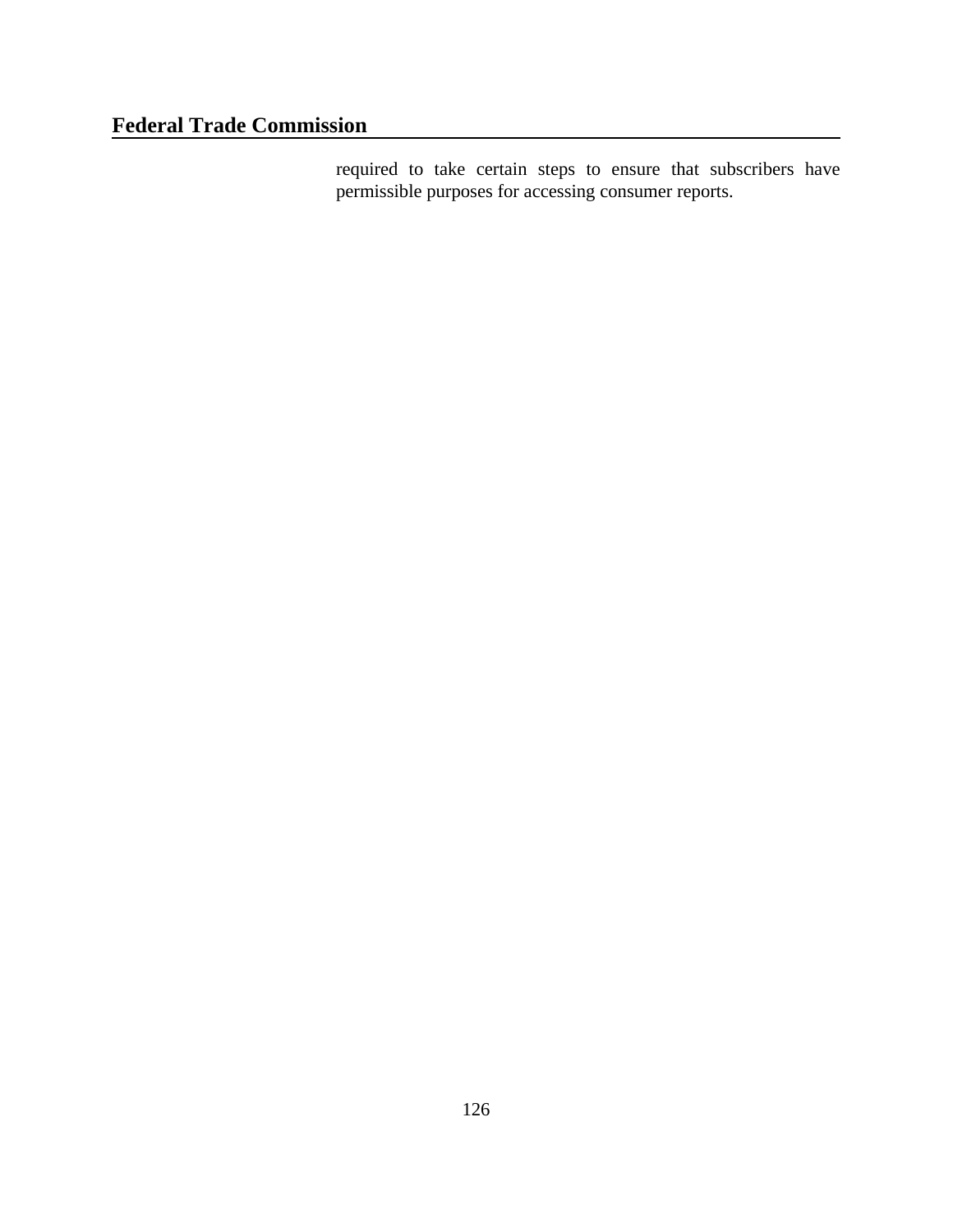

**INITIAL DECISIONS**

#### *COMPETITION MISSION (SUMMARY)*

| Title                     | <b>Number</b> | <b>Action</b><br>Date | <b>Type of Matter</b> | <b>Product or Service</b> |
|---------------------------|---------------|-----------------------|-----------------------|---------------------------|
| R.R. Donnelley & Sons Co. | D09243        | 12/30/93              | Merger                | <b>Gravure Printing</b>   |

#### *COMPETITION MISSION R.R. Donnelley & Sons Co. (DETAIL)*

An Administrative Law Judge (ALJ) upheld an administrative complaint that challenged Donnelley's September 1990 acquisition of four printing plants from Meredith/Burda Company L.P. The ALJ ordered Donnelley to divest the Arizona, Iowa, North Carolina, and Virginia plants, including all related assets, rights, and technology, within one year to a Commission approved acquirer. The initial decision also required Donnelley to divest comparable assets of its own if any of the former Meredith/Burda assets have been sold or closed. The initial decision held that the required divestitures are necessary to reestablish Meredith/ Burda's printing business to its preacquisition status as a viable competitor in gravure printing used for magazines, catalogs, advertising inserts, and other large-scale volume, multipage publications. Finally, the initial decision also requires Donnelley to obtain Commission approval for 10 years before acquiring any interest in any entity engaged in the publication gravure printing in the United States.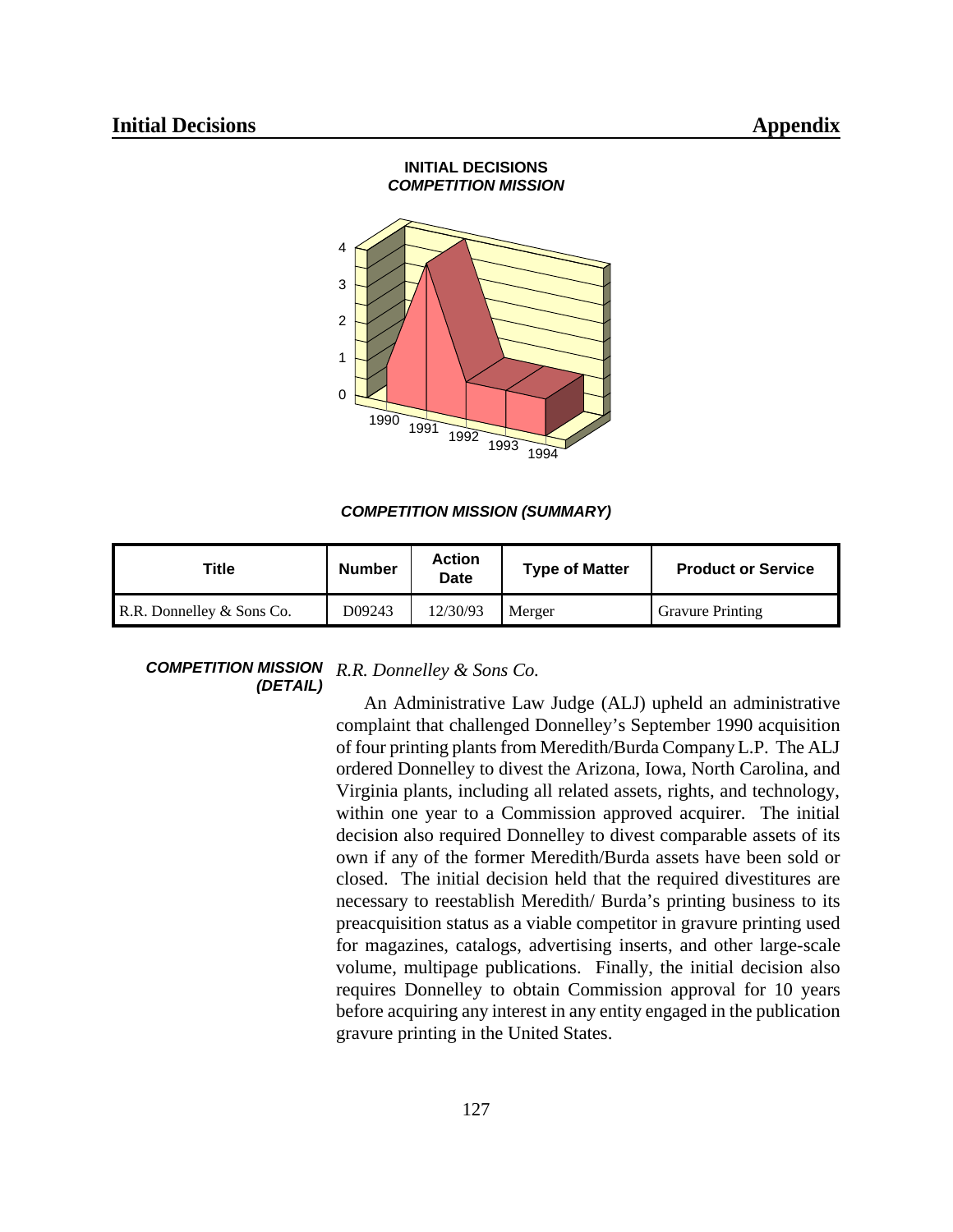

**FINAL ORDERS** *COMPETITION MISSION*

## *COMPETITION MISSION (SUMMARY)*

| Title                                          | <b>Number</b> | <b>Action</b><br><b>Date</b> | <b>Type of Matter</b>        | <b>Product or Service</b>                               |
|------------------------------------------------|---------------|------------------------------|------------------------------|---------------------------------------------------------|
| <b>Adventist Health System/West</b>            | D09234        | 04/01/94                     | Merger                       | <b>Inpatient Acute-care</b><br><b>Hospital Services</b> |
| Coca-Cola Bottling Company<br>of the Southwest | D09215        | 08/31/94                     | Merger                       | <b>Carbonated Soft Drinks</b>                           |
| Coca-Cola Company                              | D09207        | 06/13/94                     | Merger                       | <b>Carbonated Soft Drinks</b>                           |
| College Football Association                   | D09242        | 06/16/94                     | <b>Horizontal Restraints</b> | Cable TV Sports<br>Programming                          |

#### *COMPETITION MISSION Adventist Health System/West (DETAIL)*

The Commission upheld the decision of an Administrative Law Judge (ALJ) and ruled that the acquisition by Adventist of the assets of Ukiah General Hospital did not substantially lessen competition for the provision of general acute-care hospital services in Ukiah, California. The 1989 administrative complaint charged that the acquisition injured consumers by making Adventist the dominant medical facility, owning three of the five hospitals in the area north of San Francisco and Santa Rosa, California. The Commission ruled that the evidence did not support the relevant geographic markets alleged in the complaint and dismissed the complaint.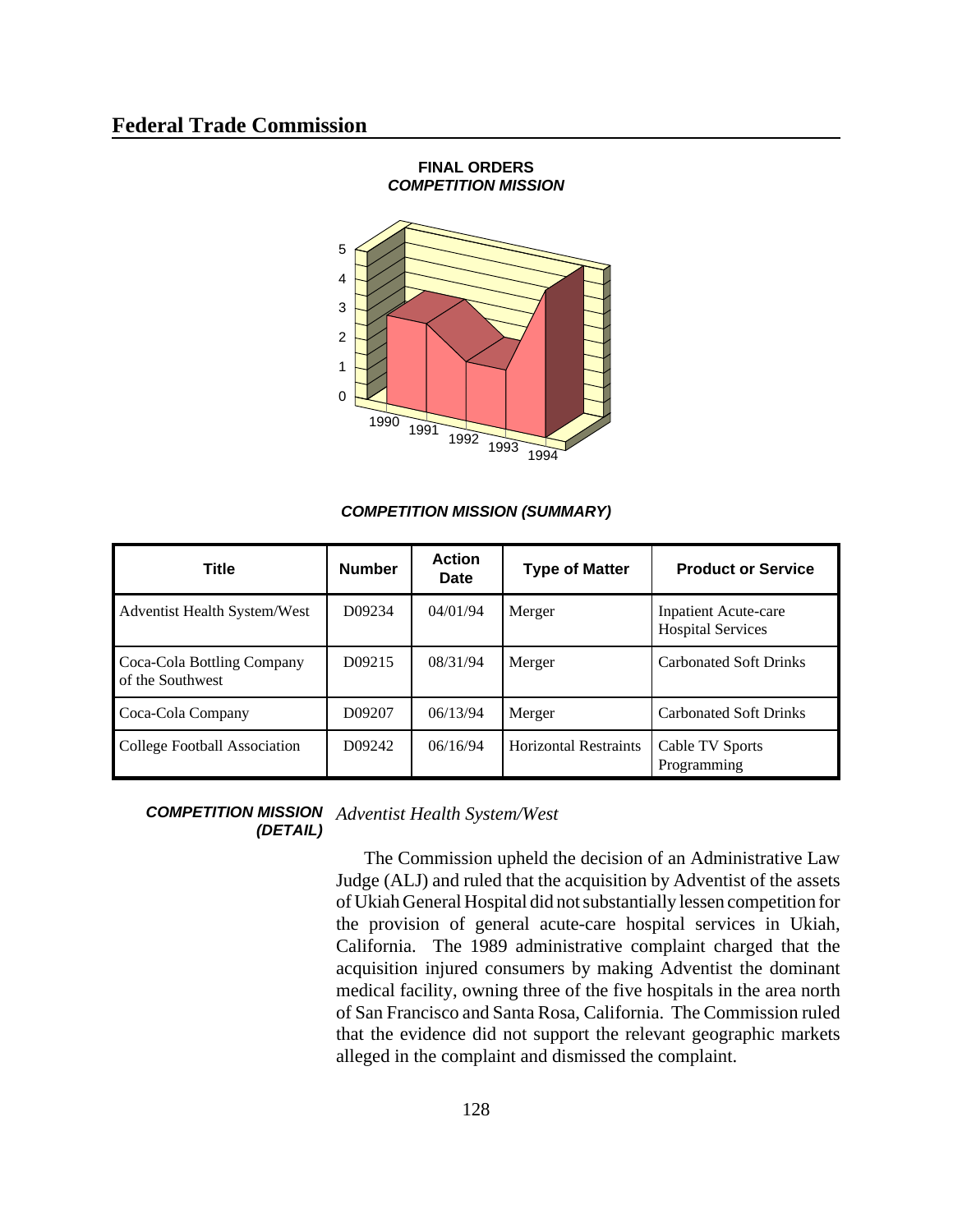#### *Coca-Cola Bottling Company of the Southwest*

The Commission reversed a 1991 dismissal of a complaint by an ALJ and ruled that Coca-Cola Bottling Company's (CCBCS) acquisition of the Dr Pepper franchise from San Antonio Dr Pepper Bottling could substantially reduce competition for branded carbonated soft drinks in the 10-county area around San Antonio, Texas. The ALJ's decision, appealed by Commission staff, had concluded that the relevant product market was broader and included a larger geographic market than defined by the 1988 administrative complaint. The ALJ had also found that competition in the market for soft drinks in the area was healthy, with both low prices and excess capacity. Under terms of the Commission's final order, CCBCS is required to divest, within 12 months, the Dr Pepper assets it acquired in 1984 to an acquirer approved by the Commission. In addition, the order places restrictions on future acquisitions of branded carbonated soft drink assets.

#### *Coca-Cola Company*

The Commission reversed an ALJ's decision that the proposed acquisition by Coca-Cola of one of its largest competitors, the Dr Pepper Company, would violate the federal antitrust laws. The transaction, enjoined after a federal district court granted the Commission's motion for a preliminary injunction, was litigated in administrative proceedings. The Commission reversed the ALJ's initial decision and issued a final order requiring Coca-Cola to obtain prior Commission approval for 10 years before acquiring certain brand name soft drink concentrate manufacturers.

# *College Football Association*

The Commission affirmed an initial decision when it dismissed an administrative complaint challenging agreements negotiated by the College Football Association (CFA) and Capital Cities/ABC, Inc. to televise certain college football games. According to the final order, CFA, composed of 66 major football-playing colleges and universities, is a nonprofit association, and does not carry on business for its own profit or for that of its members. The Commission ruled that it did not have the jurisdiction to challenge CFA's activities due to the association's nonprofit exemption under Section 4 of the FTC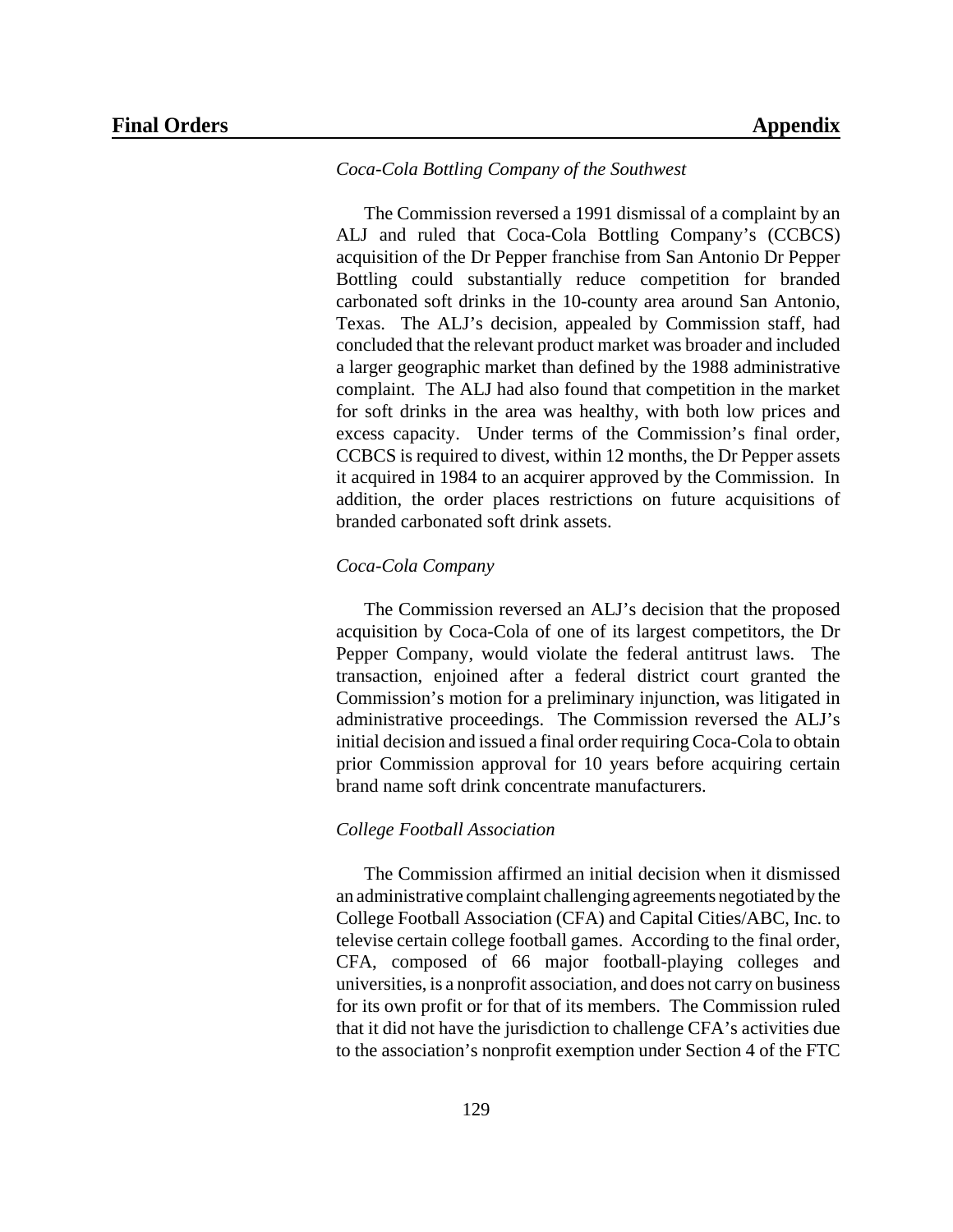Act and its recognition as a tax-exempt entity under the Code of the Internal Revenue Service.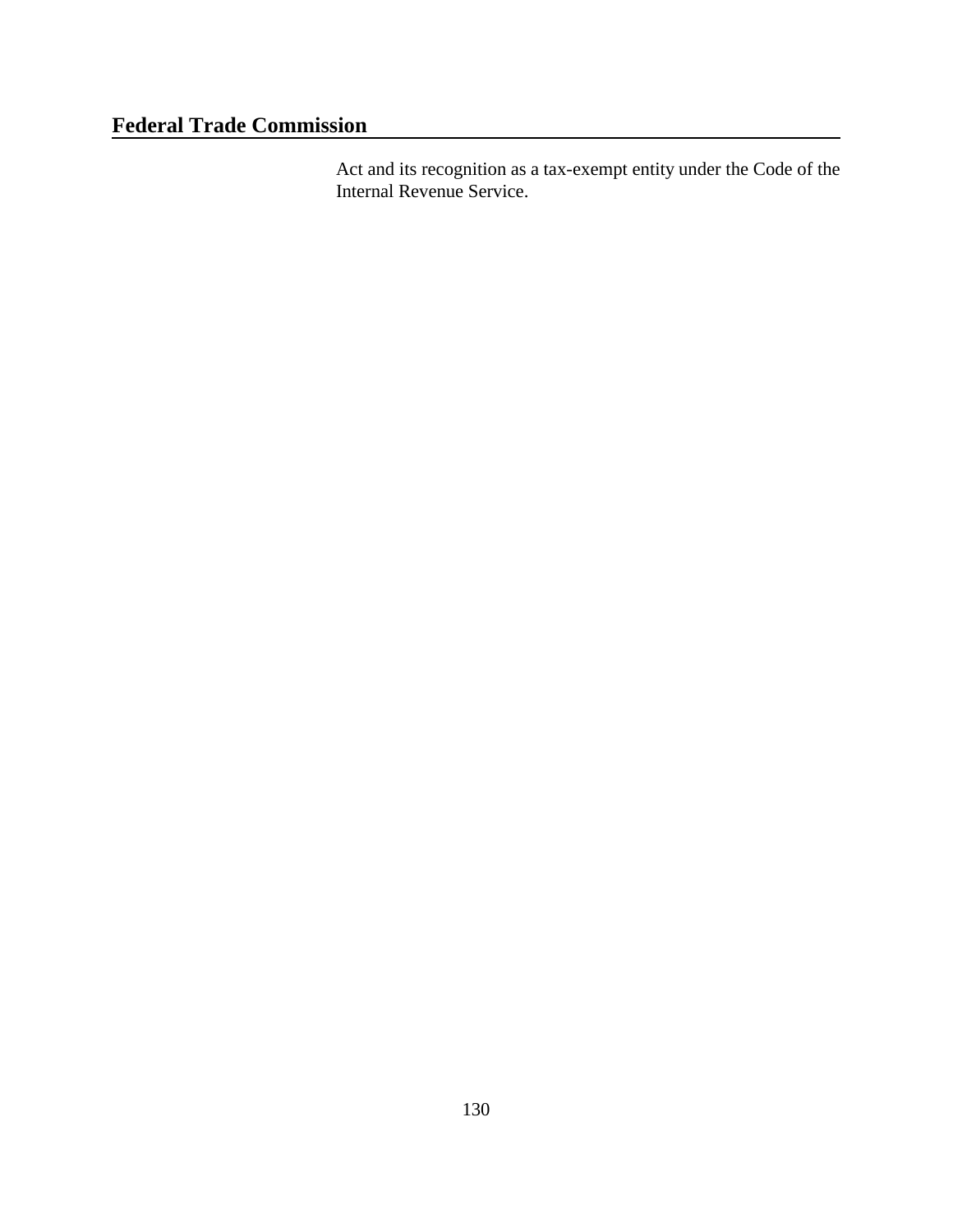

# **FINAL ADJUDICATIVE ORDERS** *CONSUMER PROTECTION MISSION*

#### *CONSUMER PROTECTION MISSION (SUMMARY)*

| <b>Title</b>                      | <b>Number</b> | <b>Action</b><br><b>Date</b> | <b>Type of Matter</b>             | <b>Product or Service</b>     |
|-----------------------------------|---------------|------------------------------|-----------------------------------|-------------------------------|
| Griffin Systems, Inc.             | D09249        | 04/29/94                     | Contractual<br>Misrepresentations | <b>Auto Service Contracts</b> |
| <b>Stouffer Foods Corporation</b> | D09250        | 09/26/94                     | Deceptive Low Sodium<br>Claims    | Frozen Food                   |
| Trans Union Corporation, Inc.     | D09255        | 09/28/94                     | Privacy of Credit<br>Reports      | Credit Lists                  |

*CONSUMER PROTECTION Griffin Systems, Inc.; Gennaro J. Orrico; Alfonso S. Giordano; MISSION (DETAIL) Robert W. Boughton*

> The Commission upheld an Administrative Law Judge's initial decision that Griffin Systems and its principals deceptively and unfairly promoted Vehicle Protection Plan auto service contracts and misrepresented the terms for canceling the service contracts they sold to consumers. The final order prohibits the defendants from materially misrepresenting or unilaterally canceling any service contract they offer in the future.

#### *Stouffer Foods Corporation*

The Commission upheld an Administrative Law Judge's initial decision that Stouffer made deceptive low sodium claims for Lean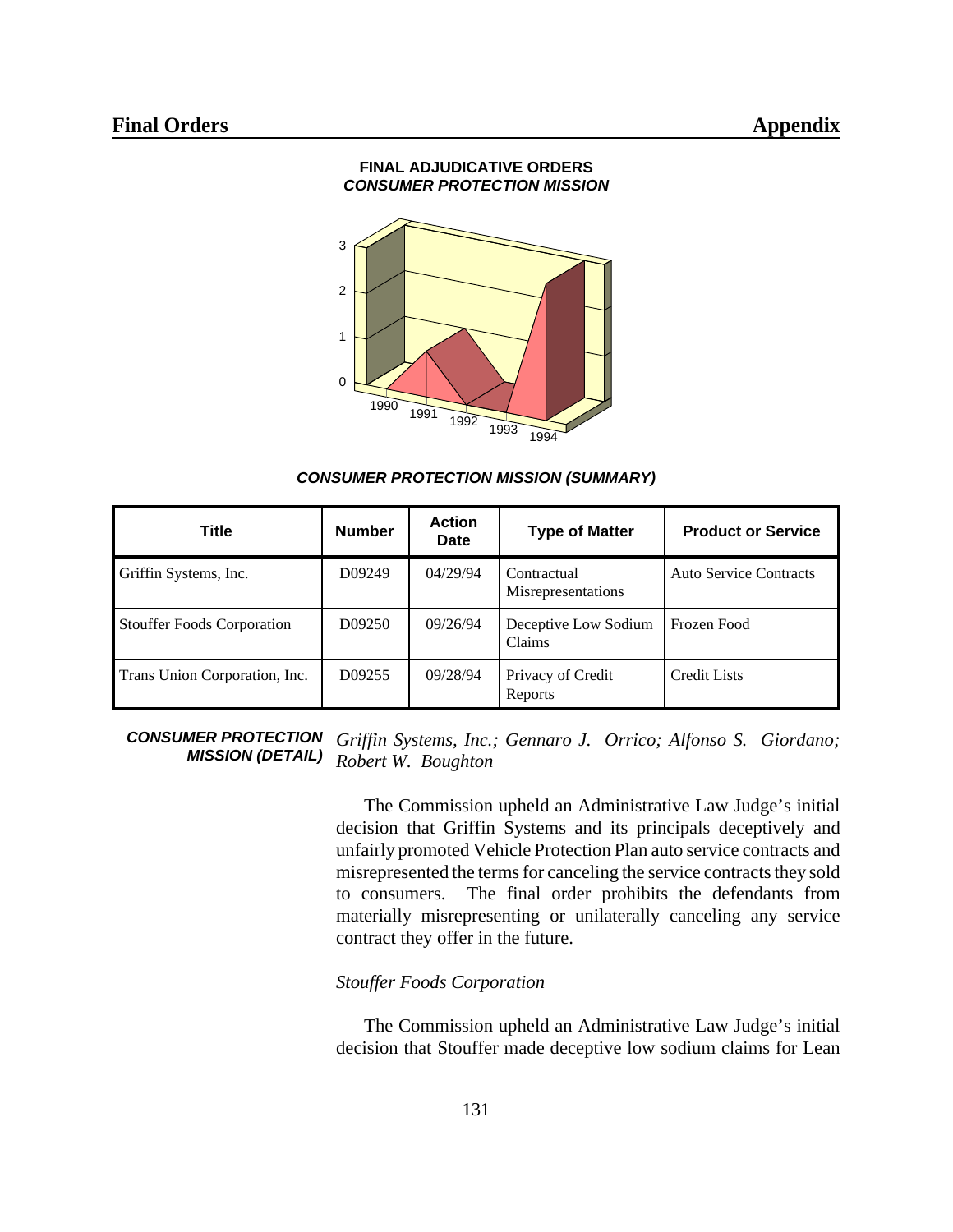Cuisine frozen entrees. The final order and opinion broadened the Administrative Law Judge's order and prohibits the company from misrepresenting the existence or amount of sodium or any other nutrient or ingredient in any frozen food product it markets in the future, to include all nutrients and ingredients.

# *Trans Union Corporation, Inc.*

The Commission upheld an Administrative Law Judge's initial decision that Trans Union violated the Fair Credit Reporting Act. The Judge prohibited Trans Union from compiling and selling targetmarketing lists based on federally-protected information that includes the credit habits of consumers, unless the company has a reason to believe the buyer intends to make a firm offer of credit to each consumer on the lists.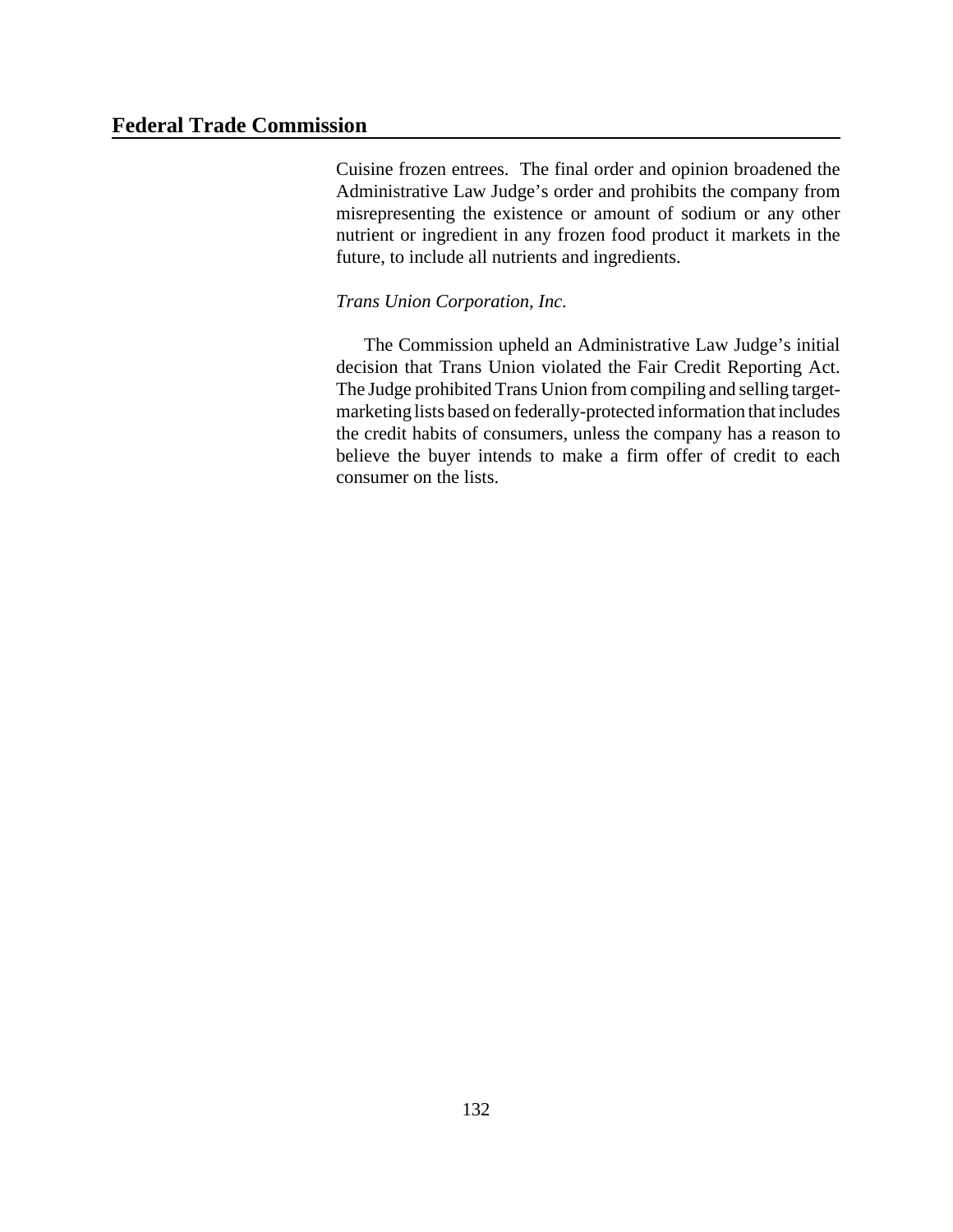# **RULEMAKING ACTIVITIES (Including Guides and Other Policy Statements)**

#### *CONSUMER PROTECTION MISSION Alternative Fuel Labeling Rule*

The Commission initiated a rulemaking proceeding to establish uniform labeling requirements for alternative fuels and alternativefueled vehicles, disclosing cost and benefit information to enable consumers to make reasonable purchasing choices and comparisons.

## *Appliance Labeling Rule*

The Commission made several amendments to the Appliance Labeling Rule in fiscal year 1994. The first amendment requires showerheads, kitchen and lavatoryfaucets, water closets (toilets), and urinals to disclose their water-usage rates. The information is required to be displayed on the products and their packaging and labeling, as well as in catalog advertising and point of sale promotional materials.

The second amendment requires that the packaging or labeling of three types of light bulbs make disclosures designed to help consumers purchase the most energy-efficient bulbs that meet their needs. The amendment applies to three categories of light bulbs or tubes known in the industry as lamps: general service fluorescent lamps, medium base compact fluorescent lamps, and general service incandescent lamps, including reflector lamps, commonly known as spot lights or flood lights.

The third amendment requires that labels be easier to read and more useful to consumers in comparing the energy efficiencies of various home appliances.

The final amendment requires that manufacturers of residential pool heaters, instantaneous water heaters, and heat pump water heaters display EnergyGuide labels, which show estimated energy efficiency for appliances.

#### *Care Labeling Rule*

As part of its periodic review of rules and guides, the Commission initiated a review of the Care Labeling Rule to determine whether it should be modified to permit the use of care symbols, instead of words, and to require that instructions be provided for both washing and dry cleaning when both methods can be used. The Rule was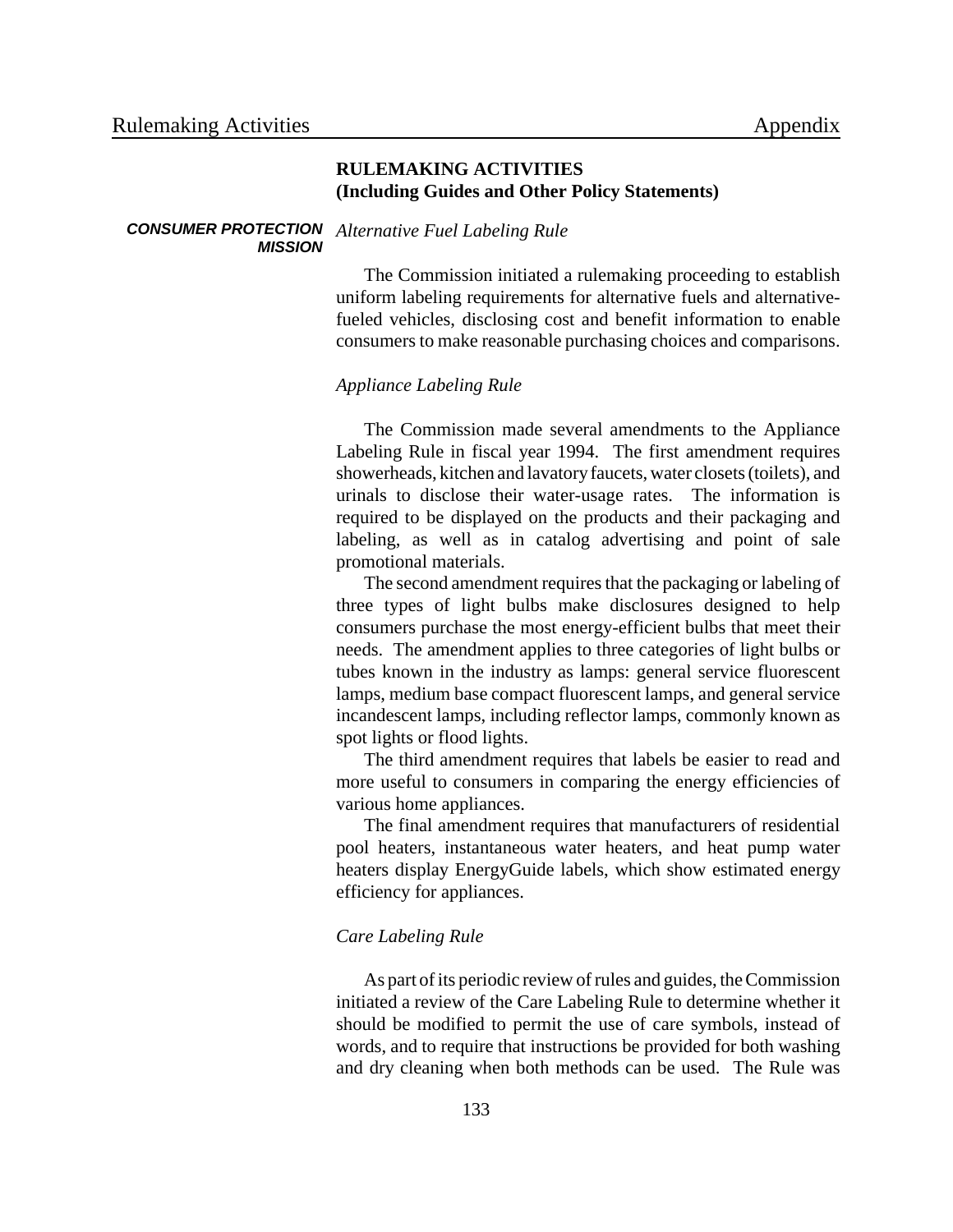enacted in 1971 to make it easier for consumers, professional launderers, and dry cleaners to determine proper clothing care.

# *Fair Packaging and Labeling Act*

The Commission amended its implementation regulations for the Fair Packaging and Labeling Act to coincide with Congress's 1992 amendment to the Act. The Commission's amended regulations require that labels and packages printed after February 14, 1994, be expressed in both the English and the metric system.

## *Food Advertising*

The Commission issued an enforcement policy statement advising food advertisers to closely observe federal food labeling regulations when making health related claims or claims about the nutrient content of their products. The Commission stated that it will look to standards set by the Food and Drug Administration's new labeling regulations in evaluating whether nutrient content and health claims in advertising are deceptive.

*Fallout Shelter Advertising Guides; Radiation Monitoring Instruments Advertising Guides; Shell Homes Advertising Guides*

The Commission eliminated its *Guides for Advertising Fallout Shelter*s, *Guides for Advertising Radiation Monitoring Instruments*, and *Guides for Advertising of Shell Homes*. The Commission decided that a lack of advertising and consumer demand for home fallout shelters and home radiation monitoring devices made the guidelines governing them unnecessary. In addition, marketing abuses addressed by the *Guidesfor Advertising Shell Homes* are now largely handled by state and local housing code authorities. The decision to repeal the guides is part of the Commission's periodic review of the regulatory and economic impact of its rules and guides.

# *Funeral Rule*

When the Funeral Rule was promulgated in 1982, it mandated that the Commission review the Rule no later than four years after its effective date to determine whether it should be amended or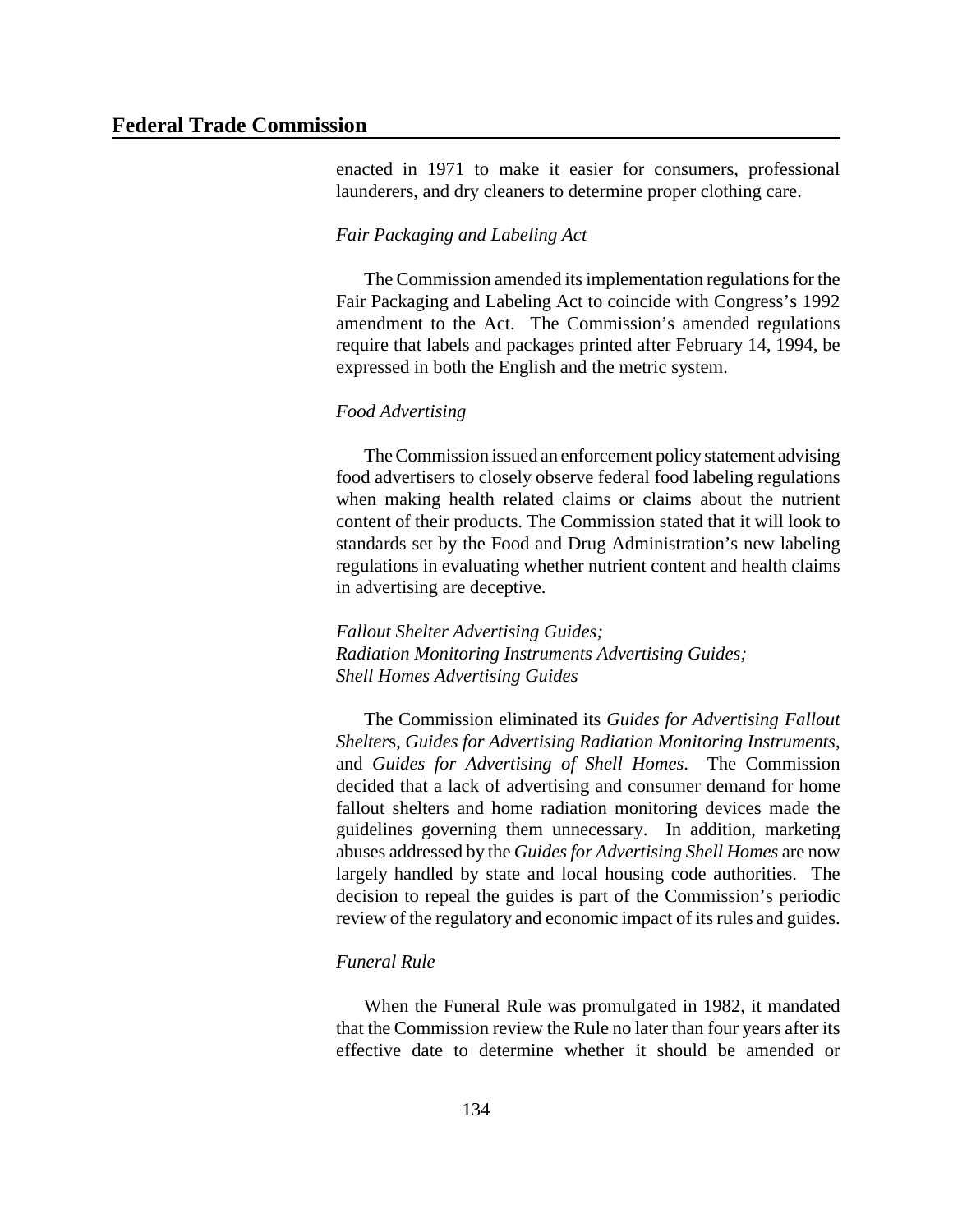terminated. Pursuant to this mandate, the Commission amended the Funeral Rule to improve its effectiveness for consumers and to eliminate unnecessary compliance burdens on funeral providers. The amended Rule prohibits funeral providers from charging a caskethandling fee in addition to any nondeclinable basic services fee and modifies the Rule's telephone disclosure requirements. The Rule will retain its primary itemization, price, and other disclosure requirements.

# *Mail Order Rule*

In response to the growth of telemarketing, the Commission amended its Mail Order Rule, effective March 1994, to include orders placed by telephone, fax or computer, as well as by mail.

# *900 - Number Rule*

The Commission's 900-Number Rule took effect on November 1, 1993. The Rule implements the Telephone Disclosure and Dispute Resolution Act of 1992, 15 U.S.C. §5701 *et seq*., and establishes requirements for advertising and operating pay-per-call services, as well as procedures for billing and collecting for such services.

# *Tire Advertising and Labeling Guides*

The Commission amended its *Tire Advertising and Labeling Guides* to allow advertisements to use terms other than retread to designate that used or retreaded tires are not new, as long as the ads do not misrepresent the tires' performance, how they are manufactured, or any other attribute.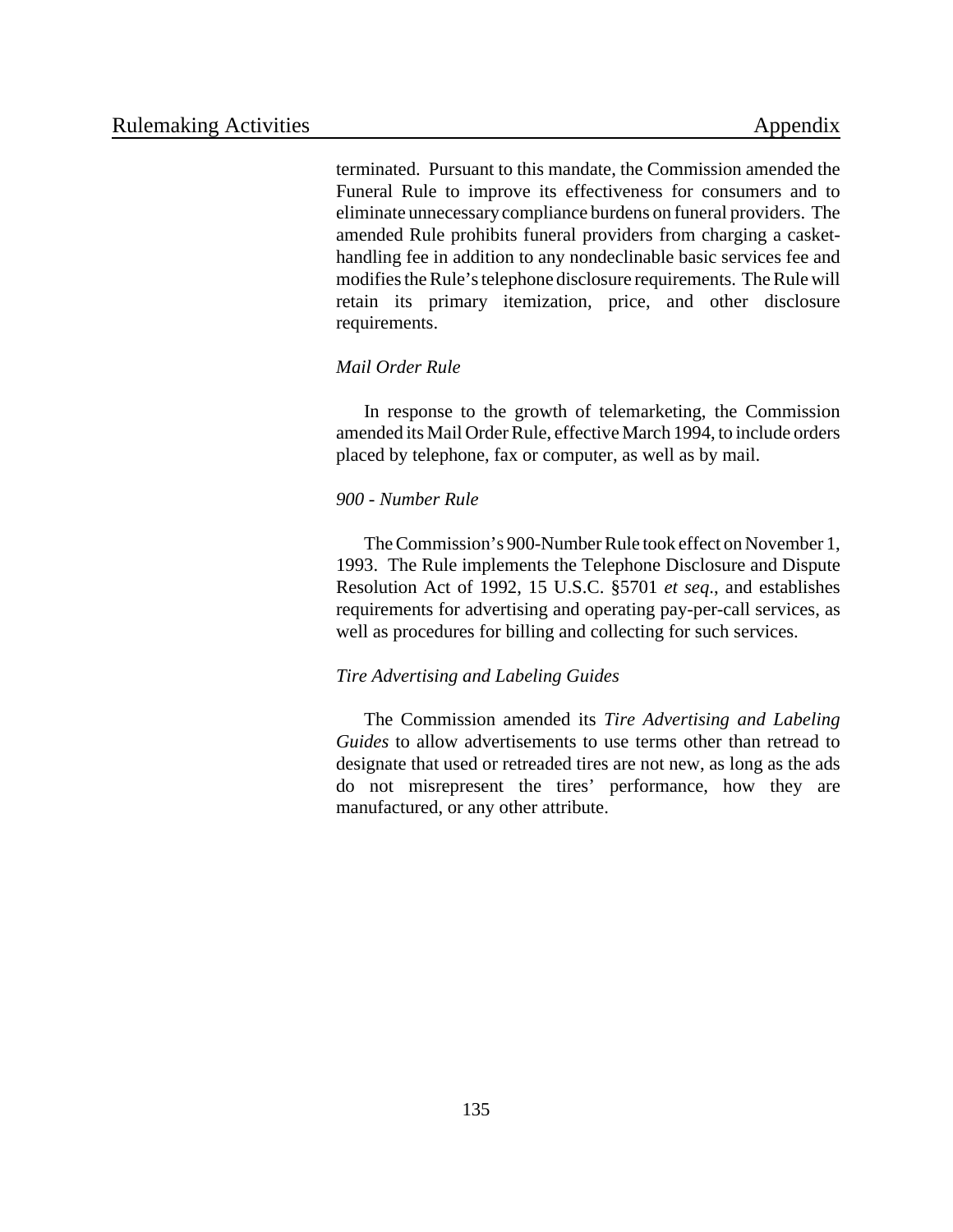## **ORDER MODIFICATIONS** *COMPETITION MISSION*



## *COMPETITION MISSION (SUMMARY)*

| <b>Title</b>                      | <b>Number</b>                  | <b>Action</b><br>Date | <b>Type of Matter</b>        | <b>Product or Service</b>              |
|-----------------------------------|--------------------------------|-----------------------|------------------------------|----------------------------------------|
| Arkla, Inc.                       | C <sub>3265</sub>              | 03/28/94              | Merger                       | Natural Gas Transmission               |
| <b>General Motors Corporation</b> | C <sub>3</sub> 13 <sub>2</sub> | 10/29/93              | Merger                       | Automobiles and Light<br><b>Trucks</b> |
| Institut Merieux S.A.             | C <sub>3301</sub>              | 04/22/94              | Merger                       | Rabies Vaccine                         |
| Promodes S.A.                     | D09228                         | 01/28/94              | Merger                       | Supermarkets                           |
| S.C. Johnson & Son, Inc.          | C <sub>3418</sub>              | 11/08/93              | Merger                       | Home Care Products                     |
| Union Switch & Signal Inc.        | C <sub>0837</sub>              | 08/29/94              | <b>Horizontal Restraints</b> | Railroad Signaling<br>Equipment        |

## *COMPETITION MISSION Arkla, Inc. (DETAIL)*

At the request of Arkla, the Commission reopened and modified a 1989 consent order to redefine the natural gas transmission assets Arkla was required to divest. Under the new order, Arkla is required to divest an undivided interest in the gas pipeline transmission portion of its pipelines that run from western Oklahoma to Arkansas and Louisiana.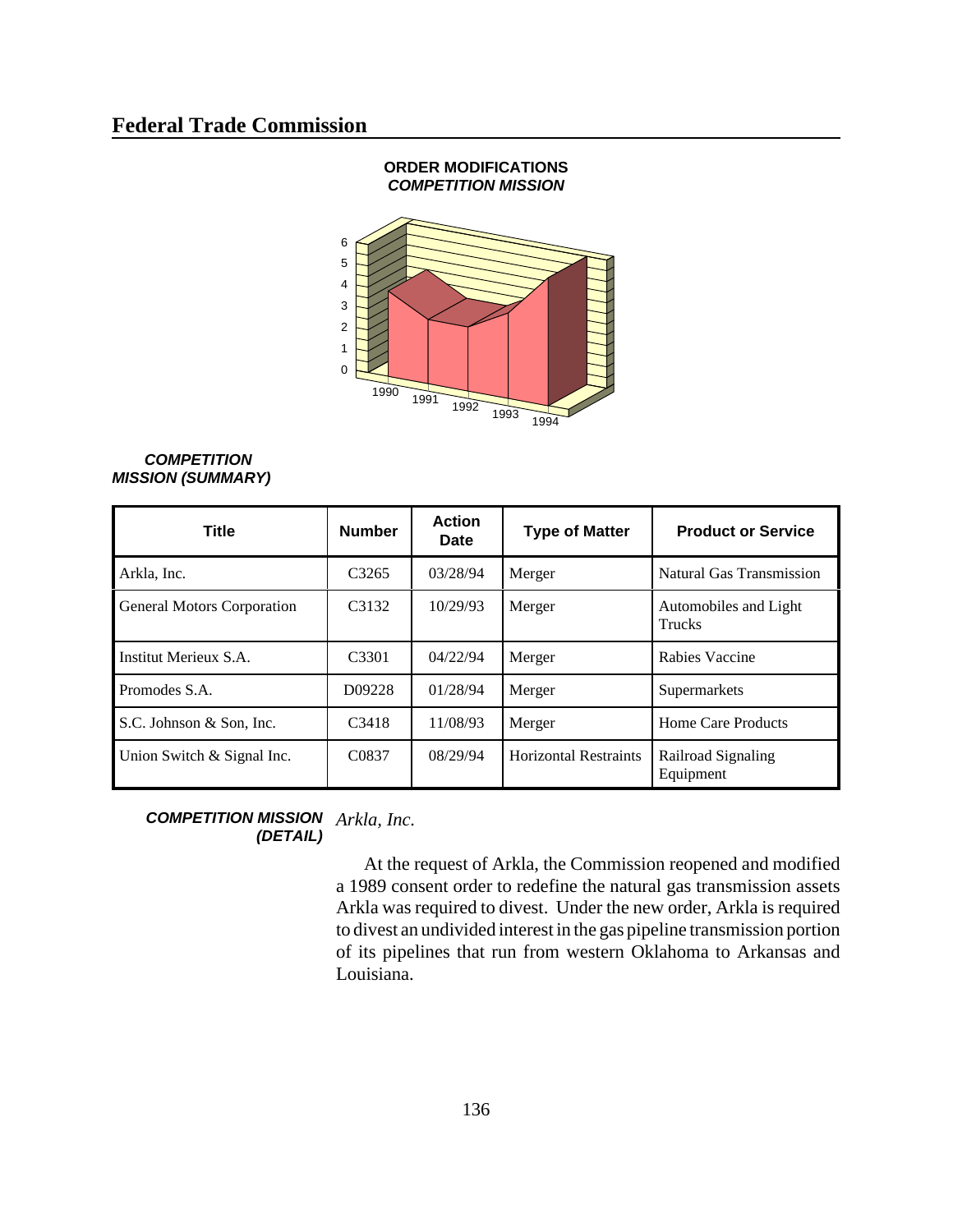#### *General Motors Corporation; Toyota Motor Corporation*

At the request of General Motors and Toyota, the Commission set aside a 1984 consent order that limited the duration and annual production output of small vehicles produced by their New United Motor Manufacturing, Inc. joint venture. The two firms showed that, due to changed conditions in the industry and public interest, continuance of the joint venture would not reduce competition in the manufacture and sale of small and intermediate cars in the United States.

#### *Institut Merieux S.A.*

The Commission eliminated a provision in a 1990 consent order requiring Pasteur Merieux Serums et Vaccines S.A. (formerly Institut) Merieux S.A.) to lease the rabies vaccine business acquired through the 1989 acquisition of Connaught BioSciences, Inc. The Commission terminated the leasing requirement after receiving evidence that the entry of other firms into the market to distribute rabies vaccinesin the United States would ensure that Merieux could no longer be a dominant firm.

#### *Promodes S.A.*

Promodes S.A.'s obligation to divest two Red Food Stores, Inc. stores in Tennessee was terminated. The Commission determined that Red Foods ability to compete was weakened by unanticipated costs and losses after a trustee attempted unsuccessfully for 21 months to divest the stores.

# *S.C. Johnson & Son, Inc.*

Johnson's obligations to divest its remaining international Renuzit air-freshener business and to operate the business independently under a hold-separate agreement were terminated. The Commission found no competitive concerns, in the United States market for airfreshener and furniture-care products, to justify retaining the requirement. The U.S. assets had been divested previously to an acquirer approved by the Commission.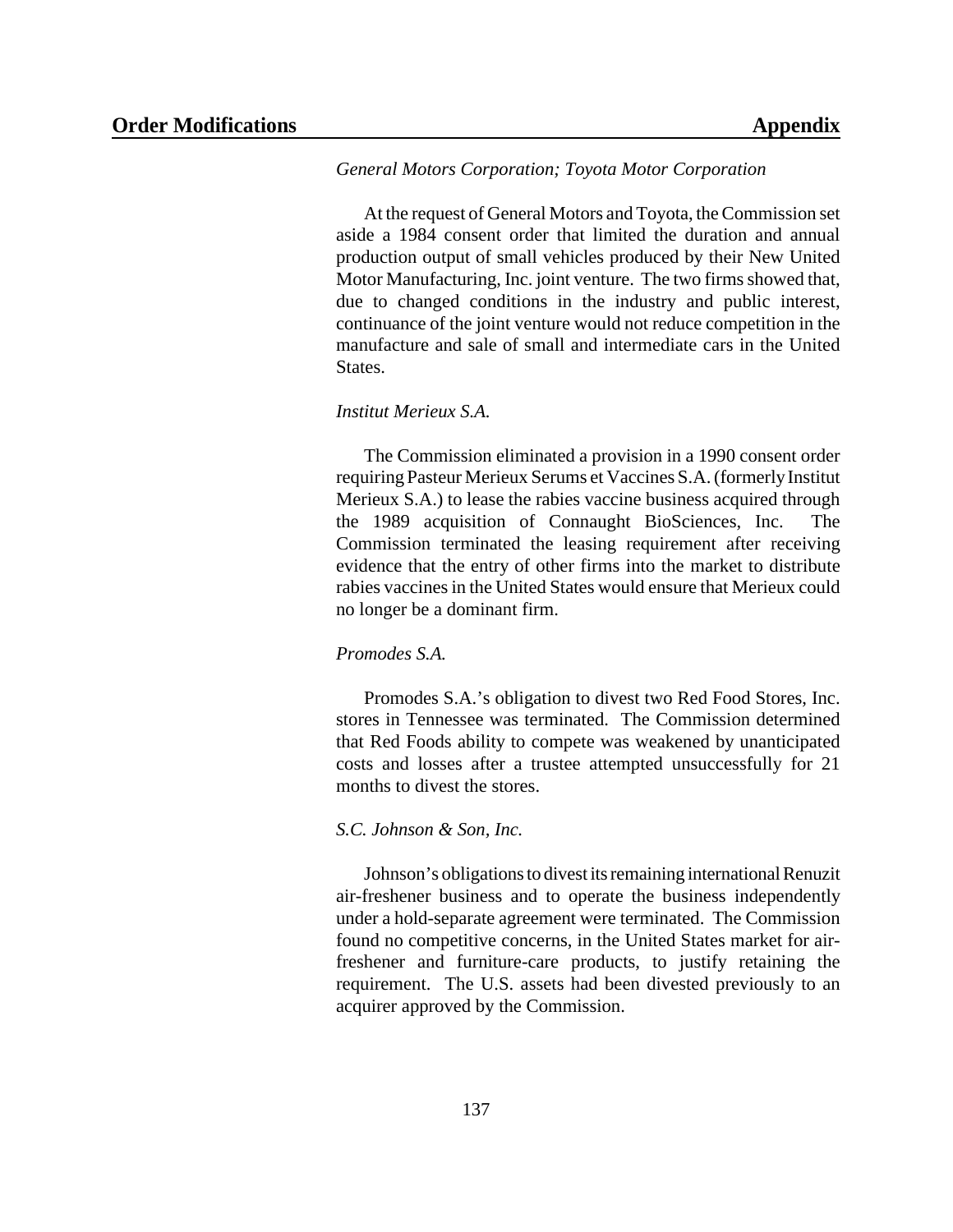*Union Switch & Signal Inc.*

The Commission terminated a 1964 consent order that prohibited General Railway Signal Co. and Westinghouse Air Brake Co. from entering into any agreement to fix prices, allocate customers or markets, or exchange any nonpublic information in the manufacture or sale of railroad signaling and control systems. In its petition, Union Switch & Signal Inc., successor to Westinghouse Air Brake Co., contended that competition in the railroad signaling/equipment market would be increased if Union Switch could be permitted to engage in certain licensing and distribution agreements with its parent company and with other subsidiaries of its parent that would coordinate their respective worldwide marketing efforts in a more efficient manner.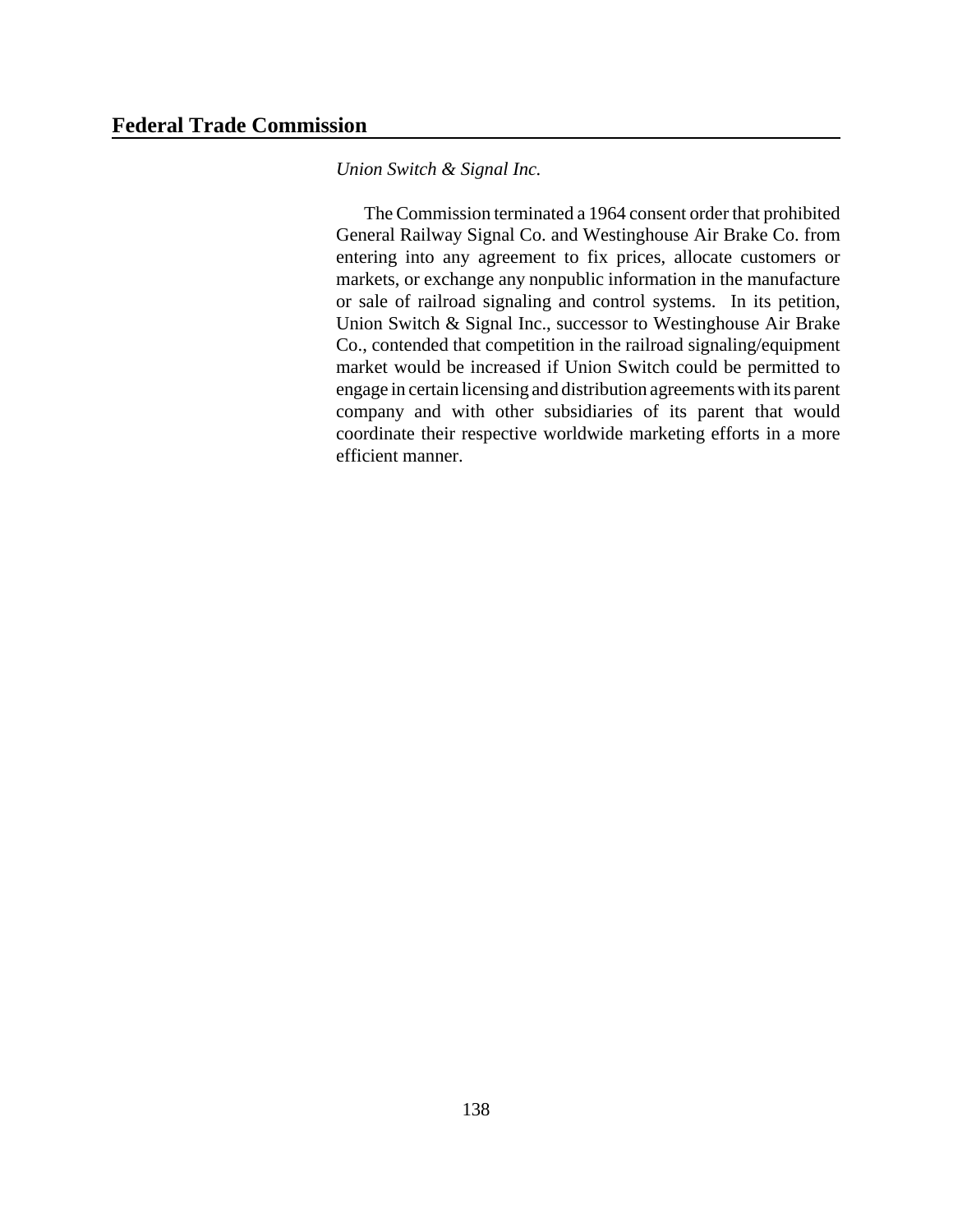

# **ORDER MODIFICATIONS** *CONSUMER PROTECTION MISSION*

#### *CONSUMER PROTECTION MISSION (SUMMARY)*

| Title                                       | <b>Number</b> | <b>Action</b><br>Date | <b>Type of Matter</b> | <b>Product or Service</b> |
|---------------------------------------------|---------------|-----------------------|-----------------------|---------------------------|
| <b>Service Corporation</b><br>International | D09071        | 05/12/94              | <b>Funeral Rule</b>   | <b>Funeral Homes</b>      |

*CONSUMER PROTECTION Service Corporation International MISSION (DETAIL)*

> The Commission modified a 1976 order that prohibits Service Corporation International, one of the largest operators of funeral homes and cemeteries in North America, from charging customers more than the funeral home's cost for specified items provided by third parties and from misrepresenting that the purchase of a casket for cremation is required by state law. The Commission deleted administrative provisions that require the company to distribute a copy of the 1978 order to its funeral homes and affected employees, to provide prior notice to the Commission of certain changes in its corporate organizations, and to notify the Commission by the tenth of each month about the acquisition or sale of any funeral homes in the preceding month.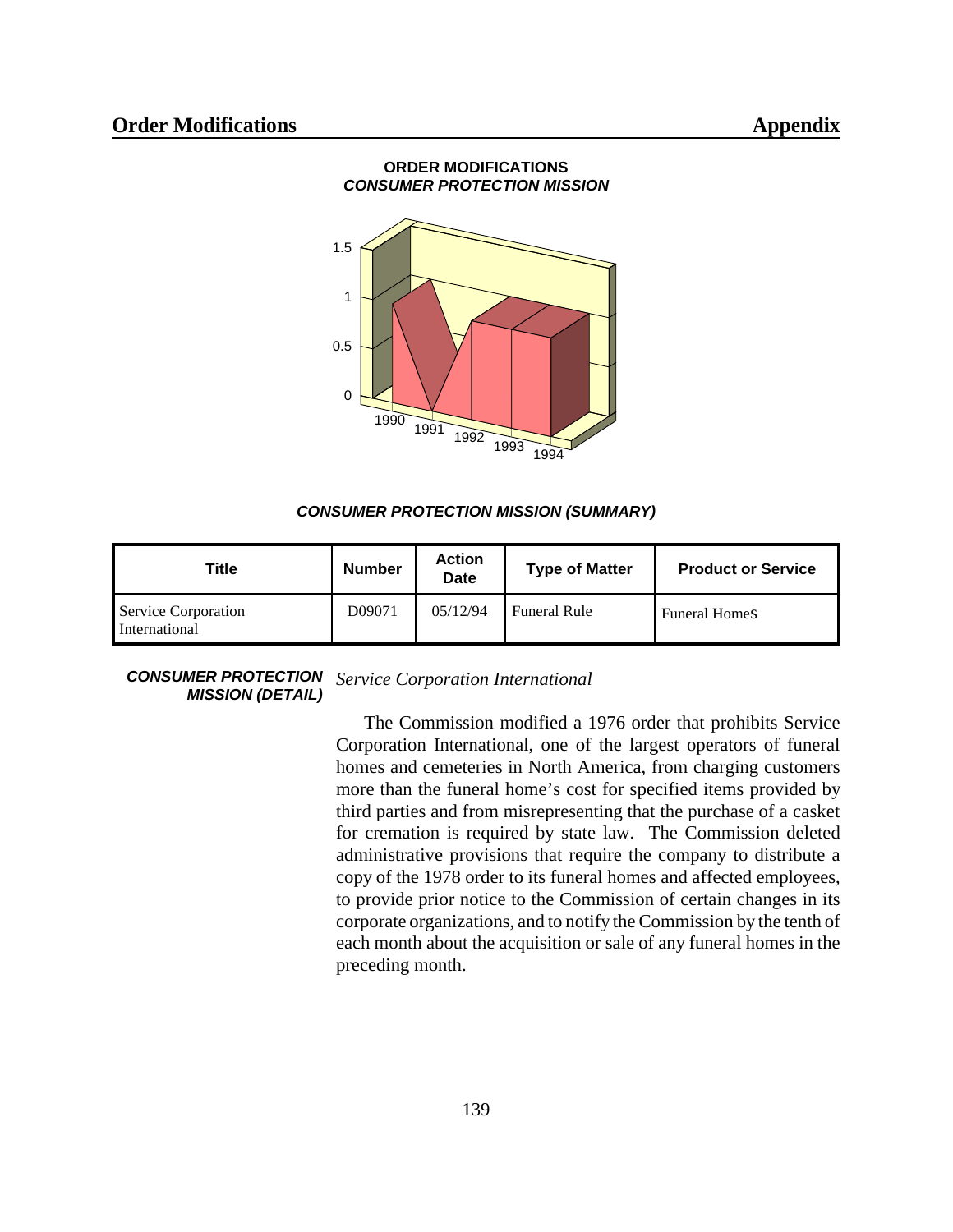# **CONSUMER AND BUSINESS EDUCATION EFFORTS**

# *CONSUMER PROTECTION*

**MISSION** The Office of Consumer and Business Education produced 24 **MISSION** new publications and 46 revised publications. Of these 70 new publications and 46 revised publications. publications, 3 were business booklets, 11 resulted from joint efforts, 7 were in Spanish, and 7 were special enclosures for consumer complaint or redress letters. For National Consumers Week, the Office developed a special newspaper supplement, *Focus on Fraud*, and distributed 8,000 copies to Commission regional offices and requesting organizations for redistribution.

> The Office distributed 19,000 copies of its business booklet, *Complying with the Funeral Rule*, to funeral directors nationally and distributed approximately 12,700 copies of its industry guide, *Complying with the "900" Number Rule*, to businesses. The Commission distributed more than three million copies of its education publications during the fiscal year.

> The Office released a multimedia consumer education campaign on auto repair. It included a three-part television video series, radio public service announcements, and a booklet called *Taking the Scare Out of Auto Repair*. The campaign, a joint project with the National Association of Attorneys General (NAAG) and the American Automobile Association, won two prizes in the International Mercury Awards competition, one in video and the other in print. The booklet also won a Blue Pencil Award from the National Association of Government Communications(NAGC) and was an NAGC finalist in the video category.

> The Office also did a multimedia campaign concerning telephone scams and older consumers with NAAG and the American Association of Retired Persons. This campaign won a Silver Medal in the International Mercury Awards.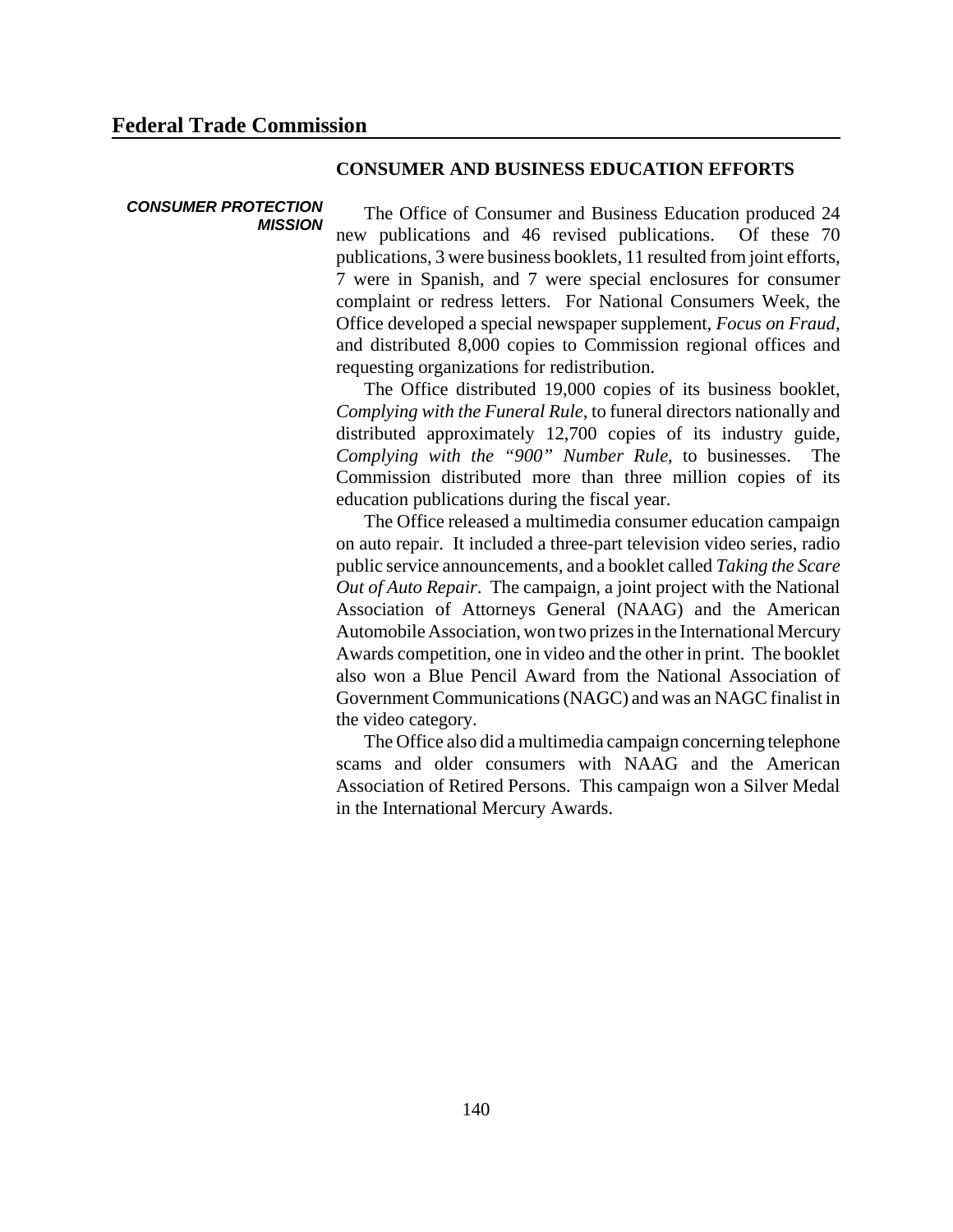

## **APPELLATE COURT REVIEW OF COMMISSION ACTIONS** *COMPETITION MISSION*

## *COMPETITION MISSION (SUMMARY)*

| <b>Appellate Court Decisions</b>    |               |                       |                       |                                                  |
|-------------------------------------|---------------|-----------------------|-----------------------|--------------------------------------------------|
| Title                               | <b>Number</b> | <b>Action</b><br>Date | <b>Type of Matter</b> | <b>Product or Service</b>                        |
| <b>Adventist Health System/West</b> | D09234        | 05/18/94              | Merger                | Inpatient Acute-care<br><b>Hospital Services</b> |
| Harold A. Honickman                 | D09233        | 02/03/94              | Merger                | <b>Carbonated Soft Drinks</b>                    |
| Occidental Petroleum<br>Corporation | D09205        | 01/12/94              | Merger                | Polyvinyl Chloride                               |
| William F. Farley                   | 8910036       | 12/15/93              | <b>HSR</b>            | <b>Fabricated Textile</b><br><b>Products</b>     |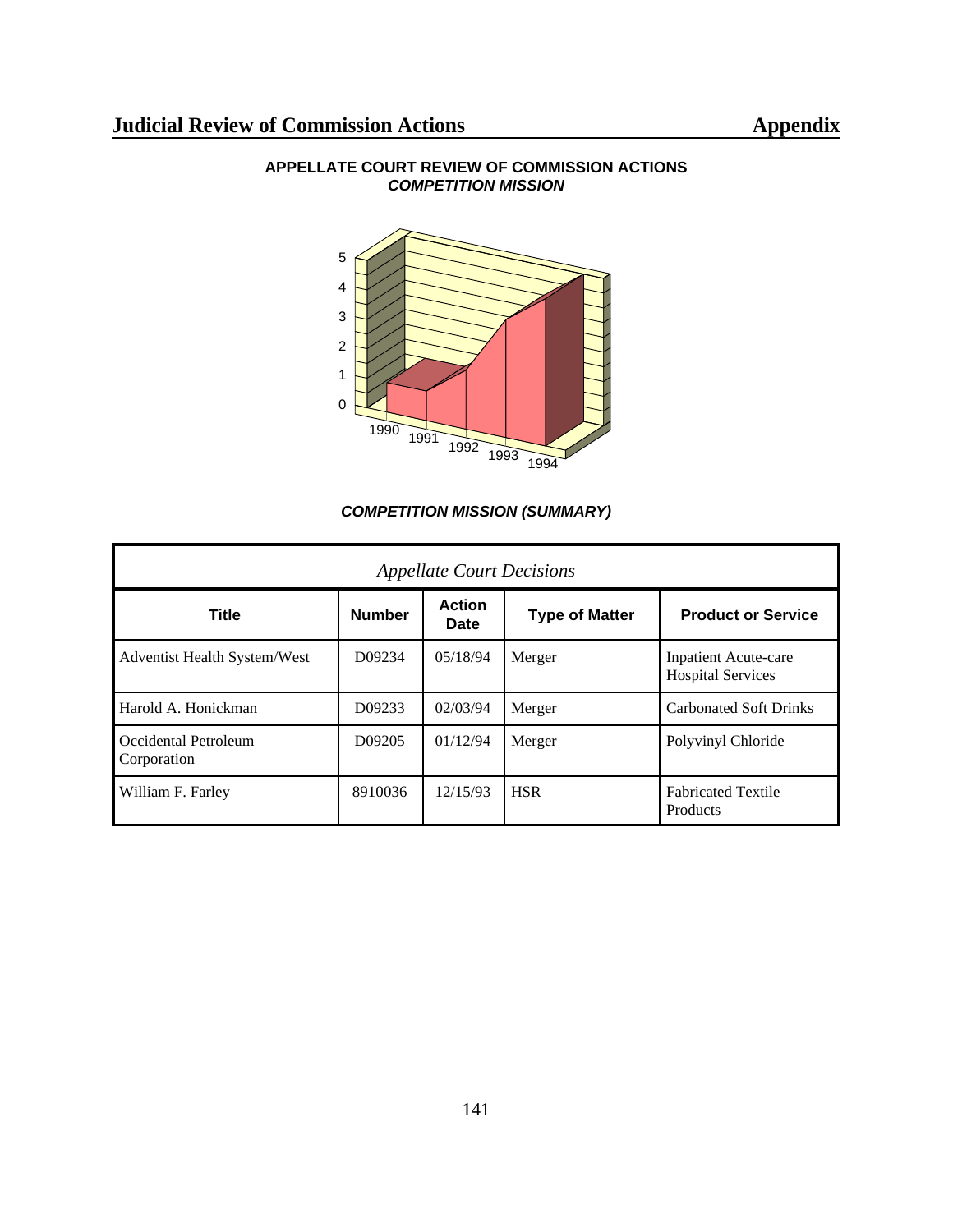

## **SUPREME COURT REVIEW OF COMMISSION ACTIONS** *COMPETITION MISSION*

## *COMPETITION MISSION (SUMMARY)*

| <b>Supreme Court Decisions</b> |               |                              |                              |                              |
|--------------------------------|---------------|------------------------------|------------------------------|------------------------------|
| <b>Title</b>                   | <b>Number</b> | <b>Action</b><br><b>Date</b> | <b>Type of Matter</b>        | <b>Product or Service</b>    |
| Olin Corporation               | D09196        | 02/24/94                     | Merger                       | Pool Sanitizing<br>Chemicals |
| Ticor Title Insurance Company  | D09190        | 03/21/94                     | <b>Horizontal Restraints</b> | Title Insurance              |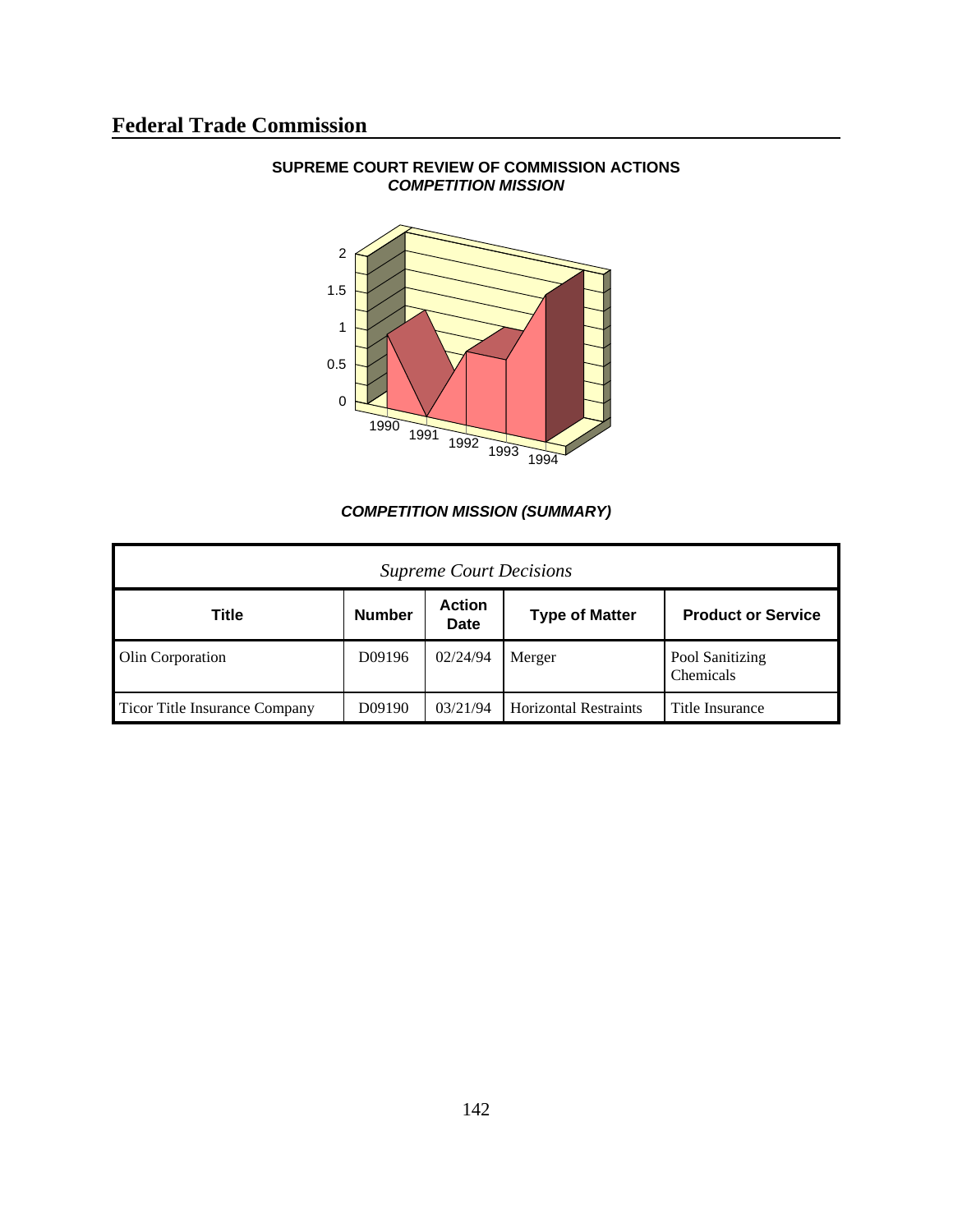#### *COMPETITION MISSION Adventist Health System/West (DETAIL)*

On May 18, 1994, the U.S. Court of Appeals for the Ninth Circuit granted Ukiah Adventist Hospital's motion for voluntarydismissal of its complaint to enjoin the Commission's administrative proceedings challenging its parent Adventist Health System/West's 1988 acquisition of Ukiah General Hospital. While Ukiah Adventist's suit was pending, the Commission dismissed its administrative complaint, ruling that the evidence did not support the relevant geographic markets challenged in the administrative complaint.

### *Harold A. Honickman*

On February 3, 1994, the U.S. Court of Appeals for the District of Columbia approved a stipulation and settlement of Honickman's complaint that challenged the Commission's denial of his petition to acquire Seven-Up Brooklyn Bottling Company assets. Subject to certain conditions, the Commission granted Honickman's request to acquire licenses to distribute soft drink brands formerly carried by Seven-Up Brooklyn in all or part of the New York territory formerly served by that company.

### *Occidental Petroleum Corporation*

On January 12, 1994, the U.S. Court of Appeals for the Second Circuit granted a joint proposal to settle Occidental's appeal of a 1992 Commission decision and final order requiring divestiture of Occidental'ssuspension polyvinyl chloride (PVC) plant in Pasadena, Texas and the Burlington, New Jersey suspension and dispersion PVC plant acquired from Tenneco Polymers, Inc. in 1986. Under terms of the order, modified by the court, Occidental will divest a PVC plant in Addis, Louisiana, instead of the facility in Texas, within 12 months to a Commission approved acquirer. The modified order also prohibits Occidental from acquiring any PVC assets in the United States for a period of 10 years without receiving approval from the Commission.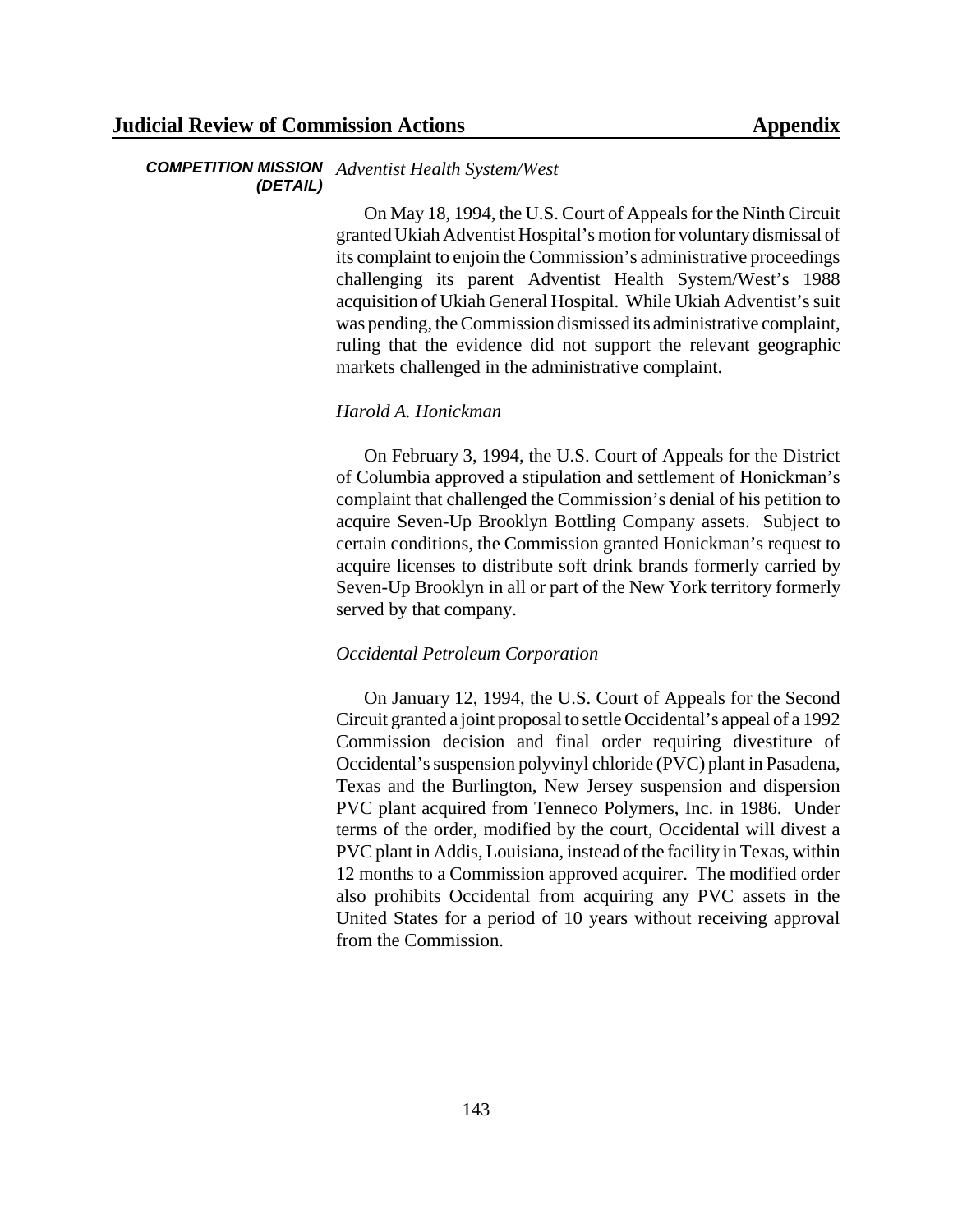### *Olin Chemical Company*

On February 26, 1994, the Supreme Court denied Olin's petition for certiorari. The Court's ruling finalizes the Commission order requiring Olin to divest the swimming pool sanitizing chemicals business acquired in 1985 from FMC Corporation. The Commission's 1990 decision was affirmed on appeal in 1993 by the Ninth Circuit.

## *Ticor Title Insurance Company*

On March 21, 1994, the Supreme Court denied Ticor's petition for certiorari to review the Third Circuit's decision affirming the Commission's final order. The Commission had ruled that Ticor's rate-making activities are not immune from the federal antitrust laws under either the "business of insurance" exception of the McCarran-Ferguson Act or the Noerr-Pennington doctrine.

### *William F. Farley*

In December, the U.S. Court of Appeals for the Seventh Circuit reversed a decision by the district court, which had dismissed the Commission's complaint alleging that William F. Farley violated the Hart-Scott-Rodino reporting and filing requirements when he acquired stock in West Point Pepperell, Inc. The District Court for the Northern District of Illinois dismissed the complaint with prejudice after the Commission declined to produce nine internal documents protected by the work product and deliberative process privileges. Commission attorneys, acting under a special authorization of the U.S. Attorney General, plan to refile the Section 7A charges with the federal district court for a decision on the merits of the complaint.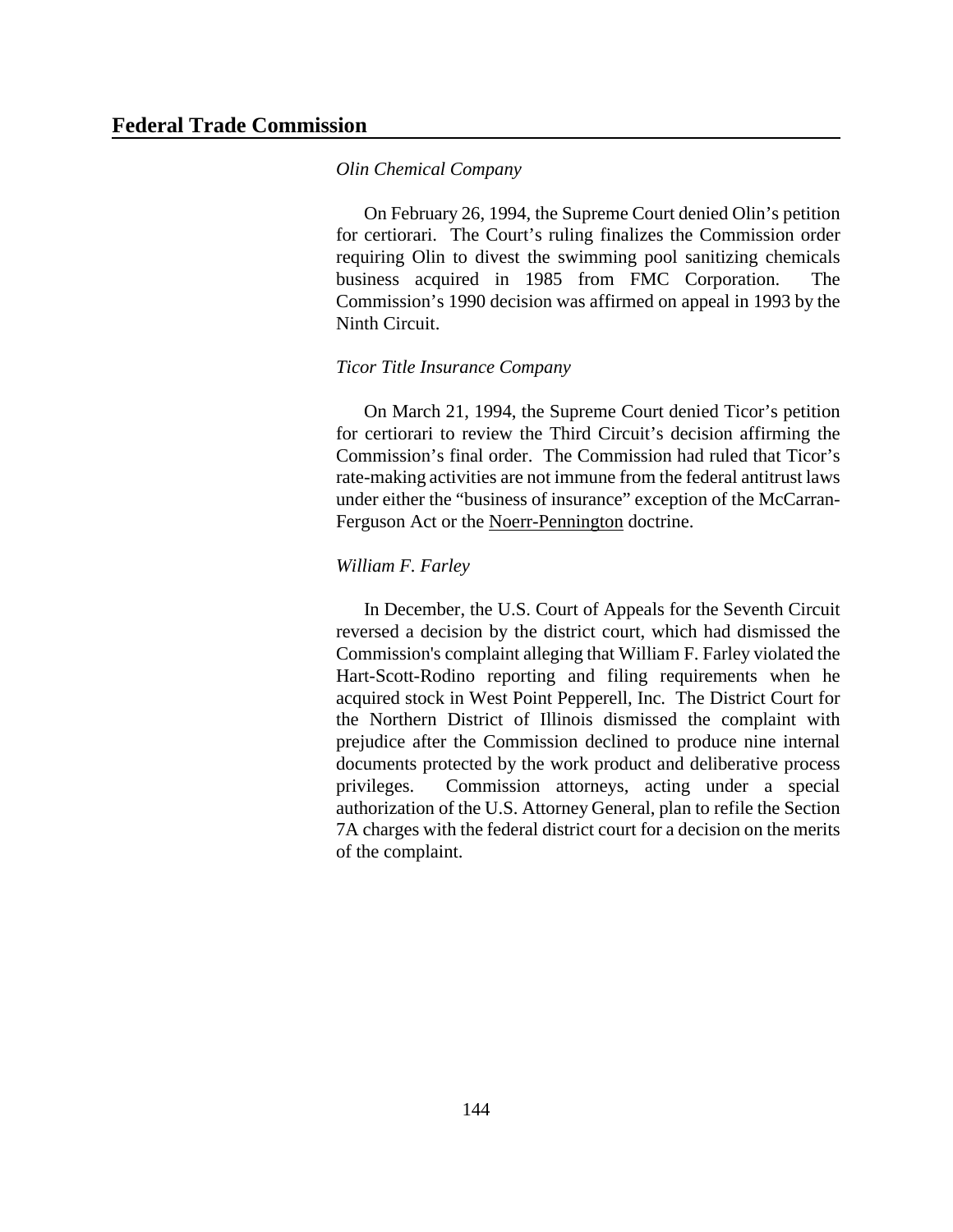### **ECONOMIC REPORTS AND WORKING PAPERS**

**ECONOMIC REPORTS** Economic Reports are major, published reports concerning antitrust, consumer protection, or regulatory issues of policy interest to the Commission. These reports usually contain original research and entail a substantial commitment of resources.

> *Resale Price Maintenance: An Economic Study of the FTC's Case Against Corning Glass Works*, Pauline M. Ippolito and Thomas R. Overstreet, Jr., January 1994.

> This study was intended to help increase understanding of the economic motivation for Resale Price Maintenance (RPM) when the products at issue are relatively simple goods that do not fit the most well-known efficiency rationales for the practice. The study found no evidence of collusion among Corning's dealers or competitors and found that stock market movements and sale values for Corning and some of its competitors do not support anticompetitive theories. The authors found the results "consistent with the theory that RPM may at times be used as a method of increasing distribution of simple products sold through multiproduct dealers."

> *Effects of Unfair Imports on Domestic Industries: U.S. Antidumping and Countervailing Duty Cases, 1980-1988*, Morris E. Morkre and Kenneth H. Kelly, February 1994.

> This study analyzed the effects of dumped and/or subsidized imports on the domestic industries with which they competed. The authors found that, in nearly 90% of the 179 cases analyzed, unfair imports caused reductions of less than 10% in domestic industry revenue.

*ECONOMIC WORKING PAPERS* Economic Working Papers are preliminary, unpublished manuscripts, resulting from original research by staff. These reports typically entail relatively minor allocations of official time.

> *Antitrust: Results from the Laboratory*, (WP#202), Charissa P. Wellford, October 1993.

> *The Antitrust Implications of Entry by Small-Scale Hospitals*, (WP#203), John Simpson, October 1993.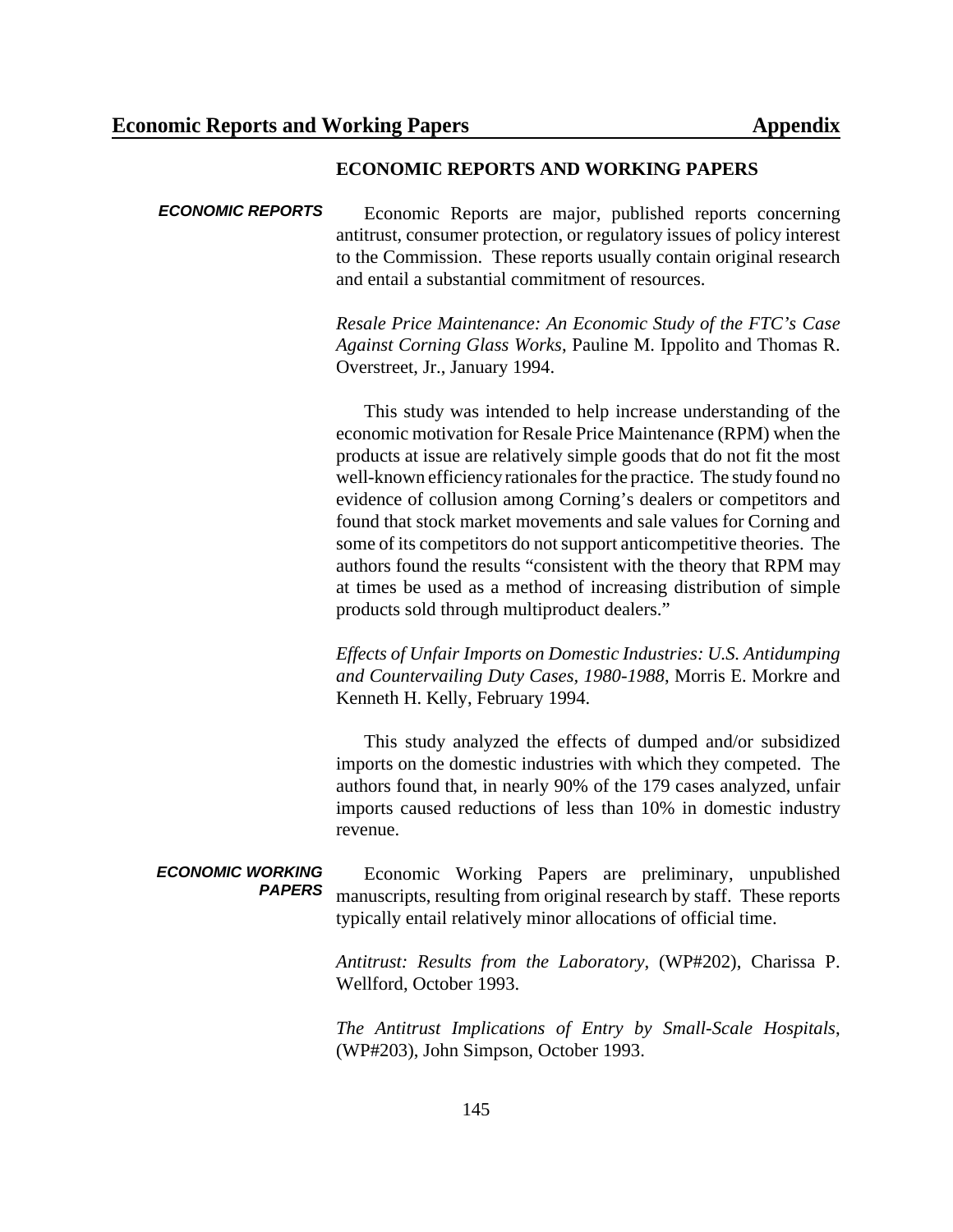*Vertical Contracts as Strategic Commitments*, (WP#204), Cindy R. Alexander and David Reiffen, December 1993.

*DisentanglingRegulatoryPolicy: The Effects of StateRegulations on Trucking Rates*, (WP#205), Timothy P. Daniel & Andrew N. Kleit, July 1994.

*Reversing Roles: Stackelberg Incentive Contract Equilibrium*, (WP#206), Richard E. Ludwick, Jr., July 1994.

*MergerAnalysisin the Courts*, (WP#207), Malcolm B. Coate, August 1994.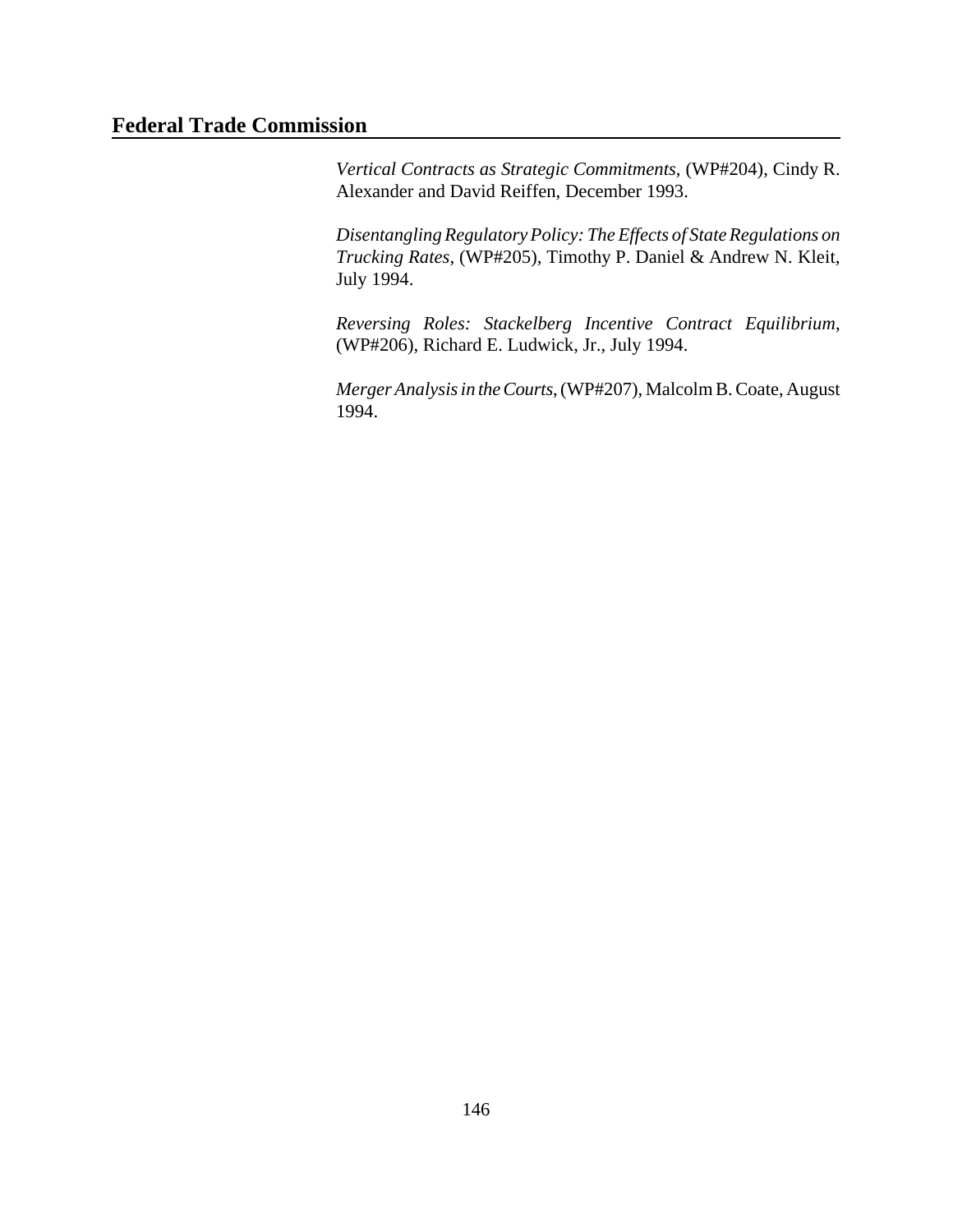| <b>Matter Number</b> | Agency/State/Organization                   | Subject/Issue                                                         | <b>Commission</b><br><b>Authorization Date</b> |
|----------------------|---------------------------------------------|-----------------------------------------------------------------------|------------------------------------------------|
| V930026              | <b>Federal Communications</b><br>Commission | AT&T Price Cap Regulation                                             | 10/25/93                                       |
| V940002              | <b>Federal Communications</b><br>Commission | <b>AT&amp;T Petition</b>                                              | 11/23/93                                       |
| V940004              | Louisiana                                   | <b>Embalming Requirement</b>                                          | 01/14/94                                       |
| V940007              | Mississippi                                 | Lawyer Advertising                                                    | 01/14/94                                       |
| V940006              | Food and Drug Administration                | Sunscreen Monograph                                                   | 02/07/94                                       |
| V940009              | Indiana                                     | Auto Brokering Prohibition                                            | 02/18/94                                       |
| P944801              | <b>Federal Reserve Board</b>                | <b>Federal Reserve Leasing</b><br>Regulations                         | 02/24/94                                       |
| V940003              | South Carolina                              | Legislative Audit: Utility<br>Regulation                              | 02/28/94                                       |
| V940010              | Pennsylvania                                | Preneed Funeral & Cemetery<br>Contracts                               | 03/28/94                                       |
| V940011              | California                                  | <b>Auto Dealer Regulation</b>                                         | 04/29/94                                       |
| V940014              | <b>Federal Maritime Commission</b>          | <b>Competition Guidelines</b>                                         | 05/19/94                                       |
| V940015              | California                                  | <b>Electric Power Regulation</b>                                      | 06/08/94                                       |
| V940012              | <b>American Bar Association</b>             | Commission on Lawyer<br>Advertising                                   | 06/24/94                                       |
| V940016              | Bureau of Alcohol, Tobacco and<br>Firearms  | Unfair Trade Practices under<br>Federal Alcohol<br>Administration Act | 07/27/94                                       |
| V940017              | Federal Aviation Administration             | <b>Airport Rates and Charges</b><br>Policies                          | 09/13/94                                       |
| V940019              | <b>International Trade Commission</b>       | <b>Effects of Import Restraints</b>                                   | 09/29/94                                       |

## **ADVOCACY FILINGS (SUMMARY)**

The following items represent projects that have been closed without a comment being produced:

V930025: Kansas, "Any-Willing-Provider" Bill V940008: North Dakota, Health Care Regulations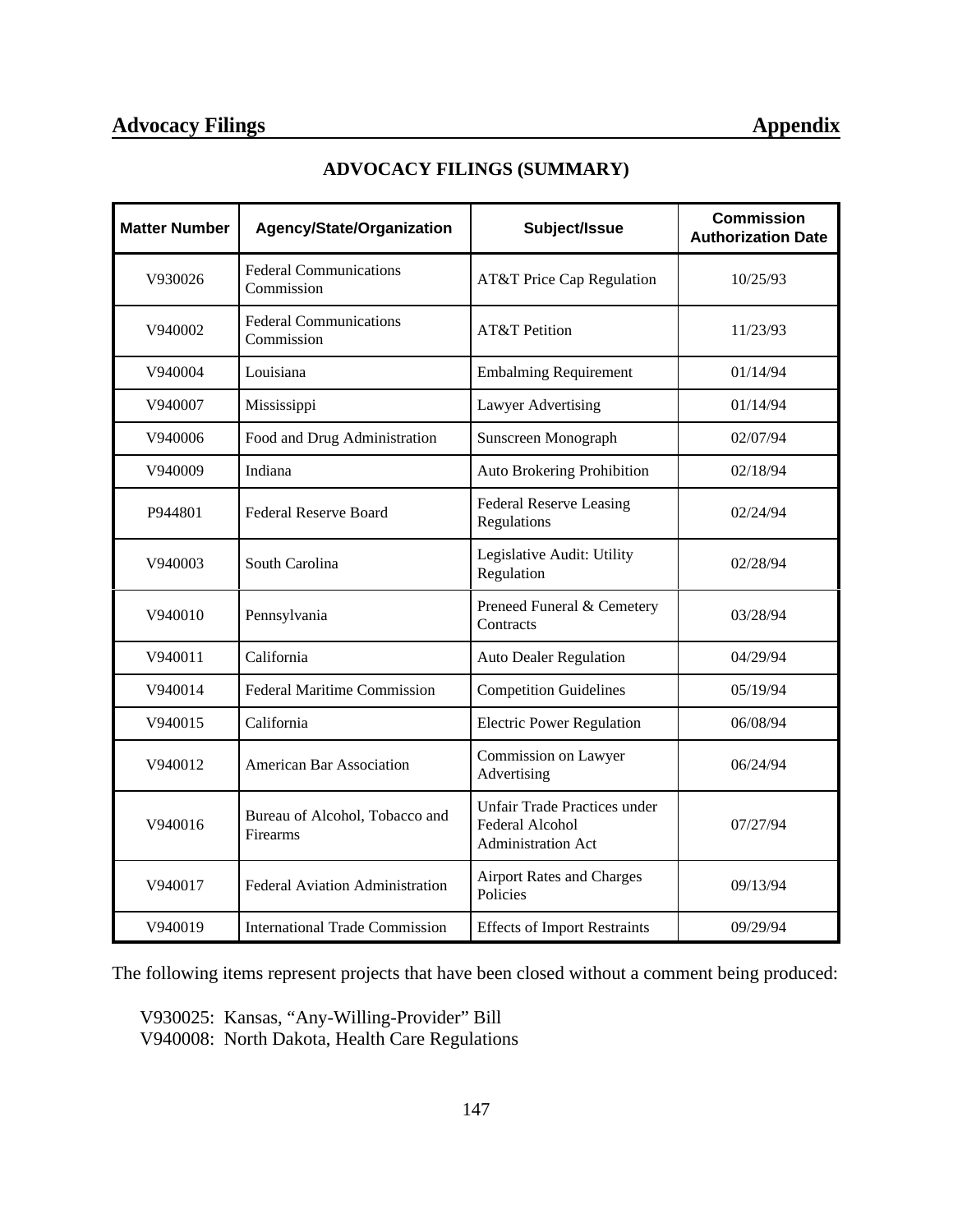## **ADVOCACY FILINGS (DETAIL)**

### *NATIONAL American Bar Association: Commission on Lawyer Advertising ORGANIZATIONS*

Commission staff submitted comments to the American Bar Association's Commission on Lawyer Advertising. The comments recommended that some degree of regulation may be necessary to ensure against deception, especially on aspects of legal services about which consumers are not well informed. Some rules addressed to particular risks of misrepresentation may be too broad, however, and risk preventing the communication of truthful, nondeceptive information that consumers may find useful. Staff also suggested that broad rules to enforce criteria of dignity may prevent the communication of useful, nondeceptive information and may be more restrictive than necessary to promote the values at issue. In general, the staff cautioned that restrictions inhibiting competition and consumer choice could impose costs that should be considered carefully.

## *FEDERAL AGENCIES Bureau of Alcohol, Tobacco and Firearms: "Exclusion" Inquiry*

Commission staff filed comments in response to a Bureau of Alcohol, Tobacco and Firearms (BATF) notice of proposed rulemaking which solicited comments about proposed rules to define *exclusion* under the Federal Alcohol Administration Act. BATF proposed that exclusion of a supplier should not be found unless a threat to retailer independence is demonstrated. Staff stated that this proposal could be consistent with efforts to promote a competitive marketplace, ifreduction in retailer independence were due to another supplier's exercise of market power. Staff recommended that defining *exclusion* by reference to reduction in purchases from competitors will always be ambiguous. Instead, the focus should be on suppliers' acts that exclude their competitors by unreasonably restraining retailers' choices.

## *Federal Aviation Administration: Rates Policies*

The staff of the Bureau of Economics filed comments in response to a Federal Aviation Administration (FAA) notice of proposed rulemaking which sought comments on policies to govern the setting of airport rates and charges. The staff recommended that a policy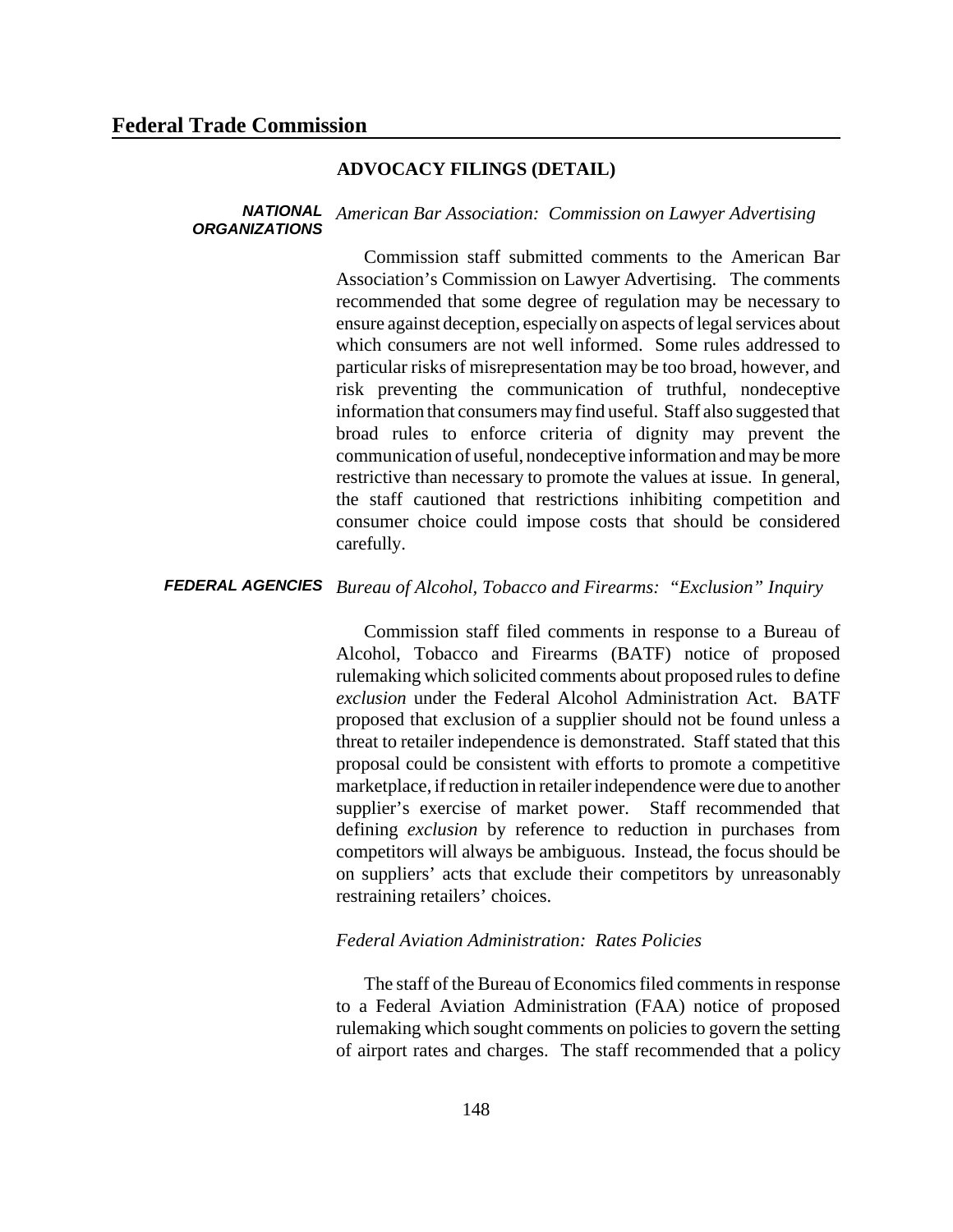requiring that prices reflect historical costs could frustrate the effort to use airport resources efficiently. According to the comment, in order to promote efficient utilization of airport facilities, the FAA should consider alternative cost-of-service ratemaking methods, such as price-cap regulation, that would permit the establishment of rates and charges that better reflect opportunity costs of resources.

### *FederalCommunicationsCommission: AT&T Price Cap Regulation*

The staff of the Bureau of Economics filed comments in response to a Federal Communications Commission (FCC) notice of proposed rulemaking which sought comments concerning proposals to revise price cap rules for AT&T. The comments were based on a Bureau of Economics study of the extent to which individual firms, particularly AT&T, could exert market power for long distance services. Staff supported proposals that would remove price caps from and streamline FCC regulation of optional long distance calling plans and commercial long distance services. Suggested benefits include savings in administrative costs, expedition of new services and price reductions, a decrease in regulatory delay, and an increase in flexible pricing, competition, and incentivesto initiate proconsumer price and service changes.

## *Federal Communications Commission: AT&T Petition*

The staff of the Bureau of Economics filed comments in response to a Federal Communications Commission notice of proposed rulemaking, which sought comments on an AT&T petition to remove its classification as a "dominant" carrier. AT&T has requested that it be classified as a "nondominant" carrier and that it be regulated in the same manner as its interexchange competitors. The staff filed a Bureau of Economics empirical assessment of AT&T's market power in the long distance telecommunications market and asked that the study be considered in FCC's deliberations on this issue.

### *Federal Maritime Commission: Competition Guidelines*

The staff of the Bureau of Economics filed comments with the Federal Maritime Commission (FMC), which is considering whether to issue guidelines about its competition policies under the Shipping Act of 1984. The comments recommended that the FMC challenge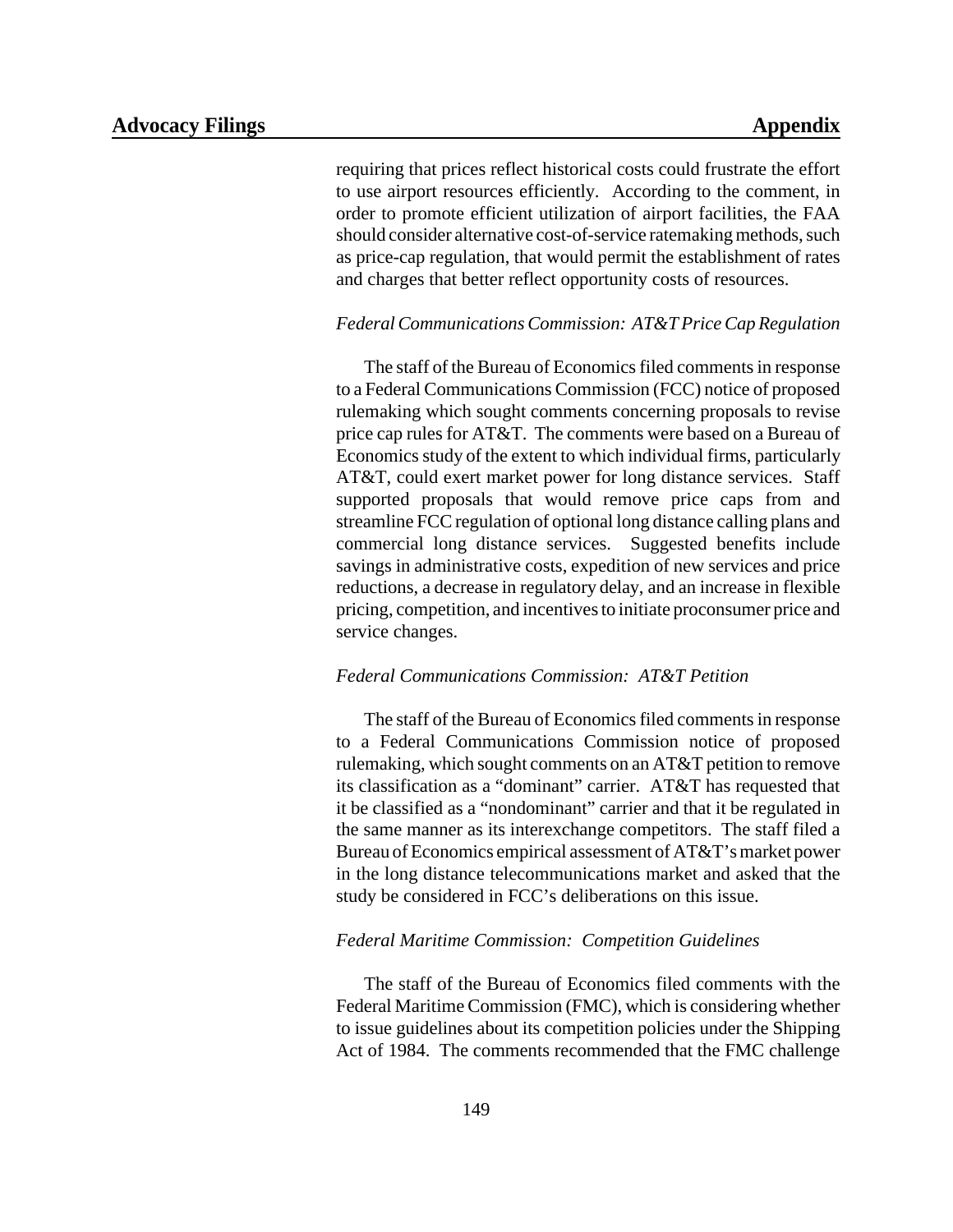particular objectionable provisions contained in ocean carrier ratemaking agreements, rather than challenge entire agreements; that the FMC use merger and antitrust joint venture analysis in assessing competitive effects under the Shipping Act; and that the FMC interpret the Shipping Act to address agreements that prevent rate reduction or service improvements.

### *Federal Reserve Board: Leasing Regulations*

The Bureau of Consumer Protection staff filed comments in response to a Federal Reserve Board notice of proposed rulemaking concerning proposals to revise Regulation M, which implements the Consumer Leasing Act. Staff supported the Board's proposal for a segregation requirement, stating that the segregation of lease disclosures could benefit consumers by making information readily apparent and easily accessible. The Commission also suggested the use of a toll-free number to provide some of the required disclosures in media advertising.

#### *Food and Drug Administration: Sunscreen Products Monograph*

The staff of the Bureau of Consumer Protection filed comments with the Food and Drug Administration (FDA) concerning proposed rules requiring specific labeling language on sunscreen products. The staff concluded that some aspects of the FDA's proposal include terms and phrases for labels that may, unintentionally, misinform consumers about the level or type of protection that sunscreen products provide. Because the potentially serious health consequences that can result if consumers misinterpret sunscreen labeling, the FDA should conduct consumer research into how consumers interpret the proposed language and to test whether modified language might better inform consumers.

### *International Trade Commission: Effects of Unfair Imports*

The staff of the Bureau of Economics testified before the International Trade Commission about the effects of orders in countervailing duty and dumping cases. The testimony described a Bureau of Economics report issued earlier in the year that identified decreases in domestic industry revenues due to unfairly dumped or subsidized imports.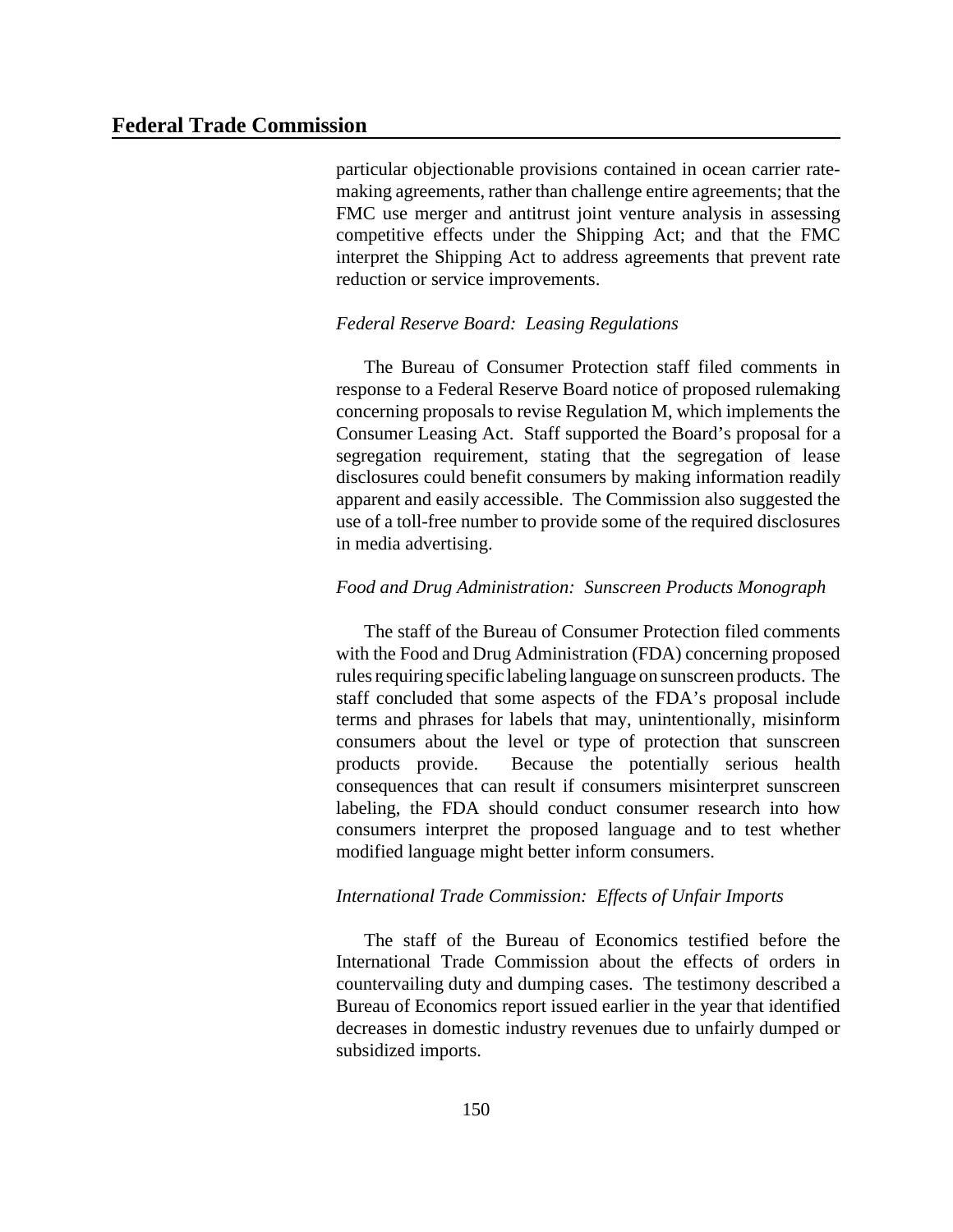## *STATES California: Auto Dealer Regulation*

The San Francisco Regional Office filed comments with the California State Assembly concerning a bill that would clarify the status of businesses that offer the service of brokering new vehicle sales. According to the staff, the bill would enable businesses, such as individual brokers, credit unions, and buying clubs, to compete more effectively and would benefit California consumers by saving them money and inconvenience. Staff supported the bill but suggested that the ban on naming particular makes or models in advertisements could leave brokering services at a competitive disadvantage and increase consumers' costs.

### *California: Public Utilities Commission Electric Power Proposal*

The staff of the Bureau of Economics filed comments with the California Public Utilities Commission concerning a proposal to permit retail wheeling of electric power. The comments included a Bureau of Economics study of competition issues in electric power and a copy of an earlier comment filed with the Illinois Commerce Commission on price-cap regulation. According to the staff comments, to promote competition in the power generation industry, artificial barriers to entry should be removed and traditional rate-ofreturn regulation should be reviewed. The comments also recommended that the regulators should position themselves to deal flexibly with competition in the transmission and distribution of electric power as increased competition in these areas becomes more feasible in the future.

### *Indiana: Auto Brokering Prohibition*

The Chicago Regional Office filed comments with the Indiana House of Representatives concerning a bill that would ban brokering of new vehicle transactions. The bill would prevent anyone except dealers and owners from negotiating sales or leases of new cars and trucks, thereby prohibiting many of the car sales activities now sponsored by credit unions, buying clubs, and other organizations. The comments suggested that brokers can save consumers money in purchases and in search costs and that car dealers may participate with credit unions, buying clubs, and referral services to offer cars at reduced prices, gaining access to customers and potentially increasing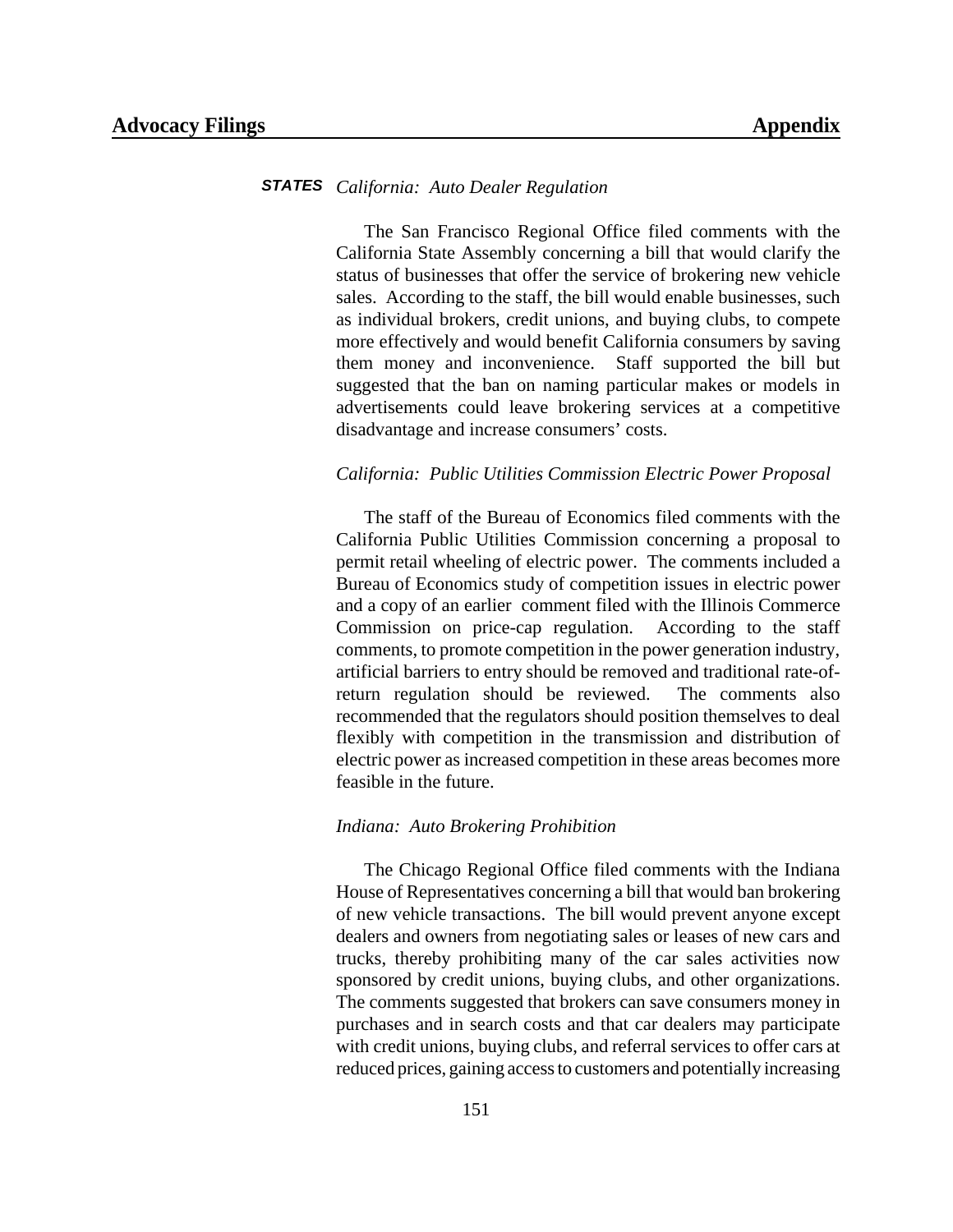volume. The comments concluded that prohibiting brokering of new vehicle transactions would likely reduce competition and deprive consumers of cost savings.

### *Louisiana: Embalming Requirement*

The Bureau of Consumer Protection filed comments in response to a proposal by the Louisiana Board of Embalmers and Funeral Directors to amend its rules governing the removal of bodies from the state. The proposed rule would require that, with some exceptions, a body could not be removed from the state unless it was first embalmed or cremated. The comments suggested that this requirement could force consumers to purchase services that they neither need nor want and could increase the costs borne by residents of other states arranging funerals for their relatives who die in Louisiana.

### *Mississippi: Lawyer Advertising Rules*

The staff of the Office of Consumer and Competition Advocacy filed comments in response to a Mississippi Supreme Court Order concerning proposed amendments to the state bar's disciplinary rule on advertising. The comments noted that the amendments would restrict standards governing attorney advertising and that several of the proposals may restrict the flow of truthful and useful information to consumers. The comments suggested that the Court consider modifying the rules to permit a wider range of truthful communications and to narrow their prohibitions, targeting only those representations that pose a clear likelihood of consumer injury or that otherwise violate significant public policy objectives in a way injurious to consumers.

### *Pennsylvania: Preneed Legislation*

The Cleveland Regional Office submitted comments to the Pennsylvania legislature concerning a bill to revise the state's laws regulating preneed sales of funeral and cemetery goods and services. Among other things, the bill would require that all or nearly all of the proceeds of such sales be deposited into a trust fund. The comments cautioned that a completely trusting approach may unintentionally retard the introduction and development of innovative forms of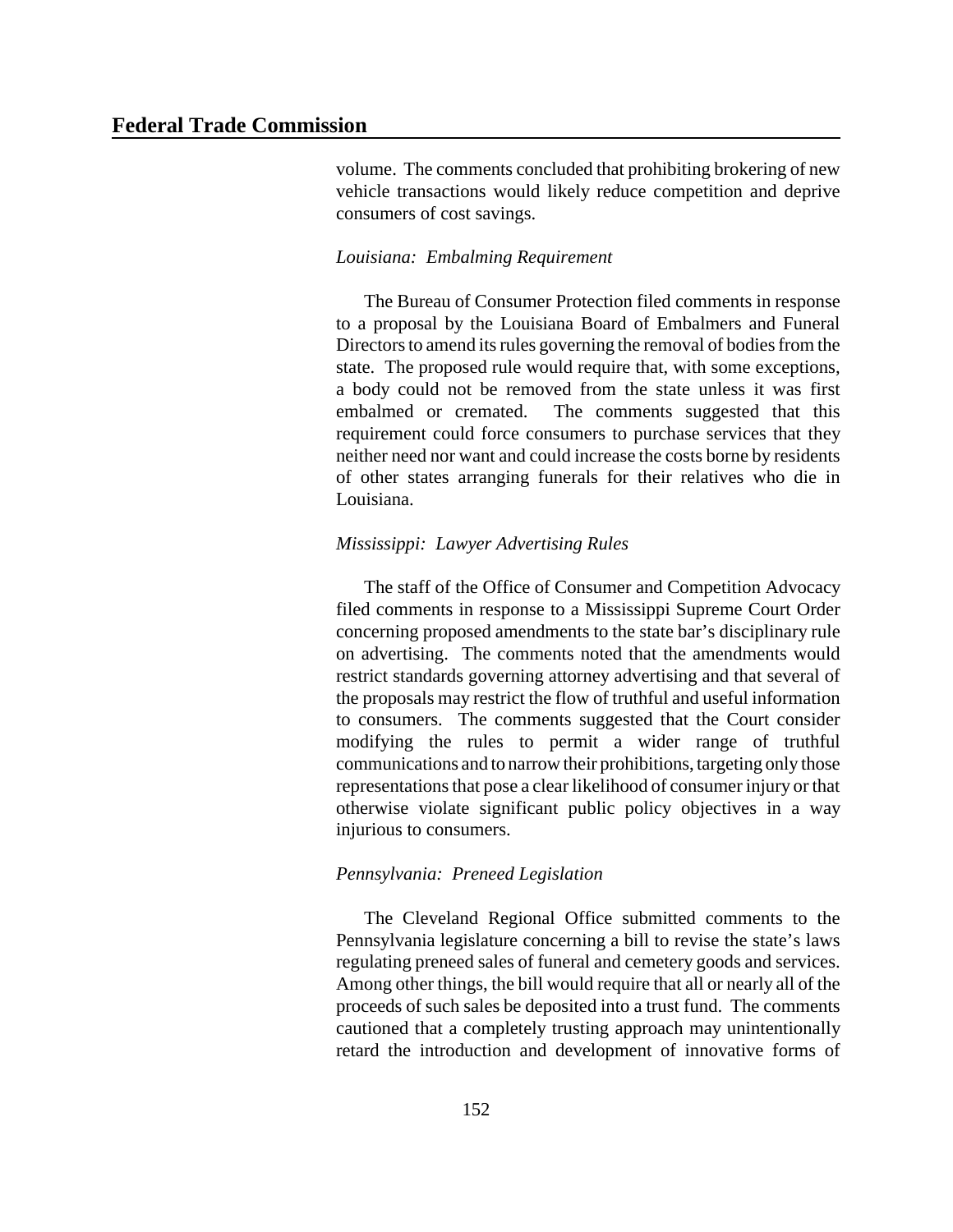competition. As an alternative, the comments suggested that preneed sellers be allowed to post a performance bond, under which a thirdparty guarantor would agree to pay the contract amount if the seller did not deliver at the time of need and that the legislature consider only requiring that prices for separate items in preneed contracts be no greater than, rather than identical to, the prices on the providers' lists.

### *South Carolina: Utilities Regulation*

The staff of the Bureau of Economics filed comments with the South Carolina Legislative Audit Council regarding the statutes and regulations pertaining to the state's Public Service Commission that govern the trucking, telecommunications, and electric power industries. The comments recommended relaxing restrictions on entry into motor carrier markets, permitting incumbent telephone utilities more flexibility to adjust prices in response to new competition, and pursuing alternatives to rate-of-return regulation for telephone utilities. The staff comments recommended that those portions of the statutes that require traditional rate-of-return regulation and construct artificial barriers to entry should be revised in order to promote competition in the electric power industry.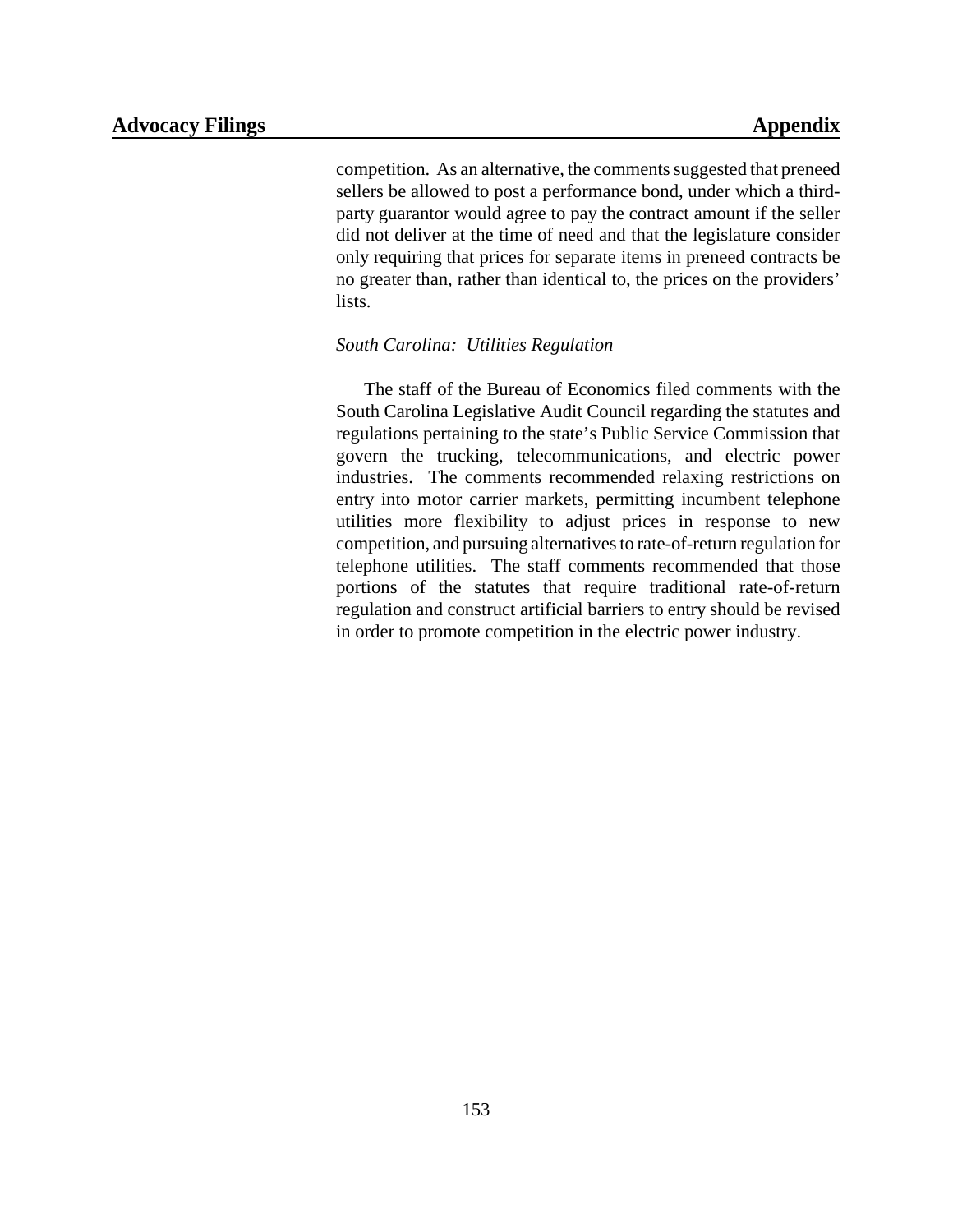| <b>Respondent Name</b>                                                        | Page     |
|-------------------------------------------------------------------------------|----------|
| A & G Auto Sales                                                              | 94       |
| A-1 All County Electric, Inc. (See - AAA Quality Electric, Inc.)              | 73       |
| AA Investments (See - Denny Mason)                                            | 102      |
| AAA Quality Electric, Inc.                                                    | 73       |
| ABBA Electric, Inc. (See - AAA Quality Electric, Inc.)                        | 73       |
| <b>Abbott Laboratories</b>                                                    | 67, 117  |
| Abram Epstein                                                                 | 56       |
| Academic Guidance Services, Inc.                                              | 101      |
| ACFM Services, Inc. (See - Hillary's Gourmet Ice Cream, Inc.)                 | 78       |
| Action Electric (See - AAA Quality Electric, Inc.)                            | 73       |
| Action Game Technologies, Inc. (See - Wolf Group)                             | 86       |
| Admatch Network (See - Turcal, Inc.)                                          | 84       |
| Adobe Systems, Incorporated                                                   | 33       |
| Advance Watch Company, Ltd.                                                   | 90       |
| <b>Adventist Health System/West</b>                                           | 124, 139 |
| <b>Agway Petroleum Corporation</b>                                            | 91       |
| <b>AJM Packaging Corporation</b>                                              | 56       |
| Alan D. Wittstein                                                             | 80       |
| <b>Aldus Corporation</b>                                                      | 33       |
| Alexander S. Estfan                                                           | 77       |
| Alfonso S. Giordano                                                           | 127      |
| All American Marketing, Inc. (See - Telefunders for the Gleaners)             | 84       |
| All County Electric (See - AAA Quality Electric, Inc.)                        | 73       |
| All County Electric, Inc. of Georgia (See - AAA Quality Electric, Inc.)       | 73       |
| All County Electric, Inc. of Illinois (See - AAA Quality Electric, Inc.)      | 73       |
| All County Electric, Inc. of Massachusetts (See - AAA Quality Electric, Inc.) | 73       |
| All County Electric, Inc. of Texas (See - AAA Quality Electric, Inc.)         | 73       |
| All County Management Services, Inc.                                          | 73       |
| Allied Electric (See - AAA Quality Electric, Inc.)                            | 73       |
| Allied Electrical Corporations, Inc. (See - AAA Quality Electric, Inc.)       | 73       |
| Allstate Locating, Inc. (See - Dr.'s Choice)                                  | 84       |
| Allstates Leasing, Inc. (See - Wolf Group)                                    | 86       |
| Alvey Holdings, Inc.                                                          | 44       |
| American Association of Language Specialists, The                             | 5        |
| American Buyers Network (See - James Rodgers)                                 | 103      |
| American Health Associates, Inc. (See - Denny Mason)                          | 102      |
| American Institute of Habit Control, Inc.                                     | 57       |

## **INDEX OF CASES LISTED IN THE APPENDIX**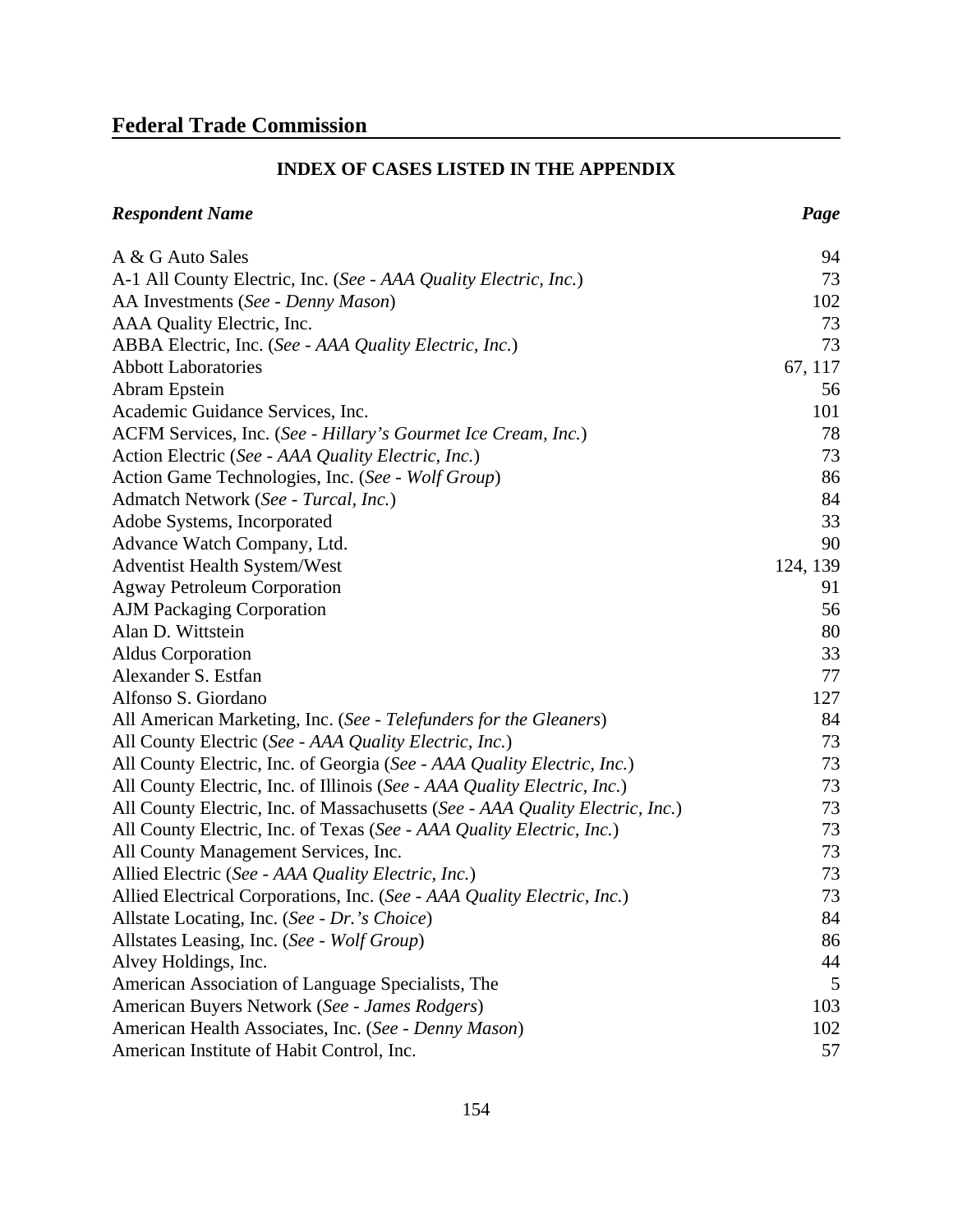| American Institute of Smoking Cessation, Inc.                                         | 40      |
|---------------------------------------------------------------------------------------|---------|
| American Manufacturing Industries, Inc. (See - Wolf Group)                            | 86      |
| American Microtel, Inc. (See also - Bill Whitely)                                     | 74, 101 |
| American Mobile Phone Systems, Inc.                                                   | 108     |
| American Society of Interpreters, The                                                 | 45      |
| <b>American Sports Collectibles</b>                                                   | 91      |
| American Sports Productions (See - American Sports Collectibles, Inc.)                | 91      |
| American Standard Credit Systems, Inc. (See - Robert M. Farmer)                       | 107     |
| American Tobacco Company                                                              | 40      |
| America's Favorite Chicken Company                                                    | 57      |
| Amerivest, Inc. (See - Vendall Marketing Corporation)                                 | 109     |
| <b>Amoco Chemical Company</b>                                                         | 57      |
| Amoco Foam Products Company                                                           | 57      |
| Ana Blau                                                                              | 122     |
| Andreas E. Loizou                                                                     | 94      |
| Anthony Della Iacono                                                                  | 102     |
| Anthony J. Prall                                                                      | 73      |
| Anthony L. Ingram (See - New Mexico Custom Designs, Inc.)                             | 60      |
| Anthony L. Manzella, Jr.                                                              | 61      |
| Anthony R. Pironti (See - National Syndications, Inc.)                                | 106     |
| Anushka (See - Synchronal Corporation)                                                | 122     |
| Archer Daniels Midland Company                                                        | 58      |
| Arizona Automobile Dealers Association                                                | 5       |
| Arkla, Inc.                                                                           | 132     |
| Asics Tiger Corporation                                                               | 91      |
| Authorized Distribution Center, Inc.                                                  | 79      |
| Autobahn Motors, Inc. (See - Detroit Automobile Dealers Association, Inc.)            | 118     |
| Auto Checkers International, Inc. (See - Car Checkers of America, Inc.)               | 74      |
| AWARE (See - Telefunders for the Gleaners)                                            | 84      |
| Bally's Health & Tennis Corporation                                                   | 93      |
| Baltimore Metropolitan Pharmaceuticals Association, Inc.                              | 118     |
| Barry L. Freedman (See also - Wolf Group)                                             | 73,86   |
| <b>Barry Gross</b>                                                                    | 73      |
| Baylis Company, Inc., The                                                             | 74      |
| <b>Benedict Spano</b>                                                                 | 102     |
| Benjamin Valenty                                                                      | 105     |
| Best of Baseball and All Sports, Inc.                                                 | 91      |
| Beverly Hills Weight Loss Clinics International, Inc.                                 | 58      |
| <b>Bill Whitely</b>                                                                   | 74      |
| <b>Blade Thomas</b>                                                                   | 75      |
| Blazers Franchise Development Corp. (See - Salsa's Franchise Development Corporation) | 82      |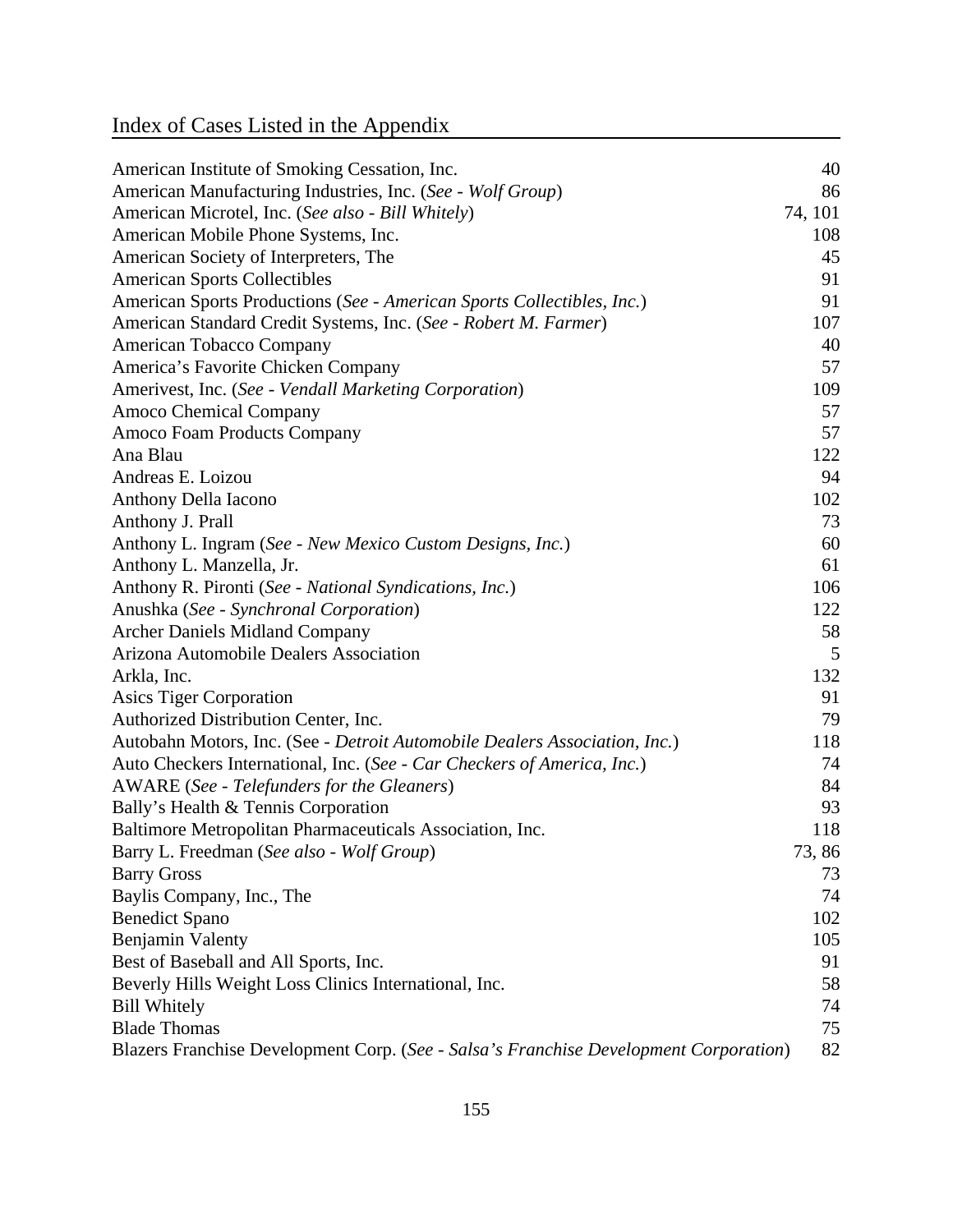| Bonnie Wolf (See also - Wolf Group)                                   | 86, 109 |
|-----------------------------------------------------------------------|---------|
| <b>Boulder Ridge Cable TV</b>                                         | 33      |
| Bradley Philip Schwab (See - AAA Quality Electric, Inc.)              | 73      |
| Brantany Industries Corp.                                             | 82      |
| <b>Brantany Development Corporation</b>                               | 82      |
| Brian O'Shaughnessy (See - Digital Communications, Inc.)              | 76      |
| <b>Brian Corzine</b>                                                  | 74      |
| Brian Phillip Jobe (See - Sonic Technology Products, Inc.)            | 121     |
| Brian Kaplan (See - Best of Baseball and All Sports, Inc.)            | 91      |
| Bullock's, Inc. (See - Macy's Northeast., Inc.)                       | 62      |
| Burger Quik, Inc. (See - Wolf Group)                                  | 86      |
| <b>Burton H. Levinson</b>                                             | 96      |
| Cape Coral Hospital (See - Hospital Board of Directors of Lee County) | 111     |
| Capital Cities/ABC, Inc. (See - College Football Association)         | 125     |
| Car Checkers of America, Inc.                                         | 74      |
| Carey E. Benzeberg                                                    | 86      |
| Catholic Healthcare West (See - Dominican Santa Cruz Hospital)        | 47      |
| Certain Home Oxygen Pulmonologists                                    | 48      |
| Chantal Azanga                                                        | 77      |
| Charity Center, Inc. (See - Telefunders for the Gleaners)             | 84      |
| Charles C. Davis                                                      | 101     |
| Charles G. Williams                                                   | 83      |
| Charles McLaughlin                                                    | 105     |
| Charles Revson, Inc.                                                  | 121     |
| <b>Chase Consulting</b>                                               | 74      |
| <b>Chase Revel</b>                                                    | 104     |
| Chase-Blade, Inc.                                                     | 75      |
| Chattanooga Coin Co.                                                  | 76      |
| Chemopharm Laboratory, Inc.                                           | 40      |
| Christine M. Heller                                                   | 104     |
| Christopher Puma                                                      | 75      |
| Christopher L. Vener                                                  | 85      |
| CIT Group/Sales Financing, Inc.                                       | 92      |
| CJM, Inc.                                                             | 63      |
| CK&C, Inc.                                                            | 63      |
| Clara McDermott                                                       | 63      |
| Claude A. Blanc, Jr.                                                  | 101     |
| Clyde G. King (See - Wolf Group)                                      | 86      |
| Coastal Refining and Marketing, Inc.                                  | 92      |
| Coca Cola Bottling Company of the Southwest                           | 125     |
| Coca-Cola Company                                                     | 125     |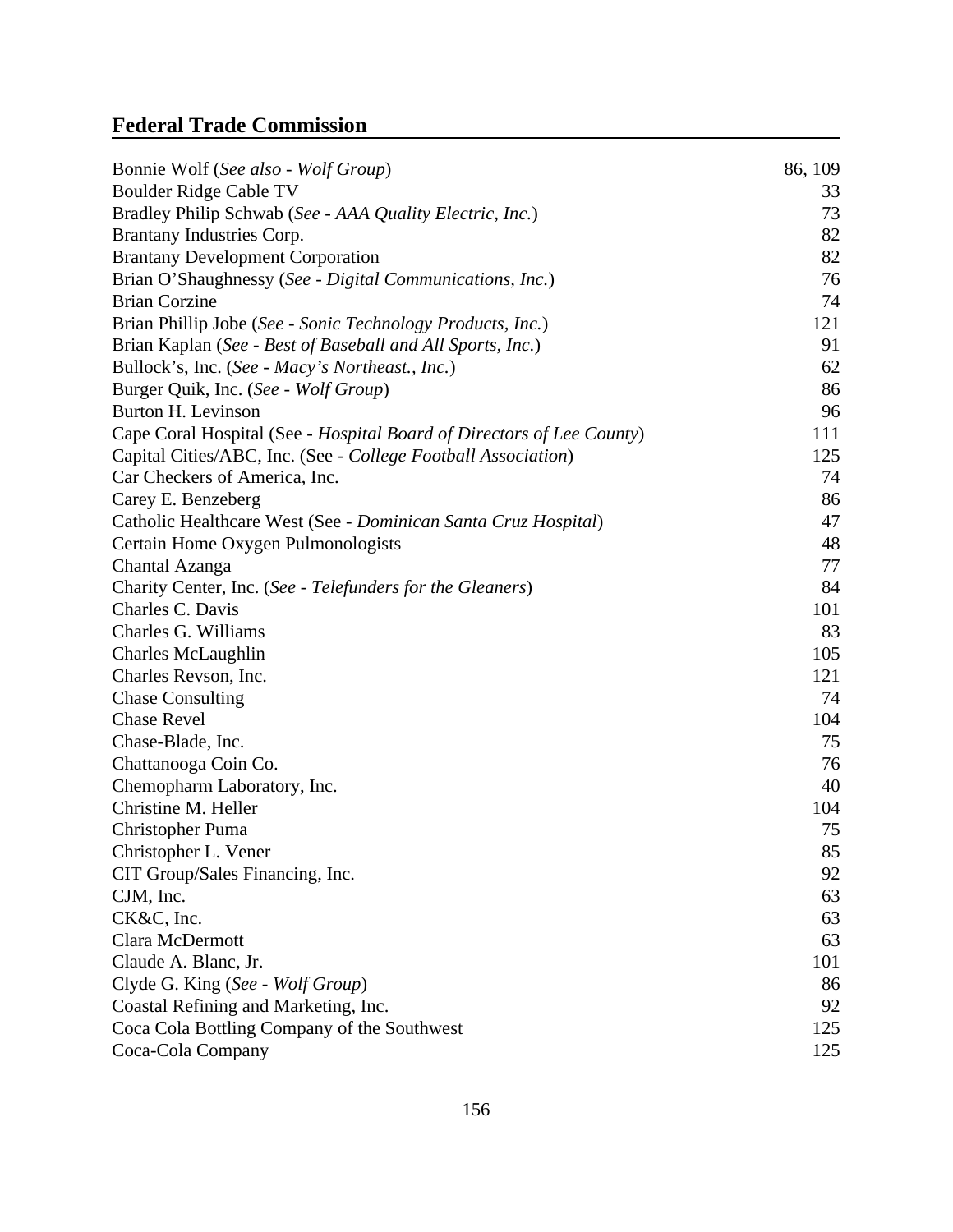| Codima, Inc.                                                          | 101     |
|-----------------------------------------------------------------------|---------|
| Coin Management, Inc. (See - Wolf Group)                              | 86      |
| Collectibles Clearinghouse, Inc. (See - World Wide Classics, Inc.)    | 109     |
| <b>College Football Association</b>                                   | 125     |
| Columbia/HCA Healthcare Corporation                                   | 34      |
| Columbia Healthcare Corporation                                       | 46      |
| Columbia Hospital Corporation                                         | 46, 118 |
| Com-Net, Inc. (See - James Rodgers)                                   | 103     |
| Communidyne, Inc.                                                     | 76      |
| <b>Community Associations Institute</b>                               | 46      |
| Complete Athlete Holding Company (See - American Sports Collectibles) | 91      |
| Comtel Data Systems, Inc.                                             | 76      |
| Comtel Group, Inc. (See - Comtel Data Systems, Inc.)                  | 76      |
| Cooper Industries, Inc.                                               | 47      |
| <b>Cornell Gabos</b>                                                  | 82      |
| Corporate Business Products, Inc.                                     | 79      |
| Corporate Travel Services, Inc. (See - Wolf Group)                    | 86      |
| Coverall North America, Inc.                                          | 92      |
| <b>CP</b> Industries                                                  | 40      |
| Craig Bryson                                                          | 63      |
| Craig Tillotson                                                       | 63      |
| CST Management, Inc.                                                  | 63      |
| D. Brian McDonagh, M.D.                                               | 65      |
| D.J.I. Manufacturing, Inc. (See - Comtel Data Systems, Inc.)          | 76      |
| Dahlberg, Inc.                                                        | 92      |
| Dahlonega Mint                                                        | 76      |
| Dale Andrew Sparks (See - AAA Quality Electric, Inc.)                 | 73      |
| Danny Sterk                                                           | 101     |
| David P. Del Dotto                                                    | 121     |
| David Jordan (See - Denny Mason)                                      | 102     |
| David S. Katz (See - American Sports Collectibles, Inc.)              | 91      |
| David Krischer (See - Main Distribution Center, Inc.)                 | 79      |
| David Rolfe (See - Digital Communications, Inc.)                      | 76      |
| David Schechter                                                       | 90      |
| David Weston                                                          | 105     |
| David L. Wolf (See also - Wolf Group)                                 | 86, 109 |
| DBJ I, Inc. (See - Wolf Group)                                        | 86      |
| Del Dotto Enterprises, Inc.                                           | 121     |
| Delta American Financial Services Corporation                         | 76      |
| Delta Financial Services, Inc.                                        | 76      |
| Dennis S. Goddard                                                     | 103     |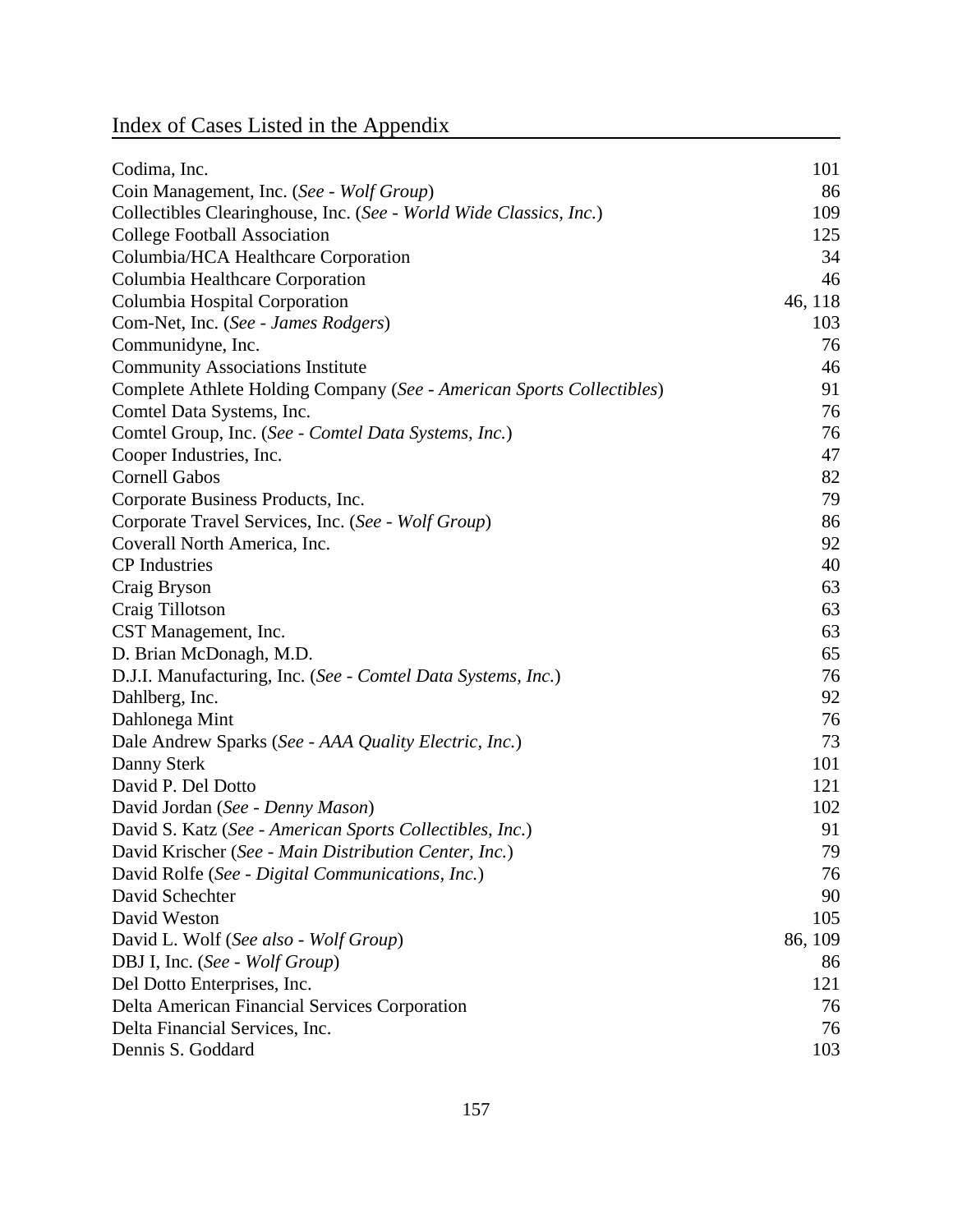| Denny Mason                                                                  | 102   |
|------------------------------------------------------------------------------|-------|
| Detroit Automobile Dealers Association, Inc.                                 | 118   |
| Diet Center, Inc.                                                            | 58    |
| Digital Communications, Inc.                                                 | 76    |
| Digital Communications of Denver, Inc. (See - Digital Communications, Inc.)  | 76    |
| Dillard Department Stores, Inc.                                              | 113   |
| Direct Response, Inc.                                                        | 83    |
| DLW Distributors, Inc. (See - Wolf Group)                                    | 86    |
| Doctors Medical Weight Loss Centers, Inc.                                    | 58    |
| Doctors Weight Loss Center (See - Doctors Medical Weight Loss Centers, Inc.) | 58    |
| Dominican Santa Cruz Hospital                                                | 47    |
| Don K. Gearheart (See - Quick Weight Loss Centers, Inc. (Texas);             |       |
| Quick Weight Loss Centers, Inc. (Georgia))                                   | 58    |
| Donald Earthman                                                              | 95    |
| Donald Moffitt, Jr. (See - Moffitt Oil Company, Inc.)                        | 95    |
| Donald A. Rabbitt (See - Digital Communications, Inc.)                       | 76    |
| Donald Ira Pinansky (See also - Wolf Group)                                  | 73,86 |
| Dorsey Dan Gray (See - Publishing Clearing House, Inc.)                      | 82    |
| Dorthy Jean Lagman (See - AAA Quality Electric, Inc.)                        | 73    |
| Dorthy S. Wells                                                              | 89    |
| Douglas R. Dietel                                                            | 107   |
| Douglas J. Irvine (See - Comtel Data Systems, Inc.)                          | 76    |
| Douglas Wayne Osborne                                                        | 102   |
| Dr.'s Choice                                                                 | 84    |
| Durand Keith Demlow                                                          | 77    |
| Earthbound                                                                   | 105   |
| <b>Efraim Arenas</b>                                                         | 81    |
| Eggland's Best, Inc.                                                         | 59    |
| Eli Zabare                                                                   | 61    |
| El Portal Luggage, Inc.                                                      | 59    |
| Electronic Clearing House, Inc.                                              | 77    |
| Enter "900" Corporation (See - James Rodgers)                                | 103   |
| Entertainment Enterprises, Inc. (See - Wolf Group)                           | 86    |
| Eric Kyle                                                                    | 101   |
| <b>Ethical Nutrients</b>                                                     | 114   |
| Factory Direct, Inc.                                                         | 101   |
| <b>First Data Corporation</b>                                                | 34    |
| <b>First Atlantic Equity</b>                                                 | 101   |
| Fletcher Mckamie (See - Denny Mason)                                         | 102   |
| Fred Hyde                                                                    | 102   |
| Future Images, Inc. (See - Telefunders for the Gleaners)                     | 84    |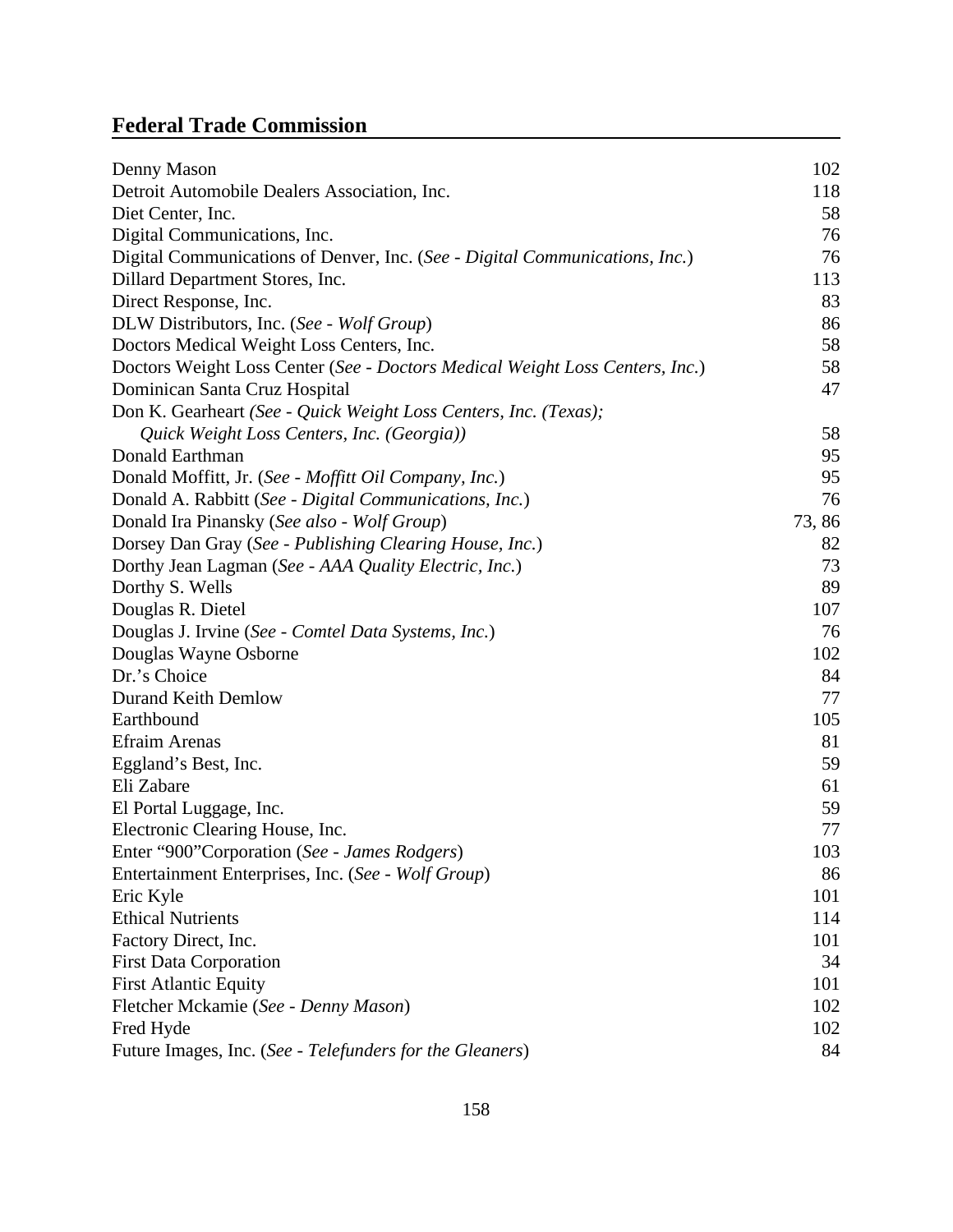| Future World, Inc. (See - Denny Mason)                                             | 102           |
|------------------------------------------------------------------------------------|---------------|
| G & S Marketing, Inc. (See - Homespun Products, Inc.)                              | 60            |
| G. C. Electronics, Inc.                                                            | 59            |
| G. C. Thorsen, Inc.                                                                | 59            |
| Galen Health Care, Inc. (See - Columbia Healthcare Corporation;                    |               |
| Columbia Hospital Corporation)                                                     | 46            |
| Garry Schaeffer                                                                    | 102           |
| Gary D. Hosman                                                                     | 108           |
| GBC Enterprises, Inc. (See - Wolf Group)                                           | 86            |
| Gem Sciences International (GSI)                                                   | 102           |
| Gem Merchandising Corporation                                                      | 77            |
| <b>General Motors Corporation</b>                                                  | 133           |
| General Nutrition, Inc.                                                            | 93            |
| General Railway Signal Co. (See - Union Switch & Signal Inc.)                      | 134           |
| Genesis Enterprises                                                                | 80            |
| Gennaro J. Orrico                                                                  | 127           |
| George Page Rank                                                                   | 42            |
| George E. Loizou                                                                   | 94            |
| Gerald A. Newmann (See also - Wolf Group)                                          | 73,86         |
| Gisela E. Flick                                                                    | 63            |
| Glenn Morgenstern                                                                  | 105           |
| <b>Glenn Kennedy</b>                                                               | 84            |
| Goddard Rarities, Inc.                                                             | 103           |
| Gold Coast Developers, Inc. (See - Jordan Ashley, Inc.)                            | 104           |
| Gorayeb Learning Systems, Inc. (See - Gorayeb Seminars, Inc.)                      | 41            |
| Gorayeb Seminars, Inc.                                                             | 41            |
| Gracewood Fruit Company                                                            | 59            |
| Green Equity Investors, L.P. (See - TCH Corporation)                               | 52            |
| Gregory A. Straw (See - Homespun Products, Inc.)                                   | 60            |
| Griffin Systems, Inc.                                                              | 127           |
| Grolier, Inc.                                                                      | 93            |
| H. Jolyon Lammers (See - Hillary's Gourmet Ice Cream, Inc.)                        | 78            |
| Haband Company, Inc.                                                               | 93            |
| Hachette Book Group USA, Inc.                                                      | 93            |
| Hairbow Company, The                                                               | 60            |
| Harold V. Engh, Jr.                                                                | 63            |
| Harold A. Honickman                                                                | 139           |
| Hawthorne Communications, Inc. (See also - Ronald F. Way)                          | 107, 114, 121 |
| Hayes Microcomputer Products, Inc.                                                 | 41            |
| HCA-Hospital Corporation of America (See - Columbia Healthcare Corporation)        | 46            |
| Health & Tennis Corp. of America, Inc. (See - Bally's Health & Tennis Corporation) | 91            |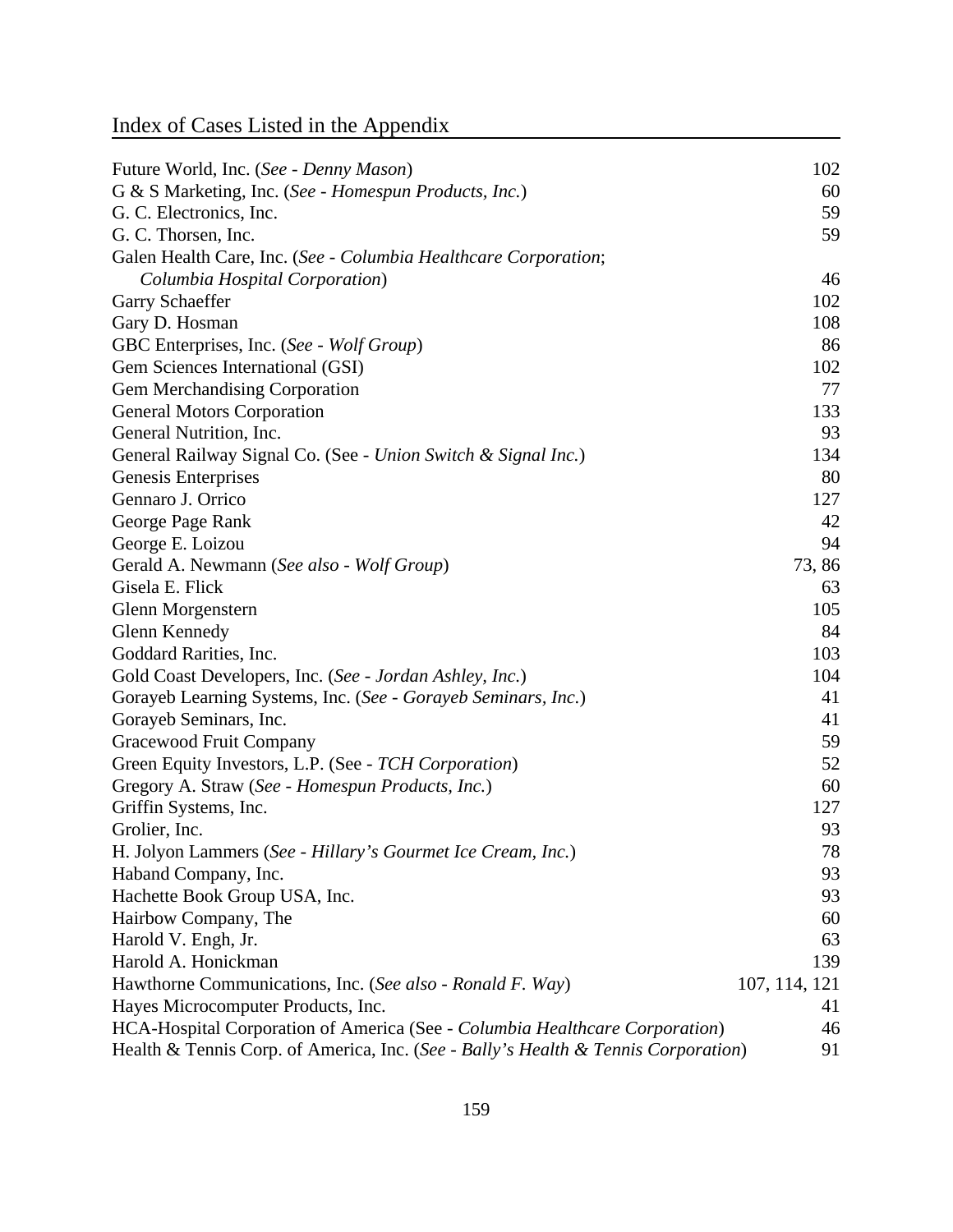| HealthTrust, Inc., The Hospital Company                                      | 35    |
|------------------------------------------------------------------------------|-------|
| Helen J. Caswell (See - Rapaport Corporation)                                | 107   |
| Helen Schumaker                                                              | 79    |
| Henry Ginsburg                                                               | 78    |
| Heritage Publishing Company                                                  | 78    |
| Hi-Health Supermart Corporation                                              | 106   |
| Hillary's Gourmet Ice Cream, Inc.                                            | 78    |
| Hillary's Services, Inc.                                                     | 78    |
| Holiday Magic (See - Rapaport Corporation)                                   | 107   |
| Home Oxygen and Medical Equipment Company                                    | 48    |
| Homecare Oxygen and Medical Equipment Company                                | 48    |
| Homespun Products, Inc.                                                      | 60    |
| Honor America, Inc. (See - Wolf Group)                                       | 86    |
| Hospital Board of Directors of Lee County                                    | 111   |
| Howard Newman (See - Digital Communications, Inc.)                           | 76    |
| HSI Services, Inc. (See - Hillary's Gourmet Ice Cream, Inc.)                 | 78    |
| Hyde Athletic Industries, Inc.                                               | 41    |
| Imperial Chemical Industries, PLC                                            | 48    |
| Indoor Amusement Games, Inc. (See - Wolf Group)                              | 86    |
| Institut Merieux S.A.                                                        | 133   |
| Interactive Communications Technology (See - Thomas A. Peltier)              | 84    |
| International Assets Trading Co., Inc.                                       | 79    |
| <b>International Bartending Institute</b>                                    | 93    |
| International Charity Consultants, Inc. (See - Telefunders for the Gleaners) | 84    |
| International Computer Concepts, Inc.                                        | 79    |
| Intromark, Inc. (See - Invention Submission Corporation)                     | 103   |
| <b>Invention Submission Corporation</b>                                      | 103   |
| Ira Smolev (See - Synchronal Corporation)                                    | 122   |
| Ira J. Levinson                                                              | 96    |
| Irvin B. Levinson                                                            | 96    |
| J. C. Pro Wear, Inc.                                                         | 94    |
| Jackson Quast (See - Baylis Company, Inc., The)                              | 74    |
| James D. Greenbaum                                                           | 101   |
| James H. Haren                                                               | 93    |
| James H. Hart                                                                | 81    |
| James Daniel Hayes (See - Detroit Automobile Dealers Association, Inc.)      | 118   |
| James M. Hayes (See also - Wolf Group)                                       | 73,86 |
| James E. Holler (See - Wolf Group)                                           | 86    |
| James Kardas (See - MACE Security International, Inc.)                       | 61    |
| James Kardaf (See - MACE Security International, Inc.)                       | 61    |
| James L. McElhaney, M.D.                                                     | 63    |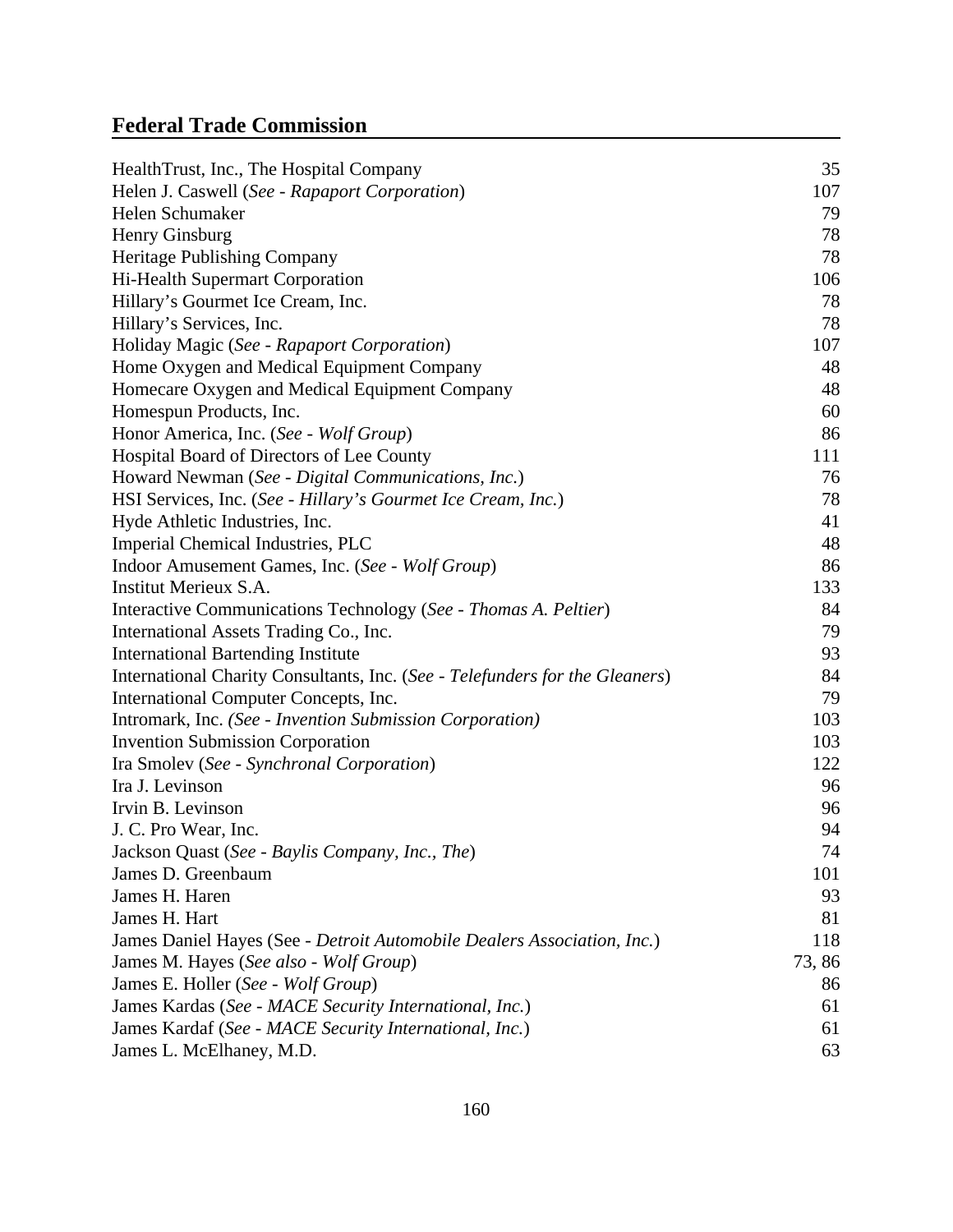| James E. Mobley                                                           | 109    |
|---------------------------------------------------------------------------|--------|
| James L. O'Laughlin (See - J.C. Pro Wear, Inc.)                           | 94     |
| James W. Nugent                                                           | 42     |
| <b>James Rodgers</b>                                                      | 103    |
| James Rubbico (See - Telefunders for the Gleaners)                        | 84     |
| James L. Sirbasku                                                         | 83     |
| <b>James Norman Wells</b>                                                 | 79     |
| James Edward Willis (See - AAA Quality Electric, Inc.)                    | 73     |
| James R. Wyatt                                                            | 66     |
| Jameson & Adams, Inc. (See - Wolf Group)                                  | 86     |
| Jane A. Grossman                                                          | 40     |
| Janice L. Campanello (See - W.D.I.A. Corporation)                         | 122    |
| Janice Lynn Zoyes (See - Dr.'s Choice)                                    | 84     |
| Jeanette Puma                                                             | 75     |
| Jeffrey Katke                                                             | 114    |
| Jerald L. Woods (See - Digital Communications, Inc.)                      | 76     |
| Jo Ann Moffitt (See - Moffitt Oil Company, Inc.)                          | 95     |
| Jockey International, Inc.                                                | 60     |
| John App                                                                  | 81     |
| John Appel (See also - SMI/USA, Inc.)                                     | 83, 94 |
| John C. Daley (See also - Wolf Group)                                     | 86     |
| John L. Drummey, Sr. (See - Detroit Automobile Dealers Association, Inc.) | 118    |
| John J. Roberts                                                           | 85     |
| John Rubbico (See - Telefunders for the Gleaners)                         | 84     |
| Jon E. Goodrich (See - MACE Security International, Inc.)                 | 61     |
| Jordan Ashley, Inc.                                                       | 104    |
| Joseph Haney (See also - SMI/USA, Inc.)                                   | 83, 94 |
| Joseph Leonardo (See also - Wolf Group)                                   | 86     |
| Joseph Rubbico (See - Telefunders for the Gleaners)                       | 84     |
| Joyce Eve Schaefer (See - World Wide Classics, Inc.)                      | 109    |
| Joyce A. Schuman (See - Doctors Medical Weight Loss Center, Inc.)         | 58     |
| Keds Corporation, The                                                     | 49     |
| Kelli Blasi                                                               | 104    |
| Kenneth C. Grossman                                                       | 40     |
| <b>Keyes Fibre Company</b>                                                | 60     |
| Kiwi Brands Inc. (See - Sara Lee Corporation)                             | 51     |
| Kurt Bollinder (See - Baylis Company, Inc.)                               | 74     |
| Kurt Erman                                                                | 42     |
| <b>L&amp;S</b> Research Corporation                                       | 42     |
| Lakota Information Services, Inc. (See - James Rodgers)                   | 103    |
| Larkin, Hoffman, Daly & Lingren, Ltd.                                     | 104    |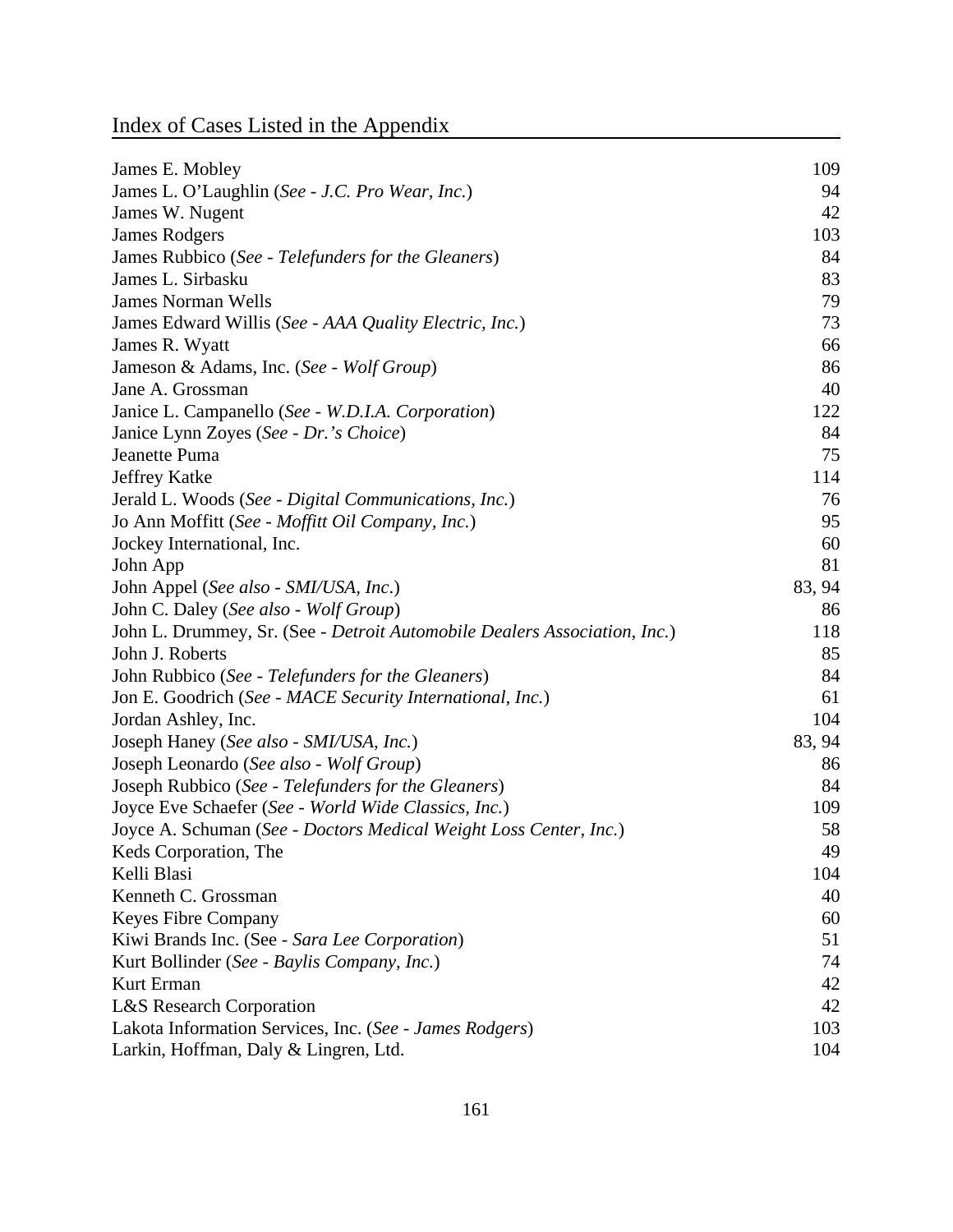| Larry Brown (See - Professional Product Research Company, Inc.)        | 106 |
|------------------------------------------------------------------------|-----|
| Larry Lindwall                                                         | 81  |
| Larry R. Nelson (See - Rapaport Corporation)                           | 107 |
| LaserVision, Inc.                                                      | 104 |
| Lawrence Schumaker                                                     | 79  |
| Lawson Kerster (See - Digital Communications, Inc.)                    | 76  |
| Lee Larson Elmore                                                      | 76  |
| Lee Geller (See - Car Checkers of America, Inc.)                       | 74  |
| Legacy Unlimited, Inc. (AZ, NV) (See - Sierra Pacific Marketing, Inc.) | 108 |
| Leo Burnett Company, Inc.                                              | 65  |
| Leonard B. Evans (See - Digital Communications, Inc.)                  | 76  |
| Leonard Feldman (See - Professional Product Research Company, Inc.)    | 106 |
| LePage's, Inc.                                                         | 60  |
| Leta B. Keenihan (See - Heritage Publishing Company)                   | 78  |
| Lewis Revels                                                           | 76  |
| Lifeline, Inc.                                                         | 77  |
| Lifestyle Fascination, Inc.                                            | 61  |
| Linda Wilcox                                                           | 83  |
| Loizou, Inc.                                                           | 94  |
| Lomas Mortgage U.S.A., Inc.                                            | 61  |
| Lonnie R. Divine                                                       | 95  |
| Lorim M. Martin (See - Publishing Clearing House, Inc.)                | 82  |
| Louis Abramowitz (See - Wolf Group)                                    | 86  |
| LP Holdings, Inc. (See - LePage's, Inc.)                               | 60  |
| M. Douglas Cooke                                                       | 96  |
| M.A.A., Inc. (See - Publishing Clearing House, Inc.)                   | 82  |
| MACE Security International, Inc.                                      | 61  |
| Macy's California, Inc. (See - Macy's Northeast, Inc.)                 | 62  |
| Macy's Northeast, Inc.                                                 | 62  |
| Macy's South, Inc. (See - Macy's Northeast, Inc.)                      | 62  |
| Magnum Vending Corporation (See - Wolf Group)                          | 86  |
| Main Distribution Center, Inc.                                         | 79  |
| Malcolm Foster (See - Oak Hill Industries Corp.)                       | 60  |
| Mansoorali Virani                                                      | 96  |
| Manzella Productions, Inc.                                             | 61  |
| Marc Frank Kallen (See - Dr.'s Choice)                                 | 84  |
| Marion Merrell Dow Inc.                                                | 49  |
| Mark W. Hanna                                                          | 122 |
| Marketing Twenty-One, Inc.                                             | 80  |
| Markos Mendoza                                                         | 80  |
| Martin S. Berger (See - Invention Submission Corporation)              | 103 |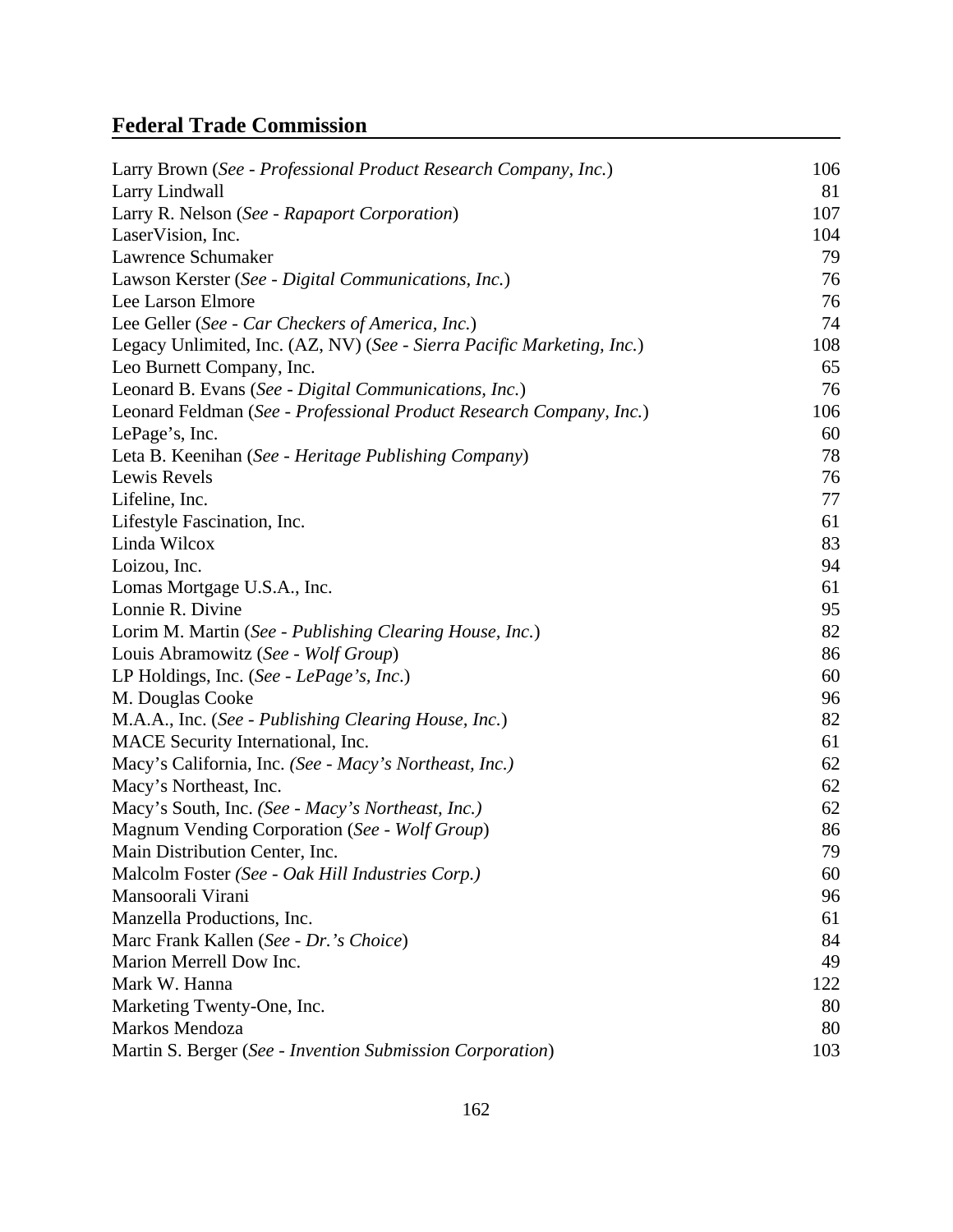| Martin Marietta Corporation                                                 | 50      |
|-----------------------------------------------------------------------------|---------|
| Martin Mayer (See - Telefunders for the Gleaners)                           | 84      |
| Marvin Wolf (See - Wolf Group)                                              | 86      |
| Mary L. Redhead                                                             | 105     |
| Maryland Pharmacists Association (See - Baltimore Metropolitan              |         |
| <b>Pharmaceuticals Association</b> )                                        | 118     |
| Mayfair Gift Company                                                        | 107     |
| McAlister Motors, Inc. (See - Detroit Automobile Dealers Association, Inc.) | 118     |
| McCormick & Company                                                         | 50      |
| McLean County Chiropractic Association                                      | 50      |
| McWhorter, Inc. (See - Valspar Corporation, The)                            | 52      |
| Medical Center Hospital (See - Columbia Hospital Corporation)               | 118     |
| Medical Staff of Good Samaritan Regional Medical Center                     | 35      |
| Meehan Marketing Group, Inc.                                                | 105     |
| Megatrend Telecommunications, Inc.                                          | 80      |
| <b>Melody Culver</b>                                                        | 81      |
| Metagenics, Inc.                                                            | 114     |
| Mia Rose Products, Inc.                                                     | 62      |
| Mia Rose Palencar                                                           | 62      |
| Michael Cevatli                                                             | 84      |
| Michael Earthman                                                            | 95      |
| Michael D. Gibbons                                                          | 96      |
| Michael Joplin                                                              | 96      |
| Michael Kody Sawyer (See - Telefunders for the Gleaners)                    | 84      |
| Michael Minetti (See - Denny Mason)                                         | 102     |
| Michael Plummer (See - Telefunders for the Gleaners)                        | 84      |
| Michael A. Ruby                                                             | 82      |
| Michael Welch (See - Telefunders for the Gleaners)                          | 84      |
| Michelle Hartzheim                                                          | 101     |
| Mission Plans, Inc.                                                         | 95      |
| Moffitt Oil Company, Inc.                                                   | 95      |
| Mohl Fur Company, Inc.                                                      | 95      |
| Montgomery Ward & Co., Inc.                                                 | 62      |
| Morris Samuel Friedman                                                      | 108     |
| Mr. Coffee, Inc.                                                            | 62      |
| National Art Publishers & Distributors, Inc.                                | 105     |
| National Clearing House, Inc.                                               | 81      |
| National Dietary Research, Inc.                                             | 80, 114 |
| National Health Care Associates (See - Denny Mason)                         | 102     |
| National Syndications, Inc.                                                 | 106     |
| National Vending System Ltd., Inc. (See - Jordan Ashley, Inc.)              | 104     |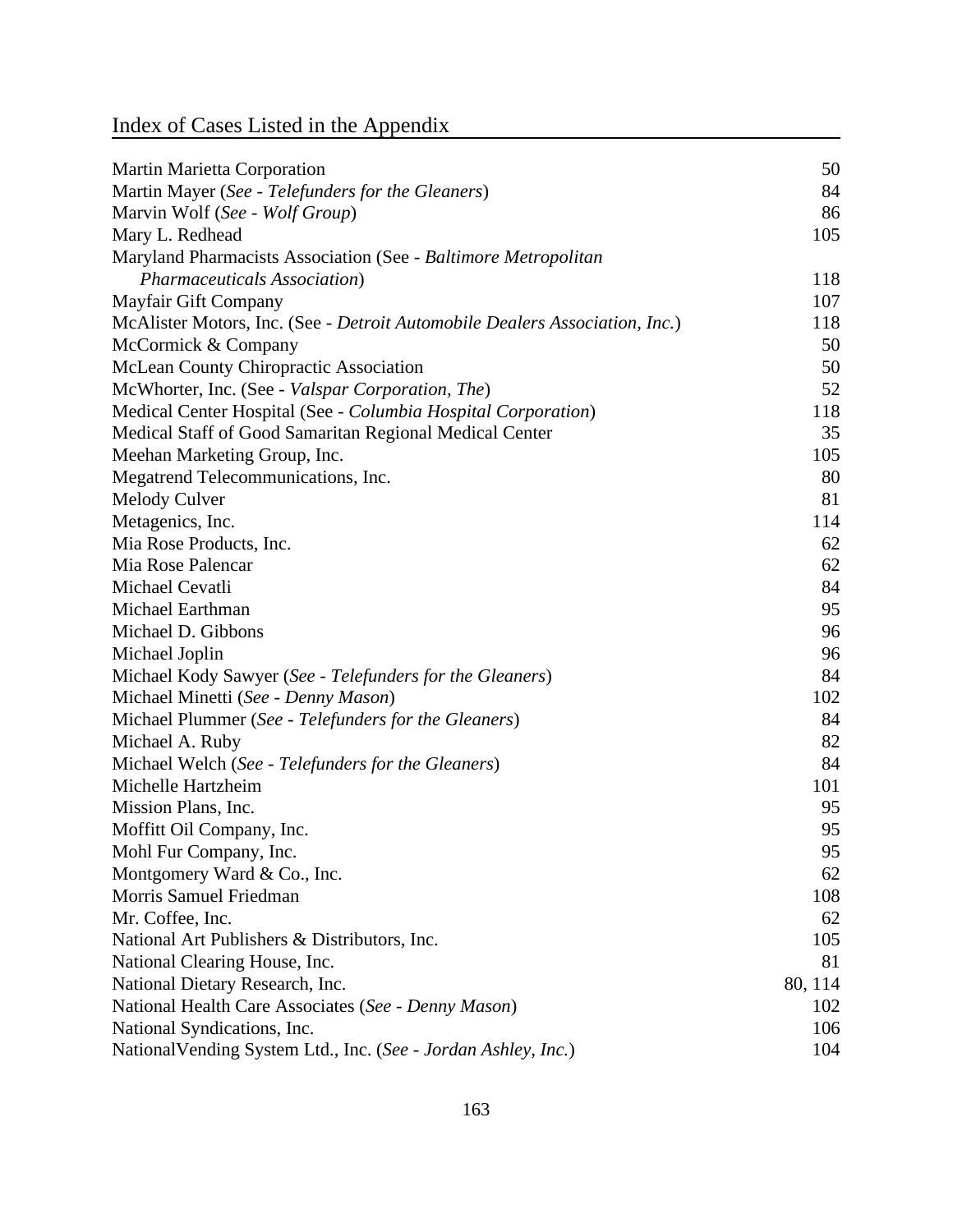| Natural Vision International, Ltd.                                    | 81  |
|-----------------------------------------------------------------------|-----|
| NCH, Inc.                                                             | 81  |
| Neil Mikesell                                                         | 104 |
| New Balance Athletic Shoe, Inc.                                       | 115 |
| New Horizons International, Inc. (See - Telefunders for the Gleaners) | 84  |
| New Image Way (See - Denny Mason)                                     | 102 |
| New Mexico Custom Designs, Inc.                                       | 60  |
| Nissan Motor Corporation in U.S.A.                                    | 62  |
| North American Pharmaceutical, Inc. (See - Wolf Group)                | 86  |
| <b>North American Plastics Corporation</b>                            | 63  |
| Northwest Marketing, Inc. (See - Wolf Group)                          | 86  |
| Notations, Inc.                                                       | 42  |
| Novelty Plush, Inc. (See - Wolf Group)                                | 86  |
| Nu Skin International, Inc.                                           | 63  |
| <b>Numex Corporation</b>                                              | 63  |
| Nutri/System, Inc.                                                    | 58  |
| Nutrition Research & Marketing, Inc.                                  | 106 |
| Nutrition Science Research & Marketing Institute                      | 106 |
| Oak Hill Industries Corp.                                             | 60  |
| Occidental Petroleum Corporation                                      | 139 |
| <b>Olin Chemical Company</b>                                          | 140 |
| Olympic Entertainment, Inc. (See - Wolf Group)                        | 86  |
| <b>Omexin Corporation (See - Synchronal Corporation)</b>              | 122 |
| Omni Investors Group, Inc. (See - Wolf Group)                         | 86  |
| Omni Marketing Group, Inc. (See - Wolf Group)                         | 86  |
| Orkin Exterminating Company, Inc.                                     | 64  |
| Osborne Precious Metals, Inc.                                         | 102 |
| Osborne Stern & Company (See - Osborne Precious Metals, Inc.)         | 102 |
| Osram Sylvania, Inc.                                                  | 64  |
| Ottavio Ronca (See - Telefunders for the Gleaners)                    | 84  |
| Outreach America, Inc. (See - Wolf Group)                             | 86  |
| Pacific Inspection and Research Laboratory, Inc.                      | 106 |
| Pacific Medical Clinics Management, Inc. (See - James Norman Wells)   | 79  |
| Pase Corporation                                                      | 81  |
| Patrick Brett (See - Denny Mason)                                     | 102 |
| Patriot Alcohol Testers, Inc.                                         | 73  |
| Patriot Industries, Inc.                                              | 73  |
| Paul J.Meyer                                                          | 83  |
| Peltier Enterprises, Inc.                                             | 84  |
| Pennzoil Company                                                      | 87  |
| Performance Electric (See - AAA Quality Electric, Inc.)               | 73  |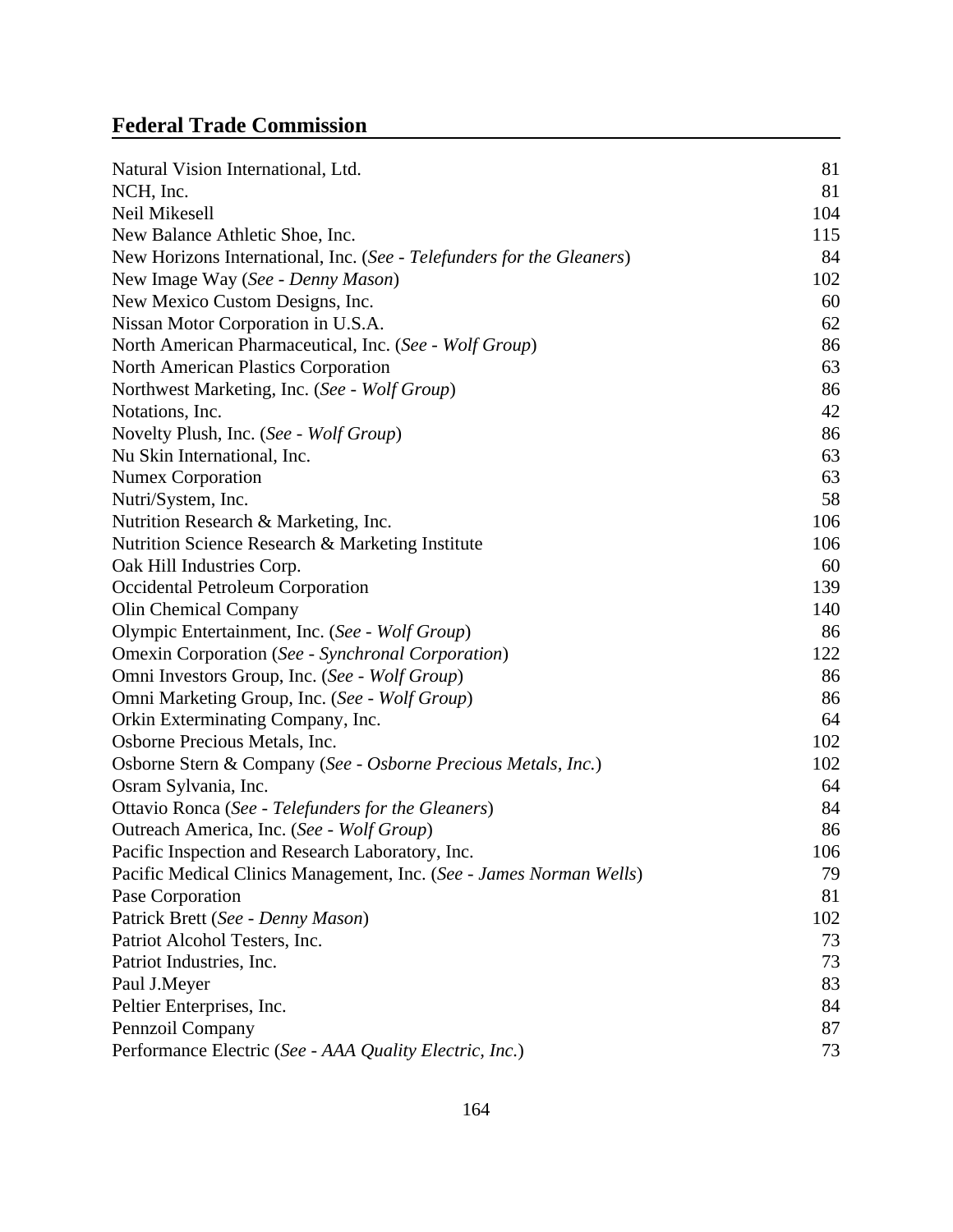| Performance Service Contractors, Inc. (See - AAA Quality Electric, Inc.)         | 73      |
|----------------------------------------------------------------------------------|---------|
| <b>Personal Protective Armor Association</b>                                     | 51      |
| Personal Security, Inc. (See - MACE Security International, Inc.)                | 61      |
| Physicians Weight Loss Centers, Inc. (See - Physicians Weight Loss Centers       |         |
| of America, Inc.)                                                                | 58      |
| Physicians Weight Loss Centers of America, Inc.                                  | 58      |
| Pizza Chef Corporation, U.S.A. (See - Salsa's Franchise Development Corporation) | 82      |
| Pizza Chef Development Corporation                                               | 82      |
| Pizza King, Inc. (See - Wolf Group)                                              | 86      |
| Pizza Royale, Inc. (See - Wolf Group)                                            | 86      |
| Planet Smart Marketing, Inc. (See - Telefunders for the Gleaners)                | 84      |
| Post Office & More                                                               | 105     |
| Preferred Marketing Services (See - Telefunders for the Gleaners)                | 84      |
| Preferred Restaurants, Inc.                                                      | 82      |
| Premium Awards Processing Co., Inc. (See - Telefunders for the Gleaners)         | 84      |
| Presto Food Products, Inc.                                                       | 64      |
| Professional Product Research Co., Inc.                                          | 106     |
| Project America, Inc. (See - Wolf Group)                                         | 86      |
| <b>ProMatch Advertising Network</b>                                              | 84      |
| Promodes, S.A.                                                                   | 133     |
| Publishing Clearing House, Inc.                                                  | 82      |
| Quick Weight Loss Centers, Inc. (Texas)                                          | 58      |
| Quick Weight Loss Centers, Inc. (Georgia)                                        | 58      |
| R.R. Donnelley & Sons Co.                                                        | 123     |
| R&J Vending, Inc. (See - Wolf Group)                                             | 86      |
| Rainbow Productions, Inc.                                                        | 60      |
| Randy Allen McCall                                                               | 103     |
| Randy Mason (See - Denny Mason)                                                  | 102     |
| <b>Rapaport Corporation</b>                                                      | 107     |
| Raymond L. Reed (See - Publishing Clearing House, Inc.)                          | 82      |
| Red Apple Companies, Inc.                                                        | 68, 111 |
| Redmond Products, Inc.                                                           | 64      |
| Regeneration & Renewing, Inc. (See - Telefunders for the Gleaners)               | 84      |
| Renaissance Fine Arts, Ltd.                                                      | 82      |
| Revco D.S., Inc.                                                                 | 36      |
| Revlon, Inc.                                                                     | 121     |
| Richard A. Baylis (See - Baylis Company, Inc.)                                   | 74      |
| Richard E. Kaylor                                                                | 122     |
| <b>Richard Kern</b>                                                              | 82      |
| Richard L. Levinger                                                              | 82      |
| Ricky Mason (See - Denny Mason)                                                  | 102     |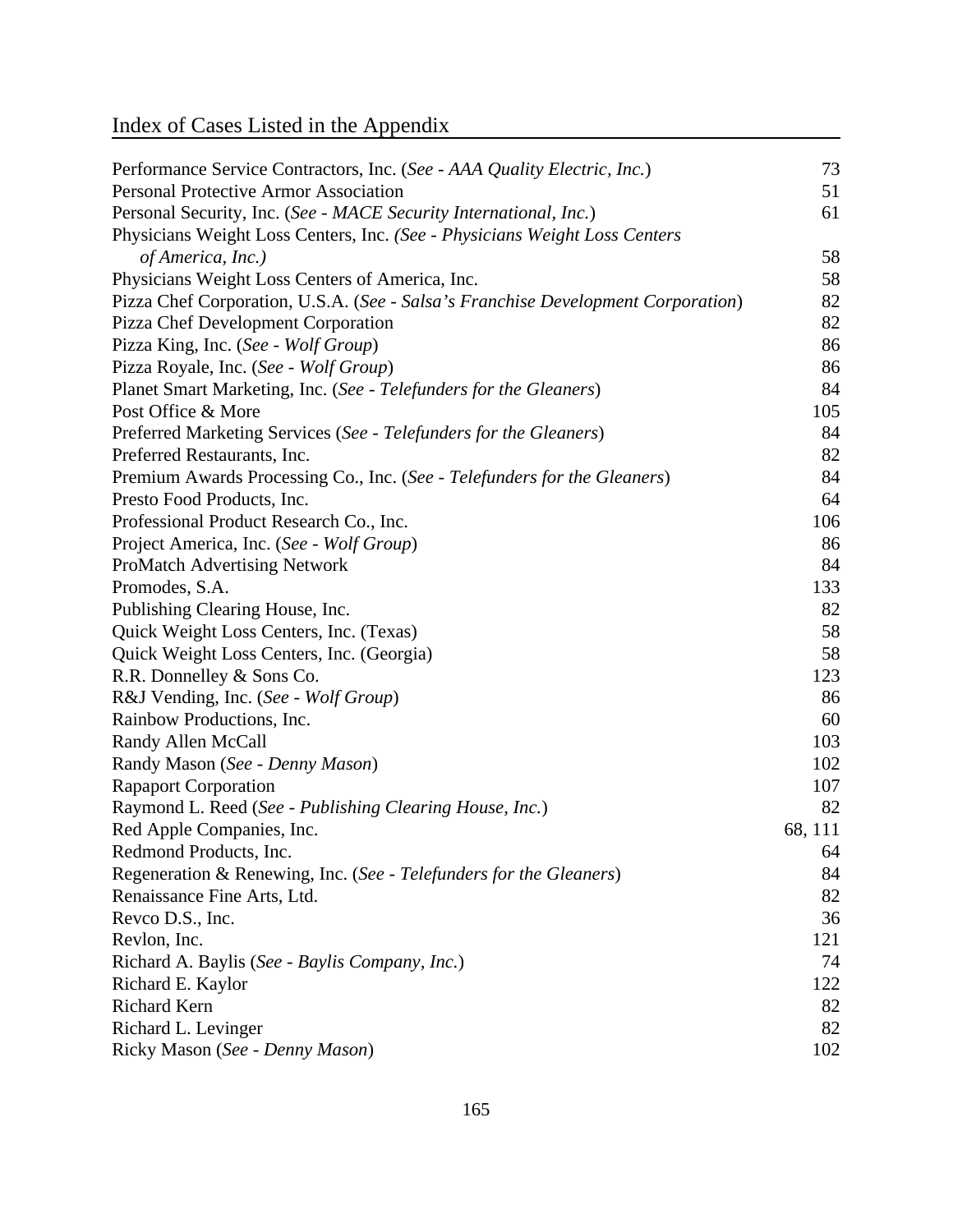| <b>Risque Apparel Corporation</b>                                        | 83     |
|--------------------------------------------------------------------------|--------|
| Rite Aid Corporation (See also - Red Apple Companies, Inc.)              | 36, 68 |
| <b>RN</b> Nutrition                                                      | 42     |
| <b>Robert Bonk</b>                                                       | 81     |
| Robert W. Boughton                                                       | 127    |
| Robert B. Danek                                                          | 77     |
| Robert M. Farmer                                                         | 107    |
| Robert J. Febre                                                          | 81     |
| Robert P. Gould (See - MACE Security International, Inc.)                | 61     |
| <b>Robert Mohl</b>                                                       | 95     |
| <b>Robert Morris Rowe</b>                                                | 108    |
| Robin McLaurin                                                           | 81     |
| Roche Holdings, Ltd.                                                     | 37     |
| Rocket Gas and Car Wash, Inc.                                            | 96     |
| Roger Gerber                                                             | 75     |
| Ron G. Pepka (See - Publishing Clearing House, Inc.)                     | 82     |
| Ronald V. Cook (See - Telefunders for the Gleaners)                      | 84     |
| Ronald B. Gorayeb                                                        | 41     |
| Ronald Ladner (See - Telefunders for the Gleaners)                       | 84     |
| Ronald Merenstein (See - Main Distribution Center, Inc.)                 | 79     |
| Ronald T. Schaefer                                                       | 109    |
| Ronald F. Way                                                            | 107    |
| Ronald J. Weisel                                                         | 106    |
| Ross L. Anderson (See - Vendall Marketing Corporation)                   | 109    |
| Roy Moffitt (See - Moffitt Oil Company, Inc.)                            | 95     |
| Roy L. Shifrin (See - Publishing Clearing House, Inc.)                   | 82     |
| <b>Rubus Development Corporation</b>                                     | 87     |
| Russell J. Osborn                                                        | 60     |
| S. Louis Termini (See - Hillary's Gourmet Ice Cream, Inc.)               | 78     |
| S.C. Johnson & Son, Inc.                                                 | 133    |
| S.E.C. Enterprises, Inc. (See - Denny Mason)                             | 102    |
| S.E.C. Enterprises Sales, Inc. (See - Denny Mason)                       | 102    |
| S.M.R. Digital Communications, Inc. (See - Digital Communications, Inc.) | 76     |
| S&M Manufacturing Corporation (See - Wolf Group)                         | 86     |
| S&M Industries, Inc. (See - Wolf Group)                                  | 86     |
| Salsa's Franchise Development Corporation                                | 82     |
| <b>Samick Music Corporation</b>                                          | 65     |
| <b>Sandcastle Creations</b>                                              | 60     |
| Sandy P. Klein (See also - Wolf Group)                                   | 72,88  |
| Sara Lee Corporation                                                     | 51     |
| Sarabeth Koethe                                                          | 102    |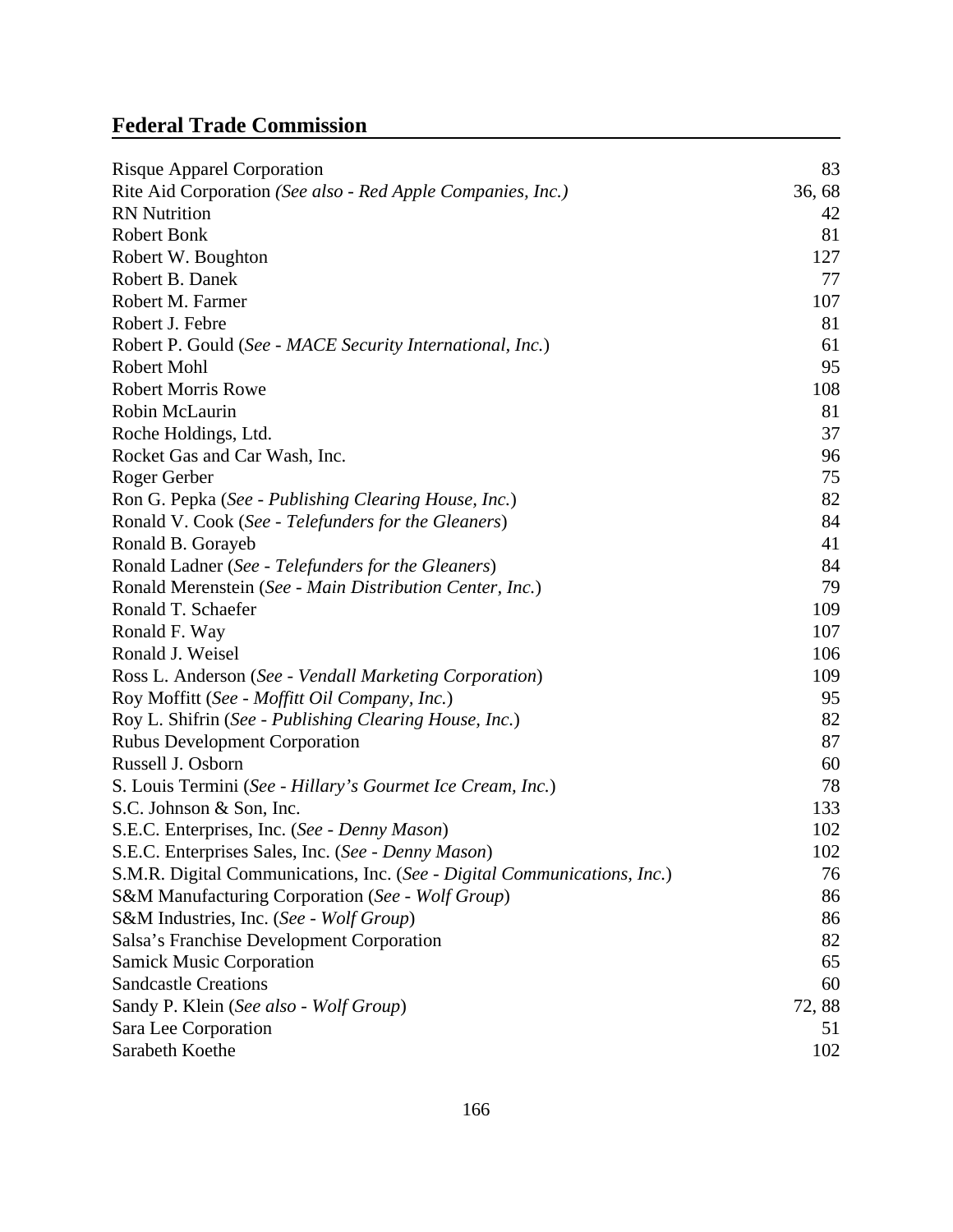| <b>Sarah Gross</b>                                            | 73      |
|---------------------------------------------------------------|---------|
| Schaefer & Associates, Inc. (See - World Wide Classics, Inc.) | 109     |
| <b>Schering Corporation</b>                                   | 116     |
| <b>Scott Chinery</b>                                          | 42      |
| <b>Scott Lick</b>                                             | 107     |
| <b>Scott Wilcox</b>                                           | 83      |
| Sears, Roebuck & Co.                                          | 62      |
| Security Printing, Inc. (See - Denny Mason)                   | 102     |
| Service Corporation International                             | 135     |
| <b>Shawmut Mortgage Company</b>                               | 107     |
| Sheldon C. Wagner (See - Wolf Group)                          | 86      |
| Sherri L. Harvey (See - Telefunders for the Gleaners)         | 84      |
| Showcase Corporation (See - American Sports Collectibles)     | 91      |
| Sierra Pacific Marketing, Inc.                                | 108     |
| Silueta Distributors, Inc.                                    | 83      |
| Simon D. Chalpin                                              | 106     |
| <b>Simon Pantierer</b>                                        | 61      |
| Sisters of Charity Healthcare Systems, Inc.                   | 68      |
| SMI/ USA, Inc.                                                | 83      |
| Smoothline Corporation (See - Synchronal Corporation)         | 122     |
| Software Express, Inc. (See - Comtel Data Systems, Inc.)      | 76      |
| Sol Levinson and Brothers, Inc.                               | 96      |
| Solomon Jack Samarel (See also - Wolf Group)                  | 86, 109 |
| Solomon Trading Company, Inc. (See - Fred Hyde)               | 102     |
| Sonic Technology Products, Inc.                               | 121     |
| Southeast Necessities Co., Inc.                               | 84      |
| <b>Southland Consultants</b>                                  | 75      |
| Southwest Sunsites, Inc. (See - Barry Gross)                  | 73      |
| Spectathlete Partnership (See - American Sports Collectibles) | 91      |
| <b>Stanley Klavir</b>                                         | 83      |
| Stanley T. Levinson                                           | 96      |
| Starcrest Services, Inc.                                      | $77 \,$ |
| <b>Steve Myland</b>                                           | 91      |
| <b>Steve Myland Enterprises</b>                               | 91      |
| <b>Steven Morris Rowe</b>                                     | 108     |
| <b>Steven Present</b>                                         | 57      |
| Steven Toth (See - Main Distribution Center, Inc.)            | 79      |
| <b>Stouffer Foods Corporation</b>                             | 127     |
| <b>Sulzer Limited</b>                                         | 37      |
| Summit Medi-Alert, Inc.                                       | 77      |
| <b>Sunbelt Construction Company</b>                           | 108     |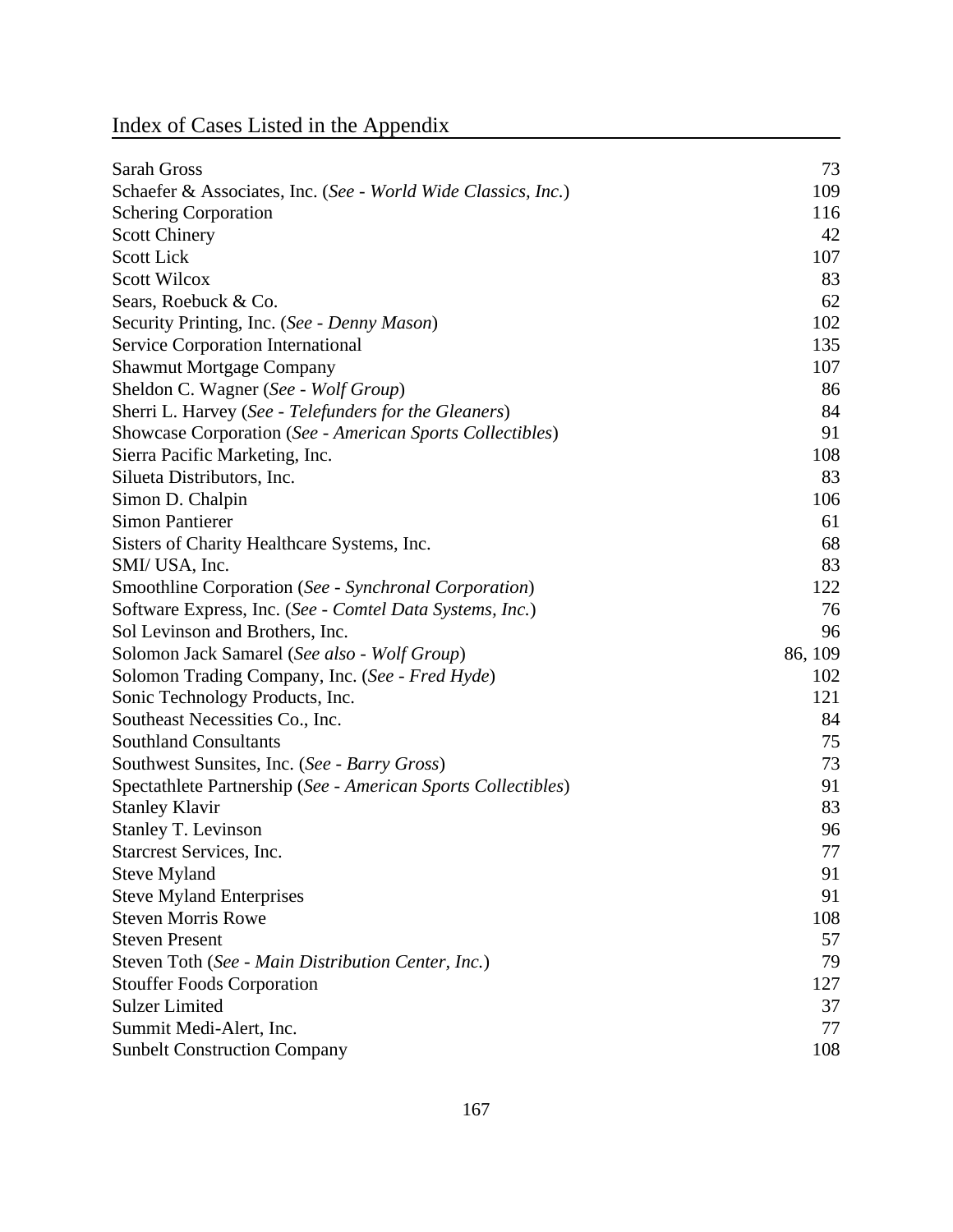|                                                                                 | 60       |
|---------------------------------------------------------------------------------|----------|
| Susan L. Taylor<br>Sydney and Sarah Gross Trust (See - Barry Gross)             | 73       |
| <b>Synchronal Corporation</b>                                                   | 122      |
| <b>TCH Corporation</b>                                                          | 52       |
| Technosystems Consolidated Corporation (See - Invention Submission Corporation) | 103      |
| Tele-Communications, Inc.                                                       | 38       |
| Telefunders for the Gleaners                                                    | 84       |
| Textron Inc.                                                                    | 119      |
| <b>Texwipe Company</b>                                                          | 59       |
| Thelma M. Magno                                                                 | 105      |
| Thomas L. Fenton                                                                | 122      |
|                                                                                 | 102      |
| Thomas V. Lopes<br>Thomas P. Norton                                             | 104      |
| Thomas A. Peltier                                                               | 84       |
|                                                                                 |          |
| <b>Ticor Title Insurance Company</b>                                            | 140      |
| Tiny Doubles International, Inc.                                                | 108      |
| Topp Kat, Inc. (See - Telefunders for the Gleaners)                             | 84       |
| Toppkat II, Inc. (See - Telefunders for the Gleaners)                           | 84       |
| <b>Toyota Motor Corporation</b>                                                 | 133      |
| Trans Union Corporation, Inc.                                                   | 122, 128 |
| Trauma Associates of North Broward, Inc.                                        | 38       |
| Treat Vendor, Inc. (See - Wolf Group)                                           | 86       |
| Tri-Star Marketing Corp. of North Myrtle Beach                                  | 96       |
| Trina Frederico (See - Telefunders for the Gleaners)                            | 84       |
| Turcal, Inc.                                                                    | 84       |
| U.S. Health, Inc. (See - Bally's Health & Tennis Corporation)                   | 91       |
| U-Vend, Inc. (See - Wolf Group)                                                 | 86       |
| Ukiah Adventist Hospital (See - Adventist Health System/West)                   | 124, 139 |
| Union Oil Company of California                                                 | 65       |
| Union Switch & Signal Inc.                                                      | 134      |
| United Holdings Group, Inc.                                                     | 85       |
| <b>Unocal Corporation</b>                                                       | 65       |
| Valspar Corporation                                                             | 52       |
| Value-by-Mail                                                                   | 90       |
| Vein Clinics of America, Inc.                                                   | 65       |
| Vendall Corporation (See - Vendall Marketing Corporation)                       | 109      |
| Vendall Manufacturing, Inc. (See - Vendall Marketing Corporation)               | 109      |
| <b>Vendall Marketing Corporation</b>                                            | 109      |
| Vendorline, Inc.                                                                | 101      |
| Vincent Leonardo (See - Wolf Group)                                             | 86       |
| Voice Interactive Processing, Inc. (See - James Rodgers)                        | 103      |